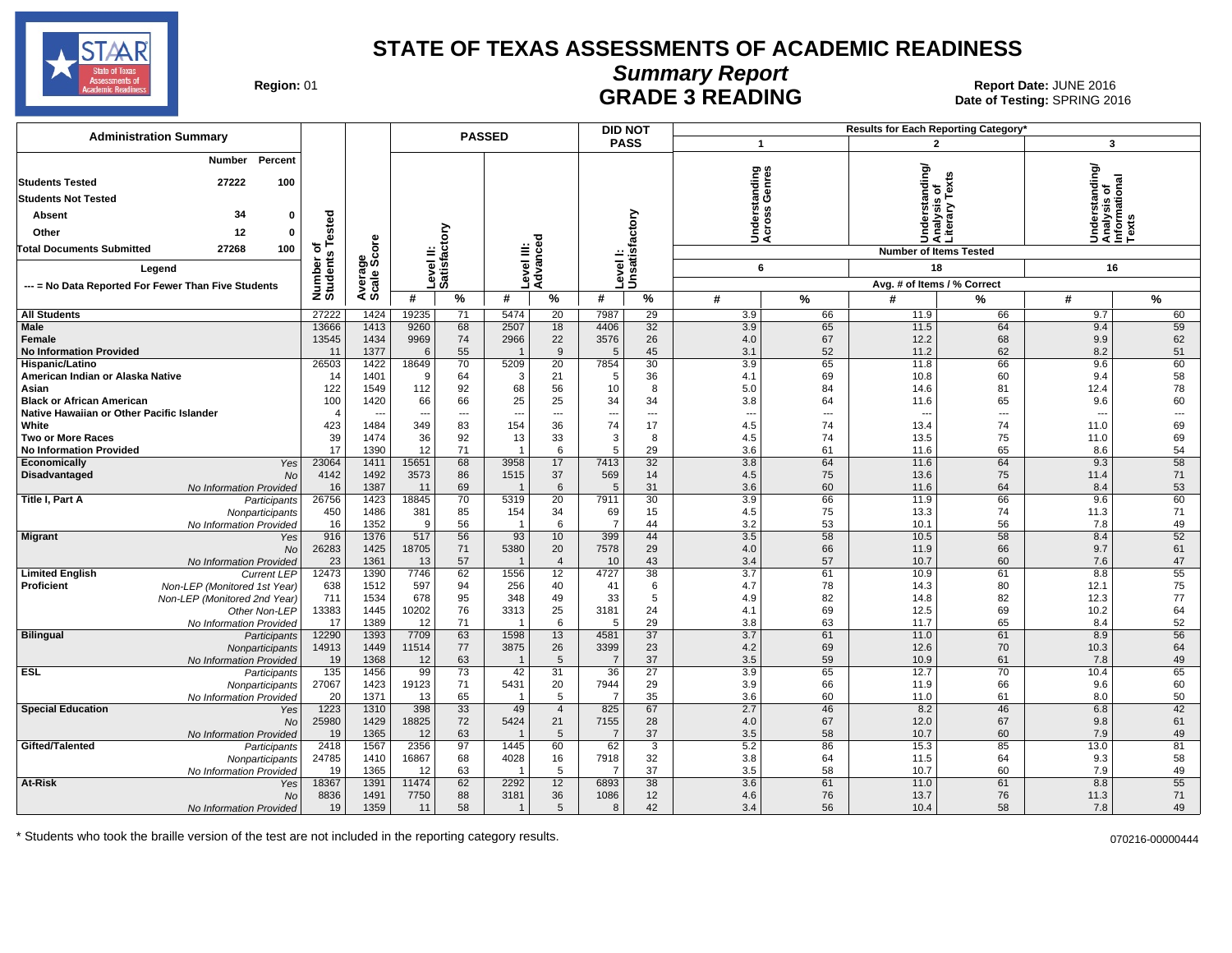

**Summary Report**

Region: 01 **Region: 01 CRADE 3 MATHEMATICS Date: JUNE 2016 Report Date: JUNE 2016 CRADE 3 MATHEMATICS** Date of Testing: SPRING 2016

| <b>PASSED</b><br><b>PASS</b><br>$\overline{2}$<br>3<br>$\overline{\mathbf{1}}$<br>$\boldsymbol{4}$<br>Percent<br>Number<br>Numerical<br>Representations<br>and<br>Relationships<br>and<br>elationships<br>$\mathbf{c}$<br>Data Analysis<br>and Personal<br>Financial<br>Computations<br>and Algebraic<br>Relationships<br><b>Students Tested</b><br>29488<br>100<br>etry<br><b>Students Not Tested</b><br>iteracy<br>Unsatisfactory<br>24<br>sted<br>Absent<br>0<br>eas<br>eas<br>δ<br>Other<br>11<br>0<br>نة<br>Advanced<br>ŎΣ<br>ge<br>Score<br>Satisfact<br>Satisfact<br>৳<br>Level III:<br>29523<br><b>Total Documents Submitted</b><br>100<br><b>Number of Items Tested</b><br>s<br>=<br><b>Levell:</b><br>Number<br>Students<br>evel<br>12<br>18<br>10<br>6<br>Legend<br>Average:<br>Avg. # of Items / % Correct<br>--- = No Data Reported For Fewer Than Five Students<br>#<br>%<br>%<br>#<br>$\%$<br>#<br>%<br>#<br>%<br>%<br>#<br>%<br>#<br>#<br>29488<br>22787<br>$\overline{77}$<br>5198<br>6701<br>23<br>64<br>7.0<br>4.2<br>69<br><b>All Students</b><br>1462<br>18<br>8.4<br>70<br>11.5<br>70<br><b>Male</b><br>14805<br>1465<br>11442<br>77<br>2735<br>18<br>3363<br>$\overline{23}$<br>71<br>64<br>7.0<br>69<br>8.5<br>11.6<br>70<br>4.1<br>14669<br>1460<br>11337<br>77<br>2463<br>17<br>3332<br>23<br>8.3<br>69<br>70<br>70<br>Female<br>11.5<br>64<br>7.0<br>4.2<br><b>No Information Provided</b><br>1363<br>57<br>$\mathbf{0}$<br>43<br>54<br>9.1<br>5.4<br>54<br>3.1<br>52<br>8<br>$\Omega$<br>6.4<br>51<br>14<br>6<br>22179<br>$\overline{77}$<br>23<br>69<br>28754<br>1461<br>4967<br>17<br>6575<br>70<br>11.5<br>64<br>7.0<br>70<br>Hispanic/Latino<br>8.4<br>4.1<br>76<br>15<br>1439<br>67<br>$\overline{2}$<br>13<br>33<br>8.1<br>67<br>9.3<br>51<br>6.6<br>66<br>4.5<br>American Indian or Alaska Native<br>10<br>5<br>72<br>85<br>1611<br>113<br>96<br>61<br>5<br>86<br>14.9<br>83<br>88<br>5.1<br>Asian<br>118<br>$\overline{4}$<br>10.3<br>8.8<br>57<br>101<br>1421<br>64<br>63<br>14<br>14<br>37<br>37<br>7.8<br>65<br>10.5<br>59<br>6.2<br>62<br>3.4<br><b>Black or African American</b><br>Native Hawaiian or Other Pacific Islander<br>---<br>4<br>$\overline{\phantom{a}}$<br>$\overline{\phantom{a}}$<br>$\overline{\phantom{a}}$<br>---<br>---<br>$\overline{\phantom{a}}$<br>$---$<br>$\overline{\phantom{a}}$<br>$\overline{a}$<br>$\overline{\phantom{a}}$<br>437<br>75<br>White<br>1511<br>369<br>84<br>132<br>30<br>68<br>16<br>9.2<br>77<br>12.8<br>71<br>76<br>4.5<br>7.6<br>39<br>34<br>87<br>23<br>74<br><b>Two or More Races</b><br>1510<br>9<br>5<br>13<br>9.5<br>79<br>12.7<br>71<br>7.7<br>77<br>4.4<br>20<br>15<br>75<br>$\overline{2}$<br>10<br>25<br>7.2<br>66<br>60<br><b>No Information Provided</b><br>1412<br>5<br>60<br>10.4<br>58<br>6.6<br>3.6<br>25258<br>19046<br>75<br>3941<br>16<br>25<br>8.2<br>69<br>11.3<br>63<br>6.9<br>69<br>4.1<br>68<br>Yes<br>1453<br>6212<br>Economically<br><b>No</b><br>77<br>4211<br>1520<br>3727<br>89<br>30<br>484<br>9.3<br>78<br>13.1<br>73<br>78<br>Disadvantaged<br>1256<br>11<br>7.8<br>4.6<br>No Information Provided<br>58<br>1400<br>74<br>5<br>26<br>7.0<br>58<br>10.2<br>56<br>64<br>3.5<br>19<br>14<br>5<br>6.4<br>Participants<br>22373<br>77<br>23<br>70<br>69<br>29015<br>1462<br>17<br>6642<br>8.4<br>70<br>11.5<br>64<br>7.0<br>4.1<br>Title I, Part A<br>5068<br>77<br>Nonparticipants<br>454<br>1516<br>402<br>89<br>129<br>28<br>52<br>11<br>9.3<br>78<br>13.0<br>72<br>7.7<br>77<br>4.6<br>No Information Provided<br>37<br>52<br>19<br>1381<br>12<br>63<br>5<br>$\overline{7}$<br>6.7<br>56<br>9.5<br>53<br>6.0<br>60<br>3.1<br>$\overline{1}$<br>1013<br>1427<br>701<br>69<br>$\overline{31}$<br>66<br>10.5<br>58<br>6.5<br>65<br>3.8<br>64<br>Yes<br>105<br>10<br>7.9<br>Migrant<br>312<br><b>No</b><br>22070<br>22<br>69<br>28451<br>1464<br>78<br>5092<br>18<br>6381<br>8.4<br>70<br>11.6<br>64<br>7.0<br>70<br>4.2<br>67<br>33<br>56<br>No Information Provided<br>24<br>1384<br>16<br>$\overline{4}$<br>6.9<br>57<br>9.4<br>52<br>6.0<br>60<br>3.4<br>8<br>$\mathbf{1}$<br>14677<br>67<br><b>Current LEP</b><br>1442<br>10809<br>74<br>26<br>67<br>11.0<br>61<br>6.8<br>68<br>4.0<br><b>Limited English</b><br>1900<br>13<br>3868<br>8.0<br>Non-LEP (Monitored 1st Year)<br>639<br>1552<br>95<br>32<br>82<br>81<br><b>Proficient</b><br>607<br>254<br>40<br>5<br>9.8<br>82<br>14.2<br>79<br>8.2<br>4.9<br>Non-LEP (Monitored 2nd Year)<br>1579<br>682<br>96<br>338<br>47<br>30<br>86<br>5.0<br>83<br>712<br>$\overline{4}$<br>10.1<br>84<br>14.6<br>81<br>8.6<br>Other Non-LEP<br>79<br>20<br>70<br>13440<br>1474<br>10674<br>21<br>72<br>7.2<br>72<br>2705<br>2766<br>8.6<br>11.9<br>66<br>4.2<br>58<br>No Information Provided<br>20<br>1399<br>75<br>5<br>25<br>58<br>10.1<br>64<br>3.5<br>15<br>7.0<br>56<br>6.4<br>5<br><b>Bilingual</b><br>14506<br>1443<br>10733<br>74<br>1925<br>13<br>3773<br>26<br>8.1<br>67<br>11.0<br>61<br>6.8<br>68<br>4.0<br>67<br>Participants<br>22<br>20<br>71<br>Nonparticipants<br>14960<br>1481<br>80<br>8.7<br>73<br>7.3<br>73<br>12039<br>3272<br>2921<br>12.0<br>67<br>4.3<br>No Information Provided<br>55<br>22<br>1384<br>68<br>5<br>32<br>6.8<br>57<br>9.5<br>53<br>6.0<br>60<br>3.3<br>15<br><b>ESL</b><br>Participants<br>1512<br>19<br>74<br>12.4<br>76<br>75<br>131<br>106<br>81<br>45<br>34<br>25<br>8.9<br>69<br>7.6<br>4.5<br>Nonparticipants<br>77<br>69<br>29334<br>1462<br>22665<br>5152<br>18<br>6669<br>23<br>8.4<br>70<br>11.5<br>64<br>7.0<br>70<br>4.2<br>No Information Provided<br>1389<br>70<br>30<br>57<br>55<br>23<br>16<br>6.8<br>9.8<br>55<br>6.1<br>61<br>3.3<br>$\overline{4}$<br>7<br>1353<br>576<br>42<br>$\overline{4}$<br>58<br>53<br>8.4<br>47<br>5.0<br>50<br>3.0<br>50<br><b>Special Education</b><br>Yes<br>1371<br>58<br>795<br>6.4<br><b>No</b><br>28095<br>79<br>21<br>71<br>70<br>1468<br>22196<br>5139<br>18<br>5899<br>8.5<br>71<br>11.7<br>65<br>7.1<br>4.2<br>No Information Provided<br>1385<br>68<br>32<br>55<br>54<br>22<br>15<br>5<br>6.6<br>9.8<br>55<br>6.0<br>60<br>3.2<br>7<br>2518<br>1614<br>2482<br>99<br>1430<br>57<br>10.7<br>89<br>15.2<br>84<br>8.9<br>89<br>5.2<br>87<br>Gifted/Talented<br>Participants<br>36<br>$\overline{1}$<br>75<br>68<br>14<br>25<br>68<br>62<br>69<br>Nonparticipants<br>26948<br>1448<br>20290<br>3767<br>6658<br>8.2<br>11.2<br>6.9<br>4.1<br>No Information Provideo<br>1385<br>68<br>32<br>55<br>54<br>22<br>15<br>5<br>6.6<br>9.8<br>55<br>6.0<br>60<br>3.2<br>7<br>72<br>28<br>66<br>At-Risk<br>Yes<br>20618<br>1438<br>14944<br>2541<br>12<br>67<br>10.9<br>60<br>6.7<br>67<br>4.0<br>5674<br>8.0<br>No<br>8848<br>1520<br>7829<br>88<br>2656<br>30<br>12<br>77<br>78<br>77<br>1019<br>9.3<br>13.1<br>73<br>7.8<br>4.6<br>No Information Provided<br>22<br>1381<br>14<br>64<br>5<br>36<br>6.7<br>56<br>9.5<br>53<br>5.9<br>59<br>3.2<br>54<br>8<br>1 | <b>Administration Summary</b> |  |  |  | <b>DID NOT</b> |  |  | Results for Each Reporting Category' |  |  |
|-------------------------------------------------------------------------------------------------------------------------------------------------------------------------------------------------------------------------------------------------------------------------------------------------------------------------------------------------------------------------------------------------------------------------------------------------------------------------------------------------------------------------------------------------------------------------------------------------------------------------------------------------------------------------------------------------------------------------------------------------------------------------------------------------------------------------------------------------------------------------------------------------------------------------------------------------------------------------------------------------------------------------------------------------------------------------------------------------------------------------------------------------------------------------------------------------------------------------------------------------------------------------------------------------------------------------------------------------------------------------------------------------------------------------------------------------------------------------------------------------------------------------------------------------------------------------------------------------------------------------------------------------------------------------------------------------------------------------------------------------------------------------------------------------------------------------------------------------------------------------------------------------------------------------------------------------------------------------------------------------------------------------------------------------------------------------------------------------------------------------------------------------------------------------------------------------------------------------------------------------------------------------------------------------------------------------------------------------------------------------------------------------------------------------------------------------------------------------------------------------------------------------------------------------------------------------------------------------------------------------------------------------------------------------------------------------------------------------------------------------------------------------------------------------------------------------------------------------------------------------------------------------------------------------------------------------------------------------------------------------------------------------------------------------------------------------------------------------------------------------------------------------------------------------------------------------------------------------------------------------------------------------------------------------------------------------------------------------------------------------------------------------------------------------------------------------------------------------------------------------------------------------------------------------------------------------------------------------------------------------------------------------------------------------------------------------------------------------------------------------------------------------------------------------------------------------------------------------------------------------------------------------------------------------------------------------------------------------------------------------------------------------------------------------------------------------------------------------------------------------------------------------------------------------------------------------------------------------------------------------------------------------------------------------------------------------------------------------------------------------------------------------------------------------------------------------------------------------------------------------------------------------------------------------------------------------------------------------------------------------------------------------------------------------------------------------------------------------------------------------------------------------------------------------------------------------------------------------------------------------------------------------------------------------------------------------------------------------------------------------------------------------------------------------------------------------------------------------------------------------------------------------------------------------------------------------------------------------------------------------------------------------------------------------------------------------------------------------------------------------------------------------------------------------------------------------------------------------------------------------------------------------------------------------------------------------------------------------------------------------------------------------------------------------------------------------------------------------------------------------------------------------------------------------------------------------------------------------------------------------------------------------------------------------------------------------------------------------------------------------------------------------------------------------------------------------------------------------------------------------------------------------------------------------------------------------------------------------------------------------------------------------------------------------------------------------------------------------------------------------------------------------------------------------------------------------------------------------------------------------------------------------------------------------------------------------------------------------------------------------------------------------------------------------------------------------------------------------------------------------------------------------------------------------------------------------------------------------------------------------------------------------------------------|-------------------------------|--|--|--|----------------|--|--|--------------------------------------|--|--|
|                                                                                                                                                                                                                                                                                                                                                                                                                                                                                                                                                                                                                                                                                                                                                                                                                                                                                                                                                                                                                                                                                                                                                                                                                                                                                                                                                                                                                                                                                                                                                                                                                                                                                                                                                                                                                                                                                                                                                                                                                                                                                                                                                                                                                                                                                                                                                                                                                                                                                                                                                                                                                                                                                                                                                                                                                                                                                                                                                                                                                                                                                                                                                                                                                                                                                                                                                                                                                                                                                                                                                                                                                                                                                                                                                                                                                                                                                                                                                                                                                                                                                                                                                                                                                                                                                                                                                                                                                                                                                                                                                                                                                                                                                                                                                                                                                                                                                                                                                                                                                                                                                                                                                                                                                                                                                                                                                                                                                                                                                                                                                                                                                                                                                                                                                                                                                                                                                                                                                                                                                                                                                                                                                                                                                                                                                                                                                                                                                                                                                                                                                                                                                                                                                                                                                                                                                                                                                                                   |                               |  |  |  |                |  |  |                                      |  |  |
|                                                                                                                                                                                                                                                                                                                                                                                                                                                                                                                                                                                                                                                                                                                                                                                                                                                                                                                                                                                                                                                                                                                                                                                                                                                                                                                                                                                                                                                                                                                                                                                                                                                                                                                                                                                                                                                                                                                                                                                                                                                                                                                                                                                                                                                                                                                                                                                                                                                                                                                                                                                                                                                                                                                                                                                                                                                                                                                                                                                                                                                                                                                                                                                                                                                                                                                                                                                                                                                                                                                                                                                                                                                                                                                                                                                                                                                                                                                                                                                                                                                                                                                                                                                                                                                                                                                                                                                                                                                                                                                                                                                                                                                                                                                                                                                                                                                                                                                                                                                                                                                                                                                                                                                                                                                                                                                                                                                                                                                                                                                                                                                                                                                                                                                                                                                                                                                                                                                                                                                                                                                                                                                                                                                                                                                                                                                                                                                                                                                                                                                                                                                                                                                                                                                                                                                                                                                                                                                   |                               |  |  |  |                |  |  |                                      |  |  |
|                                                                                                                                                                                                                                                                                                                                                                                                                                                                                                                                                                                                                                                                                                                                                                                                                                                                                                                                                                                                                                                                                                                                                                                                                                                                                                                                                                                                                                                                                                                                                                                                                                                                                                                                                                                                                                                                                                                                                                                                                                                                                                                                                                                                                                                                                                                                                                                                                                                                                                                                                                                                                                                                                                                                                                                                                                                                                                                                                                                                                                                                                                                                                                                                                                                                                                                                                                                                                                                                                                                                                                                                                                                                                                                                                                                                                                                                                                                                                                                                                                                                                                                                                                                                                                                                                                                                                                                                                                                                                                                                                                                                                                                                                                                                                                                                                                                                                                                                                                                                                                                                                                                                                                                                                                                                                                                                                                                                                                                                                                                                                                                                                                                                                                                                                                                                                                                                                                                                                                                                                                                                                                                                                                                                                                                                                                                                                                                                                                                                                                                                                                                                                                                                                                                                                                                                                                                                                                                   |                               |  |  |  |                |  |  |                                      |  |  |
|                                                                                                                                                                                                                                                                                                                                                                                                                                                                                                                                                                                                                                                                                                                                                                                                                                                                                                                                                                                                                                                                                                                                                                                                                                                                                                                                                                                                                                                                                                                                                                                                                                                                                                                                                                                                                                                                                                                                                                                                                                                                                                                                                                                                                                                                                                                                                                                                                                                                                                                                                                                                                                                                                                                                                                                                                                                                                                                                                                                                                                                                                                                                                                                                                                                                                                                                                                                                                                                                                                                                                                                                                                                                                                                                                                                                                                                                                                                                                                                                                                                                                                                                                                                                                                                                                                                                                                                                                                                                                                                                                                                                                                                                                                                                                                                                                                                                                                                                                                                                                                                                                                                                                                                                                                                                                                                                                                                                                                                                                                                                                                                                                                                                                                                                                                                                                                                                                                                                                                                                                                                                                                                                                                                                                                                                                                                                                                                                                                                                                                                                                                                                                                                                                                                                                                                                                                                                                                                   |                               |  |  |  |                |  |  |                                      |  |  |
|                                                                                                                                                                                                                                                                                                                                                                                                                                                                                                                                                                                                                                                                                                                                                                                                                                                                                                                                                                                                                                                                                                                                                                                                                                                                                                                                                                                                                                                                                                                                                                                                                                                                                                                                                                                                                                                                                                                                                                                                                                                                                                                                                                                                                                                                                                                                                                                                                                                                                                                                                                                                                                                                                                                                                                                                                                                                                                                                                                                                                                                                                                                                                                                                                                                                                                                                                                                                                                                                                                                                                                                                                                                                                                                                                                                                                                                                                                                                                                                                                                                                                                                                                                                                                                                                                                                                                                                                                                                                                                                                                                                                                                                                                                                                                                                                                                                                                                                                                                                                                                                                                                                                                                                                                                                                                                                                                                                                                                                                                                                                                                                                                                                                                                                                                                                                                                                                                                                                                                                                                                                                                                                                                                                                                                                                                                                                                                                                                                                                                                                                                                                                                                                                                                                                                                                                                                                                                                                   |                               |  |  |  |                |  |  |                                      |  |  |
|                                                                                                                                                                                                                                                                                                                                                                                                                                                                                                                                                                                                                                                                                                                                                                                                                                                                                                                                                                                                                                                                                                                                                                                                                                                                                                                                                                                                                                                                                                                                                                                                                                                                                                                                                                                                                                                                                                                                                                                                                                                                                                                                                                                                                                                                                                                                                                                                                                                                                                                                                                                                                                                                                                                                                                                                                                                                                                                                                                                                                                                                                                                                                                                                                                                                                                                                                                                                                                                                                                                                                                                                                                                                                                                                                                                                                                                                                                                                                                                                                                                                                                                                                                                                                                                                                                                                                                                                                                                                                                                                                                                                                                                                                                                                                                                                                                                                                                                                                                                                                                                                                                                                                                                                                                                                                                                                                                                                                                                                                                                                                                                                                                                                                                                                                                                                                                                                                                                                                                                                                                                                                                                                                                                                                                                                                                                                                                                                                                                                                                                                                                                                                                                                                                                                                                                                                                                                                                                   |                               |  |  |  |                |  |  |                                      |  |  |
|                                                                                                                                                                                                                                                                                                                                                                                                                                                                                                                                                                                                                                                                                                                                                                                                                                                                                                                                                                                                                                                                                                                                                                                                                                                                                                                                                                                                                                                                                                                                                                                                                                                                                                                                                                                                                                                                                                                                                                                                                                                                                                                                                                                                                                                                                                                                                                                                                                                                                                                                                                                                                                                                                                                                                                                                                                                                                                                                                                                                                                                                                                                                                                                                                                                                                                                                                                                                                                                                                                                                                                                                                                                                                                                                                                                                                                                                                                                                                                                                                                                                                                                                                                                                                                                                                                                                                                                                                                                                                                                                                                                                                                                                                                                                                                                                                                                                                                                                                                                                                                                                                                                                                                                                                                                                                                                                                                                                                                                                                                                                                                                                                                                                                                                                                                                                                                                                                                                                                                                                                                                                                                                                                                                                                                                                                                                                                                                                                                                                                                                                                                                                                                                                                                                                                                                                                                                                                                                   |                               |  |  |  |                |  |  |                                      |  |  |
|                                                                                                                                                                                                                                                                                                                                                                                                                                                                                                                                                                                                                                                                                                                                                                                                                                                                                                                                                                                                                                                                                                                                                                                                                                                                                                                                                                                                                                                                                                                                                                                                                                                                                                                                                                                                                                                                                                                                                                                                                                                                                                                                                                                                                                                                                                                                                                                                                                                                                                                                                                                                                                                                                                                                                                                                                                                                                                                                                                                                                                                                                                                                                                                                                                                                                                                                                                                                                                                                                                                                                                                                                                                                                                                                                                                                                                                                                                                                                                                                                                                                                                                                                                                                                                                                                                                                                                                                                                                                                                                                                                                                                                                                                                                                                                                                                                                                                                                                                                                                                                                                                                                                                                                                                                                                                                                                                                                                                                                                                                                                                                                                                                                                                                                                                                                                                                                                                                                                                                                                                                                                                                                                                                                                                                                                                                                                                                                                                                                                                                                                                                                                                                                                                                                                                                                                                                                                                                                   |                               |  |  |  |                |  |  |                                      |  |  |
|                                                                                                                                                                                                                                                                                                                                                                                                                                                                                                                                                                                                                                                                                                                                                                                                                                                                                                                                                                                                                                                                                                                                                                                                                                                                                                                                                                                                                                                                                                                                                                                                                                                                                                                                                                                                                                                                                                                                                                                                                                                                                                                                                                                                                                                                                                                                                                                                                                                                                                                                                                                                                                                                                                                                                                                                                                                                                                                                                                                                                                                                                                                                                                                                                                                                                                                                                                                                                                                                                                                                                                                                                                                                                                                                                                                                                                                                                                                                                                                                                                                                                                                                                                                                                                                                                                                                                                                                                                                                                                                                                                                                                                                                                                                                                                                                                                                                                                                                                                                                                                                                                                                                                                                                                                                                                                                                                                                                                                                                                                                                                                                                                                                                                                                                                                                                                                                                                                                                                                                                                                                                                                                                                                                                                                                                                                                                                                                                                                                                                                                                                                                                                                                                                                                                                                                                                                                                                                                   |                               |  |  |  |                |  |  |                                      |  |  |
|                                                                                                                                                                                                                                                                                                                                                                                                                                                                                                                                                                                                                                                                                                                                                                                                                                                                                                                                                                                                                                                                                                                                                                                                                                                                                                                                                                                                                                                                                                                                                                                                                                                                                                                                                                                                                                                                                                                                                                                                                                                                                                                                                                                                                                                                                                                                                                                                                                                                                                                                                                                                                                                                                                                                                                                                                                                                                                                                                                                                                                                                                                                                                                                                                                                                                                                                                                                                                                                                                                                                                                                                                                                                                                                                                                                                                                                                                                                                                                                                                                                                                                                                                                                                                                                                                                                                                                                                                                                                                                                                                                                                                                                                                                                                                                                                                                                                                                                                                                                                                                                                                                                                                                                                                                                                                                                                                                                                                                                                                                                                                                                                                                                                                                                                                                                                                                                                                                                                                                                                                                                                                                                                                                                                                                                                                                                                                                                                                                                                                                                                                                                                                                                                                                                                                                                                                                                                                                                   |                               |  |  |  |                |  |  |                                      |  |  |
|                                                                                                                                                                                                                                                                                                                                                                                                                                                                                                                                                                                                                                                                                                                                                                                                                                                                                                                                                                                                                                                                                                                                                                                                                                                                                                                                                                                                                                                                                                                                                                                                                                                                                                                                                                                                                                                                                                                                                                                                                                                                                                                                                                                                                                                                                                                                                                                                                                                                                                                                                                                                                                                                                                                                                                                                                                                                                                                                                                                                                                                                                                                                                                                                                                                                                                                                                                                                                                                                                                                                                                                                                                                                                                                                                                                                                                                                                                                                                                                                                                                                                                                                                                                                                                                                                                                                                                                                                                                                                                                                                                                                                                                                                                                                                                                                                                                                                                                                                                                                                                                                                                                                                                                                                                                                                                                                                                                                                                                                                                                                                                                                                                                                                                                                                                                                                                                                                                                                                                                                                                                                                                                                                                                                                                                                                                                                                                                                                                                                                                                                                                                                                                                                                                                                                                                                                                                                                                                   |                               |  |  |  |                |  |  |                                      |  |  |
|                                                                                                                                                                                                                                                                                                                                                                                                                                                                                                                                                                                                                                                                                                                                                                                                                                                                                                                                                                                                                                                                                                                                                                                                                                                                                                                                                                                                                                                                                                                                                                                                                                                                                                                                                                                                                                                                                                                                                                                                                                                                                                                                                                                                                                                                                                                                                                                                                                                                                                                                                                                                                                                                                                                                                                                                                                                                                                                                                                                                                                                                                                                                                                                                                                                                                                                                                                                                                                                                                                                                                                                                                                                                                                                                                                                                                                                                                                                                                                                                                                                                                                                                                                                                                                                                                                                                                                                                                                                                                                                                                                                                                                                                                                                                                                                                                                                                                                                                                                                                                                                                                                                                                                                                                                                                                                                                                                                                                                                                                                                                                                                                                                                                                                                                                                                                                                                                                                                                                                                                                                                                                                                                                                                                                                                                                                                                                                                                                                                                                                                                                                                                                                                                                                                                                                                                                                                                                                                   |                               |  |  |  |                |  |  |                                      |  |  |
|                                                                                                                                                                                                                                                                                                                                                                                                                                                                                                                                                                                                                                                                                                                                                                                                                                                                                                                                                                                                                                                                                                                                                                                                                                                                                                                                                                                                                                                                                                                                                                                                                                                                                                                                                                                                                                                                                                                                                                                                                                                                                                                                                                                                                                                                                                                                                                                                                                                                                                                                                                                                                                                                                                                                                                                                                                                                                                                                                                                                                                                                                                                                                                                                                                                                                                                                                                                                                                                                                                                                                                                                                                                                                                                                                                                                                                                                                                                                                                                                                                                                                                                                                                                                                                                                                                                                                                                                                                                                                                                                                                                                                                                                                                                                                                                                                                                                                                                                                                                                                                                                                                                                                                                                                                                                                                                                                                                                                                                                                                                                                                                                                                                                                                                                                                                                                                                                                                                                                                                                                                                                                                                                                                                                                                                                                                                                                                                                                                                                                                                                                                                                                                                                                                                                                                                                                                                                                                                   |                               |  |  |  |                |  |  |                                      |  |  |
|                                                                                                                                                                                                                                                                                                                                                                                                                                                                                                                                                                                                                                                                                                                                                                                                                                                                                                                                                                                                                                                                                                                                                                                                                                                                                                                                                                                                                                                                                                                                                                                                                                                                                                                                                                                                                                                                                                                                                                                                                                                                                                                                                                                                                                                                                                                                                                                                                                                                                                                                                                                                                                                                                                                                                                                                                                                                                                                                                                                                                                                                                                                                                                                                                                                                                                                                                                                                                                                                                                                                                                                                                                                                                                                                                                                                                                                                                                                                                                                                                                                                                                                                                                                                                                                                                                                                                                                                                                                                                                                                                                                                                                                                                                                                                                                                                                                                                                                                                                                                                                                                                                                                                                                                                                                                                                                                                                                                                                                                                                                                                                                                                                                                                                                                                                                                                                                                                                                                                                                                                                                                                                                                                                                                                                                                                                                                                                                                                                                                                                                                                                                                                                                                                                                                                                                                                                                                                                                   |                               |  |  |  |                |  |  |                                      |  |  |
|                                                                                                                                                                                                                                                                                                                                                                                                                                                                                                                                                                                                                                                                                                                                                                                                                                                                                                                                                                                                                                                                                                                                                                                                                                                                                                                                                                                                                                                                                                                                                                                                                                                                                                                                                                                                                                                                                                                                                                                                                                                                                                                                                                                                                                                                                                                                                                                                                                                                                                                                                                                                                                                                                                                                                                                                                                                                                                                                                                                                                                                                                                                                                                                                                                                                                                                                                                                                                                                                                                                                                                                                                                                                                                                                                                                                                                                                                                                                                                                                                                                                                                                                                                                                                                                                                                                                                                                                                                                                                                                                                                                                                                                                                                                                                                                                                                                                                                                                                                                                                                                                                                                                                                                                                                                                                                                                                                                                                                                                                                                                                                                                                                                                                                                                                                                                                                                                                                                                                                                                                                                                                                                                                                                                                                                                                                                                                                                                                                                                                                                                                                                                                                                                                                                                                                                                                                                                                                                   |                               |  |  |  |                |  |  |                                      |  |  |
|                                                                                                                                                                                                                                                                                                                                                                                                                                                                                                                                                                                                                                                                                                                                                                                                                                                                                                                                                                                                                                                                                                                                                                                                                                                                                                                                                                                                                                                                                                                                                                                                                                                                                                                                                                                                                                                                                                                                                                                                                                                                                                                                                                                                                                                                                                                                                                                                                                                                                                                                                                                                                                                                                                                                                                                                                                                                                                                                                                                                                                                                                                                                                                                                                                                                                                                                                                                                                                                                                                                                                                                                                                                                                                                                                                                                                                                                                                                                                                                                                                                                                                                                                                                                                                                                                                                                                                                                                                                                                                                                                                                                                                                                                                                                                                                                                                                                                                                                                                                                                                                                                                                                                                                                                                                                                                                                                                                                                                                                                                                                                                                                                                                                                                                                                                                                                                                                                                                                                                                                                                                                                                                                                                                                                                                                                                                                                                                                                                                                                                                                                                                                                                                                                                                                                                                                                                                                                                                   |                               |  |  |  |                |  |  |                                      |  |  |
|                                                                                                                                                                                                                                                                                                                                                                                                                                                                                                                                                                                                                                                                                                                                                                                                                                                                                                                                                                                                                                                                                                                                                                                                                                                                                                                                                                                                                                                                                                                                                                                                                                                                                                                                                                                                                                                                                                                                                                                                                                                                                                                                                                                                                                                                                                                                                                                                                                                                                                                                                                                                                                                                                                                                                                                                                                                                                                                                                                                                                                                                                                                                                                                                                                                                                                                                                                                                                                                                                                                                                                                                                                                                                                                                                                                                                                                                                                                                                                                                                                                                                                                                                                                                                                                                                                                                                                                                                                                                                                                                                                                                                                                                                                                                                                                                                                                                                                                                                                                                                                                                                                                                                                                                                                                                                                                                                                                                                                                                                                                                                                                                                                                                                                                                                                                                                                                                                                                                                                                                                                                                                                                                                                                                                                                                                                                                                                                                                                                                                                                                                                                                                                                                                                                                                                                                                                                                                                                   |                               |  |  |  |                |  |  |                                      |  |  |
|                                                                                                                                                                                                                                                                                                                                                                                                                                                                                                                                                                                                                                                                                                                                                                                                                                                                                                                                                                                                                                                                                                                                                                                                                                                                                                                                                                                                                                                                                                                                                                                                                                                                                                                                                                                                                                                                                                                                                                                                                                                                                                                                                                                                                                                                                                                                                                                                                                                                                                                                                                                                                                                                                                                                                                                                                                                                                                                                                                                                                                                                                                                                                                                                                                                                                                                                                                                                                                                                                                                                                                                                                                                                                                                                                                                                                                                                                                                                                                                                                                                                                                                                                                                                                                                                                                                                                                                                                                                                                                                                                                                                                                                                                                                                                                                                                                                                                                                                                                                                                                                                                                                                                                                                                                                                                                                                                                                                                                                                                                                                                                                                                                                                                                                                                                                                                                                                                                                                                                                                                                                                                                                                                                                                                                                                                                                                                                                                                                                                                                                                                                                                                                                                                                                                                                                                                                                                                                                   |                               |  |  |  |                |  |  |                                      |  |  |
|                                                                                                                                                                                                                                                                                                                                                                                                                                                                                                                                                                                                                                                                                                                                                                                                                                                                                                                                                                                                                                                                                                                                                                                                                                                                                                                                                                                                                                                                                                                                                                                                                                                                                                                                                                                                                                                                                                                                                                                                                                                                                                                                                                                                                                                                                                                                                                                                                                                                                                                                                                                                                                                                                                                                                                                                                                                                                                                                                                                                                                                                                                                                                                                                                                                                                                                                                                                                                                                                                                                                                                                                                                                                                                                                                                                                                                                                                                                                                                                                                                                                                                                                                                                                                                                                                                                                                                                                                                                                                                                                                                                                                                                                                                                                                                                                                                                                                                                                                                                                                                                                                                                                                                                                                                                                                                                                                                                                                                                                                                                                                                                                                                                                                                                                                                                                                                                                                                                                                                                                                                                                                                                                                                                                                                                                                                                                                                                                                                                                                                                                                                                                                                                                                                                                                                                                                                                                                                                   |                               |  |  |  |                |  |  |                                      |  |  |
|                                                                                                                                                                                                                                                                                                                                                                                                                                                                                                                                                                                                                                                                                                                                                                                                                                                                                                                                                                                                                                                                                                                                                                                                                                                                                                                                                                                                                                                                                                                                                                                                                                                                                                                                                                                                                                                                                                                                                                                                                                                                                                                                                                                                                                                                                                                                                                                                                                                                                                                                                                                                                                                                                                                                                                                                                                                                                                                                                                                                                                                                                                                                                                                                                                                                                                                                                                                                                                                                                                                                                                                                                                                                                                                                                                                                                                                                                                                                                                                                                                                                                                                                                                                                                                                                                                                                                                                                                                                                                                                                                                                                                                                                                                                                                                                                                                                                                                                                                                                                                                                                                                                                                                                                                                                                                                                                                                                                                                                                                                                                                                                                                                                                                                                                                                                                                                                                                                                                                                                                                                                                                                                                                                                                                                                                                                                                                                                                                                                                                                                                                                                                                                                                                                                                                                                                                                                                                                                   |                               |  |  |  |                |  |  |                                      |  |  |
|                                                                                                                                                                                                                                                                                                                                                                                                                                                                                                                                                                                                                                                                                                                                                                                                                                                                                                                                                                                                                                                                                                                                                                                                                                                                                                                                                                                                                                                                                                                                                                                                                                                                                                                                                                                                                                                                                                                                                                                                                                                                                                                                                                                                                                                                                                                                                                                                                                                                                                                                                                                                                                                                                                                                                                                                                                                                                                                                                                                                                                                                                                                                                                                                                                                                                                                                                                                                                                                                                                                                                                                                                                                                                                                                                                                                                                                                                                                                                                                                                                                                                                                                                                                                                                                                                                                                                                                                                                                                                                                                                                                                                                                                                                                                                                                                                                                                                                                                                                                                                                                                                                                                                                                                                                                                                                                                                                                                                                                                                                                                                                                                                                                                                                                                                                                                                                                                                                                                                                                                                                                                                                                                                                                                                                                                                                                                                                                                                                                                                                                                                                                                                                                                                                                                                                                                                                                                                                                   |                               |  |  |  |                |  |  |                                      |  |  |
|                                                                                                                                                                                                                                                                                                                                                                                                                                                                                                                                                                                                                                                                                                                                                                                                                                                                                                                                                                                                                                                                                                                                                                                                                                                                                                                                                                                                                                                                                                                                                                                                                                                                                                                                                                                                                                                                                                                                                                                                                                                                                                                                                                                                                                                                                                                                                                                                                                                                                                                                                                                                                                                                                                                                                                                                                                                                                                                                                                                                                                                                                                                                                                                                                                                                                                                                                                                                                                                                                                                                                                                                                                                                                                                                                                                                                                                                                                                                                                                                                                                                                                                                                                                                                                                                                                                                                                                                                                                                                                                                                                                                                                                                                                                                                                                                                                                                                                                                                                                                                                                                                                                                                                                                                                                                                                                                                                                                                                                                                                                                                                                                                                                                                                                                                                                                                                                                                                                                                                                                                                                                                                                                                                                                                                                                                                                                                                                                                                                                                                                                                                                                                                                                                                                                                                                                                                                                                                                   |                               |  |  |  |                |  |  |                                      |  |  |
|                                                                                                                                                                                                                                                                                                                                                                                                                                                                                                                                                                                                                                                                                                                                                                                                                                                                                                                                                                                                                                                                                                                                                                                                                                                                                                                                                                                                                                                                                                                                                                                                                                                                                                                                                                                                                                                                                                                                                                                                                                                                                                                                                                                                                                                                                                                                                                                                                                                                                                                                                                                                                                                                                                                                                                                                                                                                                                                                                                                                                                                                                                                                                                                                                                                                                                                                                                                                                                                                                                                                                                                                                                                                                                                                                                                                                                                                                                                                                                                                                                                                                                                                                                                                                                                                                                                                                                                                                                                                                                                                                                                                                                                                                                                                                                                                                                                                                                                                                                                                                                                                                                                                                                                                                                                                                                                                                                                                                                                                                                                                                                                                                                                                                                                                                                                                                                                                                                                                                                                                                                                                                                                                                                                                                                                                                                                                                                                                                                                                                                                                                                                                                                                                                                                                                                                                                                                                                                                   |                               |  |  |  |                |  |  |                                      |  |  |
|                                                                                                                                                                                                                                                                                                                                                                                                                                                                                                                                                                                                                                                                                                                                                                                                                                                                                                                                                                                                                                                                                                                                                                                                                                                                                                                                                                                                                                                                                                                                                                                                                                                                                                                                                                                                                                                                                                                                                                                                                                                                                                                                                                                                                                                                                                                                                                                                                                                                                                                                                                                                                                                                                                                                                                                                                                                                                                                                                                                                                                                                                                                                                                                                                                                                                                                                                                                                                                                                                                                                                                                                                                                                                                                                                                                                                                                                                                                                                                                                                                                                                                                                                                                                                                                                                                                                                                                                                                                                                                                                                                                                                                                                                                                                                                                                                                                                                                                                                                                                                                                                                                                                                                                                                                                                                                                                                                                                                                                                                                                                                                                                                                                                                                                                                                                                                                                                                                                                                                                                                                                                                                                                                                                                                                                                                                                                                                                                                                                                                                                                                                                                                                                                                                                                                                                                                                                                                                                   |                               |  |  |  |                |  |  |                                      |  |  |
|                                                                                                                                                                                                                                                                                                                                                                                                                                                                                                                                                                                                                                                                                                                                                                                                                                                                                                                                                                                                                                                                                                                                                                                                                                                                                                                                                                                                                                                                                                                                                                                                                                                                                                                                                                                                                                                                                                                                                                                                                                                                                                                                                                                                                                                                                                                                                                                                                                                                                                                                                                                                                                                                                                                                                                                                                                                                                                                                                                                                                                                                                                                                                                                                                                                                                                                                                                                                                                                                                                                                                                                                                                                                                                                                                                                                                                                                                                                                                                                                                                                                                                                                                                                                                                                                                                                                                                                                                                                                                                                                                                                                                                                                                                                                                                                                                                                                                                                                                                                                                                                                                                                                                                                                                                                                                                                                                                                                                                                                                                                                                                                                                                                                                                                                                                                                                                                                                                                                                                                                                                                                                                                                                                                                                                                                                                                                                                                                                                                                                                                                                                                                                                                                                                                                                                                                                                                                                                                   |                               |  |  |  |                |  |  |                                      |  |  |
|                                                                                                                                                                                                                                                                                                                                                                                                                                                                                                                                                                                                                                                                                                                                                                                                                                                                                                                                                                                                                                                                                                                                                                                                                                                                                                                                                                                                                                                                                                                                                                                                                                                                                                                                                                                                                                                                                                                                                                                                                                                                                                                                                                                                                                                                                                                                                                                                                                                                                                                                                                                                                                                                                                                                                                                                                                                                                                                                                                                                                                                                                                                                                                                                                                                                                                                                                                                                                                                                                                                                                                                                                                                                                                                                                                                                                                                                                                                                                                                                                                                                                                                                                                                                                                                                                                                                                                                                                                                                                                                                                                                                                                                                                                                                                                                                                                                                                                                                                                                                                                                                                                                                                                                                                                                                                                                                                                                                                                                                                                                                                                                                                                                                                                                                                                                                                                                                                                                                                                                                                                                                                                                                                                                                                                                                                                                                                                                                                                                                                                                                                                                                                                                                                                                                                                                                                                                                                                                   |                               |  |  |  |                |  |  |                                      |  |  |
|                                                                                                                                                                                                                                                                                                                                                                                                                                                                                                                                                                                                                                                                                                                                                                                                                                                                                                                                                                                                                                                                                                                                                                                                                                                                                                                                                                                                                                                                                                                                                                                                                                                                                                                                                                                                                                                                                                                                                                                                                                                                                                                                                                                                                                                                                                                                                                                                                                                                                                                                                                                                                                                                                                                                                                                                                                                                                                                                                                                                                                                                                                                                                                                                                                                                                                                                                                                                                                                                                                                                                                                                                                                                                                                                                                                                                                                                                                                                                                                                                                                                                                                                                                                                                                                                                                                                                                                                                                                                                                                                                                                                                                                                                                                                                                                                                                                                                                                                                                                                                                                                                                                                                                                                                                                                                                                                                                                                                                                                                                                                                                                                                                                                                                                                                                                                                                                                                                                                                                                                                                                                                                                                                                                                                                                                                                                                                                                                                                                                                                                                                                                                                                                                                                                                                                                                                                                                                                                   |                               |  |  |  |                |  |  |                                      |  |  |
|                                                                                                                                                                                                                                                                                                                                                                                                                                                                                                                                                                                                                                                                                                                                                                                                                                                                                                                                                                                                                                                                                                                                                                                                                                                                                                                                                                                                                                                                                                                                                                                                                                                                                                                                                                                                                                                                                                                                                                                                                                                                                                                                                                                                                                                                                                                                                                                                                                                                                                                                                                                                                                                                                                                                                                                                                                                                                                                                                                                                                                                                                                                                                                                                                                                                                                                                                                                                                                                                                                                                                                                                                                                                                                                                                                                                                                                                                                                                                                                                                                                                                                                                                                                                                                                                                                                                                                                                                                                                                                                                                                                                                                                                                                                                                                                                                                                                                                                                                                                                                                                                                                                                                                                                                                                                                                                                                                                                                                                                                                                                                                                                                                                                                                                                                                                                                                                                                                                                                                                                                                                                                                                                                                                                                                                                                                                                                                                                                                                                                                                                                                                                                                                                                                                                                                                                                                                                                                                   |                               |  |  |  |                |  |  |                                      |  |  |
|                                                                                                                                                                                                                                                                                                                                                                                                                                                                                                                                                                                                                                                                                                                                                                                                                                                                                                                                                                                                                                                                                                                                                                                                                                                                                                                                                                                                                                                                                                                                                                                                                                                                                                                                                                                                                                                                                                                                                                                                                                                                                                                                                                                                                                                                                                                                                                                                                                                                                                                                                                                                                                                                                                                                                                                                                                                                                                                                                                                                                                                                                                                                                                                                                                                                                                                                                                                                                                                                                                                                                                                                                                                                                                                                                                                                                                                                                                                                                                                                                                                                                                                                                                                                                                                                                                                                                                                                                                                                                                                                                                                                                                                                                                                                                                                                                                                                                                                                                                                                                                                                                                                                                                                                                                                                                                                                                                                                                                                                                                                                                                                                                                                                                                                                                                                                                                                                                                                                                                                                                                                                                                                                                                                                                                                                                                                                                                                                                                                                                                                                                                                                                                                                                                                                                                                                                                                                                                                   |                               |  |  |  |                |  |  |                                      |  |  |
|                                                                                                                                                                                                                                                                                                                                                                                                                                                                                                                                                                                                                                                                                                                                                                                                                                                                                                                                                                                                                                                                                                                                                                                                                                                                                                                                                                                                                                                                                                                                                                                                                                                                                                                                                                                                                                                                                                                                                                                                                                                                                                                                                                                                                                                                                                                                                                                                                                                                                                                                                                                                                                                                                                                                                                                                                                                                                                                                                                                                                                                                                                                                                                                                                                                                                                                                                                                                                                                                                                                                                                                                                                                                                                                                                                                                                                                                                                                                                                                                                                                                                                                                                                                                                                                                                                                                                                                                                                                                                                                                                                                                                                                                                                                                                                                                                                                                                                                                                                                                                                                                                                                                                                                                                                                                                                                                                                                                                                                                                                                                                                                                                                                                                                                                                                                                                                                                                                                                                                                                                                                                                                                                                                                                                                                                                                                                                                                                                                                                                                                                                                                                                                                                                                                                                                                                                                                                                                                   |                               |  |  |  |                |  |  |                                      |  |  |
|                                                                                                                                                                                                                                                                                                                                                                                                                                                                                                                                                                                                                                                                                                                                                                                                                                                                                                                                                                                                                                                                                                                                                                                                                                                                                                                                                                                                                                                                                                                                                                                                                                                                                                                                                                                                                                                                                                                                                                                                                                                                                                                                                                                                                                                                                                                                                                                                                                                                                                                                                                                                                                                                                                                                                                                                                                                                                                                                                                                                                                                                                                                                                                                                                                                                                                                                                                                                                                                                                                                                                                                                                                                                                                                                                                                                                                                                                                                                                                                                                                                                                                                                                                                                                                                                                                                                                                                                                                                                                                                                                                                                                                                                                                                                                                                                                                                                                                                                                                                                                                                                                                                                                                                                                                                                                                                                                                                                                                                                                                                                                                                                                                                                                                                                                                                                                                                                                                                                                                                                                                                                                                                                                                                                                                                                                                                                                                                                                                                                                                                                                                                                                                                                                                                                                                                                                                                                                                                   |                               |  |  |  |                |  |  |                                      |  |  |
|                                                                                                                                                                                                                                                                                                                                                                                                                                                                                                                                                                                                                                                                                                                                                                                                                                                                                                                                                                                                                                                                                                                                                                                                                                                                                                                                                                                                                                                                                                                                                                                                                                                                                                                                                                                                                                                                                                                                                                                                                                                                                                                                                                                                                                                                                                                                                                                                                                                                                                                                                                                                                                                                                                                                                                                                                                                                                                                                                                                                                                                                                                                                                                                                                                                                                                                                                                                                                                                                                                                                                                                                                                                                                                                                                                                                                                                                                                                                                                                                                                                                                                                                                                                                                                                                                                                                                                                                                                                                                                                                                                                                                                                                                                                                                                                                                                                                                                                                                                                                                                                                                                                                                                                                                                                                                                                                                                                                                                                                                                                                                                                                                                                                                                                                                                                                                                                                                                                                                                                                                                                                                                                                                                                                                                                                                                                                                                                                                                                                                                                                                                                                                                                                                                                                                                                                                                                                                                                   |                               |  |  |  |                |  |  |                                      |  |  |
|                                                                                                                                                                                                                                                                                                                                                                                                                                                                                                                                                                                                                                                                                                                                                                                                                                                                                                                                                                                                                                                                                                                                                                                                                                                                                                                                                                                                                                                                                                                                                                                                                                                                                                                                                                                                                                                                                                                                                                                                                                                                                                                                                                                                                                                                                                                                                                                                                                                                                                                                                                                                                                                                                                                                                                                                                                                                                                                                                                                                                                                                                                                                                                                                                                                                                                                                                                                                                                                                                                                                                                                                                                                                                                                                                                                                                                                                                                                                                                                                                                                                                                                                                                                                                                                                                                                                                                                                                                                                                                                                                                                                                                                                                                                                                                                                                                                                                                                                                                                                                                                                                                                                                                                                                                                                                                                                                                                                                                                                                                                                                                                                                                                                                                                                                                                                                                                                                                                                                                                                                                                                                                                                                                                                                                                                                                                                                                                                                                                                                                                                                                                                                                                                                                                                                                                                                                                                                                                   |                               |  |  |  |                |  |  |                                      |  |  |
|                                                                                                                                                                                                                                                                                                                                                                                                                                                                                                                                                                                                                                                                                                                                                                                                                                                                                                                                                                                                                                                                                                                                                                                                                                                                                                                                                                                                                                                                                                                                                                                                                                                                                                                                                                                                                                                                                                                                                                                                                                                                                                                                                                                                                                                                                                                                                                                                                                                                                                                                                                                                                                                                                                                                                                                                                                                                                                                                                                                                                                                                                                                                                                                                                                                                                                                                                                                                                                                                                                                                                                                                                                                                                                                                                                                                                                                                                                                                                                                                                                                                                                                                                                                                                                                                                                                                                                                                                                                                                                                                                                                                                                                                                                                                                                                                                                                                                                                                                                                                                                                                                                                                                                                                                                                                                                                                                                                                                                                                                                                                                                                                                                                                                                                                                                                                                                                                                                                                                                                                                                                                                                                                                                                                                                                                                                                                                                                                                                                                                                                                                                                                                                                                                                                                                                                                                                                                                                                   |                               |  |  |  |                |  |  |                                      |  |  |
|                                                                                                                                                                                                                                                                                                                                                                                                                                                                                                                                                                                                                                                                                                                                                                                                                                                                                                                                                                                                                                                                                                                                                                                                                                                                                                                                                                                                                                                                                                                                                                                                                                                                                                                                                                                                                                                                                                                                                                                                                                                                                                                                                                                                                                                                                                                                                                                                                                                                                                                                                                                                                                                                                                                                                                                                                                                                                                                                                                                                                                                                                                                                                                                                                                                                                                                                                                                                                                                                                                                                                                                                                                                                                                                                                                                                                                                                                                                                                                                                                                                                                                                                                                                                                                                                                                                                                                                                                                                                                                                                                                                                                                                                                                                                                                                                                                                                                                                                                                                                                                                                                                                                                                                                                                                                                                                                                                                                                                                                                                                                                                                                                                                                                                                                                                                                                                                                                                                                                                                                                                                                                                                                                                                                                                                                                                                                                                                                                                                                                                                                                                                                                                                                                                                                                                                                                                                                                                                   |                               |  |  |  |                |  |  |                                      |  |  |
|                                                                                                                                                                                                                                                                                                                                                                                                                                                                                                                                                                                                                                                                                                                                                                                                                                                                                                                                                                                                                                                                                                                                                                                                                                                                                                                                                                                                                                                                                                                                                                                                                                                                                                                                                                                                                                                                                                                                                                                                                                                                                                                                                                                                                                                                                                                                                                                                                                                                                                                                                                                                                                                                                                                                                                                                                                                                                                                                                                                                                                                                                                                                                                                                                                                                                                                                                                                                                                                                                                                                                                                                                                                                                                                                                                                                                                                                                                                                                                                                                                                                                                                                                                                                                                                                                                                                                                                                                                                                                                                                                                                                                                                                                                                                                                                                                                                                                                                                                                                                                                                                                                                                                                                                                                                                                                                                                                                                                                                                                                                                                                                                                                                                                                                                                                                                                                                                                                                                                                                                                                                                                                                                                                                                                                                                                                                                                                                                                                                                                                                                                                                                                                                                                                                                                                                                                                                                                                                   |                               |  |  |  |                |  |  |                                      |  |  |
|                                                                                                                                                                                                                                                                                                                                                                                                                                                                                                                                                                                                                                                                                                                                                                                                                                                                                                                                                                                                                                                                                                                                                                                                                                                                                                                                                                                                                                                                                                                                                                                                                                                                                                                                                                                                                                                                                                                                                                                                                                                                                                                                                                                                                                                                                                                                                                                                                                                                                                                                                                                                                                                                                                                                                                                                                                                                                                                                                                                                                                                                                                                                                                                                                                                                                                                                                                                                                                                                                                                                                                                                                                                                                                                                                                                                                                                                                                                                                                                                                                                                                                                                                                                                                                                                                                                                                                                                                                                                                                                                                                                                                                                                                                                                                                                                                                                                                                                                                                                                                                                                                                                                                                                                                                                                                                                                                                                                                                                                                                                                                                                                                                                                                                                                                                                                                                                                                                                                                                                                                                                                                                                                                                                                                                                                                                                                                                                                                                                                                                                                                                                                                                                                                                                                                                                                                                                                                                                   |                               |  |  |  |                |  |  |                                      |  |  |
|                                                                                                                                                                                                                                                                                                                                                                                                                                                                                                                                                                                                                                                                                                                                                                                                                                                                                                                                                                                                                                                                                                                                                                                                                                                                                                                                                                                                                                                                                                                                                                                                                                                                                                                                                                                                                                                                                                                                                                                                                                                                                                                                                                                                                                                                                                                                                                                                                                                                                                                                                                                                                                                                                                                                                                                                                                                                                                                                                                                                                                                                                                                                                                                                                                                                                                                                                                                                                                                                                                                                                                                                                                                                                                                                                                                                                                                                                                                                                                                                                                                                                                                                                                                                                                                                                                                                                                                                                                                                                                                                                                                                                                                                                                                                                                                                                                                                                                                                                                                                                                                                                                                                                                                                                                                                                                                                                                                                                                                                                                                                                                                                                                                                                                                                                                                                                                                                                                                                                                                                                                                                                                                                                                                                                                                                                                                                                                                                                                                                                                                                                                                                                                                                                                                                                                                                                                                                                                                   |                               |  |  |  |                |  |  |                                      |  |  |
|                                                                                                                                                                                                                                                                                                                                                                                                                                                                                                                                                                                                                                                                                                                                                                                                                                                                                                                                                                                                                                                                                                                                                                                                                                                                                                                                                                                                                                                                                                                                                                                                                                                                                                                                                                                                                                                                                                                                                                                                                                                                                                                                                                                                                                                                                                                                                                                                                                                                                                                                                                                                                                                                                                                                                                                                                                                                                                                                                                                                                                                                                                                                                                                                                                                                                                                                                                                                                                                                                                                                                                                                                                                                                                                                                                                                                                                                                                                                                                                                                                                                                                                                                                                                                                                                                                                                                                                                                                                                                                                                                                                                                                                                                                                                                                                                                                                                                                                                                                                                                                                                                                                                                                                                                                                                                                                                                                                                                                                                                                                                                                                                                                                                                                                                                                                                                                                                                                                                                                                                                                                                                                                                                                                                                                                                                                                                                                                                                                                                                                                                                                                                                                                                                                                                                                                                                                                                                                                   |                               |  |  |  |                |  |  |                                      |  |  |
|                                                                                                                                                                                                                                                                                                                                                                                                                                                                                                                                                                                                                                                                                                                                                                                                                                                                                                                                                                                                                                                                                                                                                                                                                                                                                                                                                                                                                                                                                                                                                                                                                                                                                                                                                                                                                                                                                                                                                                                                                                                                                                                                                                                                                                                                                                                                                                                                                                                                                                                                                                                                                                                                                                                                                                                                                                                                                                                                                                                                                                                                                                                                                                                                                                                                                                                                                                                                                                                                                                                                                                                                                                                                                                                                                                                                                                                                                                                                                                                                                                                                                                                                                                                                                                                                                                                                                                                                                                                                                                                                                                                                                                                                                                                                                                                                                                                                                                                                                                                                                                                                                                                                                                                                                                                                                                                                                                                                                                                                                                                                                                                                                                                                                                                                                                                                                                                                                                                                                                                                                                                                                                                                                                                                                                                                                                                                                                                                                                                                                                                                                                                                                                                                                                                                                                                                                                                                                                                   |                               |  |  |  |                |  |  |                                      |  |  |
|                                                                                                                                                                                                                                                                                                                                                                                                                                                                                                                                                                                                                                                                                                                                                                                                                                                                                                                                                                                                                                                                                                                                                                                                                                                                                                                                                                                                                                                                                                                                                                                                                                                                                                                                                                                                                                                                                                                                                                                                                                                                                                                                                                                                                                                                                                                                                                                                                                                                                                                                                                                                                                                                                                                                                                                                                                                                                                                                                                                                                                                                                                                                                                                                                                                                                                                                                                                                                                                                                                                                                                                                                                                                                                                                                                                                                                                                                                                                                                                                                                                                                                                                                                                                                                                                                                                                                                                                                                                                                                                                                                                                                                                                                                                                                                                                                                                                                                                                                                                                                                                                                                                                                                                                                                                                                                                                                                                                                                                                                                                                                                                                                                                                                                                                                                                                                                                                                                                                                                                                                                                                                                                                                                                                                                                                                                                                                                                                                                                                                                                                                                                                                                                                                                                                                                                                                                                                                                                   |                               |  |  |  |                |  |  |                                      |  |  |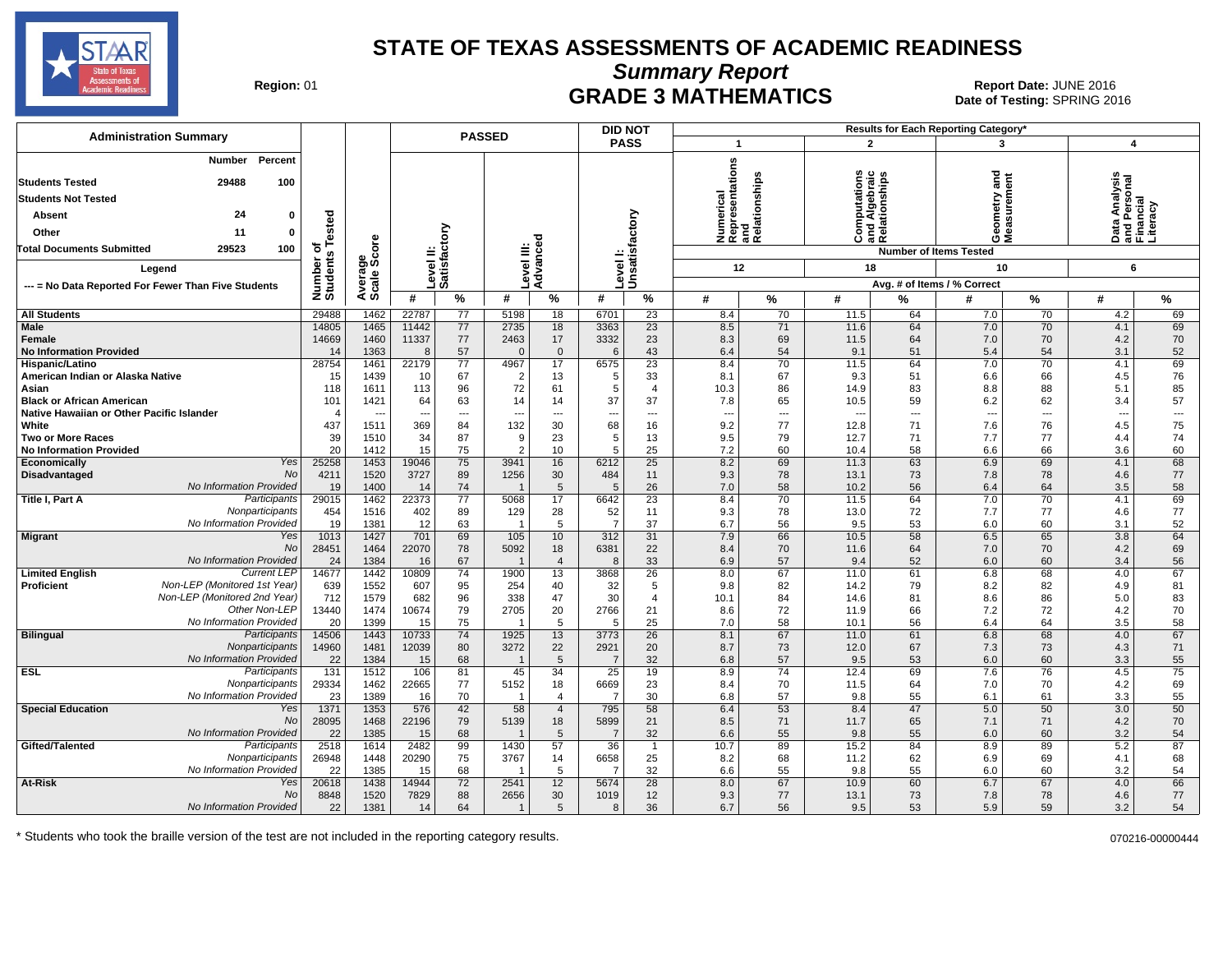

# **Summary Report**

Region: 01 **Region: 01 CALL CONSISTS ARE ADE 3 READING Date: JUNE 2016 Report Date: JUNE 2016** 

| <b>Administration Summary</b>                                                            |                       |                    |                          |                          | <b>PASSED</b>            |                        | <b>DID NOT</b>           |                          |                                 |                          | <b>Results for Each Reporting Category</b> |                                                 |                                                                                 |                                |
|------------------------------------------------------------------------------------------|-----------------------|--------------------|--------------------------|--------------------------|--------------------------|------------------------|--------------------------|--------------------------|---------------------------------|--------------------------|--------------------------------------------|-------------------------------------------------|---------------------------------------------------------------------------------|--------------------------------|
|                                                                                          |                       |                    |                          |                          |                          |                        |                          | <b>PASS</b>              | $\mathbf{1}$                    |                          |                                            | $\overline{2}$                                  | 3                                                                               |                                |
| Percent<br>Number<br><b>Students Tested</b><br>3190<br>100<br><b>Students Not Tested</b> |                       |                    |                          |                          |                          |                        |                          |                          | tanding<br>Genres               |                          |                                            | Understanding/<br>Analysis of<br>Literary Texts | rstanding/<br>ysis of<br>Understanding<br>Analysis of<br>Informational<br>Texts |                                |
|                                                                                          |                       |                    |                          |                          |                          |                        |                          |                          | Ţ,                              | ပ္စ                      |                                            |                                                 |                                                                                 |                                |
| ŋ<br>$\Omega$<br>Absent                                                                  | ested                 |                    |                          |                          |                          |                        |                          | factory                  | es<br>cros                      |                          |                                            |                                                 |                                                                                 |                                |
| Other<br>$\Omega$<br>$\mathbf{0}$                                                        |                       |                    |                          | δ                        |                          | т                      |                          |                          | ⊃⋖                              |                          |                                            |                                                 |                                                                                 |                                |
| <b>Total Documents Submitted</b><br>3190<br>100                                          | ۴<br>৳                | <b>e</b>           |                          | Level II:<br> Satisfact  |                          | Level III:<br>Advancec |                          |                          |                                 |                          |                                            | <b>Number of Items Tested</b>                   |                                                                                 |                                |
| Legend                                                                                   |                       | ౚఄఴఀ               |                          |                          |                          |                        |                          | Leven<br>Unsatisf        | 6                               |                          |                                            | 18                                              | 16                                                                              |                                |
|                                                                                          |                       |                    |                          |                          |                          |                        | evel                     |                          |                                 |                          |                                            |                                                 |                                                                                 |                                |
| --- = No Data Reported For Fewer Than Five Students                                      | Number of<br>Students | Averag<br>Scale    |                          |                          |                          |                        |                          |                          |                                 |                          | Avg. # of Items / % Correct                |                                                 |                                                                                 |                                |
|                                                                                          |                       |                    | #                        | %                        | #                        | %                      | #                        | $\overline{\gamma}$      | #                               | $\frac{9}{6}$            | #                                          | %                                               | #                                                                               | $\%$                           |
| <b>All Students</b>                                                                      | 3190                  | S-1386             | 2030                     | 64                       | 631                      | 20                     | 1160                     | 36                       | 4.1                             | 68                       | 10.3                                       | 57                                              | 9.7                                                                             | 61                             |
| Male<br>Female                                                                           | 1584<br>1602          | S-1376<br>S-1396   | 967<br>1061              | 61<br>66                 | 297<br>334               | 19<br>21               | 617<br>541               | 39<br>34                 | 4.0<br>4.1                      | 67<br>69                 | 9.9<br>10.6                                | 55<br>59                                        | 9.5<br>9.9                                                                      | 60<br>62                       |
| <b>No Information Provided</b>                                                           |                       |                    |                          | $\overline{\phantom{a}}$ | $\overline{a}$           | ---                    |                          | ---                      | $\overline{a}$                  | $\overline{\phantom{a}}$ |                                            | ---                                             | $\overline{a}$                                                                  | $\cdots$                       |
| Hispanic/Latino                                                                          | 3166                  | S-1386             | 2012                     | 64                       | 626                      | 20                     | 1154                     | 36                       | 4.1                             | 68                       | 10.3                                       | 57                                              | 9.7                                                                             | 61                             |
| American Indian or Alaska Native                                                         |                       | ---                | ---                      | $\qquad \qquad \cdots$   | ---                      | ---                    |                          | $\cdots$                 | $\overline{\phantom{a}}$        | $\qquad \qquad \cdots$   | $\sim$                                     | $\qquad \qquad \cdots$                          | ---                                                                             | ---                            |
| Asian                                                                                    | O                     | ---                | ---                      | ---                      | $---$                    | ---                    |                          | ---                      | $\overline{a}$                  | ---                      |                                            | ---                                             | $\overline{a}$                                                                  |                                |
| <b>Black or African American</b>                                                         | n                     | ---                | ---                      | $---$                    | $---$                    | $\cdots$               | ---                      | $---$                    | ---                             | $---$                    | $\sim$                                     | $\overline{a}$                                  | ---                                                                             |                                |
| Native Hawaiian or Other Pacific Islander                                                | $\Omega$              | ---                | ---                      | $\qquad \qquad \cdots$   | ---                      | ---                    |                          | ---                      | $\overline{\phantom{a}}$        | ---                      | $\sim$                                     | ---                                             | ---                                                                             |                                |
| White<br><b>Two or More Races</b>                                                        | 19                    | S-1410<br>---      | 15<br>$---$              | 79<br>$---$              | 3<br>$\overline{a}$      | 16<br>$---$            | 4<br>$\overline{a}$      | 21<br>$---$              | 4.5<br>$\overline{\phantom{a}}$ | 75<br>$\overline{a}$     | 10.9<br>$\sim$                             | 61<br>$\overline{a}$                            | 10.2<br>$\overline{a}$                                                          | 63<br>$\overline{\phantom{a}}$ |
| <b>No Information Provided</b>                                                           | 3                     |                    |                          | $\overline{\phantom{a}}$ |                          | $\overline{a}$         |                          | $\overline{a}$           | $\overline{\phantom{a}}$        | $\overline{a}$           | $\overline{\phantom{a}}$                   | ---                                             |                                                                                 | ---                            |
| Economically<br>Yes                                                                      | 3052                  | $S-1383$           | 1926                     | 63                       | 585                      | 19                     | 1126                     | 37                       | 4.1                             | 68                       | 10.2                                       | 57                                              | 9.7                                                                             | 60                             |
| Disadvantaged<br><b>No</b>                                                               | 134                   | S-1446             | 101                      | 75                       | 44                       | 33                     | 33                       | 25                       | 4.5                             | 74                       | 11.7                                       | 65                                              | 10.8                                                                            | 68                             |
| No Information Provided                                                                  |                       |                    |                          | ---                      |                          | ---                    |                          | ---                      | $\overline{\phantom{a}}$        |                          |                                            | ---                                             |                                                                                 | $\cdots$                       |
| Title I, Part A<br>Participants                                                          | 3172                  | S-1385             | 2014                     | 63                       | 622                      | 20                     | 1158                     | 37                       | 4.1                             | 68                       | 10.2                                       | 57                                              | 9.7                                                                             | 61                             |
| Nonparticipants                                                                          | 15                    | S-1574             | 14                       | 93                       | $\overline{7}$           | 47                     | $\overline{1}$           | 7                        | 5.2                             | 87                       | 14.4                                       | 80                                              | 12.7                                                                            | 80                             |
| No Information Provided                                                                  | 3                     |                    | ---                      | ---                      | ---                      | ---                    | ---                      | ---                      | $\overline{\phantom{a}}$        | ---                      | $\sim$                                     | ---                                             | $\overline{\phantom{a}}$                                                        | $\overline{\phantom{a}}$       |
| <b>Migrant</b><br>Yes<br>No                                                              | 128<br>3052           | $S-1343$<br>S-1388 | 71<br>1953               | 55<br>64                 | 14<br>615                | 11<br>20               | 57<br>1099               | 45<br>36                 | 3.8<br>4.1                      | 63<br>68                 | 9.2<br>10.3                                | 51<br>57                                        | 8.9<br>9.8                                                                      | 56<br>61                       |
| No Information Provided                                                                  | 10                    | S-1357             | 6                        | 60                       | $\overline{2}$           | 20                     | $\overline{4}$           | 40                       | 3.9                             | 65                       | 9.9                                        | 55                                              | 8.3                                                                             | 52                             |
| <b>Limited English</b><br><b>Current LEP</b>                                             | 3165                  | S-1386             | 2016                     | 64                       | 623                      | 20                     | 1149                     | 36                       | 4.1                             | 68                       | 10.3                                       | 57                                              | 9.7                                                                             | 61                             |
| Proficient<br>Non-LEP (Monitored 1st Year)                                               | -1                    | --                 | ---                      | $\qquad \qquad \cdots$   | ---                      | $\qquad \qquad \cdots$ |                          | ---                      | $\overline{\phantom{a}}$        | ---                      | $\overline{\phantom{a}}$                   | ---                                             | ---                                                                             | $\overline{a}$                 |
| Non-LEP (Monitored 2nd Year)                                                             | $\Omega$              | ---                | $\hspace{0.05cm} \cdots$ | ---                      | $\hspace{0.05cm} \ldots$ | $\cdots$               | ---                      | $\cdots$                 | $\overline{\phantom{a}}$        | $\hspace{0.05cm} \ldots$ | $\sim$                                     | ---                                             | $\hspace{0.05cm} \cdots$                                                        | ---                            |
| Other Non-LEP                                                                            | 21                    | S-1378             | 11                       | 52                       | 6                        | 29                     | 10                       | 48                       | 3.5                             | 59                       | 10.3                                       | 57                                              | 9.2                                                                             | 58                             |
| No Information Provided                                                                  | 3                     |                    | ---                      | $\overline{\phantom{a}}$ | ---                      | ---                    | ---                      | $\cdots$                 | $\overline{\phantom{a}}$        | $\overline{\phantom{a}}$ | $\overline{\phantom{a}}$                   | ---                                             | ---                                                                             | $\overline{\phantom{a}}$       |
| <b>Bilingual</b><br>Participants                                                         | 3170<br>17            | S-1386<br>S-1400   | 2018<br>10               | 64<br>59                 | 623<br>6                 | $\overline{20}$<br>35  | 1152<br>$\overline{7}$   | 36<br>41                 | 4.1<br>4.3                      | 68<br>72                 | 10.3<br>10.4                               | 57<br>58                                        | 9.7<br>9.4                                                                      | 61<br>59                       |
| Nonparticipants<br><b>No Information Provided</b>                                        | 3                     |                    | $\overline{\phantom{a}}$ | $\overline{\phantom{a}}$ | $---$                    | $---$                  | $\overline{\phantom{a}}$ | $---$                    | $\overline{\phantom{a}}$        | $---$                    | $\sim$                                     | $\overline{a}$                                  | $\overline{\phantom{a}}$                                                        | $---$                          |
| <b>ESL</b><br>Participants                                                               | $\overline{1}$        | ---                | $\scriptstyle\cdots$     | ---                      | $\overline{\phantom{a}}$ | $\cdots$               | $\overline{\phantom{a}}$ | $\overline{\phantom{a}}$ | $\overline{\phantom{a}}$        | $\overline{\phantom{a}}$ | $\overline{\phantom{a}}$                   | $\overline{\phantom{a}}$                        | $\overline{\phantom{a}}$                                                        | $\overline{\phantom{a}}$       |
| Nonparticipants                                                                          | 3184                  | S-1386             | 2025                     | 64                       | 629                      | 20                     | 1159                     | 36                       | 4.1                             | 68                       | 10.3                                       | 57                                              | 9.7                                                                             | 61                             |
| No Information Provided                                                                  | 5                     | S-1463             | $\overline{4}$           | 80                       | $\overline{2}$           | 40                     | -1                       | 20                       | 4.6                             | 77                       | 11.8                                       | 66                                              | 11.4                                                                            | 71                             |
| <b>Special Education</b><br>Yes                                                          | 143                   | S-1266             | 44                       | 31                       | $\overline{4}$           | $\mathbf{3}$           | 99                       | 69                       | 2.8                             | 47                       | 7.4                                        | 41                                              | 7.3                                                                             | 46                             |
| No                                                                                       | 3042                  | S-1392             | 1982                     | 65                       | 625                      | 21                     | 1060                     | 35                       | 4.1                             | 69                       | 10.4                                       | 58                                              | 9.8                                                                             | 61                             |
| No Information Provided                                                                  | 5                     | S-1463             | $\overline{4}$           | 80                       | $\overline{2}$           | 40                     | $\overline{\mathbf{1}}$  | 20                       | 4.6                             | 77                       | 11.8                                       | 66                                              | 11.4                                                                            | 71                             |
| Gifted/Talented<br>Participants                                                          | 100<br>3085           | $S-1570$<br>S-1380 | 95<br>1931               | 95<br>63                 | 62<br>567                | 62<br>18               | $\overline{5}$<br>1154   | 5<br>37                  | 5.2<br>4.1                      | 87<br>68                 | 14.4<br>10.1                               | 80<br>56                                        | 13.0<br>9.6                                                                     | 81<br>60                       |
| Nonparticipants<br>No Information Provided                                               | 5                     | S-1463             | $\overline{4}$           | 80                       | $\overline{2}$           | 40                     | -1                       | 20                       | 4.6                             | 77                       | 11.8                                       | 66                                              | 11.4                                                                            | 71                             |
| At-Risk<br>Yes                                                                           | 3154                  | S-1386             | 2011                     | 64                       | 620                      | 20                     | 1143                     | 36                       | 4.1                             | 68                       | 10.3                                       | 57                                              | 9.7                                                                             | 61                             |
| No                                                                                       | 31                    | S-1383             | 15                       | 48                       | 9                        | 29                     | 16                       | 52                       | 4.2                             | 70                       | 10.1                                       | 56                                              | 8.9                                                                             | 56                             |
| No Information Provided                                                                  | 5                     | S-1489             | $\overline{4}$           | 80                       | 2                        | 40                     | $\mathbf{1}$             | 20                       | 4.8                             | 80                       | 11.6                                       | 64                                              | 12.8                                                                            | 80                             |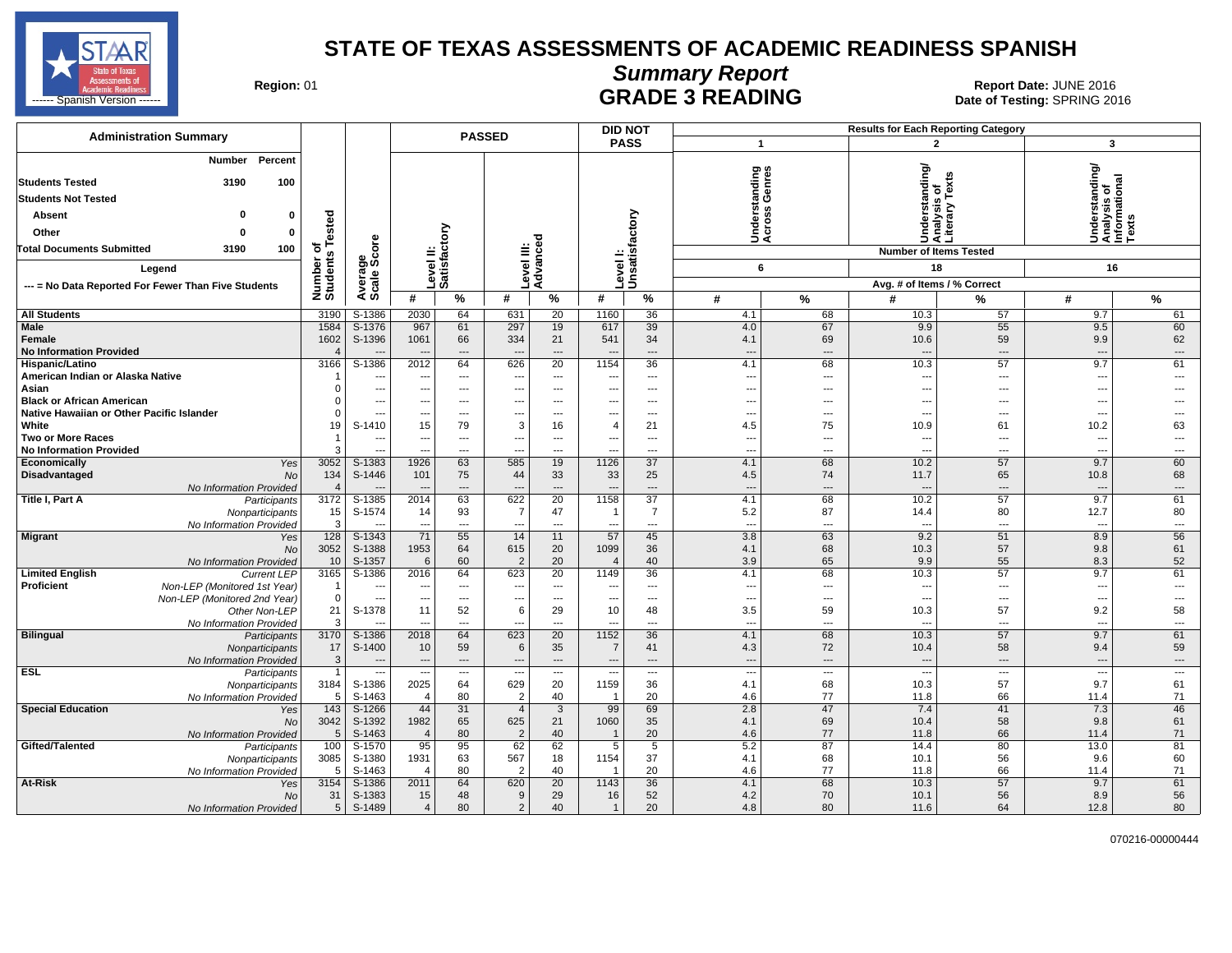

**Summary Report**

Region: 01 **Region: 01 CRADE 3 MATHEMATICS Date: JUNE 2016 Report Date: JUNE 2016 CRADE 3 MATHEMATICS** ------ Spanish Version ------ SPRING 2016

| <b>Administration Summary</b>                                                                                                                                                                                      |                                           |                                  |                                 |                                                      | <b>PASSED</b>                  |                                      |                          | <b>DID NOT</b>                    |                                                            |                       |                                                      |                                   | <b>Results for Each Reporting Category</b>                                                       |                                     |                                                             |                              |
|--------------------------------------------------------------------------------------------------------------------------------------------------------------------------------------------------------------------|-------------------------------------------|----------------------------------|---------------------------------|------------------------------------------------------|--------------------------------|--------------------------------------|--------------------------|-----------------------------------|------------------------------------------------------------|-----------------------|------------------------------------------------------|-----------------------------------|--------------------------------------------------------------------------------------------------|-------------------------------------|-------------------------------------------------------------|------------------------------|
|                                                                                                                                                                                                                    |                                           |                                  |                                 |                                                      |                                |                                      |                          | <b>PASS</b>                       | $\overline{\mathbf{1}}$                                    |                       | $\overline{2}$                                       |                                   | 3                                                                                                |                                     | $\boldsymbol{4}$                                            |                              |
| <b>Percent</b><br>Number<br><b>Students Tested</b><br>671<br>100<br><b>Students Not Tested</b><br>ŋ<br>Absent<br>0<br>Other<br>$\mathbf 0$<br>$\Omega$<br><b>Total Documents Submitted</b><br>671<br>100<br>Legend | sted<br>ة<br>৳<br>s<br>Number<br>Students | ge<br>Score<br>Average<br>Scale  | Level II:<br>Satisfactory       |                                                      |                                | Level III:<br>Advanced               | Level I:                 | Unsatisfactory                    | Numerical<br>Representations<br>and<br>Relationships<br>12 | elationships          | Computations<br>and Algebraic<br>Relationships<br>18 |                                   | gue<br>etry<br>ទី ទី<br>ŏέ<br><b>Number of Items Tested</b><br>10<br>Avg. # of Items / % Correct | ement                               | Data Analysis<br>and Personal<br>Financial<br>Literacy<br>6 |                              |
| --- = No Data Reported For Fewer Than Five Students                                                                                                                                                                |                                           |                                  | #                               | %                                                    | #                              | %                                    | #                        | $\%$                              | #                                                          | %                     | #                                                    | %                                 | #                                                                                                | $\%$                                | #                                                           | %                            |
| <b>All Students</b>                                                                                                                                                                                                | 671                                       | 1384                             | 370                             | 55                                                   | 40                             | 6                                    | 301                      | 45                                | 6.8                                                        | 57                    | 9.6                                                  | 54                                | 5.7                                                                                              | 57                                  | 3.2                                                         | 54                           |
| <b>Male</b>                                                                                                                                                                                                        | 333                                       | 1387                             | 186                             | 56                                                   | 25                             | 8                                    | 147                      | 44                                | 6.9                                                        | 58                    | 9.7                                                  | 54                                | 5.7                                                                                              | 57                                  | 3.3                                                         | 55                           |
| Female<br><b>No Information Provided</b>                                                                                                                                                                           | 335<br>3                                  | 1381<br>$\overline{\phantom{a}}$ | 183<br>$\overline{\phantom{a}}$ | 55<br>---                                            | 15<br>$\overline{\phantom{a}}$ | $\overline{4}$<br>---                | 152                      | 45<br>$\hspace{0.05cm} \ldots$    | 6.7<br>$\overline{\phantom{a}}$                            | 56<br>---             | 9.6<br>$\hspace{1.5cm} \cdots$                       | 53<br>$\overline{\phantom{a}}$    | 5.8<br>$\overline{\phantom{a}}$                                                                  | 58<br>$\overline{\phantom{a}}$      | 3.2<br>$\overline{\phantom{a}}$                             | 54<br>---                    |
| Hispanic/Latino                                                                                                                                                                                                    | 660                                       | 1383                             | 363                             | 55                                                   | 39                             | 6                                    | 297                      | 45                                | 6.8                                                        | 57                    | 9.6                                                  | 53                                | 5.7                                                                                              | 57                                  | 3.2                                                         | 54                           |
| American Indian or Alaska Native                                                                                                                                                                                   | $\Omega$                                  | ---                              | --                              | $---$                                                | $\overline{\phantom{a}}$       | $\overline{\phantom{a}}$             |                          | $---$                             | ---                                                        | ---                   | ---                                                  | $\overline{a}$                    | $\overline{\phantom{a}}$                                                                         | ---                                 | $\overline{\phantom{a}}$                                    | ---                          |
| Asian                                                                                                                                                                                                              |                                           | ---                              | ---                             | $\qquad \qquad \cdots$                               | ---                            | $\overline{\phantom{a}}$             |                          | $---$                             | ---                                                        | ---                   | ---                                                  | ---                               | ---                                                                                              | ---                                 | $\overline{\phantom{a}}$                                    | ---                          |
| <b>Black or African American</b><br>Native Hawaiian or Other Pacific Islander                                                                                                                                      |                                           | $\overline{a}$<br>---            | ---                             | $---$<br>$\overline{a}$                              | ---                            | $---$<br>$---$                       | ---                      | $---$<br>$\overline{a}$           | ---<br>---                                                 | $---$<br>---          | $---$<br>$\overline{\phantom{a}}$                    | $---$<br>$---$                    | $- - -$                                                                                          | $- - -$<br>$\overline{\phantom{a}}$ | ---<br>$\overline{\phantom{a}}$                             | ---<br>---                   |
| White                                                                                                                                                                                                              |                                           | 1420                             | 5                               | 63                                                   | $\mathbf{1}$                   | 13                                   | 3                        | 38                                | 7.0                                                        | 58                    | 11.1                                                 | 62                                | 6.8                                                                                              | 68                                  | 3.5                                                         | 58                           |
| <b>Two or More Races</b>                                                                                                                                                                                           |                                           | ---                              | ---                             | ---                                                  | ---                            | $\overline{\phantom{a}}$             | ---                      | $\sim$                            | ---                                                        | ---                   | $\overline{\phantom{a}}$                             | $\overline{a}$                    | ---                                                                                              | ---                                 | $\overline{\phantom{a}}$                                    | ---                          |
| <b>No Information Provided</b>                                                                                                                                                                                     |                                           |                                  |                                 | $\overline{a}$                                       | ---                            | $\overline{a}$                       |                          | $-$                               | ---                                                        | ---                   | $\overline{a}$                                       | $\overline{a}$                    | $\sim$                                                                                           | $\overline{a}$                      | $\overline{\phantom{a}}$                                    | ---                          |
| Yes<br>Economically                                                                                                                                                                                                | 612                                       | 1380                             | 331                             | 54                                                   | 34                             | 6                                    | 281                      | 46                                | 6.7                                                        | 56                    | 9.5                                                  | 53                                | 5.7                                                                                              | 57                                  | $\overline{3.2}$                                            | 53                           |
| <b>No</b><br>Disadvantaged                                                                                                                                                                                         | 56                                        | 1424                             | 37                              | 66                                                   | 6                              | 11                                   | 19                       | 34                                | 7.5                                                        | 63                    | 11.0                                                 | 61                                | 6.2                                                                                              | 62                                  | 3.7                                                         | 62                           |
| No Information Provided                                                                                                                                                                                            | 3                                         |                                  |                                 | ---                                                  |                                |                                      |                          | $\overline{\phantom{a}}$          | ---                                                        | ---                   | $\overline{\phantom{a}}$                             | ---                               |                                                                                                  | $\overline{\phantom{a}}$            | ---                                                         | ---                          |
| Participants<br>Title I, Part A                                                                                                                                                                                    | 661                                       | 1382                             | 361                             | 55                                                   | 39                             | $6\phantom{1}$                       | 300                      | 45                                | 6.8                                                        | 56                    | 9.6                                                  | 53                                | 5.7                                                                                              | 57                                  | 3.2                                                         | 54                           |
| Nonparticipants<br>No Information Provided                                                                                                                                                                         | 8<br>$\overline{2}$                       | 1492                             | 7                               | 88<br>---                                            | $\mathbf{1}$                   | 13<br>$\overline{\phantom{a}}$       | -1                       | 13<br>$\overline{a}$              | 8.4                                                        | 70                    | 13.4                                                 | 74<br>$\overline{a}$              | 7.9                                                                                              | 79<br>---                           | 4.6                                                         | 77                           |
| Migrant<br>Yes                                                                                                                                                                                                     | 24                                        | 1344                             | ---<br>9                        | 38                                                   | $\overline{1}$                 | $\overline{4}$                       | 15                       | 63                                | ---<br>5.9                                                 | ---<br>49             | $---$<br>7.6                                         | 42                                | $\sim$<br>5.0                                                                                    | 50                                  | $\overline{\phantom{a}}$<br>2.8                             | ---<br>47                    |
| <b>No</b>                                                                                                                                                                                                          | 643                                       | 1385                             | 358                             | 56                                                   | 39                             | 6                                    | 285                      | 44                                | 6.8                                                        | 57                    | 9.7                                                  | 54                                | 5.8                                                                                              | 58                                  | 3.3                                                         | 54                           |
| No Information Provided                                                                                                                                                                                            | $\overline{4}$                            |                                  |                                 | ---                                                  |                                | ---                                  |                          | $---$                             | ---                                                        | ---                   | $\overline{\phantom{a}}$                             | $---$                             | $\overline{\phantom{a}}$                                                                         | $\overline{\phantom{a}}$            | ---                                                         | ---                          |
| <b>Current LEP</b><br><b>Limited English</b>                                                                                                                                                                       | 658                                       | 1383                             | 361                             | 55                                                   | 38                             | 6                                    | 297                      | 45                                | 6.8                                                        | 56                    | 9.6                                                  | 53                                | 5.7                                                                                              | 57                                  | 3.2                                                         | 54                           |
| Non-LEP (Monitored 1st Year)<br><b>Proficient</b>                                                                                                                                                                  | $\overline{1}$                            | $-$                              | ---                             | $---$                                                | ---                            | $---$                                |                          | $-$                               | ---                                                        | $\overline{a}$        | $---$                                                | $\sim$                            | ---                                                                                              | $\overline{\phantom{a}}$            | ---                                                         | ---                          |
| Non-LEP (Monitored 2nd Year)                                                                                                                                                                                       | $\mathbf 0$                               | $\overline{\phantom{a}}$         | ---                             | ---                                                  | $\overline{a}$                 | $\overline{\phantom{a}}$             | ---                      | $---$                             | $\overline{\phantom{a}}$                                   | ---                   | $\overline{\phantom{a}}$                             | $\overline{a}$                    | $\overline{\phantom{a}}$                                                                         | $\overline{\phantom{a}}$            | $\overline{\phantom{a}}$                                    | ---                          |
| Other Non-LEP                                                                                                                                                                                                      | 10                                        | 1411                             | 6                               | 60                                                   | $\overline{2}$                 | 20                                   | 4                        | 40                                | 7.6                                                        | 63                    | 10.4                                                 | 58                                | 5.8                                                                                              | 58                                  | 3.2                                                         | 53                           |
| No Information Provided<br><b>Bilingual</b><br>Participants                                                                                                                                                        | $\overline{2}$<br>655                     | $\sim$<br>1384                   | ---<br>361                      | $---$<br>55                                          | ---<br>38                      | $---$<br>6                           | 294                      | $---$<br>45                       | ---<br>6.8                                                 | ---<br>57             | $---$<br>9.6                                         | $---$<br>54                       | $\sim$<br>5.8                                                                                    | $\sim$<br>58                        | ---<br>3.2                                                  | $\qquad \qquad \cdots$<br>54 |
| Nonparticipants                                                                                                                                                                                                    | 14                                        | 1367                             | $\overline{7}$                  | 50                                                   | $\overline{2}$                 | 14                                   | $\overline{7}$           | 50                                | 6.8                                                        | 57                    | 8.9                                                  | 50                                | 5.1                                                                                              | 51                                  | 3.0                                                         | 50                           |
| No Information Provided                                                                                                                                                                                            | $\overline{2}$                            | $\overline{\phantom{a}}$         | $\overline{\phantom{a}}$        | $---$                                                | $\overline{a}$                 | $---$                                | $\overline{\phantom{a}}$ | $---$                             | $\overline{\phantom{a}}$                                   | $---$                 | $---$                                                | $---$                             | ---                                                                                              | $---$                               | $\overline{a}$                                              | $\cdots$                     |
| <b>ESL</b><br>Participants                                                                                                                                                                                         | -1                                        | $\overline{\phantom{a}}$         | $\sim$                          | $\cdots$                                             | ---                            | $\hspace{0.05cm} \ldots$             | $\overline{\phantom{a}}$ | $\cdots$                          | $\overline{\phantom{a}}$                                   | $\cdots$              | $\hspace{0.05cm} \ldots$                             | $\hspace{0.05cm} \ldots$          | $\sim$                                                                                           | $\hspace{0.05cm} \ldots$            | $\overline{\phantom{a}}$                                    | $\cdots$                     |
| Nonparticipants                                                                                                                                                                                                    | 666                                       | 1384                             | 367                             | 55                                                   | 40                             | 6                                    | 299                      | 45                                | 6.8                                                        | 57                    | 9.6                                                  | 53                                | 5.7                                                                                              | 57                                  | 3.2                                                         | 54                           |
| No Information Provided                                                                                                                                                                                            | $\overline{\mathbf{4}}$                   | $\sim$                           | $\overline{\phantom{a}}$        | $\overline{a}$                                       | ---                            | $---$                                |                          | $\overline{a}$                    | ---                                                        | ---                   | $\overline{\phantom{a}}$                             | $---$                             | $\overline{\phantom{a}}$                                                                         | $\overline{\phantom{a}}$            | ---                                                         | $\qquad \qquad \cdots$       |
| <b>Special Education</b><br>Yes                                                                                                                                                                                    | 16                                        | 1302                             | 5                               | 31                                                   | $\mathbf{0}$                   | $\mathbf 0$                          | 11                       | 69                                | 5.4                                                        | 45                    | 6.6                                                  | 37                                | 3.9                                                                                              | 39                                  | 2.7                                                         | 45                           |
| <b>No</b>                                                                                                                                                                                                          | 651                                       | 1386                             | 362                             | 56                                                   | 40                             | 6                                    | 289                      | 44                                | 6.8                                                        | 57                    | 9.7                                                  | 54                                | 5.8                                                                                              | 58                                  | 3.3                                                         | 54                           |
| No Information Provided<br>Gifted/Talented<br>Participants                                                                                                                                                         | $\overline{4}$<br>$\overline{2}$          | ---<br>$\overline{\phantom{a}}$  | ---<br>$\overline{\phantom{a}}$ | $\overline{\phantom{a}}$<br>$\overline{\phantom{a}}$ | $\overline{a}$<br>---          | $\hspace{1.5cm} \textbf{---}$<br>--- | --                       | $---$<br>$\overline{\phantom{a}}$ | ---<br>$\overline{\phantom{a}}$                            | $\overline{a}$<br>--- | $\overline{\phantom{a}}$<br>---                      | $---$<br>$\overline{\phantom{a}}$ | ---<br>$\overline{\phantom{a}}$                                                                  | $---$<br>$\overline{\phantom{a}}$   | ---<br>---                                                  | ---<br>---                   |
| Nonparticipants                                                                                                                                                                                                    | 665                                       | 1383                             | 365                             | 55                                                   | 40                             | 6                                    | 300                      | 45                                | 6.8                                                        | 56                    | 9.6                                                  | 53                                | 5.7                                                                                              | 57                                  | 3.2                                                         | 54                           |
| No Information Provided                                                                                                                                                                                            | $\boldsymbol{\Lambda}$                    | $\overline{\phantom{a}}$         | $\overline{\phantom{a}}$        | $\overline{\phantom{a}}$                             | $\overline{a}$                 | $\overline{a}$                       |                          | $-$                               | ---                                                        | $\overline{a}$        | $\overline{a}$                                       | $\overline{a}$                    | $\sim$                                                                                           | $\overline{\phantom{a}}$            | $\overline{a}$                                              | $---$                        |
| At-Risk<br>Yes                                                                                                                                                                                                     | 638                                       | 1385                             | 354                             | 55                                                   | 37                             | 6                                    | 284                      | 45                                | 6.8                                                        | 57                    | 9.7                                                  | 54                                | 5.8                                                                                              | 58                                  | 3.3                                                         | 54                           |
| No                                                                                                                                                                                                                 | 29                                        | 1364                             | 13                              | 45                                                   | 3                              | 10                                   | 16                       | 55                                | 6.6                                                        | 55                    | 9.0                                                  | 50                                | 5.3                                                                                              | 53                                  | 2.7                                                         | 45                           |
| No Information Provided                                                                                                                                                                                            | $\overline{4}$                            | $\overline{\phantom{a}}$         | $\hspace{0.05cm} \ldots$        | ---                                                  | ---                            | $\overline{\phantom{a}}$             | ---                      | $---$                             | ---                                                        | ---                   | $\overline{\phantom{a}}$                             | $\overline{\phantom{a}}$          | $\overline{\phantom{a}}$                                                                         | $\overline{\phantom{a}}$            | ---                                                         | ---                          |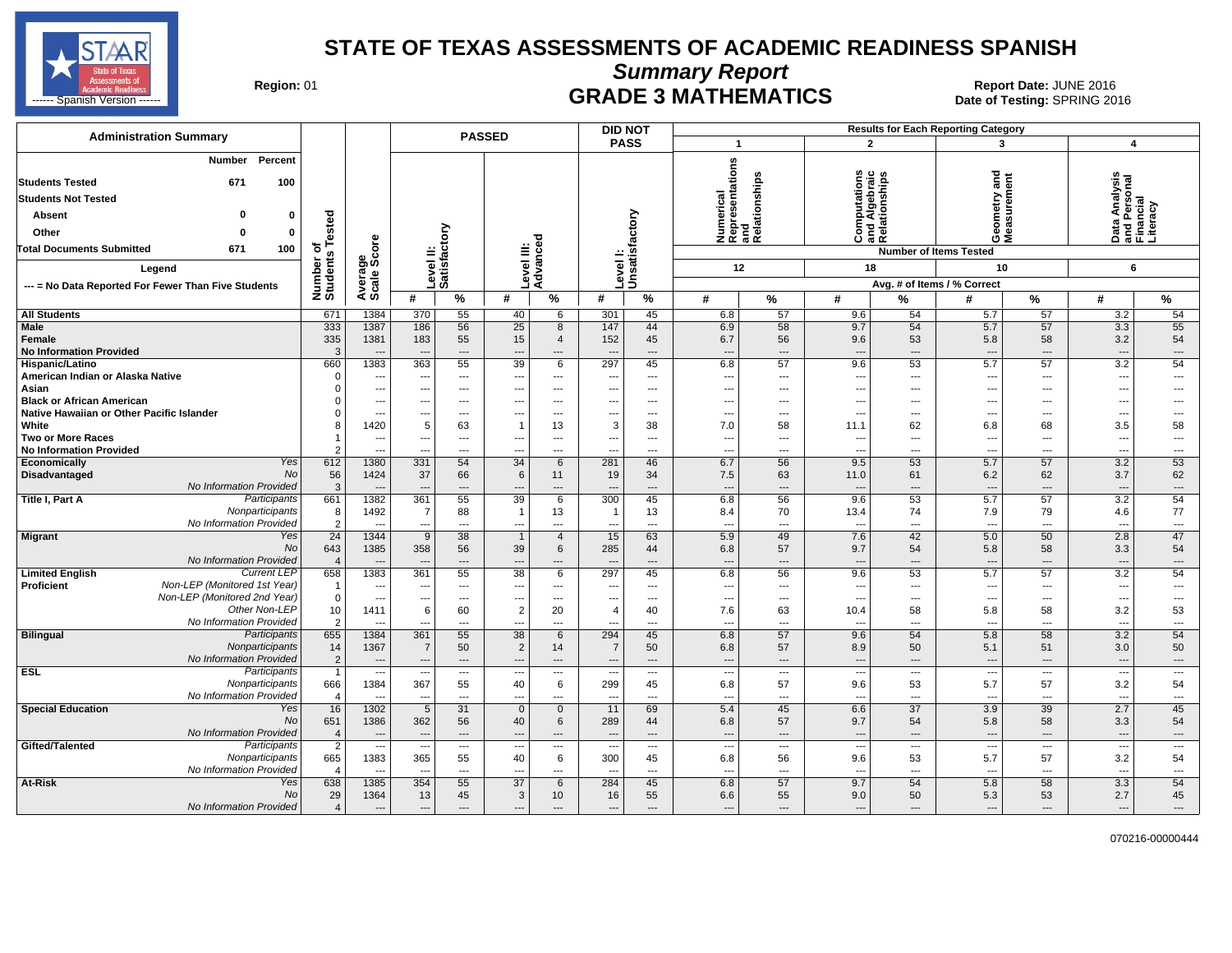

**Summary Report**

Region: 01 **Region: 01 CRADE 3 MATHEMATICS Date: JUNE 2016 Report Date: JUNE 2016 CRADE 3 MATHEMATICS** ------ L Version ------ SPRING 2016

| <b>Administration Summary</b>                                                                                                                                                                                   |                                          |                                         |                                                  |                              | <b>PASSED</b>                                                       |                                    | <b>DID NOT</b>                        |                                          |                                                  |                                                      |                                                             |                                          | <b>Results for Each Reporting Category</b>                   |                                            |                                                             |                                   |
|-----------------------------------------------------------------------------------------------------------------------------------------------------------------------------------------------------------------|------------------------------------------|-----------------------------------------|--------------------------------------------------|------------------------------|---------------------------------------------------------------------|------------------------------------|---------------------------------------|------------------------------------------|--------------------------------------------------|------------------------------------------------------|-------------------------------------------------------------|------------------------------------------|--------------------------------------------------------------|--------------------------------------------|-------------------------------------------------------------|-----------------------------------|
|                                                                                                                                                                                                                 |                                          |                                         |                                                  |                              |                                                                     |                                    | <b>PASS</b>                           |                                          | $\overline{\mathbf{1}}$                          |                                                      | $\overline{2}$                                              |                                          | 3                                                            |                                            | 4                                                           |                                   |
| Percent<br>Number<br><b>Students Tested</b><br>317<br>100<br><b>Students Not Tested</b><br>$\Omega$<br>$\bf{0}$<br>Absent<br>Other<br>$\mathbf 0$<br>$\Omega$<br>317<br>100<br><b>Total Documents Submitted</b> | ested<br>۴<br>৳<br>Number of<br>Students | core<br>န္တပ္တ                          |                                                  | ξ<br>Level II:<br>Satisfacto | evel III:                                                           | Φ<br>Advance                       |                                       | Unsatisfactory                           |                                                  | Numerical<br>Representations<br>and<br>Relationships | Computations<br>und Algebraic<br>Relationships<br>Ö         | 高産                                       | gue<br>Geometry<br>Measurem<br><b>Number of Items Tested</b> | ement                                      | Data Analysis<br>and Personal<br>Financial<br>Literacy      |                                   |
| Legend                                                                                                                                                                                                          |                                          |                                         |                                                  |                              |                                                                     |                                    | evel                                  |                                          |                                                  | 12                                                   | 18                                                          |                                          | 10                                                           |                                            | 6                                                           |                                   |
| --- = No Data Reported For Fewer Than Five Students                                                                                                                                                             |                                          | Average:                                |                                                  |                              | #                                                                   |                                    |                                       |                                          |                                                  |                                                      |                                                             |                                          | Avg. # of Items / % Correct                                  |                                            |                                                             |                                   |
|                                                                                                                                                                                                                 |                                          |                                         | #                                                | %                            |                                                                     | %                                  | #                                     | %                                        | #                                                | %                                                    | #                                                           | %                                        | #                                                            | $\%$                                       | #                                                           | %                                 |
| <b>All Students</b><br><b>Male</b>                                                                                                                                                                              | 317<br>157                               | 1319<br>1315                            | 99<br>46                                         | 31<br>29                     | $\mathbf 0$<br>$\overline{0}$                                       | 0<br>$\mathbf{0}$                  | 218<br>111                            | 69<br>71                                 | 5.9<br>6.1                                       | 49<br>51                                             | 7.3<br>7.1                                                  | 41<br>39                                 | 4.4<br>4.4                                                   | 44<br>44                                   | 2.5<br>2.4                                                  | 42<br>40                          |
| Female<br><b>No Information Provided</b>                                                                                                                                                                        | 160<br>$\Omega$                          | 1322<br>---                             | 53<br>$\overline{\phantom{a}}$                   | 33<br>---                    | $\mathbf 0$<br>---                                                  | $\mathbf 0$<br>---                 | 107<br>$\overline{\phantom{a}}$       | 67<br>$\cdots$                           | 5.8<br>---                                       | 48<br>---                                            | 7.5<br>$\hspace{0.05cm} \ldots$                             | 42<br>$\qquad \qquad \cdots$             | 4.5<br>$\overline{\phantom{a}}$                              | 45<br>$\hspace{0.05cm} \cdots$             | 2.7<br>$\overline{\phantom{a}}$                             | 44<br>$\qquad \qquad \cdots$      |
| Hispanic/Latino                                                                                                                                                                                                 | 314                                      | 1317                                    | 97                                               | 31                           | $\Omega$                                                            | $\mathbf 0$                        | 217                                   | 69                                       | $\overline{5.9}$                                 | 49                                                   | 7.3                                                         | 40                                       | 4.4                                                          | 44                                         | 2.5                                                         | 42                                |
| American Indian or Alaska Native<br>Asian<br><b>Black or African American</b>                                                                                                                                   | $\Omega$<br>3<br>U                       | ---<br>---                              | $\qquad \qquad \cdots$<br>---<br>$---$           | $\cdots$<br>---<br>$---$     | $\hspace{0.05cm} \ldots$<br>$---$                                   | ---<br>---<br>$---$                | ---                                   | $\hspace{0.05cm} \ldots$<br>---<br>$---$ | $\overline{\phantom{a}}$<br>--<br>$\overline{a}$ | ---<br>---<br>$---$                                  | $\hspace{0.05cm} \ldots$<br>---<br>---                      | $\hspace{0.05cm} \ldots$<br>---<br>$---$ | ---<br>$--$                                                  | $\overline{\phantom{a}}$<br>$- - -$        | $\overline{\phantom{a}}$<br>$\overline{\phantom{a}}$<br>--- | $\ldots$<br>---<br>---            |
| Native Hawaiian or Other Pacific Islander                                                                                                                                                                       | $\Omega$                                 | ---<br>---                              | ---                                              | $---$                        | ---                                                                 | $---$                              |                                       | $---$                                    | ---                                              | ---                                                  | ---                                                         | $\overline{a}$                           | ---                                                          | $\overline{a}$                             | ---                                                         | ---                               |
| White                                                                                                                                                                                                           | $\Omega$                                 | ---                                     | ---                                              | ---                          |                                                                     | ---                                |                                       | ---                                      | --                                               | ---                                                  | ---                                                         | ---                                      |                                                              |                                            | ---                                                         |                                   |
| <b>Two or More Races</b>                                                                                                                                                                                        | $\Omega$                                 | ---                                     | $\overline{\phantom{a}}$                         | $---$                        | $---$                                                               | $\cdots$                           | ---                                   | $\cdots$                                 | ---                                              | $---$                                                | ---                                                         | $---$                                    | ---                                                          | $\overline{\phantom{a}}$                   | $\overline{\phantom{a}}$                                    | ---                               |
| <b>No Information Provided</b>                                                                                                                                                                                  | $\Omega$                                 | ---                                     | $\sim$                                           | $\overline{\phantom{a}}$     |                                                                     | $---$                              |                                       | $\overline{a}$                           | ---                                              | $\sim$                                               | $\overline{a}$                                              | $\overline{a}$                           | ---                                                          | $\sim$                                     | ---                                                         | ---                               |
| Yes<br>Economically<br>No<br>Disadvantaged<br>No Information Provided                                                                                                                                           | 301<br>16<br>$\mathbf 0$                 | 1318<br>1336                            | 94<br>$5\phantom{.0}$<br>---                     | 31<br>31<br>---              | $\mathbf{0}$<br>$\mathbf 0$<br>$\overline{a}$                       | $\mathbf{0}$<br>$\mathbf 0$<br>--- | 207<br>11                             | 69<br>69<br>$---$                        | 5.9<br>6.5<br>---                                | 49<br>54<br>---                                      | 7.3<br>8.4<br>$\overline{\phantom{a}}$                      | 40<br>47<br>$\overline{a}$               | 4.5<br>4.0                                                   | 45<br>40<br>$\overline{\phantom{a}}$       | 2.5<br>2.6<br>---                                           | 42<br>43<br>---                   |
| Participants<br>Title I, Part A                                                                                                                                                                                 | 315                                      | 1319                                    | 99                                               | 31                           | $\overline{0}$                                                      | $\mathbf 0$                        | 216                                   | 69                                       | 5.9                                              | 49                                                   | 7.3                                                         | 41                                       | 4.5                                                          | 45                                         | 2.5                                                         | 42                                |
| Nonparticipants<br>No Information Provided                                                                                                                                                                      | $\overline{2}$<br>$\mathbf 0$            | ---<br>…                                | $\cdots$<br>---                                  | $---$<br>$---$               | $\qquad \qquad \cdots$<br>$\overline{a}$                            | $\cdots$<br>---                    | ---                                   | $\cdots$<br>$---$                        | ---<br>$\overline{\phantom{a}}$                  | $---$<br>---                                         | $\overline{\phantom{a}}$<br>---                             | $---$<br>$\overline{a}$                  | $\sim$<br>---                                                | $\sim$<br>$\overline{a}$                   | $\overline{\phantom{a}}$<br>---                             | $\overline{\phantom{a}}$<br>---   |
| Yes<br><b>Migrant</b>                                                                                                                                                                                           | 10                                       | 1333                                    | 3                                                | 30                           | $\mathbf{0}$                                                        | $\Omega$                           | 7                                     | 70                                       | 5.7                                              | 48                                                   | 8.2                                                         | 46                                       | 4.6                                                          | 46                                         | 2.9                                                         | 48                                |
| <b>No</b><br>No Information Provided                                                                                                                                                                            | 302<br>$5\phantom{.0}$                   | 1319<br>1280                            | 96<br>$\mathbf{0}$                               | 32<br>$\mathbf{0}$           | $\mathsf{O}\xspace$<br>$\Omega$                                     | $\mathbf{0}$<br>$\Omega$           | 206<br>5                              | 68<br>100                                | 5.9<br>5.0                                       | 50<br>42                                             | 7.3<br>6.2                                                  | 41<br>34                                 | 4.5<br>3.6                                                   | 45<br>36                                   | 2.5<br>1.8                                                  | 42<br>30                          |
| <b>Current LEP</b><br><b>Limited English</b>                                                                                                                                                                    | 317                                      | 1319                                    | 99                                               | 31                           | $\overline{0}$                                                      | 0                                  | 218                                   | 69                                       | 5.9                                              | 49                                                   | 7.3                                                         | 41                                       | 4.4                                                          | 44                                         | 2.5                                                         | 42                                |
| Non-LEP (Monitored 1st Year)<br>Proficient<br>Non-LEP (Monitored 2nd Year)<br>Other Non-LEP                                                                                                                     | 0<br>$\mathbf{0}$                        | ---<br>---                              | $\overline{\phantom{a}}$<br>---                  | $---$<br>---                 | $---$<br>$\overline{\phantom{a}}$                                   | $\cdots$<br>---                    | $-$                                   | $---$<br>$\overline{\phantom{a}}$        | ---<br>---                                       | $---$<br>---                                         | ---<br>$\qquad \qquad \cdots$                               | $---$<br>---                             | $-$<br>---                                                   | $\overline{\phantom{a}}$<br>$\overline{a}$ | ---<br>$\overline{\phantom{a}}$                             | ---<br>---                        |
| No Information Provided                                                                                                                                                                                         | 0<br>$\Omega$                            | ---<br>---                              | $\overline{\phantom{a}}$<br>$\sim$               | ---<br>$---$                 | $---$<br>$---$                                                      | ---<br>$---$                       | ---                                   | ---<br>$---$                             | ---<br>---                                       | ---<br>$---$                                         | ---<br>$---$                                                | $\overline{\phantom{a}}$<br>$---$        | ---<br>$\sim$                                                | ---<br>$\sim$                              | ---<br>$\overline{a}$                                       | ---<br>$\overline{\phantom{a}}$   |
| <b>Bilingual</b><br>Participants<br>Nonparticipants                                                                                                                                                             | 311<br>6                                 | 1317<br>1431                            | 96<br>$\mathbf{3}$                               | 31<br>50                     | $\Omega$<br>$\mathbf 0$                                             | $\Omega$<br>$\mathbf{0}$           | 215<br>3                              | 69<br>50                                 | 5.9<br>8.5                                       | 49<br>71                                             | 7.3<br>10.0                                                 | 40<br>56                                 | 4.4<br>6.5                                                   | 44<br>65                                   | 2.5<br>4.2                                                  | 42<br>69                          |
| No Information Provided                                                                                                                                                                                         | $\mathbf 0$                              | ---                                     | $---$                                            | $---$                        | $---$                                                               | $---$                              | $\sim$                                | $---$                                    | $\overline{a}$                                   | $---$                                                | $---$                                                       | $---$                                    | $\overline{\phantom{a}}$                                     | $---$                                      | $\overline{a}$                                              | $\cdots$                          |
| <b>ESL</b><br>Participants<br>Nonparticipants<br>No Information Provided                                                                                                                                        | $\overline{4}$<br>313<br>$\mathbf 0$     | $\overline{\phantom{a}}$<br>1317<br>--- | $\cdots$<br>97<br>---                            | $\cdots$<br>31<br>---        | $\hspace{0.05cm} \ldots$<br>$\mathbf 0$<br>$\overline{\phantom{a}}$ | ---<br>$\mathbf 0$<br>---          | $\overline{\phantom{a}}$<br>216<br>-- | $\cdots$<br>69<br>$---$                  | $\overline{\phantom{a}}$<br>5.9<br>---           | ---<br>49<br>---                                     | $\hspace{0.05cm} \ldots$<br>7.3<br>$\overline{\phantom{a}}$ | $\cdots$<br>40<br>$---$                  | $\overline{\phantom{a}}$<br>4.4<br>$\overline{a}$            | $\sim$<br>44<br>$\sim$                     | $\overline{\phantom{a}}$<br>2.5                             | $\hspace{0.05cm} \ldots$<br>42    |
| <b>Special Education</b><br>Yes<br><b>No</b><br>No Information Provided                                                                                                                                         | 9<br>308<br>$\mathbf{0}$                 | 1264<br>1320                            | $\overline{2}$<br>97<br>$\overline{\phantom{a}}$ | 22<br>31<br>$---$            | $\mathbf{0}$<br>$\mathbf{0}$<br>$\overline{a}$                      | $\Omega$<br>$\mathbf{0}$<br>$---$  | $\overline{7}$<br>211                 | 78<br>69<br>$---$                        | 5.0<br>5.9<br>$\overline{a}$                     | 42<br>50<br>$---$                                    | 5.7<br>7.4                                                  | 31<br>41<br>$---$                        | 3.2<br>4.5<br>$\overline{\phantom{a}}$                       | 32<br>45<br>$\overline{\phantom{a}}$       | $\overline{\phantom{a}}$<br>1.8<br>2.5                      | $\cdots$<br>30 <sup>°</sup><br>42 |
| Gifted/Talented<br>Participants                                                                                                                                                                                 | $\overline{0}$                           | ---<br>---                              | $\overline{\phantom{a}}$                         | $\overline{\phantom{a}}$     | $\qquad \qquad \cdots$                                              | ---                                | $\overline{\phantom{a}}$              | $\overline{\phantom{a}}$                 | ---                                              | ---                                                  | $\overline{\phantom{a}}$<br>$\overline{\phantom{a}}$        | $\overline{\phantom{a}}$                 | ---                                                          | $\overline{\phantom{a}}$                   | $\overline{a}$<br>---                                       | $\cdots$<br>---                   |
| Nonparticipants<br>No Information Provided                                                                                                                                                                      | 317<br>$\Omega$                          | 1319                                    | 99<br>$\overline{a}$                             | 31<br>$\overline{a}$         | $\mathbf 0$<br>$\overline{a}$                                       | $\mathbf 0$<br>$\overline{a}$      | 218                                   | 69<br>$- - -$                            | 5.9<br>$\sim$                                    | 49<br>$\overline{a}$                                 | 7.3<br>$\sim$                                               | 41<br>$\sim$                             | 4.4<br>$\overline{a}$                                        | 44<br>$\overline{\phantom{a}}$             | 2.5<br>$\overline{a}$                                       | 42<br>$---$                       |
| At-Risk<br>Yes<br>No<br>No Information Provided                                                                                                                                                                 | 316<br>$\overline{1}$<br>$\mathbf{0}$    | 1319<br>$\overline{\phantom{a}}$<br>--- | 99<br>---<br>$\overline{\phantom{a}}$            | 31<br>$---$<br>$---$         | $\Omega$<br>$---$<br>$\overline{\phantom{a}}$                       | $\Omega$<br>$---$<br>---           | 217<br>---                            | 69<br>$---$<br>---                       | 5.9<br>---<br>---                                | 49<br>$---$<br>---                                   | 7.3<br>---<br>$\overline{\phantom{a}}$                      | 41<br>$---$<br>---                       | 4.4<br>---<br>$\overline{\phantom{a}}$                       | 44<br>$---$<br>---                         | 2.5<br>---<br>---                                           | 42<br>---<br>---                  |
|                                                                                                                                                                                                                 |                                          |                                         |                                                  |                              |                                                                     |                                    |                                       |                                          |                                                  |                                                      |                                                             |                                          |                                                              |                                            |                                                             |                                   |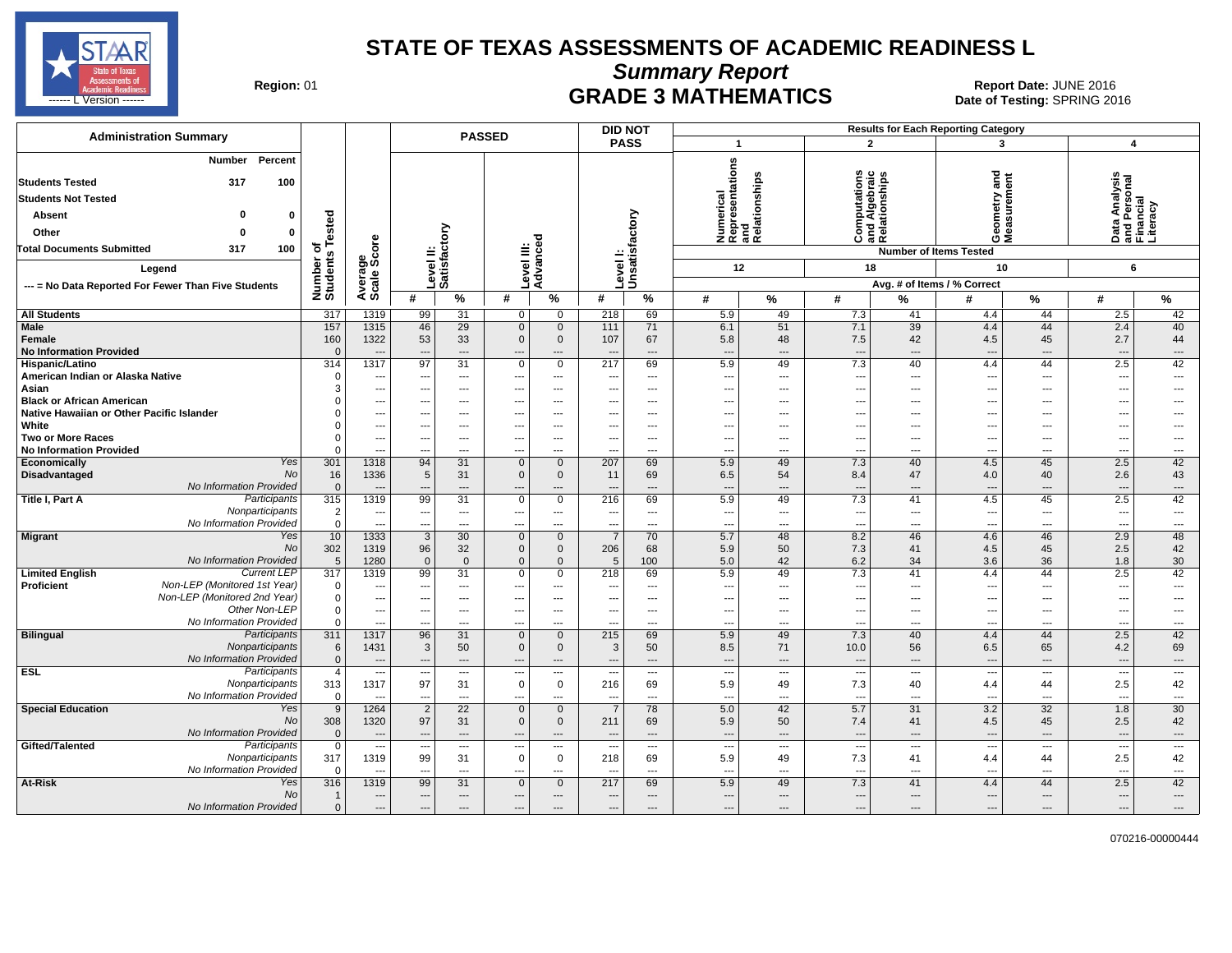

# **Summary Report**

Region: 01 **Region: 01 CALL CONSISTS ARE ADE 3 READING Date: JUNE 2016 Report Date: JUNE 2016** ------ A Version ------ SPRING 2016

| <b>Administration Summary</b>                                                                                                                                                                        |                                         |                                                      |                                        |                                     | <b>PASSED</b>                           |                                        |                          | <b>DID NOT</b>             |                                        |                                                   | Results for Each Reporting Category'   |                                                                                        |                                                         |                                |
|------------------------------------------------------------------------------------------------------------------------------------------------------------------------------------------------------|-----------------------------------------|------------------------------------------------------|----------------------------------------|-------------------------------------|-----------------------------------------|----------------------------------------|--------------------------|----------------------------|----------------------------------------|---------------------------------------------------|----------------------------------------|----------------------------------------------------------------------------------------|---------------------------------------------------------|--------------------------------|
|                                                                                                                                                                                                      |                                         |                                                      |                                        |                                     |                                         |                                        |                          | <b>PASS</b>                |                                        | $\mathbf{1}$                                      |                                        | $\overline{2}$                                                                         | 3                                                       |                                |
| Percent<br>Number<br><b>Students Tested</b><br>663<br>100<br><b>Students Not Tested</b><br><b>Absent</b><br>$\Omega$<br>Other<br>-1<br>0<br>100<br><b>Total Documents Submitted</b><br>665<br>Legend | of<br>s Tested<br>Number of<br>Students | ge<br>Score                                          | ≝                                      | ξ<br>τ<br>evel II<br>atisfa         |                                         | τ<br>ة<br>Level III:<br>Advance        |                          | Level I:<br>Unsatisfactory |                                        | tanding<br>Genres<br>Inderst<br>.cross<br>⊃∢<br>6 |                                        | Understanding/<br>Analysis of<br>Literary Texts<br><b>Number of Items Tested</b><br>18 | Understanding/<br>Analysis of<br>Informational<br>Texts | 16                             |
| --- = No Data Reported For Fewer Than Five Students                                                                                                                                                  |                                         | Average                                              |                                        | Ő                                   |                                         |                                        |                          |                            |                                        |                                                   |                                        | Avg. # of Items / % Correct                                                            |                                                         |                                |
|                                                                                                                                                                                                      |                                         |                                                      | #                                      | $\%$                                | #                                       | $\%$                                   | #                        | $\%$                       | #                                      | $\%$                                              | #                                      | %                                                                                      | #                                                       | %                              |
| <b>All Students</b>                                                                                                                                                                                  | 663                                     | 1233                                                 | 80                                     | 12                                  | 2                                       | $\mathbf 0$                            | 583                      | 88                         | 2.3                                    | 38                                                | 5.7                                    | 32                                                                                     | 5.4                                                     | 34                             |
| Male                                                                                                                                                                                                 | 448                                     | 1226                                                 | 45                                     | 10                                  | $\overline{1}$                          | $\mathbf 0$                            | 403                      | 90                         | 2.3                                    | $\overline{38}$                                   | 5.4                                    | $\overline{30}$                                                                        | 5.2                                                     | 33                             |
| Female                                                                                                                                                                                               | 215                                     | 1247                                                 | 35                                     | 16                                  | $\overline{1}$                          | $\mathbf 0$                            | 180                      | 84                         | 2.3                                    | 38                                                | 6.3                                    | 35                                                                                     | 5.8                                                     | 36                             |
| <b>No Information Provided</b>                                                                                                                                                                       | $\Omega$                                |                                                      | ---                                    | $\overline{\phantom{a}}$            | ---                                     | $\cdots$                               |                          | ---                        | $\overline{\phantom{a}}$               | $\overline{\phantom{a}}$                          | $\overline{\phantom{a}}$               | ---                                                                                    |                                                         | $\overline{\phantom{a}}$       |
| Hispanic/Latino                                                                                                                                                                                      | 649                                     | 1231                                                 | 76                                     | 12                                  | $\overline{2}$                          | $\mathbf 0$                            | 573                      | 88                         | 2.3                                    | 38                                                | 5.7                                    | 32                                                                                     | 5.4                                                     | $\overline{34}$                |
| American Indian or Alaska Native                                                                                                                                                                     | $\Omega$                                | $\overline{\phantom{a}}$                             | ---                                    | $\hspace{0.05cm} \ldots$            | $\hspace{0.05cm} \ldots$                | $\cdots$                               | ---                      | $\cdots$                   | $\overline{\phantom{a}}$               | $\overline{a}$                                    | $\sim$                                 | ---                                                                                    | $\overline{\phantom{a}}$                                | ---                            |
| Asian                                                                                                                                                                                                | $\Omega$                                | $\overline{\phantom{a}}$                             | ---                                    | $\overline{\phantom{a}}$            | ---                                     | $\cdots$                               | $\overline{\phantom{a}}$ | $\cdots$                   | ---                                    | $---$                                             | ---                                    | ---                                                                                    | $\overline{\phantom{a}}$                                |                                |
| <b>Black or African American</b><br>Native Hawaiian or Other Pacific Islander                                                                                                                        | $\Omega$                                | $\overline{\phantom{a}}$<br>$\overline{\phantom{a}}$ | ---                                    | $\overline{a}$<br>---               | ---                                     | $---$<br>$\overline{\phantom{a}}$      | ---                      | $---$                      | ---                                    | $\overline{a}$<br>$\overline{\phantom{a}}$        | $\overline{a}$<br>$\sim$               | ---<br>---                                                                             |                                                         | ---                            |
| White                                                                                                                                                                                                | 12                                      | 1297                                                 | ---<br>$\overline{4}$                  | 33                                  | $\hspace{0.05cm} \ldots$<br>$\mathbf 0$ | 0                                      | ---<br>8                 | $\cdots$<br>67             | $\overline{\phantom{a}}$<br>3.6        | 60                                                | 7.0                                    | 39                                                                                     | $\overline{\phantom{a}}$<br>7.3                         | 45                             |
| <b>Two or More Races</b>                                                                                                                                                                             | $\overline{1}$                          | $\sim$                                               | ---                                    | $\overline{a}$                      | ---                                     | $---$                                  | $\overline{\phantom{a}}$ | $---$                      | ---                                    | $\overline{a}$                                    | $\overline{a}$                         | $\overline{a}$                                                                         | $\overline{a}$                                          | $\overline{a}$                 |
| <b>No Information Provided</b>                                                                                                                                                                       | $\mathbf 0$                             | $\overline{\phantom{a}}$                             | ---                                    | ---                                 | $\hspace{0.05cm} \ldots$                | ---                                    | ---                      | ---                        | ---                                    | $\overline{a}$                                    | $\sim$                                 | ---                                                                                    | $\overline{\phantom{a}}$                                | ---                            |
| Economically<br>Yes                                                                                                                                                                                  | 605                                     | 1230                                                 | 61                                     | 10                                  | $\overline{2}$                          | $\mathbf 0$                            | 544                      | 90                         | 2.3                                    | 38                                                | 5.6                                    | 31                                                                                     | 5.3                                                     | 33                             |
| <b>Disadvantaged</b><br><b>No</b>                                                                                                                                                                    | 58                                      | 1264                                                 | 19                                     | 33                                  | $\mathsf 0$                             | $\mathbf{0}$                           | 39                       | 67                         | 2.6                                    | 44                                                | 6.4                                    | 35                                                                                     | 6.5                                                     | 41                             |
| No Information Provided                                                                                                                                                                              | $\overline{0}$                          |                                                      | ---                                    | ---                                 | ---                                     | ---                                    |                          | $---$                      | ---                                    | $---$                                             | $\overline{\phantom{a}}$               | ---                                                                                    |                                                         | $\overline{\phantom{a}}$       |
| Title I, Part A<br>Participants                                                                                                                                                                      | 663                                     | 1233                                                 | 80                                     | 12                                  | $\overline{2}$                          | $\mathbf 0$                            | 583                      | 88                         | 2.3                                    | 38                                                | 5.7                                    | 32                                                                                     | 5.4                                                     | 34                             |
| Nonparticipants                                                                                                                                                                                      | $\mathbf 0$                             | $\overline{\phantom{a}}$                             | ---                                    | $\overline{\phantom{a}}$            | ---                                     | ---                                    | $\overline{\phantom{a}}$ | ---                        | ---                                    | $\overline{a}$                                    | ---                                    | ---                                                                                    | $\overline{\phantom{a}}$                                | $\overline{a}$                 |
| No Information Provided                                                                                                                                                                              | $\mathbf 0$                             | $\overline{\phantom{a}}$                             | ---                                    | ---                                 | ---                                     | $\overline{\phantom{a}}$               | ---                      | ---                        | $\overline{\phantom{a}}$               | $\overline{\phantom{a}}$                          | $\sim$                                 | ---                                                                                    | $\sim$                                                  | ---                            |
| <b>Migrant</b><br>Yes<br><b>No</b><br>No Information Provided                                                                                                                                        | 36<br>623<br>$\overline{4}$             | 1211<br>1234<br>$\overline{\phantom{a}}$             | $\overline{2}$<br>78<br>$\overline{a}$ | 6<br>13<br>$\overline{\phantom{a}}$ | $\mathbf 0$<br>$\overline{2}$<br>---    | $\mathbf 0$<br>$\mathbf 0$<br>$\cdots$ | 34<br>545                | 94<br>87<br>$---$          | 1.9<br>2.3<br>$\overline{\phantom{a}}$ | 32<br>39<br>$\overline{\phantom{a}}$              | 5.1<br>5.7<br>$\overline{\phantom{a}}$ | 29<br>32<br>---                                                                        | 4.9<br>5.5<br>$\overline{\phantom{a}}$                  | 31<br>34<br>$\cdots$           |
| <b>Limited English</b><br><b>Current LEP</b>                                                                                                                                                         | 355                                     | 1227                                                 | 36                                     | 10                                  | $\overline{1}$                          | $\mathbf 0$                            | 319                      | 90                         | 2.2                                    | 37                                                | 5.6                                    | 31                                                                                     | 5.2                                                     | 33                             |
| <b>Proficient</b><br>Non-LEP (Monitored 1st Year)                                                                                                                                                    | 15                                      | 1242                                                 | $\overline{2}$                         | 13                                  | $\mathbf 1$                             | $\overline{7}$                         | 13                       | 87                         | 2.5                                    | 41                                                | 6.2                                    | 34                                                                                     | 5.2                                                     | 33                             |
| Non-LEP (Monitored 2nd Year)                                                                                                                                                                         | 5                                       | 1282                                                 | $\overline{1}$                         | 20                                  | $\Omega$                                | $\mathbf 0$                            | $\Delta$                 | 80                         | 2.4                                    | 40                                                | 7.2                                    | 40                                                                                     | 7.0                                                     | 44                             |
| Other Non-LEP                                                                                                                                                                                        | 288                                     | 1238                                                 | 41                                     | 14                                  | $\mathbf 0$                             | $\mathbf 0$                            | 247                      | 86                         | 2.4                                    | 39                                                | 5.7                                    | 32                                                                                     | 5.7                                                     | 35                             |
| No Information Provided                                                                                                                                                                              | $\overline{0}$                          | $\overline{\phantom{a}}$                             | $\overline{a}$                         | $\sim$                              | ---                                     | $---$                                  |                          | $\overline{a}$             | $\overline{a}$                         | $---$                                             | $\overline{a}$                         | ---                                                                                    | $\sim$                                                  | ---                            |
| <b>Bilingual</b><br>Participants                                                                                                                                                                     | 331                                     | 1226                                                 | 33                                     | 10                                  | $\mathbf 0$                             | $\mathbf{0}$                           | 298                      | 90                         | 2.2                                    | $\overline{37}$                                   | 5.6                                    | 31                                                                                     | 5.2                                                     | 32                             |
| Nonparticipants                                                                                                                                                                                      | 332                                     | 1239                                                 | 47                                     | 14                                  | $\overline{2}$                          | $\mathbf{1}$                           | 285                      | 86                         | 2.3                                    | 39                                                | 5.8                                    | 32                                                                                     | 5.7                                                     | 35                             |
| No Information Provided<br><b>ESL</b><br>Participants                                                                                                                                                | $\mathbf{0}$<br>8                       | 1226                                                 | $\overline{a}$<br>$\overline{1}$       | $\overline{\phantom{a}}$<br>13      | ---<br>$\mathsf 0$                      | $---$<br>$\mathbf 0$                   | $\overline{7}$           | $\overline{a}$<br>88       | $\overline{a}$<br>2.0                  | $---$<br>33                                       | $\overline{\phantom{a}}$<br>6.3        | ---<br>35                                                                              | 4.9                                                     | $\overline{\phantom{a}}$<br>30 |
| Nonparticipants                                                                                                                                                                                      | 655                                     | 1233                                                 | 79                                     | 12                                  | $\boldsymbol{2}$                        | $\mathbf 0$                            | 576                      | 88                         | 2.3                                    | 38                                                | 5.7                                    | 32                                                                                     | 5.4                                                     | 34                             |
| No Information Provided                                                                                                                                                                              | $\overline{0}$                          | $\overline{\phantom{a}}$                             | $\overline{\phantom{a}}$               | $\sim$                              | $\overline{a}$                          | $\overline{a}$                         | $\sim$                   | $---$                      | $\overline{\phantom{a}}$               | $\overline{\phantom{a}}$                          | $\overline{a}$                         | ---                                                                                    | ---                                                     | $\overline{a}$                 |
| <b>Special Education</b><br>Yes                                                                                                                                                                      | 467                                     | 1223                                                 | 44                                     | 9                                   | $\overline{2}$                          | $\mathbf{0}$                           | 423                      | 91                         | 2.2                                    | 36                                                | 5.5                                    | 30                                                                                     | 5.1                                                     | 32                             |
| No                                                                                                                                                                                                   | 196                                     | 1256                                                 | 36                                     | 18                                  | $\mathbf{0}$                            | $\mathbf{0}$                           | 160                      | 82                         | 2.6                                    | 43                                                | 6.3                                    | 35                                                                                     | 6.1                                                     | 38                             |
| No Information Provided                                                                                                                                                                              | $\mathbf{0}$                            | $\overline{\phantom{a}}$                             | ---                                    | $\overline{\phantom{a}}$            | $\overline{\phantom{a}}$                | $\cdots$                               | $\overline{\phantom{a}}$ | $\cdots$                   | $\overline{\phantom{a}}$               | $\overline{\phantom{a}}$                          | $\overline{\phantom{a}}$               | ---                                                                                    | $\sim$                                                  | $\overline{\phantom{a}}$       |
| Gifted/Talented<br>Participants                                                                                                                                                                      | $\overline{3}$                          | $---$                                                | ---                                    | $\overline{\phantom{a}}$            | $\hspace{0.05cm} \ldots$                | $\overline{\phantom{a}}$               | $\sim$                   | ---                        | $\overline{\phantom{a}}$               | $---$                                             | ---                                    | ---                                                                                    | ---                                                     | ---                            |
| Nonparticipants                                                                                                                                                                                      | 660                                     | 1232                                                 | 79                                     | 12                                  | $\boldsymbol{2}$                        | $\mathbf 0$                            | 581                      | 88                         | 2.3                                    | 38                                                | 5.7                                    | 32                                                                                     | 5.4                                                     | 34                             |
| No Information Provided                                                                                                                                                                              | $\overline{0}$                          | $\overline{\phantom{a}}$                             | ---                                    | $\sim$                              | $\overline{a}$                          | $\overline{\phantom{a}}$               | $\overline{\phantom{a}}$ | $\overline{\phantom{a}}$   | ---                                    | $\overline{\phantom{a}}$                          | $\sim$                                 | ---                                                                                    | ---                                                     | ---                            |
| At-Risk<br>Yes                                                                                                                                                                                       | 604                                     | 1230                                                 | 66                                     | 11                                  | $\overline{1}$                          | $\mathbf{0}$                           | 538                      | 89                         | 2.3                                    | 38                                                | 5.6                                    | 31                                                                                     | 5.4                                                     | 33                             |
| No                                                                                                                                                                                                   | 59                                      | 1255                                                 | 14                                     | 24                                  | $\overline{1}$                          | $\overline{2}$                         | 45                       | 76                         | 2.4                                    | 40                                                | 6.4                                    | 36                                                                                     | 6.1                                                     | 38                             |
| No Information Provided                                                                                                                                                                              | $\mathbf 0$                             | $\sim$                                               | ---                                    | $---$                               | ---                                     | ---                                    | $---$                    | $---$                      | ---                                    | $---$                                             |                                        | ---                                                                                    | $\overline{\phantom{a}}$                                | $---$                          |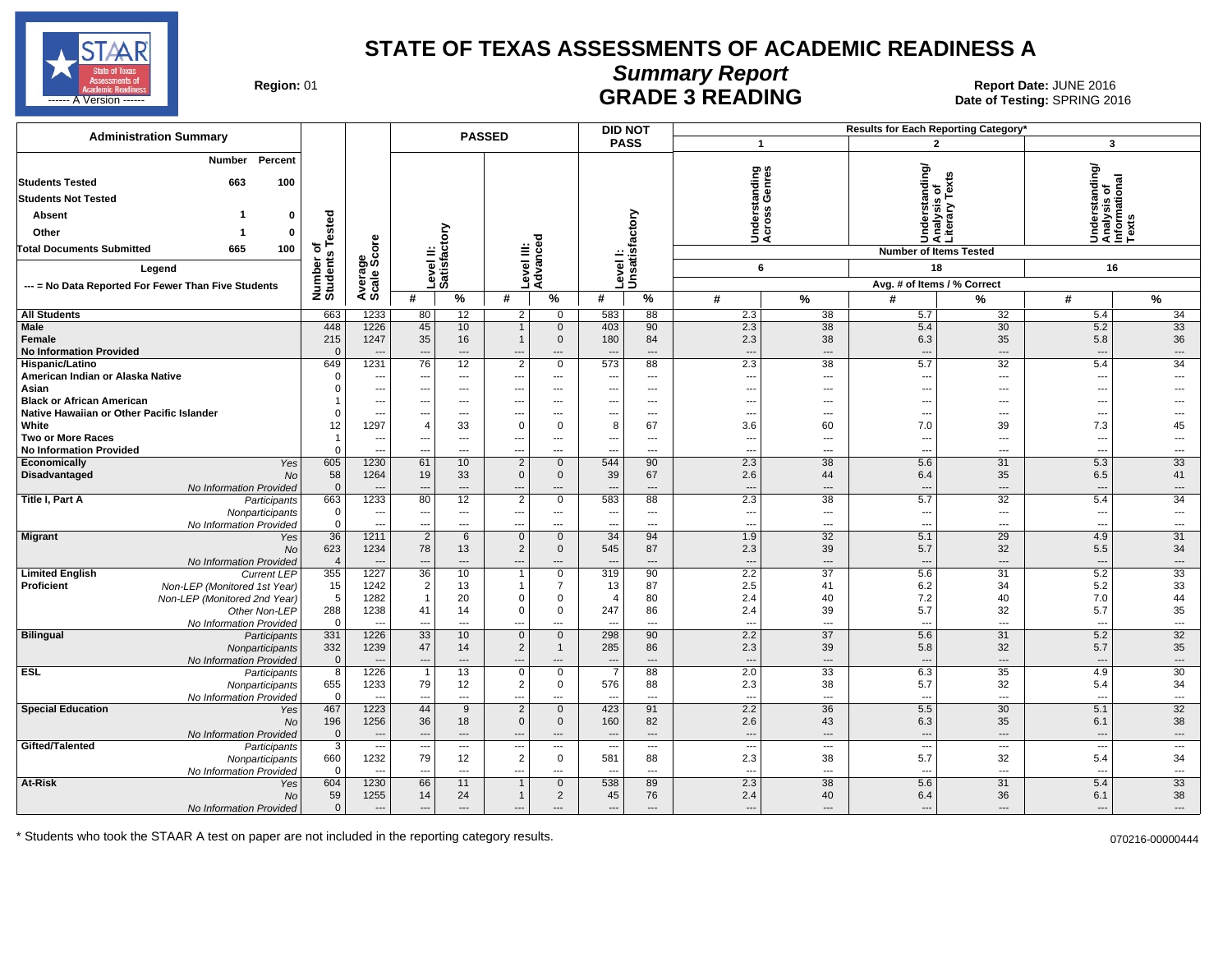

**Summary Report**

Region: 01 **Region: 01 CRADE 3 MATHEMATICS Date: JUNE 2016 Report Date: JUNE 2016 CRADE 3 MATHEMATICS** ل المستشفى العربي المستشفى المستشفى المستشفى المستشفى المستشفى المستشفى المستشفى المستشفى المستشفى المستشفى المستشفى المستشفى المستشفى المستشفى المستشفى المستشفى المستشفى المستشفى المستشفى المستشفى المستشفى المستشفى المست

| <b>Administration Summary</b>                                                                                                                                                   |                                 |                                  |                      |                                | <b>PASSED</b>                    |                          |                                                      | <b>DID NOT</b>             |                                                      |                      |                                            |                                                | Results for Each Reporting Category*                        |                                                      |                                                        |                          |
|---------------------------------------------------------------------------------------------------------------------------------------------------------------------------------|---------------------------------|----------------------------------|----------------------|--------------------------------|----------------------------------|--------------------------|------------------------------------------------------|----------------------------|------------------------------------------------------|----------------------|--------------------------------------------|------------------------------------------------|-------------------------------------------------------------|------------------------------------------------------|--------------------------------------------------------|--------------------------|
|                                                                                                                                                                                 |                                 |                                  |                      |                                |                                  |                          |                                                      | <b>PASS</b>                | $\overline{\mathbf{1}}$                              |                      |                                            | $\overline{2}$                                 | 3                                                           |                                                      | $\overline{4}$                                         |                          |
| Percent<br><b>Number</b><br><b>Students Tested</b><br>608<br>100<br><b>Students Not Tested</b><br><b>Absent</b><br>Other<br>$\Omega$<br>Total Documents Submitted<br>609<br>100 | ested<br>$\mathbf{0}$<br>0<br>৳ | ge<br>Score                      | $\equiv$             | ξ<br>evel II:<br>atisfacto     |                                  | ह                        |                                                      | Level I:<br>Unsatisfactory | Numerical<br>Representations<br>and<br>Relationships | elationships         | ations                                     | Computations<br>and Algebraic<br>Relationships | gue<br>etry<br>ទី ទី<br>OΣ<br><b>Number of Items Tested</b> |                                                      | Data Analysis<br>and Personal<br>Financial<br>Literacy |                          |
| Legend                                                                                                                                                                          |                                 |                                  |                      |                                | evel III:                        |                          |                                                      |                            | 12                                                   |                      | 18                                         |                                                | 10                                                          |                                                      | 6                                                      |                          |
| --- = No Data Reported For Fewer Than Five Students                                                                                                                             |                                 |                                  |                      | ة ت                            |                                  | Advanc                   | Level                                                |                            |                                                      |                      |                                            |                                                | Avg. # of Items / % Correct                                 |                                                      |                                                        |                          |
|                                                                                                                                                                                 | Number of<br>Students           | Average                          | #                    | %                              | #                                | %                        | #                                                    | %                          | #                                                    | %                    | #                                          | %                                              | #                                                           | $\%$                                                 | #                                                      | %                        |
| All Students                                                                                                                                                                    | 608                             | 1271                             | 87                   | 14                             | 2                                | $\overline{0}$           | 521                                                  | 86                         | 4.9                                                  | 41                   | 5.9                                        | 33                                             | 3.4                                                         | 34                                                   | 2.0                                                    | 34                       |
| <b>Male</b>                                                                                                                                                                     | 409                             | 1268                             | 58                   | 14                             |                                  | $\mathbf 0$              | 351                                                  | 86                         | 4.9                                                  | 41                   | 5.7                                        | 32                                             | 3.3                                                         | $\overline{33}$                                      | 2.0                                                    | 33                       |
| Female                                                                                                                                                                          | 199                             | 1277                             | 29                   | 15                             | $\mathbf{1}$                     | $\mathbf{1}$             | 170                                                  | 85                         | 4.8                                                  | 40                   | 6.2                                        | 35                                             | 3.5                                                         | 35                                                   | 2.1                                                    | 35                       |
| <b>No Information Provided</b>                                                                                                                                                  | $\Omega$                        | ---                              | $\overline{a}$       | $\overline{\phantom{a}}$       | ---                              | ---                      |                                                      | $\overline{\phantom{a}}$   | ---                                                  | ---                  | $\overline{\phantom{a}}$                   | $\overline{\phantom{a}}$                       | $\overline{\phantom{a}}$                                    | $\overline{\phantom{a}}$                             | ---                                                    | ---                      |
| Hispanic/Latino                                                                                                                                                                 | 597                             | 1271                             | 86                   | 14                             | $\overline{2}$                   | $\overline{0}$           | 511                                                  | 86                         | 4.9                                                  | 41                   | 5.9                                        | 33                                             | 3.4                                                         | 34                                                   | 2.0                                                    | 34                       |
| American Indian or Alaska Native                                                                                                                                                | $\Omega$                        | ---                              | ---                  | $\cdots$                       | ---                              | ---                      |                                                      | $\overline{\phantom{a}}$   | ---                                                  | ---                  | ---                                        | $\overline{a}$                                 | $\overline{\phantom{a}}$                                    | $\overline{\phantom{a}}$                             | ---                                                    | ---                      |
| Asian                                                                                                                                                                           | $\Omega$                        | ---                              | ---                  | $---$                          | ---                              | $\cdots$                 | ---                                                  | $---$                      | ---                                                  | ---                  | $---$                                      | $---$                                          | ---                                                         | $\overline{\phantom{a}}$                             | ---                                                    | ---                      |
| <b>Black or African American</b>                                                                                                                                                | $\Omega$                        | ---                              | ---                  | $---$                          | $\overline{a}$                   | $---$                    |                                                      | $---$                      | ---                                                  | ---                  | $\overline{a}$                             | $---$                                          | $\overline{\phantom{a}}$                                    | $\overline{a}$                                       | ---                                                    | ---                      |
| Native Hawaiian or Other Pacific Islander                                                                                                                                       | $\Omega$                        | ---                              | ---                  | ---                            |                                  | ---                      |                                                      | $\overline{a}$             | ---                                                  | ---                  | $\overline{\phantom{a}}$                   | $\overline{a}$                                 | $\overline{\phantom{a}}$                                    | ---                                                  | ---                                                    | ---                      |
| White                                                                                                                                                                           | 10                              | 1256                             | 1                    | 10                             | 0                                | $\mathbf 0$              | 9                                                    | 90                         | 5.0                                                  | 42                   | 5.4                                        | 30                                             | 3.3                                                         | 33                                                   | 1.4                                                    | 23                       |
| <b>Two or More Races</b><br><b>No Information Provided</b>                                                                                                                      | $\overline{1}$<br>$\Omega$      | ---<br>---                       | ---<br>---           | $---$<br>---                   | ---<br>---                       | ---<br>---               |                                                      | $\overline{\phantom{a}}$   | ---<br>---                                           | ---<br>---           | $\overline{a}$<br>$\overline{\phantom{a}}$ | $\overline{a}$<br>---                          | $\overline{\phantom{a}}$<br>$\overline{\phantom{a}}$        | $\overline{\phantom{a}}$<br>$\overline{\phantom{a}}$ | ---<br>---                                             | $\overline{a}$<br>---    |
| Yes<br>Economically                                                                                                                                                             | 556                             | 1268                             | 75                   | 13                             | $\mathbf 0$                      | $\mathbf{0}$             | 481                                                  | 87                         | 4.8                                                  | 40                   | 5.8                                        | 32                                             | 3.3                                                         | 33                                                   | 2.0                                                    | 33                       |
| <b>Disadvantaged</b>                                                                                                                                                            | No<br>52                        | 1300                             | 12                   | 23                             | $\overline{2}$                   | $\overline{4}$           | 40                                                   | 77                         | 5.4                                                  | 45                   | 6.6                                        | 37                                             | 4.0                                                         | 40                                                   | 2.3                                                    | 38                       |
| No Information Provided                                                                                                                                                         | $\mathbf 0$                     | ---                              | $---$                | ---                            |                                  | ---                      |                                                      | $---$                      | ---                                                  | ---                  | $---$                                      | $---$                                          |                                                             | $---$                                                | ---                                                    | ---                      |
| Participants<br>Title I, Part A                                                                                                                                                 | 608                             | 1271                             | 87                   | 14                             | $\overline{2}$                   | $\mathbf 0$              | 521                                                  | 86                         | 4.9                                                  | 41                   | 5.9                                        | 33                                             | 3.4                                                         | 34                                                   | 2.0                                                    | 34                       |
| Nonparticipants                                                                                                                                                                 | $\mathbf 0$                     | ---                              | ---                  | ---                            | ---                              | ---                      |                                                      | $---$                      | ---                                                  | ---                  | ---                                        | $\overline{\phantom{a}}$                       | $\overline{\phantom{a}}$                                    | $\overline{\phantom{a}}$                             | ---                                                    | ---                      |
| No Information Provided                                                                                                                                                         | $\mathbf 0$                     | ---                              | ---                  | ---                            | ---                              | ---                      | $- - -$                                              | $\overline{\phantom{a}}$   | ---                                                  | ---                  | $\overline{\phantom{a}}$                   | $\overline{\phantom{a}}$                       | $\overline{\phantom{a}}$                                    | $\overline{\phantom{a}}$                             | ---                                                    | ---                      |
| <b>Migrant</b><br>Yes                                                                                                                                                           | 33                              | 1269                             | 6                    | 18                             | $\mathbf 0$                      | $\overline{0}$           | 27                                                   | 82                         | 5.2                                                  | 43                   | 5.5                                        | 31                                             | 3.5                                                         | $\overline{35}$                                      | 2.0                                                    | 33                       |
|                                                                                                                                                                                 | <b>No</b><br>569                | 1271                             | 81                   | 14                             | $\overline{2}$                   | $\mathbf 0$              | 488                                                  | 86                         | 4.9                                                  | 41                   | 5.9                                        | 33                                             | 3.4                                                         | 34                                                   | 2.0                                                    | 34                       |
| No Information Provided                                                                                                                                                         | 6                               | 1267                             | $\Omega$             | $\Omega$                       | $\mathbf{0}$                     | $\mathbf 0$              | 6                                                    | 100                        | 4.8                                                  | 40                   | 6.7                                        | 37                                             | 2.7                                                         | 27                                                   | 1.7                                                    | 28                       |
| <b>Current LEP</b><br><b>Limited English</b><br>Non-LEP (Monitored 1st Year)<br><b>Proficient</b>                                                                               | 345                             | 1275                             | 50                   | 14                             | $\overline{2}$<br>$\mathbf 0$    | $\overline{1}$           | 295                                                  | 86                         | 4.9                                                  | 41                   | 6.0                                        | 34                                             | 3.5                                                         | 35                                                   | 2.1                                                    | 35                       |
| Non-LEP (Monitored 2nd Year)                                                                                                                                                    | 14<br>$\overline{4}$            | 1243<br>$\overline{\phantom{a}}$ | 0<br>---             | 0<br>$\overline{\phantom{a}}$  | ---                              | $\mathbf 0$<br>---       | -14<br>---                                           | 100<br>$---$               | 4.3<br>$\overline{\phantom{a}}$                      | 36<br>---            | 5.0<br>---                                 | 28<br>$---$                                    | 2.8<br>$\sim$                                               | 28<br>$\overline{\phantom{a}}$                       | 1.6<br>$\overline{\phantom{a}}$                        | 26<br>---                |
| Other Non-LEP                                                                                                                                                                   | 245                             | 1266                             | 35                   | 14                             | 0                                | $\mathbf 0$              | 210                                                  | 86                         | 4.9                                                  | 41                   | 5.6                                        | 31                                             | 3.3                                                         | 33                                                   | 2.0                                                    | 33                       |
| No Information Provided                                                                                                                                                         | $\Omega$                        |                                  |                      | $\overline{a}$                 |                                  | ---                      |                                                      | $\overline{a}$             | ÷.,                                                  | ---                  | $\overline{a}$                             | $\overline{a}$                                 | $\overline{\phantom{a}}$                                    | $---$                                                | ---                                                    | $\overline{a}$           |
| <b>Bilingual</b><br>Participants                                                                                                                                                | 323                             | 1278                             | 50                   | 15                             | $\overline{2}$                   | $\mathbf{1}$             | 273                                                  | 85                         | 5.0                                                  | 41                   | 6.1                                        | $\overline{34}$                                | 3.5                                                         | $\overline{35}$                                      | 2.1                                                    | 36                       |
| Nonparticipants                                                                                                                                                                 | 285                             | 1263                             | 37                   | 13                             | $\mathbf 0$                      | $\mathbf 0$              | 248                                                  | 87                         | 4.8                                                  | 40                   | 5.6                                        | 31                                             | 3.2                                                         | 32                                                   | 1.9                                                    | 32                       |
| No Information Provided                                                                                                                                                         | $\overline{0}$                  | $\overline{\phantom{a}}$         | $\overline{a}$       | ---                            |                                  | ---                      |                                                      | $\overline{a}$             | ---                                                  | $\overline{a}$       | $---$                                      | $\overline{a}$                                 | --                                                          | $---$                                                | ---                                                    | ---                      |
| Participants<br><b>ESL</b>                                                                                                                                                      | 8                               | 1226                             | $\mathsf 0$          | $\mathbf 0$                    | 0                                | $\overline{0}$           | 8                                                    | 100                        | 3.6                                                  | 30                   | 4.5                                        | 25                                             | 2.9                                                         | 29                                                   | 1.4                                                    | 23                       |
| Nonparticipants                                                                                                                                                                 | 600                             | 1271                             | 87                   | 15                             | $\overline{2}$                   | $\mathbf{0}$             | 513                                                  | 86                         | 4.9                                                  | 41                   | 5.9                                        | 33                                             | 3.4                                                         | 34                                                   | 2.0                                                    | 34                       |
| No Information Provided                                                                                                                                                         | $\Omega$                        | $\overline{\phantom{a}}$         | ---                  | $\overline{a}$                 | $---$                            | ---                      | $\overline{\phantom{a}}$                             | $---$                      | ---                                                  | ---                  | $\overline{a}$                             | $\overline{a}$                                 | ---                                                         | $\sim$                                               | $\overline{a}$                                         | $\overline{a}$           |
| <b>Special Education</b><br>Yes                                                                                                                                                 | 437                             | 1263                             | 48                   | 11                             | $\mathbf 0$                      | $\mathbf{0}$             | 389                                                  | 89                         | 4.7                                                  | 39                   | 5.7                                        | 32                                             | 3.2                                                         | 32                                                   | 1.9                                                    | 32                       |
| No Information Provided                                                                                                                                                         | No<br>171<br>$\overline{0}$     | 1290<br>---                      | 39<br>$\overline{a}$ | 23<br>$\overline{\phantom{a}}$ | $\overline{2}$<br>$\overline{a}$ | $\mathbf 1$<br>---       | 132                                                  | 77<br>$---$                | 5.4<br>---                                           | 45<br>$\overline{a}$ | 6.3                                        | 35<br>$\overline{\phantom{a}}$                 | 3.8                                                         | 38<br>$\overline{\phantom{a}}$                       | 2.3<br>$\overline{a}$                                  | 39<br>---                |
| Gifted/Talented<br>Participants                                                                                                                                                 | $\overline{2}$                  | ---                              | ---                  | $\overline{\phantom{a}}$       | ---                              | $\overline{\phantom{a}}$ | $\overline{\phantom{a}}$<br>$\overline{\phantom{a}}$ | $---$                      | ---                                                  | ---                  | $---$<br>$\overline{\phantom{a}}$          | $\overline{a}$                                 | $\overline{\phantom{a}}$<br>$\overline{\phantom{a}}$        | $---$                                                | ---                                                    | $\overline{\phantom{a}}$ |
| Nonparticipants                                                                                                                                                                 | 606                             | 1271                             | 87                   | 14                             | $\overline{2}$                   | $\mathbf 0$              | 519                                                  | 86                         | 4.9                                                  | 41                   | 5.9                                        | 33                                             | 3.4                                                         | 34                                                   | 2.0                                                    | 34                       |
| No Information Provided                                                                                                                                                         | $\mathbf{0}$                    | $\overline{\phantom{a}}$         | ---                  | $\overline{\phantom{a}}$       | ---                              | ---                      | $- - -$                                              | $---$                      | ---                                                  | ---                  | ---                                        | $\overline{a}$                                 | $\overline{\phantom{a}}$                                    | $\sim$                                               | ---                                                    | ---                      |
| At-Risk<br>Yes                                                                                                                                                                  | 560                             | 1270                             | 78                   | 14                             | $\overline{2}$                   | $\mathbf{0}$             | 482                                                  | 86                         | 4.9                                                  | 40                   | 5.8                                        | 32                                             | 3.4                                                         | 34                                                   | 2.0                                                    | 34                       |
| No                                                                                                                                                                              | 48                              | 1280                             | 9                    | 19                             | $\mathbf 0$                      | $\mathbf 0$              | 39                                                   | 81                         | 5.2                                                  | 43                   | 5.9                                        | 33                                             | 3.6                                                         | 36                                                   | 2.2                                                    | 37                       |
| No Information Provided                                                                                                                                                         | $\mathbf 0$                     | $\overline{\phantom{a}}$         | $\overline{a}$       | ---                            | $\overline{a}$                   | ---                      | ---                                                  | $---$                      | ---                                                  | ---                  | $---$                                      | $---$                                          | $\overline{\phantom{a}}$                                    | $\overline{\phantom{a}}$                             | $---$                                                  | ---                      |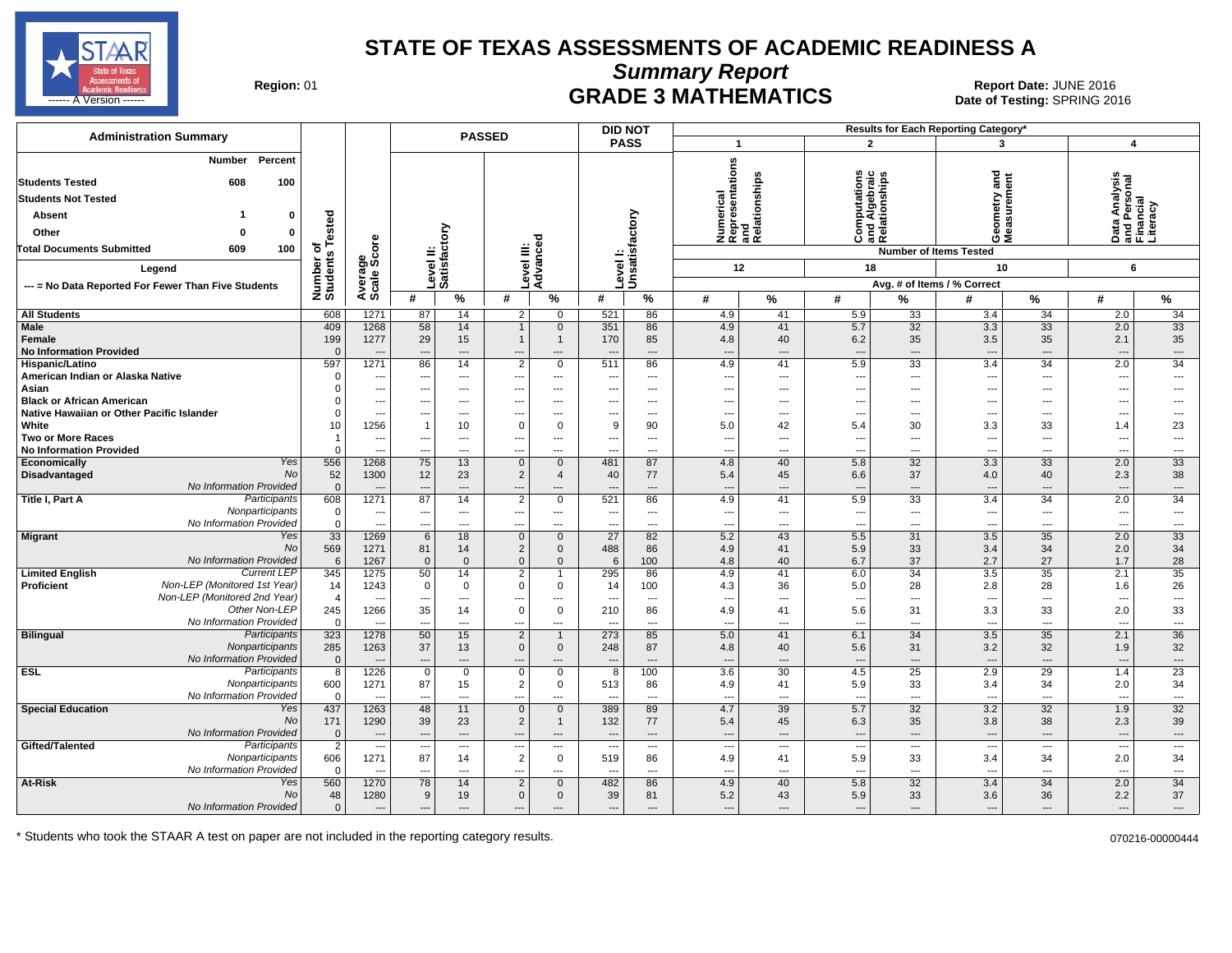

### **Summary Report**

Region: 01 **Region: 01 CALL CONSISTS AND READING Report Date: JUNE 2016**<br>Date of Testing: SPRING 20 Date of Testing: SPRING 2016

| <b>Administration Summary</b>                                                 |                       |                 |                          |                          | <b>PASSED</b>    |                       |                       | <b>DID NOT</b>    |                                                    |                          | Results for Each Reporting Category' |                                                 |                                                                   |                          |
|-------------------------------------------------------------------------------|-----------------------|-----------------|--------------------------|--------------------------|------------------|-----------------------|-----------------------|-------------------|----------------------------------------------------|--------------------------|--------------------------------------|-------------------------------------------------|-------------------------------------------------------------------|--------------------------|
|                                                                               |                       |                 |                          |                          |                  |                       |                       | <b>PASS</b>       | $\mathbf{1}$                                       |                          |                                      | $\overline{2}$                                  | 3                                                                 |                          |
| Percent<br>Number<br><b>Students Tested</b><br>26575<br>100                   |                       |                 |                          |                          |                  |                       |                       |                   | ဖ္ဖ<br>Understanding/<br>Analysis Across<br>Genres |                          |                                      | Understanding/<br>Analysis of<br>Literary Texts | rstanding/<br>Understandi<br>Analysis of<br>Informationa<br>Texts | ಸ                        |
| <b>Students Not Tested</b>                                                    |                       |                 |                          |                          |                  |                       |                       |                   |                                                    |                          |                                      |                                                 |                                                                   |                          |
| 37<br>$\bf{0}$<br><b>Absent</b>                                               | Tested                |                 |                          |                          |                  |                       |                       |                   |                                                    |                          |                                      |                                                 |                                                                   |                          |
| Other<br>19<br>0                                                              |                       |                 |                          | δ                        |                  | ъ                     |                       |                   |                                                    |                          |                                      |                                                 |                                                                   |                          |
| Total Documents Submitted<br>26631<br>100                                     | ৳                     | δã              |                          |                          |                  | ≝ຼ                    |                       |                   |                                                    |                          |                                      | <b>Number of Items Tested</b>                   |                                                                   |                          |
| Legend                                                                        |                       | န္တပ္ကိ         |                          | Level II:<br>Satisfact   |                  | Level III:<br>Advance | evel                  | Unsatisfactory    | 10                                                 |                          |                                      | 18                                              | 16                                                                |                          |
| --- = No Data Reported For Fewer Than Five Students                           |                       |                 |                          |                          |                  |                       |                       |                   |                                                    |                          |                                      | Avg. # of Items / % Correct                     |                                                                   |                          |
|                                                                               | Number of<br>Students | Averag<br>Scale | #                        | $\%$                     | #                | %                     | #                     | %                 | #                                                  | $\frac{9}{6}$            | #                                    | %                                               | #                                                                 | $\frac{9}{6}$            |
| <b>All Students</b>                                                           | 26575                 | 1513            | 20421                    | 77                       | 4822             | 18                    | 6154                  | 23                | 7.5                                                | 75                       | 11.9                                 | 66                                              | 10.2                                                              | 64                       |
| Male                                                                          | 13410                 | 1500            | 9793                     | 73                       | 2141             | 16                    | 3617                  | $\overline{27}$   | 7.3                                                | 73                       | 11.5                                 | 64                                              | 9.9                                                               | 62                       |
| Female                                                                        | 13163                 | 1526            | 10626                    | 81                       | 2681             | 20                    | 2537                  | 19                | 7.7                                                | 77                       | 12.3                                 | 68                                              | 10.5                                                              | 66                       |
| <b>No Information Provided</b>                                                | $\overline{2}$        |                 |                          | $\overline{\phantom{a}}$ |                  | ---                   |                       | $\overline{a}$    | $\overline{a}$                                     | $\overline{\phantom{a}}$ | $\overline{\phantom{a}}$             | $\overline{\phantom{a}}$                        |                                                                   | $\overline{\phantom{a}}$ |
| Hispanic/Latino                                                               | 25935                 | 1512            | 19871                    | 77                       | 4634             | 18                    | 6064                  | 23                | 7.5                                                | $\overline{75}$          | 11.9                                 | 66                                              | 10.2                                                              | 63                       |
| American Indian or Alaska Native                                              | 14                    | 1455            | 10                       | 71                       | $\mathbf 0$      | $\mathbf 0$           | $\overline{4}$        | 29                | 6.8                                                | 68                       | 10.6                                 | 59                                              | 8.5                                                               | 53                       |
| Asian                                                                         | 116                   | 1620            | 112                      | 97                       | 57               | 49                    | $\overline{4}$        | 3                 | 8.8                                                | 88                       | 14.4                                 | 80                                              | 12.5                                                              | 78                       |
| <b>Black or African American</b><br>Native Hawaiian or Other Pacific Islander | 52<br>6               | 1536<br>1598    | 47<br>6                  | 90<br>100                | 10<br>3          | 19<br>50              | 5<br>$\mathbf 0$      | 10<br>$\mathbf 0$ | 8.0<br>8.7                                         | 80<br>87                 | 13.1<br>13.8                         | 73<br>77                                        | 10.5<br>12.7                                                      | 66<br>79                 |
| White                                                                         | 431                   | 1543            | 357                      | 83                       | 110              | 26                    | 74                    | 17                | 8.0                                                | 80                       | 12.6                                 | 70                                              | 11.0                                                              | 69                       |
| <b>Two or More Races</b>                                                      | 17                    | 1583            | 16                       | 94                       | 8                | 47                    | $\overline{1}$        | 6                 | 8.5                                                | 85                       | 13.8                                 | 77                                              | 12.2                                                              | 76                       |
| <b>No Information Provided</b>                                                | $\overline{4}$        |                 |                          | $---$                    |                  | $---$                 |                       | ---               | $\overline{\phantom{a}}$                           | $---$                    | $\sim$                               | ---                                             |                                                                   | $\hspace{0.05cm} \cdots$ |
| Economically<br>Yes                                                           | 22467                 | 1503            | 16769                    | 75                       | 3490             | 16                    | 5698                  | 25                | 7.4                                                | 74                       | 11.7                                 | 65                                              | 9.9                                                               | 62                       |
| Disadvantaged<br>No                                                           | 4104                  | 1570            | 3650                     | 89                       | 1332             | 32                    | 454                   | 11                | 8.3                                                | 83                       | 13.3                                 | 74                                              | 11.6                                                              | 72                       |
| No Information Provided                                                       | $\overline{A}$        |                 |                          | $---$                    | $---$            | $---$                 |                       | $---$             | $\overline{\phantom{a}}$                           | $---$                    | $\sim$                               | ---                                             |                                                                   | $\cdots$                 |
| Title I, Part A<br>Participants                                               | 26185                 | 1512            | 20066                    | 77                       | 4660             | 18                    | 6119                  | 23                | 7.5                                                | 75                       | 11.9                                 | 66                                              | 10.1                                                              | 63                       |
| Nonparticipants                                                               | 386                   | 1593            | 353                      | 91                       | 162              | 42                    | 33                    | 9                 | 8.5                                                | 85                       | 13.7                                 | 76                                              | 12.3                                                              | 77                       |
| No Information Provided                                                       | $\overline{4}$        | ---             | $\overline{\phantom{a}}$ | $\overline{\phantom{a}}$ | ---              | $\overline{a}$        |                       | ---               | $\overline{a}$                                     | ---                      | $\sim$                               | ---                                             | $\overline{\phantom{a}}$                                          | $\hspace{0.05cm} \ldots$ |
| <b>Migrant</b><br>Yes                                                         | 908                   | 1467            | 578                      | 64                       | 87               | 10                    | 330                   | 36                | 6.9                                                | 69                       | 10.7                                 | 59                                              | 8.9                                                               | 56                       |
| No                                                                            | 25659<br>8            | 1515<br>1436    | 19838<br>5               | 77<br>63                 | 4735<br>$\Omega$ | 18<br>$\mathbf{0}$    | 5821<br>3             | 23<br>38          | 7.6<br>6.6                                         | 76<br>66                 | 12.0<br>10.3                         | 66<br>57                                        | 10.2<br>7.6                                                       | 64<br>48                 |
| No Information Provided<br><b>Limited English</b><br><b>Current LEP</b>       | 11570                 | 1477            | 7887                     | 68                       | 1117             | 10                    | 3683                  | 32                | 7.0                                                | 70                       | 11.0                                 | 61                                              | 9.3                                                               | 58                       |
| Proficient<br>Non-LEP (Monitored 1st Year)                                    | 1456                  | 1581            | 1385                     | 95                       | 469              | 32                    | 71                    | 5                 | 8.6                                                | 86                       | 13.7                                 | 76                                              | 11.9                                                              | 75                       |
| Non-LEP (Monitored 2nd Year)                                                  | 573                   | 1599            | 547                      | 95                       | 229              | 40                    | 26                    | 5                 | 8.8                                                | 88                       | 14.1                                 | 78                                              | 12.4                                                              | 77                       |
| Other Non-LEP                                                                 | 12969                 | 1534            | 10597                    | 82                       | 3007             | 23                    | 2372                  | 18                | 7.8                                                | 78                       | 12.5                                 | 69                                              | 10.7                                                              | 67                       |
| No Information Provided                                                       | -7                    | 1435            | 5                        | 71                       | $\Omega$         | $\mathbf 0$           | $\overline{2}$        | 29                | 6.4                                                | 64                       | 10.1                                 | 56                                              | 7.9                                                               | 49                       |
| <b>Bilingual</b><br>Participants                                              | 11444                 | 1480            | 7886                     | 69                       | 1198             | 10                    | 3558                  | 31                | 7.0                                                | 70                       | 11.0                                 | 61                                              | 9.4                                                               | 59                       |
| Nonparticipants                                                               | 15125                 | 1538            | 12531                    | 83                       | 3624             | 24                    | 2594                  | 17                | 7.9                                                | 79                       | 12.6                                 | 70                                              | 10.8                                                              | 67                       |
| No Information Provided                                                       | 6                     | 1426            | $\overline{4}$           | 67                       | $\Omega$         | $\mathbf{0}$          | $\mathcal{P}$         | 33                | 6.2                                                | 62                       | 10.0                                 | 56                                              | 7.5                                                               | 47                       |
| <b>ESL</b><br>Participants                                                    | 70                    | 1488            | 52                       | 74                       | 10               | 14                    | 18                    | 26                | 7.3                                                | $\overline{73}$          | 11.3                                 | 63                                              | 9.3                                                               | 58                       |
| Nonparticipants                                                               | 26498<br>7            | 1513            | 20364<br>5               | 77<br>71                 | 4812<br>$\Omega$ | 18<br>$\Omega$        | 6134<br>$\mathcal{P}$ | 23<br>29          | 7.5                                                | 75<br>64                 | 11.9                                 | 66<br>56                                        | 10.2                                                              | 64                       |
| No Information Provided<br><b>Special Education</b><br>Yes                    | 1348                  | 1435<br>1400    | 522                      | 39                       | 35               | 3                     | 826                   | 61                | 6.4<br>5.5                                         | 55                       | 10.1<br>8.5                          | 47                                              | 7.9<br>7.3                                                        | 49<br>46                 |
| No                                                                            | 25220                 | 1519            | 19894                    | 79                       | 4787             | 19                    | 5326                  | 21                | 7.6                                                | 76                       | 12.1                                 | 67                                              | 10.3                                                              | 65                       |
| No Information Provided                                                       | 7                     | 1435            | .5                       | 71                       | $\Omega$         | $\mathbf{0}$          | $\overline{2}$        | 29                | 6.4                                                | 64                       | 10.1                                 | 56                                              | 7.9                                                               | 49                       |
| Gifted/Talented<br>Participants                                               | 3006                  | 1633            | 2944                     | 98                       | 1592             | 53                    | 62                    | $\overline{2}$    | 9.1                                                | 91                       | 14.7                                 | 81                                              | 13.0                                                              | 81                       |
| Nonparticipants                                                               | 23562                 | 1498            | 17472                    | 74                       | 3230             | 14                    | 6090                  | 26                | 7.3                                                | 73                       | 11.6                                 | 64                                              | 9.8                                                               | 61                       |
| No Information Provided                                                       | -7                    | 1435            | -5                       | 71                       | $\Omega$         | $\Omega$              | $\overline{2}$        | 29                | 6.4                                                | 64                       | 10.1                                 | 56                                              | 7.9                                                               | 49                       |
| At-Risk<br>Yes                                                                | 15803                 | 1472            | 10457                    | 66                       | 1439             | 9                     | 5346                  | 34                | 6.9                                                | 69                       | 10.8                                 | 60                                              | 9.1                                                               | 57                       |
| No                                                                            | 10764                 | 1574            | 9959                     | 93                       | 3383             | 31                    | 805                   | $\overline{7}$    | 8.5                                                | 85                       | 13.5                                 | 75                                              | 11.7                                                              | 73                       |
| No Information Provided                                                       | 8                     | 1423            | 5                        | 63                       | $\Omega$         | $\Omega$              | 3                     | 38                | 6.4                                                | 64                       | 9.6                                  | 53                                              | 7.4                                                               | 46                       |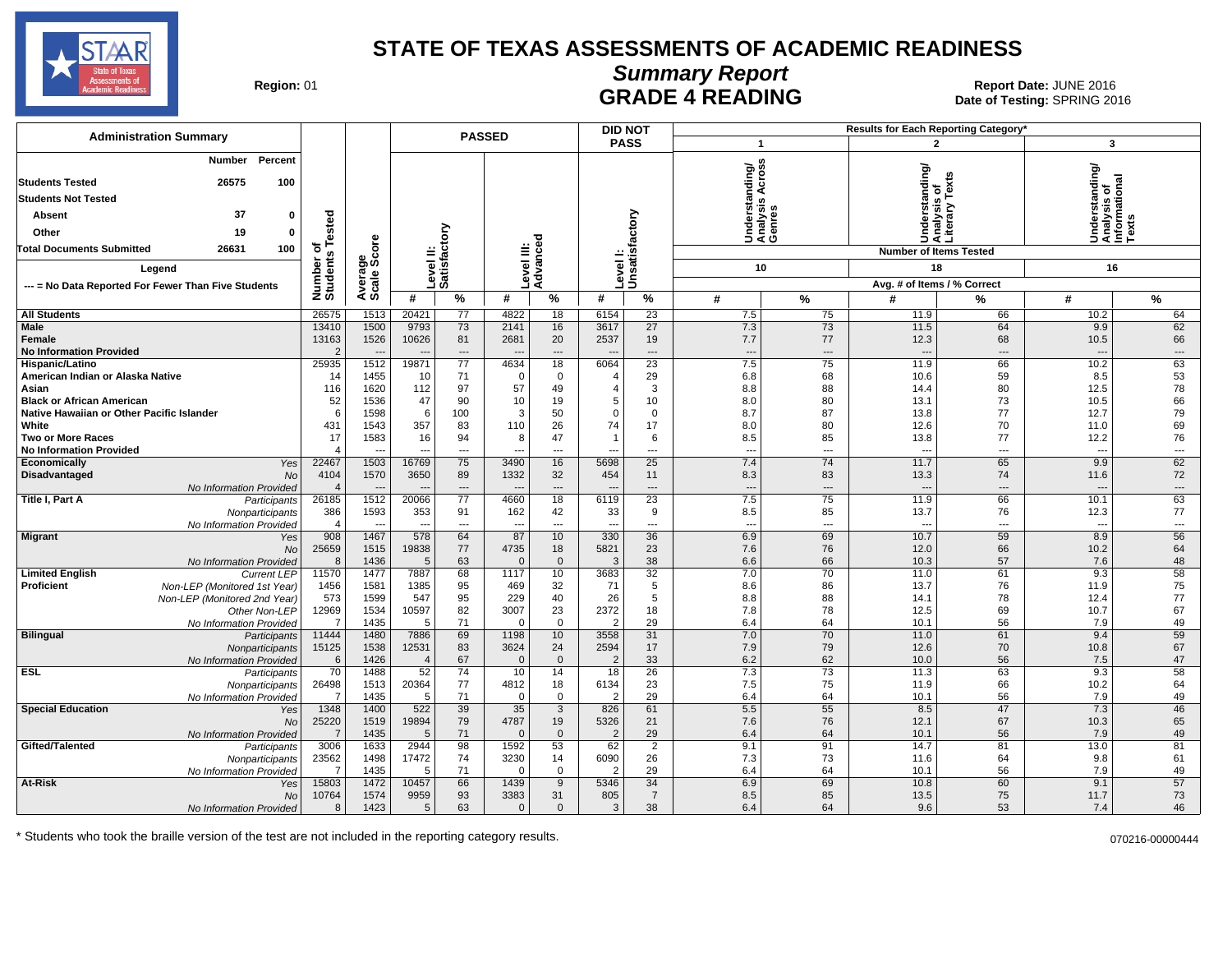

**Summary Report**

Region: 01 **Region: 01 CRADE 4 MATHEMATICS Date: JUNE 2016 Report Date: JUNE 2016 CRADE 4 MATHEMATICS** Date of Testing: SPRING 2016

| <b>Administration Summary</b>                                                                                  |                         |                                  |                                   |           | <b>PASSED</b>                  |                    |                             | <b>DID NOT</b>                 |                                                      |              |                                                     |             | Results for Each Reporting Category' |                               |                                                        |           |
|----------------------------------------------------------------------------------------------------------------|-------------------------|----------------------------------|-----------------------------------|-----------|--------------------------------|--------------------|-----------------------------|--------------------------------|------------------------------------------------------|--------------|-----------------------------------------------------|-------------|--------------------------------------|-------------------------------|--------------------------------------------------------|-----------|
|                                                                                                                |                         |                                  |                                   |           |                                |                    |                             | <b>PASS</b>                    | $\overline{\mathbf{1}}$                              |              | $\mathbf{2}$                                        |             | 3                                    |                               | $\overline{\mathbf{A}}$                                |           |
| Percent<br>Number<br><b>Students Tested</b><br>28679<br>100<br><b>Students Not Tested</b><br>24<br>0<br>Absent |                         |                                  |                                   |           |                                |                    |                             |                                | Numerical<br>Representations<br>and<br>Relationships | elationships | w<br>Computations<br>Ind Algebraic<br>Relationships |             | gue<br>etry                          |                               | Data Analysis<br>and Personal<br>Financial<br>Literacy |           |
|                                                                                                                | sted                    |                                  |                                   |           |                                |                    |                             |                                |                                                      |              |                                                     |             | easu                                 |                               |                                                        |           |
| Other<br>20<br>0                                                                                               | نة                      |                                  |                                   | ξ         |                                | ъ                  |                             |                                |                                                      |              | ن                                                   | and<br>Rela | ŏέ                                   |                               |                                                        |           |
| <b>Total Documents Submitted</b><br>28723<br>100                                                               | ৳<br>$\mathbf{u}$       | ge<br>Score                      | =                                 |           |                                |                    |                             |                                |                                                      |              |                                                     |             | <b>Number of Items Tested</b>        |                               |                                                        |           |
| Leaend                                                                                                         | Number<br>Students      |                                  | evel                              | atisfact  | Level III:                     | Advance            | Level                       | Unsatisfactory                 | 12                                                   |              | 16                                                  |             | 15                                   |                               | 5                                                      |           |
| --- = No Data Reported For Fewer Than Five Students                                                            |                         | Avera<br>Scale                   |                                   | <b>SO</b> |                                |                    |                             |                                |                                                      |              |                                                     |             | Avg. # of Items / % Correct          |                               |                                                        |           |
|                                                                                                                |                         |                                  | #                                 | %         | #                              | %                  | #                           | $\%$                           | #                                                    | %            | #                                                   | %           | #                                    | %                             | #                                                      | $\%$      |
| <b>All Students</b>                                                                                            | 28679                   | 1553                             | 21703                             | 76        | 5418                           | 19                 | 6976                        | 24                             | 9.5                                                  | 79           | 10.1                                                | 63          | 7.8                                  | 52                            | 3.2                                                    | 65        |
| <b>Male</b>                                                                                                    | 14462                   | 1554                             | 10915                             | 75        | 2829                           | 20                 | 3547                        | $\overline{25}$                | 9.4                                                  | 78           | 10.0                                                | 63          | 7.9                                  | 53                            | 3.2                                                    | 64        |
| Female<br><b>No Information Provided</b>                                                                       | 14215<br>$\overline{2}$ | 1553<br>$\overline{\phantom{a}}$ | 10787<br>$\overline{\phantom{a}}$ | 76<br>--- | 2589<br>$\qquad \qquad \cdots$ | 18<br>$\cdots$     | 3428                        | 24<br>$\overline{\phantom{a}}$ | 9.5<br>---                                           | 79<br>---    | 10.1<br>$\overline{\phantom{a}}$                    | 63<br>---   | 7.6<br>$\overline{\phantom{a}}$      | 51<br>$\hspace{1.5cm} \cdots$ | 3.3<br>$\overline{\phantom{a}}$                        | 66<br>--- |
| Hispanic/Latino                                                                                                | 28030                   | 1552                             | 21158                             | 75        | 5225                           | 19                 | 6872                        | $\overline{25}$                | 9.4                                                  | 79           | 10.0                                                | 63          | 7.7                                  | 51                            | 3.2                                                    | 65        |
| American Indian or Alaska Native                                                                               | 15                      | 1536                             | 12                                | 80        | -1                             | $\overline{7}$     | 3                           | 20                             | 9.5                                                  | 79           | 9.9                                                 | 62          | 7.5                                  | 50                            | 2.7                                                    | 55        |
| Asian                                                                                                          | 114                     | 1726                             | 113                               | 99        | 70                             | 61                 |                             | $\overline{1}$                 | 11.1                                                 | 92           | 13.4                                                | 84          | 11.6                                 | 78                            | 4.0                                                    | 80        |
| <b>Black or African American</b>                                                                               | 54                      | 1544                             | 42                                | 78        | 6                              | 11                 | 12                          | 22                             | 9.3                                                  | 78           | 10.4                                                | 65          | 7.5                                  | 50                            | 3.1                                                    | 61        |
| Native Hawaiian or Other Pacific Islander<br>White                                                             | 6                       | 1610                             | 5                                 | 83<br>81  | $\overline{2}$                 | 33<br>24           | 84                          | 17                             | 10.7                                                 | 89<br>81     | 12.5                                                | 78<br>66    | 8.8                                  | 59<br>57                      | 3.2<br>3.3                                             | 63        |
| <b>Two or More Races</b>                                                                                       | 438<br>17               | 1579<br>1684                     | 354<br>17                         | 100       | 104<br>10                      | 59                 | $\mathbf 0$                 | 19<br>$\mathbf 0$              | 9.8<br>10.5                                          | 87           | 10.6<br>13.2                                        | 83          | 8.6<br>11.1                          | 74                            | 4.1                                                    | 67<br>82  |
| <b>No Information Provided</b>                                                                                 | 5                       | 1453                             | 2                                 | 40        | $\Omega$                       | $\mathbf{0}$       | 3                           | 60                             | 8.4                                                  | 70           | 7.8                                                 | 49          | 4.6                                  | 31                            | 2.4                                                    | 48        |
| Yes<br>Economically                                                                                            | 24506                   | 1545                             | 18090                             | 74        | 4131                           | 17                 | 6416                        | $\overline{26}$                | 9.4                                                  | 78           | 9.8                                                 | 61          | 7.5                                  | 50                            | 3.2                                                    | 64        |
| No<br>Disadvantaged                                                                                            | 4168                    | 1606                             | 3611                              | 87        | 1287                           | 31                 | 557                         | 13                             | 10.1                                                 | 84           | 11.4                                                | 71          | 9.0                                  | 60                            | 3.5                                                    | 70        |
| No Information Provided                                                                                        | 5                       | 1453                             | $\overline{2}$                    | 40        | $\mathbf 0$                    | $\mathbf 0$        | 3                           | 60                             | 8.4                                                  | 70           | 7.8                                                 | 49          | 4.6                                  | 31                            | 2.4                                                    | 48        |
| Participants<br><b>Title I, Part A</b>                                                                         | 28287                   | 1552                             | 21354                             | 75        | 5269                           | 19                 | 6933                        | 25                             | 9.4                                                  | 79           | 10.0                                                | 63          | 7.7                                  | 51                            | 3.2                                                    | 65        |
| Nonparticipants                                                                                                | 387                     | 1633                             | 347                               | 90        | 149                            | 39                 | 40                          | 10                             | 10.3                                                 | 86           | 12.0                                                | 75          | 9.9                                  | 66                            | 3.5                                                    | 70        |
| No Information Provided<br>Yes                                                                                 | 5<br>990                | 1453<br>1517                     | 2<br>652                          | 40<br>66  | 0<br>131                       | $\mathbf 0$<br>13  | 3<br>338                    | 60<br>$\overline{34}$          | 8.4<br>8.9                                           | 70<br>74     | 7.8<br>9.1                                          | 49<br>57    | 4.6<br>6.9                           | 31<br>46                      | 2.4<br>3.1                                             | 48<br>62  |
| <b>Migrant</b><br><b>No</b>                                                                                    | 27680                   | 1555                             | 21046                             | 76        | 5287                           | 19                 | 6634                        | 24                             | 9.5                                                  | 79           | 10.1                                                | 63          | 7.8                                  | 52                            | 3.2                                                    | 65        |
| No Information Provided                                                                                        | 9                       | 1469                             | 5                                 | 56        | $\Omega$                       | $\mathbf 0$        | 4                           | 44                             | 8.6                                                  | 71           | 7.8                                                 | 49          | 5.9                                  | 39                            | 2.3                                                    | 47        |
| <b>Current LEP</b><br><b>Limited English</b>                                                                   | 13615                   | 1528                             | 9561                              | 70        | 1764                           | 13                 | 4054                        | 30                             | 9.1                                                  | 76           | 9.4                                                 | 59          | 7.1                                  | 48                            | 3.1                                                    | 62        |
| Non-LEP (Monitored 1st Year)<br><b>Proficient</b>                                                              | 1460                    | 1626                             | 1349                              | 92        | 503                            | 34                 | 111                         | 8                              | 10.5                                                 | 87           | 12.1                                                | 76          | 9.3                                  | 62                            | 3.7                                                    | 74        |
| Non-LEP (Monitored 2nd Year)                                                                                   | 573                     | 1644                             | 534                               | 93        | 247                            | 43                 | 39                          | $\overline{7}$                 | 10.6                                                 | 88           | 12.4                                                | 78          | 9.9                                  | 66                            | 3.8                                                    | 75        |
| Other Non-LEP                                                                                                  | 13023                   | 1568                             | 10255                             | 79        | 2904                           | 22                 | 2768                        | 21                             | 9.6                                                  | 80           | 10.5                                                | 65          | 8.1                                  | 54                            | 3.3                                                    | 66        |
| No Information Provided                                                                                        | 8                       | 1461                             | $\overline{4}$                    | 50        | 0                              | $\mathbf{0}$       | Δ                           | 50                             | 8.4                                                  | 70           | 8.3                                                 | 52          | 5.1                                  | 34                            | 2.1                                                    | 43        |
| Participants<br><b>Bilingual</b><br>Nonparticipants                                                            | 13492<br>15180          | 1530<br>1575                     | 9545<br>12155                     | 71<br>80  | 1806<br>3612                   | 13<br>24           | 3947<br>3025                | 29<br>20                       | 9.2<br>9.7                                           | 76<br>81     | 9.4<br>10.6                                         | 59<br>66    | 7.2<br>8.3                           | 48<br>55                      | 3.1<br>3.4                                             | 62<br>67  |
| No Information Provided                                                                                        | 7                       | 1456                             | 3                                 | 43        | $\Omega$                       | $\mathbf 0$        | $\Delta$                    | 57                             | 8.0                                                  | 67           | 8.3                                                 | 52          | 5.0                                  | 33                            | 2.1                                                    | 43        |
| <b>ESL</b><br>Participants                                                                                     | 69                      | 1571                             | 53                                | 77        | 17                             | 25                 | 16                          | 23                             | 9.1                                                  | 76           | 10.2                                                | 64          | 8.5                                  | 57                            | 3.1                                                    | 63        |
| Nonparticipants                                                                                                | 28602                   | 1553                             | 21646                             | 76        | 5401                           | 19                 | 6956                        | 24                             | 9.5                                                  | 79           | 10.1                                                | 63          | 7.8                                  | 52                            | 3.2                                                    | 65        |
| No Information Provided                                                                                        | 8                       | 1461                             | $\overline{4}$                    | 50        | $\Omega$                       | $\mathbf{0}$       | $\Delta$                    | 50                             | 8.4                                                  | 70           | 8.3                                                 | 52          | 5.1                                  | 34                            | 2.1                                                    | 43        |
| <b>Special Education</b><br>Yes                                                                                | 1482                    | 1444                             | 612                               | 41        | 76                             | $5\overline{)}$    | 870                         | 59                             | 7.3                                                  | 61           | 7.1                                                 | 44          | 5.4                                  | 36                            | 2.5                                                    | 50        |
| <b>No</b>                                                                                                      | 27189                   | 1559                             | 21087                             | 78        | 5342                           | 20                 | 6102                        | 22                             | 9.6                                                  | 80           | 10.2                                                | 64          | 7.9                                  | 53                            | 3.3                                                    | 66        |
| No Information Provided<br>Gifted/Talented<br>Participants                                                     | 8<br>3113               | 1461<br>1692                     | $\overline{\mathcal{L}}$<br>3044  | 50<br>98  | $\Omega$<br>1769               | $\mathbf{0}$<br>57 | $\boldsymbol{\Delta}$<br>69 | 50<br>$\overline{2}$           | 8.4<br>11.1                                          | 70<br>92     | 8.3<br>13.3                                         | 52<br>83    | 5.1<br>11.0                          | 34<br>$\overline{73}$         | 2.1<br>4.0                                             | 43<br>81  |
| Nonparticipants                                                                                                | 25558                   | 1536                             | 18655                             | 73        | 3649                           | 14                 | 6903                        | 27                             | 9.3                                                  | 77           | 9.7                                                 | 60          | 7.4                                  | 49                            | 3.1                                                    | 63        |
| No Information Provided                                                                                        | -8                      | 1461                             | 4                                 | 50        | $\Omega$                       | $\overline{0}$     | Δ                           | 50                             | 8.4                                                  | 70           | 8.3                                                 | 52          | 5.1                                  | 34                            | 2.1                                                    | 43        |
| At-Risk<br>Yes                                                                                                 | 17889                   | 1519                             | 12017                             | 67        | 2095                           | 12                 | 5872                        | 33                             | 9.0                                                  | 75           | 9.1                                                 | 57          | 6.9                                  | 46                            | 3.0                                                    | 60        |
| No                                                                                                             | 10781                   | 1611                             | 9682                              | 90        | 3323                           | 31                 | 1099                        | 10                             | 10.3                                                 | 86           | 11.6                                                | 73          | 9.1                                  | 61                            | 3.6                                                    | 72        |
| No Information Provided                                                                                        | $\mathbf{Q}$            | 1451                             | $\overline{4}$                    | 44        | $\mathbf{0}$                   | $\mathbf{0}$       | 5                           | 56                             | 8.0                                                  | 67           | 8.0                                                 | 50          | 4.9                                  | 33                            | 2.1                                                    | 42        |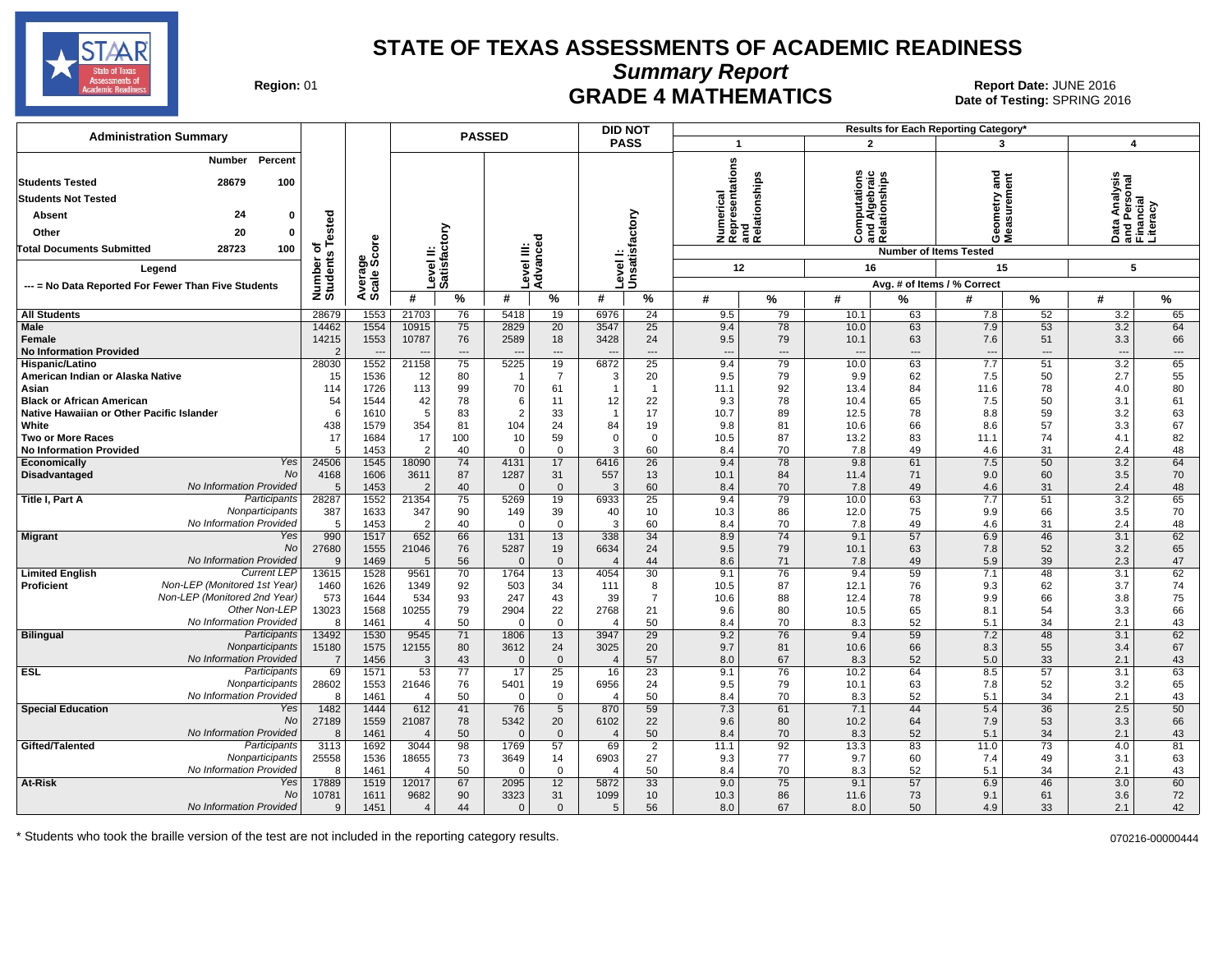

# **Summary Report**

Region: 01 **Region: 01 CALL CONSISTS OF A SET OF A REPORT DATE: JUNE 2016**<br>Date of Testing: SPRING 2016 Date of Testing: SPRING 2016

| <b>Administration Summary</b>                                                                     |                            |                |                |                          | <b>PASSED</b>          |                          | <b>DID NOT</b>          |                            |                                  |                          |                          | Results for Each Reporting Category' |                               |                          |
|---------------------------------------------------------------------------------------------------|----------------------------|----------------|----------------|--------------------------|------------------------|--------------------------|-------------------------|----------------------------|----------------------------------|--------------------------|--------------------------|--------------------------------------|-------------------------------|--------------------------|
|                                                                                                   |                            |                |                |                          |                        |                          |                         | <b>PASS</b>                | $\mathbf{1}$                     |                          |                          | $\overline{2}$                       | $\mathbf{3}$                  |                          |
| Percent<br><b>Number</b>                                                                          |                            |                |                |                          |                        |                          |                         |                            |                                  |                          |                          |                                      |                               |                          |
| <b>Students Tested</b><br>26725<br>100                                                            |                            |                |                |                          |                        |                          |                         |                            |                                  |                          |                          |                                      |                               |                          |
| <b>Students Not Tested</b>                                                                        |                            |                |                |                          |                        |                          |                         |                            | sition                           |                          |                          |                                      |                               |                          |
| 47<br>$\Omega$<br>Absent                                                                          |                            |                |                |                          |                        |                          |                         |                            |                                  |                          |                          | Revision                             | Editing                       |                          |
|                                                                                                   | Tested                     |                |                |                          |                        |                          |                         |                            |                                  |                          |                          |                                      |                               |                          |
| 40<br>Other<br>$\mathbf{0}$                                                                       |                            |                |                | ξ                        |                        | ة                        |                         |                            |                                  |                          |                          |                                      |                               |                          |
| <b>Total Documents Submitted</b><br>26812<br>100                                                  | ъ<br>Number of<br>Students | ge<br>Score    | ≝              |                          |                        | Level III:<br>Advance    |                         | Level I:<br>Unsatisfactory | <b>Number of Points Possible</b> |                          |                          |                                      | <b>Number of Items Tested</b> |                          |
| Legend                                                                                            |                            |                |                |                          |                        |                          |                         |                            | 8                                |                          |                          | 6                                    | 12                            |                          |
| --- = No Data Reported For Fewer Than Five Students                                               |                            | Avera<br>Scale |                | Level II:<br>Satisfac    |                        |                          |                         |                            | Avg. # of Points / % Scored      |                          |                          |                                      | Avg. # of Items / % Correct   |                          |
|                                                                                                   |                            |                | #              | %                        | #                      | $\%$                     | #                       | %                          | #                                |                          | #                        | %                                    | #                             | $\%$                     |
| <b>All Students</b>                                                                               | 26725                      | 3866           | 19158          | 72                       | 4069                   | 15                       | 7567                    | 28                         | 3.8                              | 48                       | 3.7                      | 62                                   | 8.4                           | 70                       |
| Male                                                                                              | 13485                      | 3777           | 8958           | 66                       | 1605                   | 12                       | 4527                    | 34                         | 3.6                              | 44                       | 3.6                      | 60                                   | 8.1                           | 68                       |
| Female                                                                                            | 13238                      | 3956           | 10199          | 77                       | 2464                   | 19                       | 3039                    | 23                         | 4.1                              | 51                       | 3.8                      | 64                                   | 8.7                           | 72                       |
| <b>No Information Provided</b>                                                                    | $\overline{2}$             |                |                | $\overline{\phantom{a}}$ |                        | $\overline{\phantom{a}}$ |                         | ---                        | ---                              | $\overline{\phantom{a}}$ | $\overline{\phantom{a}}$ | $\overline{a}$                       | $\overline{\phantom{a}}$      | $\overline{\phantom{a}}$ |
| Hispanic/Latino<br>American Indian or Alaska Native                                               | 26081<br>14                | 3861<br>3650   | 18633<br>-8    | 71<br>57                 | 3908<br>-1             | 15<br>$\overline{7}$     | 7448<br>6               | $\overline{29}$<br>43      | 3.8<br>3.6                       | 48<br>45                 | 3.7<br>3.4               | 62<br>57                             | 8.4<br>7.2                    | 70<br>60                 |
| Asian                                                                                             | 116                        | 4421           | 110            | 95                       | 47                     | 41                       | 6                       | 5                          | 4.7                              | 59                       | 4.6                      | 77                                   | 10.1                          | 84                       |
| <b>Black or African American</b>                                                                  | 54                         | 3899           | 41             | 76                       | 9                      | 17                       | 13                      | 24                         | 3.8                              | 47                       | 4.0                      | 67                                   | 8.5                           | 71                       |
| Native Hawaiian or Other Pacific Islander                                                         | 6                          | 3982           | -5             | 83                       | $\overline{1}$         | 17                       | -1                      | 17                         | 4.0                              | 50                       | 4.2                      | 69                                   | 8.7                           | 72                       |
| White                                                                                             | 431                        | 4010           | 341            | 79                       | 98                     | 23                       | 90                      | 21                         | 4.0                              | 50                       | 4.1                      | 69                                   | 8.8                           | 73                       |
| <b>Two or More Races</b>                                                                          | 16                         | 4377           | 15             | 94                       | 5                      | 31                       | $\overline{1}$          | 6                          | 4.6                              | 57                       | 4.4                      | 74                                   | 10.1                          | 84                       |
| <b>No Information Provided</b>                                                                    | $\overline{7}$             | 3855           | -5             | 71                       | $\Omega$               | $\mathbf 0$              | $\overline{2}$          | 29                         | 3.6                              | 45                       | 3.6                      | 60                                   | 9.1                           | 76                       |
| <b>Economically</b><br>Yes                                                                        | 22592                      | 3817           | 15643          | 69                       | 2934                   | 13                       | 6949                    | 31                         | 3.7                              | 47                       | 3.6                      | 60                                   | 8.2                           | 69                       |
| <b>Disadvantaged</b><br><b>No</b><br>No Information Provided                                      | 4125<br>8                  | 4135<br>3700   | 3510<br>-5     | 85<br>63                 | 1135<br>$\Omega$       | 28<br>$\mathbf{0}$       | 615<br>3                | 15<br>38                   | 4.2<br>3.1                       | 53<br>39                 | 4.3<br>3.5               | 72<br>58                             | 9.2<br>8.3                    | 77<br>69                 |
| Title I, Part A<br>Participants                                                                   | 26334                      | 3860           | 18811          | 71                       | 3922                   | 15                       | 7523                    | 29                         | 3.8                              | 48                       | 3.7                      | 62                                   | 8.4                           | 70                       |
| Nonparticipants                                                                                   | 384                        | 4293           | 342            | 89                       | 147                    | 38                       | 42                      | 11                         | 4.6                              | 57                       | 4.6                      | 77                                   | 9.5                           | 79                       |
| No Information Provided                                                                           | $\overline{7}$             | 3855           | 5              | 71                       | $\Omega$               | $\mathbf 0$              | $\overline{2}$          | 29                         | 3.6                              | 45                       | 3.6                      | 60                                   | 9.1                           | 76                       |
| <b>Migrant</b><br>Yes                                                                             | 950                        | 3640           | 541            | 57                       | 64                     | $\overline{7}$           | 409                     | 43                         | 3.5                              | 43                       | 3.2                      | 54                                   | 7.5                           | 63                       |
| <b>No</b>                                                                                         | 25764                      | 3874           | 18610          | 72                       | 4005                   | 16                       | 7154                    | 28                         | 3.8                              | 48                       | 3.7                      | 62                                   | 8.4                           | 70                       |
| No Information Provided                                                                           | 11                         | 3676           | $\overline{7}$ | 64                       | $\Omega$               | $\Omega$                 | $\overline{4}$          | 36                         | 3.1                              | 39                       | 3.5                      | 58                                   | 8.2                           | 68                       |
| <b>Limited English</b><br><b>Current LEP</b><br>Non-LEP (Monitored 1st Year)<br><b>Proficient</b> | 11620<br>1463              | 3703<br>4223   | 7305<br>1358   | 63<br>93                 | 934<br>433             | 8<br>30                  | 4315<br>105             | 37<br>$\overline{7}$       | 3.6<br>4.4                       | 45<br>55                 | 3.3<br>4.5               | 55<br>75                             | 7.9<br>9.6                    | 66<br>80                 |
| Non-LEP (Monitored 2nd Year)                                                                      | 579                        | 4284           | 537            | 93                       | 206                    | 36                       | 42                      | $\overline{7}$             | 4.4                              | 55                       | 4.6                      | 77                                   | 9.9                           | 82                       |
| Other Non-LEP                                                                                     | 13055                      | 3952           | 9953           | 76                       | 2496                   | 19                       | 3102                    | 24                         | 3.9                              | 49                       | 4.0                      | 66                                   | 8.6                           | 72                       |
| No Information Provided                                                                           | 8                          | 3766           | -5             | 63                       | $\Omega$               | $\mathbf 0$              | 3                       | 38                         | 3.5                              | 44                       | 3.5                      | 58                                   | 8.5                           | 71                       |
| <b>Bilingual</b><br>Participants                                                                  | 11493                      | 3717           | 7314           | 64                       | 997                    | 9                        | 4179                    | $\overline{36}$            | 3.6                              | 45                       | $\overline{3.3}$         | 56                                   | 8.0                           | 66                       |
| Nonparticipants                                                                                   | 15223                      | 3978           | 11839          | 78                       | 3072                   | 20                       | 3384                    | 22                         | 4.0                              | 50                       | 4.0                      | 67                                   | 8.7                           | 73                       |
| No Information Provided                                                                           | 9                          | 3696           | 5              | 56                       | $\Omega$               | $\mathbf{0}$             | $\overline{\mathbf{4}}$ | 44                         | 3.3                              | 42                       | 3.3                      | 56                                   | 8.2                           | 69                       |
| <b>ESL</b><br>Participants                                                                        | $\overline{71}$            | 3733           | 48             | 68                       | $\overline{7}$<br>4062 | 10                       | $\overline{23}$         | 32<br>28                   | 3.7                              | 47<br>48                 | 3.4                      | 57<br>62                             | 7.8                           | 65<br>70                 |
| Nonparticipants<br>No Information Provided                                                        | 26644<br>10                | 3866<br>3588   | 19105<br>5     | 72<br>50                 | $\Omega$               | 15<br>$\mathbf 0$        | 7539<br>5               | 50                         | 3.8<br>3.0                       | 38                       | 3.7<br>3.3               | 55                                   | 8.4<br>7.6                    | 63                       |
| <b>Special Education</b><br>Yes                                                                   | 1385                       | 3231           | 351            | 25                       | 27                     | $\overline{2}$           | 1034                    | 75                         | 2.5                              | 32                       | 2.4                      | 39                                   | 5.8                           | 49                       |
| <b>No</b>                                                                                         | 25332                      | 3900           | 18802          | 74                       | 4042                   | 16                       | 6530                    | 26                         | 3.9                              | 49                       | 3.8                      | 63                                   | 8.5                           | 71                       |
| No Information Provided                                                                           | 8                          | 3766           | 5              | 63                       | $\Omega$               | $\mathbf{0}$             | 3                       | 38                         | 3.5                              | 44                       | 3.5                      | 58                                   | 8.5                           | 71                       |
| Gifted/Talented<br>Participants                                                                   | 3023                       | 4470           | 2907           | 96                       | 1403                   | 46                       | 116                     | $\overline{4}$             | 4.7                              | 59                       | 4.9                      | 82                                   | 10.2                          | 85                       |
| Nonparticipants                                                                                   | 23694                      | 3789           | 16246          | 69                       | 2666                   | 11                       | 7448                    | 31                         | 3.7                              | 46                       | 3.6                      | 60                                   | 8.2                           | 68                       |
| No Information Provided                                                                           | 8                          | 3766           | -5             | 63                       | $\Omega$               | 0                        | 3                       | 38                         | 3.5                              | 44                       | 3.5                      | 58                                   | 8.5                           | 71                       |
| At-Risk<br>Yes                                                                                    | 15928<br>10788             | 3674           | 9634           | 60<br>88                 | 1186                   | $\overline{7}$<br>27     | 6294                    | 40                         | 3.5                              | 44                       | 3.3                      | 55<br>73                             | 7.8                           | 65<br>78                 |
| No<br>No Information Provided                                                                     | 9                          | 4149<br>3637   | 9519<br>5      | 56                       | 2883<br>$\Omega$       | $\Omega$                 | 1269<br>$\overline{4}$  | 12<br>44                   | 4.3<br>3.1                       | 53<br>39                 | 4.4<br>3.4               | 57                                   | 9.3<br>7.8                    | 65                       |
|                                                                                                   |                            |                |                |                          |                        |                          |                         |                            |                                  |                          |                          |                                      |                               |                          |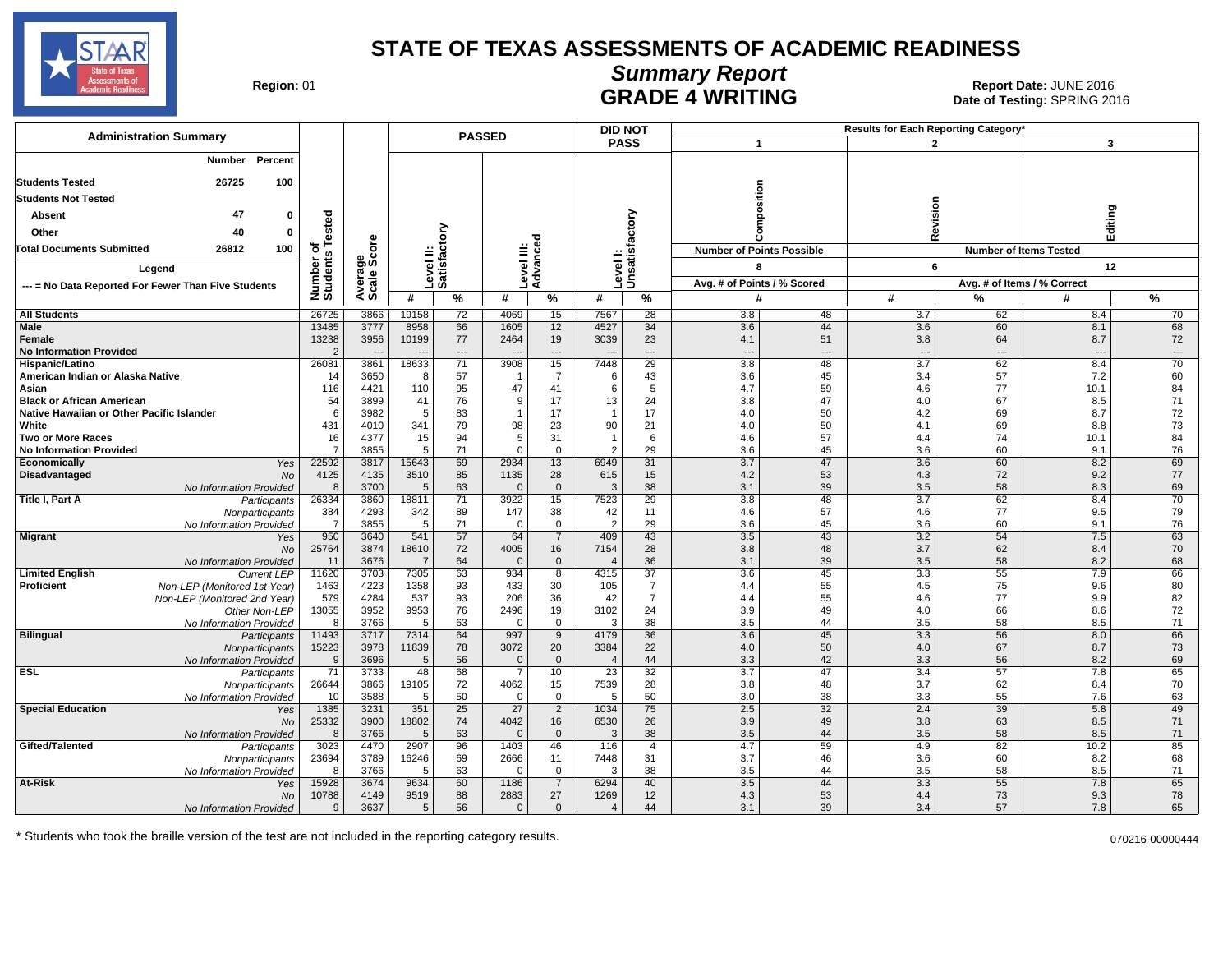

#### **STATE OF TEXAS ASSESSMENTS OF ACADEMIC READINESS Constructed Responses Summary Report GRADE 4 WRITING** 01 **Report Date:** JUNE 2016

**Region: 01** 

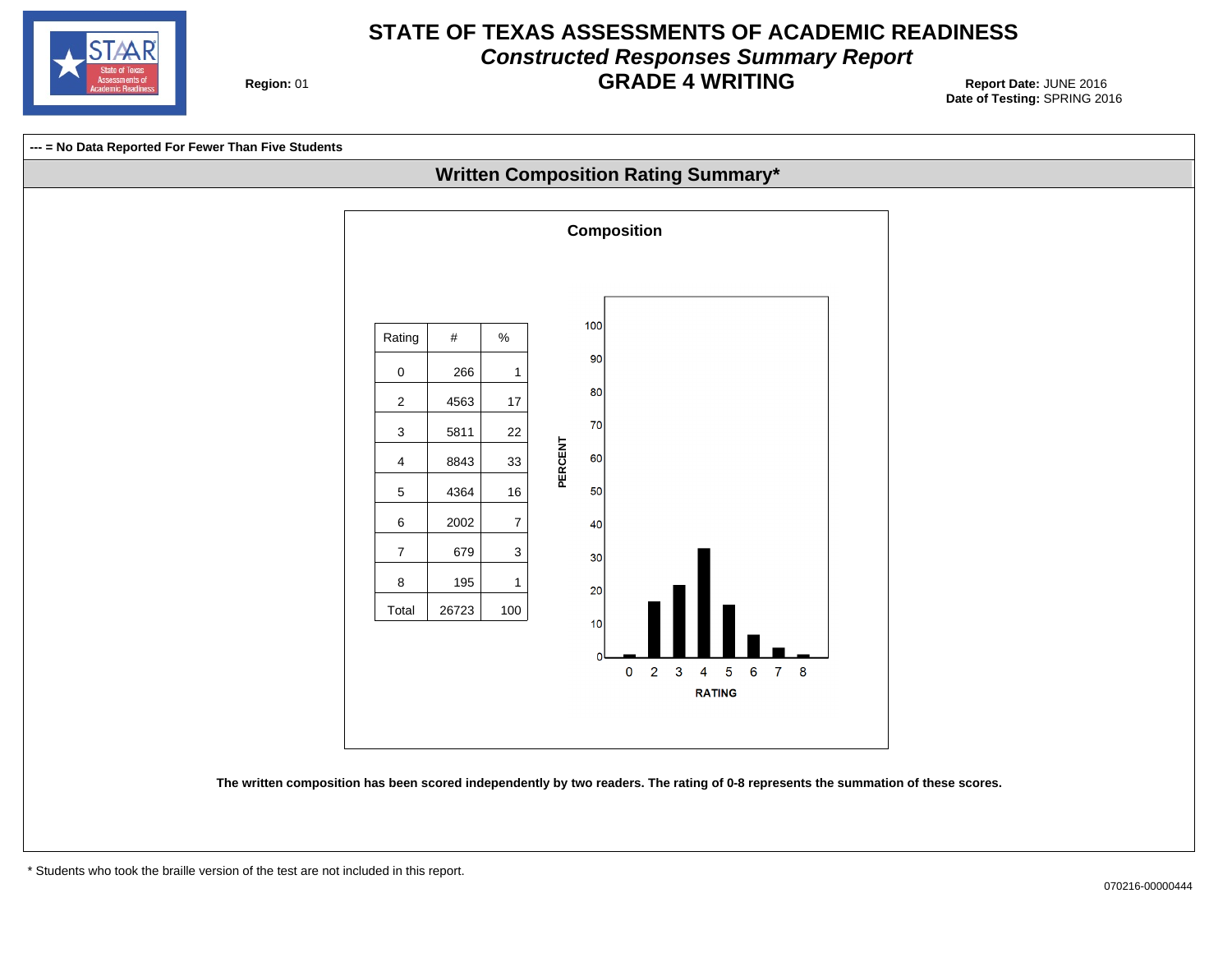

### **Summary Report**

Region: 01 **Region: 01 CALL CONSISTS AND READING Report Date: JUNE 2016**<br>Date of Testing: SPRING 20 **HADE 4 READING CHALL SPARE ARE SPRING 2016** Date of Testing: SPRING 2016

| <b>Administration Summary</b>                                                            |                               |                                    |                                  |                                | <b>PASSED</b>                              |                      | <b>DID NOT</b>                   |                          |                                             |                          | <b>Results for Each Reporting Category</b> |                                                 |                                                         |                                |
|------------------------------------------------------------------------------------------|-------------------------------|------------------------------------|----------------------------------|--------------------------------|--------------------------------------------|----------------------|----------------------------------|--------------------------|---------------------------------------------|--------------------------|--------------------------------------------|-------------------------------------------------|---------------------------------------------------------|--------------------------------|
|                                                                                          |                               |                                    |                                  |                                |                                            |                      | <b>PASS</b>                      |                          | $\mathbf{1}$                                |                          |                                            | $\overline{2}$                                  | 3                                                       |                                |
| Percent<br>Number<br><b>Students Tested</b><br>2712<br>100<br><b>Students Not Tested</b> |                               |                                    |                                  |                                |                                            |                      |                                  |                          | Understanding/<br>Analysis Across<br>Genres |                          |                                            | Understanding/<br>Analysis of<br>Literary Texts | Understanding/<br>Analysis of<br>Informational<br>Texts |                                |
| 2<br>0                                                                                   |                               |                                    |                                  |                                |                                            |                      |                                  |                          |                                             |                          |                                            |                                                 |                                                         |                                |
| <b>Absent</b>                                                                            | Tested                        |                                    |                                  |                                |                                            |                      |                                  |                          |                                             |                          |                                            |                                                 |                                                         |                                |
| $\overline{a}$<br>Other<br>$\bf{0}$                                                      |                               |                                    |                                  | δ                              |                                            |                      |                                  |                          |                                             |                          |                                            |                                                 |                                                         |                                |
| 100<br><b>Total Documents Submitted</b><br>2716                                          | ৳                             | core                               |                                  |                                | Ξ                                          | Φ                    |                                  |                          |                                             |                          |                                            | <b>Number of Items Tested</b>                   |                                                         |                                |
| Legend                                                                                   |                               | န္တီတိ                             |                                  | Level II:<br> Satisfact        | evel                                       | Advance              | evel                             | Unsatisfactory           | 10                                          |                          |                                            | 18                                              | 16                                                      |                                |
| --- = No Data Reported For Fewer Than Five Students                                      |                               |                                    |                                  |                                |                                            |                      |                                  |                          |                                             |                          |                                            | Avg. # of Items / % Correct                     |                                                         |                                |
|                                                                                          | Number of<br>Students         | Average                            | #                                | %                              | #                                          | %                    | #                                | $\%$                     | #                                           | %                        | #                                          | %                                               | #                                                       | %                              |
| <b>All Students</b>                                                                      | 2712                          | S-1450                             | 1551                             | 57                             | 352                                        | 13                   | 1161                             | 43                       | 5.8                                         | 58                       | 10.6                                       | 59                                              | 9.8                                                     | 61                             |
| <b>Male</b>                                                                              | 1346                          | $S-1433$                           | 716                              | 53                             | 149                                        | 11                   | 630                              | 47                       | 5.6                                         | 56                       | 10.0                                       | 56                                              | 9.5                                                     | 60                             |
| Female                                                                                   | 1366                          | S-1467                             | 835                              | 61                             | 203                                        | 15                   | 531                              | 39                       | 5.9                                         | 59                       | 11.2                                       | 62                                              | 10.1                                                    | 63                             |
| <b>No Information Provided</b>                                                           | $\Omega$                      |                                    | $\overline{\phantom{a}}$         | $\overline{\phantom{a}}$       | $\overline{a}$                             | ---                  |                                  | ---                      | ---                                         | $\overline{\phantom{a}}$ | $\overline{\phantom{a}}$                   | $\overline{\phantom{a}}$                        | $\sim$                                                  | $\hspace{0.05cm} \cdots$       |
| Hispanic/Latino                                                                          | 2690                          | S-1450                             | 1537                             | 57                             | 349                                        | 13                   | 1153                             | 43                       | 5.8                                         | 58                       | 10.6                                       | 59                                              | 9.8                                                     | 61                             |
| American Indian or Alaska Native                                                         | 3                             | $\sim$                             | ---                              | $\overline{\phantom{a}}$       | ---                                        | ---                  |                                  | ---                      | $\overline{\phantom{a}}$                    | $\overline{a}$           | --                                         | ---                                             | $\overline{\phantom{a}}$                                | ---                            |
| Asian                                                                                    | $\Omega$                      | $\overline{\phantom{a}}$           | ---                              | ---                            | ---                                        | ---                  |                                  | ---                      | ---                                         | ---                      | --                                         | ---                                             | $\overline{\phantom{a}}$                                |                                |
| <b>Black or African American</b>                                                         | $\Omega$                      | ---                                | ---                              | $---$                          | $---$                                      | $\cdots$             | ---                              | ---                      | ---                                         | $\cdots$                 | ---                                        | $\overline{\phantom{a}}$                        | ---                                                     |                                |
| Native Hawaiian or Other Pacific Islander<br>White                                       | $\Omega$                      | --<br>S-1461                       | ---<br>11                        | $---$                          | ---                                        | $\cdots$             | ---<br>5                         | $\cdots$<br>31           | $\overline{\phantom{a}}$                    | $\cdots$                 | ---<br>10.9                                | ---                                             | $\sim$                                                  | ---<br>64                      |
| <b>Two or More Races</b>                                                                 | 16<br>$\Omega$                | ---                                | $\hspace{0.05cm} \ldots$         | 69<br>$\overline{\phantom{a}}$ | $\overline{2}$<br>$\overline{\phantom{a}}$ | 13<br>---            | ---                              | ---                      | 5.9<br>$\overline{a}$                       | 59<br>$\overline{a}$     | --                                         | 61<br>---                                       | 10.3<br>$\overline{\phantom{a}}$                        | ---                            |
| <b>No Information Provided</b>                                                           | 3                             | $\sim$                             | ---                              | $---$                          | $\sim$                                     | $---$                | ---                              | $---$                    | $\overline{\phantom{a}}$                    | $---$                    | ---                                        | $\sim$                                          | $\sim$                                                  | ---                            |
| Economically<br>Yes                                                                      | 2600                          | S-1449                             | 1477                             | 57                             | 334                                        | 13                   | 1123                             | 43                       | 5.7                                         | 57                       | 10.6                                       | 59                                              | 9.8                                                     | 61                             |
| <b>Disadvantaged</b><br><b>No</b>                                                        | 109                           | S-1466                             | 72                               | 66                             | 17                                         | 16                   | 37                               | 34                       | 6.1                                         | 61                       | 10.8                                       | 60                                              | 10.4                                                    | 65                             |
| No Information Provided                                                                  | 3                             |                                    |                                  | $\overline{a}$                 |                                            | ---                  |                                  | $\overline{a}$           | $\overline{\phantom{a}}$                    | $\overline{a}$           | $\overline{\phantom{a}}$                   | $\overline{a}$                                  |                                                         | ---                            |
| <b>Title I, Part A</b><br>Participants                                                   | 2692                          | S-1450                             | 1535                             | 57                             | 349                                        | 13                   | 1157                             | 43                       | 5.7                                         | 57                       | 10.6                                       | 59                                              | 9.8                                                     | 61                             |
| Nonparticipants                                                                          | 18                            | S-1495                             | 15                               | 83                             | $\overline{2}$                             | 11                   | 3                                | 17                       | 6.9                                         | 69                       | 11.8                                       | 65                                              | 11.2                                                    | 70                             |
| No Information Provided                                                                  | 2                             |                                    | ---                              | $-$                            | $\overline{a}$                             | $\overline{a}$       | ---                              | $\sim$                   | $\overline{\phantom{a}}$                    | $- - -$                  | --                                         | $\overline{a}$                                  | $\sim$                                                  | ---                            |
| Migrant<br>Yes                                                                           | 106                           | $S-1394$                           | 48                               | 45                             | $\overline{7}$                             | $\overline{7}$       | 58                               | 55                       | 4.8                                         | 48                       | 9.4                                        | 52                                              | 8.3                                                     | 52                             |
| No                                                                                       | 2603                          | S-1452                             | 1501                             | 58                             | 344                                        | 13                   | 1102                             | 42                       | 5.8                                         | 58                       | 10.6                                       | 59                                              | 9.9                                                     | 62                             |
| No Information Provided                                                                  | 3                             |                                    |                                  | $---$                          |                                            | ---                  |                                  | $\overline{a}$           | ---                                         | $---$                    | $\sim$                                     | $---$                                           | $\overline{\phantom{a}}$                                | $\overline{\phantom{a}}$       |
| <b>Limited English</b><br><b>Current LEP</b><br><b>Proficient</b>                        | 2688                          | S-1451<br>$\overline{\phantom{a}}$ | 1541<br>$\sim$                   | 57<br>$---$                    | 350<br>$\sim$                              | 13<br>$---$          | 1147                             | 43<br>---                | 5.8<br>$\overline{a}$                       | 58<br>$---$              | 10.6<br>$\overline{a}$                     | 59<br>$\sim$                                    | 9.8<br>$\sim$                                           | 61<br>$\overline{a}$           |
| Non-LEP (Monitored 1st Year)<br>Non-LEP (Monitored 2nd Year)                             | $\overline{2}$<br>$\mathbf 0$ | --                                 | ---                              | $\qquad \qquad \cdots$         | ---                                        | ---                  |                                  | $\scriptstyle\cdots$     | $\overline{\phantom{a}}$                    | $\cdots$                 | --                                         | $\overline{\phantom{a}}$                        | $\overline{\phantom{a}}$                                | ---                            |
| Other Non-LEP                                                                            | 20                            | S-1400                             | 9                                | 45                             | $\mathbf{1}$                               | 5                    | 11                               | 55                       | 5.3                                         | 53                       | 9.5                                        | 53                                              | 8.2                                                     | 51                             |
| No Information Provided                                                                  | $\overline{2}$                |                                    | ---                              | $---$                          | $\sim$                                     | $---$                |                                  | ---                      | $\overline{\phantom{a}}$                    | $\overline{a}$           | --                                         | $\sim$                                          | $\overline{\phantom{a}}$                                | $\overline{\phantom{a}}$       |
| <b>Bilingual</b><br>Participants                                                         | 2693                          | $S-1450$                           | 1542                             | 57                             | 351                                        | 13                   | 1151                             | 43                       | 5.8                                         | 58                       | 10.6                                       | 59                                              | 9.8                                                     | 61                             |
| Nonparticipants                                                                          | 18                            | S-1431                             | $9\,$                            | 50                             | $\overline{1}$                             | 6                    | 9                                | 50                       | 5.6                                         | 56                       | 10.1                                       | 56                                              | 8.9                                                     | 56                             |
| No Information Provided                                                                  |                               | $\overline{\phantom{a}}$           | $\overline{\phantom{a}}$         | $\overline{\phantom{a}}$       | $---$                                      | $\cdots$             | $\overline{\phantom{a}}$         | $---$                    | $\overline{\phantom{a}}$                    | $---$                    | $\overline{\phantom{a}}$                   | $---$                                           | $---$                                                   | $\hspace{0.05cm} \cdots$       |
| <b>ESL</b><br>Participants                                                               | $\mathbf 0$                   | $\overline{\phantom{a}}$           | $\overline{\phantom{a}}$         | ---                            | $\overline{a}$                             | ---                  |                                  | $\overline{\phantom{a}}$ | $\overline{\phantom{a}}$                    | $\overline{\phantom{a}}$ | μ.                                         | $\overline{\phantom{a}}$                        | $\overline{\phantom{a}}$                                | ---                            |
| Nonparticipants                                                                          | 2709                          | S-1450                             | 1549                             | 57                             | 351                                        | 13                   | 1160                             | 43                       | 5.8                                         | 58                       | 10.6                                       | 59                                              | 9.8                                                     | 61                             |
| No Information Provided                                                                  | 3                             |                                    | $\overline{\phantom{a}}$         | $\overline{\phantom{a}}$       | $\overline{a}$                             | $\overline{a}$       |                                  | $\overline{a}$           | $\sim$                                      | $\overline{a}$           | $\sim$                                     | $\sim$                                          | $\sim$                                                  | $\overline{\phantom{a}}$       |
| <b>Special Education</b><br>Yes                                                          | 105                           | S-1361                             | 35                               | 33                             | 6                                          | 6                    | 70                               | 67                       | 4.4                                         | 44                       | 8.5                                        | 47                                              | 7.6                                                     | 47                             |
| No                                                                                       | 2605<br>$\overline{2}$        | S-1454                             | 1515<br>$\overline{\phantom{a}}$ | 58<br>$\overline{\phantom{a}}$ | 345<br>$\overline{a}$                      | 13<br>$\overline{a}$ | 1090<br>$\overline{\phantom{a}}$ | 42<br>$---$              | 5.8<br>---                                  | 58<br>$---$              | 10.7<br>$\sim$                             | 59<br>$---$                                     | 9.9<br>$\overline{\phantom{a}}$                         | 62<br>$\overline{\phantom{a}}$ |
| No Information Provided<br>Gifted/Talented<br>Participants                               | 110                           | S-1656                             | 109                              | 99                             | 63                                         | 57                   |                                  | $\overline{1}$           | 8.5                                         | 85                       | 14.5                                       | 81                                              | 14.1                                                    | 88                             |
| Nonparticipants                                                                          | 2600                          | S-1441                             | 1441                             | 55                             | 288                                        | 11                   | 1159                             | 45                       | 5.6                                         | 56                       | 10.4                                       | 58                                              | 9.6                                                     | 60                             |
| No Information Provided                                                                  | 2                             |                                    | $\overline{\phantom{a}}$         | $\overline{\phantom{a}}$       | $\sim$                                     | $---$                |                                  | ---                      | $\overline{\phantom{a}}$                    | $\overline{a}$           | $\sim$                                     | $\overline{\phantom{a}}$                        | $\sim$                                                  | $\sim$                         |
| At-Risk<br>Yes                                                                           | 2664                          | S-1451                             | 1527                             | 57                             | 348                                        | 13                   | 1137                             | 43                       | 5.8                                         | 58                       | 10.6                                       | 59                                              | 9.8                                                     | 61                             |
| No                                                                                       | 45                            | S-1412                             | 22                               | 49                             | 3                                          | $\overline{7}$       | 23                               | 51                       | 5.6                                         | 56                       | 9.5                                        | 53                                              | 9.0                                                     | 57                             |
| No Information Provided                                                                  | 3                             | $\sim$                             | $---$                            | $---$                          | $\overline{\phantom{a}}$                   | $---$                | $\overline{\phantom{a}}$         | $---$                    | ---                                         | $---$                    | $\overline{a}$                             | $---$                                           | $\overline{\phantom{a}}$                                | $---$                          |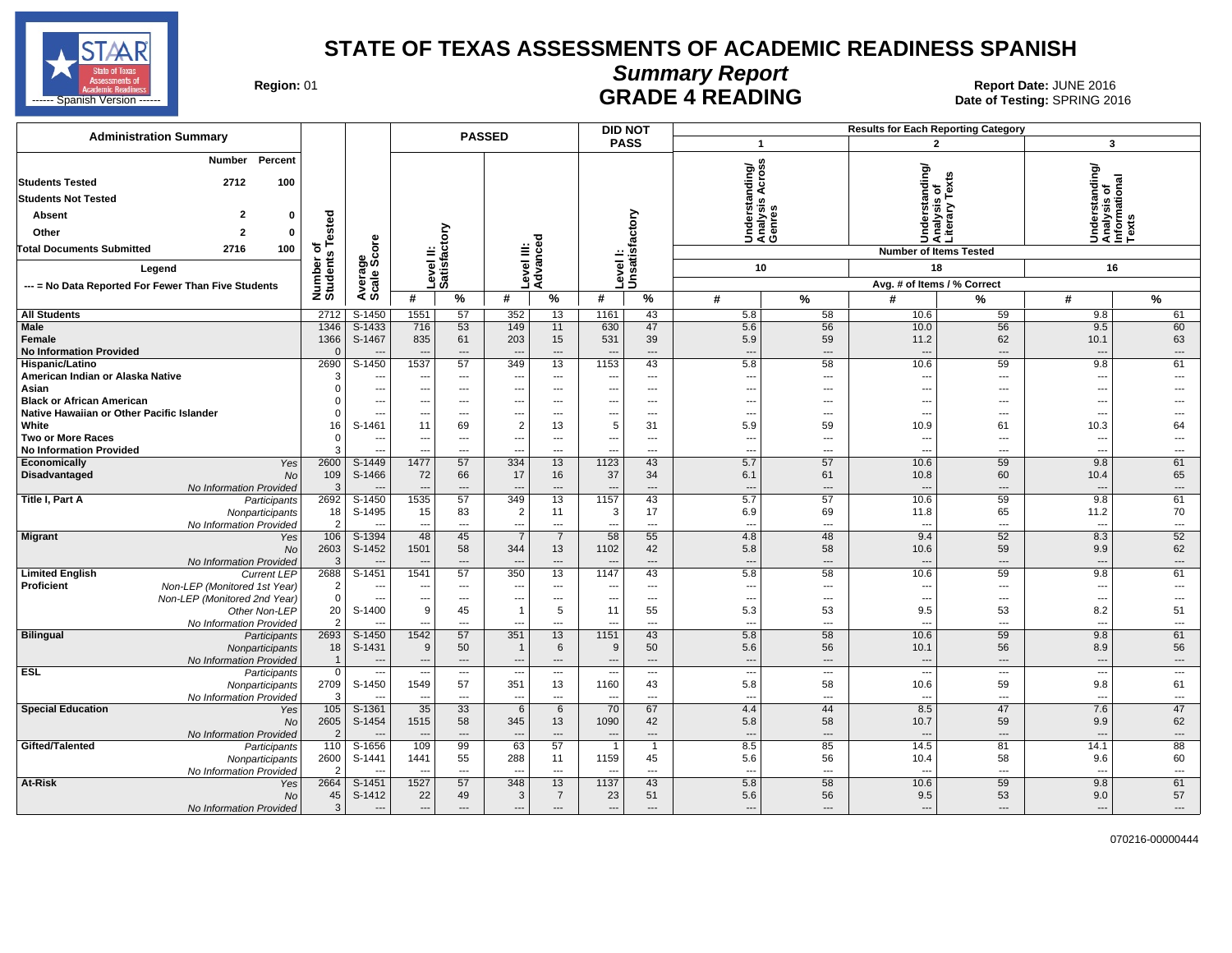

**Summary Report**

Region: 01 **Region: 01 CRADE 4 MATHEMATICS Date: JUNE 2016 Report Date: JUNE 2016 CRADE 4 MATHEMATICS** ------ Spanish Version ------ Date of Testing: SPRING 2016 SPRING 2016 NEW REGIST PO NOTE: 4 IWA I HEIWA I IUS

| <b>Administration Summary</b>                                                                                                                                                                |                                           |                                          |                                        |                                | <b>PASSED</b>                          |                               |                          | <b>DID NOT</b>                       |                                                            |                            |                                                                |                            | <b>Results for Each Reporting Category</b>                           |                                                             |                                                             |                                      |
|----------------------------------------------------------------------------------------------------------------------------------------------------------------------------------------------|-------------------------------------------|------------------------------------------|----------------------------------------|--------------------------------|----------------------------------------|-------------------------------|--------------------------|--------------------------------------|------------------------------------------------------------|----------------------------|----------------------------------------------------------------|----------------------------|----------------------------------------------------------------------|-------------------------------------------------------------|-------------------------------------------------------------|--------------------------------------|
|                                                                                                                                                                                              |                                           |                                          |                                        |                                |                                        |                               |                          | <b>PASS</b>                          | $\overline{\mathbf{1}}$                                    |                            | $\mathbf{2}$                                                   |                            | 3                                                                    |                                                             | $\overline{4}$                                              |                                      |
| Percent<br>Number<br><b>Students Tested</b><br>677<br>100<br><b>Students Not Tested</b><br>0<br>Absent<br>Other<br>0<br>$\Omega$<br><b>Total Documents Submitted</b><br>678<br>100<br>Legend | sted<br>ة<br>৳<br>w<br>Number<br>Students | ige<br>Score                             | evel II:                               | Satisfactory                   | Level III:                             | Advanced                      | Level I:                 | Unsatisfactory                       | Numerical<br>Representations<br>and<br>Relationships<br>12 |                            | ۴<br>Computations<br>and Algebraic<br>Relationships<br>Ö<br>16 |                            | and<br>etry<br>Geome<br>Measu<br><b>Number of Items Tested</b><br>15 |                                                             | Data Analysis<br>and Personal<br>Financial<br>Literacy<br>5 |                                      |
| --- = No Data Reported For Fewer Than Five Students                                                                                                                                          |                                           | Average                                  |                                        |                                |                                        |                               |                          |                                      |                                                            |                            |                                                                |                            | Avg. # of Items / % Correct                                          |                                                             |                                                             |                                      |
|                                                                                                                                                                                              |                                           |                                          | #                                      | %                              | #                                      | %                             | #                        | $\%$                                 | #                                                          | %                          | #                                                              | %                          | #                                                                    | %                                                           | #                                                           | $\%$                                 |
| <b>All Students</b>                                                                                                                                                                          | 677                                       | 1470                                     | 337                                    | 50                             | 40                                     | 6                             | 340                      | 50                                   | 7.5                                                        | 63                         | 8.3                                                            | 52<br>52                   | 5.8                                                                  | 38                                                          | 2.8<br>2.7                                                  | 55                                   |
| <b>Male</b><br>Female<br><b>No Information Provided</b>                                                                                                                                      | 349<br>328<br>$\Omega$                    | 1473<br>1467<br>$\overline{\phantom{a}}$ | 172<br>165<br>$\overline{\phantom{a}}$ | 49<br>50<br>---                | $\overline{20}$<br>20<br>---           | $6\phantom{1}$<br>6<br>---    | 177<br>163               | 51<br>50<br>$\hspace{0.05cm} \cdots$ | 7.6<br>7.4<br>---                                          | 64<br>62<br>---            | 8.3<br>8.2<br>---                                              | 52<br>---                  | 5.9<br>5.6<br>$\overline{\phantom{a}}$                               | $\overline{39}$<br>38<br>$\hspace{0.05cm} \ldots$           | 2.8<br>$\overline{a}$                                       | 55<br>56<br>---                      |
| Hispanic/Latino                                                                                                                                                                              | 662                                       | 1470                                     | 330                                    | 50                             | 38                                     | 6                             | 332                      | 50                                   | 7.5                                                        | 63                         | 8.3                                                            | 52                         | 5.8                                                                  | 38                                                          | 2.8                                                         | 55                                   |
| American Indian or Alaska Native<br>Asian<br><b>Black or African American</b>                                                                                                                | $\overline{2}$<br>$\Omega$                | ---<br>÷.,<br>---                        | $\overline{a}$<br>$---$                | $---$<br>---<br>$---$          | ---<br>---                             | $---$<br>---<br>$\cdots$      | --<br>---                | $---$<br>---<br>$---$                | ---<br>Ξ.<br>---                                           | ---<br>⊷<br>---            | ---<br>---                                                     | $---$<br>---<br>$\cdots$   | $\overline{\phantom{a}}$<br>$\sim$<br>$\overline{\phantom{a}}$       | $\overline{\phantom{a}}$<br>---<br>$\overline{\phantom{a}}$ | $\overline{\phantom{a}}$<br>---<br>$\cdots$                 | ---<br>---                           |
| Native Hawaiian or Other Pacific Islander                                                                                                                                                    | $\Omega$                                  | ---                                      | $- - -$                                | $---$                          | ---                                    | $---$                         |                          | $---$                                | ---                                                        | ---                        | $\overline{a}$                                                 | $---$                      | $\overline{\phantom{a}}$                                             | $\overline{\phantom{a}}$                                    | $\overline{\phantom{a}}$                                    | ---                                  |
| White<br><b>Two or More Races</b>                                                                                                                                                            | 11<br>$\Omega$                            | 1441<br>---                              | $\overline{4}$<br>---                  | 36<br>---                      | $\mathbf{1}$<br>---                    | 9<br>$\cdots$                 | 7<br>---                 | 64<br>$\overline{\phantom{a}}$       | 7.0<br>---                                                 | 58<br>---                  | 6.7<br>---                                                     | 42<br>$\overline{a}$       | 5.5<br>$\overline{\phantom{a}}$                                      | 36<br>$\overline{\phantom{a}}$                              | 2.7<br>---                                                  | 55<br>---                            |
| <b>No Information Provided</b>                                                                                                                                                               | 2                                         | ---                                      |                                        | $---$                          |                                        | $---$                         |                          | $\overline{a}$                       | ---                                                        | ---                        | $\overline{a}$                                                 | $\overline{a}$             | $\overline{\phantom{a}}$                                             | $---$                                                       | ---                                                         | $\overline{a}$                       |
| Yes<br>Economically                                                                                                                                                                          | 620                                       | 1469                                     | 304                                    | 49                             | 34                                     | 5                             | 316                      | 51                                   | 7.5                                                        | 63                         | 8.2                                                            | 52                         | 5.7                                                                  | 38                                                          | 2.8                                                         | 55                                   |
| <b>No</b><br>Disadvantaged                                                                                                                                                                   | 55                                        | 1472                                     | 32                                     | 58                             | 5                                      | 9                             | 23                       | 42                                   | 7.2                                                        | 60                         | 8.4                                                            | 52                         | 6.1                                                                  | 40                                                          | 2.8                                                         | 57                                   |
| No Information Provided                                                                                                                                                                      | $\overline{2}$                            |                                          |                                        | ---                            |                                        | ---                           |                          | $\overline{a}$                       | $\overline{a}$                                             | $\sim$                     | $\sim$                                                         | $---$                      | $\sim$                                                               | $\overline{\phantom{a}}$                                    | $\sim$                                                      | $\overline{a}$                       |
| Participants<br>Title I, Part A                                                                                                                                                              | 660                                       | 1470                                     | 327                                    | 50                             | 39                                     | 6                             | 333                      | 50                                   | 7.5                                                        | 63                         | 8.2                                                            | 52                         | 5.8                                                                  | 38                                                          | 2.8                                                         | 55                                   |
| Nonparticipants<br>No Information Provided                                                                                                                                                   | 16<br>$\overline{1}$                      | 1469                                     | 9<br>$\sim$                            | 56<br>$-$                      | 0                                      | 0<br>$\overline{a}$           | 7                        | 44<br>$\overline{a}$                 | 7.7                                                        | 64<br>$\sim$               | 8.8<br>$\overline{a}$                                          | 55<br>$\sim$               | 5.5<br>$\overline{\phantom{a}}$                                      | 37<br>$-$                                                   | 2.6<br>$\overline{a}$                                       | 51<br>$\overline{a}$                 |
| <b>Yes</b><br><b>Migrant</b>                                                                                                                                                                 | 20                                        | 1437                                     | 8                                      | 40                             | $\mathbf{1}$                           | 5                             | 12                       | 60                                   | ---<br>7.0                                                 | 58                         | 7.0                                                            | 43                         | 5.3                                                                  | $\overline{35}$                                             | 2.4                                                         | 48                                   |
| <b>No</b><br>No Information Provided                                                                                                                                                         | 655<br>$\overline{2}$                     | 1471                                     | 328<br>$\sim$                          | 50<br>$\overline{a}$           | 38                                     | 6<br>---                      | 327                      | 50<br>$---$                          | 7.5<br>---                                                 | 63<br>$\overline{a}$       | 8.3<br>$\overline{a}$                                          | 52<br>$\overline{a}$       | 5.8<br>$\sim$                                                        | 39<br>$---$                                                 | 2.8<br>---                                                  | 56<br>---                            |
| <b>Current LEP</b><br><b>Limited English</b>                                                                                                                                                 | 660                                       | 1470                                     | 330                                    | 50                             | 39                                     | 6                             | 330                      | 50                                   | 7.5                                                        | 63                         | 8.3                                                            | 52                         | 5.8                                                                  | 39                                                          | 2.8                                                         | 56                                   |
| Non-LEP (Monitored 1st Year)<br><b>Proficient</b>                                                                                                                                            | $\mathbf 0$                               | $\overline{\phantom{a}}$                 | $\sim$                                 | $---$                          | ---                                    | $---$                         | ---                      | $---$                                | ---                                                        | $\overline{a}$             | $\overline{a}$                                                 | $---$                      | $\overline{\phantom{a}}$                                             | $\overline{\phantom{a}}$                                    | ---                                                         | $\overline{a}$                       |
| Non-LEP (Monitored 2nd Year)<br>Other Non-LEP                                                                                                                                                | $\mathbf 0$                               | $\overline{\phantom{a}}$                 | ---                                    | $---$                          |                                        | $\overline{\phantom{a}}$      |                          | $---$                                | $\overline{\phantom{a}}$                                   | ---                        | ---                                                            | ---                        | $\overline{\phantom{a}}$                                             | $\hspace{0.05cm} \ldots$                                    | $\overline{\phantom{a}}$                                    | ---                                  |
| No Information Provided                                                                                                                                                                      | 16                                        | 1431<br>$\overline{\phantom{a}}$         | 6<br>$-$                               | 38<br>$\overline{\phantom{a}}$ | 0<br>---                               | $\mathbf 0$<br>$\overline{a}$ | 10<br>--                 | 63<br>$-$                            | 6.6<br>---                                                 | 55<br>$\overline{a}$       | 7.4<br>$\overline{a}$                                          | 46<br>$\overline{a}$       | 5.1<br>$\overline{\phantom{a}}$                                      | 34<br>$\overline{\phantom{a}}$                              | 2.3<br>$\overline{a}$                                       | 46<br>$\overline{\phantom{a}}$       |
| <b>Bilingual</b><br>Participants                                                                                                                                                             | 664                                       | 1470                                     | 332                                    | 50                             | 40                                     | 6                             | 332                      | 50                                   | 7.5                                                        | 63                         | 8.3                                                            | 52                         | 5.8                                                                  | 39                                                          | 2.8                                                         | 56                                   |
| Nonparticipants                                                                                                                                                                              | 13                                        | 1438                                     | $\sqrt{5}$                             | 38                             | $\mathbf 0$                            | $\mathbf 0$                   | 8                        | 62                                   | 7.0                                                        | 58                         | 7.4                                                            | 46                         | 5.2                                                                  | 35                                                          | 2.4                                                         | 48                                   |
| No Information Provided                                                                                                                                                                      | $\mathbf 0$                               | $\overline{\phantom{a}}$                 | $\overline{\phantom{a}}$               | $---$                          | ---                                    | $\cdots$                      | $\overline{\phantom{a}}$ | $---$                                | ---                                                        | ---                        | $\overline{\phantom{a}}$                                       | ---                        | $\overline{\phantom{a}}$                                             | $\cdots$                                                    | ---                                                         | $\cdots$                             |
| <b>ESL</b><br>Participants                                                                                                                                                                   | $\mathbf 0$                               | ---                                      | $\overline{\phantom{a}}$               | ---                            | $\overline{\phantom{a}}$               | $\cdots$                      |                          | $\overline{\phantom{a}}$             | ---                                                        | ---                        | ---                                                            | ---                        | $\overline{\phantom{a}}$                                             | ---                                                         | ---                                                         | ---                                  |
| Nonparticipants                                                                                                                                                                              | 675                                       | 1470                                     | 336                                    | 50                             | 39                                     | 6                             | 339                      | 50                                   | 7.5                                                        | 63                         | 8.3                                                            | 52                         | 5.8                                                                  | 38                                                          | 2.8                                                         | 55                                   |
| No Information Provided                                                                                                                                                                      | $\overline{2}$                            | $\sim$                                   | $\overline{\phantom{a}}$               | $---$                          | $\overline{a}$                         | $---$                         | $\sim$                   | $---$                                | ---                                                        | $\overline{\phantom{a}}$   | $\overline{a}$                                                 | $\overline{a}$             | $\overline{\phantom{a}}$                                             | $\overline{\phantom{a}}$                                    | $\overline{\phantom{a}}$                                    | $\overline{\phantom{a}}$             |
| <b>Special Education</b><br>Yes<br>No<br>No Information Provided                                                                                                                             | 16<br>660<br>$\overline{1}$               | 1482<br>1469<br>$\overline{\phantom{a}}$ | 9<br>327<br>$\overline{\phantom{a}}$   | 56<br>50<br>$---$              | $\overline{2}$<br>37<br>$\overline{a}$ | 13<br>6<br>$---$              | 333<br>--                | 44<br>50<br>$---$                    | 7.9<br>7.5<br>---                                          | 66<br>63<br>$\overline{a}$ | 8.4<br>8.3<br>$---$                                            | 53<br>52<br>$\overline{a}$ | 6.1<br>5.8<br>$\sim$                                                 | 41<br>38<br>$---$                                           | 2.8<br>2.8<br>---                                           | 56<br>55<br>$\overline{\phantom{a}}$ |
| Gifted/Talented<br>Participants                                                                                                                                                              | 5                                         | 1592                                     | 5                                      | 100                            |                                        | 20                            | $\Omega$                 | $\mathbf 0$                          | 10.0                                                       | 83                         | 11.2                                                           | 70                         | 9.4                                                                  | 63                                                          | 3.6                                                         | 72                                   |
| Nonparticipants                                                                                                                                                                              | 671                                       | 1469                                     | 331                                    | 49                             | 38                                     | 6                             | 340                      | 51                                   | 7.5                                                        | 62                         | 8.2                                                            | 51                         | 5.7                                                                  | 38                                                          | 2.8                                                         | 55                                   |
| No Information Provided                                                                                                                                                                      |                                           | $\overline{\phantom{a}}$                 | $\sim$                                 | $\overline{a}$                 | $\overline{a}$                         | $\overline{a}$                | --                       | $---$                                | ---                                                        | $\overline{a}$             | $\overline{a}$                                                 | $---$                      | $\overline{\phantom{a}}$                                             | $\overline{\phantom{a}}$                                    | $\overline{a}$                                              | $\overline{\phantom{a}}$             |
| At-Risk<br>Yes<br>No                                                                                                                                                                         | 635<br>40                                 | 1472<br>1438                             | 318<br>18                              | 50<br>45                       | 38<br>$\mathbf{1}$                     | 6<br>3                        | 317<br>22                | 50<br>55                             | 7.6<br>6.6                                                 | 63<br>55                   | 8.3<br>7.8                                                     | 52<br>49                   | 5.8<br>5.1                                                           | 39<br>34                                                    | 2.8<br>2.5                                                  | 56<br>49                             |
| No Information Provided                                                                                                                                                                      | $\overline{2}$                            | $\sim$                                   | $---$                                  | $---$                          | $---$                                  | $---$                         | $---$                    | $---$                                | $\overline{a}$                                             | $---$                      | $\overline{a}$                                                 | $---$                      | $\overline{\phantom{a}}$                                             | $---$                                                       | ---                                                         | ---                                  |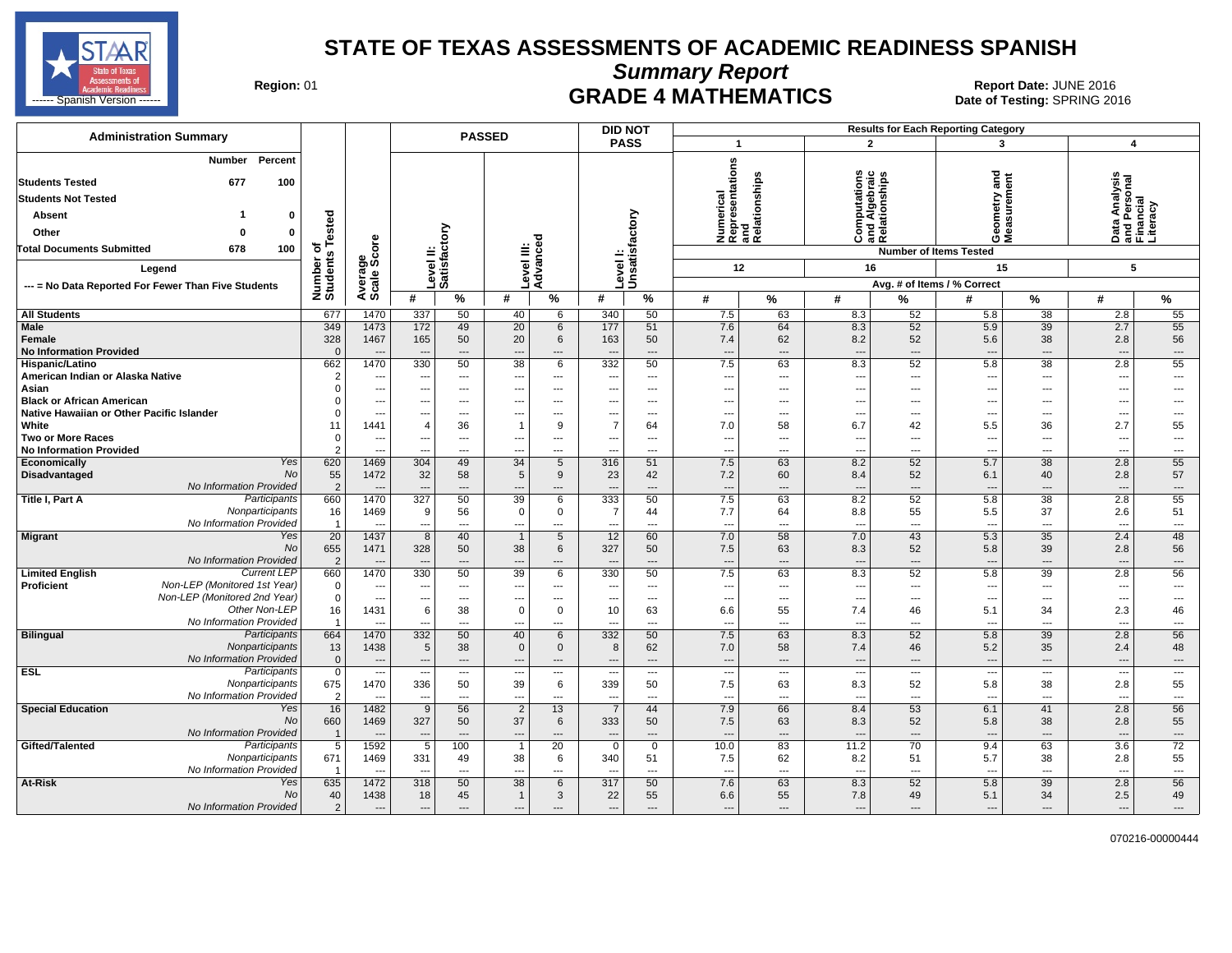

# **Summary Report**

Region: 01 **Region: 01 CALL CONSISTS OF A SET OF A REPORT DATE: JUNE 2016**<br>Date of Testing: SPRING 2016 ------ Spanish Version ------ Date of Testing: SPRING 2016 هي المستخدم المستخدم المستخدم المستخدم المستخدم المستخدم المستخدم المستخدم المستخدم المستخدم المستخدم المستخدم المستخدم المستخدم المستخدم المستخدم المستخدم المستخ

| <b>Administration Summary</b>                                              |                            |                                                      |                                                      |                                                      | <b>PASSED</b>                              |                                   |                                                      | <b>DID NOT</b>                                     |                                            |                        | <b>Results for Each Reporting Category</b> |                                 |                                                      |                                                      |
|----------------------------------------------------------------------------|----------------------------|------------------------------------------------------|------------------------------------------------------|------------------------------------------------------|--------------------------------------------|-----------------------------------|------------------------------------------------------|----------------------------------------------------|--------------------------------------------|------------------------|--------------------------------------------|---------------------------------|------------------------------------------------------|------------------------------------------------------|
|                                                                            |                            |                                                      |                                                      |                                                      |                                            |                                   |                                                      | <b>PASS</b>                                        | $\mathbf{1}$                               |                        |                                            | $\overline{2}$                  |                                                      | 3                                                    |
| Percent<br><b>Number</b>                                                   |                            |                                                      |                                                      |                                                      |                                            |                                   |                                                      |                                                    |                                            |                        |                                            |                                 |                                                      |                                                      |
| 100<br><b>Students Tested</b><br>2760                                      |                            |                                                      |                                                      |                                                      |                                            |                                   |                                                      |                                                    |                                            |                        |                                            |                                 |                                                      |                                                      |
| <b>Students Not Tested</b>                                                 |                            |                                                      |                                                      |                                                      |                                            |                                   |                                                      |                                                    |                                            | sition                 |                                            |                                 |                                                      |                                                      |
| $\Omega$<br>Absent<br>$\mathbf{0}$                                         |                            |                                                      |                                                      |                                                      |                                            |                                   |                                                      |                                                    |                                            |                        |                                            | Revision                        |                                                      |                                                      |
| $\overline{2}$                                                             | of<br>s Tested             |                                                      |                                                      |                                                      |                                            |                                   |                                                      | factory                                            |                                            |                        |                                            |                                 |                                                      | Editing                                              |
| Other<br>$\mathbf{0}$                                                      |                            |                                                      |                                                      | δ                                                    |                                            | ъ                                 |                                                      |                                                    |                                            |                        |                                            |                                 |                                                      |                                                      |
| <b>Total Documents Submitted</b><br>2762<br>100                            | Number of<br>Students      | ge<br>Score                                          | ≝                                                    | ت                                                    | $\equiv \frac{6}{5}$                       | evel III:<br>dvance               |                                                      | Level I:<br>Unsatisf                               | <b>Number of Points Possible</b>           |                        |                                            |                                 | <b>Number of Items Tested</b>                        |                                                      |
| Legend                                                                     |                            |                                                      |                                                      | evel II<br>Satisfa                                   |                                            |                                   |                                                      |                                                    |                                            | 8                      |                                            | 6                               |                                                      | 12                                                   |
| --- = No Data Reported For Fewer Than Five Students                        |                            | Avera<br>Scale                                       |                                                      | ة ⊏                                                  |                                            | ∢                                 |                                                      |                                                    | Avg. # of Points / % Scored                |                        |                                            |                                 | Avg. # of Items / % Correct                          |                                                      |
|                                                                            |                            |                                                      | #                                                    | %                                                    | #                                          | $\%$                              | #                                                    | %                                                  | #                                          |                        | #                                          | %                               | #                                                    | %                                                    |
| <b>All Students</b>                                                        | 2760                       | 3828                                                 | 1933                                                 | 70                                                   | 503                                        | 18                                | 827                                                  | 30                                                 | 4.1                                        | 52                     | 3.8                                        | 63                              | 8.5                                                  | 71                                                   |
| Male                                                                       | 1376                       | 3700                                                 | 862                                                  | 63                                                   | 185                                        | 13                                | 514                                                  | 37                                                 | 3.8                                        | 48                     | 3.7                                        | 61                              | 8.0                                                  | 67                                                   |
| Female<br><b>No Information Provided</b>                                   | 1384<br>$\Omega$           | 3955                                                 | 1071<br>$\overline{a}$                               | 77<br>$\overline{\phantom{a}}$                       | 318                                        | 23<br>$\qquad \qquad \cdots$      | 313                                                  | 23<br>$\qquad \qquad \cdots$                       | 4.4                                        | 55<br>---              | 3.9                                        | 65<br>$\overline{a}$            | 8.9<br>$\overline{a}$                                | 74<br>$\hspace{0.05cm} \ldots$                       |
| Hispanic/Latino                                                            | 2740                       | 3826                                                 | 1920                                                 | 70                                                   | 496                                        | 18                                | 820                                                  | 30                                                 | 4.1                                        | 52                     | 3.8                                        | 63                              | 8.5                                                  | 71                                                   |
| American Indian or Alaska Native                                           | 3                          | $\overline{\phantom{a}}$                             | $\overline{\phantom{a}}$                             | $\hspace{0.05cm} \ldots$                             | $\overline{\phantom{a}}$                   | $\hspace{0.05cm} \ldots$          | $\overline{\phantom{a}}$                             | $\hspace{0.05cm} \ldots$                           | $\overline{\phantom{a}}$                   | $\qquad \qquad \cdots$ | $\overline{\phantom{a}}$                   | $\hspace{0.05cm} \ldots$        | $\hspace{0.05cm} \ldots$                             | ---                                                  |
| Asian                                                                      | $\mathbf 0$                | $\overline{\phantom{a}}$                             | ---                                                  | $---$                                                | $\overline{a}$                             | $\sim$                            | $---$                                                | $---$                                              | $\overline{a}$                             | ---                    | $\overline{a}$                             | $---$                           | $---$                                                |                                                      |
| <b>Black or African American</b>                                           | $\mathbf 0$                | $\sim$                                               | ---                                                  | ---                                                  | ---                                        | $---$                             | ---                                                  | $---$                                              | $\overline{\phantom{a}}$                   | ---                    | $\sim$                                     | $\overline{a}$                  | ---                                                  |                                                      |
| Native Hawaiian or Other Pacific Islander<br>White                         | $\mathbf 0$<br>16          | $\overline{\phantom{a}}$<br>3988                     | ---<br>10                                            | $\overline{\phantom{a}}$<br>63                       | $\overline{\phantom{a}}$<br>5              | $\overline{\phantom{a}}$<br>31    | $\overline{\phantom{a}}$<br>6                        | $\hspace{0.05cm} \ldots$<br>38                     | $\overline{\phantom{a}}$<br>4.1            | ---<br>52              | $\overline{\phantom{a}}$<br>4.3            | $\hspace{0.05cm} \ldots$<br>71  | ---<br>8.9                                           | 74                                                   |
| <b>Two or More Races</b>                                                   | $\mathbf 0$                | $\overline{\phantom{a}}$                             | ---                                                  | ---                                                  | ---                                        | $\overline{\phantom{a}}$          | $\overline{\phantom{a}}$                             | $\overline{\phantom{a}}$                           | $\overline{\phantom{a}}$                   | ---                    | ---                                        | ---                             | ---                                                  | $---$                                                |
| <b>No Information Provided</b>                                             | $\mathbf{1}$               | $\overline{\phantom{a}}$                             |                                                      | ---                                                  | ---                                        | ---                               | ---                                                  | ---                                                | $\overline{\phantom{a}}$                   | ---                    |                                            | ---                             | ---                                                  | ---                                                  |
| Economically<br>Yes                                                        | 2651                       | 3825                                                 | 1852                                                 | 70                                                   | 474                                        | 18                                | 799                                                  | 30                                                 | 4.1                                        | 52                     | 3.8                                        | 63                              | 8.5                                                  | 71                                                   |
| <b>No</b><br><b>Disadvantaged</b>                                          | 108                        | 3898                                                 | 80                                                   | 74                                                   | 28                                         | 26                                | 28                                                   | 26                                                 | 4.2                                        | 52                     | 3.9                                        | 66                              | 8.7                                                  | 73                                                   |
| No Information Provided                                                    | $\overline{1}$             |                                                      | ---                                                  | ---                                                  | ---                                        | $\overline{\phantom{a}}$          | $\overline{\phantom{a}}$                             | $\overline{\phantom{a}}$                           | $\overline{\phantom{a}}$                   | ---                    | $\sim$                                     | $\cdots$                        | $---$                                                | $---$                                                |
| Title I, Part A<br>Participants                                            | 2741<br>18                 | 3829<br>3651                                         | 1922<br>10                                           | 70<br>56                                             | 500<br>$\overline{2}$                      | 18<br>11                          | 819<br>8                                             | 30<br>44                                           | 4.1<br>3.3                                 | 52<br>41               | 3.8<br>4.3                                 | 63<br>71                        | 8.5<br>7.6                                           | 71<br>63                                             |
| Nonparticipants<br>No Information Provided                                 | $\overline{1}$             | $\sim$                                               | ---                                                  | ---                                                  | $\overline{a}$                             | $---$                             | $\sim$                                               | $\overline{a}$                                     | $\overline{\phantom{a}}$                   | ---                    | $\overline{\phantom{a}}$                   | ---                             | $\overline{\phantom{a}}$                             | $\overline{\phantom{a}}$                             |
| <b>Migrant</b><br>Yes                                                      | 112                        | 3590                                                 | 63                                                   | 56                                                   | 12                                         | 11                                | 49                                                   | 44                                                 | 3.9                                        | 49                     | 3.3                                        | 54                              | 7.6                                                  | 63                                                   |
| No                                                                         | 2647                       | 3838                                                 | 1869                                                 | 71                                                   | 490                                        | 19                                | 778                                                  | 29                                                 | 4.1                                        | 52                     | 3.8                                        | 64                              | 8.5                                                  | 71                                                   |
| No Information Provided                                                    | $\overline{1}$             |                                                      |                                                      | ---                                                  |                                            | $---$                             |                                                      | $\overline{a}$                                     | $\overline{\phantom{a}}$                   | ---                    | щ.                                         | $\overline{a}$                  | $\overline{a}$                                       | $---$                                                |
| <b>Limited English</b><br><b>Current LEP</b>                               | 2738                       | 3829                                                 | 1918                                                 | 70                                                   | 500                                        | 18                                | 820                                                  | 30                                                 | 4.1                                        | 52                     | 3.8                                        | 63                              | 8.5                                                  | 71                                                   |
| Non-LEP (Monitored 1st Year)<br>Proficient<br>Non-LEP (Monitored 2nd Year) | 3<br>$\mathbf 0$           | $\overline{\phantom{a}}$<br>$\overline{\phantom{a}}$ | $\overline{\phantom{a}}$<br>$\overline{a}$           | $\hspace{0.05cm} \ldots$<br>$---$                    | $\overline{\phantom{a}}$<br>$\overline{a}$ | $\qquad \qquad \cdots$<br>$\sim$  | $\overline{\phantom{a}}$<br>$---$                    | $\hspace{0.05cm} \ldots$<br>$---$                  | $\overline{\phantom{a}}$<br>$---$          | ---<br>---             | ---<br>$- - -$                             | ---<br>$---$                    | ---<br>$\overline{\phantom{a}}$                      | ---<br>$---$                                         |
| Other Non-LEP                                                              | 18                         | 3566                                                 | 11                                                   | 61                                                   | $\overline{2}$                             | 11                                | $\overline{7}$                                       | 39                                                 | 3.3                                        | 42                     | 3.7                                        | 62                              | 7.6                                                  | 63                                                   |
| No Information Provided                                                    | $\overline{1}$             | $\overline{\phantom{a}}$                             | ---                                                  | ---                                                  | $\overline{a}$                             | $\overline{\phantom{a}}$          | ---                                                  | $\overline{\phantom{a}}$                           | $\overline{\phantom{a}}$                   | ---                    | $\overline{\phantom{a}}$                   | ---                             | ---                                                  | $\hspace{0.05cm} \ldots$                             |
| Bilingual<br>Participants                                                  | 2742                       | 3829                                                 | 1921                                                 | 70                                                   | 501                                        | 18                                | 821                                                  | 30                                                 | 4.1                                        | 52                     | 3.8                                        | 63                              | 8.5                                                  | 71                                                   |
| Nonparticipants                                                            | 18                         | 3608                                                 | 12                                                   | 67                                                   | $\overline{2}$                             | 11                                | 6                                                    | 33                                                 | 3.6                                        | 45                     | 3.7                                        | 61                              | 7.7                                                  | 64                                                   |
| No Information Provided<br><b>ESL</b>                                      | $\mathbf 0$<br>$\mathbf 0$ | $\overline{\phantom{a}}$<br>$\overline{\phantom{a}}$ | $\overline{\phantom{a}}$<br>$\overline{\phantom{a}}$ | $\overline{\phantom{a}}$<br>$\overline{\phantom{a}}$ | ---<br>$\overline{\phantom{a}}$            | $\overline{\phantom{a}}$<br>$---$ | $\overline{\phantom{a}}$<br>$\overline{\phantom{a}}$ | $\qquad \qquad \cdots$<br>$\overline{\phantom{a}}$ | $\overline{\phantom{a}}$<br>$\overline{a}$ | ---<br>$\cdots$        | --<br>---                                  | ---<br>$\overline{\phantom{a}}$ | $\overline{\phantom{a}}$<br>$\overline{\phantom{a}}$ | $\overline{\phantom{a}}$<br>$\overline{\phantom{a}}$ |
| Participants<br>Nonparticipants                                            | 2759                       | 3828                                                 | 1932                                                 | 70                                                   | 502                                        | 18                                | 827                                                  | 30                                                 | 4.1                                        | 52                     | 3.8                                        | 63                              | 8.5                                                  | 71                                                   |
| No Information Provided                                                    | $\overline{1}$             | $\overline{\phantom{a}}$                             | $\overline{a}$                                       | $\overline{\phantom{a}}$                             | $\overline{a}$                             | $\overline{\phantom{a}}$          | $\overline{\phantom{a}}$                             | $\overline{a}$                                     | $\overline{a}$                             | $\overline{a}$         | $\overline{\phantom{a}}$                   | ---                             | $\overline{\phantom{a}}$                             | $\hspace{0.05cm} \ldots$                             |
| <b>Special Education</b><br>Yes                                            | 106                        | 3170                                                 | 30                                                   | 28                                                   | $\overline{4}$                             | $\overline{4}$                    | 76                                                   | 72                                                 | 3.0                                        | 37                     | 2.5                                        | 42                              | 6.2                                                  | 51                                                   |
| No                                                                         | 2653                       | 3854                                                 | 1902                                                 | 72                                                   | 498                                        | 19                                | 751                                                  | 28                                                 | 4.2                                        | 52                     | 3.8                                        | 64                              | 8.6                                                  | 71                                                   |
| No Information Provided                                                    | $\overline{1}$             |                                                      |                                                      | $\overline{\phantom{a}}$                             |                                            | $\overline{a}$                    |                                                      | $\overline{a}$                                     | $\overline{a}$                             | ---                    |                                            | $\overline{a}$                  |                                                      | $\overline{\phantom{a}}$                             |
| Gifted/Talented<br>Participants                                            | 117<br>2642                | 4672<br>3790                                         | 117<br>1815                                          | 100                                                  | $\overline{72}$                            | 62                                | $\mathbf 0$                                          | $\mathbf 0$<br>31                                  | 5.3                                        | 66                     | 5.1<br>3.7                                 | 84<br>62                        | 10.9                                                 | 91                                                   |
| Nonparticipants<br>No Information Provided                                 | $\overline{1}$             |                                                      |                                                      | 69<br>$\overline{\phantom{a}}$                       | 430                                        | 16<br>$\sim$                      | 827                                                  | $---$                                              | 4.1                                        | 51<br>---              |                                            | ---                             | 8.4                                                  | 70<br>$---$                                          |
| At-Risk<br>Yes                                                             | 2720                       | 3832                                                 | 1910                                                 | 70                                                   | 498                                        | 18                                | 810                                                  | 30                                                 | 4.1                                        | 52                     | 3.8                                        | 63                              | 8.5                                                  | 71                                                   |
| No                                                                         | 39                         | 3497                                                 | 22                                                   | 56                                                   | $\overline{4}$                             | 10                                | 17                                                   | 44                                                 | 3.2                                        | 39                     | 3.6                                        | 60                              | 7.3                                                  | 61                                                   |
| No Information Provided                                                    | $\mathbf{1}$               | $\overline{\phantom{a}}$                             | ---                                                  | ---                                                  | ---                                        | $---$                             | $---$                                                | $\overline{a}$                                     | $\overline{a}$                             | ---                    |                                            | $\overline{a}$                  | $---$                                                | $---$                                                |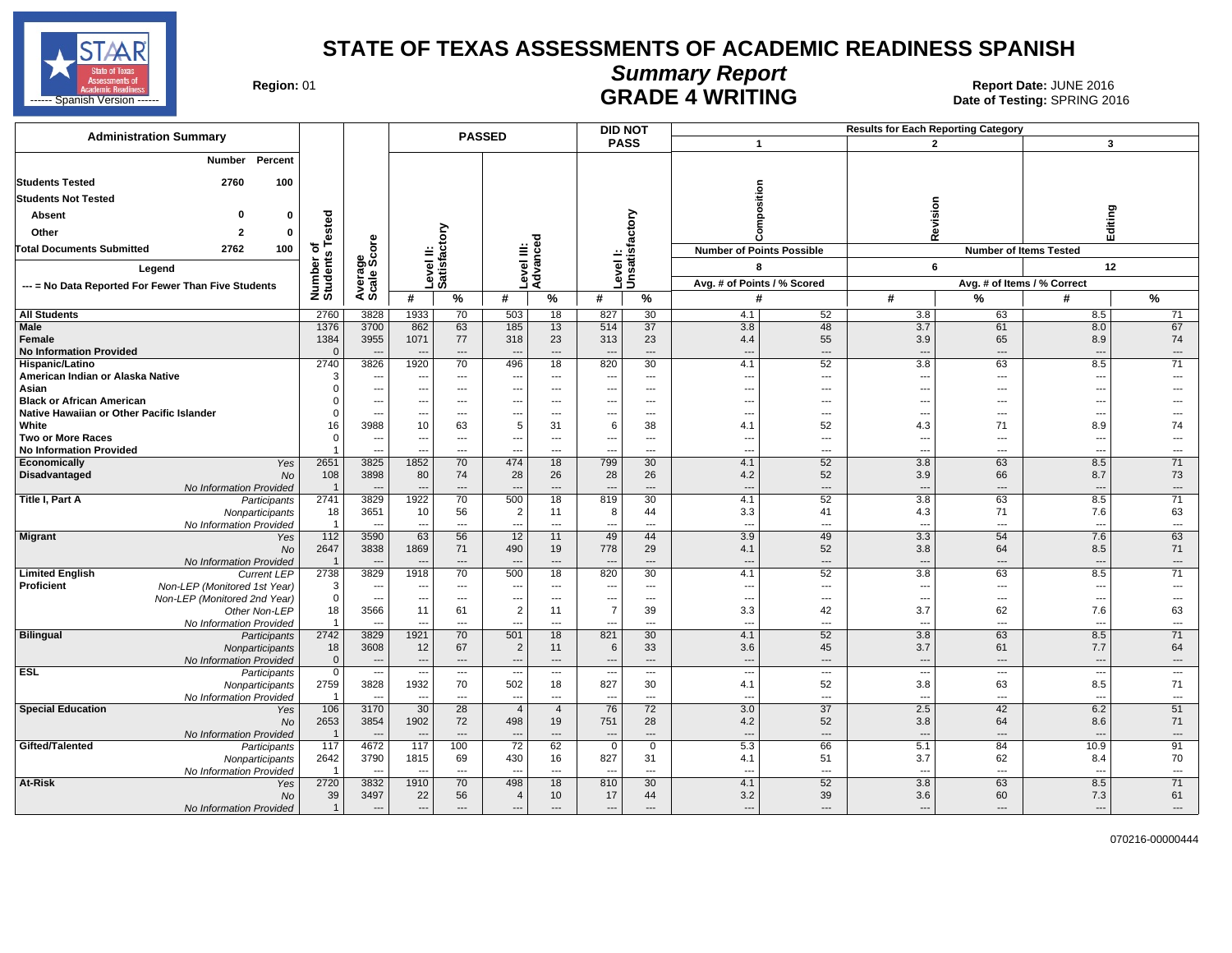

#### **STATE OF TEXAS ASSESSMENTS OF ACADEMIC READINESS SPANISH Constructed Responses Summary Report GRADE 4 WRITING** 01 **Report Date:** JUNE 2016

**Region: 01** 

**Date of Testing:**  SPRING 2016

**Written Composition Rating Summary --- = No Data Reported For Fewer Than Five Students**



**The written composition has been scored independently by two readers. The rating of 0-8 represents the summation of these scores.**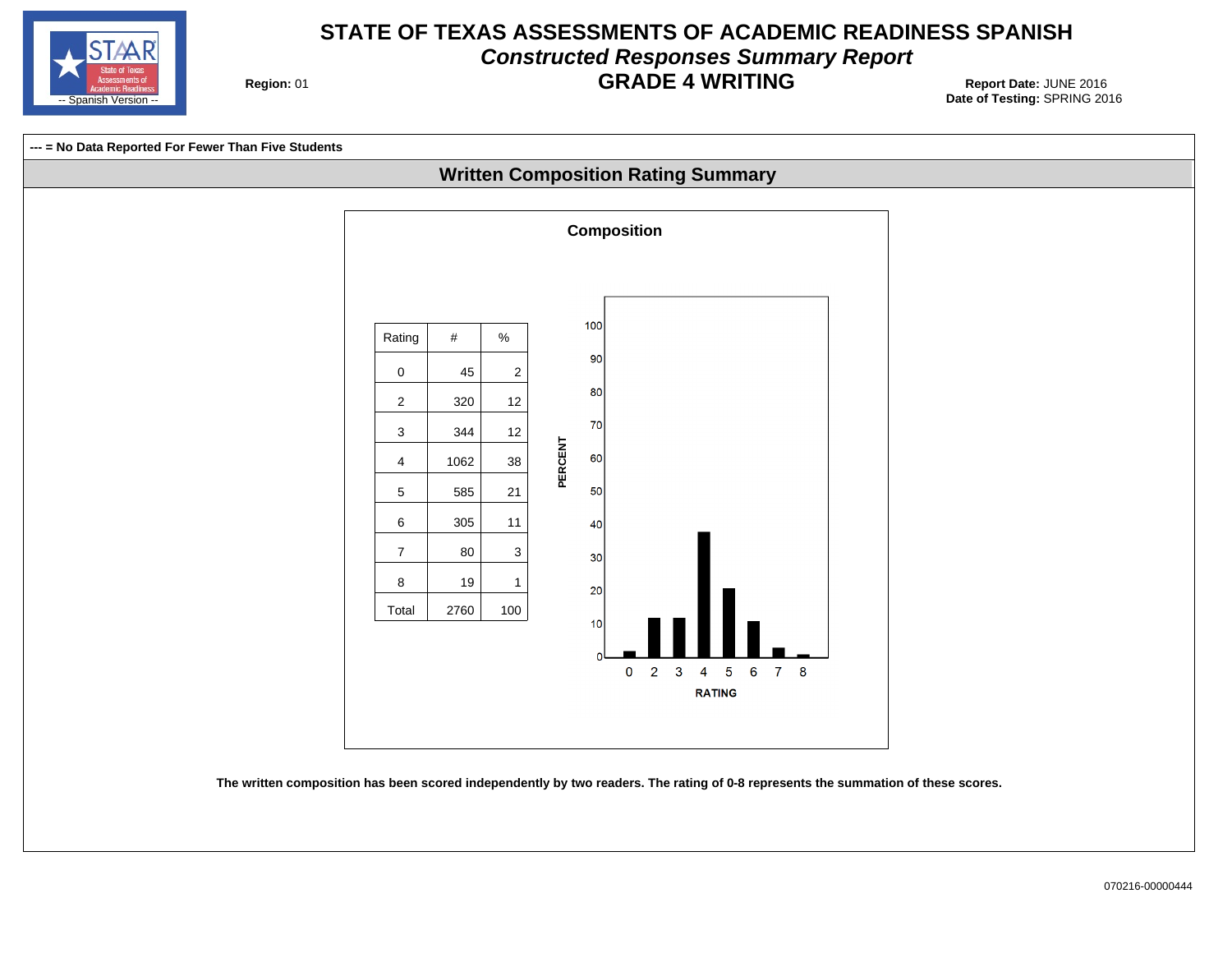

**Summary Report**

Region: 01 **Region: 01 CRADE 4 MATHEMATICS Date: JUNE 2016 Report Date: JUNE 2016 CRADE 4 MATHEMATICS** ------ L Version ------ SPRING 2016

| <b>Administration Summary</b>                                                                                                                                                                          |                                               |                                  |                                                  |                                       | <b>PASSED</b>                   |                                                               |                                | <b>DID NOT</b>                             |                                                            |                                       |                                                                  |                                         | <b>Results for Each Reporting Category</b>                                                            |                                                                |                                                             |                                        |
|--------------------------------------------------------------------------------------------------------------------------------------------------------------------------------------------------------|-----------------------------------------------|----------------------------------|--------------------------------------------------|---------------------------------------|---------------------------------|---------------------------------------------------------------|--------------------------------|--------------------------------------------|------------------------------------------------------------|---------------------------------------|------------------------------------------------------------------|-----------------------------------------|-------------------------------------------------------------------------------------------------------|----------------------------------------------------------------|-------------------------------------------------------------|----------------------------------------|
|                                                                                                                                                                                                        |                                               |                                  |                                                  |                                       |                                 |                                                               |                                | <b>PASS</b>                                | $\overline{\mathbf{1}}$                                    |                                       | $\overline{2}$                                                   |                                         | 3                                                                                                     |                                                                | $\overline{4}$                                              |                                        |
| Percent<br>Number<br><b>Students Tested</b><br>27<br>100<br><b>Students Not Tested</b><br>Absent<br>n<br>$\Omega$<br>Other<br>0<br>$\Omega$<br><b>Total Documents Submitted</b><br>27<br>100<br>Legend | sted<br>Ö<br>৳<br>Number of<br>Students       | Average<br>Scale Score           |                                                  | δ<br>Level II:<br>Satisfacto          | Level III:                      | Advanced                                                      | Level I:                       | Unsatisfactory                             | Numerical<br>Representations<br>and<br>Relationships<br>12 |                                       | ٤<br><b>Computations</b><br>and Algebraic<br>Relationships<br>16 |                                         | e<br>ang<br>etry<br>ទី ទី<br>ŎΣ<br><b>Number of Items Tested</b><br>15<br>Avg. # of Items / % Correct |                                                                | Data Analysis<br>and Personal<br>Financial<br>Literacy<br>5 |                                        |
| --- = No Data Reported For Fewer Than Five Students                                                                                                                                                    |                                               |                                  | #                                                | $\frac{9}{6}$                         | #                               | $\%$                                                          | #                              | $\%$                                       | #                                                          | $\%$                                  | #                                                                | %                                       | #                                                                                                     | %                                                              | #                                                           | %                                      |
| <b>All Students</b>                                                                                                                                                                                    | 27                                            | 1442                             | 11                                               | 41                                    | $\mathbf{1}$                    | $\overline{4}$                                                | 16                             | 59                                         | 6.6                                                        | 55                                    | 7.7                                                              | 48                                      | 5.5                                                                                                   | 37                                                             | 2.3                                                         | 46                                     |
| Male                                                                                                                                                                                                   | 19                                            | 1432                             | 8                                                | 42                                    | $\mathbf{0}$                    | $\overline{0}$                                                | 11                             | 58                                         | 6.7                                                        | 56                                    | 7.3                                                              | 46                                      | 5.4                                                                                                   | 36                                                             | 2.2                                                         | 43                                     |
| Female<br><b>No Information Provided</b>                                                                                                                                                               | 8<br>$\Omega$                                 | 1464                             | 3<br>$\overline{\phantom{a}}$                    | 38<br>---                             | $\mathbf{1}$<br>---             | 13<br>$\overline{a}$                                          | 5                              | 63<br>$\overline{\phantom{a}}$             | 6.5<br>---                                                 | 54<br>$\overline{a}$                  | 8.6<br>$\hspace{1.5cm} \ldots$                                   | 54<br>$\overline{a}$                    | 5.9<br>$\overline{\phantom{a}}$                                                                       | 39<br>$\overline{\phantom{a}}$                                 | 2.6<br>---                                                  | 53<br>---                              |
| <b>Hispanic/Latino</b>                                                                                                                                                                                 | 25                                            | 1424                             | 9                                                | 36                                    | 0                               | $\mathbf{0}$                                                  | 16                             | 64                                         | 6.2                                                        | 52                                    | 7.3                                                              | 46                                      | 5.0                                                                                                   | 34                                                             | 2.2                                                         | 45                                     |
| American Indian or Alaska Native<br>Asian<br><b>Black or African American</b>                                                                                                                          | $\Omega$                                      | ---<br>---<br>---                | ---<br>$- - -$                                   | ---<br>---<br>$---$                   | ---<br>---                      | $\overline{\phantom{a}}$<br>$---$<br>$---$                    | ---                            | $\overline{\phantom{a}}$<br>$---$<br>$---$ | ---<br>---<br>---                                          | ---<br>---<br>$\overline{a}$          | ---<br>---<br>---                                                | $---$<br>$---$<br>$---$                 | $\overline{\phantom{a}}$<br>---<br>$\overline{\phantom{a}}$                                           | $\overline{\phantom{a}}$<br>$\overline{\phantom{a}}$<br>$\sim$ | ---<br>---<br>---                                           | ---<br>---<br>---                      |
| Native Hawaiian or Other Pacific Islander                                                                                                                                                              |                                               | ---                              |                                                  | ---                                   |                                 | $\overline{\phantom{a}}$                                      |                                | $\overline{\phantom{a}}$                   | −−                                                         | ⊷                                     | ---                                                              | $\overline{a}$                          | $\overline{\phantom{a}}$                                                                              |                                                                | ---                                                         | ---                                    |
| White                                                                                                                                                                                                  |                                               | ---                              | $- - -$                                          | ---                                   | ---                             | $---$                                                         |                                | $---$                                      | ---                                                        | ---                                   | ---                                                              | $---$                                   | ---                                                                                                   | $---$                                                          | ---                                                         | ---                                    |
| <b>Two or More Races</b>                                                                                                                                                                               | $\Omega$                                      | $\overline{\phantom{a}}$         | $---$                                            | $---$                                 | ---                             | $---$                                                         | ---                            | $---$                                      | $\overline{\phantom{a}}$                                   | $\overline{a}$                        | ---                                                              | $---$                                   | $\sim$                                                                                                | $\sim$                                                         | ---                                                         | ---                                    |
| <b>No Information Provided</b>                                                                                                                                                                         | $\Omega$                                      | ---                              | ---                                              | ---                                   |                                 | $- - -$                                                       |                                | $---$                                      | ---                                                        | ---                                   | $\overline{\phantom{a}}$                                         | $---$                                   | $\overline{\phantom{a}}$                                                                              | ---                                                            | ---                                                         | ---                                    |
| Yes<br>Economically<br>No<br>Disadvantaged<br>No Information Provided                                                                                                                                  | $\overline{21}$<br>6<br>$\Omega$              | 1429<br>1485<br>$---$            | 9<br>$\overline{2}$<br>$---$                     | 43<br>33<br>$---$                     | $\mathbf{0}$<br>$\mathbf{1}$    | $\mathbf{0}$<br>17<br>---                                     | 12<br>$\overline{4}$           | 57<br>67<br>$---$                          | 6.3<br>7.7<br>$\overline{\phantom{a}}$                     | 53<br>64<br>---                       | 7.2<br>9.5<br>$\overline{\phantom{a}}$                           | 45<br>59<br>$---$                       | 5.5<br>5.7                                                                                            | $\overline{37}$<br>38<br>$---$                                 | 2.3<br>2.3<br>---                                           | 46<br>47<br>---                        |
| Participants<br>Title I, Part A                                                                                                                                                                        | 23                                            | 1416                             | $\overline{7}$                                   | 30                                    | $\mathbf 0$                     | $\mathbf{0}$                                                  | 16                             | 70                                         | 6.1                                                        | 51                                    | 6.9                                                              | 43                                      | 4.9                                                                                                   | 33                                                             | 2.2                                                         | 43                                     |
| Nonparticipants<br>No Information Provided                                                                                                                                                             | $\overline{4}$<br>$\mathbf 0$                 | ---<br>$\overline{\phantom{a}}$  | ---<br>$\overline{a}$                            | ---<br>---                            | ---<br>---                      | $---$<br>$\overline{\phantom{a}}$                             | ---                            | $---$<br>$---$                             | $\overline{\phantom{a}}$<br>$\overline{\phantom{a}}$       | ---<br>---                            | $\overline{a}$<br>$\hspace{0.05cm} \ldots$                       | $---$<br>$\overline{a}$                 | $\overline{\phantom{a}}$<br>$\overline{\phantom{a}}$                                                  | $\overline{\phantom{a}}$<br>$\overline{\phantom{a}}$           | ---<br>---                                                  | ---<br>$\qquad \qquad \cdots$          |
| Migrant<br>Yes<br>No<br>No Information Provided                                                                                                                                                        | $\overline{0}$<br>27<br>$\mathbf{0}$          | $\sim$<br>1442<br>---            | $\overline{a}$<br>11<br>---                      | $\overline{\phantom{a}}$<br>41<br>--- | $\overline{a}$<br>$\mathbf{1}$  | $\overline{\phantom{a}}$<br>$\overline{4}$<br>---             | $\sim$<br>16                   | $\overline{\phantom{a}}$<br>59<br>$---$    | $\overline{\phantom{a}}$<br>6.6<br>---                     | $\overline{\phantom{a}}$<br>55<br>--- | $\overline{\phantom{a}}$<br>7.7<br>---                           | $\overline{a}$<br>48<br>$\overline{a}$  | $\sim$<br>5.5<br>$\overline{\phantom{a}}$                                                             | $\overline{\phantom{a}}$<br>37<br>$\overline{\phantom{a}}$     | $\overline{a}$<br>2.3<br>---                                | $\overline{a}$<br>46<br>---            |
| <b>Current LEP</b><br><b>Limited English</b><br>Non-LEP (Monitored 1st Year)<br>Proficient                                                                                                             | $\overline{27}$<br>$\mathbf 0$                | 1442<br>---                      | 11                                               | 41<br>---                             | $\overline{1}$                  | $\overline{4}$<br>---                                         | 16                             | 59<br>$\overline{\phantom{a}}$             | 6.6<br>---                                                 | 55<br>⊷                               | 7.7<br>---                                                       | 48<br>---                               | 5.5                                                                                                   | 37<br>---                                                      | 2.3<br>---                                                  | 46<br>---                              |
| Non-LEP (Monitored 2nd Year)<br>Other Non-LEP                                                                                                                                                          | $\mathbf 0$<br>$\mathbf 0$                    | $\overline{\phantom{a}}$<br>---  | $---$<br>---                                     | ---<br>$- - -$                        | $\overline{\phantom{a}}$<br>--- | $---$<br>$\overline{a}$                                       | ---                            | $---$<br>$\overline{a}$                    | $\overline{\phantom{a}}$<br>---                            | ---<br>$\overline{a}$                 | $---$<br>$\sim$                                                  | $\cdots$<br>$\sim$                      | $\overline{\phantom{a}}$<br>$\sim$                                                                    | $\overline{\phantom{a}}$<br>$\overline{\phantom{a}}$           | ---<br>---                                                  | ---<br>---                             |
| No Information Provided                                                                                                                                                                                | $\Omega$                                      | ---                              | $\overline{a}$                                   | ---                                   | ---                             | $\overline{\phantom{a}}$                                      |                                | $\overline{\phantom{a}}$                   | ---                                                        | ---                                   | $---$                                                            | $\overline{a}$                          | $\overline{\phantom{a}}$                                                                              | $\overline{\phantom{a}}$                                       | ---                                                         | ---                                    |
| <b>Bilingual</b><br>Participants<br>Nonparticipants<br>No Information Provided                                                                                                                         | $\overline{25}$<br>$\overline{2}$<br>$\Omega$ | 1424<br>---<br>---               | 9<br>---<br>$\overline{\phantom{a}}$             | 36<br>---<br>$\cdots$                 | $\Omega$                        | $\mathbf{0}$<br>$\qquad \qquad -$<br>$\overline{\phantom{a}}$ | 16                             | 64<br>$---$<br>$\overline{\phantom{a}}$    | 6.2<br>---<br>---                                          | 52<br>---<br>$\overline{a}$           | 7.3<br>$\overline{\phantom{a}}$<br>$\hspace{1.5cm} \ldots$       | 46<br>$---$<br>$\overline{a}$           | 5.0<br>$\overline{\phantom{a}}$<br>---                                                                | 34<br>$---$<br>$\hspace{0.05cm} \ldots$                        | 2.2<br>---<br>---                                           | 45<br>---<br>$\overline{a}$            |
| <b>ESL</b><br>Participants                                                                                                                                                                             | $\overline{2}$                                | $\overline{\phantom{a}}$         | ---                                              | $\sim$                                | ---                             | $\sim$                                                        | $\sim$                         | $---$                                      | ---                                                        | $\overline{\phantom{a}}$              | $\overline{\phantom{a}}$                                         | $---$                                   | $\overline{\phantom{a}}$                                                                              | $\sim$                                                         | $\overline{\phantom{a}}$                                    | $\cdots$                               |
| Nonparticipants<br>No Information Provided                                                                                                                                                             | 25<br>$\Omega$                                | 1424<br>---                      | 9<br>$\overline{a}$                              | 36<br>$\overline{a}$                  | 0<br>---                        | $\mathbf 0$<br>$\overline{a}$                                 | 16<br>---                      | 64<br>$-$                                  | 6.2<br>---                                                 | 52<br>$\overline{a}$                  | 7.3<br>$---$                                                     | 46<br>$\overline{a}$                    | 5.0<br>---                                                                                            | 34<br>$\overline{\phantom{a}}$                                 | 2.2<br>$\overline{a}$                                       | 45<br>---                              |
| <b>Special Education</b><br>Yes<br>No<br>No Information Provided                                                                                                                                       | $\overline{0}$<br>27<br>$\Omega$              | $\overline{\phantom{a}}$<br>1442 | $\overline{\phantom{a}}$<br>11<br>$\overline{a}$ | $---$<br>41<br>---                    | $\overline{a}$<br>$\mathbf{1}$  | $---$<br>$\overline{4}$<br>$---$                              | $\overline{\phantom{a}}$<br>16 | $---$<br>59<br>$---$                       | $\overline{\phantom{a}}$<br>6.6<br>---                     | $\overline{\phantom{a}}$<br>55<br>--- | $\overline{\phantom{a}}$<br>7.7<br>$\overline{a}$                | $\overline{a}$<br>48<br>$---$           | $\sim$<br>5.5                                                                                         | $---$<br>37<br>$---$                                           | $\overline{a}$<br>2.3<br>$\overline{a}$                     | $\overline{a}$<br>46<br>$\overline{a}$ |
| Gifted/Talented<br>Participants<br>Nonparticipants<br>No Information Provided                                                                                                                          | $\overline{0}$<br>27<br>$\Omega$              | $\overline{a}$<br>1442           | ---<br>11                                        | $---$<br>41<br>---                    | ---<br>$\mathbf{1}$             | $---$<br>$\overline{4}$<br>---                                | $\overline{\phantom{a}}$<br>16 | $---$<br>59<br>$\overline{\phantom{a}}$    | ---<br>6.6<br>---                                          | ---<br>55<br>---                      | $\overline{a}$<br>7.7<br>$\overline{a}$                          | $\overline{a}$<br>48<br>$\overline{a}$  | ---<br>5.5<br>$\overline{\phantom{a}}$                                                                | $\sim$<br>37<br>$\overline{\phantom{a}}$                       | $\overline{a}$<br>2.3<br>---                                | ---<br>46<br>---                       |
| At-Risk<br>Yes<br>No<br>No Information Provided                                                                                                                                                        | 27<br>$\mathbf{0}$<br>$\Omega$                | 1442<br>---<br>$\overline{a}$    | 11<br>---<br>$---$                               | 41<br>---<br>$---$                    | $\mathbf{1}$<br>---<br>---      | $\overline{4}$<br>$\qquad \qquad -$<br>$---$                  | 16<br>---<br>---               | 59<br>$\hspace{0.05cm} \cdots$<br>$---$    | 6.6<br>---<br>---                                          | 55<br>---<br>---                      | 7.7<br>---<br>$---$                                              | 48<br>$\overline{\phantom{a}}$<br>$---$ | 5.5<br>$\overline{\phantom{a}}$<br>$---$                                                              | 37<br>$\hspace{0.05cm} \cdots$<br>$---$                        | 2.3<br>---<br>$\overline{a}$                                | 46<br>---                              |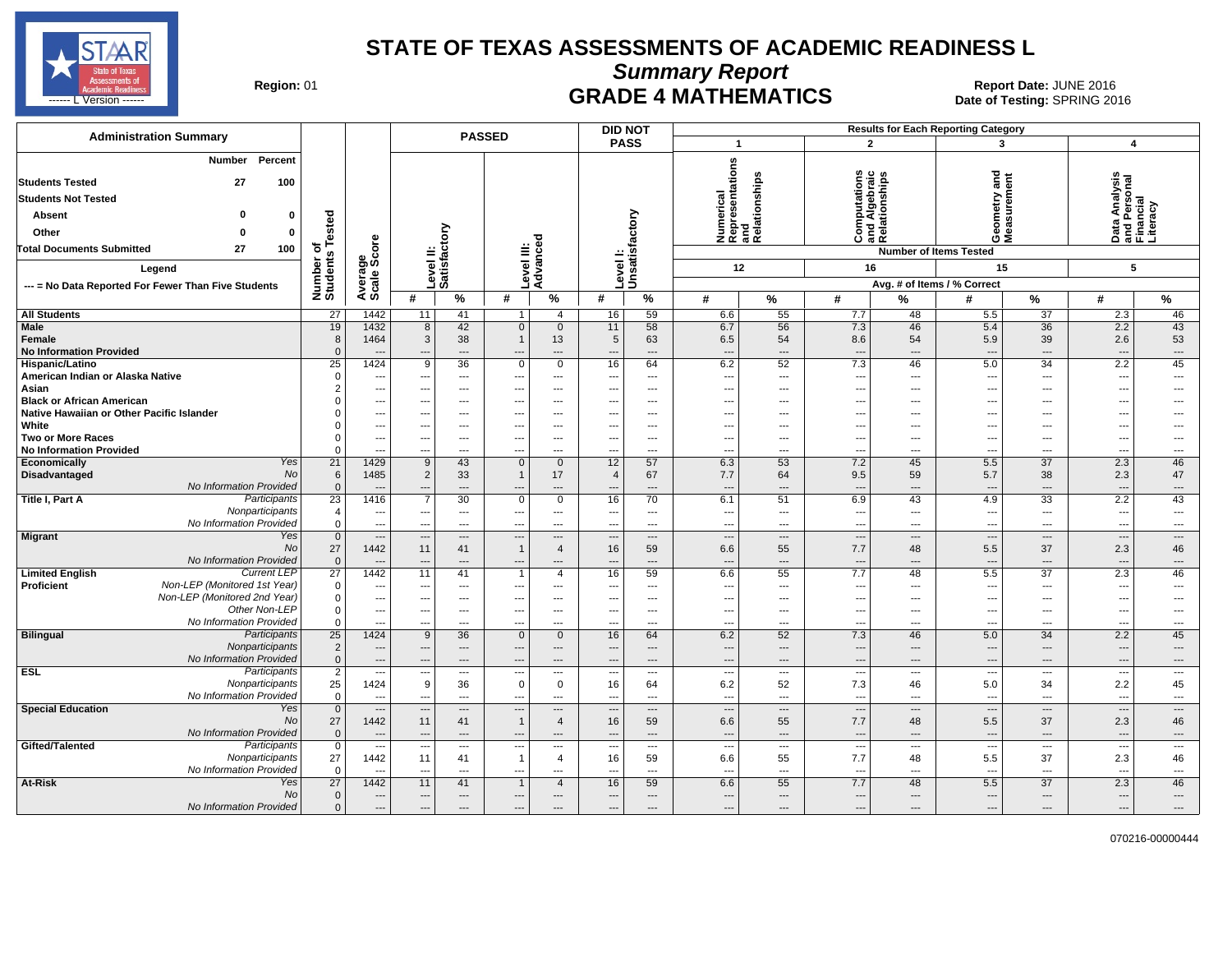

### **Summary Report**

Region: 01 **Region: 01 CALL CONSISTS AND READING Report Date: JUNE 2016**<br>Date of Testing: SPRING 20 ------ A Version ------ SPRING 2016

| <b>Administration Summary</b>                                                                                                                                                             |                                       |                      |                                                             |                                                             | <b>PASSED</b>                                                  |                                               |                                                   | <b>DID NOT</b>                       |                                                             |                                                                      |                                         | <b>Results for Each Reporting Category</b>                                             |                                                               |                                            |
|-------------------------------------------------------------------------------------------------------------------------------------------------------------------------------------------|---------------------------------------|----------------------|-------------------------------------------------------------|-------------------------------------------------------------|----------------------------------------------------------------|-----------------------------------------------|---------------------------------------------------|--------------------------------------|-------------------------------------------------------------|----------------------------------------------------------------------|-----------------------------------------|----------------------------------------------------------------------------------------|---------------------------------------------------------------|--------------------------------------------|
|                                                                                                                                                                                           |                                       |                      |                                                             |                                                             |                                                                |                                               |                                                   | <b>PASS</b>                          | $\mathbf{1}$                                                |                                                                      |                                         | $\overline{2}$                                                                         | 3                                                             |                                            |
| Percent<br>Number<br><b>Students Tested</b><br>928<br>99<br><b>Students Not Tested</b><br>5<br>Absent<br>1<br>Other<br>0<br>0<br><b>Total Documents Submitted</b><br>933<br>100<br>Legend | Tested<br>৳<br>Number of<br>Students  | ge<br>Score          |                                                             | ŠΣ<br> Level II:<br> Satisfacto                             | ≝ ĕ                                                            | ю<br>Level III:<br>Advance                    | evel                                              | Unsatisfactory                       |                                                             | SS <sub>3</sub><br>Understanding/<br>Analysis Across<br>Genres<br>10 |                                         | Understanding/<br>Analysis of<br>Literary Texts<br><b>Number of Items Tested</b><br>18 | Understanding/<br>Analysis of<br>Informational<br>Texts<br>16 |                                            |
| --- = No Data Reported For Fewer Than Five Students                                                                                                                                       |                                       | Average              |                                                             |                                                             |                                                                |                                               |                                                   |                                      |                                                             |                                                                      |                                         | Avg. # of Items / % Correct                                                            |                                                               |                                            |
|                                                                                                                                                                                           |                                       |                      | #                                                           | $\%$                                                        | #                                                              | %                                             | #                                                 | %                                    | #                                                           | $\%$                                                                 | #                                       | %                                                                                      | #                                                             | $\%$                                       |
| <b>All Students</b>                                                                                                                                                                       | 928                                   | 1343                 | 142                                                         | 15                                                          | 2                                                              | $\Omega$                                      | 786                                               | 85                                   | 3.7                                                         | 37                                                                   | 7.1                                     | 40                                                                                     | 5.8                                                           | 36                                         |
| Male<br>Female<br><b>No Information Provided</b>                                                                                                                                          | 631<br>297<br>$\Omega$                | 1343<br>1341<br>--   | 94<br>48<br>$\overline{a}$                                  | 15<br>16<br>$\overline{\phantom{a}}$                        | $\overline{2}$<br>$\mathbf 0$<br>---                           | $\mathbf 0$<br>$\mathbf 0$<br>---             | 537<br>249<br>$\overline{\phantom{a}}$            | 85<br>84<br>$\overline{\phantom{a}}$ | 3.7<br>3.7<br>$\overline{\phantom{a}}$                      | 37<br>37<br>$\overline{\phantom{a}}$                                 | 7.1<br>7.1<br>$\overline{\phantom{a}}$  | 39<br>40<br>---                                                                        | 5.8<br>5.7<br>$\overline{\phantom{a}}$                        | 36<br>35<br>$\overline{\phantom{a}}$       |
| Hispanic/Latino                                                                                                                                                                           | 912                                   | 1341                 | 136                                                         | 15                                                          | $\overline{2}$                                                 | $\mathbf 0$                                   | 776                                               | 85                                   | 3.7                                                         | 37                                                                   | 7.1                                     | 39                                                                                     | 5.7                                                           | 36                                         |
| American Indian or Alaska Native<br>Asian<br><b>Black or African American</b>                                                                                                             | $\overline{2}$<br>$\overline{2}$<br>3 | ---<br>---<br>---    | $\hspace{0.05cm} \ldots$<br>$\overline{\phantom{a}}$<br>--- | $\qquad \qquad \cdots$<br>$---$<br>$\overline{\phantom{a}}$ | ---<br>$---$<br>$\overline{a}$                                 | $\cdots$<br>$\cdots$<br>---                   | ---<br>$\overline{\phantom{a}}$<br>$-$            | ---<br>$\cdots$<br>$---$             | $\overline{\phantom{a}}$<br>$\overline{\phantom{a}}$<br>--- | $\overline{a}$<br>$---$<br>$---$                                     | $\overline{\phantom{a}}$<br>---<br>---  | $\overline{\phantom{a}}$<br>---<br>---                                                 | ---<br>---<br>---                                             | $\overline{\phantom{a}}$<br>$- - -$        |
| Native Hawaiian or Other Pacific Islander                                                                                                                                                 | $\Omega$                              | ÷.,                  | ---                                                         | $\overline{\phantom{a}}$                                    | ---                                                            | $\overline{a}$                                | ---                                               | $---$                                | ---                                                         | $\overline{a}$                                                       | $\overline{\phantom{a}}$                | ---                                                                                    | ---                                                           |                                            |
| White                                                                                                                                                                                     | 9                                     | 1438                 | 3                                                           | 33                                                          | 0                                                              | 0                                             | 6                                                 | 67                                   | 5.4                                                         | 54                                                                   | 10.3                                    | 57                                                                                     | 8.0                                                           | 50                                         |
| <b>Two or More Races</b>                                                                                                                                                                  | $\mathbf 0$                           | ---                  | ---                                                         | $---$                                                       | $---$                                                          | $---$                                         | $\overline{a}$                                    | $\overline{a}$                       | ---                                                         | $\overline{a}$                                                       | $\sim$                                  | ---                                                                                    | ---                                                           | $\overline{\phantom{a}}$                   |
| <b>No Information Provided</b>                                                                                                                                                            | $\mathbf 0$                           | ÷.,                  | ---                                                         | ---                                                         | ---                                                            | $\overline{a}$                                | ---                                               | ---                                  | ---                                                         | $\overline{a}$                                                       | $\sim$                                  | ---                                                                                    | ---                                                           | $\overline{\phantom{a}}$                   |
| Economically<br>Yes<br>Disadvantaged<br><b>No</b><br>No Information Provided                                                                                                              | 837<br>91<br>$\mathbf 0$              | 1341<br>1360<br>--   | 123<br>19<br>$---$                                          | 15<br>21<br>$---$                                           | $\overline{2}$<br>$\mathbf 0$<br>$\hspace{1.5cm} \textbf{---}$ | $\mathbf 0$<br>$\mathbf 0$<br>$---$           | 714<br>72                                         | 85<br>79<br>---                      | 3.6<br>4.0<br>$\overline{\phantom{a}}$                      | 36<br>40<br>$---$                                                    | 7.0<br>7.7<br>$\overline{\phantom{a}}$  | 39<br>43<br>---                                                                        | 5.7<br>6.2<br>$\overline{\phantom{a}}$                        | 36<br>39<br>$\cdots$                       |
| Title I, Part A<br>Participants<br>Nonparticipants<br>No Information Provided                                                                                                             | 917<br>11<br>$\mathbf 0$              | 1342<br>1376<br>---  | 139<br>$\mathbf{3}$<br>$\overline{\phantom{a}}$             | 15<br>27<br>---                                             | $\overline{2}$<br>$\mathsf 0$<br>$\overline{\phantom{a}}$      | 0<br>$\mathbf 0$<br>---                       | 778<br>8<br>---                                   | 85<br>73<br>---                      | 3.7<br>4.5<br>$\overline{\phantom{a}}$                      | 37<br>45<br>$\cdots$                                                 | 7.1<br>8.5<br>$\overline{\phantom{a}}$  | 39<br>47<br>---                                                                        | 5.8<br>6.0<br>$\overline{\phantom{a}}$                        | 36<br>38<br>$\overline{\phantom{a}}$       |
| <b>Migrant</b><br>Yes<br><b>No</b><br>No Information Provided                                                                                                                             | 50<br>872<br>6                        | 1333<br>1343<br>1349 | 5<br>136<br>$\overline{\mathbf{1}}$                         | 10<br>16<br>17                                              | $\overline{1}$<br>$\mathbf{1}$<br>$\mathbf{0}$                 | $\overline{2}$<br>$\mathbf 0$<br>$\mathbf{0}$ | 45<br>736<br>5                                    | 90<br>84<br>83                       | 3.5<br>3.7<br>3.7                                           | 35<br>37<br>37                                                       | 6.8<br>7.1<br>8.0                       | $\overline{38}$<br>40<br>44                                                            | 5.4<br>5.8<br>5.5                                             | 34<br>36<br>34                             |
| <b>Limited English</b><br><b>Current LEP</b>                                                                                                                                              | 532                                   | 1334                 | 65                                                          | 12                                                          | $\blacktriangleleft$                                           | 0                                             | 467                                               | 88                                   | 3.6                                                         | 36                                                                   | 6.8                                     | 38                                                                                     | 5.5                                                           | 34                                         |
| <b>Proficient</b><br>Non-LEP (Monitored 1st Year)<br>Non-LEP (Monitored 2nd Year)<br>Other Non-LEP<br>No Information Provided                                                             | 10<br>11<br>375<br>$\mathbf 0$        | 1393<br>1316<br>1354 | $\overline{4}$<br>$\Omega$<br>73                            | 40<br>$\mathbf 0$<br>19<br>$---$                            | 0<br>$\Omega$<br>$\mathbf{1}$<br>$\overline{a}$                | $\mathbf{0}$<br>0<br>0<br>$---$               | 6<br>11<br>302                                    | 60<br>100<br>81<br>$\overline{a}$    | 4.2<br>3.1<br>3.9<br>$\overline{a}$                         | 42<br>31<br>39<br>$---$                                              | 9.1<br>6.2<br>7.5<br>$\sim$             | 51<br>34<br>42<br>---                                                                  | 7.3<br>5.1<br>6.1<br>$\overline{\phantom{a}}$                 | 46<br>32<br>38<br>$\overline{\phantom{a}}$ |
| <b>Bilingual</b><br>Participants<br>Nonparticipants<br>No Information Provided                                                                                                            | 513<br>415<br>$\overline{0}$          | 1334<br>1354<br>--   | 62<br>80<br>$\overline{a}$                                  | 12<br>19<br>$---$                                           | $\overline{1}$<br>$\overline{1}$<br>$---$                      | $\mathbf 0$<br>$\mathbf 0$<br>$---$           | 451<br>335                                        | 88<br>81<br>$\overline{a}$           | $\overline{3.5}$<br>3.9<br>---                              | 35<br>39<br>$---$                                                    | 6.8<br>7.5<br>$\sim$                    | 38<br>42<br>$\overline{a}$                                                             | 5.5<br>6.1<br>$\overline{\phantom{a}}$                        | 34<br>38<br>$---$                          |
| <b>ESL</b><br>Participants<br>Nonparticipants<br>No Information Provided                                                                                                                  | $\overline{5}$<br>923<br>$\mathbf 0$  | 1376<br>1343<br>--   | $\mathbf{1}$<br>141<br>$\sim$                               | 20<br>15<br>$\overline{\phantom{a}}$                        | $\mathsf 0$<br>$\overline{2}$<br>---                           | $\mathbf 0$<br>$\mathbf 0$<br>$\overline{a}$  | $\overline{4}$<br>782<br>$\overline{\phantom{a}}$ | 80<br>85<br>$\overline{a}$           | 4.8<br>3.7<br>$\overline{a}$                                | 48<br>37<br>$---$                                                    | 7.2<br>7.1<br>$\sim$                    | 40<br>40<br>---                                                                        | 7.2<br>5.7<br>$\sim$                                          | 45<br>36<br>$\overline{\phantom{a}}$       |
| <b>Special Education</b><br>Yes<br>No<br>No Information Provided                                                                                                                          | 711<br>217<br>$\mathbf 0$             | 1329<br>1388<br>--   | 74<br>68<br>---                                             | 10 <sup>°</sup><br>31<br>$\overline{\phantom{a}}$           | $\overline{1}$<br>$\overline{1}$<br>---                        | $\mathbf{0}$<br>$\mathbf 0$<br>$\overline{a}$ | 637<br>149<br>$\overline{\phantom{a}}$            | 90<br>69<br>$\overline{a}$           | 3.4<br>4.6<br>$\overline{\phantom{a}}$                      | 34<br>46<br>$\overline{\phantom{a}}$                                 | 6.6<br>8.8<br>$\overline{\phantom{a}}$  | 37<br>49<br>---                                                                        | 5.4<br>6.8<br>$\overline{\phantom{a}}$                        | 34<br>42<br>$\overline{\phantom{a}}$       |
| Gifted/Talented<br>Participants<br>Nonparticipants<br>No Information Provided                                                                                                             | $\overline{5}$<br>923<br>$\mathbf 0$  | 1565<br>1342<br>---  | $\overline{5}$<br>137<br>$\sim$                             | 100<br>15<br>---                                            | $\mathbf 1$<br>$\mathbf{1}$<br>$\overline{\phantom{a}}$        | $\overline{20}$<br>$\mathbf 0$<br>---         | $\mathbf 0$<br>786<br>---                         | $\mathbf 0$<br>85<br>$---$           | 8.0<br>3.7<br>$\overline{\phantom{a}}$                      | 80<br>37<br>$---$                                                    | 14.6<br>7.1<br>$\overline{\phantom{a}}$ | 81<br>39<br>---                                                                        | 11.0<br>5.7<br>$\overline{\phantom{a}}$                       | 69<br>36<br>$\overline{\phantom{a}}$       |
| At-Risk<br>Yes<br>No<br>No Information Provided                                                                                                                                           | 855<br>73<br>$\mathbf 0$              | 1341<br>1369<br>---  | 122<br>20<br>$\overline{\phantom{a}}$                       | 14<br>27<br>$---$                                           | $\overline{1}$<br>$\mathbf{1}$<br>$---$                        | $\mathbf{0}$<br>$\mathbf{1}$<br>$---$         | 733<br>53<br>$---$                                | 86<br>73<br>---                      | 3.6<br>4.2<br>$\overline{a}$                                | 36<br>42<br>$---$                                                    | 7.0<br>8.0<br>$\sim$                    | 39<br>44<br>---                                                                        | 5.7<br>6.5<br>$---$                                           | 36<br>40<br>$---$                          |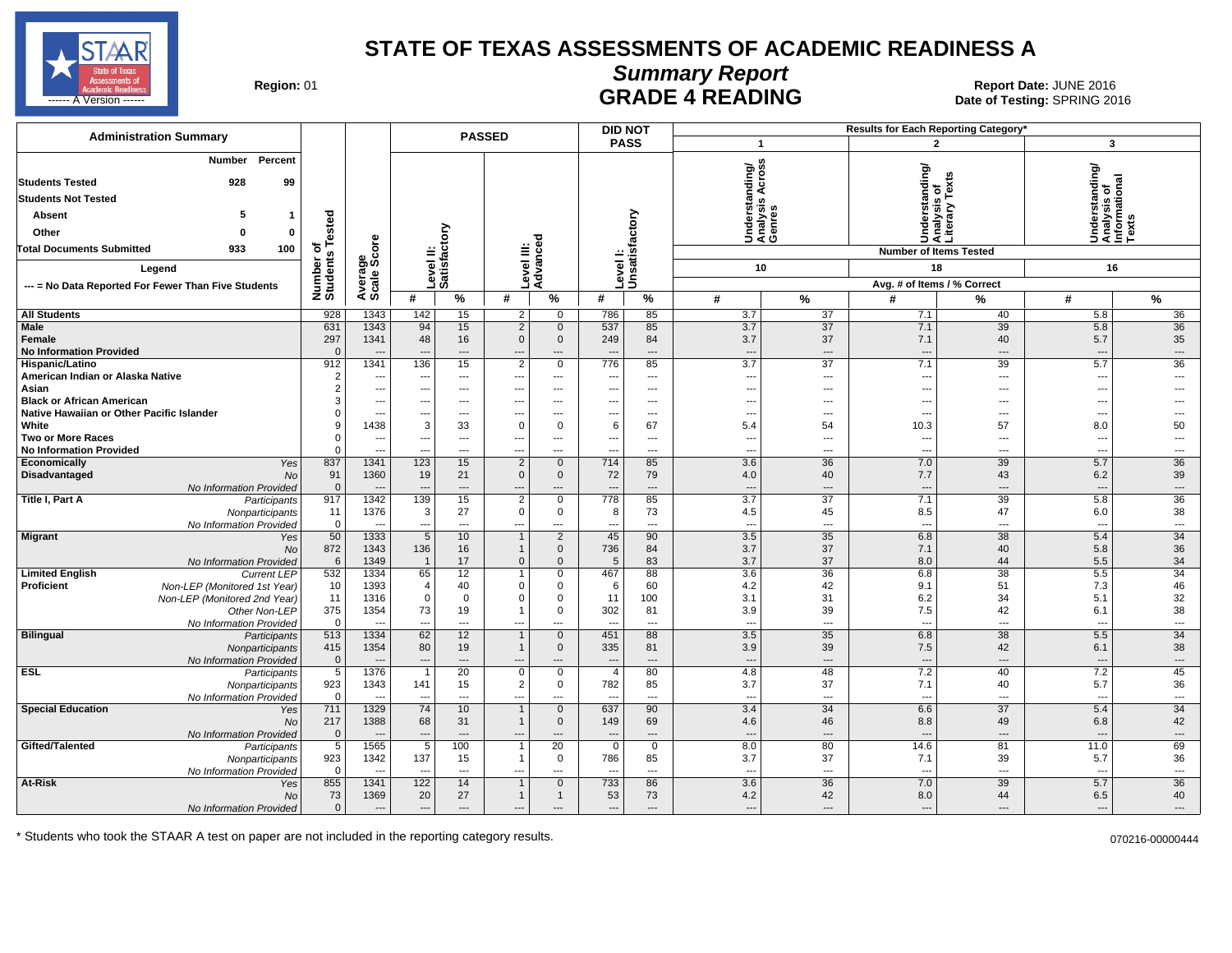

**Summary Report**

Region: 01 **Region: 01 CRADE 4 MATHEMATICS Date: JUNE 2016 Report Date: JUNE 2016 CRADE 4 MATHEMATICS** ل المستشفى العربي المستشفى المستشفى المستشفى المستشفى المستشفى المستشفى المستشفى المستشفى المستشفى المستشفى ال<br>المستشفى المستشفى المستشفى المستشفى المستشفى المستشفى المستشفى المستشفى المستشفى المستشفى المستشفى المستشفى ال

| <b>Administration Summary</b>                                                                                                                                                             |                                     |                                                              |                                        |                                                | <b>PASSED</b>                   |                                                                     |                                       | <b>DID NOT</b>                                |                                                      |                                       |                                                   |                                                | Results for Each Reporting Category*                        |                                                                        |                                                        |                                                  |
|-------------------------------------------------------------------------------------------------------------------------------------------------------------------------------------------|-------------------------------------|--------------------------------------------------------------|----------------------------------------|------------------------------------------------|---------------------------------|---------------------------------------------------------------------|---------------------------------------|-----------------------------------------------|------------------------------------------------------|---------------------------------------|---------------------------------------------------|------------------------------------------------|-------------------------------------------------------------|------------------------------------------------------------------------|--------------------------------------------------------|--------------------------------------------------|
|                                                                                                                                                                                           |                                     |                                                              |                                        |                                                |                                 |                                                                     |                                       | <b>PASS</b>                                   | $\overline{\mathbf{1}}$                              |                                       |                                                   | $\overline{2}$                                 | 3                                                           |                                                                        | $\overline{\mathbf{4}}$                                |                                                  |
| Percent<br><b>Number</b><br><b>Students Tested</b><br>849<br>100<br><b>Students Not Tested</b><br>3<br><b>Absent</b><br>$\Omega$<br>Other<br>0<br>Total Documents Submitted<br>853<br>100 | ested<br>৳<br>Number of<br>Students | ge<br>Score                                                  | $\equiv$                               | ξ<br>evel II:<br>atisfacto                     | evel III:                       | ъ<br>ŏ                                                              |                                       | Level I:<br>Unsatisfactory                    | Numerical<br>Representations<br>and<br>Relationships | elationships                          | w                                                 | Computations<br>and Algebraic<br>Relationships | gue<br>etry<br>ទី ទី<br>OΣ<br><b>Number of Items Tested</b> |                                                                        | Data Analysis<br>and Personal<br>Financial<br>Literacy | iteracy                                          |
| Legend                                                                                                                                                                                    |                                     |                                                              |                                        |                                                |                                 | Advanc                                                              | Level                                 |                                               |                                                      | 12                                    | 16                                                |                                                | 15                                                          |                                                                        | 5                                                      |                                                  |
| --- = No Data Reported For Fewer Than Five Students                                                                                                                                       |                                     | Average                                                      |                                        | iõõ                                            |                                 |                                                                     |                                       |                                               |                                                      |                                       |                                                   |                                                | Avg. # of Items / % Correct                                 |                                                                        |                                                        |                                                  |
|                                                                                                                                                                                           |                                     |                                                              | #                                      | %                                              | #                               | %                                                                   | #                                     | %                                             | #                                                    | %                                     | #                                                 | %                                              | #                                                           | $\%$                                                                   | #                                                      | %                                                |
| All Students                                                                                                                                                                              | 849                                 | 1383                                                         | 157                                    | 18                                             | 8                               | $\overline{1}$                                                      | 692                                   | 82                                            | 5.7                                                  | 47                                    | 5.3                                               | 33                                             | 4.3                                                         | 29                                                                     | 2.0                                                    | 39                                               |
| <b>Male</b><br>Female<br><b>No Information Provided</b>                                                                                                                                   | 562<br>287<br>$\Omega$              | 1386<br>1378<br>---                                          | 116<br>41<br>---                       | 21<br>14<br>---                                | 6<br>$\overline{2}$<br>---      | $\mathbf 1$<br>$\mathbf{1}$<br>---                                  | 446<br>246                            | 79<br>86<br>$\overline{\phantom{a}}$          | 5.8<br>5.5<br>---                                    | 48<br>46<br>---                       | 5.4<br>5.2<br>$\overline{\phantom{a}}$            | 34<br>32<br>$\overline{\phantom{a}}$           | 4.4<br>4.2<br>$\overline{\phantom{a}}$                      | 30<br>28<br>$\overline{\phantom{a}}$                                   | 1.9<br>2.0<br>---                                      | 38<br>41<br>$\overline{\phantom{a}}$             |
| Hispanic/Latino                                                                                                                                                                           | 837                                 | 1383                                                         | 151                                    | 18                                             | 8                               | $\overline{1}$                                                      | 686                                   | 82                                            | 5.7                                                  | 47                                    | 5.3                                               | 33                                             | 4.3                                                         | 29                                                                     | 2.0                                                    | 39                                               |
| American Indian or Alaska Native<br>Asian<br><b>Black or African American</b>                                                                                                             | $\overline{2}$<br>$\overline{2}$    | ---<br>---<br>---                                            | ---<br>---<br>$\overline{a}$           | ---<br>$---$<br>$---$                          | ---<br>---<br>$\overline{a}$    | ---<br>$\cdots$<br>$---$                                            |                                       | $\overline{\phantom{a}}$<br>$---$<br>$---$    | ---<br>---<br>---                                    | ---<br>---<br>---                     | ---<br>$---$<br>$\overline{a}$                    | $\overline{a}$<br>$---$<br>$---$               | $\overline{\phantom{a}}$<br>---<br>$\sim$                   | $\overline{\phantom{a}}$<br>$\overline{\phantom{a}}$<br>$\overline{a}$ | ---<br>---<br>---                                      | ---<br>---<br>---                                |
| Native Hawaiian or Other Pacific Islander<br>White                                                                                                                                        | $\Omega$                            | ---<br>1442                                                  | ---<br>4                               | ---<br>57                                      | 0                               | ---<br>0                                                            | 3                                     | $\overline{a}$<br>43                          | ---<br>6.4                                           | ---<br>54                             | ---<br>7.4                                        | $\overline{a}$<br>46                           | $\overline{\phantom{a}}$<br>5.6                             | ---<br>37                                                              | ---<br>3.0                                             | -−-<br>60                                        |
| <b>Two or More Races</b>                                                                                                                                                                  | $\Omega$<br>$\Omega$                | ---                                                          | ---                                    | $\overline{a}$                                 | ---                             | $---$                                                               |                                       | $-$                                           | ---                                                  | ---                                   | $---$                                             | $\overline{a}$                                 | $\sim$                                                      | $\overline{\phantom{a}}$                                               | $\overline{a}$                                         | $\overline{a}$                                   |
| <b>No Information Provided</b><br>Yes<br>Economically                                                                                                                                     | 767                                 | ---<br>1382                                                  | 137                                    | ---<br>18                                      | ---<br>7                        | ---<br>$\overline{1}$                                               | 630                                   | 82                                            | ---<br>5.7                                           | ---<br>47                             | $\overline{\phantom{a}}$<br>5.3                   | ---<br>33                                      | $\overline{\phantom{a}}$<br>4.3                             | $\overline{\phantom{a}}$<br>29                                         | ---<br>2.0                                             | ---<br>39                                        |
| No<br><b>Disadvantaged</b><br>No Information Provided                                                                                                                                     | 82<br>$\mathbf 0$                   | 1393<br>$\overline{\phantom{a}}$                             | 20                                     | 24<br>---                                      | $\mathbf{1}$                    | $\overline{1}$<br>---                                               | 62                                    | 76<br>$---$                                   | 5.7<br>---                                           | 48<br>---                             | 5.8<br>$\overline{\phantom{a}}$                   | 37<br>$---$                                    | 4.6<br>$\overline{\phantom{a}}$                             | 30<br>$---$                                                            | 2.1<br>---                                             | 41<br>$\overline{\phantom{a}}$                   |
| Participants<br>Title I, Part A<br>Nonparticipants<br>No Information Provided                                                                                                             | 840<br>9<br>$\mathbf 0$             | 1383<br>1431<br>$\overline{\phantom{a}}$                     | 153<br>4<br>---                        | 18<br>44<br>$\overline{\phantom{a}}$           | 8<br>0<br>---                   | $\overline{1}$<br>$\mathbf 0$<br>---                                | 687<br>5<br>---                       | 82<br>56<br>$---$                             | 5.7<br>7.6<br>$\overline{\phantom{a}}$               | 47<br>63<br>---                       | 5.3<br>5.6<br>$\overline{\phantom{a}}$            | 33<br>35<br>$\overline{\phantom{a}}$           | 4.3<br>5.6<br>$\overline{\phantom{a}}$                      | 29<br>37<br>$\overline{\phantom{a}}$                                   | 2.0<br>2.6<br>---                                      | 39<br>51<br>---                                  |
| <b>Migrant</b><br>Yes<br><b>No</b><br>No Information Provided                                                                                                                             | 54<br>789<br>6                      | 1395<br>1382<br>1393                                         | 9<br>147<br>$\overline{1}$             | 17<br>19<br>17                                 | $\mathbf 0$<br>8<br>$\mathbf 0$ | $\overline{0}$<br>$\mathbf 1$<br>$\mathbf 0$                        | 45<br>642<br>5                        | 83<br>81<br>83                                | 5.8<br>5.7<br>6.7                                    | 48<br>47<br>56                        | 5.6<br>5.3<br>4.7                                 | 35<br>33<br>29                                 | 4.7<br>4.3<br>4.3                                           | $\overline{31}$<br>29<br>29                                            | 2.2<br>1.9<br>2.3                                      | 43<br>39<br>47                                   |
| <b>Current LEP</b><br><b>Limited English</b><br>Non-LEP (Monitored 1st Year)<br><b>Proficient</b><br>Non-LEP (Monitored 2nd Year)<br>Other Non-LEP<br>No Information Provided             | 498<br>8<br>12<br>331<br>$\Omega$   | 1385<br>1449<br>1320<br>1382<br>---                          | 91<br>4<br>$\mathbf 0$<br>62           | 18<br>50<br>$\mathbf 0$<br>19<br>---           | 6<br>0<br>0<br>$\overline{2}$   | $\overline{1}$<br>$\mathbf 0$<br>$\mathbf 0$<br>$\mathbf{1}$<br>--- | 407<br>4<br>12<br>269                 | 82<br>50<br>100<br>81<br>$\overline{a}$       | 5.7<br>7.5<br>4.2<br>5.8<br>÷.,                      | 47<br>63<br>35<br>48<br>---           | 5.5<br>7.0<br>3.5<br>5.2<br>$---$                 | 34<br>44<br>22<br>32<br>$---$                  | 4.3<br>5.6<br>3.4<br>4.4                                    | 29<br>38<br>23<br>29<br>$\sim$                                         | 2.0<br>2.6<br>1.3<br>1.9<br>---                        | 40<br>53<br>27<br>38<br>$\overline{a}$           |
| <b>Bilingual</b><br>Participants<br>Nonparticipants<br>No Information Provided                                                                                                            | 480<br>369<br>$\mathbf{0}$          | 1384<br>1383<br>$\overline{a}$                               | 87<br>70<br>$\overline{a}$             | 18<br>19<br>$---$                              | 6<br>$\overline{2}$             | $\mathbf{1}$<br>$\mathbf 1$<br>---                                  | 393<br>299                            | 82<br>81<br>$---$                             | 5.6<br>5.8<br>---                                    | 47<br>48<br>---                       | 5.5<br>5.2<br>$\hspace{1.5cm} \cdots$             | $\overline{34}$<br>32<br>$---$                 | 4.3<br>4.4<br>$\overline{\phantom{a}}$                      | 29<br>29<br>$---$                                                      | 2.0<br>1.9<br>$\overline{a}$                           | 40<br>39<br>---                                  |
| Participants<br><b>ESL</b><br>Nonparticipants<br>No Information Provided                                                                                                                  | 3<br>846<br>$\Omega$                | $\overline{\phantom{a}}$<br>1383<br>$\overline{\phantom{a}}$ | $\overline{\phantom{a}}$<br>156<br>--- | $\qquad \qquad \cdots$<br>18<br>$\overline{a}$ | ---<br>8<br>---                 | $\cdots$<br>$\overline{1}$<br>---                                   | $\overline{\phantom{a}}$<br>690       | $\hspace{0.05cm} \ldots$<br>82<br>$---$       | ---<br>5.7<br>---                                    | $\hspace{0.05cm} \ldots$<br>47<br>--- | $\hspace{0.05cm} \ldots$<br>5.3<br>$\overline{a}$ | $\overline{a}$<br>33<br>$\overline{a}$         | $\overline{\phantom{a}}$<br>4.4<br>$\overline{\phantom{a}}$ | $\hspace{0.05cm} \ldots$<br>29<br>$\sim$                               | <br>2.0<br>$\overline{a}$                              | $\overline{\phantom{a}}$<br>39<br>$\overline{a}$ |
| <b>Special Education</b><br>Yes<br>No<br><b>No Information Provided</b>                                                                                                                   | 668<br>181<br>$\overline{0}$        | 1371<br>1427<br>$\overline{\phantom{a}}$                     | 97<br>60<br>---                        | 15<br>33<br>$\overline{\phantom{a}}$           | 6<br>$\overline{2}$<br>$---$    | $\overline{1}$<br>$\mathbf 1$<br>---                                | 571<br>121                            | 85<br>67<br>$\overline{a}$                    | 5.3<br>7.0<br>---                                    | 44<br>59<br>$\overline{\phantom{a}}$  | 5.0<br>6.5<br>$---$                               | 31<br>41<br>---                                | 4.1<br>5.1<br>$\overline{\phantom{a}}$                      | 28<br>34<br>$\overline{\phantom{a}}$                                   | 1.9<br>2.3<br>$\overline{a}$                           | 37<br>46<br>$\overline{\phantom{a}}$             |
| Gifted/Talented<br>Participants<br>Nonparticipants<br>No Information Provided                                                                                                             | 5<br>844<br>$\mathbf{0}$            | 1548<br>1382<br>$\overline{\phantom{a}}$                     | 5<br>152<br>$\sim$                     | 100<br>18<br>$\overline{\phantom{a}}$          | 0<br>8<br>---                   | $\mathbf 0$<br>$\mathbf 1$<br>---                                   | $\Omega$<br>692<br>---                | $\mathbf 0$<br>82<br>$\overline{\phantom{a}}$ | 8.2<br>5.7<br>---                                    | 68<br>47<br>---                       | 10.2<br>5.3<br>---                                | 64<br>33<br>$\overline{a}$                     | 9.2<br>4.3<br>$\sim$                                        | 61<br>29<br>$\overline{\phantom{a}}$                                   | $\overline{3.6}$<br>2.0<br>---                         | 72<br>39<br>---                                  |
| At-Risk<br>Yes<br>No<br>No Information Provided                                                                                                                                           | 785<br>64<br>$\mathbf 0$            | 1383<br>1390<br>$\overline{\phantom{a}}$                     | 142<br>15<br>$\overline{a}$            | 18<br>23<br>---                                | 8<br>$\mathbf 0$<br>$---$       | $\overline{1}$<br>$\mathbf 0$<br>---                                | 643<br>49<br>$\overline{\phantom{a}}$ | 82<br>77<br>$-$ --                            | 5.7<br>6.0<br>---                                    | 47<br>50<br>---                       | 5.3<br>5.5<br>$---$                               | 33<br>34<br>$---$                              | 4.3<br>4.5<br>$\overline{\phantom{a}}$                      | 29<br>30<br>$\overline{\phantom{a}}$                                   | 2.0<br>1.9<br>$---$                                    | 39<br>39<br>---                                  |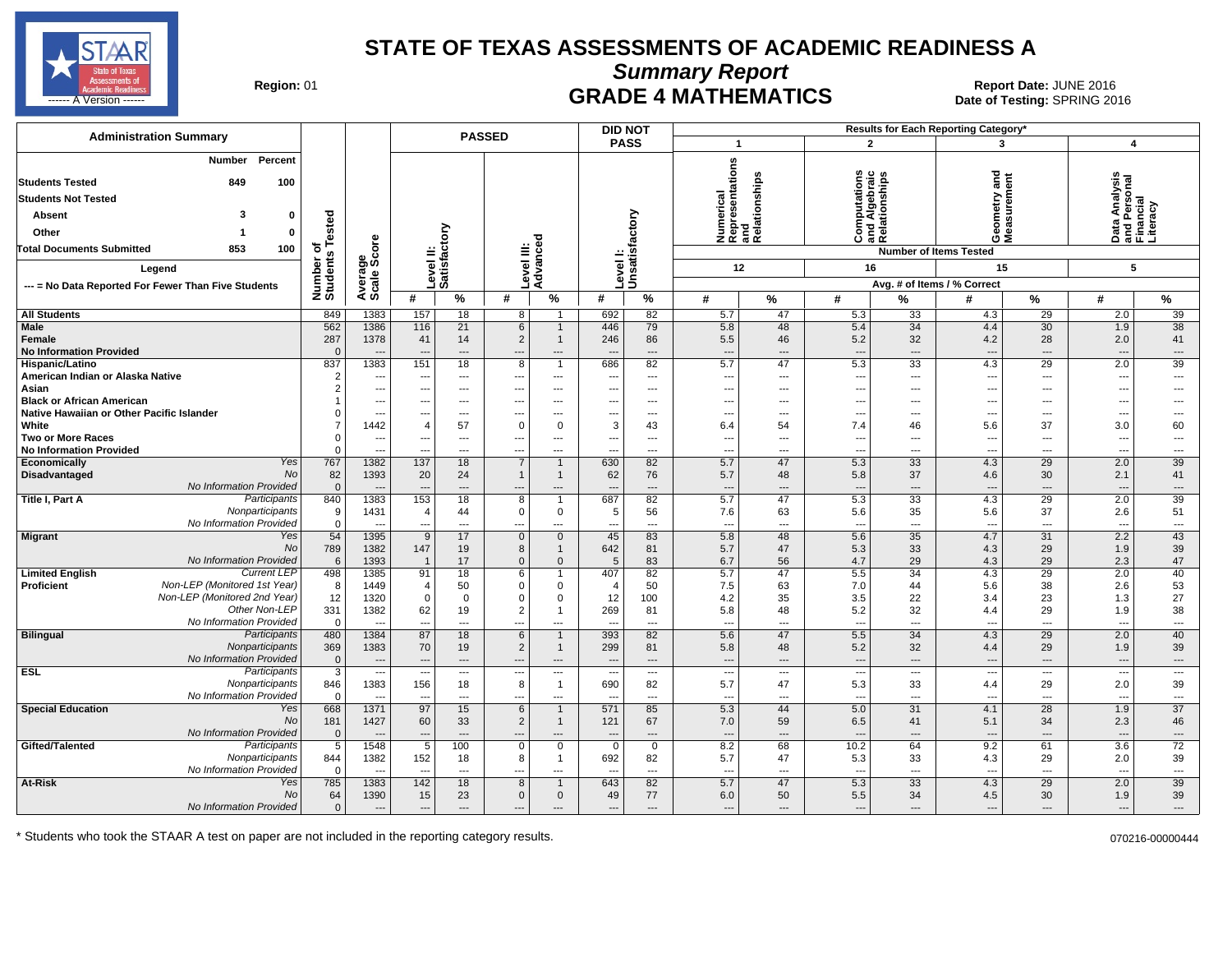

# **Summary Report**

Region: 01 **Region: 01 CALL CONSISTS OF A SET OF A REPORT DATE: JUNE 2016**<br>Date of Testing: SPRING 2016 **GRADE 4 WRITING CONSECTED A VERSUS Date of Testing:** SPRING 2016

| <b>Administration Summary</b>                              |                       |                                  |                                 |                                                      | <b>PASSED</b>                   |                                                      | <b>DID NOT</b>                                     |                                 |                                 |                                  |                                 | <b>Results for Each Reporting Category</b> |                               |                                |
|------------------------------------------------------------|-----------------------|----------------------------------|---------------------------------|------------------------------------------------------|---------------------------------|------------------------------------------------------|----------------------------------------------------|---------------------------------|---------------------------------|----------------------------------|---------------------------------|--------------------------------------------|-------------------------------|--------------------------------|
|                                                            |                       |                                  |                                 |                                                      |                                 |                                                      | <b>PASS</b>                                        |                                 | $\overline{1}$                  |                                  |                                 | $\mathbf{2}$                               | $\mathbf{3}$                  |                                |
| Percent<br>Number                                          |                       |                                  |                                 |                                                      |                                 |                                                      |                                                    |                                 |                                 |                                  |                                 |                                            |                               |                                |
| <b>Students Tested</b><br>830<br>99                        |                       |                                  |                                 |                                                      |                                 |                                                      |                                                    |                                 |                                 |                                  |                                 |                                            |                               |                                |
| <b>Students Not Tested</b>                                 |                       |                                  |                                 |                                                      |                                 |                                                      |                                                    |                                 |                                 |                                  |                                 |                                            |                               |                                |
| 3                                                          |                       |                                  |                                 |                                                      |                                 |                                                      |                                                    |                                 |                                 |                                  |                                 | Revision                                   |                               |                                |
| Absent<br>$\mathbf 0$                                      | of<br>s Tested        |                                  |                                 |                                                      |                                 |                                                      |                                                    |                                 |                                 |                                  |                                 |                                            | Editing                       |                                |
| Other<br>$\overline{2}$<br>0                               |                       |                                  |                                 | δ                                                    |                                 | τ                                                    |                                                    |                                 |                                 |                                  |                                 |                                            |                               |                                |
| 835<br>100<br><b>Total Documents Submitted</b>             |                       | ge<br>Score                      |                                 |                                                      | $\equiv \frac{6}{5}$            |                                                      |                                                    |                                 |                                 | <b>Number of Points Possible</b> |                                 |                                            | <b>Number of Items Tested</b> |                                |
| Legend                                                     | Number of<br>Students |                                  |                                 | Level II:<br>Satisfact                               |                                 | Level II<br>Advand                                   | Level I:<br>Unsatisfactory                         |                                 |                                 | 8                                |                                 | 6                                          | 12                            |                                |
| --- = No Data Reported For Fewer Than Five Students        |                       | Avera<br>Scale                   |                                 |                                                      |                                 |                                                      |                                                    |                                 |                                 | Avg. # of Points / % Scored      |                                 |                                            | Avg. # of Items / % Correct   |                                |
|                                                            |                       |                                  | #                               | $\%$                                                 | #                               | $\%$                                                 | #                                                  | $\%$                            |                                 | #                                | #                               | %                                          | #                             | %                              |
| <b>All Students</b>                                        | 830                   | 2912                             | 67                              | 8                                                    | $\mathbf{1}$                    | $\mathbf 0$                                          | 763                                                | 92                              | 2.2                             | 27                               | 2.1                             | 35                                         | 4.1                           | 34                             |
| Male                                                       | 570                   | 2899                             | 39                              | $\overline{7}$                                       | $\mathbf 0$                     | $\mathbf{0}$                                         | 531                                                | 93                              | 2.1                             | $\overline{26}$                  | 2.1                             | 36                                         | 4.0                           | 33                             |
| Female                                                     | 260                   | 2940                             | 28                              | 11                                                   | $\overline{1}$                  | $\mathbf{0}$                                         | 232                                                | 89                              | 2.4                             | 30                               | 2.1                             | 34                                         | 4.3                           | 35                             |
| <b>No Information Provided</b>                             | $\mathbf{0}$          |                                  | $\overline{a}$                  | ---                                                  | ---                             | ---                                                  |                                                    | $\overline{\phantom{a}}$        | $\overline{a}$                  | $\overline{\phantom{a}}$         | $\overline{\phantom{a}}$        | ---                                        |                               | $\overline{\phantom{a}}$       |
| Hispanic/Latino<br>American Indian or Alaska Native        | 817<br>2              | 2908<br>$\overline{\phantom{a}}$ | 63                              | 8                                                    | $\overline{1}$                  | $\mathbf 0$                                          | 754                                                | 92                              | 2.2                             | 27<br>---                        | 2.1<br>$\overline{\phantom{a}}$ | 35                                         | 4.1<br>---                    | 34<br>---                      |
| Asian                                                      | $\mathbf{1}$          | $\sim$                           | $\overline{\phantom{a}}$<br>--- | $\hspace{0.05cm} \ldots$<br>$\overline{\phantom{a}}$ | $\overline{\phantom{a}}$<br>--- | $\hspace{0.05cm} \ldots$<br>$\overline{\phantom{a}}$ | $\qquad \qquad \cdots$<br>$\overline{\phantom{a}}$ | $\qquad \qquad \cdots$<br>$---$ | $\overline{\phantom{a}}$<br>--- | $\overline{\phantom{a}}$         | $\overline{\phantom{a}}$        | $\overline{\phantom{a}}$<br>---            | $\overline{\phantom{a}}$      | $---$                          |
| <b>Black or African American</b>                           | $\mathbf{1}$          | $\overline{\phantom{a}}$         | ---                             | $\overline{a}$                                       | ---                             | $-$                                                  | $\overline{a}$                                     | $---$                           | $\overline{\phantom{a}}$        | $\overline{a}$                   | $\overline{\phantom{a}}$        | ---                                        | $\overline{a}$                |                                |
| Native Hawaiian or Other Pacific Islander                  | $\Omega$              | $\overline{\phantom{a}}$         | $\overline{\phantom{a}}$        | ---                                                  | ---                             | ---                                                  | $\qquad \qquad \cdots$                             | $\overline{\phantom{a}}$        | $\overline{\phantom{a}}$        | ---                              | $\overline{\phantom{a}}$        | ---                                        | $\overline{\phantom{a}}$      | ---                            |
| White                                                      | 9                     | 3108                             | 3                               | 33                                                   | $\mathbf 0$                     | $\mathbf 0$                                          | 6                                                  | 67                              | 2.1                             | 26                               | 3.0                             | 50                                         | 5.0                           | 42                             |
| <b>Two or More Races</b>                                   | $\mathsf 0$           | $\overline{\phantom{a}}$         | ---                             | $\overline{a}$                                       | ---                             | $\sim$                                               | ---                                                | $\overline{a}$                  | $\overline{a}$                  | $\overline{a}$                   | $\overline{\phantom{a}}$        | ---                                        | $\overline{a}$                | $\overline{a}$                 |
| <b>No Information Provided</b>                             | $\mathbf 0$           | $\overline{\phantom{a}}$         | ---                             | ---                                                  | ---                             | ---                                                  | ---                                                | ---                             | ---                             | ---                              | $\overline{\phantom{a}}$        | ---                                        | ---                           | ---                            |
| Economically<br>Yes                                        | 751                   | 2905                             | 57                              | 8                                                    | $\overline{1}$                  | $\mathbf 0$                                          | 694                                                | 92                              | 2.1                             | 27                               | 2.1                             | 35                                         | 4.1                           | 34                             |
| <b>No</b><br>Disadvantaged                                 | 79                    | 2977                             | 10                              | 13                                                   | $\mathbf 0$                     | $\mathbf{0}$                                         | 69                                                 | 87                              | 2.4                             | 30                               | 2.3                             | 38                                         | 4.3                           | 36                             |
| No Information Provided<br>Title I, Part A<br>Participants | $\overline{0}$<br>822 | 2911                             | ---<br>67                       | ---<br>8                                             | ---<br>$\overline{1}$           | $---$<br>$\mathbf 0$                                 | 755                                                | ---<br>92                       | $\overline{\phantom{a}}$<br>2.2 | $---$<br>27                      | $\overline{\phantom{a}}$<br>2.1 | ---<br>35                                  | 4.1                           | $\overline{\phantom{a}}$<br>34 |
| Nonparticipants                                            | 8                     | 3039                             | $\overline{0}$                  | $\mathbf 0$                                          | $\mathbf 0$                     | $\mathbf 0$                                          | 8                                                  | 100                             | 2.5                             | 31                               | 2.5                             | 42                                         | 4.4                           | 36                             |
| No Information Provided                                    | $\mathsf 0$           | $\overline{\phantom{a}}$         | ---                             | ---                                                  | ---                             | ---                                                  | ---                                                | $\overline{\phantom{a}}$        | $\overline{\phantom{a}}$        | $\overline{\phantom{a}}$         | $\overline{\phantom{a}}$        | ---                                        | $\overline{\phantom{a}}$      | ---                            |
| Migrant<br>Yes                                             | 51                    | 2903                             | $\overline{3}$                  | 6                                                    | $\mathbf 0$                     | $\mathbf{0}$                                         | 48                                                 | 94                              | 2.1                             | 27                               | 2.3                             | 39                                         | $\overline{3.7}$              | 31                             |
| <b>No</b>                                                  | 773                   | 2911                             | 63                              | 8                                                    | $\overline{1}$                  | $\mathbf 0$                                          | 710                                                | 92                              | 2.2                             | 27                               | 2.1                             | 35                                         | 4.1                           | 34                             |
| No Information Provided                                    | 6                     | 3073                             |                                 | 17                                                   | $\overline{0}$                  | $\Omega$                                             | 5                                                  | 83                              | 2.8                             | 35                               | 2.0                             | 33                                         | 4.8                           | 40                             |
| <b>Limited English</b><br><b>Current LEP</b>               | 471                   | 2879                             | 33                              | $\overline{7}$                                       | $\overline{1}$                  | $\Omega$                                             | 438                                                | 93                              | 2.1                             | 26                               | 2.1                             | 35                                         | 3.9                           | 33                             |
| Non-LEP (Monitored 1st Year)<br><b>Proficient</b>          | 11                    | 2968                             | $\overline{0}$<br>$\Omega$      | $\mathbf 0$                                          | $\mathbf 0$<br>$\Omega$         | 0<br>$\Omega$                                        | 11                                                 | 100                             | 1.7                             | 22                               | 2.5                             | 42                                         | 4.5                           | 38                             |
| Non-LEP (Monitored 2nd Year)<br>Other Non-LEP              | 11<br>337             | 2634<br>2965                     | 34                              | $\mathbf 0$<br>10                                    | $\mathbf 0$                     | $\mathbf 0$                                          | 11<br>303                                          | 100<br>90                       | 1.6<br>2.3                      | 20<br>29                         | 1.4<br>2.2                      | 23<br>36                                   | 2.8<br>4.3                    | 23<br>36                       |
| No Information Provided                                    | $\mathbf{0}$          | $\overline{\phantom{a}}$         | ---                             | $\overline{a}$                                       | ---                             | $\overline{a}$                                       |                                                    | $---$                           | $\sim$                          | $---$                            | $\overline{\phantom{a}}$        | ---                                        | $\overline{a}$                | ---                            |
| <b>Bilingual</b><br>Participants                           | 453                   | 2878                             | 32                              | $\overline{7}$                                       | $\overline{1}$                  | $\mathbf{0}$                                         | 421                                                | 93                              | 2.1                             | $\overline{26}$                  | 2.1                             | 35                                         | 3.9                           | 33                             |
| Nonparticipants                                            | 377                   | 2952                             | 35                              | 9                                                    | $\mathbf 0$                     | $\mathbf{0}$                                         | 342                                                | 91                              | 2.3                             | 28                               | 2.2                             | 36                                         | 4.2                           | 35                             |
| <b>No Information Provided</b>                             | $\overline{0}$        |                                  | $\overline{a}$                  | $\overline{\phantom{a}}$                             | ---                             | $\overline{a}$                                       |                                                    | $\overline{a}$                  | $\overline{a}$                  | $---$                            | --                              | $\overline{a}$                             |                               | $\overline{\phantom{a}}$       |
| <b>ESL</b><br>Participants                                 | $\overline{4}$        | $\overline{\phantom{a}}$         | ---                             | ---                                                  | ---                             | $\overline{\phantom{a}}$                             | $\sim$                                             | $\overline{\phantom{a}}$        | $\overline{\phantom{a}}$        | $\cdots$                         | $\overline{\phantom{a}}$        | ---                                        | $\overline{\phantom{a}}$      | ---                            |
| Nonparticipants                                            | 826                   | 2912                             | 67                              | 8                                                    | $\overline{1}$                  | $\mathbf 0$                                          | 759                                                | 92                              | 2.2                             | 27                               | 2.1                             | 35                                         | 4.1                           | 34                             |
| No Information Provided                                    | $\mathbf{0}$          | $\overline{\phantom{a}}$         | ---                             | $\overline{a}$                                       | $\overline{a}$                  | $\overline{\phantom{a}}$                             | $\sim$                                             | $---$                           | $\sim$                          | $---$                            | $\overline{\phantom{a}}$        | ---                                        | $\sim$                        | $\overline{a}$                 |
| <b>Special Education</b><br>Yes<br>No                      | 672<br>158            | 2862<br>3123                     | 38<br>29                        | 6<br>18                                              | $\overline{1}$<br>$\mathbf 0$   | $\mathbf{0}$<br>$\mathbf{0}$                         | 634<br>129                                         | 94<br>82                        | 2.0<br>2.7                      | 25<br>34                         | 2.0<br>2.6                      | 33<br>44                                   | 3.9<br>4.8                    | 32<br>40                       |
| No Information Provided                                    | $\mathbf 0$           |                                  | ---                             | $\overline{\phantom{a}}$                             | $\overline{a}$                  | $\overline{\phantom{a}}$                             | $---$                                              | $\overline{\phantom{a}}$        | $\overline{\phantom{a}}$        | $\overline{\phantom{a}}$         | $\overline{\phantom{a}}$        | $\overline{a}$                             | $\overline{\phantom{a}}$      | $\cdots$                       |
| Gifted/Talented<br>Participants                            | $\overline{5}$        | 3524                             | $\overline{\overline{3}}$       | 60                                                   | $\overline{0}$                  | $\mathbf 0$                                          | $\overline{2}$                                     | 40                              | 2.6                             | $\overline{33}$                  | 3.6                             | 60                                         | 7.4                           | 62                             |
| Nonparticipants                                            | 825                   | 2908                             | 64                              | 8                                                    | $\overline{\mathbf{1}}$         | $\mathbf 0$                                          | 761                                                | 92                              | 2.2                             | 27                               | 2.1                             | 35                                         | 4.1                           | 34                             |
| No Information Provided                                    | $\mathbf 0$           | $\overline{\phantom{a}}$         | ---                             | ---                                                  | ---                             | ---                                                  | $\overline{\phantom{a}}$                           | $\overline{a}$                  | $\overline{\phantom{a}}$        | $\overline{\phantom{a}}$         | $\overline{\phantom{a}}$        | ---                                        | $\overline{\phantom{a}}$      | ---                            |
| At-Risk<br>Yes                                             | 762                   | 2902                             | 57                              | $\overline{7}$                                       | $\overline{1}$                  | $\mathbf{0}$                                         | 705                                                | 93                              | 2.1                             | 27                               | 2.1                             | 35                                         | 4.0                           | 34                             |
| No                                                         | 68                    | 3020                             | 10                              | 15                                                   | $\mathbf 0$                     | $\mathbf{0}$                                         | 58                                                 | 85                              | 2.5                             | 31                               | 2.3                             | 39                                         | 4.6                           | 38                             |
| No Information Provided                                    | $\mathbf{0}$          | $\overline{\phantom{a}}$         | $\overline{a}$                  | ---                                                  | ---                             | $---$                                                | $\hspace{0.05cm} \ldots$                           | $---$                           | $\overline{a}$                  | $---$                            | $\overline{\phantom{a}}$        | ---                                        | $\overline{\phantom{a}}$      | $---$                          |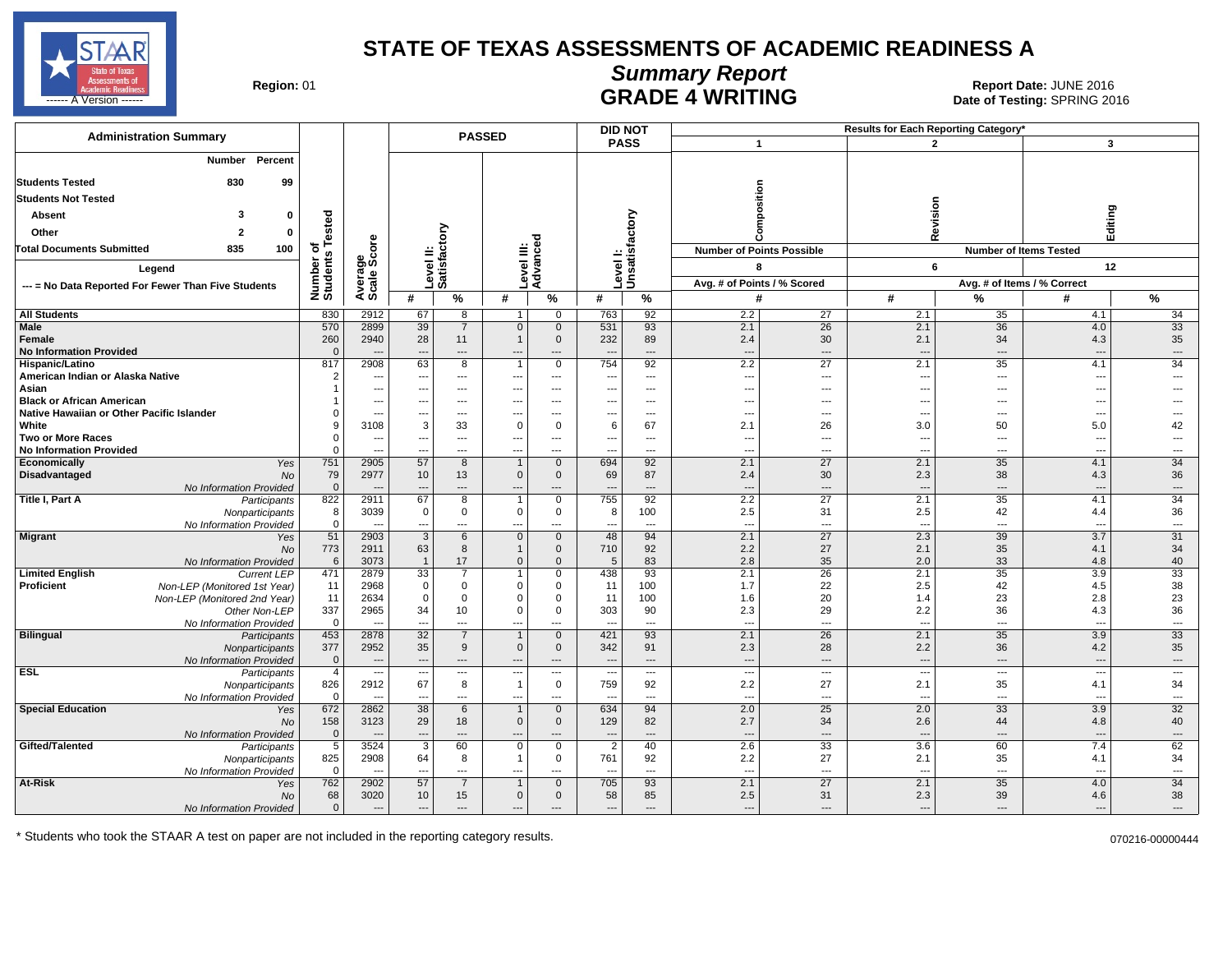

#### **STATE OF TEXAS ASSESSMENTS OF ACADEMIC READINESS A Constructed Responses Summary Report GRADE 4 WRITING** 01 **Report Date:** JUNE 2016

**Region: 01** 

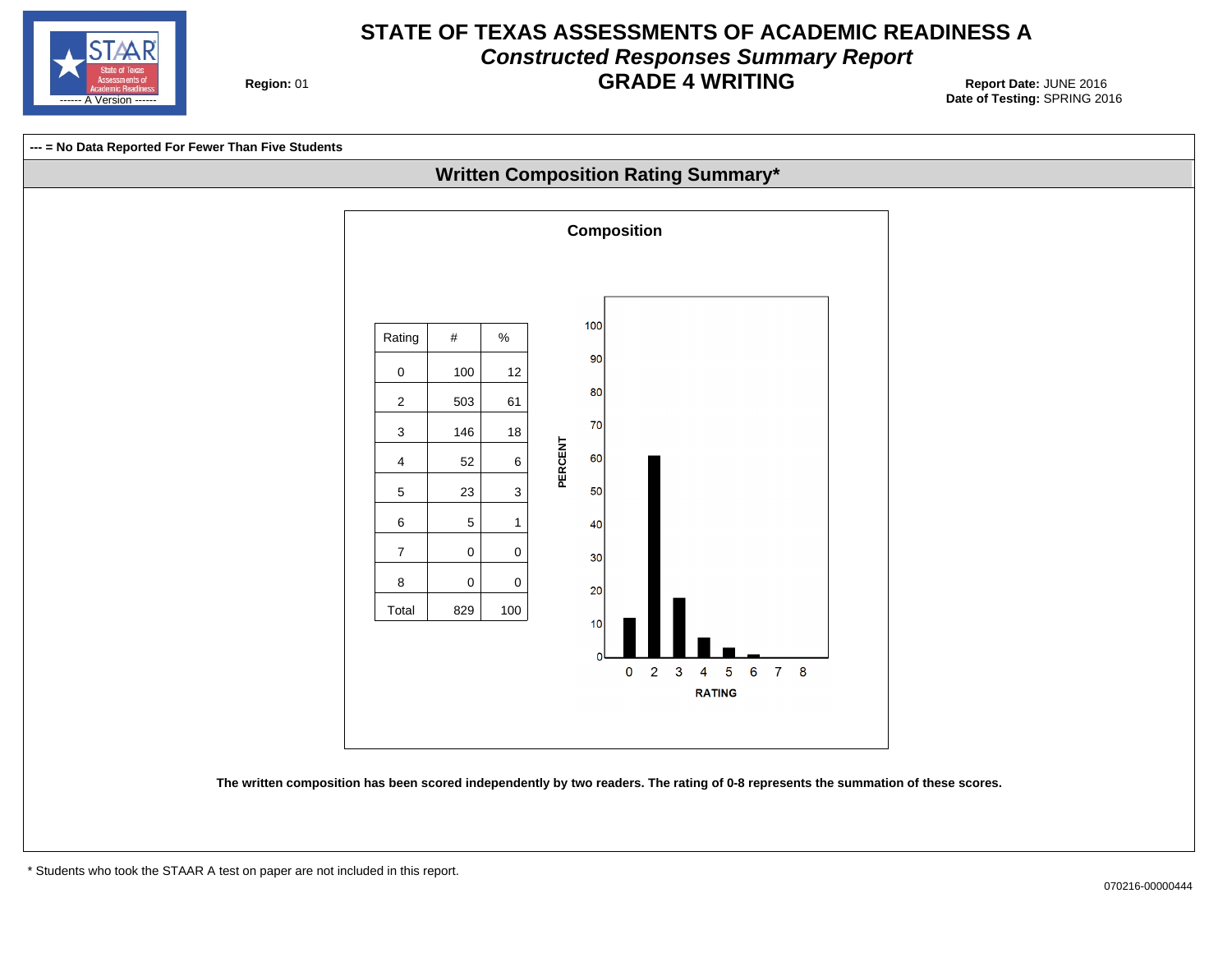

**Summary Report**

Region: 01 **Region: 01 Date: JUNE 2016 CRADE 5 SCIENCE Date: 01 <b>Report Date: JUNE 2016** Date of Testing: MAY 2016

| <b>Administration Summary</b>                                                 |                       |              |                                |                                | <b>PASSED</b>    |                               |                        | <b>DID NOT</b>                     |                                 |                                |                                 |                       | <b>Results for Each Reporting Category</b> |                |                                  |                                |
|-------------------------------------------------------------------------------|-----------------------|--------------|--------------------------------|--------------------------------|------------------|-------------------------------|------------------------|------------------------------------|---------------------------------|--------------------------------|---------------------------------|-----------------------|--------------------------------------------|----------------|----------------------------------|--------------------------------|
|                                                                               |                       |              |                                |                                |                  |                               |                        | <b>PASS</b>                        |                                 | $\mathbf 1$                    | $\overline{2}$                  |                       | 3                                          |                | 4                                |                                |
| Percent<br>Number<br><b>Students Tested</b><br>28383<br>100                   |                       |              |                                |                                |                  |                               |                        |                                    |                                 |                                | Motion                          |                       | Space                                      |                | ᠊ᠣ<br>۴                          | Φ                              |
| <b>Students Not Tested</b>                                                    |                       |              |                                |                                |                  |                               |                        |                                    | and                             |                                |                                 |                       | ត<br>ត                                     |                |                                  |                                |
| 36<br>0<br>Absent                                                             |                       |              |                                |                                |                  |                               |                        |                                    |                                 |                                | ce, Motic<br>Energy             |                       |                                            |                | nisms                            |                                |
| Other<br>7<br>0                                                               | ested                 |              |                                | δ                              |                  |                               |                        | factory                            |                                 | Matter<br>Energy               | Force<br>and I                  |                       | Earth                                      |                | ត្ត<br>កំ<br>កំ                  |                                |
| <b>Total Documents Submitted</b><br>28426<br>100                              | ۴<br>৳                | <b>ore</b>   |                                |                                |                  | Φ                             |                        |                                    |                                 |                                |                                 |                       |                                            |                |                                  |                                |
|                                                                               |                       | န္တီတိ       |                                |                                |                  |                               |                        |                                    |                                 |                                |                                 |                       | <b>Number of Items Tested</b>              |                |                                  |                                |
| Legend                                                                        |                       |              |                                | Level II:<br>Satisfact         |                  | Level III:<br>Advance         | evel                   | Unsatist                           |                                 | 8                              | 10                              |                       | 12                                         |                | 14                               |                                |
| --- = No Data Reported For Fewer Than Five Students                           | Number of<br>Students | Average      |                                |                                |                  |                               |                        |                                    |                                 |                                |                                 |                       | Avg. # of Items / % Correct                |                |                                  |                                |
|                                                                               |                       |              | #                              | %                              | #                | %                             | #                      | $\%$                               | #                               | %                              | #                               | %                     | #                                          | %              | #                                | %                              |
| <b>All Students</b><br><b>Male</b>                                            | 28383<br>14305        | 3843<br>3861 | 21991<br>11180                 | 77<br>78                       | 3034<br>1693     | 11<br>12                      | 6392<br>3125           | $\overline{23}$<br>$\overline{22}$ | 5.8<br>5.7                      | 72<br>72                       | 7.0<br>7.3                      | 70<br>$\overline{73}$ | 8.4<br>8.4                                 | 70<br>70       | 9.8<br>9.8                       | 70<br>70                       |
| Female                                                                        | 14073                 | 3825         | 10806                          | 77                             | 1341             | 10                            | 3267                   | 23                                 | 5.8                             | 72                             | 6.8                             | 68                    | 8.3                                        | 69             | 9.9                              | 70                             |
| <b>No Information Provided</b>                                                | 5                     | 3855         | 5                              | 100                            | $\Omega$         | $\mathbf{0}$                  | $\Omega$               | $\mathbf{0}$                       | 5.8                             | 73                             | 7.6                             | 76                    | 8.8                                        | 73             | 9.8                              | 70                             |
| Hispanic/Latino                                                               | 27783                 | 3838         | 21462                          | 77                             | 2877             | 10                            | 6321                   | $\overline{23}$                    | 5.8                             | $\overline{72}$                | 7.0                             | 70                    | 8.3                                        | 70             | 9.8                              | $\overline{70}$                |
| American Indian or Alaska Native                                              | 11                    | 3783         | $\overline{7}$                 | 64                             |                  | 9                             | $\overline{4}$         | 36                                 | 5.8                             | 73                             | 6.5                             | 65                    | 7.6                                        | 64             | 9.5                              | 68                             |
| Asian                                                                         | 128                   | 4353<br>3747 | 124                            | 97                             | 67<br>5          | 52<br>9                       | $\overline{4}$<br>18   | 3                                  | 6.8                             | 85<br>68                       | 8.4                             | 84                    | 10.6                                       | 88             | 12.1                             | 87<br>70                       |
| <b>Black or African American</b><br>Native Hawaiian or Other Pacific Islander | 58<br>3               |              | 40<br>$\overline{\phantom{a}}$ | 69<br>$\overline{\phantom{a}}$ | ---              | ---                           |                        | 31<br>---                          | 5.4<br>$\overline{\phantom{a}}$ | ---                            | 6.2<br>$\overline{\phantom{a}}$ | 62<br>---             | 7.9<br>--                                  | 66<br>---      | 9.8<br>$\overline{\phantom{a}}$  | $\hspace{0.05cm} \ldots$       |
| White                                                                         | 373                   | 4043         | 330                            | 88                             | 79               | 21                            | 43                     | 12                                 | 6.2                             | 77                             | 7.6                             | 76                    | 9.1                                        | 76             | 11.1                             | 79                             |
| <b>Two or More Races</b>                                                      | 23                    | 4031         | 21                             | 91                             | 3                | 13                            | $\overline{2}$         | 9                                  | 6.2                             | 77                             | 7.4                             | 74                    | 9.0                                        | 75             | 11.5                             | 82                             |
| <b>No Information Provided</b>                                                | $\overline{4}$        |              |                                | $-$                            |                  | $\overline{a}$                |                        | $\overline{a}$                     | $\overline{a}$                  | $\overline{a}$                 | $\overline{a}$                  | ---                   | $\overline{a}$                             | $\overline{a}$ | $\overline{\phantom{a}}$         | $\overline{\phantom{a}}$       |
| Yes<br>Economically<br>No                                                     | 24132                 | 3812         | 18223                          | 76                             | 2206             | $\overline{9}$                | 5909                   | 24                                 | 5.7                             | $\overline{71}$                | 6.9                             | 69                    | 8.2                                        | 69             | 9.7                              | 69                             |
| Disadvantaged<br>No Information Provided                                      | 4248<br>3             | 4018         | 3765                           | 89<br>---                      | 828              | 19<br>---                     | 483                    | 11<br>---                          | 6.2<br>$\overline{\phantom{a}}$ | 78<br>$\overline{\phantom{a}}$ | 7.6<br>$\overline{\phantom{a}}$ | 76<br>---             | 9.1                                        | 76             | 10.8<br>$\overline{\phantom{a}}$ | 77<br>$\hspace{0.05cm} \ldots$ |
| Participants<br>Title I, Part A                                               | 27960                 | 3840         | 21617                          | 77                             | 2932             | 10                            | 6343                   | 23                                 | 5.8                             | 72                             | 7.0                             | 70                    | 8.4                                        | 70             | 9.8                              | 70                             |
| Nonparticipants                                                               | 419                   | 4035         | 371                            | 89                             | 102              | 24                            | 48                     | 11                                 | 6.2                             | 78                             | 7.5                             | 75                    | 9.0                                        | 75             | 11.0                             | 78                             |
| No Information Provided                                                       | $\overline{4}$        | ---          | $\overline{\phantom{a}}$       | $\overline{\phantom{a}}$       | ---              | $\qquad \qquad \cdots$        |                        | $\qquad \qquad \cdots$             | $\overline{\phantom{a}}$        | $\overline{\phantom{a}}$       | --                              | ---                   | ---                                        | ---            | $\hspace{0.05cm} \ldots$         | $\hspace{0.05cm} \ldots$       |
| Yes<br><b>Migrant</b><br><b>No</b>                                            | 1040                  | 3694         | 694                            | 67                             | 68               | $\overline{7}$                | 346                    | $\overline{33}$                    | 5.3                             | 66                             | 6.5                             | 65<br>71              | 7.6                                        | 63             | 9.0                              | 64                             |
| No Information Provided                                                       | 27334<br>9            | 3849<br>3686 | 21290<br>$\overline{7}$        | 78<br>78                       | 2966<br>$\Omega$ | 11<br>$\mathbf{0}$            | 6044<br>$\overline{2}$ | 22<br>22                           | 5.8<br>5.2                      | 72<br>65                       | 7.1<br>6.3                      | 63                    | 8.4<br>7.4                                 | 70<br>62       | 9.9<br>9.6                       | 71<br>68                       |
| <b>Current LEP</b><br><b>Limited English</b>                                  | 12144                 | 3715         | 8331                           | 69                             | 626              | 5                             | 3813                   | 31                                 | 5.4                             | 67                             | 6.6                             | 66                    | 7.8                                        | 65             | 9.1                              | 65                             |
| Non-LEP (Monitored 1st Year)<br><b>Proficient</b>                             | 1503                  | 4012         | 1398                           | 93                             | 216              | 14                            | 105                    | $\overline{7}$                     | 6.3                             | 79                             | 7.6                             | 76                    | 9.2                                        | 77             | 10.9                             | 78                             |
| Non-LEP (Monitored 2nd Year)                                                  | 1463                  | 4051         | 1359                           | 93                             | 270              | 18                            | 104                    | $\overline{7}$                     | 6.4                             | 80                             | 7.6                             | 76                    | 9.5                                        | 79             | 11.1                             | 79                             |
| Other Non-LEP                                                                 | 13268                 | 3919         | 10898                          | 82                             | 1922             | 14                            | 2370                   | 18                                 | 6.0                             | 75                             | 7.3                             | 73                    | 8.7                                        | 72             | 10.3                             | 73                             |
| No Information Provided<br><b>Bilingual</b><br>Participants                   | 5<br>12224            | 3879<br>3728 | 5<br>8511                      | 100<br>70                      | $\Omega$<br>687  | $\mathbf 0$<br>6              | $\Omega$<br>3713       | $\mathbf 0$<br>30                  | 5.6<br>5.4                      | 70<br>68                       | 7.0<br>6.6                      | 70<br>66              | 9.0<br>7.9                                 | 75<br>66       | 10.8<br>9.2                      | 77<br>65                       |
| Nonparticipants                                                               | 16151                 | 3930         | 13474                          | 83                             | 2347             | 15                            | 2677                   | 17                                 | 6.0                             | 75                             | 7.3                             | 73                    | 8.7                                        | 73             | 10.4                             | 74                             |
| No Information Provided                                                       | 8                     | 3711         | 6                              | 75                             | $\Omega$         | $\mathbf{0}$                  | $\overline{2}$         | 25                                 | 5.0                             | 63                             | 7.1                             | 71                    | 7.4                                        | 61             | 9.5                              | 68                             |
| <b>ESL</b><br>Participants                                                    | 62                    | 3673         | 38                             | 61                             | 5                | 8                             | 24                     | 39                                 | 5.5                             | 68                             | 6.4                             | 64                    | 7.1                                        | 59             | 8.9                              | 64                             |
| Nonparticipants                                                               | 28313                 | 3844         | 21947                          | 78                             | 3029             | 11                            | 6366                   | 22                                 | 5.8                             | 72                             | 7.0                             | 70                    | 8.4                                        | 70             | 9.8                              | 70                             |
| No Information Provided<br>Yes                                                | 8                     | 3711         | 6                              | 75                             | $\Omega$         | $\mathbf 0$<br>$\overline{3}$ | $\overline{2}$<br>958  | 25<br>58                           | 5.0<br>4.4                      | 63<br>55                       | 7.1                             | 71<br>57              | 7.4                                        | 61<br>51       | 9.5<br>7.6                       | 68<br>54                       |
| <b>Special Education</b><br><b>No</b>                                         | 1652<br>26725         | 3456<br>3867 | 694<br>21292                   | 42<br>80                       | 47<br>2987       | 11                            | 5433                   | 20                                 | 5.8                             | 73                             | 5.7<br>7.1                      | 71                    | 6.1<br>8.5                                 | 71             | 10.0                             | 71                             |
| No Information Provided                                                       | 6                     | 3756         | 5                              | 83                             | $\Omega$         | $\mathbf{0}$                  | $\overline{1}$         | 17                                 | 4.8                             | 60                             | 6.8                             | 68                    | 8.2                                        | 68             | 10.0                             | 71                             |
| Gifted/Talented<br>Participants                                               | 3591                  | 4247         | 3507                           | 98                             | 1196             | $\overline{33}$               | 84                     | $\overline{2}$                     | 6.8                             | 85                             | 8.2                             | 82                    | 10.1                                       | 85             | 11.9                             | 85                             |
| Nonparticipants                                                               | 24786                 | 3785         | 18479                          | 75                             | 1838             | $\overline{7}$                | 6307                   | 25                                 | 5.6                             | 70                             | 6.9                             | 69                    | 8.1                                        | 68             | 9.5                              | 68                             |
| No Information Provided<br>Yes                                                | -6                    | 3756         | 5                              | 83                             | $\Omega$         | $\mathbf 0$                   |                        | 17                                 | 4.8                             | 60                             | 6.8                             | 68                    | 8.2                                        | 68             | 10.0                             | 71                             |
| At-Risk<br>No                                                                 | 18141<br>10236        | 3708<br>4083 | 12378<br>9608                  | 68<br>94                       | 887<br>2147      | 5<br>21                       | 5763<br>628            | 32<br>6                            | 5.4<br>6.4                      | 67<br>80                       | 6.6<br>7.8                      | 66<br>78              | 7.7<br>9.5                                 | 64<br>79       | 9.1<br>11.2                      | 65<br>80                       |
| No Information Provided                                                       | 6                     | 3756         | 5                              | 83                             | $\Omega$         | $\mathbf{0}$                  | $\mathbf{1}$           | 17                                 | 4.8                             | 60                             | 6.8                             | 68                    | 8.2                                        | 68             | 10.0                             | 71                             |
|                                                                               |                       |              |                                |                                |                  |                               |                        |                                    |                                 |                                |                                 |                       |                                            |                |                                  |                                |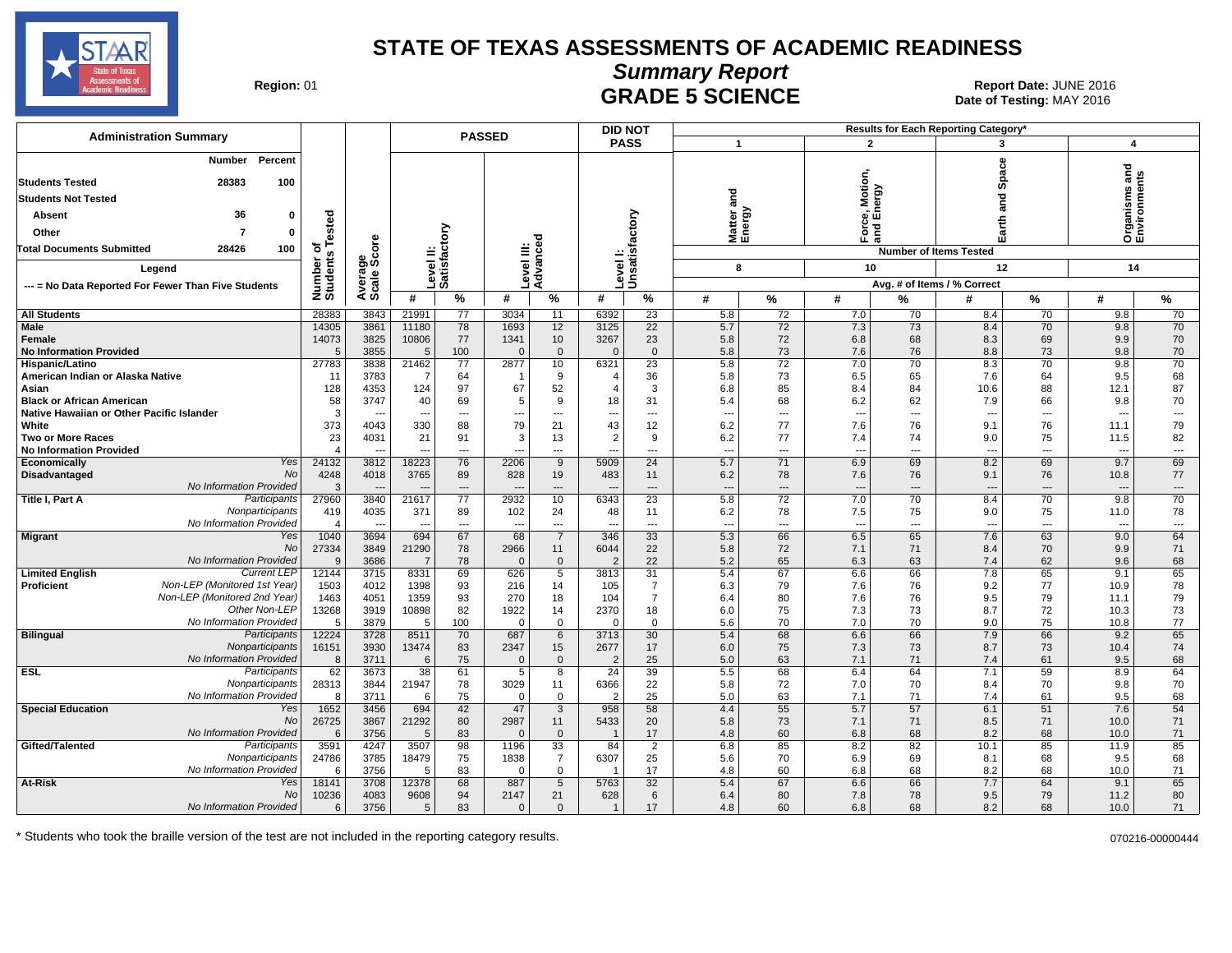

#### **Summary Report**

Region: 01 **Region: 01 Date: JUNE 2016 CRADE 5 SCIENCE Date: 01 <b>Report Date: JUNE 2016** 

| <b>Administration Summary</b>                             |                       |                                  |                                            |                                | <b>PASSED</b>            |                       | <b>DID NOT</b>                  |                          |                                 |                          |                                 |                                | <b>Results for Each Reporting Category</b> |                                |                               |                                |
|-----------------------------------------------------------|-----------------------|----------------------------------|--------------------------------------------|--------------------------------|--------------------------|-----------------------|---------------------------------|--------------------------|---------------------------------|--------------------------|---------------------------------|--------------------------------|--------------------------------------------|--------------------------------|-------------------------------|--------------------------------|
|                                                           |                       |                                  |                                            |                                |                          |                       | <b>PASS</b>                     |                          | $\mathbf{1}$                    |                          | $\overline{2}$                  |                                | 3                                          |                                | 4                             |                                |
| Percent<br>Number<br><b>Students Tested</b><br>923<br>100 |                       |                                  |                                            |                                |                          |                       |                                 |                          |                                 |                          | <b>Motion</b>                   |                                |                                            | Space                          | Ѣ<br>ā,                       | ents                           |
| <b>Students Not Tested</b>                                |                       |                                  |                                            |                                |                          |                       |                                 |                          | and                             |                          |                                 |                                |                                            | and                            | nisms                         |                                |
| Absent<br>$\Omega$                                        |                       |                                  |                                            |                                |                          |                       |                                 |                          | Matter<br>Energy                | බි                       | :e, Motic<br>Energy             |                                |                                            |                                |                               |                                |
| Other<br>0<br>$\Omega$                                    | ested                 |                                  |                                            | δ                              |                          |                       |                                 |                          |                                 |                          |                                 | ់ខ្ល                           |                                            | Earth                          | Organ<br>Envir                |                                |
| 100<br><b>Total Documents Submitted</b><br>924            | ৳                     |                                  |                                            |                                |                          | Ō                     |                                 |                          |                                 |                          |                                 |                                |                                            |                                |                               |                                |
|                                                           | Number of<br>Students | ge<br>Score                      |                                            | evel II:<br>atisfacto          | ≝                        | Advanc                |                                 | Unsatisfactory           |                                 |                          |                                 |                                | <b>Number of Items Tested</b>              |                                |                               |                                |
| Legend                                                    |                       |                                  |                                            |                                | evel                     |                       | evel                            |                          |                                 | 8                        | 10                              |                                | 12                                         |                                | 14                            |                                |
| --- = No Data Reported For Fewer Than Five Students       |                       | Average                          |                                            | ە ت                            |                          |                       |                                 |                          |                                 |                          |                                 |                                | Avg. # of Items / % Correct                |                                |                               |                                |
|                                                           |                       |                                  | #                                          | $\%$                           | #                        | $\%$                  | #                               | $\%$                     | #                               | %                        | #                               | %                              | #                                          | %                              | $\#$                          | %                              |
| <b>All Students</b>                                       | 923                   | 3558                             | 485                                        | 53                             | 23                       | $\overline{2}$        | 438                             | 47                       | 4.9                             | 62                       | 6.2                             | 62                             | 6.3                                        | 53                             | 8.3                           | 60                             |
| Male                                                      | 482                   | 3570                             | 263<br>222                                 | 55                             | 14                       | 3                     | 219                             | 45                       | 4.9                             | 62                       | 6.4                             | 64                             | 6.5                                        | 54                             | 8.2                           | 59                             |
| Female<br><b>No Information Provided</b>                  | 441<br>$\Omega$       | 3546<br>---                      | $\overline{\phantom{a}}$                   | 50<br>---                      | 9<br>---                 | $\overline{2}$<br>--- | 219                             | 50<br>---                | 4.9<br>$\overline{\phantom{a}}$ | 62<br>---                | 6.0<br>$\overline{\phantom{a}}$ | 60<br>$\qquad \qquad \cdots$   | 6.2<br>---                                 | 52<br>$\overline{\phantom{a}}$ | 8.5<br>---                    | 61<br>$\qquad \qquad \cdots$   |
| <b>Hispanic/Latino</b>                                    | 909                   | 3558                             | 478                                        | 53                             | 23                       | 3                     | 431                             | 47                       | 4.9                             | 62                       | 6.2                             | 62                             | 6.3                                        | 53                             | 8.3                           | 60                             |
| American Indian or Alaska Native                          | $\Omega$              | $\overline{\phantom{a}}$         | $\qquad \qquad \cdots$                     | $---$                          | ---                      | ---                   | ---                             | $\hspace{0.05cm} \ldots$ | ---                             | $\overline{\phantom{a}}$ | $---$                           | $\overline{a}$                 | ---                                        | ---                            | $\overline{\phantom{a}}$      | $---$                          |
| Asian                                                     | $\Omega$              | ---                              | ---                                        | ---                            | ---                      | ---                   |                                 | ---                      | $\overline{\phantom{a}}$        | ---                      | ---                             | $\overline{a}$                 | ---                                        | ---                            | ---                           | ---                            |
| <b>Black or African American</b>                          | $\Omega$              | ---                              | ---                                        | $---$                          | ---                      | ---                   | ---                             | $---$                    | $\overline{\phantom{a}}$        | $\overline{a}$           | ---                             | $---$                          | ---                                        | $-$                            | ---                           | $---$                          |
| Native Hawaiian or Other Pacific Islander<br>White        | $\Omega$              | ---<br>3663                      | $\overline{\phantom{a}}$                   | ---                            | ---<br>$\mathbf 0$       | ---<br>$\Omega$       |                                 | $\overline{\phantom{a}}$ | ---                             | ---                      | ---                             | $---$                          | ---                                        | $\overline{\phantom{a}}$       | ---                           | $---$                          |
| <b>Two or More Races</b>                                  | 10<br>$\overline{c}$  | ---                              | 6<br>---                                   | 60<br>$---$                    | ---                      | $---$                 | 4<br>---                        | 40<br>$---$              | 5.5<br>---                      | 69<br>$---$              | 6.3<br>$\overline{\phantom{a}}$ | 63<br>$---$                    | 6.9<br>---                                 | 58<br>$---$                    | 9.2<br>$\overline{a}$         | 66<br>$---$                    |
| <b>No Information Provided</b>                            | $\overline{2}$        | $\overline{a}$                   |                                            | $\overline{a}$                 |                          | ---                   |                                 | $---$                    | ---                             | ---                      | ---                             | $\overline{a}$                 | ---                                        | ---                            | $\overline{\phantom{a}}$      | $\cdots$                       |
| Economically<br>Yes                                       | 866                   | 3562                             | 455                                        | 53                             | $\overline{22}$          | 3                     | 411                             | 47                       | 5.0                             | 62                       | 6.2                             | 62                             | 6.4                                        | 53                             | 8.4                           | 60                             |
| No<br>Disadvantaged                                       | 55                    | 3504                             | 29                                         | 53                             | $\mathbf{1}$             | $\overline{2}$        | 26                              | 47                       | 4.8                             | 60                       | 6.0                             | 60                             | 6.2                                        | 52                             | 7.7                           | 55                             |
| No Information Provided                                   | $\overline{2}$        | $\overline{\phantom{a}}$         |                                            | ---                            |                          | ---                   |                                 | $---$                    | ---                             | $\overline{a}$           | $\overline{a}$                  | $\overline{a}$                 | ---                                        | $\overline{\phantom{a}}$       | $\qquad \qquad \cdots$        | $\cdots$                       |
| Participants<br>Title I, Part A                           | 908                   | 3560                             | 477                                        | 53                             | 23                       | 3                     | 431                             | 47                       | 4.9                             | 62                       | 6.2                             | 62                             | 6.3                                        | 53                             | 8.3                           | 60                             |
| Nonparticipants<br>No Information Provided                | 13<br>$\overline{2}$  | 3494                             | $\overline{7}$<br>$\overline{\phantom{a}}$ | 54<br>---                      | $\mathbf 0$<br>---       | 0<br>---              | 6                               | 46<br>---                | 4.7<br>$\overline{\phantom{a}}$ | 59<br>---                | 5.5<br>$\overline{\phantom{a}}$ | 55<br>$\overline{a}$           | 6.1<br>---                                 | 51<br>---                      | 8.2<br>$\qquad \qquad \cdots$ | 59<br>$\hspace{0.05cm} \ldots$ |
| Migrant<br>Yes                                            | 24                    | 3378                             | 8                                          | 33                             | $\mathbf{1}$             | $\overline{4}$        | 16                              | 67                       | 4.1                             | 51                       | 5.3                             | 53                             | 5.4                                        | 45                             | 7.4                           | 53                             |
| No                                                        | 897                   | 3564                             | 476                                        | 53                             | 22                       | $\overline{2}$        | 421                             | 47                       | 5.0                             | 62                       | 6.2                             | 62                             | 6.4                                        | 53                             | 8.4                           | 60                             |
| No Information Provided                                   | $\overline{2}$        | ---                              |                                            | ---                            | ---                      | ---                   |                                 | ---                      | $\cdots$                        | ---                      | $\hspace{1.5cm} \cdots$         | $\overline{\phantom{a}}$       | $\overline{\phantom{a}}$                   | $\overline{\phantom{a}}$       | $\hspace{1.5cm} \ldots$       | $\cdots$                       |
| <b>Current LEP</b><br><b>Limited English</b>              | 911                   | 3560                             | 481                                        | 53                             | 22                       | 2                     | 430                             | 47                       | 4.9                             | 62                       | 6.2                             | 62                             | 6.4                                        | 53                             | 8.4                           | 60                             |
| Non-LEP (Monitored 1st Year)<br>Proficient                | $\overline{1}$        | ---                              | $\overline{\phantom{a}}$                   | ---                            | ---                      | ---                   |                                 | ---                      | ---                             | ---                      | $\overline{\phantom{a}}$        | $\overline{a}$                 | ---                                        | ---                            | $\overline{\phantom{a}}$      | $---$                          |
| Non-LEP (Monitored 2nd Year)<br>Other Non-LEP             | $\mathbf 0$<br>9      | $\overline{\phantom{a}}$<br>3506 | $---$<br>3                                 | $---$<br>33                    | ---<br>$\mathbf{1}$      | $\cdots$<br>11        | ---<br>6                        | $\cdots$<br>67           | $\overline{\phantom{a}}$<br>5.0 | ---<br>63                | $\overline{\phantom{a}}$<br>5.3 | $\hspace{0.05cm} \ldots$<br>53 | ---<br>6.0                                 | $---$<br>50                    | ---<br>8.1                    | $\overline{\phantom{a}}$<br>58 |
| No Information Provided                                   | $\overline{2}$        | ---                              | $\overline{a}$                             | ---                            | $\overline{a}$           | ---                   |                                 | $\overline{a}$           | $\overline{a}$                  | ---                      | $\overline{\phantom{a}}$        | $\overline{a}$                 | $\overline{a}$                             | $\overline{a}$                 | $\overline{a}$                | $\overline{\phantom{a}}$       |
| <b>Bilingual</b><br>Participants                          | 911                   | 3559                             | 481                                        | 53                             | $\overline{22}$          | $\overline{2}$        | 430                             | 47                       | 4.9                             | 62                       | 6.2                             | 62                             | 6.4                                        | 53                             | 8.3                           | 60                             |
| Nonparticipants                                           | 9                     | 3516                             | 3                                          | 33                             | $\mathbf{1}$             | 11                    | 6                               | 67                       | 5.2                             | 65                       | 5.2                             | 52                             | 6.0                                        | 50                             | 8.2                           | 59                             |
| No Information Provided                                   | $\mathbf{3}$          | ---                              | $\overline{\phantom{a}}$                   | $\cdots$                       | ---                      | $\cdots$              | ---                             | $\cdots$                 | $\overline{\phantom{a}}$        | ---                      | $\overline{\phantom{a}}$        | $\qquad \qquad \cdots$         | ---                                        | $\overline{\phantom{a}}$       | $\qquad \qquad \cdots$        | $\cdots$                       |
| <b>ESL</b><br>Participants                                | $\mathbf 0$           | $\overline{\phantom{a}}$         | $---$                                      | $\overline{\phantom{a}}$       | $\hspace{0.05cm} \ldots$ | $\sim$                | $\overline{\phantom{a}}$        | $\sim$                   | ---                             | $\overline{\phantom{a}}$ | $\overline{\phantom{a}}$        | $---$                          | $\overline{\phantom{a}}$                   | $\overline{\phantom{a}}$       | $\overline{\phantom{a}}$      | $\cdots$                       |
| Nonparticipants<br>No Information Provided                | 919<br>$\overline{4}$ | 3560                             | 484<br>$\overline{a}$                      | 53<br>$\overline{\phantom{a}}$ | 23<br>$\overline{a}$     | 3<br>---              | 435<br>$\overline{\phantom{a}}$ | 47<br>$\overline{a}$     | 4.9<br>$\overline{a}$           | 62<br>$\overline{a}$     | 6.2<br>$\overline{\phantom{a}}$ | 62<br>$\overline{a}$           | 6.4<br>$\overline{a}$                      | 53<br>$\overline{\phantom{a}}$ | 8.3<br>$\overline{a}$         | 60<br>$---$                    |
| <b>Special Education</b><br>Yes                           | 42                    | 3291                             | 12                                         | 29                             | $\mathbf 0$              | $\mathbf{0}$          | 30                              | 71                       | 3.7                             | 46                       | 5.4                             | 54                             | 4.9                                        | 41                             | 6.4                           | 46                             |
| No                                                        | 878                   | 3572                             | 472                                        | 54                             | 23                       | 3                     | 406                             | 46                       | 5.0                             | 63                       | 6.3                             | 63                             | 6.4                                        | 53                             | 8.4                           | 60                             |
| No Information Provided                                   | 3                     | $\overline{\phantom{a}}$         | $---$                                      | ---                            | $\overline{a}$           | ---                   |                                 | $---$                    | $\overline{\phantom{a}}$        | $\overline{a}$           | $\overline{a}$                  | $\overline{a}$                 | ---                                        | $\overline{\phantom{a}}$       | $\overline{a}$                | $\cdots$                       |
| Gifted/Talented<br>Participants                           | $\overline{7}$        | 3919                             | 6                                          | 86                             | $\mathbf 0$              | $\mathbf 0$           | -1                              | 14                       | 6.7                             | 84                       | 7.3                             | 73                             | 7.6                                        | 63                             | 11.3                          | 81                             |
| Nonparticipants                                           | 913                   | 3556                             | 478                                        | 52                             | 23                       | 3                     | 435                             | 48                       | 4.9                             | 62                       | 6.2                             | 62                             | 6.3                                        | 53                             | 8.3                           | 59                             |
| No Information Provided<br>Yes                            | -3                    |                                  |                                            | ---                            |                          | ---                   |                                 | $\overline{\phantom{a}}$ | ---                             | ---                      | $\overline{\phantom{a}}$        | $\overline{a}$                 |                                            | ---                            | $\overline{a}$                | $\cdots$                       |
| At-Risk<br>No                                             | 889<br>31             | 3561<br>3483                     | 473<br>11                                  | 53<br>35                       | 22<br>$\mathbf{1}$       | $\overline{2}$<br>3   | 416<br>20                       | 47<br>65                 | 4.9<br>4.9                      | 62<br>61                 | 6.2<br>5.5                      | 62<br>55                       | 6.4<br>5.6                                 | 53<br>47                       | 8.4<br>8.0                    | 60<br>57                       |
| No Information Provided                                   | $\mathbf{3}$          | $\overline{a}$                   | $\overline{\phantom{a}}$                   | $---$                          | $\overline{a}$           | $---$                 | ---                             | $\overline{a}$           | $\overline{\phantom{a}}$        | ---                      | $\overline{a}$                  | $\overline{a}$                 | $\overline{\phantom{a}}$                   | $---$                          | $---$                         | $---$                          |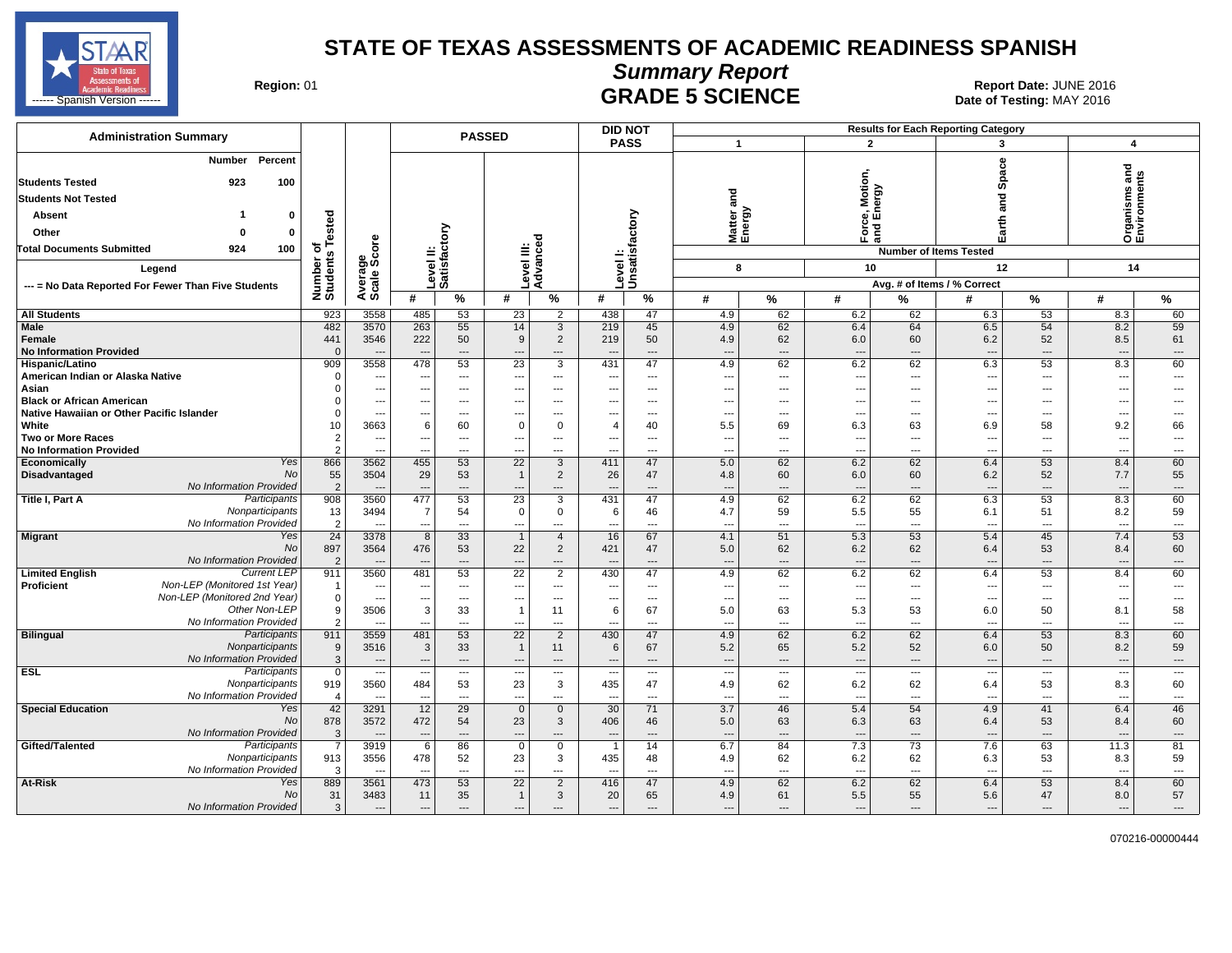

## **Summary Report**

Region: 01 **Region: 01 Date: JUNE 2016 CRADE 5 SCIENCE Date: 01 <b>Report Date: JUNE 2016** 

| <b>Administration Summary</b>                                                                 |                                |                          |                          |                          | <b>PASSED</b>                 |                         | <b>DID NOT</b>                |                            |                                 |                          |                          |                                     | <b>Results for Each Reporting Category</b> |                |                                     |                                |
|-----------------------------------------------------------------------------------------------|--------------------------------|--------------------------|--------------------------|--------------------------|-------------------------------|-------------------------|-------------------------------|----------------------------|---------------------------------|--------------------------|--------------------------|-------------------------------------|--------------------------------------------|----------------|-------------------------------------|--------------------------------|
|                                                                                               |                                |                          |                          |                          |                               |                         | <b>PASS</b>                   |                            | $\mathbf{1}$                    |                          | $\overline{2}$           |                                     | 3                                          |                | 4                                   |                                |
| Percent<br><b>Number</b><br><b>Students Tested</b><br>44<br>100<br><b>Students Not Tested</b> |                                |                          |                          |                          |                               |                         |                               |                            | and                             |                          | Motion,                  | ergy                                | ပ္ပ<br>Š<br>ഗ<br>and                       |                | ᠊ᠣ<br>Organisms and<br>Environments |                                |
| <b>Absent</b><br>$\Omega$                                                                     |                                |                          |                          |                          |                               |                         |                               |                            |                                 |                          |                          | و و                                 |                                            |                |                                     |                                |
| Other<br>n<br>0                                                                               | ested                          |                          |                          | δ                        |                               | ъ                       |                               |                            | Matter a<br>Energy              |                          | Forc<br>and I            |                                     | arth                                       |                |                                     |                                |
| 44<br><b>Total Documents Submitted</b><br>100                                                 | ⊢<br>৳<br>s,                   | ge<br>Score              |                          |                          | Ë                             | ō                       |                               |                            |                                 |                          |                          |                                     | ш<br><b>Number of Items Tested</b>         |                |                                     |                                |
| Legend                                                                                        | Number<br>Students             |                          | .evel II:<br>satisfacto  |                          | Level III:<br>Advance         |                         |                               | Level I:<br>Unsatisfactory | 8                               |                          | 10                       |                                     | 12                                         |                | 14                                  |                                |
| --- = No Data Reported For Fewer Than Five Students                                           |                                | Average                  |                          | ة ت                      |                               |                         |                               |                            |                                 |                          |                          |                                     | Avg. # of Items / % Correct                |                |                                     |                                |
|                                                                                               |                                |                          | #                        | $\%$                     | #                             | $\overline{\gamma}$     | #                             | $\%$                       | #                               | $\%$                     | #                        | %                                   | #                                          | %              | #                                   | $\%$                           |
| <b>All Students</b>                                                                           | 44                             | 3380                     | 15                       | 34                       | $\mathbf 0$                   | 0                       | 29                            | 66                         | 4.4                             | 55                       | 5.2                      | 52                                  | 5.7                                        | 48             | 7.0                                 | 50                             |
| Male                                                                                          | $\overline{24}$                | 3407                     | 8                        | 33                       | $\mathbf 0$                   | $\mathbf 0$             | 16                            | 67                         | 4.5                             | 57                       | 5.0                      | 50                                  | 6.1                                        | 51             | 7.0                                 | 50                             |
| Female                                                                                        | 20                             | 3347                     | $\overline{7}$           | 35                       | $\mathbf 0$                   | $\mathbf 0$             | 13                            | 65                         | 4.2                             | 53                       | 5.3                      | 53                                  | 5.3                                        | 44             | 6.9                                 | 49                             |
| <b>No Information Provided</b>                                                                | $\Omega$                       |                          | ---                      | ---                      | $\overline{\phantom{a}}$      | ---                     | ---                           | ---                        | $\overline{\phantom{a}}$        | $\overline{\phantom{a}}$ | $\overline{\phantom{a}}$ | $\overline{\phantom{a}}$            | ---                                        | ---            | $\overline{\phantom{a}}$            | $\cdots$                       |
| Hispanic/Latino                                                                               | 44                             | 3380                     | 15                       | 34                       | $\mathsf 0$                   | $\mathbf 0$             | 29                            | 66                         | 4.4                             | 55                       | 5.2                      | 52                                  | 5.7                                        | 48             | 7.0                                 | 50                             |
| American Indian or Alaska Native                                                              | $\Omega$                       | ---                      | $\qquad \qquad -$        | $---$                    | ---                           | $\cdots$                | ---                           | ---                        |                                 | $\overline{\phantom{a}}$ | $\overline{\phantom{a}}$ | $---$                               | ---                                        | ---            | $\qquad \qquad \cdots$              | ---                            |
| Asian                                                                                         | $\Omega$                       | ---                      | ---                      | $---$                    | ---                           | $\cdots$                | ---                           | $\cdots$                   | $\overline{a}$                  | $\overline{\phantom{a}}$ | ---                      | $\cdots$                            | ---                                        | ---            | $---$                               | $\overline{\phantom{a}}$       |
| <b>Black or African American</b>                                                              | $\Omega$                       | ---                      | $\overline{a}$           | $\overline{a}$           | ---                           | $---$                   | --                            | $\overline{a}$             |                                 | $\overline{a}$           | $\sim$                   | $\sim$                              | ---                                        | ---            | $\sim$                              | $\overline{a}$                 |
| Native Hawaiian or Other Pacific Islander                                                     |                                | ---                      | ---                      | ---                      | ---                           | $\cdots$                | ---                           | $\cdots$                   |                                 | $\overline{\phantom{a}}$ | $\overline{\phantom{a}}$ | $\overline{a}$                      | ---                                        | ---            | $\qquad \qquad \cdots$              | ---                            |
| White                                                                                         |                                | ---                      | ---                      | $---$                    | $---$                         | $\cdots$                | $\overline{\phantom{a}}$      | ---                        |                                 | $---$                    | $\overline{\phantom{a}}$ | $---$                               | ---                                        | ---            | $\overline{\phantom{a}}$            | $---$                          |
| Two or More Races                                                                             | $\Omega$                       | $\overline{\phantom{a}}$ | ---                      | $---$                    | ---                           | $---$                   | ---                           | $---$                      | ---                             | $\overline{\phantom{a}}$ | ---                      | $---$                               | ---                                        | ---            | $\overline{\phantom{a}}$            | $\overline{a}$                 |
| <b>No Information Provided</b>                                                                | $\Omega$                       | ---                      |                          | ---                      |                               | $\overline{a}$          |                               | ---                        | ---                             |                          | $\overline{\phantom{a}}$ | $\overline{a}$                      | ---                                        | ---            | ---                                 | ---                            |
| Yes<br>Economically<br>N <sub>O</sub>                                                         | $\overline{37}$                | 3343                     | 12                       | 32                       | $\mathbf 0$                   | $\mathbf 0$             | 25                            | 68                         | 4.4                             | 54                       | 5.1                      | 51                                  | 5.4                                        | 45             | 6.7                                 | 48                             |
| Disadvantaged<br>No Information Provided                                                      | $\overline{7}$<br>$\mathbf{0}$ | 3576                     | $\mathbf{3}$             | 43                       | $\mathbf 0$                   | $\mathbf 0$             | $\overline{4}$                | 57                         | 4.6                             | 57                       | 5.6                      | 56                                  | 7.4                                        | 62             | 8.4                                 | 60                             |
| Participants<br>Title I, Part A                                                               | 39                             | 3337                     | ---<br>12                | ---<br>31                | ---<br>$\mathbf 0$            | $\cdots$<br>$\mathbf 0$ | 27                            | $---$<br>69                | $\overline{\phantom{a}}$<br>4.3 | $---$<br>53              | ---<br>4.9               | $\hspace{1.5cm} \textbf{---}$<br>49 | ---<br>5.5                                 | ---<br>46      | $\overline{\phantom{a}}$<br>6.7     | $\cdots$<br>48                 |
| Nonparticipants                                                                               | $\overline{4}$                 | $\overline{\phantom{a}}$ | ---                      | ---                      | ---                           | ---                     | ---                           | ---                        | ---                             | $\overline{\phantom{a}}$ | ---                      | $\overline{a}$                      | ---                                        | ---            | $\overline{\phantom{a}}$            | ---                            |
| No Information Provided                                                                       | $\overline{1}$                 | ---                      | ---                      | ---                      | ---                           | ---                     | ---                           | ---                        | $\overline{\phantom{a}}$        | $\sim$                   | $\overline{\phantom{a}}$ | $\overline{\phantom{a}}$            | ---                                        | ---            | $\overline{\phantom{a}}$            | $\overline{\phantom{a}}$       |
| <b>Migrant</b><br>Yes                                                                         | $\overline{1}$                 | $\overline{\phantom{a}}$ | $\overline{\phantom{a}}$ | $\overline{\phantom{a}}$ | $\overline{\phantom{a}}$      | $---$                   | ---                           | $\cdots$                   | $\sim$                          | $---$                    | $\overline{\phantom{a}}$ | $\qquad \qquad \cdots$              | $\cdots$                                   | ---            | $\hspace{0.05cm} \cdots$            | $\overline{\phantom{a}}$       |
| N <sub>O</sub>                                                                                | 42                             | 3393                     | 15                       | 36                       | $\mathbf 0$                   | $\mathbf{0}$            | 27                            | 64                         | 4.5                             | 56                       | 5.2                      | 52                                  | 5.8                                        | 48             | 7.0                                 | 50                             |
| No Information Provided                                                                       | $\overline{1}$                 | ---                      | ---                      | $---$                    | $---$                         | $\cdots$                | $---$                         | $---$                      | $\overline{\phantom{a}}$        | $---$                    | $\overline{\phantom{a}}$ | $\overline{\phantom{a}}$            | $\overline{\phantom{a}}$                   | ---            | $---$                               | $\cdots$                       |
| <b>Current LEP</b><br><b>Limited English</b>                                                  | 44                             | 3380                     | 15                       | 34                       | $\Omega$                      | $\mathbf 0$             | 29                            | 66                         | 4.4                             | 55                       | 5.2                      | 52                                  | 5.7                                        | 48             | 7.0                                 | 50                             |
| Non-LEP (Monitored 1st Year)<br><b>Proficient</b>                                             | $\mathbf{0}$                   | ---                      | ---                      | $\cdots$                 | ---                           | ---                     | $---$                         | ---                        |                                 | $\sim$                   | $\overline{\phantom{a}}$ | $\cdots$                            | ---                                        | ---            | $\overline{\phantom{a}}$            | $\hspace{0.05cm} \ldots$       |
| Non-LEP (Monitored 2nd Year)                                                                  | $\mathbf 0$                    | $\overline{\phantom{a}}$ | ---                      | $\overline{\phantom{a}}$ | $---$                         | $---$                   | $---$                         | $---$                      | $\sim$                          | $\overline{a}$           | $\overline{\phantom{a}}$ | $---$                               | ---                                        | ---            | $\overline{\phantom{a}}$            | $\overline{\phantom{a}}$       |
| Other Non-LEP                                                                                 | $\mathbf 0$                    | ---                      | ---                      | ---                      | ---                           | ---                     | ---                           | ---                        | ---                             | $\overline{a}$           | $\overline{\phantom{a}}$ | $\overline{a}$                      | ---                                        | ---            | $---$                               | $\hspace{0.05cm} \ldots$       |
| No Information Provided                                                                       | $\Omega$                       | ---                      | $\overline{a}$           | $---$                    | $---$                         | $---$                   | $---$                         | $\overline{a}$             | $\overline{a}$                  | $\overline{a}$           | $\overline{a}$           | $\overline{a}$                      | ---                                        | ---            | $---$                               | $\overline{a}$                 |
| <b>Bilingual</b><br>Participants                                                              | 43                             | 3383                     | 15                       | 35                       | $\mathbf 0$                   | $\mathbf 0$             | 28                            | 65                         | 4.4                             | 56                       | 5.2                      | 52                                  | 5.7                                        | 48             | 6.9                                 | 50                             |
| Nonparticipants<br>No Information Provided                                                    | $\mathbf 0$                    | ---                      | $\overline{\phantom{a}}$ | ---                      | ---                           | ---                     |                               | ---                        |                                 | $\overline{\phantom{a}}$ | $\overline{\phantom{a}}$ | $\hspace{1.5cm} \cdots$             | ---                                        | ---            | $\overline{\phantom{a}}$            | ---                            |
| <b>ESL</b><br>Participants                                                                    | $\overline{1}$<br>$\mathbf 0$  | $\overline{a}$           |                          | $---$                    |                               | $---$                   | ---                           | $\overline{a}$             | ---                             | $\sim$                   | $\overline{a}$           | $\overline{a}$                      | $\overline{a}$<br>---                      | ---            | $\overline{\phantom{a}}$            | $\overline{a}$                 |
| Nonparticipants                                                                               | 43                             | 3383                     | ---<br>15                | $---$<br>35              | $\overline{a}$<br>$\mathbf 0$ | ---<br>$\mathbf 0$      | 28                            | ---<br>65                  | 4.4                             | 56                       | ---<br>5.2               | $\overline{\phantom{a}}$<br>52      | 5.7                                        | ---<br>48      | $\overline{\phantom{a}}$<br>6.9     | $\overline{\phantom{a}}$<br>50 |
| No Information Provided                                                                       | $\overline{1}$                 | $\overline{a}$           | ---                      | $\overline{a}$           | $\overline{a}$                | $---$                   | ---                           | $\overline{a}$             | $\sim$                          | $\overline{a}$           | $\overline{a}$           | $\overline{a}$                      | ---                                        | ---            | $\overline{a}$                      | $-$                            |
| <b>Special Education</b><br>Yes                                                               | $\overline{0}$                 | $\overline{\phantom{a}}$ | $\overline{a}$           | $---$                    | $\overline{\phantom{a}}$      | ---                     | $\overline{\phantom{a}}$      | ---                        | $\overline{\phantom{a}}$        | $---$                    | $\overline{\phantom{a}}$ | $\overline{\phantom{a}}$            | $\overline{\phantom{a}}$                   | ---            | $\qquad \qquad \cdots$              | $\cdots$                       |
| <b>No</b>                                                                                     | 43                             | 3383                     | 15                       | 35                       | $\mathbf{0}$                  | $\mathbf{0}$            | 28                            | 65                         | 4.4                             | 56                       | 5.2                      | 52                                  | 5.7                                        | 48             | 6.9                                 | 50                             |
| No Information Provided                                                                       | $\overline{1}$                 | $\overline{a}$           | ---                      | $---$                    | $---$                         | $\cdots$                | $---$                         | $\cdots$                   | $---$                           | $---$                    | $\overline{\phantom{a}}$ | $\overline{\phantom{a}}$            | $\overline{\phantom{a}}$                   | ---            | $---$                               | $\cdots$                       |
| Gifted/Talented<br>Participants                                                               | $\overline{0}$                 | ---                      | ---                      | $---$                    | ---                           | ---                     | ---                           | ---                        | ---                             | $\overline{\phantom{a}}$ | ---                      | $\overline{\phantom{a}}$            | $\overline{\phantom{a}}$                   | $\overline{a}$ | $\overline{\phantom{a}}$            | $\cdots$                       |
| Nonparticipants                                                                               | 43                             | 3383                     | 15                       | 35                       | $\mathbf 0$                   | $\mathbf 0$             | 28                            | 65                         | 4.4                             | 56                       | 5.2                      | 52                                  | 5.7                                        | 48             | 6.9                                 | 50                             |
| No Information Provided                                                                       | $\overline{1}$                 |                          | ---                      | ---                      | $---$                         | $\overline{a}$          |                               | ---                        | $\overline{a}$                  | $\sim$                   | $\overline{\phantom{a}}$ | $\overline{\phantom{a}}$            | ---                                        | ---            | $\overline{\phantom{a}}$            | $\overline{\phantom{a}}$       |
| At-Risk<br>Yes                                                                                | 43                             | 3383                     | 15                       | 35                       | $\Omega$                      | $\mathbf{0}$            | 28                            | 65                         | 4.4                             | 56                       | 5.2                      | 52                                  | 5.7                                        | 48             | 6.9                                 | 50                             |
| No                                                                                            | $\mathbf{0}$                   | ---                      | ---                      | ---                      | $\hspace{1.5cm} \textbf{---}$ | $\cdots$                | $\hspace{1.5cm} \textbf{---}$ | ---                        | $---$                           | $\overline{\phantom{a}}$ | $\overline{\phantom{a}}$ | $\overline{\phantom{a}}$            | ---                                        | ---            | $---$                               | ---                            |
| No Information Provided                                                                       |                                | ---                      | $---$                    | $- - -$                  | $---$                         | $---$                   | $---$                         | $---$                      | $\overline{\phantom{a}}$        | ---                      | $\overline{a}$           | $---$                               | $---$                                      | ---            | $\overline{a}$                      | ---                            |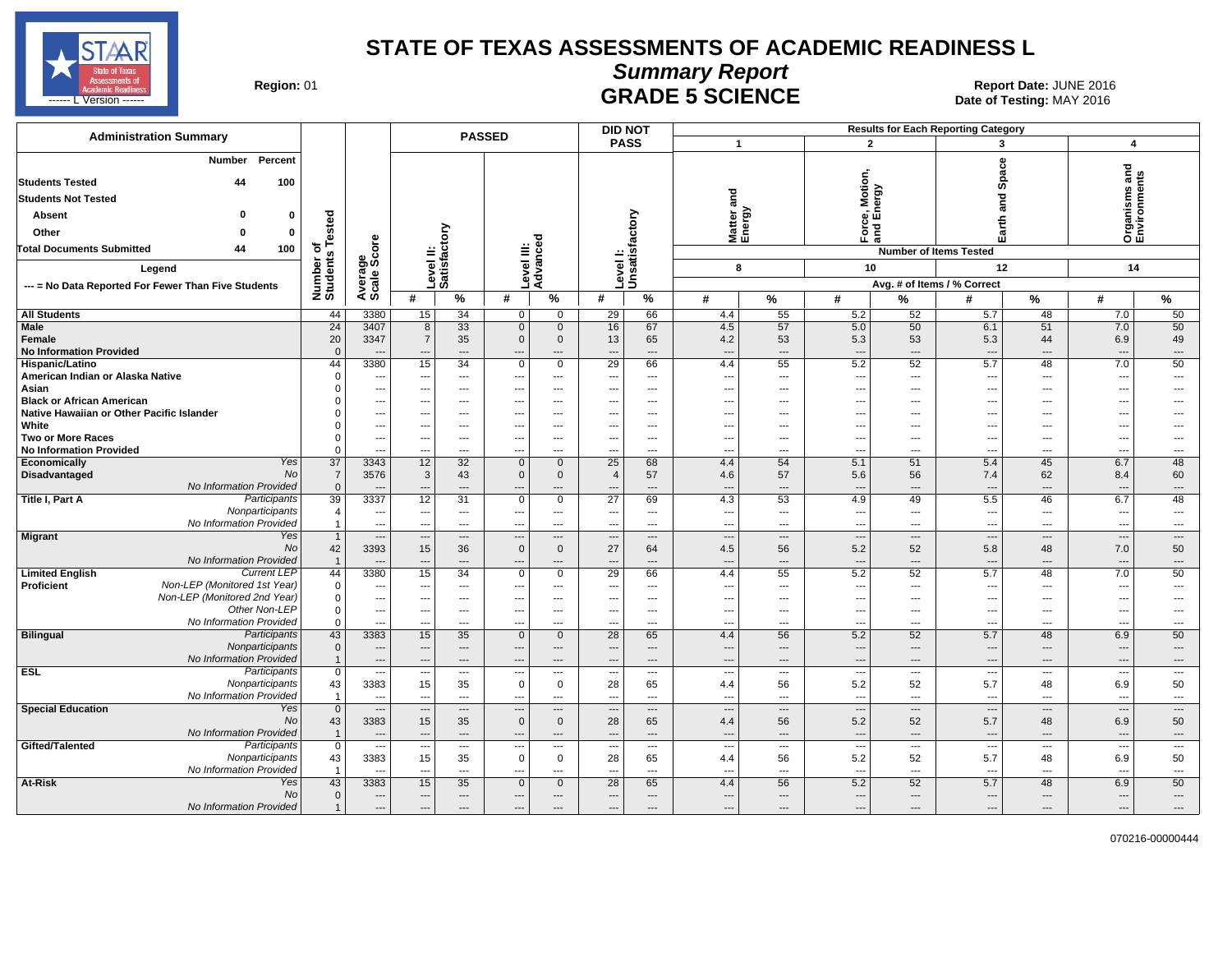

### **Summary Report**

Region: 01 **Region: 01 Date: JUNE 2016 GRADE 5 SCIENCE Date: 01 <b>Report Date: JUNE 2016** 

| <b>Administration Summary</b>                                              |                         |                          |                                            |                                             | <b>PASSED</b>              |                                  |                                 | <b>DID NOT</b>           |                                 |                                |                                 |                    | Results for Each Reporting Category' |                                |                                 |                                |
|----------------------------------------------------------------------------|-------------------------|--------------------------|--------------------------------------------|---------------------------------------------|----------------------------|----------------------------------|---------------------------------|--------------------------|---------------------------------|--------------------------------|---------------------------------|--------------------|--------------------------------------|--------------------------------|---------------------------------|--------------------------------|
|                                                                            |                         |                          |                                            |                                             |                            |                                  |                                 | <b>PASS</b>              |                                 | $\mathbf 1$                    |                                 | $\overline{2}$     | 3                                    |                                |                                 | $\overline{4}$                 |
| Percent<br><b>Number</b><br><b>Students Tested</b><br>986<br>99            |                         |                          |                                            |                                             |                            |                                  |                                 |                          |                                 |                                | Motion                          |                    | 8<br>Spa                             |                                | 5<br>ā                          | ิิ                             |
| <b>Students Not Tested</b>                                                 |                         |                          |                                            |                                             |                            |                                  |                                 |                          | and                             |                                |                                 |                    | ក្ខ<br>ត                             |                                | nisms                           |                                |
| Absent<br>0                                                                |                         |                          |                                            |                                             |                            |                                  |                                 |                          |                                 | ඝ<br>Matter<br>Energy          |                                 | e, Motic<br>Energy |                                      |                                |                                 |                                |
| Other<br>$\Omega$<br>-1                                                    | ested                   |                          |                                            | ξ                                           |                            |                                  |                                 |                          |                                 |                                |                                 | Ford<br>and        | Earth                                |                                | Organ<br>Envir                  |                                |
| <b>Total Documents Submitted</b><br>991<br>100                             | ۴<br>৳                  | ore                      |                                            |                                             | ≝ ອ                        | ъ                                |                                 |                          |                                 |                                |                                 |                    |                                      |                                |                                 |                                |
|                                                                            | Number of<br>Students   | န္တပ္တိ                  |                                            | Level II:<br>Satisfact                      | Level III:<br>Advance      |                                  |                                 | Unsatisfactory           |                                 |                                |                                 |                    | <b>Number of Items Tested</b>        |                                |                                 |                                |
| Leaend                                                                     |                         |                          |                                            |                                             |                            |                                  | evel                            |                          |                                 | 8                              |                                 | 10                 | 12                                   |                                | 14                              |                                |
| --- = No Data Reported For Fewer Than Five Students                        |                         | Average:                 |                                            |                                             |                            |                                  |                                 |                          |                                 |                                |                                 |                    | Avg. # of Items / % Correct          |                                |                                 |                                |
|                                                                            |                         |                          | #                                          | %                                           | #                          | %                                | #                               | %                        | #                               | %                              | #                               | %                  | #                                    | %                              | #                               | $\%$                           |
| <b>All Students</b>                                                        | 986                     | 3229                     | 225                                        | 23                                          | 10                         | $\overline{1}$                   | 761                             | 77                       | 4.5                             | 56                             | 5.9                             | 59                 | 6.2                                  | 52                             | 6.5                             | 46                             |
| Male<br>Female                                                             | 626<br>360              | 3257<br>3181             | 165<br>60                                  | 26<br>17                                    | $\overline{7}$<br>3        | $\mathbf{1}$<br>$\mathbf{1}$     | 461<br>300                      | 74<br>83                 | 4.5<br>4.3                      | 56<br>54                       | 6.1<br>5.6                      | 61<br>56           | 6.4<br>6.0                           | 53<br>50                       | 6.6<br>6.2                      | 47<br>45                       |
| <b>No Information Provided</b>                                             | $\Omega$                |                          | $\overline{a}$                             | ---                                         | ---                        | ---                              |                                 | ---                      | ---                             | $\overline{\phantom{a}}$       | ---                             | ---                |                                      | $\overline{\phantom{a}}$       | $\overline{\phantom{a}}$        | $\cdots$                       |
| Hispanic/Latino                                                            | 970                     | 3226                     | 220                                        | 23                                          | 9                          | $\overline{1}$                   | 750                             | 77                       | 4.4                             | 56                             | 5.9                             | 59                 | 6.2                                  | 52                             | 6.5                             | 46                             |
| American Indian or Alaska Native                                           | $\Omega$                | $\overline{\phantom{a}}$ | $\hspace{0.05cm} \ldots$                   | ---                                         | ---                        | $\cdots$                         | ---                             | $\cdots$                 | $\hspace{0.05cm} \ldots$        | $\hspace{0.05cm} \ldots$       | ---                             | ---                | ---                                  | ---                            | $\overline{\phantom{a}}$        | $\hspace{0.05cm} \ldots$       |
| Asian                                                                      | $\Omega$                | ---                      | $\overline{a}$                             | $---$                                       | $---$                      | $---$                            | $-$                             | $---$                    | $\sim$                          | $\sim$                         | ---                             | ---                | $\overline{a}$                       | $---$                          | $\sim$                          | $\overline{a}$                 |
| <b>Black or African American</b>                                           | 3                       | ---                      | ---                                        | $\hspace{0.05cm} \ldots$                    | ---                        | $\cdots$                         |                                 | ---                      | $\overline{\phantom{a}}$        | ---                            | ---                             | ---                | $\overline{\phantom{a}}$             | ---                            | $\overline{\phantom{a}}$        |                                |
| Native Hawaiian or Other Pacific Islander<br>White                         | 11                      | ---<br>3482              | $\hspace{0.05cm} \ldots$<br>$\overline{4}$ | $---$<br>36                                 | ---<br>$\mathbf 0$         | ---<br>0                         | ---<br>$\overline{7}$           | ---<br>64                | $\overline{\phantom{a}}$<br>4.9 | $\overline{\phantom{a}}$<br>61 | ---<br>6.7                      | ---<br>67          | ---<br>7.2                           | $---$<br>60                    | $\overline{\phantom{a}}$<br>9.1 | $\overline{a}$<br>65           |
| <b>Two or More Races</b>                                                   |                         | ---                      | $\hspace{0.05cm} \ldots$                   | $\overline{\phantom{a}}$                    | $\hspace{0.05cm} \ldots$   | $\cdots$                         | $\hspace{0.05cm} \ldots$        | ---                      | $\overline{\phantom{a}}$        | ---                            | ---                             | ---                | $\hspace{0.05cm} \ldots$             | $---$                          | $\overline{\phantom{a}}$        | ---                            |
| <b>No Information Provided</b>                                             |                         |                          |                                            | ---                                         | $---$                      | $---$                            |                                 | ---                      | $\overline{a}$                  | $\overline{\phantom{a}}$       | $\overline{a}$                  | ---                | $\sim$                               | $---$                          | $\overline{\phantom{a}}$        | $---$                          |
| Yes<br>Economically                                                        | 885                     | 3222                     | 198                                        | 22                                          | 8                          | $\overline{1}$                   | 687                             | 78                       | 4.4                             | 55                             | 5.9                             | 59                 | 6.2                                  | 52                             | 6.5                             | 46                             |
| No<br>Disadvantaged                                                        | 100                     | 3302                     | 27                                         | 27                                          | $\overline{2}$             | $\overline{2}$                   | 73                              | 73                       | 4.6                             | 58                             | 6.2                             | 62                 | 6.7                                  | 55                             | 6.8                             | 49                             |
| <b>No Information Provided</b>                                             |                         | $-$                      | $---$                                      | $---$                                       | $---$                      | $---$                            | $\overline{\phantom{a}}$        | $---$                    | $\overline{\phantom{a}}$        | $---$                          | $---$                           | $---$              | $\overline{\phantom{a}}$             | $---$                          | $---$                           | $---$                          |
| Participants<br>Title I, Part A<br>Nonparticipants                         | 975<br>10               | 3228<br>3442             | 221<br>$\overline{4}$                      | 23<br>40                                    | 10<br>$\mathbf 0$          | $\overline{1}$<br>0              | 754                             | 77                       | 4.4<br>5.4                      | 56<br>68                       | 5.9                             | 59<br>65           | 6.2<br>7.3                           | 52<br>61                       | 6.5<br>8.1                      | 46<br>58                       |
| No Information Provided                                                    | $\overline{\mathbf{1}}$ | ---                      | $\overline{a}$                             | $---$                                       | $---$                      | $---$                            | 6<br>$---$                      | 60<br>$---$              | $---$                           | $---$                          | 6.5<br>$---$                    | ---                | $\sim$                               | $---$                          | $---$                           | $\sim$                         |
| Migrant<br>Yes                                                             | 72                      | 3111                     | 10                                         | 14                                          | $\overline{0}$             | $\overline{0}$                   | 62                              | 86                       | 4.1                             | 51                             | 5.5                             | 55                 | 5.4                                  | 45                             | 5.8                             | 42                             |
| No                                                                         | 907                     | 3241                     | 214                                        | 24                                          | 10                         | $\mathbf{1}$                     | 693                             | 76                       | 4.5                             | 56                             | 6.0                             | 60                 | 6.3                                  | 53                             | 6.6                             | 47                             |
| <b>No Information Provided</b>                                             | -7                      | 2981                     | $\overline{\mathbf{1}}$                    | 14                                          | $\Omega$                   | $\mathbf{0}$                     | 6                               | 86                       | 3.3                             | 41                             | 4.7                             | 47                 | 4.6                                  | 38                             | 5.4                             | 39                             |
| <b>Current LEP</b><br><b>Limited English</b>                               | 531                     | 3213                     | 115                                        | 22                                          | $\overline{5}$             | $\overline{1}$                   | 416                             | 78                       | 4.4                             | 55                             | 5.9                             | 59                 | 6.2                                  | 52                             | 6.3                             | 45                             |
| Non-LEP (Monitored 1st Year)<br>Proficient<br>Non-LEP (Monitored 2nd Year) | 12<br>33                | 3261<br>3194             | 3<br>$\overline{7}$                        | 25<br>21                                    | $\mathbf 0$<br>$\mathbf 0$ | 0<br>0                           | 9<br>26                         | 75<br>79                 | 4.5<br>4.5                      | 56<br>56                       | 6.3                             | 63<br>56           | 7.3<br>6.1                           | 60<br>51                       | 5.8<br>6.5                      | 42<br>46                       |
| Other Non-LEP                                                              | 409                     | 3254                     | 100                                        | 24                                          | 5                          | $\mathbf{1}$                     | 309                             | 76                       | 4.5                             | 57                             | 5.6<br>6.0                      | 60                 | 6.2                                  | 52                             | 6.7                             | 48                             |
| No Information Provided                                                    | - 1                     |                          | ---                                        | $\overline{\phantom{a}}$                    | $\qquad \qquad \cdots$     | ---                              | $\overline{\phantom{a}}$        | $---$                    | ---                             | ---                            | $\overline{\phantom{a}}$        | ---                | ---                                  | ---                            | $\overline{\phantom{a}}$        | $\hspace{0.05cm} \ldots$       |
| <b>Bilingual</b><br>Participants                                           | 523                     | 3202                     | 106                                        | 20                                          | $\overline{5}$             | $\overline{1}$                   | 417                             | 80                       | 4.4                             | 55                             | 5.8                             | 58                 | 6.2                                  | 51                             | 6.3                             | 45                             |
| Nonparticipants                                                            | 462                     | 3262                     | 119                                        | 26                                          | 5                          | $\mathbf{1}$                     | 343                             | 74                       | 4.6                             | 57                             | 6.0                             | 60                 | 6.3                                  | 53                             | 6.8                             | 48                             |
| No Information Provided                                                    | $\overline{1}$          | $\overline{a}$           | $\overline{\phantom{a}}$                   | $\overline{\phantom{a}}$                    | $\overline{a}$             | ---                              | $--$                            | $\overline{a}$           | $\overline{\phantom{a}}$        | $\overline{\phantom{a}}$       | $\overline{\phantom{a}}$        | ---                | ---                                  | $---$                          | $\overline{\phantom{a}}$        | $---$                          |
| Participants<br><b>ESL</b><br>Nonparticipants                              | 5                       | 3359                     | $\overline{2}$                             | 40                                          | $\mathbf 0$                | $\mathbf 0$                      | 3                               | 60                       | 3.0                             | 38                             | 6.4                             | 64                 | 7.8                                  | 65                             | 7.8                             | 56                             |
| No Information Provided                                                    | 980                     | 3229<br>---              | 223<br>$\overline{a}$                      | 23<br>$\overline{\phantom{a}}$              | 10<br>---                  | $\overline{1}$<br>$\overline{a}$ | 757<br>$\overline{\phantom{a}}$ | 77<br>$\overline{a}$     | 4.5<br>$\overline{\phantom{a}}$ | 56<br>$---$                    | 5.9<br>$\overline{a}$           | 59<br>---          | 6.2<br>---                           | 52<br>$\overline{\phantom{a}}$ | 6.5<br>$---$                    | 46<br>$\hspace{0.05cm} \ldots$ |
| <b>Special Education</b><br>Yes                                            | 793                     | 3163                     | 139                                        | 18                                          | 3                          | $\overline{0}$                   | 654                             | 82                       | 4.3                             | 53                             | 5.6                             | 56                 | 5.9                                  | 49                             | 6.1                             | 44                             |
| No                                                                         | 192                     | 3508                     | 86                                         | 45                                          | $\overline{7}$             | $\overline{4}$                   | 106                             | 55                       | 5.3                             | 66                             | 7.1                             | 71                 | 7.7                                  | 64                             | 8.1                             | 58                             |
| No Information Provided                                                    | $\overline{1}$          |                          | $---$                                      | $---$                                       | ---                        | $---$                            |                                 | $\overline{a}$           | $\overline{\phantom{a}}$        | $\overline{\phantom{a}}$       | $\overline{\phantom{a}}$        | ---                | ---                                  | $\overline{a}$                 | $\overline{\phantom{a}}$        | $---$                          |
| Gifted/Talented<br>Participants                                            | 6                       | 3938                     | $\overline{5}$                             | 83                                          | $\overline{2}$             | $\overline{33}$                  | -1                              | 17                       | 5.8                             | $\overline{73}$                | 8.2                             | 82                 | 9.7                                  | 81                             | 10.8                            | 77                             |
| Nonparticipants                                                            | 979                     | 3226                     | 220                                        | 22                                          | 8                          | $\overline{1}$                   | 759                             | 78                       | 4.4                             | 56                             | 5.9                             | 59                 | 6.2                                  | 52                             | 6.5                             | 46                             |
| No Information Provided<br>At-Risk<br>Yes                                  | -1<br>928               | 3221                     | $\overline{a}$<br>206                      | $\overline{\phantom{a}}$<br>$\overline{22}$ | ---<br>$\overline{7}$      | $\overline{a}$<br>$\mathbf{1}$   | 722                             | $\overline{a}$<br>78     | $\overline{a}$<br>4.4           | $\overline{\phantom{a}}$<br>55 | $\overline{\phantom{a}}$<br>5.9 | ---<br>59          | 6.2                                  | $---$<br>52                    | $\sim$<br>6.4                   | $\hspace{0.05cm} \ldots$<br>46 |
| No                                                                         | 57                      | 3377                     | 19                                         | 33                                          | $\mathbf{3}$               | 5                                | 38                              | 67                       | 5.0                             | 63                             | 6.1                             | 61                 | 6.7                                  | 56                             | 7.4                             | 53                             |
| No Information Provided                                                    | $\overline{1}$          | ---                      | $\hspace{0.05cm} \ldots$                   | $---$                                       | $\hspace{0.05cm} \ldots$   | $---$                            | ---                             | $\overline{\phantom{a}}$ | $\hspace{0.05cm} \ldots$        | $---$                          | ---                             | ---                | ---                                  | $---$                          | ---                             | $---$                          |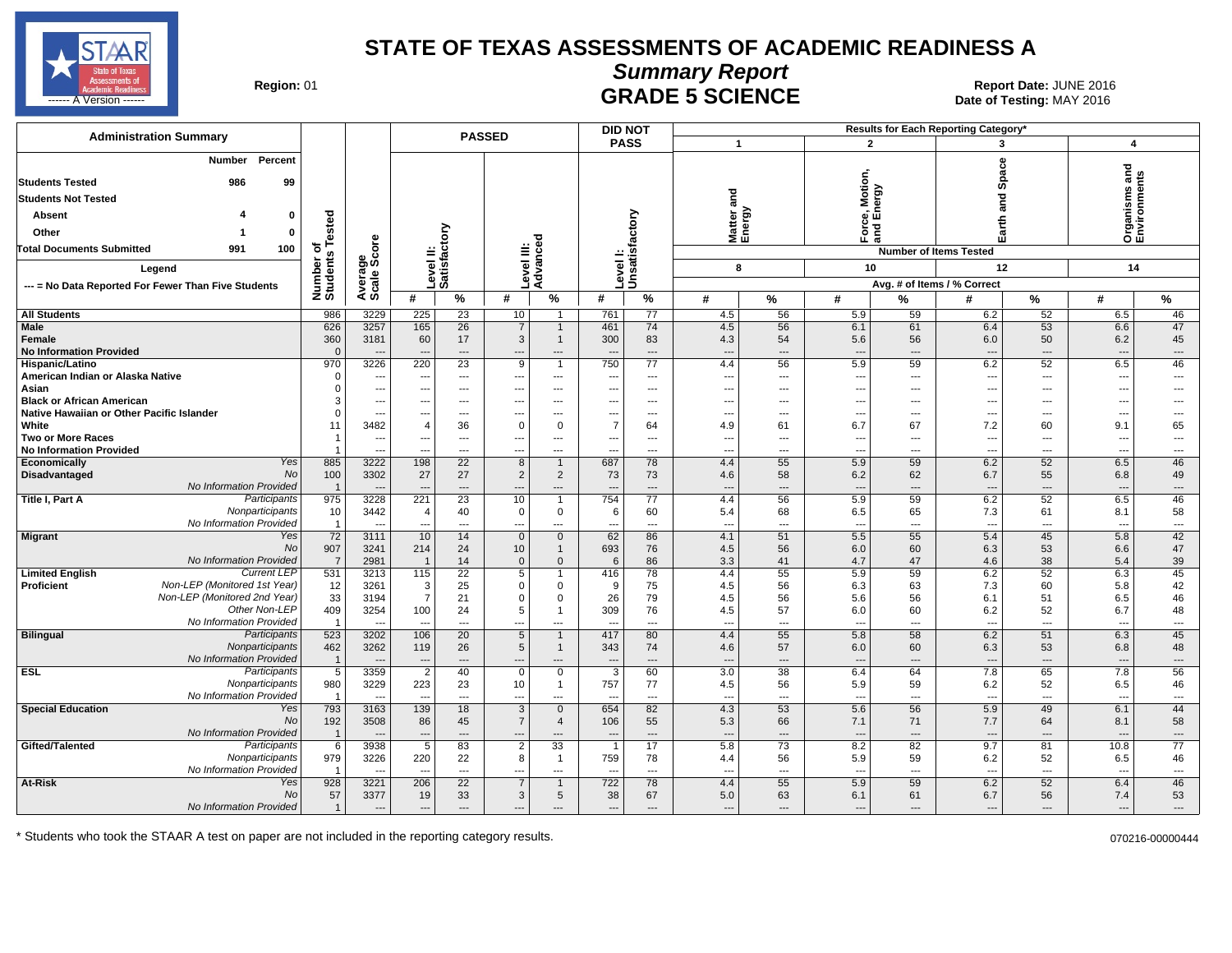

# **Summary Report**

Region: 01 **Region: 01 CALL CONSISTS CONSISTENCE**<br>Date of Testing: SPRING 2016 Date of Testing: SPRING 2016

| <b>Administration Summary</b>                               |                              |                        |                          |                  | <b>PASSED</b>          |                     |                      | <b>DID NOT</b>       |                                                       |          |              | <b>Results for Each Reporting Category</b>      |                                                        |                          |
|-------------------------------------------------------------|------------------------------|------------------------|--------------------------|------------------|------------------------|---------------------|----------------------|----------------------|-------------------------------------------------------|----------|--------------|-------------------------------------------------|--------------------------------------------------------|--------------------------|
|                                                             |                              |                        |                          |                  |                        |                     |                      | <b>PASS</b>          | $\overline{1}$                                        |          |              | $\mathbf{2}$                                    | 3                                                      |                          |
| Percent<br><b>Number</b>                                    |                              |                        |                          |                  |                        |                     |                      |                      |                                                       |          |              |                                                 |                                                        |                          |
| 29400<br>100<br><b>Students Tested</b>                      |                              |                        |                          |                  |                        |                     |                      |                      | Across<br>Understanding/<br>Analysis Across<br>Genres |          |              | Understanding/<br>Analysis of<br>Literary Texts | standing                                               |                          |
|                                                             |                              |                        |                          |                  |                        |                     |                      |                      |                                                       |          |              |                                                 |                                                        |                          |
| <b>Students Not Tested</b>                                  |                              |                        |                          |                  |                        |                     |                      |                      |                                                       |          |              |                                                 |                                                        |                          |
| 53<br>$\mathbf 0$<br>Absent                                 |                              |                        |                          |                  |                        |                     |                      |                      |                                                       |          |              |                                                 |                                                        |                          |
| 25<br>Other<br>$\mathbf 0$                                  |                              |                        |                          | ζiο              |                        |                     |                      | factory              |                                                       |          |              |                                                 | Understanding<br>Analysis of<br>Informational<br>Texts |                          |
| 29478<br>100<br><b>Total Documents Submitted</b>            |                              |                        | ≝                        | ្លួ              | $\stackrel{}{\equiv}$  |                     |                      |                      |                                                       |          |              | <b>Number of Items Tested</b>                   |                                                        |                          |
| Legend                                                      |                              |                        |                          |                  |                        | evel III:<br>dvance |                      | Level I:<br>Unsatisf | 10                                                    |          |              | 20                                              | 18                                                     |                          |
| --- = No Data Reported For Fewer Than Five Students         |                              |                        |                          | Level<br>Satisfa |                        | ⋖                   |                      |                      |                                                       |          |              | Avg. # of Items / % Correct                     |                                                        |                          |
|                                                             | Number of<br>Students Tested | Average<br>Scale Score | #                        | $\frac{9}{6}$    | #                      | %                   | #                    | $\%$                 | #                                                     | %        | #            | %                                               | #                                                      | $\%$                     |
| <b>All Students</b>                                         | 29400                        | 1563                   | 18698                    | 64               | 3768                   | 13                  | 10702                | 36                   | 6.6                                                   | 66       | 12.8         | 64                                              | 10.6                                                   | 59                       |
| <b>Male</b>                                                 | 14680                        | 1552                   | 8765                     | 60               | 1742                   | 12                  | 5915                 | 40                   | 6.6                                                   | 66       | 12.2         | 61                                              | 10.4                                                   | 58                       |
| Female                                                      | 14715                        | 1573                   | 9929                     | 67               | 2025                   | 14                  | 4786                 | 33                   | 6.7                                                   | 67       | 13.3         | 67                                              | 10.9                                                   | 60                       |
| <b>No Information Provided</b>                              | 5                            | 1599                   | $\overline{4}$           | 80               |                        | 20                  |                      | 20                   | 6.8                                                   | 68       | 14.4         | 72                                              | 12.2                                                   | 68                       |
| Hispanic/Latino                                             | 28642                        | 1561                   | 18093                    | 63               | 3532                   | 12                  | 10549                | $\overline{37}$      | 6.6                                                   | 66       | 12.7         | 64                                              | 10.6                                                   | 59                       |
| American Indian or Alaska Native<br>Asian                   | 12<br>114                    | 1549<br>1723           | -7<br>110                | 58<br>96         | 60                     | 8<br>53             | -5<br>$\overline{4}$ | 42<br>$\overline{4}$ | 6.2                                                   | 62<br>88 | 12.6         | 63<br>83                                        | 10.4<br>14.6                                           | 58<br>81                 |
| <b>Black or African American</b>                            | 131                          | 1601                   | 101                      | 77               | 23                     | 18                  | 30                   | 23                   | 8.8<br>7.1                                            | 71       | 16.7<br>14.3 | 71                                              | 11.6                                                   | 65                       |
| Native Hawaiian or Other Pacific Islander                   | 3                            |                        | $\overline{\phantom{a}}$ | ---              | ---                    | $\overline{a}$      | ---                  | $\overline{a}$       | ---                                                   | ---      |              | $\overline{a}$                                  |                                                        | $\overline{\phantom{a}}$ |
| White                                                       | 455                          | 1633                   | 362                      | 80               | 144                    | 32                  | 93                   | 20                   | 7.6                                                   | 76       | 14.4         | 72                                              | 12.5                                                   | 70                       |
| <b>Two or More Races</b>                                    | 23                           | 1608                   | 16                       | 70               | $\overline{7}$         | 30                  | $\overline{7}$       | 30                   | 7.5                                                   | 75       | 14.1         | 70                                              | 11.6                                                   | 64                       |
| <b>No Information Provided</b>                              | 20                           | 1445                   | 6                        | 30               |                        | 5                   | 14                   | 70                   | 4.7                                                   | 47       | 8.8          | 44                                              | 7.1                                                    | 39                       |
| Economically<br>Yes<br><b>Disadvantaged</b><br><b>No</b>    | 24777<br>4600                | 1550<br>1630           | 14957<br>3734            | 60<br>81         | 2562<br>1204           | 10<br>26            | 9820<br>866          | 40<br>19             | 6.4<br>7.6                                            | 64<br>76 | 12.4<br>14.6 | 62<br>73                                        | 10.3<br>12.5                                           | 57<br>70                 |
| No Information Provided                                     | 23                           | 1452                   | $\overline{7}$           | 30               | $\overline{2}$         | 9                   | 16                   | 70                   | 4.6                                                   | 46       | 8.9          | 45                                              | 7.4                                                    | 41                       |
| Title I, Part A<br>Participants                             | 29183                        | 1563                   | 18556                    | 64               | 3726                   | 13                  | 10627                | 36                   | 6.6                                                   | 66       | 12.8         | 64                                              | 10.6                                                   | 59                       |
| Nonparticipants                                             | 195                          | 1597                   | 136                      | 70               | 41                     | 21                  | 59                   | 30                   | 7.2                                                   | 72       | 13.3         | 67                                              | 11.7                                                   | 65                       |
| No Information Provided                                     | 22                           | 1440                   | 6                        | 27               | - 1                    | 5                   | 16                   | 73                   | 4.4                                                   | 44       | 8.5          | 43                                              | 7.0                                                    | 39                       |
| <b>Migrant</b><br>Yes<br><b>No</b>                          | 1095<br>28238                | 1516<br>1565           | 539<br>18151             | 49<br>64         | 61<br>3705             | 6<br>13             | 556<br>10087         | 51<br>36             | 5.9<br>6.6                                            | 59<br>66 | 11.4<br>12.8 | 57<br>64                                        | 9.2<br>10.7                                            | 51<br>59                 |
| No Information Provided                                     | 67                           | 1392                   | 8                        | 12               | $\overline{2}$         | 3                   | 59                   | 88                   | 3.4                                                   | 34       | 6.8          | 34                                              | 5.7                                                    | 32                       |
| <b>Limited English</b><br><b>Current LEP</b>                | 10843                        | 1496                   | 4508                     | 42               | 371                    | 3                   | 6335                 | 58                   | 5.5                                                   | 55       | 10.6         | 53                                              | 8.8                                                    | 49                       |
| Proficient<br>Non-LEP (Monitored 1st Year)                  | 1478                         | 1586                   | 1130                     | 76               | 182                    | 12                  | 348                  | 24                   | 7.1                                                   | 71       | 13.7         | 68                                              | 11.5                                                   | 64                       |
| Non-LEP (Monitored 2nd Year)                                | 1150                         | 1604                   | 938                      | 82               | 166                    | 14                  | 212                  | 18                   | 7.3                                                   | 73       | 14.3         | 71                                              | 11.9                                                   | 66                       |
| Other Non-LEP                                               | 15921<br>8                   | 1603                   | 12115<br>$\overline{7}$  | 76<br>88         | 3047<br>$\overline{2}$ | 19<br>25            | 3806                 | 24<br>13             | 7.3<br>7.4                                            | 73<br>74 | 14.0<br>14.0 | 70<br>70                                        | 11.7<br>12.1                                           | 65<br>67                 |
| No Information Provided<br><b>Bilingual</b><br>Participants | 509                          | 1597<br>1548           | 310                      | 61               | 41                     | 8                   | 199                  | 39                   | 6.4                                                   | 64       | 12.3         | 62                                              | 10.4                                                   | 58                       |
| Nonparticipants                                             | 28865                        | 1563                   | 18380                    | 64               | 3725                   | 13                  | 10485                | 36                   | 6.6                                                   | 66       | 12.8         | 64                                              | 10.6                                                   | 59                       |
| No Information Provided                                     | 26                           | 1448                   | 8                        | 31               | $\overline{2}$         | 8                   | 18                   | 69                   | 4.4                                                   | 44       | 8.8          | 44                                              | 7.4                                                    | 41                       |
| <b>ESL</b><br>Participants                                  | 10209                        | 1496                   | 4236                     | 41               | 352                    | 3                   | 5973                 | 59                   | 5.5                                                   | 55       | 10.6         | 53                                              | 8.7                                                    | 49                       |
| Nonparticipants                                             | 19166<br>25                  | 1598<br>1453           | 14454<br>8               | 75<br>32         | 3414<br>$\overline{2}$ | 18<br>8             | 4712<br>17           | 25<br>68             | 7.2<br>4.6                                            | 72<br>46 | 13.9<br>9.0  | 70<br>45                                        | 11.6<br>7.4                                            | 65<br>41                 |
| No Information Provided<br><b>Special Education</b><br>Yes  | 1173                         | 1448                   | 275                      | 23               | 22                     | $\overline{2}$      | 898                  | 77                   | 4.6                                                   | 46       | 8.9          | 44                                              | 7.2                                                    | 40                       |
| <b>No</b>                                                   | 28203                        | 1568                   | 18416                    | 65               | 3745                   | 13                  | 9787                 | 35                   | 6.7                                                   | 67       | 12.9         | 65                                              | 10.8                                                   | 60                       |
| No Information Provided                                     | 24                           | 1442                   | $\overline{7}$           | 29               |                        | $\overline{4}$      | 17                   | 71                   | 4.4                                                   | 44       | 8.6          | 43                                              | 7.3                                                    | 40                       |
| Gifted/Talented<br>Participants                             | 3444                         | 1698                   | 3305                     | 96               | 1493                   | 43                  | 139                  | $\overline{4}$       | 8.5                                                   | 85       | 16.5         | 83                                              | 14.3                                                   | 80                       |
| Nonparticipants<br>No Information Provided                  | 25932<br>24                  | 1545<br>1442           | 15386<br>-7              | 59<br>29         | 2274                   | 9<br>$\overline{4}$ | 10546                | 41<br>71             | 6.4                                                   | 64<br>44 | 12.3<br>8.6  | 61<br>43                                        | 10.1                                                   | 56<br>40                 |
| At-Risk<br>Yes                                              | 17588                        | 1508                   | 8164                     | 46               | 664                    | $\overline{4}$      | 17<br>9424           | 54                   | 4.4<br>5.7                                            | 57       | 11.1         | 55                                              | 7.3<br>9.1                                             | 50                       |
| <b>No</b>                                                   | 11789                        | 1645                   | 10527                    | 89               | 3102                   | 26                  | 1262                 | 11                   | 7.9                                                   | 79       | 15.3         | 76                                              | 13.0                                                   | 72                       |
| No Information Provided                                     | 23                           | 1452                   | $\overline{7}$           | 30               | $\overline{2}$         | 9                   | 16                   | 70                   | 4.6                                                   | 46       | 8.9          | 45                                              | 7.4                                                    | 41                       |
| Career/Technical<br>Participants                            | 1430                         | 1601                   | 1110                     | 78               | 249                    | 17                  | 320                  | 22                   | 7.2                                                   | 72       | 14.1         | 70                                              | 11.8                                                   | 66                       |
| <b>Education</b><br>Nonparticipants                         | 27943                        | 1561                   | 17580                    | 63               | 3518                   | 13                  | 10363                | 37                   | 6.6                                                   | 66       | 12.7         | 63                                              | 10.6                                                   | 59                       |
| No Information Provided                                     | 27                           | 1447                   | 8                        | 30               | $\mathbf{1}$           | $\overline{4}$      | 19                   | 70                   | 4.5                                                   | 45       | 8.9          | 44                                              | 7.3                                                    | 41                       |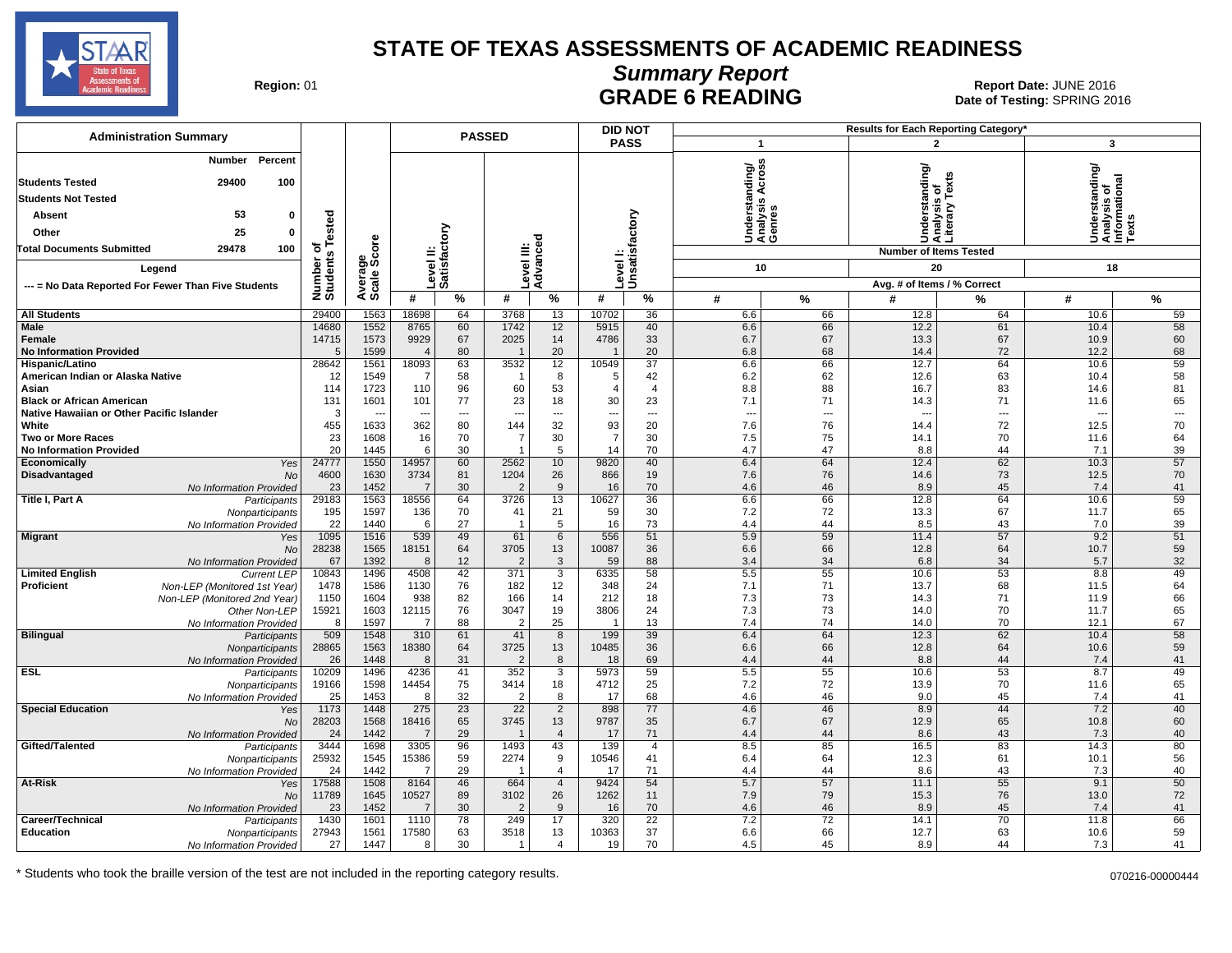

**Summary Report**

Region: 01 **Region: 01 CRADE 6 MATHEMATICS Date: JUNE 2016 Report Date: JUNE 2016 CRADE 6 MATHEMATICS** Date of Testing: SPRING 2016

| <b>Administration Summary</b>                                                                                                                                                                     |                            |                      |                           | <b>PASSED</b>              |                        |                            |                      | <b>DID NOT</b>                      |                                            |                                                     |                                                        |                   | Results for Each Reporting Category' |                                      |                                                        |                 |
|---------------------------------------------------------------------------------------------------------------------------------------------------------------------------------------------------|----------------------------|----------------------|---------------------------|----------------------------|------------------------|----------------------------|----------------------|-------------------------------------|--------------------------------------------|-----------------------------------------------------|--------------------------------------------------------|-------------------|--------------------------------------|--------------------------------------|--------------------------------------------------------|-----------------|
|                                                                                                                                                                                                   |                            |                      |                           |                            |                        |                            |                      | <b>PASS</b>                         | $\overline{1}$                             |                                                     | $\overline{2}$                                         |                   | 3                                    |                                      | $\overline{\mathbf{4}}$                                |                 |
| <b>Number</b> Percent<br>28169<br>98<br><b>Students Tested</b><br><b>Students Not Tested</b><br>52<br><b>Absent</b><br>0<br>Other<br>615<br>2<br>28836<br><b>Total Documents Submitted</b><br>100 | ested<br>৳                 | ge<br>Score          | Level II:<br>Satisfactory |                            |                        | Advanced                   |                      | Unsatisfactory                      | <b>Numerical</b><br>Representations<br>and | Numerical<br>Representatior<br>and<br>Relationships | ations<br>nd Algebraic<br>telationships<br>ă<br>ō<br>Ö | ಹ ∝               | g<br>ÖΣ                              |                                      | Data Analysis<br>and Personal<br>Financial<br>Literacy |                 |
|                                                                                                                                                                                                   |                            |                      |                           |                            |                        |                            |                      |                                     |                                            |                                                     |                                                        |                   | <b>Number of Items Tested</b>        |                                      |                                                        |                 |
| Legend                                                                                                                                                                                            | Number of<br>Students      |                      |                           |                            | evel III:              |                            | evel I:              |                                     | 14                                         |                                                     | 20                                                     |                   | 8                                    |                                      | 10                                                     |                 |
| --- = No Data Reported For Fewer Than Five Students                                                                                                                                               |                            | Average              |                           |                            |                        |                            |                      |                                     |                                            |                                                     |                                                        |                   | Avg. # of Items / % Correct          |                                      |                                                        |                 |
|                                                                                                                                                                                                   |                            |                      | #                         | %                          | #                      | %                          | #                    | %                                   | #                                          | $\%$                                                | #                                                      | %                 | #                                    | %                                    | #                                                      | %               |
| <b>All Students</b>                                                                                                                                                                               | 28169                      | 1612                 | 20020                     | 71                         | 3194                   | 11                         | 8149                 | 29                                  | 7.2                                        | 51                                                  | 10.4                                                   | 52                | 3.7                                  | 47                                   | 5.0                                                    | 50              |
| Male<br>Female<br><b>No Information Provided</b>                                                                                                                                                  | 14072<br>14093<br>$\Delta$ | 1610<br>1613         | 9786<br>10231             | 70<br>73<br>$\overline{a}$ | 1601<br>1592           | 11<br>11<br>$\overline{a}$ | 4286<br>3862         | 30<br>27<br>$\overline{a}$          | 7.2<br>7.2<br>---                          | 51<br>51<br>---                                     | 10.3<br>10.5<br>$\overline{a}$                         | 52<br>52<br>$---$ | 3.7<br>3.8<br>$\sim$                 | 46<br>47<br>$\overline{\phantom{a}}$ | 5.0<br>5.0<br>$\overline{a}$                           | 50<br>50<br>--- |
| Hispanic/Latino<br>American Indian or Alaska Native                                                                                                                                               | 27458<br>-11               | 1610<br>1592         | 19413<br>-6               | 71<br>55                   | 3011<br>2              | 11<br>18                   | 8045<br>5            | 29<br>45                            | 7.2<br>6.5                                 | 51<br>47                                            | 10.4<br>9.2                                            | 52<br>46          | 3.7<br>3.2                           | 46<br>40                             | 5.0<br>5.5                                             | 50<br>55        |
| Asian<br><b>Black or African American</b><br>Native Hawaiian or Other Pacific Islander                                                                                                            | 109<br>131<br>3            | 1814<br>1624         | 106<br>98                 | 97<br>75<br>---            | 64<br>13               | 59<br>10<br>$\overline{a}$ | 3<br>33              | 3<br>25<br>$\overline{\phantom{a}}$ | 11.1<br>7.4<br>-−                          | 79<br>53<br>---                                     | 15.9<br>10.7                                           | 79<br>54<br>---   | 6.4<br>3.8                           | 80<br>47<br>$\overline{\phantom{a}}$ | 7.6<br>5.2<br>$\overline{a}$                           | 76<br>52<br>--- |
| White<br><b>Two or More Races</b>                                                                                                                                                                 | 429<br>23                  | 1676<br>1673         | 371<br>18                 | 86<br>78                   | 96<br>6                | 22<br>26                   | 58<br>5              | 14<br>22                            | 8.7<br>8.9                                 | 62<br>64                                            | 12.6<br>12.3                                           | 63<br>61          | 4.6<br>4.6                           | 57<br>58                             | 6.0<br>6.1                                             | 60<br>61        |
| <b>No Information Provided</b>                                                                                                                                                                    | 5                          | 1692                 | 5                         | 100                        |                        | 20                         | $\mathbf 0$          | $\mathbf 0$                         | 8.6                                        | 61                                                  | 13.0                                                   | 65                | 5.2                                  | 65                                   | 7.0                                                    | 70              |
| Economically<br>Yes<br>No<br>Disadvantaged                                                                                                                                                        | 23787<br>4376              | 1602<br>1665         | 16332<br>3682             | 69<br>84                   | 2259<br>933            | 9<br>21                    | 7455<br>694          | 31<br>16                            | 7.0<br>8.4                                 | 50<br>60                                            | 10.1<br>12.2                                           | 50<br>61          | 3.6<br>4.5                           | 45<br>56                             | 4.8<br>5.9                                             | 48<br>59        |
| No Information Provided                                                                                                                                                                           | 6                          | 1714                 | 6                         | 100                        | $\overline{2}$         | 33                         | $\Omega$             | $\mathbf 0$                         | 8.8                                        | 63                                                  | 13.8                                                   | 69                | 5.7                                  | 71                                   | 7.3                                                    | 73              |
| Participants<br>Title I, Part A                                                                                                                                                                   | 27993                      | 1612                 | 19891                     | 71                         | 3153                   | 11                         | 8102                 | 29                                  | 7.2                                        | 51                                                  | 10.4                                                   | 52                | 3.7                                  | 47                                   | 5.0                                                    | 50              |
| Nonparticipants                                                                                                                                                                                   | 171                        | 1656                 | 124                       | 73                         | 40                     | 23                         | 47                   | 27                                  | 8.4                                        | 60                                                  | 11.6                                                   | 58                | 4.3                                  | 54                                   | 5.9                                                    | 59              |
| No Information Provided                                                                                                                                                                           | 5                          | 1692                 | 5                         | 100                        |                        | 20                         | $\Omega$             | $\mathbf 0$                         | 8.6                                        | 61                                                  | 13.0                                                   | 65                | 5.2                                  | 65                                   | 7.0                                                    | 70              |
| <b>Migrant</b><br>Yes<br>No                                                                                                                                                                       | 1057<br>27103              | 1572<br>1613         | 628<br>19384              | 59<br>72                   | 56<br>3136             | 5<br>12                    | 429<br>7719          | 41<br>28                            | 6.3<br>7.2                                 | 45<br>52                                            | 9.0<br>10.5                                            | 45<br>52          | 3.2<br>3.7                           | 40<br>47                             | 4.4<br>5.0                                             | 44<br>50        |
| No Information Provided<br><b>Current LEF</b>                                                                                                                                                     | 9                          | 1669                 | 8                         | 89                         | $\overline{2}$<br>479  | 22                         |                      | 11                                  | 7.6                                        | 54                                                  | 12.6<br>8.9                                            | 63                | 4.8<br>3.1                           | 60<br>39                             | 6.8                                                    | 68              |
| <b>Limited English</b><br>Non-LEP (Monitored 1st Year)<br><b>Proficient</b><br>Non-LEP (Monitored 2nd Year)                                                                                       | 10061<br>1424<br>1131      | 1569<br>1630<br>1648 | 5918<br>1139<br>943       | 59<br>80<br>83             | 170<br>182             | 5<br>12<br>16              | 4143<br>285<br>188   | 41<br>20<br>17                      | 6.2<br>7.7<br>8.1                          | 45<br>55<br>58                                      | 11.1<br>11.8                                           | 45<br>55<br>59    | 3.9<br>4.3                           | 49<br>53                             | 4.2<br>5.4<br>5.6                                      | 42<br>54<br>56  |
| Other Non-LEP<br>No Information Provided                                                                                                                                                          | 15546<br>$\overline{7}$    | 1635<br>1694         | 12013<br>$\overline{7}$   | 77                         | 2361<br>$\overline{2}$ | 15<br>29                   | 3533<br>$\mathbf{0}$ | 23<br>$\mathbf 0$                   | 7.7<br>8.1                                 | 55<br>58                                            | 11.2<br>13.4                                           | 56<br>67          | 4.0                                  | 51<br>63                             | 5.4<br>7.3                                             | 54<br>73        |
| <b>Bilingual</b><br>Participants                                                                                                                                                                  | 472                        | 1616                 | 346                       | 100<br>73                  | 55                     | 12                         | 126                  | 27                                  | 7.3                                        | 52                                                  | 10.6                                                   | 53                | 5.0<br>3.8                           | 47                                   | 5.0                                                    | 50              |
| Nonparticipants<br>No Information Provided                                                                                                                                                        | 27689<br>8                 | 1612<br>1666         | 19667<br>$\overline{7}$   | 71<br>88                   | 3137<br>$\overline{2}$ | 11<br>25                   | 8022                 | 29<br>13                            | 7.2<br>7.6                                 | 51<br>54                                            | 10.4<br>12.3                                           | 52<br>61          | 3.7<br>4.4                           | 47<br>55                             | 5.0<br>7.0                                             | 50<br>70        |
| <b>ESL</b><br>Participants                                                                                                                                                                        | 9503                       | 1569                 | 5578                      | 59                         | 448                    | 5                          | 3925                 | 41                                  | 6.2                                        | 44                                                  | 8.9                                                    | 45                | 3.1                                  | 39                                   | 4.2                                                    | 42              |
| Nonparticipants                                                                                                                                                                                   | 18658                      | 1634                 | 14435                     | 77                         | 2744                   | 15                         | 4223                 | 23                                  | 7.7                                        | 55                                                  | 11.2                                                   | 56                | 4.0                                  | 50                                   | 5.4                                                    | 54              |
| No Information Provided                                                                                                                                                                           | 8                          | 1666                 | $\overline{7}$            | 88                         | $\overline{c}$         | 25                         |                      | 13                                  | 7.6                                        | 54                                                  | 12.3                                                   | 61                | 4.4                                  | 55                                   | 7.0                                                    | 70              |
| <b>Special Education</b><br>Yes<br>No                                                                                                                                                             | 1220<br>26943              | 1531<br>1615         | 524<br>19490              | 43<br>72                   | 24<br>3169             | 2<br>12                    | 696<br>7453          | 57<br>28                            | 5.5<br>7.3                                 | 39<br>52                                            | 7.6<br>10.5                                            | 38<br>53          | 2.5<br>3.8                           | 32<br>47                             | 3.3<br>5.1                                             | 33<br>51        |
| No Information Provided                                                                                                                                                                           | 6                          | 1672                 | 6                         | 100                        | $\mathbf 1$            | 17                         | $\Omega$             | $\mathbf 0$                         | 7.8                                        | 56                                                  | 12.7                                                   | 63                | 4.5                                  | 56                                   | 7.0                                                    | 70              |
| Gifted/Talented<br>Participants                                                                                                                                                                   | 3210                       | 1741                 | 3122                      | 97                         | 1212                   | $\overline{38}$            | 88                   | $\overline{3}$                      | 10.1                                       | $\overline{72}$                                     | 14.6                                                   | $\overline{73}$   | 5.6                                  | 70                                   | 7.0                                                    | 70              |
| Nonparticipants<br>No Information Provided                                                                                                                                                        | 24953<br>6                 | 1595<br>1672         | 16892<br>6                | 68<br>100                  | 1981<br>-1             | 8<br>17                    | 8061<br>0            | 32<br>$\mathbf 0$                   | 6.8<br>7.8                                 | 49<br>56                                            | 9.9<br>12.7                                            | 49<br>63          | 3.5<br>4.5                           | 44<br>56                             | 4.7<br>7.0                                             | 47<br>70        |
| At-Risk<br>Yes                                                                                                                                                                                    | 16834                      | 1566                 | 9804                      | 58                         | 693                    | $\overline{4}$             | 7030                 | 42                                  | 6.1                                        | 44                                                  | 8.8                                                    | 44                | 3.0                                  | 38                                   | 4.2                                                    | 42              |
| No<br>No Information Provided                                                                                                                                                                     | 11329                      | 1680                 | 10210                     | 90                         | 2499                   | 22                         | 1119<br>$\Omega$     | 10                                  | 8.8                                        | 63                                                  | 12.7                                                   | 64                | 4.7                                  | 59                                   | 6.2                                                    | 62              |
| Participants<br>Career/Technical                                                                                                                                                                  | 6<br>1337                  | 1714<br>1648         | 6<br>1083                 | 100<br>81                  | $\overline{2}$<br>229  | 33<br>17                   | 254                  | $\mathbf 0$<br>19                   | 8.8<br>8.0                                 | 63<br>57                                            | 13.8<br>11.6                                           | 69<br>58          | 5.7<br>4.2                           | 71<br>53                             | 7.3<br>5.8                                             | 73<br>58        |
| <b>Education</b><br>Nonparticipants<br>No Information Provided                                                                                                                                    | 26823<br>9                 | 1610<br>1668         | 18928<br>9                | 71<br>100                  | 2964                   | 11<br>11                   | 7895<br>0            | 29<br>$\mathbf 0$                   | 7.2<br>8.9                                 | 51<br>63                                            | 10.4<br>12.0                                           | 52<br>60          | 3.7<br>4.4                           | 46<br>56                             | 5.0<br>6.6                                             | 50<br>66        |
|                                                                                                                                                                                                   |                            |                      |                           |                            |                        |                            |                      |                                     |                                            |                                                     |                                                        |                   |                                      |                                      |                                                        |                 |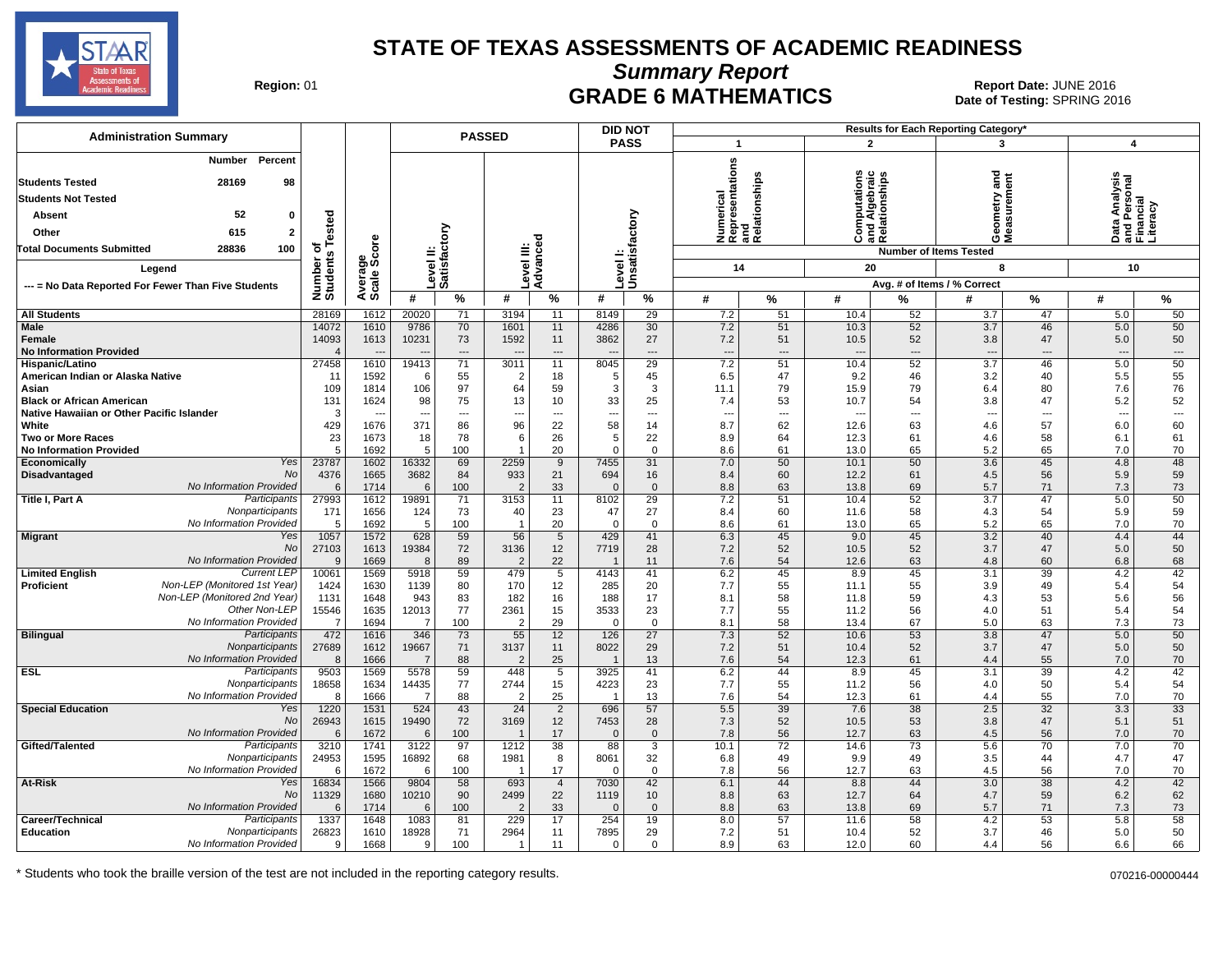

**Summary Report**

Region: 01 **Region: 01 CRADE 6 MATHEMATICS Date: JUNE 2016 Report Date: JUNE 2016 CRADE 6 MATHEMATICS** ------ L Version ------ SPRING 2016

| <b>Administration Summary</b>                                           |                        |                          | <b>PASSED</b>                            |                              |                                |                               |                          | <b>DID NOT</b>                 |                                 |                                                      |                                                |                          | <b>Results for Each Reporting Category</b> |                                |                                                        |                          |
|-------------------------------------------------------------------------|------------------------|--------------------------|------------------------------------------|------------------------------|--------------------------------|-------------------------------|--------------------------|--------------------------------|---------------------------------|------------------------------------------------------|------------------------------------------------|--------------------------|--------------------------------------------|--------------------------------|--------------------------------------------------------|--------------------------|
|                                                                         |                        |                          |                                          |                              |                                |                               |                          | <b>PASS</b>                    | $\overline{1}$                  |                                                      | $\overline{2}$                                 |                          | 3                                          |                                | $\boldsymbol{4}$                                       |                          |
| Percent<br>Number<br>100<br><b>Students Tested</b><br>714               |                        |                          |                                          |                              |                                |                               |                          |                                |                                 | Numerical<br>Representations<br>and<br>Relationships | Computations<br>and Algebraic<br>Relationships |                          | gue                                        |                                | Data Analysis<br>and Personal<br>Financial<br>Literacy |                          |
| <b>Students Not Tested</b>                                              |                        |                          |                                          |                              |                                |                               |                          |                                |                                 |                                                      |                                                |                          |                                            |                                |                                                        |                          |
| 0                                                                       |                        |                          |                                          |                              |                                |                               |                          |                                |                                 |                                                      |                                                |                          | etry                                       |                                |                                                        |                          |
| 0<br><b>Absent</b>                                                      | Tested                 |                          |                                          |                              |                                |                               |                          |                                |                                 |                                                      |                                                |                          |                                            | ន្ល                            |                                                        |                          |
| Other<br>0<br>ŋ                                                         |                        | ore                      |                                          |                              |                                | ್ಠಾ                           |                          |                                |                                 |                                                      | ن ≌ ھ                                          |                          | oΣ                                         |                                | Data<br>あに                                             |                          |
| <b>Total Documents Submitted</b><br>714<br>100                          | ৳                      |                          |                                          |                              |                                |                               |                          |                                |                                 |                                                      |                                                |                          | <b>Number of Items Tested</b>              |                                |                                                        |                          |
| Legend                                                                  | Number of<br>Students  | Average<br>Scale Scc     |                                          | Level II:<br>Satisfactory    | evel III                       | Advanc                        |                          | Level I:<br>Unsatisfactory     | 14                              |                                                      | 20                                             |                          | 8                                          |                                | 10                                                     |                          |
| --- = No Data Reported For Fewer Than Five Students                     |                        |                          |                                          |                              |                                |                               |                          |                                |                                 |                                                      |                                                |                          | Avg. # of Items / % Correct                |                                |                                                        |                          |
|                                                                         |                        |                          | #                                        | $\%$                         | #                              | %                             | #                        | $\%$                           | #                               | ℅                                                    | #                                              | %                        | #                                          | $\%$                           | #                                                      | %                        |
| <b>All Students</b>                                                     | 714                    | 1517                     | 232                                      | 32                           | 18                             | 3                             | 482                      | 68                             | 4.6                             | 33                                                   | 7.1                                            | 36                       | 2.7                                        | 34                             | 3.2                                                    | 32                       |
| <b>Male</b>                                                             | 379                    | 1520                     | 125                                      | 33                           | 9                              | $\overline{2}$                | 254                      | 67                             | 4.7                             | $\overline{33}$                                      | 7.3                                            | 36                       | 2.7                                        | $\overline{34}$                | 3.3                                                    | 33                       |
| Female                                                                  | 335<br>$\Omega$        | 1513                     | 107                                      | 32<br>$---$                  | 9                              | 3<br>---                      | 228                      | 68<br>$\overline{a}$           | 4.6<br>$\overline{\phantom{a}}$ | 33<br>---                                            | 6.9<br>$\overline{a}$                          | 35<br>$\overline{a}$     | 2.7<br>$\overline{\phantom{a}}$            | 34<br>$\overline{\phantom{a}}$ | 3.1<br>$\overline{a}$                                  | 31<br>---                |
| <b>No Information Provided</b><br>Hispanic/Latino                       | 685                    | 1517                     | 226                                      | 33                           | 17                             | $\overline{2}$                | 459                      | 67                             | 4.7                             | 33                                                   | 7.1                                            | 36                       | 2.7                                        | 34                             | 3.2                                                    | 32                       |
| American Indian or Alaska Native                                        |                        | $\overline{\phantom{a}}$ | $\overline{\phantom{a}}$                 | ---                          | ---                            | ---                           | ---                      | $\overline{\phantom{a}}$       | ---                             | ---                                                  | ---                                            | $\overline{a}$           | $\overline{\phantom{a}}$                   | $\overline{\phantom{a}}$       | ---                                                    | ---                      |
| Asian                                                                   |                        | $\overline{\phantom{a}}$ | $\overline{\phantom{a}}$                 | ---                          | ---                            | ---                           |                          | $\overline{\phantom{a}}$       | ---                             | ---                                                  | $\overline{a}$                                 | $---$                    | $\overline{\phantom{a}}$                   | $---$                          | ---                                                    | ---                      |
| <b>Black or African American</b>                                        | $\Omega$               | ---                      | ---                                      | ---                          |                                | ---                           |                          | $---$                          | --                              | ---                                                  | ---                                            | $\overline{a}$           |                                            | $\overline{a}$                 | ---                                                    | ---                      |
| Native Hawaiian or Other Pacific Islander                               | $\Omega$               | ---                      | $\overline{a}$                           | $\overline{a}$               | ---                            | $\overline{a}$                | ---<br>9                 | $---$                          | ---                             | ---                                                  | $\overline{a}$                                 | $---$                    | $\overline{\phantom{a}}$                   | $\overline{a}$                 | $\overline{a}$                                         | $\overline{a}$           |
| White<br><b>Two or More Races</b>                                       | 11<br>$\mathbf 0$      | 1507<br>---              | $\overline{2}$<br>$\qquad \qquad \cdots$ | 18<br>$\qquad \qquad \cdots$ | $\mathbf 0$<br>---             | $\mathbf 0$<br>---            | ---                      | 82<br>$\overline{\phantom{a}}$ | 4.2<br>--                       | 30<br>---                                            | 7.5<br>$\overline{\phantom{a}}$                | 37<br>$---$              | 2.2<br>$\overline{\phantom{a}}$            | 27<br>---                      | 2.6<br>---                                             | 26<br>---                |
| <b>No Information Provided</b>                                          | 16                     | 1499                     | $\overline{4}$                           | 25                           | $\overline{1}$                 | 6                             | 12                       | 75                             | 3.7                             | 26                                                   | 6.9                                            | 34                       | 2.6                                        | 33                             | 2.8                                                    | 28                       |
| Yes<br>Economically                                                     | 647                    | 1516                     | 206                                      | 32                           | 16                             | $\overline{2}$                | 441                      | 68                             | 4.6                             | 33                                                   | 7.0                                            | 35                       | 2.7                                        | 34                             | 3.2                                                    | 32                       |
| No<br>Disadvantaged                                                     | 49                     | 1537                     | 22                                       | 45                           | $\mathbf{1}$                   | $\overline{2}$                | 27                       | 55                             | 4.9                             | 35                                                   | 8.1                                            | 41                       | 3.2                                        | 40                             | 3.4                                                    | 34                       |
| No Information Provided<br>Participants<br>Title I, Part A              | 18<br>687              | 1495<br>1517             | $\overline{4}$<br>226                    | 22<br>33                     | $\mathbf 1$<br>17              | 6<br>$\overline{2}$           | 14<br>461                | 78<br>67                       | 3.7<br>4.6                      | 27<br>33                                             | 6.4<br>7.1                                     | 32<br>36                 | 2.6<br>2.7                                 | 32<br>$\overline{34}$          | 2.9<br>3.2                                             | 29<br>32                 |
| Nonparticipants                                                         | 9                      | 1538                     | $\sqrt{2}$                               | 22                           | 0                              | 0                             | $\overline{7}$           | 78                             | 5.4                             | 39                                                   | 8.0                                            | 40                       | 2.9                                        | 36                             | 3.3                                                    | 33                       |
| No Information Provided                                                 | 18                     | 1495                     | $\overline{4}$                           | 22                           | $\mathbf{1}$                   | 6                             | 14                       | 78                             | 3.7                             | 27                                                   | 6.4                                            | 32                       | 2.6                                        | 32                             | 2.9                                                    | 29                       |
| <b>Migrant</b><br>Yes                                                   | 11                     | 1516                     | $\overline{3}$                           | $\overline{27}$              | $\mathbf 0$                    | $\mathbf 0$                   | 8                        | 73                             | 5.0                             | 36                                                   | 6.4                                            | $\overline{32}$          | 2.7                                        | $\overline{34}$                | 3.5                                                    | 35                       |
| No                                                                      | 644                    | 1521                     | 223                                      | 35                           | 17                             | 3                             | 421                      | 65                             | 4.8                             | 34                                                   | 7.3                                            | 36                       | 2.8                                        | 34                             | 3.3                                                    | 33                       |
| No Information Provided<br><b>Current LEP</b><br><b>Limited English</b> | 59<br>714              | 1474<br>1517             | 6<br>232                                 | 10<br>32                     | $\mathbf{1}$<br>18             | $\overline{2}$<br>3           | 53<br>482                | 90<br>68                       | 3.0<br>4.6                      | 22<br>33                                             | 5.6<br>7.1                                     | 28<br>36                 | 2.4<br>2.7                                 | 30<br>34                       | 2.7<br>3.2                                             | 27<br>32                 |
| Non-LEP (Monitored 1st Year)<br>Proficient                              | $\mathbf 0$            | ---                      | $\overline{\phantom{a}}$                 | $---$                        | ---                            | $---$                         |                          | $---$                          | --                              | ---                                                  | $\overline{a}$                                 | $---$                    | --                                         | $\overline{\phantom{a}}$       | ---                                                    | ---                      |
| Non-LEP (Monitored 2nd Year)                                            | $\mathbf 0$            | $\overline{\phantom{a}}$ | ---                                      | $---$                        | $---$                          | $---$                         | $-$                      | $---$                          | ---                             | ---                                                  | $---$                                          | $---$                    | $\sim$                                     | $\overline{\phantom{a}}$       | ---                                                    | $\overline{a}$           |
| Other Non-LEP                                                           | $\mathbf 0$            | $\overline{\phantom{a}}$ | $\overline{\phantom{a}}$                 | $---$                        | $---$                          | $\overline{a}$                | ---                      | $---$                          | ---                             | ---                                                  | $---$                                          | $---$                    | $\sim$                                     | $\overline{\phantom{a}}$       | ---                                                    | ---                      |
| No Information Provided                                                 | $\Omega$               | ---                      | $-$                                      | $---$                        | $---$                          | $---$                         | ---                      | $---$                          | ---                             | ---                                                  | $\overline{a}$                                 | $---$                    | $\sim$                                     | $\overline{\phantom{a}}$       | ---                                                    | $\overline{\phantom{a}}$ |
| <b>Bilingual</b><br>Participants<br>Nonparticipants                     | $\overline{37}$<br>657 | 1559<br>1515             | 19<br>209                                | 51<br>32                     | $\overline{2}$<br>15           | 5<br>$\overline{2}$           | 18<br>448                | 49<br>68                       | 5.6<br>4.6                      | 40<br>33                                             | 8.7<br>7.0                                     | 44<br>35                 | 3.3<br>2.7                                 | 41<br>34                       | 4.1<br>3.2                                             | 41<br>32                 |
| No Information Provided                                                 | 20                     | 1489                     | $\overline{4}$                           | 20                           | $\mathbf{1}$                   | 5                             | 16                       | 80                             | 3.8                             | 27                                                   | 6.0                                            | 30                       | 2.6                                        | 32                             | 2.9                                                    | 29                       |
| <b>ESL</b><br>Participants                                              | 641                    | 1516                     | 206                                      | 32                           | 15                             | $\overline{2}$                | 435                      | 68                             | 4.6                             | 33                                                   | 7.1                                            | 35                       | 2.7                                        | 34                             | 3.2                                                    | 32                       |
| Nonparticipants                                                         | 54                     | 1533                     | 22                                       | 41                           | $\overline{2}$                 | 4                             | 32                       | 59                             | 5.0                             | 36                                                   | 7.9                                            | 39                       | 2.9                                        | 37                             | 3.6                                                    | 36                       |
| No Information Provided<br>Yes                                          | 19<br>$5\phantom{1}$   | 1489<br>1465             | $\overline{4}$                           | 21<br>20                     | $\mathbf{1}$<br>$\overline{0}$ | 5                             | 15<br>$\overline{4}$     | 79<br>80                       | 3.7<br>3.2                      | 27<br>23                                             | 6.1<br>5.4                                     | 31<br>27                 | 2.5<br>1.4                                 | 32<br>18                       | 2.8<br>3.2                                             | 28                       |
| <b>Special Education</b><br>No                                          | 690                    | 1518                     | 227                                      | 33                           | 17                             | $\mathbf 0$<br>$\overline{2}$ | 463                      | 67                             | 4.7                             | 33                                                   | 7.1                                            | 36                       | 2.7                                        | 34                             | 3.2                                                    | 32<br>32                 |
| No Information Provided                                                 | 19                     | 1495                     | $\overline{4}$                           | 21                           | $\mathbf{1}$                   | 5                             | 15                       | 79                             | 3.7                             | 27                                                   | 6.3                                            | 32                       | 2.6                                        | 32                             | 3.0                                                    | 30                       |
| Participants<br>Gifted/Talented                                         | $\overline{3}$         | ---                      | $\overline{\phantom{a}}$                 | $\overline{\phantom{a}}$     | ---                            | ---                           | $\overline{\phantom{a}}$ | $\overline{\phantom{a}}$       | $\overline{a}$                  | ---                                                  | $\overline{\phantom{a}}$                       | $\overline{\phantom{a}}$ | $\overline{\phantom{a}}$                   | $\overline{\phantom{a}}$       | ---                                                    | ---                      |
| Nonparticipants                                                         | 692                    | 1517                     | 225                                      | 33                           | 16                             | $\overline{2}$                | 467                      | 67                             | 4.6                             | 33                                                   | 7.1                                            | 35                       | 2.7                                        | 34                             | 3.2                                                    | 32                       |
| No Information Provided                                                 | 19                     | 1495                     | $\overline{4}$                           | 21                           | $\mathbf 1$                    | 5                             | 15                       | 79                             | 3.7                             | 27                                                   | 6.3                                            | 32                       | 2.6                                        | 32                             | 3.0                                                    | 30                       |
| At-Risk<br>Yes<br>No                                                    | 666<br>30              | 1519<br>1481             | 223<br>5                                 | 33<br>17                     | 17<br>$\mathbf{0}$             | 3<br>0                        | 443<br>25                | 67<br>83                       | 4.7<br>3.3                      | 34<br>23                                             | 7.2<br>6.1                                     | 36<br>30                 | 2.7<br>2.5                                 | 34<br>31                       | 3.2<br>2.8                                             | 32<br>28                 |
| <b>No Information Provided</b>                                          | 18                     | 1495                     | $\overline{4}$                           | 22                           |                                | 6                             | 14                       | 78                             | 3.7                             | 27                                                   | 6.4                                            | 32                       | 2.6                                        | 32                             | 2.9                                                    | 29                       |
| Participants<br>Career/Technical                                        | $5\overline{}$         | 1559                     | $\overline{2}$                           | 40                           | 0                              | $\mathbf 0$                   | 3                        | 60                             | 5.4                             | 39                                                   | 7.8                                            | 39                       | 4.2                                        | 53                             | 4.2                                                    | 42                       |
| <b>Education</b><br>Nonparticipants                                     | 690                    | 1517                     | 226                                      | 33                           | 17                             | $\overline{2}$                | 464                      | 67                             | 4.6                             | 33                                                   | 7.1                                            | 36                       | 2.7                                        | 34                             | 3.2                                                    | 32                       |
| No Information Provided                                                 | 19                     | 1495                     | $\overline{4}$                           | 21                           | $\overline{1}$                 | 5                             | 15                       | 79                             | 3.7                             | 27                                                   | 6.3                                            | 32                       | 2.6                                        | 32                             | 3.0                                                    | 30                       |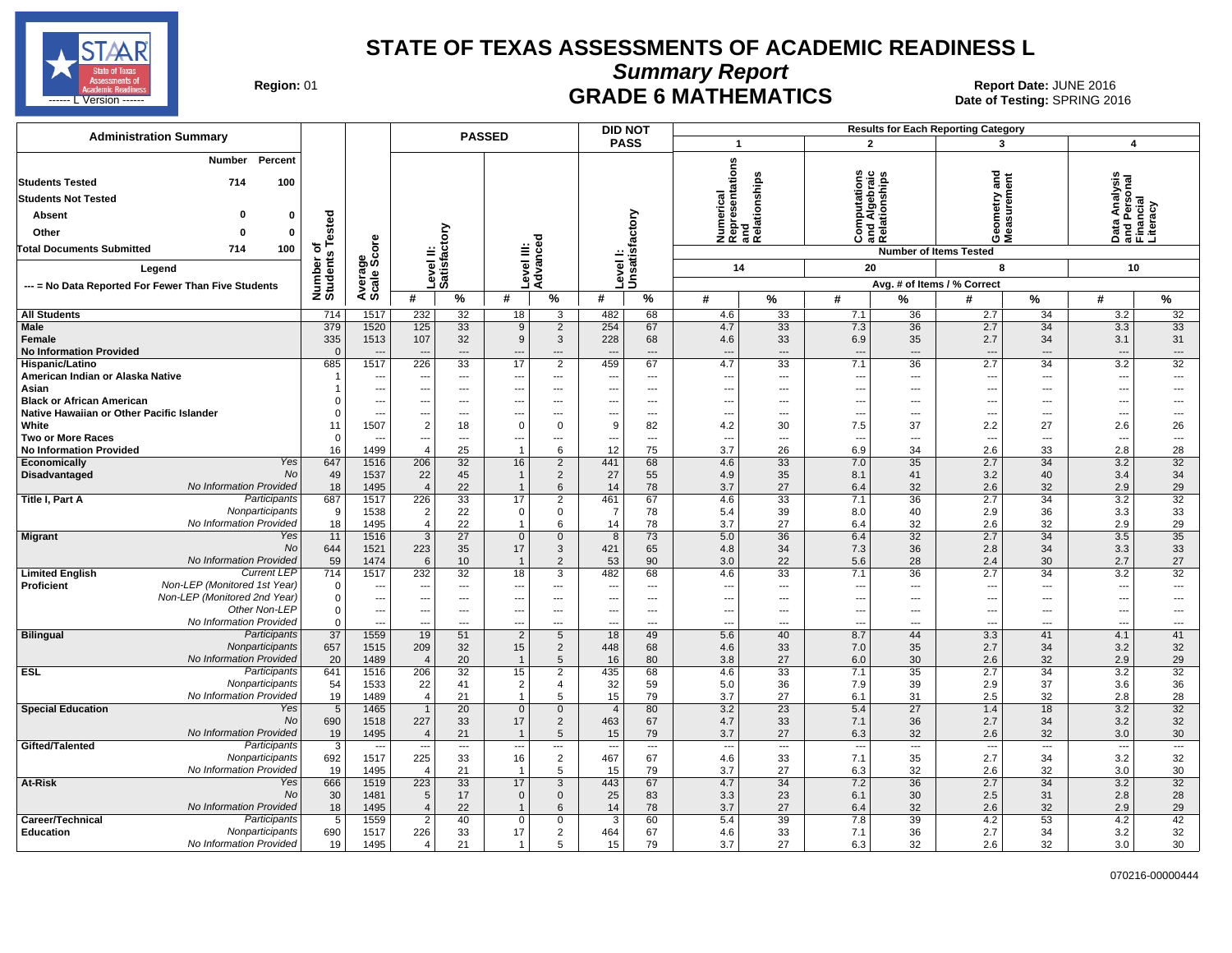

## **Summary Report**

Region: 01 **Region: 01 CALL CONSISTS CONSISTENCE**<br>Date of Testing: SPRING 2016 ------ A Version ------ SPRING 2016

| <b>Administration Summary</b>                                           |                         |                                  |                       |                           | <b>PASSED</b>                         |                                      |                                  | <b>DID NOT</b>             |                                 |                                             | Results for Each Reporting Category' |                                                 |                                                         |                                |
|-------------------------------------------------------------------------|-------------------------|----------------------------------|-----------------------|---------------------------|---------------------------------------|--------------------------------------|----------------------------------|----------------------------|---------------------------------|---------------------------------------------|--------------------------------------|-------------------------------------------------|---------------------------------------------------------|--------------------------------|
|                                                                         |                         |                                  |                       |                           |                                       |                                      |                                  | <b>PASS</b>                |                                 | $\mathbf{1}$                                |                                      | $\overline{2}$                                  | 3                                                       |                                |
| Percent<br><b>Number</b><br><b>Students Tested</b><br>1538<br>100       |                         |                                  |                       |                           |                                       |                                      |                                  |                            |                                 | Understanding/<br>Analysis Across<br>Genres |                                      | Understanding/<br>Analysis of<br>Literary Texts | Understanding/<br>Analysis of<br>Informational<br>Texts |                                |
| <b>Students Not Tested</b>                                              |                         |                                  |                       |                           |                                       |                                      |                                  |                            |                                 |                                             |                                      |                                                 |                                                         |                                |
| $\overline{\mathbf{2}}$<br>Absent<br>0                                  | Tested                  |                                  |                       |                           |                                       |                                      |                                  |                            |                                 |                                             |                                      |                                                 |                                                         |                                |
| Other<br>$\Omega$<br>$\mathbf 0$                                        |                         |                                  |                       |                           |                                       |                                      |                                  |                            |                                 |                                             |                                      |                                                 |                                                         |                                |
| 100<br><b>Total Documents Submitted</b><br>1540                         | ৳                       |                                  |                       | Level II:<br>Satisfactory | ≣                                     | 꿈                                    |                                  | Level I:<br>Unsatisfactory |                                 |                                             |                                      | <b>Number of Items Tested</b>                   |                                                         |                                |
| Legend                                                                  |                         |                                  |                       |                           |                                       | dvanc                                |                                  |                            |                                 | 10                                          |                                      | 20                                              | 18                                                      |                                |
| --- = No Data Reported For Fewer Than Five Students                     |                         |                                  |                       |                           | evel                                  | ⋖                                    |                                  |                            |                                 |                                             |                                      | Avg. # of Items / % Correct                     |                                                         |                                |
|                                                                         | Number of<br>Students   | Average<br>Scale Score           | #                     | $\%$                      | #                                     | %                                    | #                                | $\%$                       | #                               | %                                           | #                                    | $\%$                                            | #                                                       | %                              |
| <b>All Students</b>                                                     | 1538                    | 1419                             | 193                   | 13                        | 5                                     | $\mathbf 0$                          | 1345                             | 87                         | 4.4                             | 44                                          | 8.2                                  | 41                                              | 6.4                                                     | 35                             |
| Male<br>Female<br><b>No Information Provided</b>                        | 1024<br>514<br>$\Omega$ | 1412<br>1433                     | 106<br>87<br>---      | 10<br>17<br>---           | $\overline{2}$<br>$\mathbf{3}$<br>--- | $\mathbf 0$<br>$\overline{1}$<br>--- | 918<br>427                       | 90<br>83<br>---            | 4.4<br>4.6                      | 44<br>46<br>÷÷                              | 7.9<br>8.8                           | 39<br>44<br>$\overline{\phantom{a}}$            | 6.2<br>6.7                                              | 34<br>37<br>$\cdots$           |
| Hispanic/Latino                                                         | 1507                    | 1418                             | 184                   | 12                        | 5                                     | $\mathbf 0$                          | 1323                             | 88                         | 4.4                             | 44                                          | 8.2                                  | 41                                              | 6.3                                                     | 35                             |
| American Indian or Alaska Native                                        | $\mathbf 0$             | ---                              | ---                   | ---                       | ---                                   | ---                                  | ---                              | $\overline{\phantom{a}}$   | $\overline{\phantom{a}}$        | ---                                         | ---                                  | $---$                                           | ---                                                     | $\overline{\phantom{a}}$       |
| Asian                                                                   | 3                       | $\overline{\phantom{a}}$         | ---                   | $\overline{a}$            | ---                                   | $\overline{a}$                       | ---                              | $---$                      | $\sim$                          | $\overline{a}$                              | ---                                  | $\sim$                                          | $\overline{a}$                                          | $\sim$                         |
| <b>Black or African American</b>                                        | 5<br>$\mathbf 0$        | 1455                             | $\overline{1}$        | 20                        | $\mathbf 0$                           | $\overline{0}$                       | $\overline{4}$                   | 80<br>$---$                | 5.0<br>--                       | 50<br>$\overline{a}$                        | 9.8                                  | 49<br>$\sim$                                    | 7.4<br>$\overline{\phantom{a}}$                         | 41<br>$\overline{\phantom{a}}$ |
| Native Hawaiian or Other Pacific Islander<br>White                      | 22                      | 1438                             | ---<br>$\overline{7}$ | ---<br>32                 | ---<br>$\mathbf 0$                    | ---<br>$\overline{0}$                | ---<br>15                        | 68                         | 4.9                             | 49                                          | ---<br>8.4                           | 42                                              | 7.6                                                     | 42                             |
| Two or More Races                                                       | $\overline{1}$          | ---                              | ---                   | ---                       | ---                                   | ---                                  | ---                              | $\overline{\phantom{a}}$   | $\overline{\phantom{a}}$        | ---                                         | ---                                  | $\overline{\phantom{a}}$                        | ---                                                     | ---                            |
| <b>No Information Provided</b>                                          | $\Omega$                | $\sim$                           | $\overline{a}$        | ---                       | ---                                   | ---                                  | ---                              | $\overline{a}$             | $\overline{\phantom{a}}$        | ---                                         | $\sim$                               | $\sim$                                          | $\overline{a}$                                          | $---$                          |
| Economically<br>Yes                                                     | 1377                    | 1417                             | 160                   | 12                        | $\overline{4}$                        | $\overline{0}$                       | 1217                             | 88                         | 4.4                             | 44                                          | 8.1                                  | 41                                              | 6.3                                                     | 35                             |
| <b>Disadvantaged</b><br><b>No</b>                                       | 161                     | 1440                             | 33                    | 20<br>$\overline{a}$      | $\overline{1}$                        | $\overline{1}$                       | 128                              | 80                         | 5.0                             | 50<br>---                                   | 9.1                                  | 45                                              | 6.9                                                     | 38                             |
| No Information Provided<br>Title I, Part A<br>Participants              | $\overline{0}$<br>1530  | 1419                             | ---<br>190            | 12                        | ---<br>5                              | ---<br>$\overline{0}$                | $\overline{\phantom{a}}$<br>1340 | ---<br>88                  | $\overline{\phantom{a}}$<br>4.4 | 44                                          | $\overline{\phantom{a}}$<br>8.2      | $\overline{\phantom{a}}$<br>41                  | $\overline{\phantom{a}}$<br>6.4                         | $\hspace{0.05cm} \ldots$<br>35 |
| Nonparticipants<br>No Information Provided                              | 8<br>$\mathbf 0$        | 1497<br>$\overline{\phantom{a}}$ | 3<br>---              | 38<br>---                 | $\mathbf 0$<br>---                    | $\overline{0}$<br>---                | -5<br>---                        | 63<br>$---$                | 5.0<br>$\overline{\phantom{a}}$ | 50<br>---                                   | 11.9<br>$\overline{\phantom{a}}$     | 59<br>$\overline{\phantom{a}}$                  | 9.0<br>$\overline{a}$                                   | 50<br>$\overline{\phantom{a}}$ |
| <b>Migrant</b><br>Yes                                                   | 80                      | 1403                             | $\overline{4}$        | 5                         | $\mathbf 0$                           | $\mathbf 0$                          | 76                               | 95                         | 4.2                             | 42                                          | 7.7                                  | $\overline{38}$                                 | 5.7                                                     | 32                             |
| No                                                                      | 1450                    | 1420<br>1434                     | 186                   | 13                        | 5<br>$\Omega$                         | $\overline{0}$<br>$\mathbf{0}$       | 1264                             | 87                         | 4.5                             | 45<br>48                                    | 8.2                                  | 41<br>44                                        | 6.4                                                     | 36                             |
| No Information Provided<br><b>Limited English</b><br><b>Current LEP</b> | 8<br>737                | 1408                             | 3<br>68               | 38<br>9                   | $\overline{2}$                        | $\Omega$                             | 5<br>669                         | 63<br>91                   | 4.8<br>4.1                      | 41                                          | 8.8<br>7.8                           | 39                                              | 7.4<br>6.2                                              | 41<br>34                       |
| Proficient<br>Non-LEP (Monitored 1st Year)                              | 25                      | 1485                             | 9                     | 36                        | $\mathbf 0$                           | $\mathbf 0$                          | 16                               | 64                         | 5.6                             | 56                                          | 10.1                                 | 51                                              | 9.0                                                     | 50                             |
| Non-LEP (Monitored 2nd Year)                                            | 45                      | 1433                             | 6                     | 13                        |                                       | $\overline{2}$                       | 39                               | 87                         | 4.7                             | 47                                          | 8.2                                  | 41                                              | 7.0                                                     | 39                             |
| Other Non-LEP                                                           | 731                     | 1427                             | 110                   | 15                        | $\overline{2}$                        | $\mathsf 0$                          | 621                              | 85                         | 4.7                             | 47                                          | 8.6                                  | 43                                              | 6.4                                                     | 36                             |
| No Information Provided                                                 | $\mathbf 0$             | $\overline{\phantom{a}}$<br>1456 | ---<br>$\overline{8}$ | ---                       | ---                                   | ---                                  | ---                              | $\overline{a}$             |                                 | ---<br>53                                   | ---<br>9.9                           | $\overline{\phantom{a}}$                        | $\overline{a}$                                          | $\hspace{0.05cm} \cdots$       |
| <b>Bilingual</b><br>Participants<br>Nonparticipants                     | 36<br>1502              | 1418                             | 185                   | $\overline{22}$<br>12     | $\mathbf{0}$<br>5                     | $\overline{0}$<br>$\mathbf 0$        | 28<br>1317                       | 78<br>88                   | 5.3<br>4.4                      | 44                                          | 8.2                                  | 49<br>41                                        | 7.1<br>6.3                                              | 39<br>35                       |
| No Information Provided                                                 | $\overline{0}$          |                                  |                       | $\overline{a}$            |                                       | ---                                  |                                  | $\overline{\phantom{a}}$   |                                 | ÷÷                                          | $\overline{\phantom{a}}$             | ---                                             |                                                         | $\overline{\phantom{a}}$       |
| <b>ESL</b><br>Participants                                              | 676                     | 1406                             | 58                    | 9                         | $\overline{2}$                        | $\overline{0}$                       | 618                              | 91                         | 4.1                             | 41                                          | 7.7                                  | 38                                              | 6.1                                                     | 34                             |
| Nonparticipants                                                         | 862                     | 1429                             | 135                   | 16                        | 3                                     | $\mathbf 0$                          | 727                              | 84                         | 4.7                             | 47                                          | 8.6                                  | 43                                              | 6.6                                                     | 36                             |
| No Information Provided                                                 | $\mathbf 0$<br>1317     | $\sim$<br>1408                   | ---<br>115            | $\overline{a}$<br>9       | ---                                   | ---                                  | $\overline{\phantom{a}}$<br>1202 | $---$<br>91                | $\sim$<br>4.2                   | $---$<br>42                                 | $\sim$<br>7.8                        | $\sim$<br>39                                    | $\overline{a}$<br>6.0                                   | $\sim$<br>34                   |
| <b>Special Education</b><br>Yes<br>No                                   | 221                     | 1485                             | 78                    | 35                        | $\overline{4}$                        | $\overline{0}$<br>$\overline{2}$     | 143                              | 65                         | 5.8                             | 58                                          | 10.7                                 | 53                                              | 8.3                                                     | 46                             |
| No Information Provided                                                 | $\overline{0}$          |                                  | $\overline{a}$        | $\sim$                    |                                       | ---                                  | $\overline{\phantom{a}}$         | $---$                      |                                 | $\overline{a}$                              | $\sim$                               | $\overline{a}$                                  | $\sim$                                                  | $---$                          |
| Gifted/Talented<br>Participants                                         | $\overline{4}$          | ---                              | ---                   | ---                       | ---                                   | $\overline{a}$                       | $\overline{\phantom{a}}$         | $---$                      | $\overline{\phantom{a}}$        | $\overline{a}$                              | $\overline{\phantom{a}}$             | $\cdots$                                        | ---                                                     | $\overline{\phantom{a}}$       |
| Nonparticipants                                                         | 1534                    | 1418                             | 189                   | 12                        | $\overline{4}$                        | $\mathbf 0$                          | 1345                             | 88                         | 4.4                             | 44                                          | 8.2                                  | 41                                              | 6.3                                                     | 35                             |
| No Information Provided                                                 | $\mathbf 0$             |                                  | --                    | ---                       | ---                                   | ---                                  | ---                              | $\overline{a}$             | $\overline{\phantom{a}}$        | ---                                         | $\overline{\phantom{a}}$             | $\overline{\phantom{a}}$                        | $\overline{a}$                                          | $\overline{\phantom{a}}$       |
| At-Risk<br>Yes                                                          | 1385<br>153             | 1414                             | 148<br>45             | 11<br>29                  | $\overline{2}$<br>3                   | $\overline{0}$<br>$\overline{2}$     | 1237                             | 89<br>71                   | 4.4                             | 44<br>52                                    | 8.0<br>9.7                           | 40<br>49                                        | 6.2<br>7.9                                              | 34<br>44                       |
| <b>No</b><br>No Information Provided                                    | $\overline{0}$          | 1464<br>$\overline{\phantom{a}}$ | ---                   | ---                       | ---                                   | ---                                  | 108<br>---                       | $---$                      | 5.2<br>$\overline{\phantom{a}}$ | ---                                         | $\overline{\phantom{a}}$             | $\cdots$                                        | ---                                                     | $---$                          |
| Career/Technical<br>Participants                                        | 35                      | 1425                             | $\overline{7}$        | 20                        | $\mathbf 0$                           | $\overline{0}$                       | 28                               | 80                         | 4.3                             | 43                                          | 8.7                                  | 43                                              | 6.7                                                     | 37                             |
| Education<br>Nonparticipants                                            | 1503                    | 1419                             | 186                   | 12                        | 5                                     | $\mathbf 0$                          | 1317                             | 88                         | 4.5                             | 45                                          | 8.2                                  | 41                                              | 6.4                                                     | 35                             |
| No Information Provided                                                 | $\Omega$                | $\sim$                           | $\overline{a}$        | $\overline{a}$            | ---                                   | $\overline{a}$                       | $\overline{a}$                   | $\sim$                     | $\sim$                          | ---                                         | $\overline{a}$                       | $\overline{a}$                                  | $\overline{a}$                                          | $-$                            |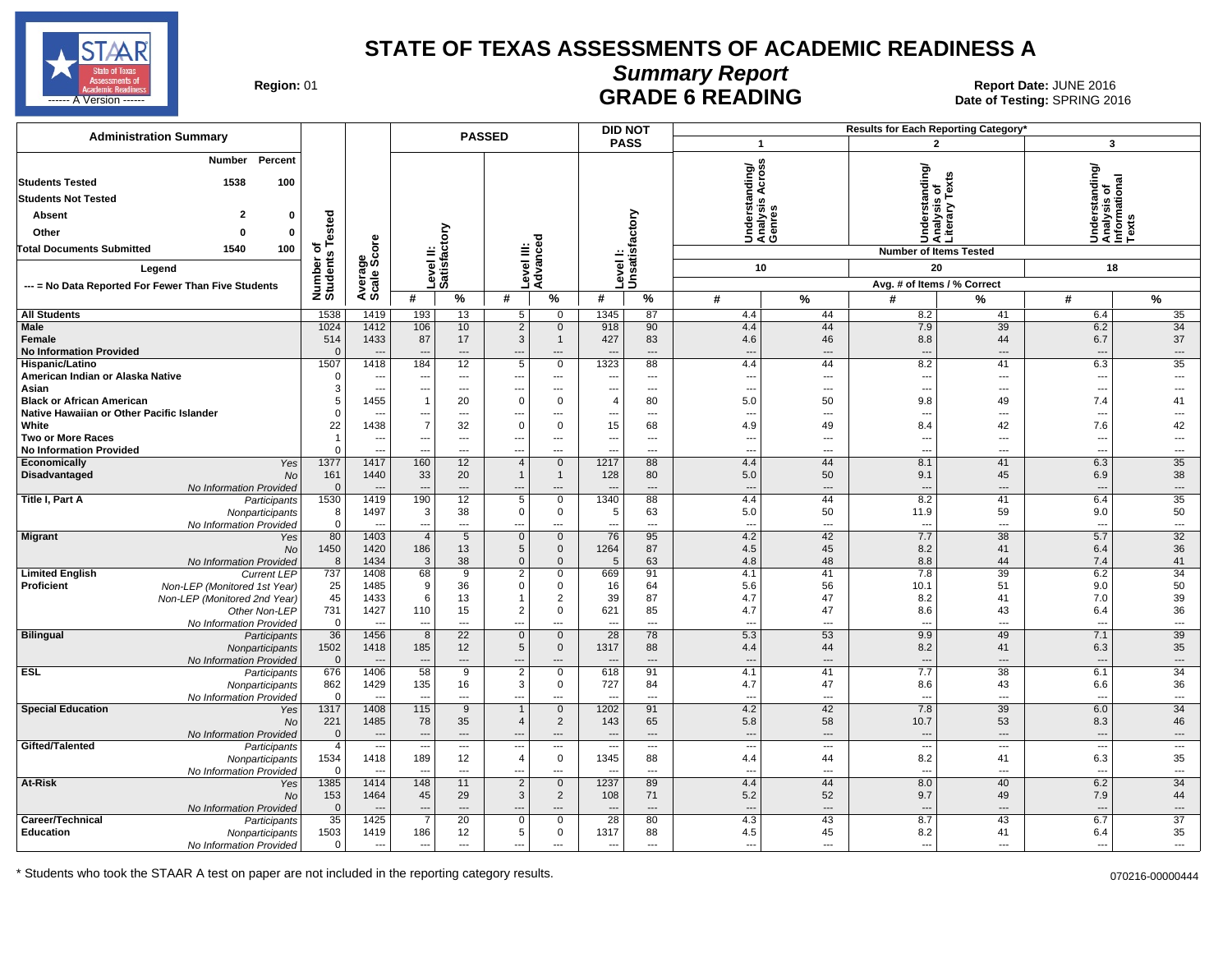

**Summary Report**

Region: 01 **Region: 01 CRADE 6 MATHEMATICS Date: JUNE 2016 Report Date: JUNE 2016 CRADE 6 MATHEMATICS** ل المستشفى العربي المستشفى المستشفى المستشفى المستشفى المستشفى المستشفى المستشفى المستشفى المستشفى المستشفى المستشفى المستشفى المستشفى المستشفى المستشفى المستشفى المستشفى المستشفى المستشفى المستشفى المستشفى المستشفى المست

| <b>Administration Summary</b>                                |                                  | <b>PASSED</b>                   |                                            |                           |                                |                               |                | <b>DID NOT</b>              |                                 |                                                      |                          |                                                | Results for Each Reporting Category' |                                                      |                                                        |                                                      |
|--------------------------------------------------------------|----------------------------------|---------------------------------|--------------------------------------------|---------------------------|--------------------------------|-------------------------------|----------------|-----------------------------|---------------------------------|------------------------------------------------------|--------------------------|------------------------------------------------|--------------------------------------|------------------------------------------------------|--------------------------------------------------------|------------------------------------------------------|
|                                                              |                                  |                                 |                                            |                           |                                |                               |                | <b>PASS</b>                 | $\mathbf{1}$                    |                                                      | $\overline{2}$           |                                                | 3                                    |                                                      | $\overline{\mathbf{4}}$                                |                                                      |
| Number<br>Percent<br><b>Students Tested</b><br>100<br>1467   |                                  |                                 |                                            |                           |                                |                               |                |                             |                                 | Numerical<br>Representations<br>and<br>Relationships | ations                   | Computations<br>and Algebraic<br>Relationships | and                                  |                                                      | Data Analysis<br>and Personal<br>Financial<br>Literacy |                                                      |
| <b>Students Not Tested</b>                                   |                                  |                                 |                                            |                           |                                |                               |                |                             |                                 |                                                      |                          |                                                |                                      |                                                      |                                                        |                                                      |
| Absent<br>3<br>0                                             |                                  |                                 |                                            |                           |                                |                               |                |                             |                                 |                                                      |                          |                                                |                                      |                                                      |                                                        |                                                      |
| Other<br>0                                                   | ested                            |                                 |                                            |                           |                                |                               |                |                             |                                 |                                                      |                          |                                                |                                      |                                                      |                                                        |                                                      |
| <b>Total Documents Submitted</b><br>1471<br>100              | ৳                                |                                 |                                            |                           |                                |                               |                |                             |                                 |                                                      |                          |                                                | פֿ⊘                                  |                                                      |                                                        |                                                      |
|                                                              |                                  | ge<br>Score                     |                                            |                           |                                |                               |                |                             |                                 |                                                      |                          |                                                | <b>Number of Items Tested</b>        |                                                      |                                                        |                                                      |
| Legend                                                       | Number o<br>Students             |                                 |                                            | Level II:<br>Satisfactory | evel III:                      | Advanced                      |                | Level I:<br> Unsatisfactory |                                 | 14                                                   | 20                       |                                                | 8                                    |                                                      | 10                                                     |                                                      |
| --- = No Data Reported For Fewer Than Five Students          |                                  | Avera<br>Scale                  |                                            |                           |                                |                               |                |                             |                                 |                                                      |                          |                                                | Avg. # of Items / % Correct          |                                                      |                                                        |                                                      |
|                                                              |                                  |                                 | #                                          | %                         | #                              | $\%$                          | #              | $\%$                        | #                               | %                                                    | #                        | %                                              | #                                    | ℅                                                    | #                                                      | $\%$                                                 |
| <b>All Students</b>                                          | 1467                             | 1494                            | 338                                        | 23                        | 2                              | $\overline{0}$                | 1129           | 77                          | 4.4                             | 31                                                   | 6.3                      | 32                                             | 2.2                                  | 27                                                   | 2.6                                                    | 26                                                   |
| <b>Male</b>                                                  | 966                              | 1492                            | 223                                        | $\overline{23}$           | 1                              | $\mathbf 0$                   | 743            | 77                          | 4.4                             | $\overline{31}$                                      | 6.2                      | 31                                             | 2.1                                  | $\overline{26}$                                      | 2.6                                                    | $\overline{26}$                                      |
| Female                                                       | 501                              | 1497                            | 115                                        | 23                        | $\mathbf{1}$                   | $\mathbf 0$                   | 386            | 77                          | 4.3                             | 31                                                   | 6.6                      | 33                                             | 2.3                                  | 29                                                   | 2.6                                                    | 26                                                   |
| <b>No Information Provided</b>                               | $\Omega$                         | $\overline{\phantom{a}}$        | $\overline{\phantom{a}}$                   | $\overline{\phantom{a}}$  |                                | ---                           |                | $\overline{\phantom{a}}$    | $\overline{a}$                  | ---                                                  | $\overline{a}$           | $---$                                          | $\overline{\phantom{a}}$             | $\overline{\phantom{a}}$                             | ---                                                    | ---                                                  |
| Hispanic/Latino<br>American Indian or Alaska Native          | 1435<br>$\Omega$                 | 1494<br>---                     | 329<br>$---$                               | 23<br>---                 | $\overline{2}$<br>---          | $\mathbf 0$<br>$\cdots$       | 1106<br>---    | 77<br>$---$                 | 4.4<br>---                      | 31<br>---                                            | 6.3<br>---               | 32<br>---                                      | 2.2<br>$\overline{\phantom{a}}$      | 27<br>$\overline{\phantom{a}}$                       | 2.6<br>---                                             | 26<br>---                                            |
| Asian                                                        | $\overline{2}$                   | ---                             | ---                                        | $\overline{a}$            | ---                            | $\overline{\phantom{a}}$      |                | $---$                       | Ξ.                              | ---                                                  | $\overline{a}$           | ---                                            | $\overline{\phantom{a}}$             | $\overline{\phantom{a}}$                             | ---                                                    | ---                                                  |
| <b>Black or African American</b>                             | 5                                | 1502                            | $\overline{2}$                             | 40                        | 0                              | $\mathbf 0$                   | 3              | 60                          | 4.8                             | 34                                                   | 7.2                      | 36                                             | 2.6                                  | 33                                                   | 1.8                                                    | 18                                                   |
| Native Hawaiian or Other Pacific Islander                    | $\Omega$                         |                                 | $\overline{a}$                             | $---$                     | ---                            | $---$                         |                | $---$                       | ---                             | ---                                                  | $\overline{a}$           | $\overline{a}$                                 | $\overline{\phantom{a}}$             | $\overline{\phantom{a}}$                             | $\overline{\phantom{a}}$                               | ---                                                  |
| White                                                        | 24                               | 1493                            | 6                                          | 25                        | 0                              | $\mathbf{0}$                  | 18             | 75                          | 4.4                             | 32                                                   | 6.2                      | 31                                             | 2.5                                  | 31                                                   | 2.4                                                    | 24                                                   |
| <b>Two or More Races</b>                                     | $\overline{1}$                   | ---                             | ---                                        | $---$                     | ---                            | $\cdots$                      | $--$           | $---$                       | ---                             | ---                                                  | $\overline{\phantom{a}}$ | $---$                                          | $\overline{\phantom{a}}$             | $---$                                                | $\overline{\phantom{a}}$                               | ---                                                  |
| <b>No Information Provided</b><br><b>Economically</b><br>Yes | $\Omega$<br>1306                 | ---<br>1493                     | $\overline{a}$<br>292                      | $---$<br>$\overline{22}$  | ---<br>$\mathbf 0$             | $---$<br>$\mathbf 0$          | 1014           | $---$<br>78                 | ---<br>4.3                      | ---<br>31                                            | $\overline{a}$<br>6.3    | $\overline{a}$<br>31                           | $\overline{\phantom{a}}$<br>2.2      | $---$<br>27                                          | $\overline{a}$<br>2.6                                  | $\overline{a}$<br>26                                 |
| No<br>Disadvantaged                                          | 161                              | 1507                            | 46                                         | 29                        | $\overline{c}$                 | $\overline{1}$                | 115            | 71                          | 4.7                             | 34                                                   | 6.9                      | 34                                             | 2.4                                  | 30                                                   | 2.8                                                    | 28                                                   |
| No Information Provided                                      | $\mathbf{0}$                     | $\overline{\phantom{a}}$        |                                            | $\overline{\phantom{a}}$  |                                |                               |                | $\overline{\phantom{a}}$    | ---                             | …                                                    | $\overline{\phantom{a}}$ | $\overline{a}$                                 | $\overline{\phantom{a}}$             | $\qquad \qquad \cdots$                               | $\overline{a}$                                         | ---                                                  |
| Participants<br>Title I, Part A                              | 1459                             | 1494                            | 334                                        | 23                        | $\overline{2}$                 | $\overline{0}$                | 1125           | $\overline{77}$             | 4.4                             | 31                                                   | 6.3                      | 32                                             | 2.2                                  | 27                                                   | 2.6                                                    | 26                                                   |
| Nonparticipants                                              | 8                                | 1552                            | 4                                          | 50                        | 0                              | $\mathbf 0$                   | $\overline{4}$ | 50                          | 5.9                             | 42                                                   | 8.8                      | 44                                             | 2.4                                  | 30                                                   | 4.1                                                    | 41                                                   |
| No Information Provided                                      | $\mathbf 0$                      |                                 |                                            | ---                       |                                | ---                           |                | $\overline{a}$              | Ξ.                              | $\overline{a}$                                       | $\overline{a}$           | $\overline{a}$                                 | $\overline{\phantom{a}}$             | $\overline{\phantom{a}}$                             | ---                                                    | ---                                                  |
| <b>Migrant</b><br>Yes<br><b>No</b>                           | $\overline{77}$                  | 1482                            | 11                                         | 14                        | $\mathbf{0}$                   | $\overline{0}$                | 66             | 86                          | 3.9                             | $\overline{28}$                                      | 5.5                      | $\overline{28}$                                | 2.2                                  | $\overline{27}$                                      | 2.7                                                    | $\overline{27}$                                      |
| No Information Provided                                      | 1382<br>8                        | 1495<br>1502                    | 326<br>$\overline{\mathbf{1}}$             | 24<br>13                  | $\overline{2}$<br>$\mathbf{0}$ | $\mathbf 0$<br>$\mathbf{0}$   | 1056<br>7      | 76<br>88                    | 4.4<br>3.9                      | 31<br>28                                             | 6.4<br>6.6               | 32<br>33                                       | 2.2<br>3.0                           | 27<br>38                                             | 2.6<br>2.5                                             | 26<br>25                                             |
| <b>Current LEP</b><br><b>Limited English</b>                 | 695                              | 1492                            | 150                                        | 22                        | $\mathbf{1}$                   | $\mathbf 0$                   | 545            | 78                          | 4.2                             | 30                                                   | 6.2                      | 31                                             | 2.2                                  | 27                                                   | 2.6                                                    | 26                                                   |
| Non-LEP (Monitored 1st Year)<br>Proficient                   | 23                               | 1510                            | 6                                          | 26                        | 0                              | $\mathbf 0$                   | 17             | 74                          | 4.4                             | 31                                                   | 6.8                      | 34                                             | 2.5                                  | 32                                                   | 3.0                                                    | 30                                                   |
| Non-LEP (Monitored 2nd Year)                                 | 42                               | 1508                            | 13                                         | 31                        | 0                              | $\mathbf 0$                   | 29             | 69                          | 4.9                             | 35                                                   | 7.1                      | 36                                             | 2.1                                  | 27                                                   | 2.6                                                    | 26                                                   |
| Other Non-LEP                                                | 707                              | 1495                            | 169                                        | 24                        | $\mathbf{1}$                   | $\mathbf 0$                   | 538            | 76                          | 4.4                             | 32                                                   | 6.4                      | 32                                             | 2.2                                  | 27                                                   | 2.7                                                    | 27                                                   |
| No Information Provided                                      | $\mathbf{0}$                     |                                 | $\sim$                                     | ---                       | ⊷                              | ---                           |                | $\overline{a}$              | ---                             | ---                                                  | ---                      | $\overline{a}$                                 | $\overline{\phantom{a}}$             | $---$                                                | $\overline{a}$                                         | $\qquad \qquad \cdots$                               |
| Participants<br><b>Bilingual</b><br>Nonparticipants          | 35<br>1432                       | 1511<br>1494                    | 14<br>324                                  | 40<br>23                  | $\mathbf 0$<br>$\overline{2}$  | $\overline{0}$<br>$\mathbf 0$ | 21<br>1108     | 60<br>77                    | 4.6                             | $\overline{33}$<br>31                                | 6.7<br>6.3               | $\overline{33}$<br>32                          | 2.5<br>2.2                           | 32<br>27                                             | 3.1<br>2.6                                             | $\overline{31}$<br>26                                |
| No Information Provided                                      | $\Omega$                         | --                              | $\sim$                                     | $\overline{\phantom{a}}$  | ---                            | ---                           |                | $\overline{\phantom{a}}$    | 4.4<br>$\overline{a}$           | $\overline{a}$                                       | $\overline{a}$           | $\overline{a}$                                 | $\sim$                               | $\hspace{1.5cm} \ldots$                              | $\overline{\phantom{a}}$                               | $\qquad \qquad \cdots$                               |
| <b>ESL</b><br>Participants                                   | 632                              | 1491                            | 132                                        | 21                        | 1                              | $\mathbf 0$                   | 500            | 79                          | 4.2                             | 30                                                   | 6.2                      | 31                                             | 2.2                                  | $\overline{27}$                                      | 2.5                                                    | 25                                                   |
| Nonparticipants                                              | 835                              | 1496                            | 206                                        | 25                        | $\mathbf{1}$                   | $\mathbf 0$                   | 629            | 75                          | 4.5                             | 32                                                   | 6.4                      | 32                                             | 2.2                                  | 27                                                   | 2.7                                                    | 27                                                   |
| No Information Provided                                      | $\Omega$                         | $\overline{\phantom{a}}$        | $\overline{\phantom{a}}$                   | $\overline{a}$            | ---                            | $---$                         |                | $\overline{\phantom{a}}$    | ---                             | ---                                                  | ---                      | $\overline{a}$                                 | $\overline{\phantom{a}}$             | $\overline{\phantom{a}}$                             | $\overline{a}$                                         | $\overline{\phantom{a}}$                             |
| Yes<br><b>Special Education</b>                              | 1262                             | 1488                            | 243                                        | 19                        | $\mathbf 0$                    | $\mathbf 0$                   | 1019           | 81                          | 4.2                             | 30                                                   | 6.1                      | 30                                             | 2.1                                  | 26                                                   | 2.5                                                    | 25                                                   |
| <b>No</b>                                                    | 205                              | 1535                            | 95                                         | 46                        | $\overline{2}$                 | $\overline{1}$                | 110            | 54                          | 5.3                             | 38                                                   | 7.9                      | 39                                             | 2.8                                  | 35                                                   | 3.5                                                    | 35                                                   |
| No Information Provided<br>Participants<br>Gifted/Talented   | $\overline{0}$<br>$\overline{3}$ | ---<br>$\overline{\phantom{a}}$ | $\overline{a}$<br>$\overline{\phantom{a}}$ | $---$<br>$---$            | ---                            | $---$<br>$---$                |                | $---$<br>$---$              | ---<br>$\overline{\phantom{a}}$ | $\overline{a}$<br>---                                | $\overline{a}$<br>---    | $---$<br>$\cdots$                              | $\sim$<br>$\overline{\phantom{a}}$   | $\overline{\phantom{a}}$<br>$\hspace{0.05cm} \cdots$ | $\overline{a}$<br>$\overline{\phantom{a}}$             | $\overline{\phantom{a}}$<br>$\overline{\phantom{a}}$ |
| Nonparticipants                                              | 1464                             | 1494                            | 335                                        | 23                        | $\overline{2}$                 | $\mathbf 0$                   | 1129           | 77                          | 4.4                             | 31                                                   | 6.3                      | 32                                             | 2.2                                  | 27                                                   | 2.6                                                    | 26                                                   |
| No Information Provided                                      | $\Omega$                         | --                              | $\overline{a}$                             | $\overline{a}$            | ---                            | $---$                         |                | $-$                         | ---                             | $\overline{a}$                                       | $\sim$                   | $\overline{a}$                                 | $\overline{\phantom{a}}$             | $\sim$                                               | $\overline{\phantom{a}}$                               | $\overline{\phantom{a}}$                             |
| Yes<br>At-Risk                                               | 1316                             | 1492                            | 281                                        | 21                        | 1                              | $\mathbf{0}$                  | 1035           | 79                          | 4.3                             | 31                                                   | 6.2                      | 31                                             | 2.2                                  | 27                                                   | 2.6                                                    | 26                                                   |
| No                                                           | 151                              | 1513                            | 57                                         | 38                        | $\mathbf{1}$                   | $\mathbf{1}$                  | 94             | 62                          | 4.9                             | 35                                                   | 7.1                      | 36                                             | 2.4                                  | 29                                                   | 3.0                                                    | 30                                                   |
| No Information Provided                                      | $\mathbf{0}$                     | $\overline{\phantom{a}}$        | $---$                                      | ---                       |                                | ---                           |                | $\overline{\phantom{a}}$    | ÷÷                              | ---                                                  | $\overline{a}$           | $---$                                          |                                      | $\overline{\phantom{a}}$                             | $\overline{a}$                                         | ---                                                  |
| Participants<br>Career/Technical<br>Nonparticipants          | $\overline{37}$                  | 1492                            | 9                                          | 24                        | 0                              | $\mathbf 0$                   | 28             | 76<br>77                    | 4.4                             | 31                                                   | 6.2                      | 31                                             | 2.2                                  | 28                                                   | 2.5                                                    | 25                                                   |
| Education<br>No Information Provided                         | 1430<br>$\Omega$                 | 1494<br>---                     | 329<br>$\overline{a}$                      | 23<br>---                 | $\overline{2}$<br>---          | 0                             | 1101<br>---    | $\overline{a}$              | 4.4<br>÷.,                      | 31<br>---                                            | 6.3<br>$\overline{a}$    | 32<br>$\overline{a}$                           | 2.2<br>$\overline{\phantom{a}}$      | 27<br>$\overline{\phantom{a}}$                       | 2.6<br>---                                             | 26<br>---                                            |
|                                                              |                                  |                                 |                                            |                           |                                |                               |                |                             |                                 |                                                      |                          |                                                |                                      |                                                      |                                                        |                                                      |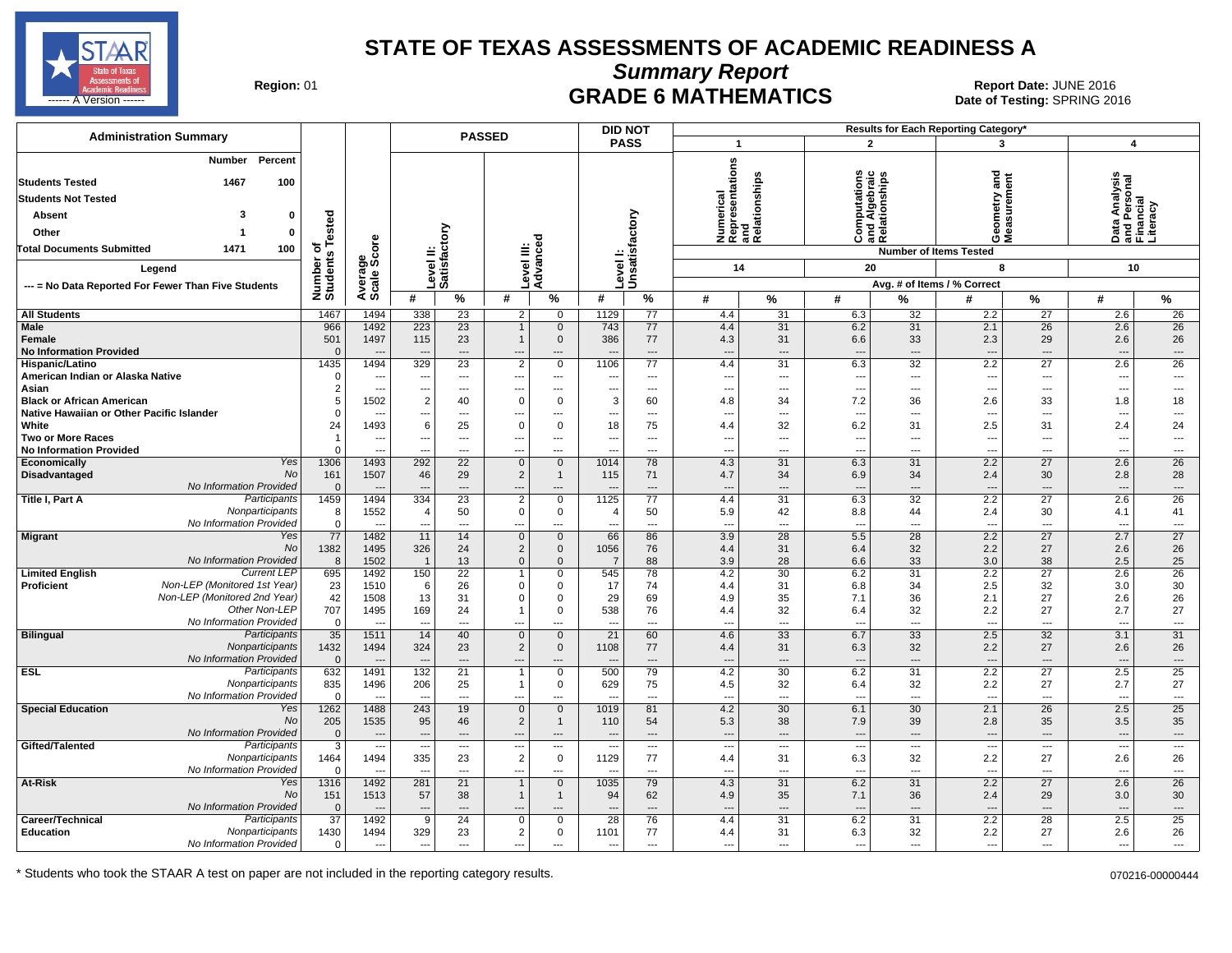

 $\overline{\phantom{a}}$ 

**DID NOT**

# **Summary Report**

Region: 01 **Region: 01 CALL CONSISTS THE POST OF READING Report Date: JUNE 2016**<br>Date of Testing: SPRING 20 Date of Testing: SPRING 2016

| <b>Administration Summary</b>                               | <b>PASSED</b>           |                        |                       |                           |                         |                        |                      | <b>DID NOT</b>    |                                 |                                             |              | <b>Results for Each Reporting Category</b>      |                                                                      |                                |
|-------------------------------------------------------------|-------------------------|------------------------|-----------------------|---------------------------|-------------------------|------------------------|----------------------|-------------------|---------------------------------|---------------------------------------------|--------------|-------------------------------------------------|----------------------------------------------------------------------|--------------------------------|
|                                                             |                         |                        |                       |                           |                         |                        |                      | <b>PASS</b>       | $\overline{1}$                  |                                             |              | $\overline{2}$                                  | 3                                                                    |                                |
| Percent<br>Number                                           |                         |                        |                       |                           |                         |                        |                      |                   | ű                               |                                             |              |                                                 |                                                                      |                                |
| <b>Students Tested</b><br>29557<br>98                       |                         |                        |                       |                           |                         |                        |                      |                   |                                 |                                             |              |                                                 |                                                                      |                                |
| <b>Students Not Tested</b>                                  |                         |                        |                       |                           |                         |                        |                      |                   |                                 | Understanding/<br>Analysis Across<br>Genres |              | Understanding/<br>Analysis of<br>Literary Texts | rstanding/<br>Understanding<br>Analysis of<br>Informational<br>Texts |                                |
|                                                             |                         |                        |                       |                           |                         |                        |                      |                   |                                 |                                             |              |                                                 |                                                                      |                                |
| 63<br>0<br><b>Absent</b>                                    |                         |                        |                       |                           |                         |                        |                      |                   |                                 |                                             |              |                                                 |                                                                      |                                |
| Other<br>615<br>$\mathbf{2}$                                | Tested                  |                        |                       |                           |                         |                        |                      |                   |                                 |                                             |              |                                                 |                                                                      |                                |
| <b>Total Documents Submitted</b><br>30235<br>100            | ৳                       |                        |                       |                           |                         |                        |                      |                   |                                 |                                             |              | <b>Number of Items Tested</b>                   |                                                                      |                                |
| Legend                                                      | Number o<br>Students    | Average<br>Scale Score |                       | Level II:<br>Satisfactory |                         | Level III:<br>Advanced | evel I:              | Unsatisfactory    |                                 | 10                                          |              | 21                                              | 19                                                                   |                                |
| --- = No Data Reported For Fewer Than Five Students         |                         |                        |                       |                           |                         |                        |                      |                   |                                 |                                             |              | Avg. # of Items / % Correct                     |                                                                      |                                |
|                                                             |                         |                        | #                     | $\%$                      | #                       | %                      | #                    | $\%$              | #                               | $\%$                                        | #            | %                                               | #                                                                    | $\frac{9}{6}$                  |
| <b>All Students</b>                                         | 29557                   | 1617                   | 19397                 | 66                        | 4716                    | 16                     | 10160                | 34                | 6.5                             | 65                                          | 13.4         | 64                                              | 12.1                                                                 | 64                             |
| Male                                                        | 15002                   | 1605                   | 9269                  | 62                        | 2087                    | 14                     | 5733                 | 38                | 6.4                             | 64                                          | 12.7         | 61                                              | 11.8                                                                 | 62                             |
| Female<br><b>No Information Provided</b>                    | 14553<br>$\overline{2}$ | 1630                   | 10126                 | 70<br>$\cdots$            | 2629                    | 18<br>---              | 4427                 | 30<br>$---$       | 6.7<br>$\overline{\phantom{a}}$ | 67<br>$\qquad \qquad \cdots$                | 14.0         | 67<br>---                                       | 12.4                                                                 | 65<br>$\hspace{0.05cm} \ldots$ |
| Hispanic/Latino                                             | 28784                   | 1615                   | 18752                 | 65                        | 4420                    | 15                     | 10032                | 35                | 6.5                             | 65                                          | 13.3         | 63                                              | 12.1                                                                 | 64                             |
| American Indian or Alaska Native                            | 13                      | 1617                   | 9                     | 69                        | 3                       | 23                     | $\overline{4}$       | 31                | 5.8                             | 58                                          | 13.2         | 63                                              | 12.8                                                                 | 68                             |
| Asian                                                       | 148                     | 1775                   | 145                   | 98                        | 89                      | 60                     | 3                    | $\overline{2}$    | 8.6                             | 86                                          | 17.6         | 84                                              | 16.1                                                                 | 85                             |
| <b>Black or African American</b>                            | 91                      | 1674                   | 70                    | 77                        | 23                      | 25                     | 21                   | 23                | 7.3                             | 73                                          | 15.3         | 73                                              | 13.5                                                                 | 71                             |
| Native Hawaiian or Other Pacific Islander<br>White          | -7<br>484               | 1737<br>1687           | $\overline{7}$<br>389 | 100<br>80                 | 3<br>169                | 43<br>35               | $\mathbf 0$<br>95    | $\mathbf 0$<br>20 | 9.0<br>7.6                      | 90<br>76                                    | 16.7<br>15.4 | 80<br>74                                        | 15.3<br>13.9                                                         | 80<br>73                       |
| <b>Two or More Races</b>                                    | 22                      | 1711                   | 20                    | 91                        | 8                       | 36                     | $\overline{2}$       | 9                 | 7.6                             | 76                                          | 16.7         | 80                                              | 14.4                                                                 | 76                             |
| <b>No Information Provided</b>                              | 8                       | 1600                   | 5                     | 63                        | $\overline{1}$          | 13                     | 3                    | 38                | 6.5                             | 65                                          | 12.8         | 61                                              | 11.1                                                                 | 59                             |
| <b>Economically</b><br>Yes                                  | 24741                   | 1604                   | 15315                 | 62                        | 3210                    | 13                     | 9426                 | 38                | 6.3                             | 63                                          | 12.9         | 62                                              | 11.7                                                                 | 62                             |
| Disadvantaged<br><b>No</b>                                  | 4808                    | 1686                   | 4077                  | 85                        | 1505                    | 31                     | 731                  | 15                | 7.6                             | 76                                          | 15.5         | 74                                              | 14.1                                                                 | 74                             |
| No Information Provided<br>Title I, Part A<br>Participants  | 8<br>29468              | 1600<br>1617           | 5<br>19354            | 63<br>66                  | -1<br>4710              | 13<br>16               | 3<br>10114           | 38<br>34          | 6.5<br>6.5                      | 65<br>65                                    | 12.8<br>13.4 | 61<br>64                                        | 11.1<br>12.1                                                         | 59<br>64                       |
| Nonparticipants                                             | 81                      | 1556                   | 38                    | 47                        | 5                       | 6                      | 43                   | 53                | 5.1                             | 51                                          | 11.5         | 55                                              | 10.3                                                                 | 54                             |
| No Information Provided                                     | 8                       | 1600                   | 5                     | 63                        | $\overline{1}$          | 13                     | 3                    | 38                | 6.5                             | 65                                          | 12.8         | 61                                              | 11.1                                                                 | 59                             |
| <b>Migrant</b><br>Yes                                       | 1093                    | 1575                   | 569                   | 52                        | 82                      | 8                      | 524                  | 48                | 5.8                             | 58                                          | 12.1         | 57                                              | 10.8                                                                 | 57                             |
| <b>No</b><br>No Information Provided                        | 28444<br>20             | 1619<br>1498           | 18823<br>5            | 66<br>25                  | 4633<br>$\overline{1}$  | 16<br>5                | 9621<br>15           | 34<br>75          | 6.6<br>4.6                      | 66<br>46                                    | 13.4<br>9.5  | 64<br>45                                        | 12.2<br>7.7                                                          | 64<br>40                       |
| <b>Limited English</b><br><b>Current LEP</b>                | 8438                    | 1524                   | 2807                  | 33                        | 159                     | $\overline{2}$         | 5631                 | 67                | 4.9                             | 49                                          | 10.1         | 48                                              | 9.3                                                                  | 49                             |
| Proficient<br>Non-LEP (Monitored 1st Year)                  | 1552                    | 1635                   | 1239                  | 80                        | 175                     | 11                     | 313                  | 20                | 6.9                             | 69                                          | 14.2         | 68                                              | 13.0                                                                 | 69                             |
| Non-LEP (Monitored 2nd Year)                                | 1326                    | 1634                   | 1001                  | 75                        | 160                     | 12                     | 325                  | 25                | 6.9                             | 69                                          | 14.1         | 67                                              | 12.9                                                                 | 68                             |
| Other Non-LEP                                               | 18234                   | 1657                   | 14345                 | 79                        | 4221                    | 23                     | 3889                 | 21                | 7.2                             | 72                                          | 14.7         | 70                                              | 13.3                                                                 | 70                             |
| No Information Provided<br><b>Bilingual</b><br>Participants | $\overline{7}$<br>161   | 1623<br>1662           | 5<br>123              | 71<br>76                  | $\overline{1}$<br>41    | 14<br>$\overline{25}$  | $\overline{2}$<br>38 | 29<br>24          | 6.9<br>7.2                      | 69<br>72                                    | 13.4<br>14.7 | 64<br>70                                        | 12.1<br>13.5                                                         | 64<br>71                       |
| Nonparticipants                                             | 29376                   | 1617                   | 19265                 | 66                        | 4674                    | 16                     | 10111                | 34                | 6.5                             | 65                                          | 13.3         | 64                                              | 12.1                                                                 | 64                             |
| No Information Provided                                     | 20                      | 1548                   | $\mathbf{q}$          | 45                        | -1                      | 5                      | 11                   | 55                | 5.1                             | 51                                          | 11.3         | 54                                              | 9.8                                                                  | 52                             |
| <b>ESL</b><br>Participants                                  | 8216                    | 1525                   | 2742                  | 33                        | 151                     | 2                      | 5474                 | 67                | 5.0                             | 50                                          | 10.1         | 48                                              | 9.3                                                                  | 49                             |
| Nonparticipants                                             | 21322<br>19             | 1653<br>1558           | 16646<br>9            | 78<br>47                  | 4564<br>$\overline{1}$  | 21<br>5                | 4676<br>10           | 22<br>53          | 7.1                             | 71<br>54                                    | 14.6<br>11.6 | 70<br>55                                        | 13.2<br>10.1                                                         | 70<br>53                       |
| No Information Provided<br><b>Special Education</b><br>Yes  | 1089                    | 1498                   | 258                   | 24                        | 38                      | 3                      | 831                  | 76                | 5.4<br>4.4                      | 44                                          | 9.2          | 44                                              | 8.1                                                                  | 43                             |
| <b>No</b>                                                   | 28460                   | 1622                   | 19134                 | 67                        | 4677                    | 16                     | 9326                 | 33                | 6.6                             | 66                                          | 13.5         | 64                                              | 12.3                                                                 | 65                             |
| No Information Provided                                     | 8                       | 1600                   | 5                     | 63                        | $\overline{\mathbf{1}}$ | 13                     | 3                    | 38                | 6.5                             | 65                                          | 12.8         | 61                                              | 11.1                                                                 | 59                             |
| Gifted/Talented<br>Participants                             | 3579                    | 1747                   | 3461                  | 97                        | 1805                    | 50                     | 118                  | 3                 | 8.5                             | 85                                          | 17.1         | 82                                              | 15.7                                                                 | 83                             |
| Nonparticipants<br>No Information Provided                  | 25970<br>8              | 1599<br>1600           | 15931<br>5            | 61<br>63                  | 2910<br>-1              | 11<br>13               | 10039<br>3           | 39<br>38          | 6.3<br>6.5                      | 63<br>65                                    | 12.8<br>12.8 | 61<br>61                                        | 11.6<br>11.1                                                         | 61<br>59                       |
| At-Risk<br>Yes                                              | 16728                   | 1554                   | 7640                  | 46                        | 564                     | $\mathbf{3}$           | 9088                 | 54                | 5.5                             | 55                                          | 11.3         | 54                                              | 10.2                                                                 | 54                             |
| <b>No</b>                                                   | 12821                   | 1700                   | 11752                 | 92                        | 4151                    | 32                     | 1069                 | 8                 | 7.9                             | 79                                          | 16.0         | 76                                              | 14.6                                                                 | 77                             |
| No Information Provided                                     | 8                       | 1600                   | 5                     | 63                        | -1                      | 13                     | 3                    | 38                | 6.5                             | 65                                          | 12.8         | 61                                              | 11.1                                                                 | 59                             |
| Career/Technical<br>Participants                            | 3330                    | 1631                   | 2344                  | 70                        | 640                     | 19                     | 986                  | 30                | 6.8                             | 68                                          | 13.8         | 66                                              | 12.6                                                                 | 66                             |
| <b>Education</b><br>Nonparticipants                         | 26219<br>8              | 1615<br>1600           | 17048<br>5            | 65<br>63                  | 4075<br>$\overline{1}$  | 16<br>13               | 9171<br>3            | 35<br>38          | 6.5<br>6.5                      | 65<br>65                                    | 13.3<br>12.8 | 63<br>61                                        | 12.1<br>11.1                                                         | 64<br>59                       |
| No Information Provided                                     |                         |                        |                       |                           |                         |                        |                      |                   |                                 |                                             |              |                                                 |                                                                      |                                |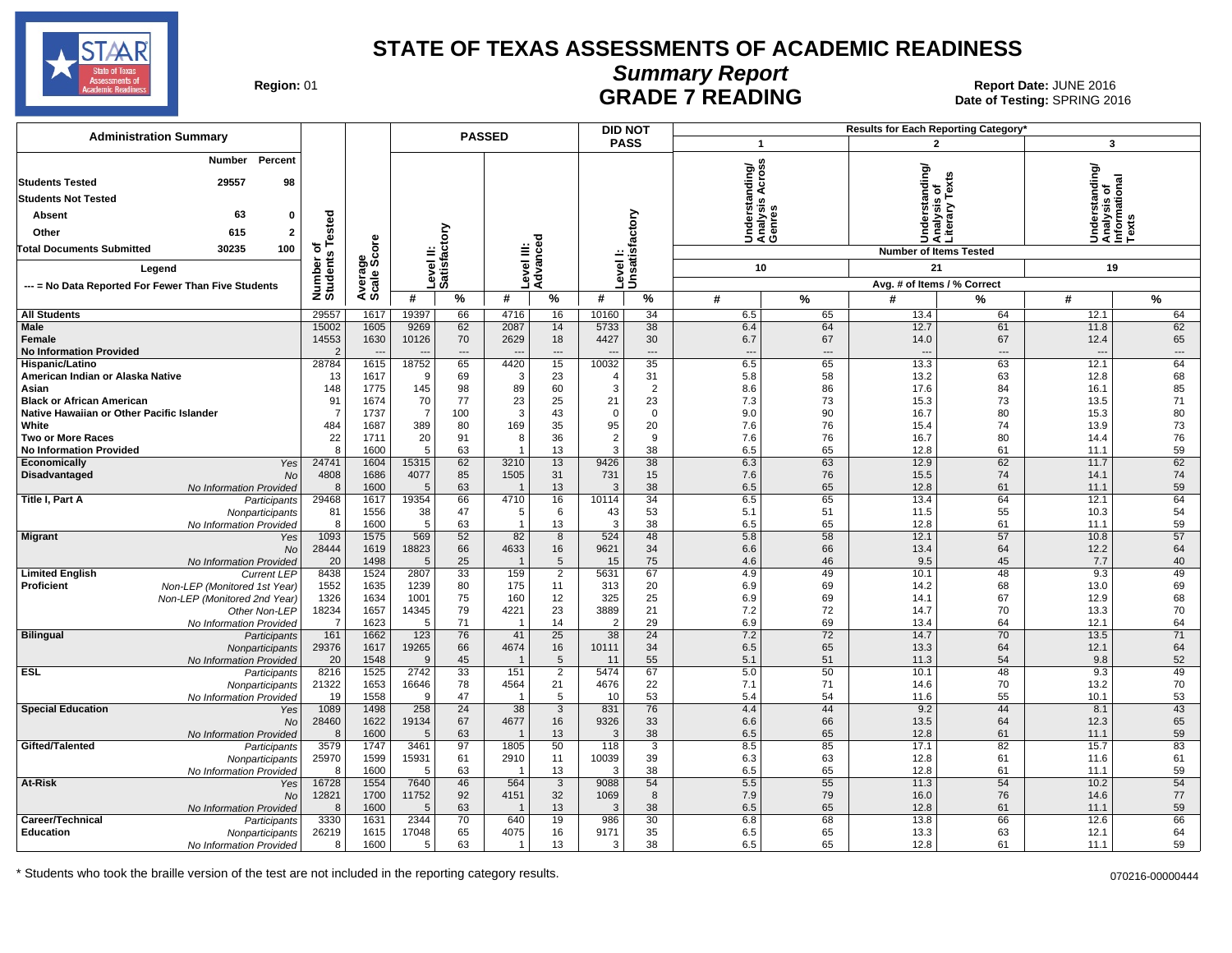

**Summary Report**

Region: 01 **Region: 01 CRADE 7 MATHEMATICS Date: JUNE 2016 Report Date: JUNE 2016 CRADE 7 MATHEMATICS** Date of Testing: SPRING 2016

| <b>Administration Summary</b>                                                                                                                                                                      |                                  |              |                | <b>PASSED</b>              |                |                            |                        | <b>DID NOT</b>             |                                                 |                 |                                                               |                   | Results for Each Reporting Category'     |                                      |                                                        |                       |
|----------------------------------------------------------------------------------------------------------------------------------------------------------------------------------------------------|----------------------------------|--------------|----------------|----------------------------|----------------|----------------------------|------------------------|----------------------------|-------------------------------------------------|-----------------|---------------------------------------------------------------|-------------------|------------------------------------------|--------------------------------------|--------------------------------------------------------|-----------------------|
|                                                                                                                                                                                                    |                                  |              |                |                            |                |                            |                        | <b>PASS</b>                | $\mathbf 1$                                     |                 | $\mathbf{2}$                                                  |                   | 3                                        |                                      | 4                                                      |                       |
| <b>Number</b> Percent<br>27648<br>94<br><b>Students Tested</b><br><b>Students Not Tested</b><br>66<br><b>Absent</b><br>0<br>Other<br>1791<br>6<br>29505<br><b>Total Documents Submitted</b><br>100 | ested<br>৳                       | ge<br>Score  |                | Level II:<br>Satisfactory  |                | Advanced                   |                        | Level I:<br>Unsatisfactory | Probability and<br>Numerical<br>Representations |                 | ations<br>nd Algebraic<br>telationships<br>ă<br>통<br>Ö<br>ಹ ∝ |                   | g<br>ÖΣ<br><b>Number of Items Tested</b> |                                      | Data Analysis<br>and Personal<br>Financial<br>Literacy |                       |
|                                                                                                                                                                                                    |                                  |              |                |                            |                |                            |                        |                            |                                                 |                 |                                                               |                   |                                          |                                      |                                                        |                       |
| Legend                                                                                                                                                                                             | Number of<br>Students            | Average      |                |                            | evel III:      |                            |                        |                            | 9                                               |                 | 20                                                            |                   | 16                                       |                                      | 9                                                      |                       |
| --- = No Data Reported For Fewer Than Five Students                                                                                                                                                |                                  |              |                |                            |                |                            |                        |                            |                                                 |                 |                                                               |                   | Avg. # of Items / % Correct              |                                      |                                                        |                       |
|                                                                                                                                                                                                    |                                  |              | #              | %                          | #              | %                          | #                      | %                          | #                                               | $\%$            | #                                                             | %                 | #                                        | $\%$                                 | #                                                      | $\%$                  |
| <b>All Students</b>                                                                                                                                                                                | 27648                            | 1645         | 18839          | 68                         | 3851           | 14                         | 8809                   | 32                         | 4.8                                             | 54              | 11.7                                                          | 59                | 8.1                                      | 50                                   | 4.3                                                    | 48                    |
| Male<br>Female<br><b>No Information Provided</b>                                                                                                                                                   | 14031<br>13615<br>$\overline{2}$ | 1642<br>1649 | 9327<br>9511   | 66<br>70<br>$\overline{a}$ | 1932<br>1918   | 14<br>14<br>$\overline{a}$ | 4704<br>4104           | 34<br>30<br>$---$          | 4.8<br>4.9<br>---                               | 53<br>55<br>--- | 11.7<br>11.8<br>$\overline{\phantom{a}}$                      | 58<br>59<br>$---$ | 7.9<br>8.3<br>$\sim$                     | 49<br>52<br>$\overline{\phantom{a}}$ | 4.3<br>4.3<br>$\overline{a}$                           | 48<br>48<br>---       |
| Hispanic/Latino                                                                                                                                                                                    | 27022                            | 1643         | 18337          | 68                         | 3660           | 14                         | 8685                   | 32                         | 4.8                                             | 54              | 11.7                                                          | 58                | 8.0                                      | 50                                   | 4.3                                                    | 48                    |
| American Indian or Alaska Native                                                                                                                                                                   | 13                               | 1591         | -5             | 38                         | 2              | 15                         | 8                      | 62                         | 3.9                                             | 44              | 10.2                                                          | 51                | 6.6                                      | 41                                   | 2.8                                                    | 32                    |
| Asian<br><b>Black or African American</b>                                                                                                                                                          | 81<br>88                         | 1836<br>1688 | 78<br>70       | 96<br>80                   | 53<br>22       | 65<br>25                   | 3<br>18                | $\overline{4}$<br>20       | 7.2<br>5.8                                      | 80<br>65        | 16.5<br>12.6                                                  | 82<br>63          | 12.9<br>8.9                              | 81<br>56                             | 7.0<br>5.2                                             | 77<br>58              |
| Native Hawaiian or Other Pacific Islander                                                                                                                                                          | 7                                | 1828         | $\overline{7}$ | 100                        | $\overline{2}$ | 29                         | $\mathbf 0$            | $\mathbf 0$                | 6.6                                             | 73              | 15.4                                                          | 77                | 11.0                                     | 69                                   | 5.7                                                    | 63                    |
| White                                                                                                                                                                                              | 414                              | 1703         | 325            | 79                         | 106            | 26                         | 89                     | 21                         | 5.7                                             | 64              | 13.4                                                          | 67                | 9.3                                      | 58                                   | 5.2                                                    | 58                    |
| <b>Two or More Races</b>                                                                                                                                                                           | 16                               | 1714         | 14             | 88                         | 5              | 31                         | 2                      | 13                         | 6.4                                             | 72              | 13.1                                                          | 66                | 10.1                                     | 63                                   | 5.5                                                    | 61                    |
| <b>No Information Provided</b>                                                                                                                                                                     | $\overline{7}$                   | 1600         | 3              | 43                         |                | 14                         | 4                      | 57                         | 3.6                                             | 40              | 10.7                                                          | 54                | 7.0                                      | 44                                   | 3.6                                                    | 40                    |
| Economically<br>Yes                                                                                                                                                                                | 23338                            | 1634         | 15288          | 66                         | 2756           | 12                         | 8050                   | 34                         | 4.7                                             | 52              | 11.4                                                          | 57                | 7.8                                      | 49                                   | 4.1                                                    | 46                    |
| No<br>Disadvantaged                                                                                                                                                                                | 4303                             | 1705         | 3548           | 82                         | 1094           | 25                         | 755                    | 18                         | 5.8                                             | 65              | 13.5                                                          | 67                | 9.4                                      | 59                                   | 5.3                                                    | 59                    |
| No Information Provided<br>Participants<br>Title I, Part A                                                                                                                                         | $\overline{7}$<br>27555          | 1600<br>1645 | 3<br>18790     | 43<br>68                   | 3834           | 14<br>14                   | 8765                   | 57<br>32                   | 3.6<br>4.8                                      | 40<br>54        | 10.7<br>11.7                                                  | 54<br>59          | 7.0<br>8.1                               | 44<br>50                             | 3.6<br>4.3                                             | 40<br>48              |
| Nonparticipants                                                                                                                                                                                    | 86                               | 1639         | 46             | 53                         | 16             | 19                         | 40                     | 47                         | 4.8                                             | 53              | 11.1                                                          | 55                | 7.7                                      | 48                                   | 3.8                                                    | 42                    |
| No Information Provided                                                                                                                                                                            | 7                                | 1600         | 3              | 43                         |                | 14                         | $\overline{4}$         | 57                         | 3.6                                             | 40              | 10.7                                                          | 54                | 7.0                                      | 44                                   | 3.6                                                    | 40                    |
| <b>Migrant</b><br>Yes                                                                                                                                                                              | 1071                             | 1605         | 615            | 57                         | 79             | $\overline{7}$             | 456                    | 43                         | 4.1                                             | 46              | 10.5                                                          | 52                | 7.1                                      | 44                                   | 3.8                                                    | 42                    |
| No                                                                                                                                                                                                 | 26567                            | 1647         | 18221          | 69                         | 3771           | 14                         | 8346                   | 31                         | 4.9                                             | 54              | 11.8                                                          | 59                | 8.1                                      | 51                                   | 4.3                                                    | 48                    |
| No Information Provided                                                                                                                                                                            | 10                               | 1564         | 3              | 30                         |                | 10                         |                        | 70                         | 3.1                                             | 34              | 9.5                                                           | 48                | 5.7                                      | 36                                   | 3.2                                                    | 36                    |
| <b>Current LEF</b><br><b>Limited English</b><br>Non-LEP (Monitored 1st Year)                                                                                                                       | 7611                             | 1578         | 3608           | 47                         | 315            | $\overline{4}$             | 4003                   | 53                         | 3.7                                             | 41              | 9.5                                                           | 47                | 6.6                                      | 41                                   | 3.3                                                    | 36                    |
| <b>Proficient</b><br>Non-LEP (Monitored 2nd Year)                                                                                                                                                  | 1504<br>1270                     | 1660<br>1663 | 1168<br>986    | 78<br>78                   | 184<br>172     | 12<br>14                   | 336<br>284             | 22<br>22                   | 5.0<br>5.1                                      | 56<br>57        | 12.5<br>12.5                                                  | 62<br>62          | 8.5<br>8.5                               | 53<br>53                             | 4.5<br>4.6                                             | 50<br>51              |
| Other Non-LEP                                                                                                                                                                                      | 17256                            | 1672         | 13074          | 76                         | 3179           | 18                         | 4182                   | 24                         | 5.3                                             | 59              | 12.6                                                          | 63                | 8.7                                      | 54                                   | 4.7                                                    | 52                    |
| No Information Provided                                                                                                                                                                            | $\overline{7}$                   | 1600         | 3              | 43                         | -1             | 14                         | $\overline{4}$         | 57                         | 3.6                                             | 40              | 10.7                                                          | 54                | 7.0                                      | 44                                   | 3.6                                                    | 40                    |
| <b>Bilingual</b><br>Participants                                                                                                                                                                   | 157                              | 1702         | 129            | 82                         | 36             | $\overline{23}$            | 28                     | 18                         | 5.8                                             | 65              | 13.4                                                          | 67                | 9.7                                      | 61                                   | 5.3                                                    | 59                    |
| Nonparticipants                                                                                                                                                                                    | 27473                            | 1645         | 18704          | 68                         | 3813           | 14                         | 8769                   | 32                         | 4.8                                             | 54              | 11.7                                                          | 59                | 8.1                                      | 50                                   | 4.3                                                    | 48                    |
| <b>No Information Provided</b>                                                                                                                                                                     | 18                               | 1560         | 6              | 33                         | $\overline{2}$ | 11                         | 12                     | 67                         | 3.6                                             | 40              | 8.6                                                           | 43                | 5.8                                      | 36                                   | 3.2                                                    | 35                    |
| <b>ESL</b><br>Participants<br>Nonparticipants                                                                                                                                                      | 7393<br>20237                    | 1579<br>1669 | 3515<br>15318  | 48<br>76                   | 305<br>3544    | $\overline{4}$<br>18       | 3878<br>4919           | 52<br>24                   | 3.7<br>5.3                                      | 41<br>58        | 9.5<br>12.6                                                   | 47<br>63          | 6.6                                      | 41<br>54                             | 3.3<br>4.7                                             | 36<br>52              |
| No Information Provided                                                                                                                                                                            | 18                               | 1560         | 6              | 33                         | $\overline{c}$ | 11                         | 12                     | 67                         | 3.6                                             | 40              | 8.6                                                           | 43                | 8.6<br>5.8                               | 36                                   | 3.2                                                    | 35                    |
| <b>Special Education</b><br>Yes                                                                                                                                                                    | 1131                             | 1540         | 325            | 29                         | 34             | 3                          | 806                    | 71                         | 3.0                                             | 34              | 7.9                                                           | 39                | 5.8                                      | 36                                   | 2.7                                                    | 30                    |
| No                                                                                                                                                                                                 | 26510                            | 1650         | 18511          | 70                         | 3816           | 14                         | 7999                   | 30                         | 4.9                                             | 55              | 11.9                                                          | 59                | 8.2                                      | 51                                   | 4.4                                                    | 49                    |
| No Information Provided                                                                                                                                                                            | $\overline{7}$                   | 1600         | 3              | 43                         |                | 14                         | $\overline{4}$         | 57                         | 3.6                                             | 40              | 10.7                                                          | 54                | 7.0                                      | 44                                   | 3.6                                                    | 40                    |
| Gifted/Talented<br>Participants                                                                                                                                                                    | 3207                             | 1786         | 3105           | 97                         | 1464           | 46                         | 102                    | 3                          | 6.9                                             | 76              | 15.8                                                          | 79                | 11.5                                     | $\overline{72}$                      | 6.5                                                    | $\overline{72}$       |
| Nonparticipants<br>No Information Provided                                                                                                                                                         | 24434                            | 1627         | 15731<br>3     | 64                         | 2386           | 10                         | 8703                   | 36<br>57                   | 4.6                                             | 51              | 11.2                                                          | 56                | 7.6                                      | 48<br>44                             | 4.0                                                    | 45                    |
| At-Risk<br>Yes                                                                                                                                                                                     | 7<br>15842                       | 1600<br>1586 | 8143           | 43<br>51                   | -1<br>661      | 14<br>$\overline{4}$       | $\overline{4}$<br>7699 | 49                         | 3.6<br>3.9                                      | 40<br>43        | 10.7<br>9.8                                                   | 54<br>49          | 7.0<br>6.6                               | 42                                   | 3.6<br>3.4                                             | 40<br>$\overline{37}$ |
| No                                                                                                                                                                                                 | 11799                            | 1724         | 10693          | 91                         | 3189           | 27                         | 1106                   | 9                          | 6.1                                             | 68              | 14.3                                                          | 72                | 10.0                                     | 62                                   | 5.6                                                    | 62                    |
| No Information Provided                                                                                                                                                                            | $\overline{7}$                   | 1600         | 3              | 43                         |                | 14                         |                        | 57                         | 3.6                                             | 40              | 10.7                                                          | 54                | 7.0                                      | 44                                   | 3.6                                                    | 40                    |
| Participants<br>Career/Technical                                                                                                                                                                   | 3191                             | 1662         | 2371           | 74                         | 496            | 16                         | 820                    | 26                         | 5.1                                             | 57              | 12.4                                                          | 62                | 8.4                                      | 53                                   | 4.6                                                    | 51                    |
| <b>Education</b><br>Nonparticipants                                                                                                                                                                | 24450                            | 1643         | 16465          | 67                         | 3354           | 14                         | 7985                   | 33                         | 4.8                                             | 53              | 11.6                                                          | 58                | 8.0                                      | 50                                   | 4.3                                                    | 47                    |
| No Information Provided                                                                                                                                                                            | $\overline{7}$                   | 1600         | 3              | 43                         |                | 14                         | 4                      | 57                         | 3.6                                             | 40              | 10.7                                                          | 54                | 7.0                                      | 44                                   | 3.6                                                    | 40                    |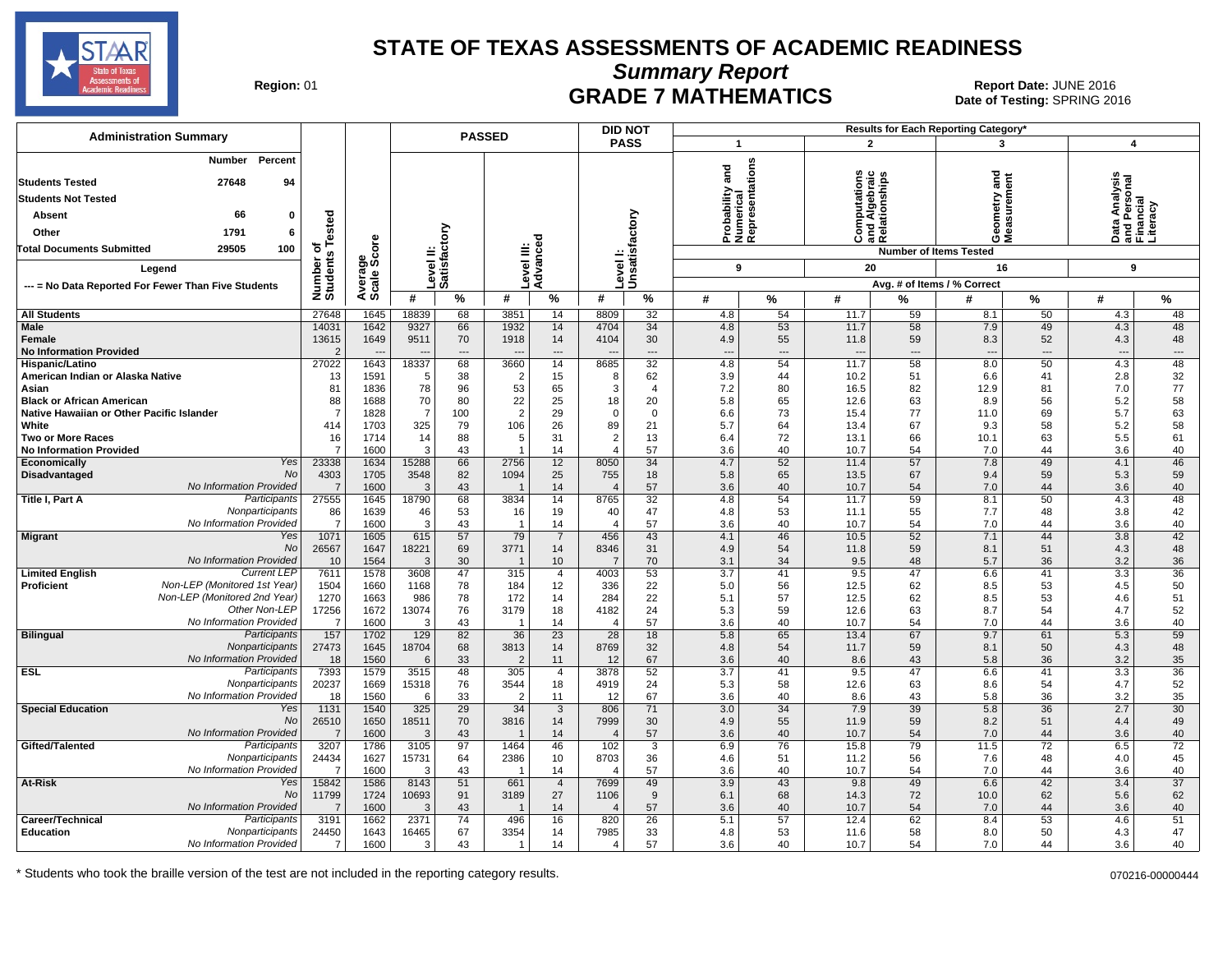

# **Summary Report**

Region: 01 **Region: 01 CALL CONSISTS OF A REGION CONSISTENCE**<br>Date of Testing: SPRING 2016 Date of Testing: SPRING 2016

| <b>Administration Summary</b>                                     |                         |                | <b>PASSED</b>    |                                |                        |                       |                 | <b>DID NOT</b>                |                                  |                      | Results for Each Reporting Category' |                      |                               |           |
|-------------------------------------------------------------------|-------------------------|----------------|------------------|--------------------------------|------------------------|-----------------------|-----------------|-------------------------------|----------------------------------|----------------------|--------------------------------------|----------------------|-------------------------------|-----------|
|                                                                   |                         |                |                  |                                |                        | <b>PASS</b>           |                 | 1                             |                                  |                      | $\overline{2}$                       | 3                    |                               |           |
| Percent<br><b>Number</b>                                          |                         |                |                  |                                |                        |                       |                 |                               |                                  |                      |                                      |                      |                               |           |
| <b>Students Tested</b><br>29649<br>100                            |                         |                |                  |                                |                        |                       |                 |                               |                                  |                      |                                      |                      |                               |           |
| <b>Students Not Tested</b>                                        |                         |                |                  |                                |                        |                       |                 |                               |                                  |                      |                                      |                      |                               |           |
| 70<br>0<br>Absent                                                 |                         |                |                  |                                |                        |                       |                 |                               | position                         |                      |                                      | Revision             | Editing                       |           |
| 13<br>Other<br>$\mathbf 0$                                        |                         |                |                  |                                |                        |                       |                 |                               |                                  |                      |                                      |                      |                               |           |
|                                                                   | Tested                  |                |                  | Σg                             |                        |                       |                 |                               |                                  |                      |                                      |                      |                               |           |
| 29732<br>100<br><b>Total Documents Submitted</b>                  | ৳                       | ge<br>Score    |                  | āg.                            |                        |                       |                 |                               | <b>Number of Points Possible</b> |                      |                                      |                      | <b>Number of Items Tested</b> |           |
| Legend                                                            | Number of<br>Students   |                |                  | Level II:<br>Satisfact         | Level III:<br>Advanced |                       |                 | Level I:<br>Unsatisfactory    | 16                               |                      |                                      | 13                   | 17                            |           |
| --- = No Data Reported For Fewer Than Five Students               |                         | Avera<br>Scale |                  |                                |                        |                       |                 |                               | Avg. # of Points / % Scored      |                      |                                      |                      | Avg. # of Items / % Correct   |           |
|                                                                   |                         |                | #                | %                              | #                      | %                     | #               | %                             | #                                |                      | #                                    | %                    | #                             | %         |
| <b>All Students</b>                                               | 29649                   | 3797           | 19793            | 67                             | 3210                   | 11                    | 9856            | 33                            | 8.5                              | 53                   | 8.9                                  | 69                   | 11.8                          | 69        |
| <b>Male</b>                                                       | 15055                   | 3691           | 9057             | 60                             | 1099                   | $\overline{7}$        | 5998            | 40                            | 8.0                              | 50                   | 8.6                                  | 66                   | 11.2                          | 66        |
| Female<br><b>No Information Provided</b>                          | 14593<br>$\overline{1}$ | 3906           | 10735            | 74<br>$\overline{\phantom{a}}$ | 2111                   | 14<br>$\overline{a}$  | 3858            | 26<br>$\overline{a}$          | 9.1<br>$\overline{a}$            | 57<br>$\overline{a}$ | 9.2<br>$\overline{\phantom{a}}$      | 71<br>$\overline{a}$ | 12.4                          | 73<br>--- |
| Hispanic/Latino                                                   | 28877                   | 3786           | 19159            | 66                             | 2991                   | 10                    | 9718            | 34                            | 8.5                              | 53                   | 8.9                                  | 68                   | 11.8                          | 69        |
| American Indian or Alaska Native                                  | 13                      | 3657           | -7               | 54                             | $\overline{2}$         | 15                    | 6               | 46                            | 7.5                              | 47                   | 8.6                                  | 66                   | 11.2                          | 66        |
| Asian                                                             | 147                     | 4651           | 141              | 96                             | 76                     | 52                    | 6               | $\overline{4}$                | 11.8                             | 74                   | 11.3                                 | 87                   | 15.0                          | 88        |
| <b>Black or African American</b>                                  | 92                      | 3948           | 69               | 75                             | 16                     | 17                    | 23              | 25                            | 9.4                              | 59                   | 9.6                                  | 74                   | 12.2                          | 72        |
| Native Hawaiian or Other Pacific Islander                         | $\overline{7}$          | 4185           | $\overline{7}$   | 100                            |                        | 14                    | $\Omega$        | $\mathbf 0$<br>21             | 10.0                             | 63                   | 11.1                                 | 86                   | 13.7                          | 81        |
| White<br><b>Two or More Races</b>                                 | 486<br>22               | 4089<br>4162   | 385<br>20        | 79<br>91                       | 117<br>5               | 24<br>23              | 101<br>2        | 9                             | 9.5<br>10.4                      | 59<br>65             | 10.0<br>10.1                         | 77<br>78             | 13.0<br>13.5                  | 76<br>79  |
| <b>No Information Provided</b>                                    | 5                       | 4221           | -5               | 100                            | $\overline{2}$         | 40                    | $\Omega$        | $\Omega$                      | 10.8                             | 68                   | 10.4                                 | 80                   | 13.8                          | 81        |
| Economically<br>Yes                                               | 24841                   | 3734           | 15719            | 63                             | 2100                   | 8                     | 9122            | 37                            | 8.3                              | 52                   | 8.7                                  | 67                   | 11.5                          | 68        |
| Disadvantaged<br>No                                               | 4802                    | 4119           | 4068             | 85                             | 1108                   | 23                    | 734             | 15                            | 9.9                              | 62                   | 10.1                                 | 78                   | 13.3                          | 78        |
| No Information Provided                                           | 6                       | 4184           | 6                | 100                            |                        | 33                    | $\Omega$        | $\mathbf 0$                   | 10.3                             | 65                   | 10.7                                 | 82                   | 13.7                          | 80        |
| Title I, Part A<br>Participants<br>Nonparticipants                | 29566<br>78             | 3797<br>3617   | 19750<br>38      | 67<br>49                       | 3201<br>$\overline{7}$ | 11<br>9               | 9816<br>40      | 33<br>51                      | 8.5<br>7.4                       | 53<br>46             | 8.9<br>8.6                           | 69<br>66             | 11.8<br>10.7                  | 69<br>63  |
| No Information Provided                                           | 5                       | 4221           | 5                | 100                            | $\mathcal{P}$          | 40                    | $\Omega$        | $\mathbf 0$                   | 10.8                             | 68                   | 10.4                                 | 80                   | 13.8                          | 81        |
| <b>Migrant</b><br>Yes                                             | 1136                    | 3588           | 626              | 55                             | 44                     | $\overline{4}$        | 510             | 45                            | 7.7                              | 48                   | 8.1                                  | 62                   | 10.7                          | 63        |
| <b>No</b>                                                         | 28499                   | 3805           | 19160            | 67                             | 3164                   | 11                    | 9339            | 33                            | 8.5                              | 53                   | 8.9                                  | 69                   | 11.8                          | 70        |
| No Information Provided                                           | 14                      | 3378           | $\overline{7}$   | 50                             |                        | 14                    | $\overline{7}$  | 50                            | 6.3                              | 39                   | 6.6                                  | 51                   | 9.6                           | 56        |
| <b>Limited English</b><br><b>Current LEP</b><br><b>Proficient</b> | 8480                    | 3381           | 3002             | 35                             | 125                    | $\mathbf{1}$<br>7     | 5478            | 65                            | 6.8                              | 43                   | 7.1                                  | 54                   | 9.5                           | 56        |
| Non-LEP (Monitored 1st Year)<br>Non-LEP (Monitored 2nd Year)      | 1557<br>1331            | 3865<br>3872   | 1243<br>1047     | 80<br>79                       | 104<br>103             | 8                     | 314<br>284      | 20<br>21                      | 8.9<br>8.8                       | 55<br>55             | 9.5<br>9.4                           | 73<br>72             | 12.4<br>12.6                  | 73<br>74  |
| Other Non-LEP                                                     | 18276                   | 3978           | 14496            | 79                             | 2876                   | 16                    | 3780            | 21                            | 9.2                              | 58                   | 9.7                                  | 75                   | 12.8                          | 75        |
| No Information Provided                                           | 5                       | 4221           | 5                | 100                            | $\overline{2}$         | 40                    | $\Omega$        | $\Omega$                      | 10.8                             | 68                   | 10.4                                 | 80                   | 13.8                          | 81        |
| <b>Bilingual</b><br>Participants                                  | 158                     | 4069           | $\overline{133}$ | 84                             | 34                     | $\overline{22}$       | 25              | 16                            | 9.5                              | 59                   | 9.9                                  | 76                   | 13.4                          | 79        |
| Nonparticipants                                                   | 29475                   | 3795           | 19652<br>8       | 67                             | 3174                   | 11                    | 9823<br>8       | 33                            | 8.5                              | 53<br>46             | 8.9                                  | 69                   | 11.8                          | 69        |
| No Information Provided<br><b>ESL</b><br>Participants             | 16<br>8262              | 3517<br>3382   | 2932             | 50<br>35                       | 120                    | 13<br>$\overline{1}$  | 5330            | 50<br>65                      | 7.4<br>6.8                       | 43                   | 7.8<br>7.1                           | 60<br>54             | 9.6<br>9.5                    | 57<br>56  |
| Nonparticipants                                                   | 21371                   | 3957           | 16853            | 79                             | 3088                   | 14                    | 4518            | 21                            | 9.2                              | 57                   | 9.6                                  | 74                   | 12.7                          | 75        |
| No Information Provided                                           | 16                      | 3517           | 8                | 50                             | $\overline{2}$         | 13                    | 8               | 50                            | 7.4                              | 46                   | 7.8                                  | 60                   | 9.6                           | 57        |
| <b>Special Education</b><br>Yes                                   | 1148                    | 3206           | 253              | 22                             | 12                     | $\overline{1}$        | 895             | 78                            | 5.9                              | 37                   | 6.3                                  | 49                   | 8.2                           | 48        |
| <b>No</b>                                                         | 28496                   | 3820           | 19535            | 69                             | 3196                   | 11                    | 8961            | 31                            | 8.6                              | 54                   | 9.0                                  | 69                   | 11.9                          | 70        |
| No Information Provided<br>Gifted/Talented<br>Participants        | 5<br>3582               | 4221<br>4396   | 5<br>3479        | 100<br>$\overline{97}$         | $\overline{2}$<br>1310 | 40<br>$\overline{37}$ | $\Omega$<br>103 | $\mathbf 0$<br>$\overline{3}$ | 10.8<br>10.7                     | 68<br>67             | 10.4<br>11.1                         | 80<br>85             | 13.8<br>14.8                  | 81<br>87  |
| Nonparticipants                                                   | 26062                   | 3714           | 16309            | 63                             | 1898                   | 7                     | 9753            | 37                            | 8.2                              | 51                   | 8.6                                  | 66                   | 11.4                          | 67        |
| No Information Provided                                           | 5                       | 4221           | -5               | 100                            | $\overline{2}$         | 40                    | $\Omega$        | $\mathbf 0$                   | 10.8                             | 68                   | 10.4                                 | 80                   | 13.8                          | 81        |
| At-Risk<br>Yes                                                    | 16825                   | 3514           | 8079             | 48                             | 371                    | $\overline{2}$        | 8746            | 52                            | 7.4                              | 46                   | 7.8                                  | 60                   | 10.3                          | 61        |
| No                                                                | 12819                   | 4167           | 11709            | 91                             | 2837                   | 22                    | 1110            | 9                             | 10.0                             | 62                   | 10.4                                 | 80                   | 13.8                          | 81        |
| No Information Provided                                           | $\sqrt{5}$              | 4221           | 5                | 100                            | $\overline{2}$         | 40                    | $\Omega$        | $\mathbf{0}$                  | 10.8                             | 68                   | 10.4                                 | 80                   | 13.8                          | 81        |
| Career/Technical<br>Participants<br>Education<br>Nonparticipants  | 3330<br>26314           | 3845<br>3790   | 2344<br>17444    | 70<br>66                       | 396<br>2812            | 12<br>11              | 986<br>8870     | 30<br>34                      | 8.7<br>8.5                       | 54<br>53             | 9.1<br>8.9                           | 70<br>68             | 12.1<br>11.8                  | 71<br>69  |
| No Information Provided                                           | 5                       | 4221           | 5                | 100                            | $\overline{2}$         | 40                    | $\Omega$        | $\Omega$                      | 10.8                             | 68                   | 10.4                                 | 80                   | 13.8                          | 81        |
|                                                                   |                         |                |                  |                                |                        |                       |                 |                               |                                  |                      |                                      |                      |                               |           |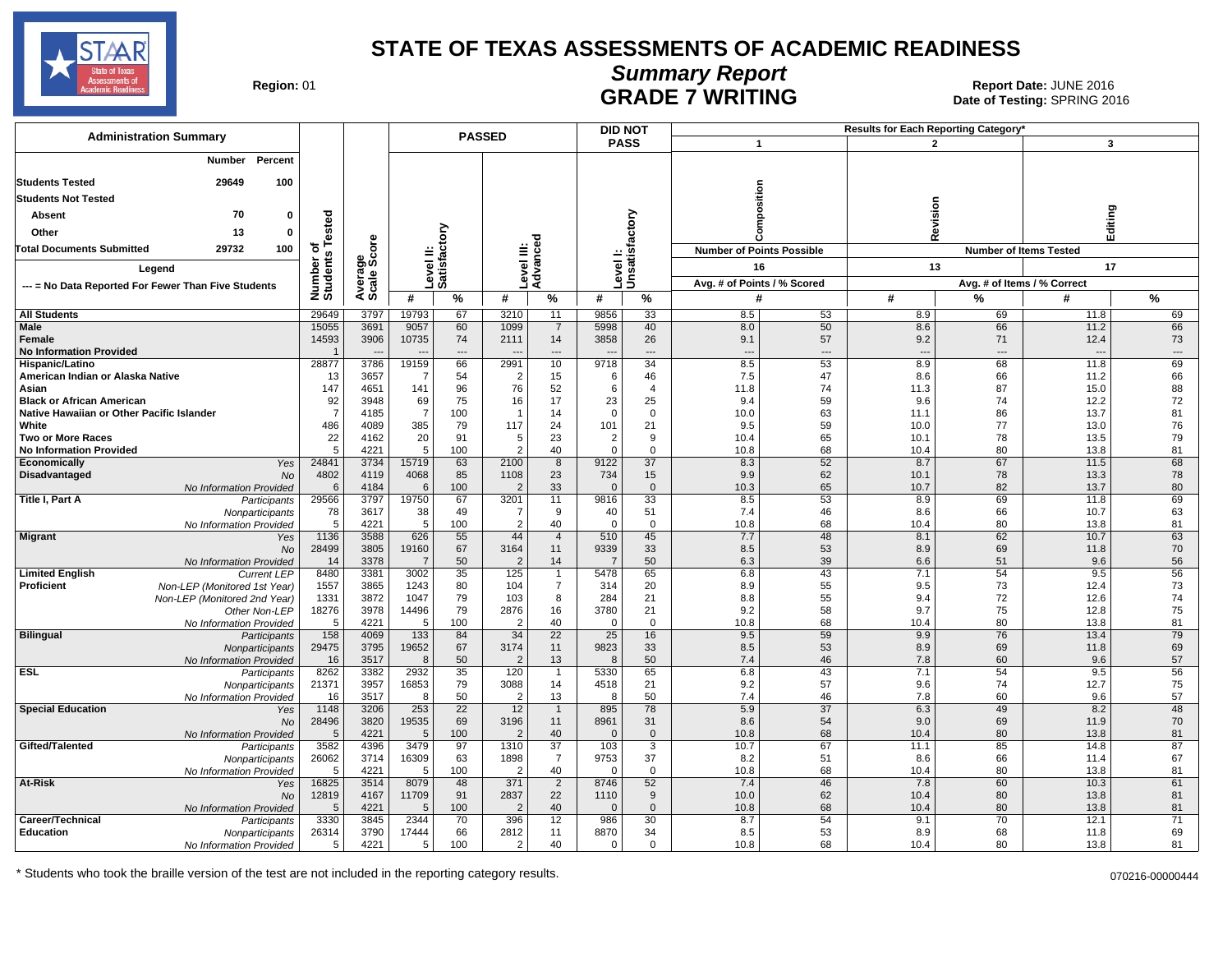

#### **STATE OF TEXAS ASSESSMENTS OF ACADEMIC READINESS Constructed Responses Summary Report GRADE 7 WRITING** 01 **Report Date:** JUNE 2016

**Region: 01** 

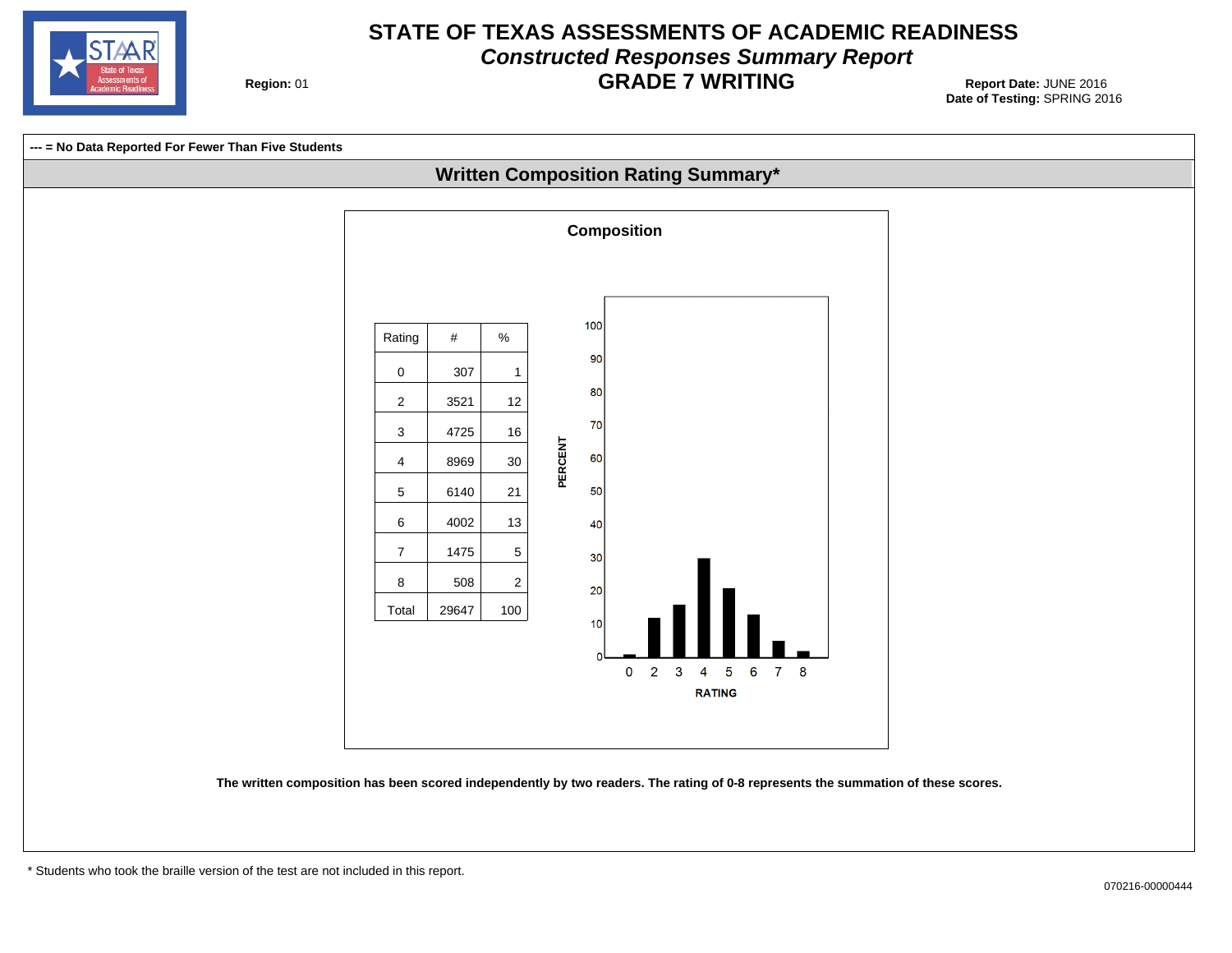

**Summary Report**

Region: 01 **Region: 01 CRADE 7 MATHEMATICS Date: JUNE 2016 Report Date: JUNE 2016 CRADE 7 MATHEMATICS** ------ L Version ------ SPRING 2016

| <b>PASS</b><br>$\overline{2}$<br>$\overline{\mathbf{1}}$<br>3<br>$\overline{\mathbf{A}}$<br>Percent<br>Number<br>Probability and<br>Numerical<br>Representations<br>gue<br>Computations<br>and Algebraic<br>Relationships<br>Data Analysis<br>and Personal<br>Financial<br>Literacy<br>100<br>796<br>≥<br><b>Students Not Tested</b><br>Level I:<br>Unsatisfactory<br>Tested<br><b>Absent</b><br>n<br>0<br>සි<br>Level II:<br>Satisfactory<br>Other<br>0<br>್ಠಾ<br>Average<br>Scale Score<br>ن ≌ ھ<br>oΣ<br>৳<br>797<br><b>Total Documents Submitted</b><br>100<br>evel III<br>Advanc<br><b>Number of Items Tested</b><br>Number of<br>Students<br>9<br>20<br>9<br>16<br>Legend<br>Avg. # of Items / % Correct<br>--- = No Data Reported For Fewer Than Five Students<br>$\%$<br>%<br>#<br>#<br>#<br>$\%$<br>#<br>℅<br>#<br>%<br>$\%$<br>#<br>%<br>#<br>2.9<br>2.8<br>796<br>535<br>32<br>8.0<br>40<br>6.1<br>38<br>31<br>1542<br>261<br>33<br>18<br>2<br>67<br>31<br>440<br>1538<br>138<br>302<br>2.8<br>$\overline{31}$<br>7.9<br>39<br>$\overline{37}$<br>2.8<br><b>Male</b><br>31<br>11<br>$\mathbf{3}$<br>69<br>6.0<br>356<br>1546<br>123<br>35<br>$\overline{7}$<br>$\overline{2}$<br>233<br>65<br>3.0<br>34<br>8.1<br>40<br>6.2<br>39<br>2.8<br>31<br>Female<br><b>No Information Provided</b><br>$\Omega$<br>$---$<br>---<br>$---$<br>$\overline{\phantom{a}}$<br>---<br>$\overline{a}$<br>$\overline{\phantom{a}}$<br>$\overline{a}$<br>$\overline{\phantom{a}}$<br>$\overline{\phantom{a}}$<br>$\overline{\phantom{a}}$<br>2.9<br>2.8<br>779<br>1542<br>255<br>33<br>18<br>$\overline{2}$<br>524<br>67<br>32<br>8.0<br>40<br>6.1<br>38<br>31<br>Hispanic/Latino<br>American Indian or Alaska Native<br>$\mathbf 0$<br>---<br>$\overline{\phantom{a}}$<br>---<br>---<br>---<br>---<br>$\overline{\phantom{a}}$<br>$\overline{\phantom{a}}$<br>---<br>$\overline{\phantom{a}}$<br>$\overline{a}$<br>$\overline{\phantom{a}}$<br>$\overline{\phantom{a}}$<br>---<br>---<br>$\Omega$<br>Asian<br>$\overline{\phantom{a}}$<br>---<br>$\overline{\phantom{a}}$<br>---<br>---<br>$\overline{\phantom{a}}$<br>---<br>---<br>$\overline{a}$<br>$---$<br>$---$<br>---<br>---<br>---<br>$\overline{\phantom{a}}$<br><b>Black or African American</b><br>O<br>---<br>---<br>---<br>---<br>$\overline{a}$<br>$\overline{a}$<br>--<br>---<br>$\overline{a}$<br>$\overline{a}$<br>---<br>$\overline{\phantom{a}}$<br>Native Hawaiian or Other Pacific Islander<br>$\Omega$<br>---<br>---<br>$\overline{a}$<br>$---$<br>$\overline{a}$<br>$\overline{a}$<br>$---$<br>---<br>---<br>$\sim$<br>$\overline{a}$<br>$\overline{a}$<br>$\overline{a}$<br>---<br>$\overline{\phantom{a}}$<br>1539<br>2.5<br>White<br>5<br>36<br>$\mathbf 0$<br>$\mathbf 0$<br>9<br>2.9<br>32<br>8.1<br>40<br>28<br>64<br>6.4<br>14<br>41<br><b>Two or More Races</b><br>$\overline{\phantom{a}}$<br>$\hspace{0.05cm} \ldots$<br>---<br>---<br>$\overline{\phantom{a}}$<br>$\overline{\phantom{a}}$<br>---<br>$---$<br>$---$<br>---<br>---<br>---<br>---<br>---<br>$\overline{\phantom{a}}$<br><b>No Information Provided</b><br><br>---<br>$\overline{a}$<br>$\overline{a}$<br>---<br>---<br>---<br>$\sim$<br>$\overline{a}$<br>$\overline{a}$<br>$\sim$<br>Yes<br>747<br>1540<br>245<br>33<br>15<br>$\overline{2}$<br>502<br>67<br>2.9<br>32<br>7.9<br>40<br>6.1<br>38<br>2.8<br>31<br>Economically<br>No<br>47<br>1564<br>66<br>38<br>39<br>3.0<br>33<br>Disadvantaged<br>16<br>34<br>3<br>6<br>31<br>3.4<br>8.8<br>6.2<br>44<br>No Information Provided<br>$\overline{2}$<br>---<br>---<br>---<br>$\overline{a}$<br>---<br>---<br>$\overline{\phantom{a}}$<br>$\overline{\phantom{a}}$<br>$\overline{\phantom{a}}$<br>$\overline{\phantom{a}}$<br>---<br>---<br>Participants<br>788<br>1543<br>261<br>33<br>18<br>$\overline{2}$<br>527<br>67<br>2.9<br>32<br>8.0<br>6.1<br>38<br>2.8<br>31<br>Title I, Part A<br>40<br>Nonparticipants<br>1439<br>17<br>9<br>6<br>$\mathbf 0$<br>$\mathbf 0$<br>0<br>$\mathbf 0$<br>100<br>1.5<br>4.5<br>23<br>25<br>0.8<br>6<br>4.0<br>No Information Provided<br>$\overline{2}$<br>$\overline{\phantom{a}}$<br>$\overline{a}$<br>$\overline{a}$<br>---<br>$\sim$<br>---<br>---<br>$\overline{a}$<br>$\overline{a}$<br>$\overline{\phantom{a}}$<br>$\overline{\phantom{a}}$<br>---<br>---<br>--<br>---<br>38<br>16<br>1577<br>$\overline{5}$<br>3.3<br>36<br>8.9<br>7.0<br>3.4<br>Yes<br>31<br>$\overline{2}$<br>13<br>69<br>44<br>44<br><b>Migrant</b><br>11<br>255<br>16<br>38<br>No<br>769<br>1542<br>$\overline{2}$<br>67<br>2.9<br>32<br>8.0<br>40<br>2.8<br>31<br>33<br>514<br>6.1<br>No Information Provided<br>1493<br>11<br>9<br>$\mathbf{0}$<br>$\mathbf 0$<br>91<br>2.2<br>24<br>6.4<br>32<br>28<br>2.2<br>24<br>$\overline{1}$<br>10<br>4.5<br><b>Current LEP</b><br>796<br>1542<br>2.9<br>2.8<br>31<br><b>Limited English</b><br>261<br>33<br>18<br>$\overline{2}$<br>535<br>67<br>32<br>8.0<br>40<br>6.1<br>38<br>Non-LEP (Monitored 1st Year)<br>Proficient<br>$\mathbf 0$<br>$\overline{a}$<br>$---$<br>$---$<br>$---$<br>$\overline{a}$<br>$---$<br>---<br>---<br>$\overline{\phantom{a}}$<br>---<br>--<br>$\overline{a}$<br>--<br>$\sim$<br>Non-LEP (Monitored 2nd Year)<br>$\mathbf 0$<br>$\overline{\phantom{a}}$<br>---<br>$---$<br>$\overline{\phantom{a}}$<br>$\overline{a}$<br>---<br>$---$<br>$---$<br>$-$<br>$---$<br>$---$<br>$---$<br>$---$<br>$\sim$<br>$\sim$<br>Other Non-LEP<br>$\mathbf 0$<br>$\overline{\phantom{a}}$<br>---<br>$\overline{\phantom{a}}$<br>$---$<br>$\overline{a}$<br>---<br>---<br>$---$<br>---<br>$---$<br>---<br>$---$<br>$---$<br>$\sim$<br>$\sim$<br>No Information Provided<br>$\Omega$<br>$\overline{\phantom{a}}$<br>$\overline{\phantom{a}}$<br>$---$<br>---<br>$\overline{\phantom{a}}$<br>$-$<br>$---$<br>$---$<br>$---$<br>---<br>$---$<br>$\overline{a}$<br>$---$<br>$\sim$<br>$-$<br><b>Bilingual</b><br>Participants<br>$\overline{2}$<br>---<br>$\overline{\phantom{a}}$<br>$\overline{\phantom{a}}$<br>$\overline{a}$<br>$\overline{a}$<br>$---$<br>$---$<br>---<br>---<br>$\overline{a}$<br>$---$<br>$\sim$<br>$\overline{\phantom{a}}$<br>$\overline{a}$<br>Nonparticipants<br>791<br>1542<br>260<br>17<br>2.9<br>32<br>2.8<br>33<br>$\overline{2}$<br>531<br>67<br>8.0<br>40<br>6.1<br>38<br>31<br>No Information Provided<br>3<br>---<br>$\overline{a}$<br>---<br>$\overline{a}$<br>$\overline{\phantom{a}}$<br>$\overline{\phantom{a}}$<br>$\overline{\phantom{a}}$<br>$\overline{a}$<br>$---$<br>$\sim$<br>$---$<br>$---$<br>$\overline{\phantom{a}}$<br>$---$<br>Participants<br>778<br>2.9<br>2.8<br>31<br><b>ESL</b><br>1541<br>254<br>33<br>16<br>2<br>524<br>67<br>32<br>7.9<br>40<br>6.0<br>38<br>Nonparticipants<br>1587<br>$\overline{7}$<br>2<br>42<br>2.8<br>31<br>16<br>13<br>9<br>56<br>3.8<br>9.3<br>47<br>7.6<br>47<br>44<br>No Information Provided<br>$\overline{2}$<br>$\overline{a}$<br>$\overline{\phantom{a}}$<br>---<br>$\cdots$<br>$\overline{a}$<br>--<br>---<br>$\overline{a}$<br>$\overline{a}$<br>$\overline{\phantom{a}}$<br>---<br>---<br>---<br>$\sim$<br>Yes<br>$\overline{1}$<br><b>Special Education</b><br>$\overline{\phantom{a}}$<br>$\cdots$<br>$\overline{\phantom{a}}$<br>---<br>$\cdots$<br>---<br>$\hspace{0.05cm} \ldots$<br><br>---<br>$\qquad \qquad \cdots$<br>$\overline{\phantom{a}}$<br>$\overline{\phantom{a}}$<br>$\overline{a}$<br>$\overline{\phantom{a}}$<br>No<br>793<br>1542<br>2.9<br>2.8<br>260<br>33<br>18<br>$\overline{2}$<br>533<br>67<br>32<br>40<br>6.1<br>38<br>31<br>8.0<br>No Information Provided<br>$\overline{2}$<br>$\overline{\phantom{a}}$<br>---<br>$\cdots$<br>---<br>$\cdots$<br>$\overline{a}$<br>$\overline{a}$<br>---<br>---<br>---<br>---<br>---<br>$\overline{\phantom{a}}$<br>Gifted/Talented<br>Participants<br>$\overline{0}$<br>$\overline{a}$<br>$\overline{\phantom{a}}$<br>---<br>---<br>---<br>$\overline{\phantom{a}}$<br>---<br>$\overline{\phantom{a}}$<br>---<br>$\overline{\phantom{a}}$<br>$\overline{\phantom{a}}$<br>$\hspace{0.05cm} \cdots$<br>$\overline{\phantom{a}}$<br>---<br>--<br>1542<br>18<br>$\overline{2}$<br>533<br>67<br>2.9<br>32<br>2.8<br>31<br>Nonparticipants<br>794<br>261<br>33<br>8.0<br>40<br>38<br>6.1<br>No Information Provided<br>$\mathcal{P}$<br>$\overline{\phantom{a}}$<br>---<br>$\overline{\phantom{a}}$<br>---<br>---<br>$\overline{\phantom{a}}$<br>---<br>---<br>--<br>---<br>---<br>$\overline{\phantom{a}}$<br>$\overline{\phantom{a}}$<br>$\overline{a}$<br>$\overline{\phantom{a}}$<br>1545<br>253<br>2.9<br>6.2<br>$\overline{38}$<br>2.8<br>32<br>Yes<br>746<br>34<br>18<br>$\overline{2}$<br>493<br>33<br>8.1<br>40<br>At-Risk<br>66<br>No<br>22<br>48<br>1490<br>8<br>17<br>$\mathbf 0$<br>0<br>40<br>83<br>2.0<br>22<br>6.4<br>32<br>4.8<br>30<br>2.0<br><b>No Information Provided</b><br>$\overline{2}$<br>---<br>---<br>$---$<br>---<br>$---$<br>---<br>---<br>$\overline{\phantom{a}}$<br>$---$<br>---<br>$\overline{\phantom{a}}$<br>$---$<br>$-$<br>93<br>30<br>Participants<br>1538<br>32<br>7.9<br>38<br>2.7<br>Career/Technical<br>34<br>61<br>66<br>2.6<br>29<br>39<br>6.0<br>$\mathbf 1$<br>$\mathbf 1$<br>229<br>17<br><b>Education</b><br>Nonparticipants<br>701<br>1542<br>33<br>$\overline{2}$<br>472<br>67<br>2.9<br>32<br>8.0<br>40<br>38<br>2.8<br>31<br>6.1<br>No Information Provided<br>$\overline{2}$<br>---<br>$\overline{\phantom{a}}$<br>$\overline{a}$<br>---<br>---<br>---<br>$\sim$<br>---<br>$\overline{a}$<br>$\overline{\phantom{a}}$<br>$\overline{a}$<br>$\overline{\phantom{a}}$<br>$\overline{\phantom{a}}$<br>---<br>--- | <b>Administration Summary</b> |  | <b>PASSED</b> |  |  |  | <b>DID NOT</b> |  |  | <b>Results for Each Reporting Category</b> |  |  |
|--------------------------------------------------------------------------------------------------------------------------------------------------------------------------------------------------------------------------------------------------------------------------------------------------------------------------------------------------------------------------------------------------------------------------------------------------------------------------------------------------------------------------------------------------------------------------------------------------------------------------------------------------------------------------------------------------------------------------------------------------------------------------------------------------------------------------------------------------------------------------------------------------------------------------------------------------------------------------------------------------------------------------------------------------------------------------------------------------------------------------------------------------------------------------------------------------------------------------------------------------------------------------------------------------------------------------------------------------------------------------------------------------------------------------------------------------------------------------------------------------------------------------------------------------------------------------------------------------------------------------------------------------------------------------------------------------------------------------------------------------------------------------------------------------------------------------------------------------------------------------------------------------------------------------------------------------------------------------------------------------------------------------------------------------------------------------------------------------------------------------------------------------------------------------------------------------------------------------------------------------------------------------------------------------------------------------------------------------------------------------------------------------------------------------------------------------------------------------------------------------------------------------------------------------------------------------------------------------------------------------------------------------------------------------------------------------------------------------------------------------------------------------------------------------------------------------------------------------------------------------------------------------------------------------------------------------------------------------------------------------------------------------------------------------------------------------------------------------------------------------------------------------------------------------------------------------------------------------------------------------------------------------------------------------------------------------------------------------------------------------------------------------------------------------------------------------------------------------------------------------------------------------------------------------------------------------------------------------------------------------------------------------------------------------------------------------------------------------------------------------------------------------------------------------------------------------------------------------------------------------------------------------------------------------------------------------------------------------------------------------------------------------------------------------------------------------------------------------------------------------------------------------------------------------------------------------------------------------------------------------------------------------------------------------------------------------------------------------------------------------------------------------------------------------------------------------------------------------------------------------------------------------------------------------------------------------------------------------------------------------------------------------------------------------------------------------------------------------------------------------------------------------------------------------------------------------------------------------------------------------------------------------------------------------------------------------------------------------------------------------------------------------------------------------------------------------------------------------------------------------------------------------------------------------------------------------------------------------------------------------------------------------------------------------------------------------------------------------------------------------------------------------------------------------------------------------------------------------------------------------------------------------------------------------------------------------------------------------------------------------------------------------------------------------------------------------------------------------------------------------------------------------------------------------------------------------------------------------------------------------------------------------------------------------------------------------------------------------------------------------------------------------------------------------------------------------------------------------------------------------------------------------------------------------------------------------------------------------------------------------------------------------------------------------------------------------------------------------------------------------------------------------------------------------------------------------------------------------------------------------------------------------------------------------------------------------------------------------------------------------------------------------------------------------------------------------------------------------------------------------------------------------------------------------------------------------------------------------------------------------------------------------------------------------------------------------------------------------------------------------------------------------------------------------------------------------------------------------------------------------------------------------------------------------------------------------------------------------------------------------------------------------------------------------------------------------------------------------------------------------------------------------------------------------------------------------------------------------------------------------------------------------------------------------------------------------------------------------------------------------------------------------------------------------------------------------------------------------------------------------------------------------------------------------------------------------------------------------------------------------------------------------------------------------------------------------------------------------------------------------------------------------------------------------------------------------------------------------------------------------------------------------------------------------------------------------------------------------------------------------------------------------------------------------------------------------------------------------------------------------------------------------------------------------------------------------------------------------------------------------------------------------------------------------------------------------------------------------------------------------------------------------------------------------------------------------------------------------------------------------------------------------------------------------------------------------------------------------------------------------------------------------------------------------------------------------------------------------------------------------------------------------------------------------------------------------------------------------------------------------------------------------------------------------------------------------------------------------------------------------------------------------------------------------------------------------------------------------------------------------------------------------------------------------------------------------------------------------------------------------------------------------------------------------------------------------------------------|-------------------------------|--|---------------|--|--|--|----------------|--|--|--------------------------------------------|--|--|
|                                                                                                                                                                                                                                                                                                                                                                                                                                                                                                                                                                                                                                                                                                                                                                                                                                                                                                                                                                                                                                                                                                                                                                                                                                                                                                                                                                                                                                                                                                                                                                                                                                                                                                                                                                                                                                                                                                                                                                                                                                                                                                                                                                                                                                                                                                                                                                                                                                                                                                                                                                                                                                                                                                                                                                                                                                                                                                                                                                                                                                                                                                                                                                                                                                                                                                                                                                                                                                                                                                                                                                                                                                                                                                                                                                                                                                                                                                                                                                                                                                                                                                                                                                                                                                                                                                                                                                                                                                                                                                                                                                                                                                                                                                                                                                                                                                                                                                                                                                                                                                                                                                                                                                                                                                                                                                                                                                                                                                                                                                                                                                                                                                                                                                                                                                                                                                                                                                                                                                                                                                                                                                                                                                                                                                                                                                                                                                                                                                                                                                                                                                                                                                                                                                                                                                                                                                                                                                                                                                                                                                                                                                                                                                                                                                                                                                                                                                                                                                                                                                                                                                                                                                                                                                                                                                                                                                                                                                                                                                                                                                                                                                                                                                                                                                                                                                                                                                                                                                                                                                                                                                                                                                                                                                                                                                                                                                                                                                                                                                                                                                                                                                                                                                                                                                                                                                                                                                                                                                                                                                                                                                                            |                               |  |               |  |  |  |                |  |  |                                            |  |  |
|                                                                                                                                                                                                                                                                                                                                                                                                                                                                                                                                                                                                                                                                                                                                                                                                                                                                                                                                                                                                                                                                                                                                                                                                                                                                                                                                                                                                                                                                                                                                                                                                                                                                                                                                                                                                                                                                                                                                                                                                                                                                                                                                                                                                                                                                                                                                                                                                                                                                                                                                                                                                                                                                                                                                                                                                                                                                                                                                                                                                                                                                                                                                                                                                                                                                                                                                                                                                                                                                                                                                                                                                                                                                                                                                                                                                                                                                                                                                                                                                                                                                                                                                                                                                                                                                                                                                                                                                                                                                                                                                                                                                                                                                                                                                                                                                                                                                                                                                                                                                                                                                                                                                                                                                                                                                                                                                                                                                                                                                                                                                                                                                                                                                                                                                                                                                                                                                                                                                                                                                                                                                                                                                                                                                                                                                                                                                                                                                                                                                                                                                                                                                                                                                                                                                                                                                                                                                                                                                                                                                                                                                                                                                                                                                                                                                                                                                                                                                                                                                                                                                                                                                                                                                                                                                                                                                                                                                                                                                                                                                                                                                                                                                                                                                                                                                                                                                                                                                                                                                                                                                                                                                                                                                                                                                                                                                                                                                                                                                                                                                                                                                                                                                                                                                                                                                                                                                                                                                                                                                                                                                                                                            | <b>Students Tested</b>        |  |               |  |  |  |                |  |  |                                            |  |  |
|                                                                                                                                                                                                                                                                                                                                                                                                                                                                                                                                                                                                                                                                                                                                                                                                                                                                                                                                                                                                                                                                                                                                                                                                                                                                                                                                                                                                                                                                                                                                                                                                                                                                                                                                                                                                                                                                                                                                                                                                                                                                                                                                                                                                                                                                                                                                                                                                                                                                                                                                                                                                                                                                                                                                                                                                                                                                                                                                                                                                                                                                                                                                                                                                                                                                                                                                                                                                                                                                                                                                                                                                                                                                                                                                                                                                                                                                                                                                                                                                                                                                                                                                                                                                                                                                                                                                                                                                                                                                                                                                                                                                                                                                                                                                                                                                                                                                                                                                                                                                                                                                                                                                                                                                                                                                                                                                                                                                                                                                                                                                                                                                                                                                                                                                                                                                                                                                                                                                                                                                                                                                                                                                                                                                                                                                                                                                                                                                                                                                                                                                                                                                                                                                                                                                                                                                                                                                                                                                                                                                                                                                                                                                                                                                                                                                                                                                                                                                                                                                                                                                                                                                                                                                                                                                                                                                                                                                                                                                                                                                                                                                                                                                                                                                                                                                                                                                                                                                                                                                                                                                                                                                                                                                                                                                                                                                                                                                                                                                                                                                                                                                                                                                                                                                                                                                                                                                                                                                                                                                                                                                                                                            |                               |  |               |  |  |  |                |  |  |                                            |  |  |
|                                                                                                                                                                                                                                                                                                                                                                                                                                                                                                                                                                                                                                                                                                                                                                                                                                                                                                                                                                                                                                                                                                                                                                                                                                                                                                                                                                                                                                                                                                                                                                                                                                                                                                                                                                                                                                                                                                                                                                                                                                                                                                                                                                                                                                                                                                                                                                                                                                                                                                                                                                                                                                                                                                                                                                                                                                                                                                                                                                                                                                                                                                                                                                                                                                                                                                                                                                                                                                                                                                                                                                                                                                                                                                                                                                                                                                                                                                                                                                                                                                                                                                                                                                                                                                                                                                                                                                                                                                                                                                                                                                                                                                                                                                                                                                                                                                                                                                                                                                                                                                                                                                                                                                                                                                                                                                                                                                                                                                                                                                                                                                                                                                                                                                                                                                                                                                                                                                                                                                                                                                                                                                                                                                                                                                                                                                                                                                                                                                                                                                                                                                                                                                                                                                                                                                                                                                                                                                                                                                                                                                                                                                                                                                                                                                                                                                                                                                                                                                                                                                                                                                                                                                                                                                                                                                                                                                                                                                                                                                                                                                                                                                                                                                                                                                                                                                                                                                                                                                                                                                                                                                                                                                                                                                                                                                                                                                                                                                                                                                                                                                                                                                                                                                                                                                                                                                                                                                                                                                                                                                                                                                                            |                               |  |               |  |  |  |                |  |  |                                            |  |  |
|                                                                                                                                                                                                                                                                                                                                                                                                                                                                                                                                                                                                                                                                                                                                                                                                                                                                                                                                                                                                                                                                                                                                                                                                                                                                                                                                                                                                                                                                                                                                                                                                                                                                                                                                                                                                                                                                                                                                                                                                                                                                                                                                                                                                                                                                                                                                                                                                                                                                                                                                                                                                                                                                                                                                                                                                                                                                                                                                                                                                                                                                                                                                                                                                                                                                                                                                                                                                                                                                                                                                                                                                                                                                                                                                                                                                                                                                                                                                                                                                                                                                                                                                                                                                                                                                                                                                                                                                                                                                                                                                                                                                                                                                                                                                                                                                                                                                                                                                                                                                                                                                                                                                                                                                                                                                                                                                                                                                                                                                                                                                                                                                                                                                                                                                                                                                                                                                                                                                                                                                                                                                                                                                                                                                                                                                                                                                                                                                                                                                                                                                                                                                                                                                                                                                                                                                                                                                                                                                                                                                                                                                                                                                                                                                                                                                                                                                                                                                                                                                                                                                                                                                                                                                                                                                                                                                                                                                                                                                                                                                                                                                                                                                                                                                                                                                                                                                                                                                                                                                                                                                                                                                                                                                                                                                                                                                                                                                                                                                                                                                                                                                                                                                                                                                                                                                                                                                                                                                                                                                                                                                                                                            |                               |  |               |  |  |  |                |  |  |                                            |  |  |
|                                                                                                                                                                                                                                                                                                                                                                                                                                                                                                                                                                                                                                                                                                                                                                                                                                                                                                                                                                                                                                                                                                                                                                                                                                                                                                                                                                                                                                                                                                                                                                                                                                                                                                                                                                                                                                                                                                                                                                                                                                                                                                                                                                                                                                                                                                                                                                                                                                                                                                                                                                                                                                                                                                                                                                                                                                                                                                                                                                                                                                                                                                                                                                                                                                                                                                                                                                                                                                                                                                                                                                                                                                                                                                                                                                                                                                                                                                                                                                                                                                                                                                                                                                                                                                                                                                                                                                                                                                                                                                                                                                                                                                                                                                                                                                                                                                                                                                                                                                                                                                                                                                                                                                                                                                                                                                                                                                                                                                                                                                                                                                                                                                                                                                                                                                                                                                                                                                                                                                                                                                                                                                                                                                                                                                                                                                                                                                                                                                                                                                                                                                                                                                                                                                                                                                                                                                                                                                                                                                                                                                                                                                                                                                                                                                                                                                                                                                                                                                                                                                                                                                                                                                                                                                                                                                                                                                                                                                                                                                                                                                                                                                                                                                                                                                                                                                                                                                                                                                                                                                                                                                                                                                                                                                                                                                                                                                                                                                                                                                                                                                                                                                                                                                                                                                                                                                                                                                                                                                                                                                                                                                                            |                               |  |               |  |  |  |                |  |  |                                            |  |  |
|                                                                                                                                                                                                                                                                                                                                                                                                                                                                                                                                                                                                                                                                                                                                                                                                                                                                                                                                                                                                                                                                                                                                                                                                                                                                                                                                                                                                                                                                                                                                                                                                                                                                                                                                                                                                                                                                                                                                                                                                                                                                                                                                                                                                                                                                                                                                                                                                                                                                                                                                                                                                                                                                                                                                                                                                                                                                                                                                                                                                                                                                                                                                                                                                                                                                                                                                                                                                                                                                                                                                                                                                                                                                                                                                                                                                                                                                                                                                                                                                                                                                                                                                                                                                                                                                                                                                                                                                                                                                                                                                                                                                                                                                                                                                                                                                                                                                                                                                                                                                                                                                                                                                                                                                                                                                                                                                                                                                                                                                                                                                                                                                                                                                                                                                                                                                                                                                                                                                                                                                                                                                                                                                                                                                                                                                                                                                                                                                                                                                                                                                                                                                                                                                                                                                                                                                                                                                                                                                                                                                                                                                                                                                                                                                                                                                                                                                                                                                                                                                                                                                                                                                                                                                                                                                                                                                                                                                                                                                                                                                                                                                                                                                                                                                                                                                                                                                                                                                                                                                                                                                                                                                                                                                                                                                                                                                                                                                                                                                                                                                                                                                                                                                                                                                                                                                                                                                                                                                                                                                                                                                                                                            |                               |  |               |  |  |  |                |  |  |                                            |  |  |
|                                                                                                                                                                                                                                                                                                                                                                                                                                                                                                                                                                                                                                                                                                                                                                                                                                                                                                                                                                                                                                                                                                                                                                                                                                                                                                                                                                                                                                                                                                                                                                                                                                                                                                                                                                                                                                                                                                                                                                                                                                                                                                                                                                                                                                                                                                                                                                                                                                                                                                                                                                                                                                                                                                                                                                                                                                                                                                                                                                                                                                                                                                                                                                                                                                                                                                                                                                                                                                                                                                                                                                                                                                                                                                                                                                                                                                                                                                                                                                                                                                                                                                                                                                                                                                                                                                                                                                                                                                                                                                                                                                                                                                                                                                                                                                                                                                                                                                                                                                                                                                                                                                                                                                                                                                                                                                                                                                                                                                                                                                                                                                                                                                                                                                                                                                                                                                                                                                                                                                                                                                                                                                                                                                                                                                                                                                                                                                                                                                                                                                                                                                                                                                                                                                                                                                                                                                                                                                                                                                                                                                                                                                                                                                                                                                                                                                                                                                                                                                                                                                                                                                                                                                                                                                                                                                                                                                                                                                                                                                                                                                                                                                                                                                                                                                                                                                                                                                                                                                                                                                                                                                                                                                                                                                                                                                                                                                                                                                                                                                                                                                                                                                                                                                                                                                                                                                                                                                                                                                                                                                                                                                                            |                               |  |               |  |  |  |                |  |  |                                            |  |  |
|                                                                                                                                                                                                                                                                                                                                                                                                                                                                                                                                                                                                                                                                                                                                                                                                                                                                                                                                                                                                                                                                                                                                                                                                                                                                                                                                                                                                                                                                                                                                                                                                                                                                                                                                                                                                                                                                                                                                                                                                                                                                                                                                                                                                                                                                                                                                                                                                                                                                                                                                                                                                                                                                                                                                                                                                                                                                                                                                                                                                                                                                                                                                                                                                                                                                                                                                                                                                                                                                                                                                                                                                                                                                                                                                                                                                                                                                                                                                                                                                                                                                                                                                                                                                                                                                                                                                                                                                                                                                                                                                                                                                                                                                                                                                                                                                                                                                                                                                                                                                                                                                                                                                                                                                                                                                                                                                                                                                                                                                                                                                                                                                                                                                                                                                                                                                                                                                                                                                                                                                                                                                                                                                                                                                                                                                                                                                                                                                                                                                                                                                                                                                                                                                                                                                                                                                                                                                                                                                                                                                                                                                                                                                                                                                                                                                                                                                                                                                                                                                                                                                                                                                                                                                                                                                                                                                                                                                                                                                                                                                                                                                                                                                                                                                                                                                                                                                                                                                                                                                                                                                                                                                                                                                                                                                                                                                                                                                                                                                                                                                                                                                                                                                                                                                                                                                                                                                                                                                                                                                                                                                                                                            |                               |  |               |  |  |  |                |  |  |                                            |  |  |
|                                                                                                                                                                                                                                                                                                                                                                                                                                                                                                                                                                                                                                                                                                                                                                                                                                                                                                                                                                                                                                                                                                                                                                                                                                                                                                                                                                                                                                                                                                                                                                                                                                                                                                                                                                                                                                                                                                                                                                                                                                                                                                                                                                                                                                                                                                                                                                                                                                                                                                                                                                                                                                                                                                                                                                                                                                                                                                                                                                                                                                                                                                                                                                                                                                                                                                                                                                                                                                                                                                                                                                                                                                                                                                                                                                                                                                                                                                                                                                                                                                                                                                                                                                                                                                                                                                                                                                                                                                                                                                                                                                                                                                                                                                                                                                                                                                                                                                                                                                                                                                                                                                                                                                                                                                                                                                                                                                                                                                                                                                                                                                                                                                                                                                                                                                                                                                                                                                                                                                                                                                                                                                                                                                                                                                                                                                                                                                                                                                                                                                                                                                                                                                                                                                                                                                                                                                                                                                                                                                                                                                                                                                                                                                                                                                                                                                                                                                                                                                                                                                                                                                                                                                                                                                                                                                                                                                                                                                                                                                                                                                                                                                                                                                                                                                                                                                                                                                                                                                                                                                                                                                                                                                                                                                                                                                                                                                                                                                                                                                                                                                                                                                                                                                                                                                                                                                                                                                                                                                                                                                                                                                                            |                               |  |               |  |  |  |                |  |  |                                            |  |  |
|                                                                                                                                                                                                                                                                                                                                                                                                                                                                                                                                                                                                                                                                                                                                                                                                                                                                                                                                                                                                                                                                                                                                                                                                                                                                                                                                                                                                                                                                                                                                                                                                                                                                                                                                                                                                                                                                                                                                                                                                                                                                                                                                                                                                                                                                                                                                                                                                                                                                                                                                                                                                                                                                                                                                                                                                                                                                                                                                                                                                                                                                                                                                                                                                                                                                                                                                                                                                                                                                                                                                                                                                                                                                                                                                                                                                                                                                                                                                                                                                                                                                                                                                                                                                                                                                                                                                                                                                                                                                                                                                                                                                                                                                                                                                                                                                                                                                                                                                                                                                                                                                                                                                                                                                                                                                                                                                                                                                                                                                                                                                                                                                                                                                                                                                                                                                                                                                                                                                                                                                                                                                                                                                                                                                                                                                                                                                                                                                                                                                                                                                                                                                                                                                                                                                                                                                                                                                                                                                                                                                                                                                                                                                                                                                                                                                                                                                                                                                                                                                                                                                                                                                                                                                                                                                                                                                                                                                                                                                                                                                                                                                                                                                                                                                                                                                                                                                                                                                                                                                                                                                                                                                                                                                                                                                                                                                                                                                                                                                                                                                                                                                                                                                                                                                                                                                                                                                                                                                                                                                                                                                                                                            | <b>All Students</b>           |  |               |  |  |  |                |  |  |                                            |  |  |
|                                                                                                                                                                                                                                                                                                                                                                                                                                                                                                                                                                                                                                                                                                                                                                                                                                                                                                                                                                                                                                                                                                                                                                                                                                                                                                                                                                                                                                                                                                                                                                                                                                                                                                                                                                                                                                                                                                                                                                                                                                                                                                                                                                                                                                                                                                                                                                                                                                                                                                                                                                                                                                                                                                                                                                                                                                                                                                                                                                                                                                                                                                                                                                                                                                                                                                                                                                                                                                                                                                                                                                                                                                                                                                                                                                                                                                                                                                                                                                                                                                                                                                                                                                                                                                                                                                                                                                                                                                                                                                                                                                                                                                                                                                                                                                                                                                                                                                                                                                                                                                                                                                                                                                                                                                                                                                                                                                                                                                                                                                                                                                                                                                                                                                                                                                                                                                                                                                                                                                                                                                                                                                                                                                                                                                                                                                                                                                                                                                                                                                                                                                                                                                                                                                                                                                                                                                                                                                                                                                                                                                                                                                                                                                                                                                                                                                                                                                                                                                                                                                                                                                                                                                                                                                                                                                                                                                                                                                                                                                                                                                                                                                                                                                                                                                                                                                                                                                                                                                                                                                                                                                                                                                                                                                                                                                                                                                                                                                                                                                                                                                                                                                                                                                                                                                                                                                                                                                                                                                                                                                                                                                                            |                               |  |               |  |  |  |                |  |  |                                            |  |  |
|                                                                                                                                                                                                                                                                                                                                                                                                                                                                                                                                                                                                                                                                                                                                                                                                                                                                                                                                                                                                                                                                                                                                                                                                                                                                                                                                                                                                                                                                                                                                                                                                                                                                                                                                                                                                                                                                                                                                                                                                                                                                                                                                                                                                                                                                                                                                                                                                                                                                                                                                                                                                                                                                                                                                                                                                                                                                                                                                                                                                                                                                                                                                                                                                                                                                                                                                                                                                                                                                                                                                                                                                                                                                                                                                                                                                                                                                                                                                                                                                                                                                                                                                                                                                                                                                                                                                                                                                                                                                                                                                                                                                                                                                                                                                                                                                                                                                                                                                                                                                                                                                                                                                                                                                                                                                                                                                                                                                                                                                                                                                                                                                                                                                                                                                                                                                                                                                                                                                                                                                                                                                                                                                                                                                                                                                                                                                                                                                                                                                                                                                                                                                                                                                                                                                                                                                                                                                                                                                                                                                                                                                                                                                                                                                                                                                                                                                                                                                                                                                                                                                                                                                                                                                                                                                                                                                                                                                                                                                                                                                                                                                                                                                                                                                                                                                                                                                                                                                                                                                                                                                                                                                                                                                                                                                                                                                                                                                                                                                                                                                                                                                                                                                                                                                                                                                                                                                                                                                                                                                                                                                                                                            |                               |  |               |  |  |  |                |  |  |                                            |  |  |
|                                                                                                                                                                                                                                                                                                                                                                                                                                                                                                                                                                                                                                                                                                                                                                                                                                                                                                                                                                                                                                                                                                                                                                                                                                                                                                                                                                                                                                                                                                                                                                                                                                                                                                                                                                                                                                                                                                                                                                                                                                                                                                                                                                                                                                                                                                                                                                                                                                                                                                                                                                                                                                                                                                                                                                                                                                                                                                                                                                                                                                                                                                                                                                                                                                                                                                                                                                                                                                                                                                                                                                                                                                                                                                                                                                                                                                                                                                                                                                                                                                                                                                                                                                                                                                                                                                                                                                                                                                                                                                                                                                                                                                                                                                                                                                                                                                                                                                                                                                                                                                                                                                                                                                                                                                                                                                                                                                                                                                                                                                                                                                                                                                                                                                                                                                                                                                                                                                                                                                                                                                                                                                                                                                                                                                                                                                                                                                                                                                                                                                                                                                                                                                                                                                                                                                                                                                                                                                                                                                                                                                                                                                                                                                                                                                                                                                                                                                                                                                                                                                                                                                                                                                                                                                                                                                                                                                                                                                                                                                                                                                                                                                                                                                                                                                                                                                                                                                                                                                                                                                                                                                                                                                                                                                                                                                                                                                                                                                                                                                                                                                                                                                                                                                                                                                                                                                                                                                                                                                                                                                                                                                                            |                               |  |               |  |  |  |                |  |  |                                            |  |  |
|                                                                                                                                                                                                                                                                                                                                                                                                                                                                                                                                                                                                                                                                                                                                                                                                                                                                                                                                                                                                                                                                                                                                                                                                                                                                                                                                                                                                                                                                                                                                                                                                                                                                                                                                                                                                                                                                                                                                                                                                                                                                                                                                                                                                                                                                                                                                                                                                                                                                                                                                                                                                                                                                                                                                                                                                                                                                                                                                                                                                                                                                                                                                                                                                                                                                                                                                                                                                                                                                                                                                                                                                                                                                                                                                                                                                                                                                                                                                                                                                                                                                                                                                                                                                                                                                                                                                                                                                                                                                                                                                                                                                                                                                                                                                                                                                                                                                                                                                                                                                                                                                                                                                                                                                                                                                                                                                                                                                                                                                                                                                                                                                                                                                                                                                                                                                                                                                                                                                                                                                                                                                                                                                                                                                                                                                                                                                                                                                                                                                                                                                                                                                                                                                                                                                                                                                                                                                                                                                                                                                                                                                                                                                                                                                                                                                                                                                                                                                                                                                                                                                                                                                                                                                                                                                                                                                                                                                                                                                                                                                                                                                                                                                                                                                                                                                                                                                                                                                                                                                                                                                                                                                                                                                                                                                                                                                                                                                                                                                                                                                                                                                                                                                                                                                                                                                                                                                                                                                                                                                                                                                                                                            |                               |  |               |  |  |  |                |  |  |                                            |  |  |
|                                                                                                                                                                                                                                                                                                                                                                                                                                                                                                                                                                                                                                                                                                                                                                                                                                                                                                                                                                                                                                                                                                                                                                                                                                                                                                                                                                                                                                                                                                                                                                                                                                                                                                                                                                                                                                                                                                                                                                                                                                                                                                                                                                                                                                                                                                                                                                                                                                                                                                                                                                                                                                                                                                                                                                                                                                                                                                                                                                                                                                                                                                                                                                                                                                                                                                                                                                                                                                                                                                                                                                                                                                                                                                                                                                                                                                                                                                                                                                                                                                                                                                                                                                                                                                                                                                                                                                                                                                                                                                                                                                                                                                                                                                                                                                                                                                                                                                                                                                                                                                                                                                                                                                                                                                                                                                                                                                                                                                                                                                                                                                                                                                                                                                                                                                                                                                                                                                                                                                                                                                                                                                                                                                                                                                                                                                                                                                                                                                                                                                                                                                                                                                                                                                                                                                                                                                                                                                                                                                                                                                                                                                                                                                                                                                                                                                                                                                                                                                                                                                                                                                                                                                                                                                                                                                                                                                                                                                                                                                                                                                                                                                                                                                                                                                                                                                                                                                                                                                                                                                                                                                                                                                                                                                                                                                                                                                                                                                                                                                                                                                                                                                                                                                                                                                                                                                                                                                                                                                                                                                                                                                                            |                               |  |               |  |  |  |                |  |  |                                            |  |  |
|                                                                                                                                                                                                                                                                                                                                                                                                                                                                                                                                                                                                                                                                                                                                                                                                                                                                                                                                                                                                                                                                                                                                                                                                                                                                                                                                                                                                                                                                                                                                                                                                                                                                                                                                                                                                                                                                                                                                                                                                                                                                                                                                                                                                                                                                                                                                                                                                                                                                                                                                                                                                                                                                                                                                                                                                                                                                                                                                                                                                                                                                                                                                                                                                                                                                                                                                                                                                                                                                                                                                                                                                                                                                                                                                                                                                                                                                                                                                                                                                                                                                                                                                                                                                                                                                                                                                                                                                                                                                                                                                                                                                                                                                                                                                                                                                                                                                                                                                                                                                                                                                                                                                                                                                                                                                                                                                                                                                                                                                                                                                                                                                                                                                                                                                                                                                                                                                                                                                                                                                                                                                                                                                                                                                                                                                                                                                                                                                                                                                                                                                                                                                                                                                                                                                                                                                                                                                                                                                                                                                                                                                                                                                                                                                                                                                                                                                                                                                                                                                                                                                                                                                                                                                                                                                                                                                                                                                                                                                                                                                                                                                                                                                                                                                                                                                                                                                                                                                                                                                                                                                                                                                                                                                                                                                                                                                                                                                                                                                                                                                                                                                                                                                                                                                                                                                                                                                                                                                                                                                                                                                                                                            |                               |  |               |  |  |  |                |  |  |                                            |  |  |
|                                                                                                                                                                                                                                                                                                                                                                                                                                                                                                                                                                                                                                                                                                                                                                                                                                                                                                                                                                                                                                                                                                                                                                                                                                                                                                                                                                                                                                                                                                                                                                                                                                                                                                                                                                                                                                                                                                                                                                                                                                                                                                                                                                                                                                                                                                                                                                                                                                                                                                                                                                                                                                                                                                                                                                                                                                                                                                                                                                                                                                                                                                                                                                                                                                                                                                                                                                                                                                                                                                                                                                                                                                                                                                                                                                                                                                                                                                                                                                                                                                                                                                                                                                                                                                                                                                                                                                                                                                                                                                                                                                                                                                                                                                                                                                                                                                                                                                                                                                                                                                                                                                                                                                                                                                                                                                                                                                                                                                                                                                                                                                                                                                                                                                                                                                                                                                                                                                                                                                                                                                                                                                                                                                                                                                                                                                                                                                                                                                                                                                                                                                                                                                                                                                                                                                                                                                                                                                                                                                                                                                                                                                                                                                                                                                                                                                                                                                                                                                                                                                                                                                                                                                                                                                                                                                                                                                                                                                                                                                                                                                                                                                                                                                                                                                                                                                                                                                                                                                                                                                                                                                                                                                                                                                                                                                                                                                                                                                                                                                                                                                                                                                                                                                                                                                                                                                                                                                                                                                                                                                                                                                                            |                               |  |               |  |  |  |                |  |  |                                            |  |  |
|                                                                                                                                                                                                                                                                                                                                                                                                                                                                                                                                                                                                                                                                                                                                                                                                                                                                                                                                                                                                                                                                                                                                                                                                                                                                                                                                                                                                                                                                                                                                                                                                                                                                                                                                                                                                                                                                                                                                                                                                                                                                                                                                                                                                                                                                                                                                                                                                                                                                                                                                                                                                                                                                                                                                                                                                                                                                                                                                                                                                                                                                                                                                                                                                                                                                                                                                                                                                                                                                                                                                                                                                                                                                                                                                                                                                                                                                                                                                                                                                                                                                                                                                                                                                                                                                                                                                                                                                                                                                                                                                                                                                                                                                                                                                                                                                                                                                                                                                                                                                                                                                                                                                                                                                                                                                                                                                                                                                                                                                                                                                                                                                                                                                                                                                                                                                                                                                                                                                                                                                                                                                                                                                                                                                                                                                                                                                                                                                                                                                                                                                                                                                                                                                                                                                                                                                                                                                                                                                                                                                                                                                                                                                                                                                                                                                                                                                                                                                                                                                                                                                                                                                                                                                                                                                                                                                                                                                                                                                                                                                                                                                                                                                                                                                                                                                                                                                                                                                                                                                                                                                                                                                                                                                                                                                                                                                                                                                                                                                                                                                                                                                                                                                                                                                                                                                                                                                                                                                                                                                                                                                                                                            |                               |  |               |  |  |  |                |  |  |                                            |  |  |
|                                                                                                                                                                                                                                                                                                                                                                                                                                                                                                                                                                                                                                                                                                                                                                                                                                                                                                                                                                                                                                                                                                                                                                                                                                                                                                                                                                                                                                                                                                                                                                                                                                                                                                                                                                                                                                                                                                                                                                                                                                                                                                                                                                                                                                                                                                                                                                                                                                                                                                                                                                                                                                                                                                                                                                                                                                                                                                                                                                                                                                                                                                                                                                                                                                                                                                                                                                                                                                                                                                                                                                                                                                                                                                                                                                                                                                                                                                                                                                                                                                                                                                                                                                                                                                                                                                                                                                                                                                                                                                                                                                                                                                                                                                                                                                                                                                                                                                                                                                                                                                                                                                                                                                                                                                                                                                                                                                                                                                                                                                                                                                                                                                                                                                                                                                                                                                                                                                                                                                                                                                                                                                                                                                                                                                                                                                                                                                                                                                                                                                                                                                                                                                                                                                                                                                                                                                                                                                                                                                                                                                                                                                                                                                                                                                                                                                                                                                                                                                                                                                                                                                                                                                                                                                                                                                                                                                                                                                                                                                                                                                                                                                                                                                                                                                                                                                                                                                                                                                                                                                                                                                                                                                                                                                                                                                                                                                                                                                                                                                                                                                                                                                                                                                                                                                                                                                                                                                                                                                                                                                                                                                                            |                               |  |               |  |  |  |                |  |  |                                            |  |  |
|                                                                                                                                                                                                                                                                                                                                                                                                                                                                                                                                                                                                                                                                                                                                                                                                                                                                                                                                                                                                                                                                                                                                                                                                                                                                                                                                                                                                                                                                                                                                                                                                                                                                                                                                                                                                                                                                                                                                                                                                                                                                                                                                                                                                                                                                                                                                                                                                                                                                                                                                                                                                                                                                                                                                                                                                                                                                                                                                                                                                                                                                                                                                                                                                                                                                                                                                                                                                                                                                                                                                                                                                                                                                                                                                                                                                                                                                                                                                                                                                                                                                                                                                                                                                                                                                                                                                                                                                                                                                                                                                                                                                                                                                                                                                                                                                                                                                                                                                                                                                                                                                                                                                                                                                                                                                                                                                                                                                                                                                                                                                                                                                                                                                                                                                                                                                                                                                                                                                                                                                                                                                                                                                                                                                                                                                                                                                                                                                                                                                                                                                                                                                                                                                                                                                                                                                                                                                                                                                                                                                                                                                                                                                                                                                                                                                                                                                                                                                                                                                                                                                                                                                                                                                                                                                                                                                                                                                                                                                                                                                                                                                                                                                                                                                                                                                                                                                                                                                                                                                                                                                                                                                                                                                                                                                                                                                                                                                                                                                                                                                                                                                                                                                                                                                                                                                                                                                                                                                                                                                                                                                                                                            |                               |  |               |  |  |  |                |  |  |                                            |  |  |
|                                                                                                                                                                                                                                                                                                                                                                                                                                                                                                                                                                                                                                                                                                                                                                                                                                                                                                                                                                                                                                                                                                                                                                                                                                                                                                                                                                                                                                                                                                                                                                                                                                                                                                                                                                                                                                                                                                                                                                                                                                                                                                                                                                                                                                                                                                                                                                                                                                                                                                                                                                                                                                                                                                                                                                                                                                                                                                                                                                                                                                                                                                                                                                                                                                                                                                                                                                                                                                                                                                                                                                                                                                                                                                                                                                                                                                                                                                                                                                                                                                                                                                                                                                                                                                                                                                                                                                                                                                                                                                                                                                                                                                                                                                                                                                                                                                                                                                                                                                                                                                                                                                                                                                                                                                                                                                                                                                                                                                                                                                                                                                                                                                                                                                                                                                                                                                                                                                                                                                                                                                                                                                                                                                                                                                                                                                                                                                                                                                                                                                                                                                                                                                                                                                                                                                                                                                                                                                                                                                                                                                                                                                                                                                                                                                                                                                                                                                                                                                                                                                                                                                                                                                                                                                                                                                                                                                                                                                                                                                                                                                                                                                                                                                                                                                                                                                                                                                                                                                                                                                                                                                                                                                                                                                                                                                                                                                                                                                                                                                                                                                                                                                                                                                                                                                                                                                                                                                                                                                                                                                                                                                                            |                               |  |               |  |  |  |                |  |  |                                            |  |  |
|                                                                                                                                                                                                                                                                                                                                                                                                                                                                                                                                                                                                                                                                                                                                                                                                                                                                                                                                                                                                                                                                                                                                                                                                                                                                                                                                                                                                                                                                                                                                                                                                                                                                                                                                                                                                                                                                                                                                                                                                                                                                                                                                                                                                                                                                                                                                                                                                                                                                                                                                                                                                                                                                                                                                                                                                                                                                                                                                                                                                                                                                                                                                                                                                                                                                                                                                                                                                                                                                                                                                                                                                                                                                                                                                                                                                                                                                                                                                                                                                                                                                                                                                                                                                                                                                                                                                                                                                                                                                                                                                                                                                                                                                                                                                                                                                                                                                                                                                                                                                                                                                                                                                                                                                                                                                                                                                                                                                                                                                                                                                                                                                                                                                                                                                                                                                                                                                                                                                                                                                                                                                                                                                                                                                                                                                                                                                                                                                                                                                                                                                                                                                                                                                                                                                                                                                                                                                                                                                                                                                                                                                                                                                                                                                                                                                                                                                                                                                                                                                                                                                                                                                                                                                                                                                                                                                                                                                                                                                                                                                                                                                                                                                                                                                                                                                                                                                                                                                                                                                                                                                                                                                                                                                                                                                                                                                                                                                                                                                                                                                                                                                                                                                                                                                                                                                                                                                                                                                                                                                                                                                                                                            |                               |  |               |  |  |  |                |  |  |                                            |  |  |
|                                                                                                                                                                                                                                                                                                                                                                                                                                                                                                                                                                                                                                                                                                                                                                                                                                                                                                                                                                                                                                                                                                                                                                                                                                                                                                                                                                                                                                                                                                                                                                                                                                                                                                                                                                                                                                                                                                                                                                                                                                                                                                                                                                                                                                                                                                                                                                                                                                                                                                                                                                                                                                                                                                                                                                                                                                                                                                                                                                                                                                                                                                                                                                                                                                                                                                                                                                                                                                                                                                                                                                                                                                                                                                                                                                                                                                                                                                                                                                                                                                                                                                                                                                                                                                                                                                                                                                                                                                                                                                                                                                                                                                                                                                                                                                                                                                                                                                                                                                                                                                                                                                                                                                                                                                                                                                                                                                                                                                                                                                                                                                                                                                                                                                                                                                                                                                                                                                                                                                                                                                                                                                                                                                                                                                                                                                                                                                                                                                                                                                                                                                                                                                                                                                                                                                                                                                                                                                                                                                                                                                                                                                                                                                                                                                                                                                                                                                                                                                                                                                                                                                                                                                                                                                                                                                                                                                                                                                                                                                                                                                                                                                                                                                                                                                                                                                                                                                                                                                                                                                                                                                                                                                                                                                                                                                                                                                                                                                                                                                                                                                                                                                                                                                                                                                                                                                                                                                                                                                                                                                                                                                                            |                               |  |               |  |  |  |                |  |  |                                            |  |  |
|                                                                                                                                                                                                                                                                                                                                                                                                                                                                                                                                                                                                                                                                                                                                                                                                                                                                                                                                                                                                                                                                                                                                                                                                                                                                                                                                                                                                                                                                                                                                                                                                                                                                                                                                                                                                                                                                                                                                                                                                                                                                                                                                                                                                                                                                                                                                                                                                                                                                                                                                                                                                                                                                                                                                                                                                                                                                                                                                                                                                                                                                                                                                                                                                                                                                                                                                                                                                                                                                                                                                                                                                                                                                                                                                                                                                                                                                                                                                                                                                                                                                                                                                                                                                                                                                                                                                                                                                                                                                                                                                                                                                                                                                                                                                                                                                                                                                                                                                                                                                                                                                                                                                                                                                                                                                                                                                                                                                                                                                                                                                                                                                                                                                                                                                                                                                                                                                                                                                                                                                                                                                                                                                                                                                                                                                                                                                                                                                                                                                                                                                                                                                                                                                                                                                                                                                                                                                                                                                                                                                                                                                                                                                                                                                                                                                                                                                                                                                                                                                                                                                                                                                                                                                                                                                                                                                                                                                                                                                                                                                                                                                                                                                                                                                                                                                                                                                                                                                                                                                                                                                                                                                                                                                                                                                                                                                                                                                                                                                                                                                                                                                                                                                                                                                                                                                                                                                                                                                                                                                                                                                                                                            |                               |  |               |  |  |  |                |  |  |                                            |  |  |
|                                                                                                                                                                                                                                                                                                                                                                                                                                                                                                                                                                                                                                                                                                                                                                                                                                                                                                                                                                                                                                                                                                                                                                                                                                                                                                                                                                                                                                                                                                                                                                                                                                                                                                                                                                                                                                                                                                                                                                                                                                                                                                                                                                                                                                                                                                                                                                                                                                                                                                                                                                                                                                                                                                                                                                                                                                                                                                                                                                                                                                                                                                                                                                                                                                                                                                                                                                                                                                                                                                                                                                                                                                                                                                                                                                                                                                                                                                                                                                                                                                                                                                                                                                                                                                                                                                                                                                                                                                                                                                                                                                                                                                                                                                                                                                                                                                                                                                                                                                                                                                                                                                                                                                                                                                                                                                                                                                                                                                                                                                                                                                                                                                                                                                                                                                                                                                                                                                                                                                                                                                                                                                                                                                                                                                                                                                                                                                                                                                                                                                                                                                                                                                                                                                                                                                                                                                                                                                                                                                                                                                                                                                                                                                                                                                                                                                                                                                                                                                                                                                                                                                                                                                                                                                                                                                                                                                                                                                                                                                                                                                                                                                                                                                                                                                                                                                                                                                                                                                                                                                                                                                                                                                                                                                                                                                                                                                                                                                                                                                                                                                                                                                                                                                                                                                                                                                                                                                                                                                                                                                                                                                                            |                               |  |               |  |  |  |                |  |  |                                            |  |  |
|                                                                                                                                                                                                                                                                                                                                                                                                                                                                                                                                                                                                                                                                                                                                                                                                                                                                                                                                                                                                                                                                                                                                                                                                                                                                                                                                                                                                                                                                                                                                                                                                                                                                                                                                                                                                                                                                                                                                                                                                                                                                                                                                                                                                                                                                                                                                                                                                                                                                                                                                                                                                                                                                                                                                                                                                                                                                                                                                                                                                                                                                                                                                                                                                                                                                                                                                                                                                                                                                                                                                                                                                                                                                                                                                                                                                                                                                                                                                                                                                                                                                                                                                                                                                                                                                                                                                                                                                                                                                                                                                                                                                                                                                                                                                                                                                                                                                                                                                                                                                                                                                                                                                                                                                                                                                                                                                                                                                                                                                                                                                                                                                                                                                                                                                                                                                                                                                                                                                                                                                                                                                                                                                                                                                                                                                                                                                                                                                                                                                                                                                                                                                                                                                                                                                                                                                                                                                                                                                                                                                                                                                                                                                                                                                                                                                                                                                                                                                                                                                                                                                                                                                                                                                                                                                                                                                                                                                                                                                                                                                                                                                                                                                                                                                                                                                                                                                                                                                                                                                                                                                                                                                                                                                                                                                                                                                                                                                                                                                                                                                                                                                                                                                                                                                                                                                                                                                                                                                                                                                                                                                                                                            |                               |  |               |  |  |  |                |  |  |                                            |  |  |
|                                                                                                                                                                                                                                                                                                                                                                                                                                                                                                                                                                                                                                                                                                                                                                                                                                                                                                                                                                                                                                                                                                                                                                                                                                                                                                                                                                                                                                                                                                                                                                                                                                                                                                                                                                                                                                                                                                                                                                                                                                                                                                                                                                                                                                                                                                                                                                                                                                                                                                                                                                                                                                                                                                                                                                                                                                                                                                                                                                                                                                                                                                                                                                                                                                                                                                                                                                                                                                                                                                                                                                                                                                                                                                                                                                                                                                                                                                                                                                                                                                                                                                                                                                                                                                                                                                                                                                                                                                                                                                                                                                                                                                                                                                                                                                                                                                                                                                                                                                                                                                                                                                                                                                                                                                                                                                                                                                                                                                                                                                                                                                                                                                                                                                                                                                                                                                                                                                                                                                                                                                                                                                                                                                                                                                                                                                                                                                                                                                                                                                                                                                                                                                                                                                                                                                                                                                                                                                                                                                                                                                                                                                                                                                                                                                                                                                                                                                                                                                                                                                                                                                                                                                                                                                                                                                                                                                                                                                                                                                                                                                                                                                                                                                                                                                                                                                                                                                                                                                                                                                                                                                                                                                                                                                                                                                                                                                                                                                                                                                                                                                                                                                                                                                                                                                                                                                                                                                                                                                                                                                                                                                                            |                               |  |               |  |  |  |                |  |  |                                            |  |  |
|                                                                                                                                                                                                                                                                                                                                                                                                                                                                                                                                                                                                                                                                                                                                                                                                                                                                                                                                                                                                                                                                                                                                                                                                                                                                                                                                                                                                                                                                                                                                                                                                                                                                                                                                                                                                                                                                                                                                                                                                                                                                                                                                                                                                                                                                                                                                                                                                                                                                                                                                                                                                                                                                                                                                                                                                                                                                                                                                                                                                                                                                                                                                                                                                                                                                                                                                                                                                                                                                                                                                                                                                                                                                                                                                                                                                                                                                                                                                                                                                                                                                                                                                                                                                                                                                                                                                                                                                                                                                                                                                                                                                                                                                                                                                                                                                                                                                                                                                                                                                                                                                                                                                                                                                                                                                                                                                                                                                                                                                                                                                                                                                                                                                                                                                                                                                                                                                                                                                                                                                                                                                                                                                                                                                                                                                                                                                                                                                                                                                                                                                                                                                                                                                                                                                                                                                                                                                                                                                                                                                                                                                                                                                                                                                                                                                                                                                                                                                                                                                                                                                                                                                                                                                                                                                                                                                                                                                                                                                                                                                                                                                                                                                                                                                                                                                                                                                                                                                                                                                                                                                                                                                                                                                                                                                                                                                                                                                                                                                                                                                                                                                                                                                                                                                                                                                                                                                                                                                                                                                                                                                                                                            |                               |  |               |  |  |  |                |  |  |                                            |  |  |
|                                                                                                                                                                                                                                                                                                                                                                                                                                                                                                                                                                                                                                                                                                                                                                                                                                                                                                                                                                                                                                                                                                                                                                                                                                                                                                                                                                                                                                                                                                                                                                                                                                                                                                                                                                                                                                                                                                                                                                                                                                                                                                                                                                                                                                                                                                                                                                                                                                                                                                                                                                                                                                                                                                                                                                                                                                                                                                                                                                                                                                                                                                                                                                                                                                                                                                                                                                                                                                                                                                                                                                                                                                                                                                                                                                                                                                                                                                                                                                                                                                                                                                                                                                                                                                                                                                                                                                                                                                                                                                                                                                                                                                                                                                                                                                                                                                                                                                                                                                                                                                                                                                                                                                                                                                                                                                                                                                                                                                                                                                                                                                                                                                                                                                                                                                                                                                                                                                                                                                                                                                                                                                                                                                                                                                                                                                                                                                                                                                                                                                                                                                                                                                                                                                                                                                                                                                                                                                                                                                                                                                                                                                                                                                                                                                                                                                                                                                                                                                                                                                                                                                                                                                                                                                                                                                                                                                                                                                                                                                                                                                                                                                                                                                                                                                                                                                                                                                                                                                                                                                                                                                                                                                                                                                                                                                                                                                                                                                                                                                                                                                                                                                                                                                                                                                                                                                                                                                                                                                                                                                                                                                                            |                               |  |               |  |  |  |                |  |  |                                            |  |  |
|                                                                                                                                                                                                                                                                                                                                                                                                                                                                                                                                                                                                                                                                                                                                                                                                                                                                                                                                                                                                                                                                                                                                                                                                                                                                                                                                                                                                                                                                                                                                                                                                                                                                                                                                                                                                                                                                                                                                                                                                                                                                                                                                                                                                                                                                                                                                                                                                                                                                                                                                                                                                                                                                                                                                                                                                                                                                                                                                                                                                                                                                                                                                                                                                                                                                                                                                                                                                                                                                                                                                                                                                                                                                                                                                                                                                                                                                                                                                                                                                                                                                                                                                                                                                                                                                                                                                                                                                                                                                                                                                                                                                                                                                                                                                                                                                                                                                                                                                                                                                                                                                                                                                                                                                                                                                                                                                                                                                                                                                                                                                                                                                                                                                                                                                                                                                                                                                                                                                                                                                                                                                                                                                                                                                                                                                                                                                                                                                                                                                                                                                                                                                                                                                                                                                                                                                                                                                                                                                                                                                                                                                                                                                                                                                                                                                                                                                                                                                                                                                                                                                                                                                                                                                                                                                                                                                                                                                                                                                                                                                                                                                                                                                                                                                                                                                                                                                                                                                                                                                                                                                                                                                                                                                                                                                                                                                                                                                                                                                                                                                                                                                                                                                                                                                                                                                                                                                                                                                                                                                                                                                                                                            |                               |  |               |  |  |  |                |  |  |                                            |  |  |
|                                                                                                                                                                                                                                                                                                                                                                                                                                                                                                                                                                                                                                                                                                                                                                                                                                                                                                                                                                                                                                                                                                                                                                                                                                                                                                                                                                                                                                                                                                                                                                                                                                                                                                                                                                                                                                                                                                                                                                                                                                                                                                                                                                                                                                                                                                                                                                                                                                                                                                                                                                                                                                                                                                                                                                                                                                                                                                                                                                                                                                                                                                                                                                                                                                                                                                                                                                                                                                                                                                                                                                                                                                                                                                                                                                                                                                                                                                                                                                                                                                                                                                                                                                                                                                                                                                                                                                                                                                                                                                                                                                                                                                                                                                                                                                                                                                                                                                                                                                                                                                                                                                                                                                                                                                                                                                                                                                                                                                                                                                                                                                                                                                                                                                                                                                                                                                                                                                                                                                                                                                                                                                                                                                                                                                                                                                                                                                                                                                                                                                                                                                                                                                                                                                                                                                                                                                                                                                                                                                                                                                                                                                                                                                                                                                                                                                                                                                                                                                                                                                                                                                                                                                                                                                                                                                                                                                                                                                                                                                                                                                                                                                                                                                                                                                                                                                                                                                                                                                                                                                                                                                                                                                                                                                                                                                                                                                                                                                                                                                                                                                                                                                                                                                                                                                                                                                                                                                                                                                                                                                                                                                                            |                               |  |               |  |  |  |                |  |  |                                            |  |  |
|                                                                                                                                                                                                                                                                                                                                                                                                                                                                                                                                                                                                                                                                                                                                                                                                                                                                                                                                                                                                                                                                                                                                                                                                                                                                                                                                                                                                                                                                                                                                                                                                                                                                                                                                                                                                                                                                                                                                                                                                                                                                                                                                                                                                                                                                                                                                                                                                                                                                                                                                                                                                                                                                                                                                                                                                                                                                                                                                                                                                                                                                                                                                                                                                                                                                                                                                                                                                                                                                                                                                                                                                                                                                                                                                                                                                                                                                                                                                                                                                                                                                                                                                                                                                                                                                                                                                                                                                                                                                                                                                                                                                                                                                                                                                                                                                                                                                                                                                                                                                                                                                                                                                                                                                                                                                                                                                                                                                                                                                                                                                                                                                                                                                                                                                                                                                                                                                                                                                                                                                                                                                                                                                                                                                                                                                                                                                                                                                                                                                                                                                                                                                                                                                                                                                                                                                                                                                                                                                                                                                                                                                                                                                                                                                                                                                                                                                                                                                                                                                                                                                                                                                                                                                                                                                                                                                                                                                                                                                                                                                                                                                                                                                                                                                                                                                                                                                                                                                                                                                                                                                                                                                                                                                                                                                                                                                                                                                                                                                                                                                                                                                                                                                                                                                                                                                                                                                                                                                                                                                                                                                                                                            |                               |  |               |  |  |  |                |  |  |                                            |  |  |
|                                                                                                                                                                                                                                                                                                                                                                                                                                                                                                                                                                                                                                                                                                                                                                                                                                                                                                                                                                                                                                                                                                                                                                                                                                                                                                                                                                                                                                                                                                                                                                                                                                                                                                                                                                                                                                                                                                                                                                                                                                                                                                                                                                                                                                                                                                                                                                                                                                                                                                                                                                                                                                                                                                                                                                                                                                                                                                                                                                                                                                                                                                                                                                                                                                                                                                                                                                                                                                                                                                                                                                                                                                                                                                                                                                                                                                                                                                                                                                                                                                                                                                                                                                                                                                                                                                                                                                                                                                                                                                                                                                                                                                                                                                                                                                                                                                                                                                                                                                                                                                                                                                                                                                                                                                                                                                                                                                                                                                                                                                                                                                                                                                                                                                                                                                                                                                                                                                                                                                                                                                                                                                                                                                                                                                                                                                                                                                                                                                                                                                                                                                                                                                                                                                                                                                                                                                                                                                                                                                                                                                                                                                                                                                                                                                                                                                                                                                                                                                                                                                                                                                                                                                                                                                                                                                                                                                                                                                                                                                                                                                                                                                                                                                                                                                                                                                                                                                                                                                                                                                                                                                                                                                                                                                                                                                                                                                                                                                                                                                                                                                                                                                                                                                                                                                                                                                                                                                                                                                                                                                                                                                                            |                               |  |               |  |  |  |                |  |  |                                            |  |  |
|                                                                                                                                                                                                                                                                                                                                                                                                                                                                                                                                                                                                                                                                                                                                                                                                                                                                                                                                                                                                                                                                                                                                                                                                                                                                                                                                                                                                                                                                                                                                                                                                                                                                                                                                                                                                                                                                                                                                                                                                                                                                                                                                                                                                                                                                                                                                                                                                                                                                                                                                                                                                                                                                                                                                                                                                                                                                                                                                                                                                                                                                                                                                                                                                                                                                                                                                                                                                                                                                                                                                                                                                                                                                                                                                                                                                                                                                                                                                                                                                                                                                                                                                                                                                                                                                                                                                                                                                                                                                                                                                                                                                                                                                                                                                                                                                                                                                                                                                                                                                                                                                                                                                                                                                                                                                                                                                                                                                                                                                                                                                                                                                                                                                                                                                                                                                                                                                                                                                                                                                                                                                                                                                                                                                                                                                                                                                                                                                                                                                                                                                                                                                                                                                                                                                                                                                                                                                                                                                                                                                                                                                                                                                                                                                                                                                                                                                                                                                                                                                                                                                                                                                                                                                                                                                                                                                                                                                                                                                                                                                                                                                                                                                                                                                                                                                                                                                                                                                                                                                                                                                                                                                                                                                                                                                                                                                                                                                                                                                                                                                                                                                                                                                                                                                                                                                                                                                                                                                                                                                                                                                                                                            |                               |  |               |  |  |  |                |  |  |                                            |  |  |
|                                                                                                                                                                                                                                                                                                                                                                                                                                                                                                                                                                                                                                                                                                                                                                                                                                                                                                                                                                                                                                                                                                                                                                                                                                                                                                                                                                                                                                                                                                                                                                                                                                                                                                                                                                                                                                                                                                                                                                                                                                                                                                                                                                                                                                                                                                                                                                                                                                                                                                                                                                                                                                                                                                                                                                                                                                                                                                                                                                                                                                                                                                                                                                                                                                                                                                                                                                                                                                                                                                                                                                                                                                                                                                                                                                                                                                                                                                                                                                                                                                                                                                                                                                                                                                                                                                                                                                                                                                                                                                                                                                                                                                                                                                                                                                                                                                                                                                                                                                                                                                                                                                                                                                                                                                                                                                                                                                                                                                                                                                                                                                                                                                                                                                                                                                                                                                                                                                                                                                                                                                                                                                                                                                                                                                                                                                                                                                                                                                                                                                                                                                                                                                                                                                                                                                                                                                                                                                                                                                                                                                                                                                                                                                                                                                                                                                                                                                                                                                                                                                                                                                                                                                                                                                                                                                                                                                                                                                                                                                                                                                                                                                                                                                                                                                                                                                                                                                                                                                                                                                                                                                                                                                                                                                                                                                                                                                                                                                                                                                                                                                                                                                                                                                                                                                                                                                                                                                                                                                                                                                                                                                                            |                               |  |               |  |  |  |                |  |  |                                            |  |  |
|                                                                                                                                                                                                                                                                                                                                                                                                                                                                                                                                                                                                                                                                                                                                                                                                                                                                                                                                                                                                                                                                                                                                                                                                                                                                                                                                                                                                                                                                                                                                                                                                                                                                                                                                                                                                                                                                                                                                                                                                                                                                                                                                                                                                                                                                                                                                                                                                                                                                                                                                                                                                                                                                                                                                                                                                                                                                                                                                                                                                                                                                                                                                                                                                                                                                                                                                                                                                                                                                                                                                                                                                                                                                                                                                                                                                                                                                                                                                                                                                                                                                                                                                                                                                                                                                                                                                                                                                                                                                                                                                                                                                                                                                                                                                                                                                                                                                                                                                                                                                                                                                                                                                                                                                                                                                                                                                                                                                                                                                                                                                                                                                                                                                                                                                                                                                                                                                                                                                                                                                                                                                                                                                                                                                                                                                                                                                                                                                                                                                                                                                                                                                                                                                                                                                                                                                                                                                                                                                                                                                                                                                                                                                                                                                                                                                                                                                                                                                                                                                                                                                                                                                                                                                                                                                                                                                                                                                                                                                                                                                                                                                                                                                                                                                                                                                                                                                                                                                                                                                                                                                                                                                                                                                                                                                                                                                                                                                                                                                                                                                                                                                                                                                                                                                                                                                                                                                                                                                                                                                                                                                                                                            |                               |  |               |  |  |  |                |  |  |                                            |  |  |
|                                                                                                                                                                                                                                                                                                                                                                                                                                                                                                                                                                                                                                                                                                                                                                                                                                                                                                                                                                                                                                                                                                                                                                                                                                                                                                                                                                                                                                                                                                                                                                                                                                                                                                                                                                                                                                                                                                                                                                                                                                                                                                                                                                                                                                                                                                                                                                                                                                                                                                                                                                                                                                                                                                                                                                                                                                                                                                                                                                                                                                                                                                                                                                                                                                                                                                                                                                                                                                                                                                                                                                                                                                                                                                                                                                                                                                                                                                                                                                                                                                                                                                                                                                                                                                                                                                                                                                                                                                                                                                                                                                                                                                                                                                                                                                                                                                                                                                                                                                                                                                                                                                                                                                                                                                                                                                                                                                                                                                                                                                                                                                                                                                                                                                                                                                                                                                                                                                                                                                                                                                                                                                                                                                                                                                                                                                                                                                                                                                                                                                                                                                                                                                                                                                                                                                                                                                                                                                                                                                                                                                                                                                                                                                                                                                                                                                                                                                                                                                                                                                                                                                                                                                                                                                                                                                                                                                                                                                                                                                                                                                                                                                                                                                                                                                                                                                                                                                                                                                                                                                                                                                                                                                                                                                                                                                                                                                                                                                                                                                                                                                                                                                                                                                                                                                                                                                                                                                                                                                                                                                                                                                                            |                               |  |               |  |  |  |                |  |  |                                            |  |  |
|                                                                                                                                                                                                                                                                                                                                                                                                                                                                                                                                                                                                                                                                                                                                                                                                                                                                                                                                                                                                                                                                                                                                                                                                                                                                                                                                                                                                                                                                                                                                                                                                                                                                                                                                                                                                                                                                                                                                                                                                                                                                                                                                                                                                                                                                                                                                                                                                                                                                                                                                                                                                                                                                                                                                                                                                                                                                                                                                                                                                                                                                                                                                                                                                                                                                                                                                                                                                                                                                                                                                                                                                                                                                                                                                                                                                                                                                                                                                                                                                                                                                                                                                                                                                                                                                                                                                                                                                                                                                                                                                                                                                                                                                                                                                                                                                                                                                                                                                                                                                                                                                                                                                                                                                                                                                                                                                                                                                                                                                                                                                                                                                                                                                                                                                                                                                                                                                                                                                                                                                                                                                                                                                                                                                                                                                                                                                                                                                                                                                                                                                                                                                                                                                                                                                                                                                                                                                                                                                                                                                                                                                                                                                                                                                                                                                                                                                                                                                                                                                                                                                                                                                                                                                                                                                                                                                                                                                                                                                                                                                                                                                                                                                                                                                                                                                                                                                                                                                                                                                                                                                                                                                                                                                                                                                                                                                                                                                                                                                                                                                                                                                                                                                                                                                                                                                                                                                                                                                                                                                                                                                                                                            |                               |  |               |  |  |  |                |  |  |                                            |  |  |
|                                                                                                                                                                                                                                                                                                                                                                                                                                                                                                                                                                                                                                                                                                                                                                                                                                                                                                                                                                                                                                                                                                                                                                                                                                                                                                                                                                                                                                                                                                                                                                                                                                                                                                                                                                                                                                                                                                                                                                                                                                                                                                                                                                                                                                                                                                                                                                                                                                                                                                                                                                                                                                                                                                                                                                                                                                                                                                                                                                                                                                                                                                                                                                                                                                                                                                                                                                                                                                                                                                                                                                                                                                                                                                                                                                                                                                                                                                                                                                                                                                                                                                                                                                                                                                                                                                                                                                                                                                                                                                                                                                                                                                                                                                                                                                                                                                                                                                                                                                                                                                                                                                                                                                                                                                                                                                                                                                                                                                                                                                                                                                                                                                                                                                                                                                                                                                                                                                                                                                                                                                                                                                                                                                                                                                                                                                                                                                                                                                                                                                                                                                                                                                                                                                                                                                                                                                                                                                                                                                                                                                                                                                                                                                                                                                                                                                                                                                                                                                                                                                                                                                                                                                                                                                                                                                                                                                                                                                                                                                                                                                                                                                                                                                                                                                                                                                                                                                                                                                                                                                                                                                                                                                                                                                                                                                                                                                                                                                                                                                                                                                                                                                                                                                                                                                                                                                                                                                                                                                                                                                                                                                                            |                               |  |               |  |  |  |                |  |  |                                            |  |  |
|                                                                                                                                                                                                                                                                                                                                                                                                                                                                                                                                                                                                                                                                                                                                                                                                                                                                                                                                                                                                                                                                                                                                                                                                                                                                                                                                                                                                                                                                                                                                                                                                                                                                                                                                                                                                                                                                                                                                                                                                                                                                                                                                                                                                                                                                                                                                                                                                                                                                                                                                                                                                                                                                                                                                                                                                                                                                                                                                                                                                                                                                                                                                                                                                                                                                                                                                                                                                                                                                                                                                                                                                                                                                                                                                                                                                                                                                                                                                                                                                                                                                                                                                                                                                                                                                                                                                                                                                                                                                                                                                                                                                                                                                                                                                                                                                                                                                                                                                                                                                                                                                                                                                                                                                                                                                                                                                                                                                                                                                                                                                                                                                                                                                                                                                                                                                                                                                                                                                                                                                                                                                                                                                                                                                                                                                                                                                                                                                                                                                                                                                                                                                                                                                                                                                                                                                                                                                                                                                                                                                                                                                                                                                                                                                                                                                                                                                                                                                                                                                                                                                                                                                                                                                                                                                                                                                                                                                                                                                                                                                                                                                                                                                                                                                                                                                                                                                                                                                                                                                                                                                                                                                                                                                                                                                                                                                                                                                                                                                                                                                                                                                                                                                                                                                                                                                                                                                                                                                                                                                                                                                                                                            |                               |  |               |  |  |  |                |  |  |                                            |  |  |
|                                                                                                                                                                                                                                                                                                                                                                                                                                                                                                                                                                                                                                                                                                                                                                                                                                                                                                                                                                                                                                                                                                                                                                                                                                                                                                                                                                                                                                                                                                                                                                                                                                                                                                                                                                                                                                                                                                                                                                                                                                                                                                                                                                                                                                                                                                                                                                                                                                                                                                                                                                                                                                                                                                                                                                                                                                                                                                                                                                                                                                                                                                                                                                                                                                                                                                                                                                                                                                                                                                                                                                                                                                                                                                                                                                                                                                                                                                                                                                                                                                                                                                                                                                                                                                                                                                                                                                                                                                                                                                                                                                                                                                                                                                                                                                                                                                                                                                                                                                                                                                                                                                                                                                                                                                                                                                                                                                                                                                                                                                                                                                                                                                                                                                                                                                                                                                                                                                                                                                                                                                                                                                                                                                                                                                                                                                                                                                                                                                                                                                                                                                                                                                                                                                                                                                                                                                                                                                                                                                                                                                                                                                                                                                                                                                                                                                                                                                                                                                                                                                                                                                                                                                                                                                                                                                                                                                                                                                                                                                                                                                                                                                                                                                                                                                                                                                                                                                                                                                                                                                                                                                                                                                                                                                                                                                                                                                                                                                                                                                                                                                                                                                                                                                                                                                                                                                                                                                                                                                                                                                                                                                                            |                               |  |               |  |  |  |                |  |  |                                            |  |  |
|                                                                                                                                                                                                                                                                                                                                                                                                                                                                                                                                                                                                                                                                                                                                                                                                                                                                                                                                                                                                                                                                                                                                                                                                                                                                                                                                                                                                                                                                                                                                                                                                                                                                                                                                                                                                                                                                                                                                                                                                                                                                                                                                                                                                                                                                                                                                                                                                                                                                                                                                                                                                                                                                                                                                                                                                                                                                                                                                                                                                                                                                                                                                                                                                                                                                                                                                                                                                                                                                                                                                                                                                                                                                                                                                                                                                                                                                                                                                                                                                                                                                                                                                                                                                                                                                                                                                                                                                                                                                                                                                                                                                                                                                                                                                                                                                                                                                                                                                                                                                                                                                                                                                                                                                                                                                                                                                                                                                                                                                                                                                                                                                                                                                                                                                                                                                                                                                                                                                                                                                                                                                                                                                                                                                                                                                                                                                                                                                                                                                                                                                                                                                                                                                                                                                                                                                                                                                                                                                                                                                                                                                                                                                                                                                                                                                                                                                                                                                                                                                                                                                                                                                                                                                                                                                                                                                                                                                                                                                                                                                                                                                                                                                                                                                                                                                                                                                                                                                                                                                                                                                                                                                                                                                                                                                                                                                                                                                                                                                                                                                                                                                                                                                                                                                                                                                                                                                                                                                                                                                                                                                                                                            |                               |  |               |  |  |  |                |  |  |                                            |  |  |
|                                                                                                                                                                                                                                                                                                                                                                                                                                                                                                                                                                                                                                                                                                                                                                                                                                                                                                                                                                                                                                                                                                                                                                                                                                                                                                                                                                                                                                                                                                                                                                                                                                                                                                                                                                                                                                                                                                                                                                                                                                                                                                                                                                                                                                                                                                                                                                                                                                                                                                                                                                                                                                                                                                                                                                                                                                                                                                                                                                                                                                                                                                                                                                                                                                                                                                                                                                                                                                                                                                                                                                                                                                                                                                                                                                                                                                                                                                                                                                                                                                                                                                                                                                                                                                                                                                                                                                                                                                                                                                                                                                                                                                                                                                                                                                                                                                                                                                                                                                                                                                                                                                                                                                                                                                                                                                                                                                                                                                                                                                                                                                                                                                                                                                                                                                                                                                                                                                                                                                                                                                                                                                                                                                                                                                                                                                                                                                                                                                                                                                                                                                                                                                                                                                                                                                                                                                                                                                                                                                                                                                                                                                                                                                                                                                                                                                                                                                                                                                                                                                                                                                                                                                                                                                                                                                                                                                                                                                                                                                                                                                                                                                                                                                                                                                                                                                                                                                                                                                                                                                                                                                                                                                                                                                                                                                                                                                                                                                                                                                                                                                                                                                                                                                                                                                                                                                                                                                                                                                                                                                                                                                                            |                               |  |               |  |  |  |                |  |  |                                            |  |  |
|                                                                                                                                                                                                                                                                                                                                                                                                                                                                                                                                                                                                                                                                                                                                                                                                                                                                                                                                                                                                                                                                                                                                                                                                                                                                                                                                                                                                                                                                                                                                                                                                                                                                                                                                                                                                                                                                                                                                                                                                                                                                                                                                                                                                                                                                                                                                                                                                                                                                                                                                                                                                                                                                                                                                                                                                                                                                                                                                                                                                                                                                                                                                                                                                                                                                                                                                                                                                                                                                                                                                                                                                                                                                                                                                                                                                                                                                                                                                                                                                                                                                                                                                                                                                                                                                                                                                                                                                                                                                                                                                                                                                                                                                                                                                                                                                                                                                                                                                                                                                                                                                                                                                                                                                                                                                                                                                                                                                                                                                                                                                                                                                                                                                                                                                                                                                                                                                                                                                                                                                                                                                                                                                                                                                                                                                                                                                                                                                                                                                                                                                                                                                                                                                                                                                                                                                                                                                                                                                                                                                                                                                                                                                                                                                                                                                                                                                                                                                                                                                                                                                                                                                                                                                                                                                                                                                                                                                                                                                                                                                                                                                                                                                                                                                                                                                                                                                                                                                                                                                                                                                                                                                                                                                                                                                                                                                                                                                                                                                                                                                                                                                                                                                                                                                                                                                                                                                                                                                                                                                                                                                                                                            |                               |  |               |  |  |  |                |  |  |                                            |  |  |
|                                                                                                                                                                                                                                                                                                                                                                                                                                                                                                                                                                                                                                                                                                                                                                                                                                                                                                                                                                                                                                                                                                                                                                                                                                                                                                                                                                                                                                                                                                                                                                                                                                                                                                                                                                                                                                                                                                                                                                                                                                                                                                                                                                                                                                                                                                                                                                                                                                                                                                                                                                                                                                                                                                                                                                                                                                                                                                                                                                                                                                                                                                                                                                                                                                                                                                                                                                                                                                                                                                                                                                                                                                                                                                                                                                                                                                                                                                                                                                                                                                                                                                                                                                                                                                                                                                                                                                                                                                                                                                                                                                                                                                                                                                                                                                                                                                                                                                                                                                                                                                                                                                                                                                                                                                                                                                                                                                                                                                                                                                                                                                                                                                                                                                                                                                                                                                                                                                                                                                                                                                                                                                                                                                                                                                                                                                                                                                                                                                                                                                                                                                                                                                                                                                                                                                                                                                                                                                                                                                                                                                                                                                                                                                                                                                                                                                                                                                                                                                                                                                                                                                                                                                                                                                                                                                                                                                                                                                                                                                                                                                                                                                                                                                                                                                                                                                                                                                                                                                                                                                                                                                                                                                                                                                                                                                                                                                                                                                                                                                                                                                                                                                                                                                                                                                                                                                                                                                                                                                                                                                                                                                                            |                               |  |               |  |  |  |                |  |  |                                            |  |  |
|                                                                                                                                                                                                                                                                                                                                                                                                                                                                                                                                                                                                                                                                                                                                                                                                                                                                                                                                                                                                                                                                                                                                                                                                                                                                                                                                                                                                                                                                                                                                                                                                                                                                                                                                                                                                                                                                                                                                                                                                                                                                                                                                                                                                                                                                                                                                                                                                                                                                                                                                                                                                                                                                                                                                                                                                                                                                                                                                                                                                                                                                                                                                                                                                                                                                                                                                                                                                                                                                                                                                                                                                                                                                                                                                                                                                                                                                                                                                                                                                                                                                                                                                                                                                                                                                                                                                                                                                                                                                                                                                                                                                                                                                                                                                                                                                                                                                                                                                                                                                                                                                                                                                                                                                                                                                                                                                                                                                                                                                                                                                                                                                                                                                                                                                                                                                                                                                                                                                                                                                                                                                                                                                                                                                                                                                                                                                                                                                                                                                                                                                                                                                                                                                                                                                                                                                                                                                                                                                                                                                                                                                                                                                                                                                                                                                                                                                                                                                                                                                                                                                                                                                                                                                                                                                                                                                                                                                                                                                                                                                                                                                                                                                                                                                                                                                                                                                                                                                                                                                                                                                                                                                                                                                                                                                                                                                                                                                                                                                                                                                                                                                                                                                                                                                                                                                                                                                                                                                                                                                                                                                                                                            |                               |  |               |  |  |  |                |  |  |                                            |  |  |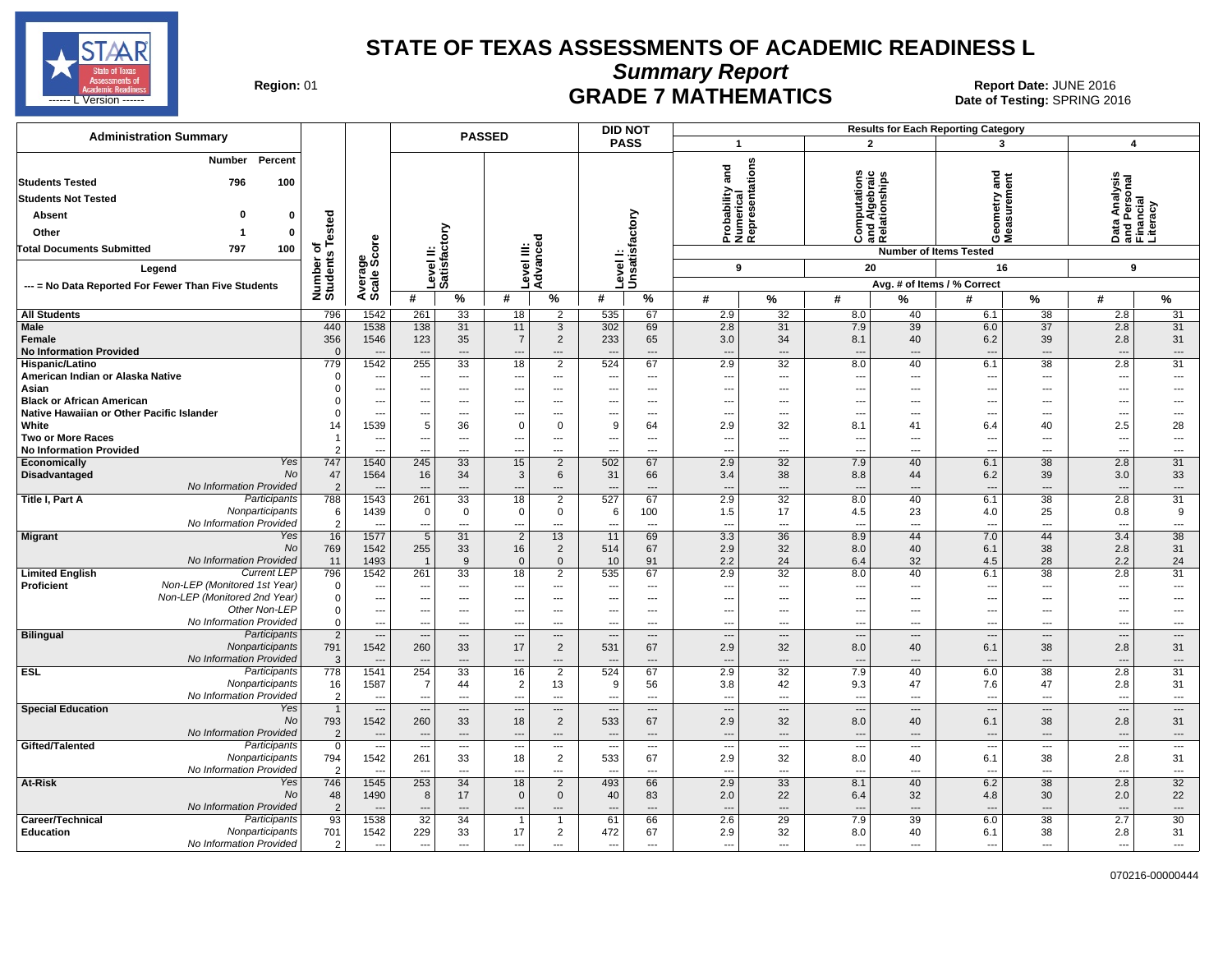

### **Summary Report**

Region: 01 **Region: 01 CALL CONSISTS THE POST OF READING Report Date: JUNE 2016**<br>Date of Testing: SPRING 20 ------ A Version ------ SPRING 2016

| <b>Administration Summary</b>                                                                                                                                          |                                          |                                                          |                                                             |                                                            | <b>PASSED</b>                                               |                                                 |                               | <b>DID NOT</b>                        |                                                             |                                                   | <b>Results for Each Reporting Category</b> |                                                  |                                                             |                                                  |
|------------------------------------------------------------------------------------------------------------------------------------------------------------------------|------------------------------------------|----------------------------------------------------------|-------------------------------------------------------------|------------------------------------------------------------|-------------------------------------------------------------|-------------------------------------------------|-------------------------------|---------------------------------------|-------------------------------------------------------------|---------------------------------------------------|--------------------------------------------|--------------------------------------------------|-------------------------------------------------------------|--------------------------------------------------|
|                                                                                                                                                                        |                                          |                                                          |                                                             |                                                            |                                                             |                                                 |                               | <b>PASS</b>                           | $\mathbf{1}$                                                |                                                   |                                            | $\overline{2}$                                   | 3                                                           |                                                  |
| Percent<br>Number<br>100<br><b>Students Tested</b><br>1471<br><b>Students Not Tested</b><br>7<br>$\mathbf 0$<br><b>Absent</b><br>Other<br>$\bf{0}$<br>$\Omega$         | Number of<br>Students Tested             |                                                          |                                                             | Level II:<br>Satisfactory                                  |                                                             |                                                 |                               | Unsatisfactory                        | <b>Cross</b><br>Understanding/<br>Analysis Across<br>Genres |                                                   | rstanding<br>Undel<br>D                    | is of<br>v Texts<br>kue.<br>Sis<br>Anai<br>Liter | Understanding/<br> Analysis of<br> Informational<br> Texts  |                                                  |
| 1478<br>100<br><b>Total Documents Submitted</b>                                                                                                                        |                                          | δã                                                       |                                                             |                                                            |                                                             |                                                 |                               |                                       |                                                             |                                                   |                                            | <b>Number of Items Tested</b>                    |                                                             |                                                  |
| Legend                                                                                                                                                                 |                                          |                                                          |                                                             |                                                            |                                                             |                                                 | evel I                        |                                       | 10                                                          |                                                   |                                            | 21                                               | 19                                                          |                                                  |
| --- = No Data Reported For Fewer Than Five Students                                                                                                                    |                                          |                                                          |                                                             |                                                            |                                                             | Level III:<br>Advanced                          |                               |                                       |                                                             |                                                   |                                            | Avg. # of Items / % Correct                      |                                                             |                                                  |
|                                                                                                                                                                        |                                          | Average<br>Scale Scc                                     | #                                                           | $\%$                                                       | #                                                           | $\%$                                            | #                             | $\%$                                  | #                                                           | $\frac{9}{6}$                                     | #                                          | %                                                | #                                                           | $\frac{9}{6}$                                    |
| <b>All Students</b>                                                                                                                                                    | 1471                                     | 1461                                                     | 145                                                         | 10                                                         | 9                                                           | -1                                              | 1326                          | 90                                    | 4.0                                                         | 40                                                | 7.3                                        | 35                                               | 6.3                                                         | 33                                               |
| <b>Male</b><br>Female<br><b>No Information Provided</b>                                                                                                                | 982<br>489<br>$\Omega$                   | 1455<br>1474                                             | 84<br>61                                                    | 9<br>12<br>$\overline{\phantom{a}}$                        | $\overline{5}$<br>$\overline{4}$<br>---                     | $\overline{1}$<br>$\mathbf{1}$<br>$---$         | 898<br>428                    | 91<br>88<br>$\overline{\phantom{a}}$  | 3.8<br>4.4<br>$\overline{\phantom{a}}$                      | $\overline{38}$<br>44<br>$\overline{\phantom{a}}$ | 7.0<br>7.8<br>$\overline{\phantom{a}}$     | 34<br>37<br>---                                  | 6.2<br>6.6                                                  | 33<br>35<br>---                                  |
| Hispanic/Latino<br>American Indian or Alaska Native<br>Asian                                                                                                           | 1440<br>$\mathbf 0$<br>-1                | 1461<br>$\sim$<br>$\overline{\phantom{a}}$               | 141<br>$\overline{\phantom{a}}$<br>$\overline{\phantom{a}}$ | 10<br>$\overline{\phantom{a}}$<br>$\overline{\phantom{a}}$ | 9<br>$\hspace{0.05cm} \ldots$<br>---                        | $\overline{1}$<br>---<br>---                    | 1299<br>---<br>---            | 90<br>---<br>$\overline{\phantom{a}}$ | 4.0<br>$\overline{\phantom{a}}$<br>$\overline{\phantom{a}}$ | 40<br>$\overline{\phantom{a}}$<br>$---$           | 7.3<br>$\overline{\phantom{a}}$<br>---     | 35<br>---<br>---                                 | 6.3<br>$\overline{\phantom{a}}$<br>$\overline{\phantom{a}}$ | 33<br>$\overline{a}$<br>$\overline{a}$           |
| <b>Black or African American</b><br>Native Hawaiian or Other Pacific Islander<br>White                                                                                 | 6<br>$\mathbf 0$<br>22                   | 1474<br>--<br>1465                                       | $\overline{1}$<br>---<br>$\overline{2}$                     | 17<br>$---$<br>9                                           | $\mathsf 0$<br>$\overline{\phantom{a}}$<br>$\mathbf 0$      | 0<br>$---$<br>$\mathbf 0$                       | 5<br>$\overline{a}$<br>20     | 83<br>$---$<br>91                     | 3.5<br>$\overline{a}$<br>4.0                                | 35<br>$---$<br>40                                 | 8.8<br>$\overline{a}$<br>7.5               | 42<br>---<br>35                                  | 6.3<br>$\overline{\phantom{a}}$<br>6.6                      | 33<br>$\overline{a}$<br>35                       |
| <b>Two or More Races</b><br><b>No Information Provided</b>                                                                                                             | $\mathbf 0$<br>$\overline{2}$            | --                                                       | $\qquad \qquad \cdots$                                      | $\overline{\phantom{a}}$<br>$\overline{a}$                 | ---<br>$\overline{a}$                                       | ---<br>$\sim$                                   | ---                           | $\overline{\phantom{a}}$<br>$-$       | $\overline{a}$<br>$\sim$                                    | $---$<br>$\overline{a}$                           | ---<br>$\sim$                              | ---<br>---                                       | $\overline{\phantom{a}}$<br>$\overline{a}$                  | ---<br>$\overline{a}$                            |
| Economically<br>Yes<br>Disadvantaged<br><b>No</b><br>No Information Provided                                                                                           | 1304<br>165<br>$\overline{2}$            | 1458<br>1487                                             | 111<br>34                                                   | 9<br>21<br>$\overline{\phantom{a}}$                        | 5<br>$\overline{4}$<br>---                                  | $\mathbf{0}$<br>$\overline{2}$<br>---           | 1193<br>131                   | 91<br>79<br>$\overline{a}$            | 4.0<br>4.6<br>$\overline{\phantom{a}}$                      | 40<br>46<br>$\overline{\phantom{a}}$              | 7.2<br>8.3<br>$\overline{\phantom{a}}$     | 34<br>40<br>---                                  | 6.2<br>7.1<br>--                                            | 33<br>37<br>$\hspace{0.05cm} \ldots$             |
| Title I, Part A<br>Participants<br>Nonparticipants<br>No Information Provided                                                                                          | 1464<br>5<br>$\overline{2}$              | 1461<br>1464<br>$\overline{\phantom{a}}$                 | 145<br>$\mathbf 0$<br>$\sim$                                | 10<br>$\mathbf 0$<br>$\overline{\phantom{a}}$              | 9<br>$\mathsf 0$<br>$\hspace{0.05cm} \ldots$                | $\overline{1}$<br>$\mathbf 0$<br>$\overline{a}$ | 1319<br>5<br>---              | 90<br>100<br>$\overline{a}$           | 4.0<br>4.2<br>$\overline{\phantom{a}}$                      | 40<br>42<br>$\overline{a}$                        | 7.3<br>8.0<br>$\overline{\phantom{a}}$     | 35<br>38<br>---                                  | 6.3<br>5.4<br>$\sim$                                        | 33<br>28<br>---                                  |
| <b>Migrant</b><br>Yes<br>No<br>No Information Provided                                                                                                                 | 88<br>1375<br>8                          | 1436<br>1463<br>1440                                     | $\overline{2}$<br>143<br>$\mathbf 0$                        | 2<br>10 <sup>1</sup><br>$\mathbf 0$                        | $\overline{0}$<br>$\boldsymbol{9}$<br>$\mathbf 0$           | $\mathbf 0$<br>$\mathbf{1}$<br>$\mathbf 0$      | 86<br>1232<br>8               | 98<br>90<br>100                       | 3.5<br>4.1<br>2.3                                           | $\overline{35}$<br>41<br>23                       | 6.4<br>7.4<br>8.6                          | $\overline{31}$<br>35<br>41                      | 5.5<br>6.4<br>4.8                                           | 29<br>34<br>25                                   |
| <b>Limited English</b><br><b>Current LEP</b><br>Proficient<br>Non-LEP (Monitored 1st Year)<br>Non-LEP (Monitored 2nd Year)<br>Other Non-LEP<br>No Information Provided | 683<br>20<br>81<br>685<br>$\overline{2}$ | 1448<br>1472<br>1463<br>1474<br>$\overline{\phantom{a}}$ | 46<br>3<br>9<br>87<br>$\overline{\phantom{a}}$              | 7<br>15<br>11<br>13<br>$---$                               | $\mathbf 0$<br>$\mathbf 0$<br>8<br>$\overline{\phantom{a}}$ | 0<br>0<br>$\mathbf 0$<br>$\mathbf{1}$<br>$---$  | 637<br>17<br>72<br>598<br>--- | 93<br>85<br>89<br>87<br>$---$         | 3.8<br>5.0<br>3.8<br>4.3<br>$\overline{\phantom{a}}$        | 38<br>50<br>38<br>43<br>$---$                     | 6.8<br>7.3<br>7.4<br>7.8<br>---            | 32<br>35<br>35<br>37<br>$\overline{\phantom{a}}$ | 5.9<br>6.5<br>6.6<br>6.7<br>---                             | 31<br>34<br>35<br>35<br>$\hspace{0.05cm} \cdots$ |
| <b>Bilingual</b><br>Participants<br>Nonparticipants<br>No Information Provided                                                                                         | $5\phantom{.0}$<br>1463<br>3             | 1453<br>1461                                             | $\mathbf{0}$<br>145<br>$\overline{\phantom{a}}$             | $\mathbf 0$<br>10 <sup>1</sup><br>$---$                    | $\mathbf 0$<br>9<br>$---$                                   | $\mathbf 0$<br>$\mathbf{1}$<br>$---$            | 5<br>1318                     | 100<br>90<br>$---$                    | 4.0<br>4.0<br>$\overline{\phantom{a}}$                      | 40<br>40<br>$---$                                 | 5.8<br>7.3<br>$\overline{\phantom{a}}$     | 28<br>35<br>$\overline{a}$                       | 7.0<br>6.3<br>$\sim$                                        | 37<br>33<br>$\cdots$                             |
| <b>ESL</b><br>Participants<br>Nonparticipants<br>No Information Provided                                                                                               | 626<br>842<br>3                          | 1448<br>1471                                             | 44<br>101<br>$\overline{\phantom{a}}$                       | $\overline{7}$<br>12<br>$\overline{a}$                     | 8<br>---                                                    | $\mathsf 0$<br>$\mathbf{1}$<br>---              | 582<br>741                    | 93<br>88<br>$\overline{a}$            | $\overline{3.8}$<br>4.2<br>$\overline{\phantom{a}}$         | 38<br>42<br>$\overline{a}$                        | 6.8<br>7.7<br>$\overline{\phantom{a}}$     | 33<br>37<br>---                                  | 5.9<br>6.6<br>$\sim$                                        | 31<br>35<br>$\hspace{0.05cm} \ldots$             |
| <b>Special Education</b><br>Yes<br>No<br>No Information Provided                                                                                                       | 1256<br>213<br>$\overline{2}$            | 1451<br>1525                                             | 78<br>67<br>---                                             | $6\phantom{1}$<br>31<br>---                                | $\sqrt{5}$<br>$\overline{4}$<br>---                         | $\overline{0}$<br>$\overline{c}$<br>---         | 1178<br>146                   | 94<br>69<br>---                       | 3.8<br>5.4<br>$\overline{\phantom{a}}$                      | 38<br>54<br>$\hspace{0.05cm} \ldots$              | 6.9<br>9.8<br>$\cdots$                     | 33<br>46<br>---                                  | 6.0<br>8.5                                                  | 31<br>45<br>---                                  |
| Gifted/Talented<br>Participants<br>Nonparticipants<br>No Information Provided                                                                                          | $\overline{5}$<br>1464<br>$\mathcal{P}$  | 1611<br>1461<br>4                                        | 3<br>142<br>$\overline{\phantom{a}}$                        | 60<br>10<br>---                                            | $\mathbf 1$<br>8<br>---                                     | $\overline{20}$<br>$\overline{1}$<br>---        | $\overline{2}$<br>1322        | 40<br>90<br>---                       | 7.6<br>4.0<br>$\overline{\phantom{a}}$                      | 76<br>40<br>$\overline{\phantom{a}}$              | 11.2<br>7.3<br>---                         | 53<br>35<br>---                                  | 12.2<br>6.3<br>---                                          | 64<br>33<br>---                                  |
| At-Risk<br>Yes<br>No<br>No Information Provided                                                                                                                        | 1351<br>118<br>$\overline{2}$            | 1457<br>1515<br>--                                       | 110<br>35<br>$---$                                          | 8<br>30<br>$\overline{\phantom{a}}$                        | $\,$ 5 $\,$<br>$\overline{4}$<br>---                        | $\mathbf{0}$<br>3<br>---                        | 1241<br>83                    | 92<br>70<br>---                       | 3.9<br>5.0<br>$\overline{\phantom{a}}$                      | 39<br>50<br>$---$                                 | 7.1<br>9.5<br>$\overline{\phantom{a}}$     | 34<br>45<br>---                                  | 6.2<br>8.1<br>$-$                                           | $\overline{32}$<br>42<br>---                     |
| Career/Technical<br>Participants<br><b>Education</b><br>Nonparticipants<br>No Information Provided                                                                     | 150<br>1319<br>2                         | 1455<br>1462<br>---                                      | 9<br>136<br>$\overline{\phantom{a}}$                        | 6<br>10<br>$\overline{a}$                                  | $\overline{2}$<br>$\overline{7}$<br>---                     | $\mathbf 1$<br>$\mathbf{1}$<br>$\overline{a}$   | 141<br>1183<br>---            | 94<br>90<br>---                       | 3.8<br>4.1<br>---                                           | 38<br>41<br>$\overline{a}$                        | 7.3<br>7.3<br>$\overline{a}$               | 35<br>35<br>---                                  | 6.0<br>6.4<br>$\overline{\phantom{a}}$                      | $\overline{32}$<br>33<br>$\overline{a}$          |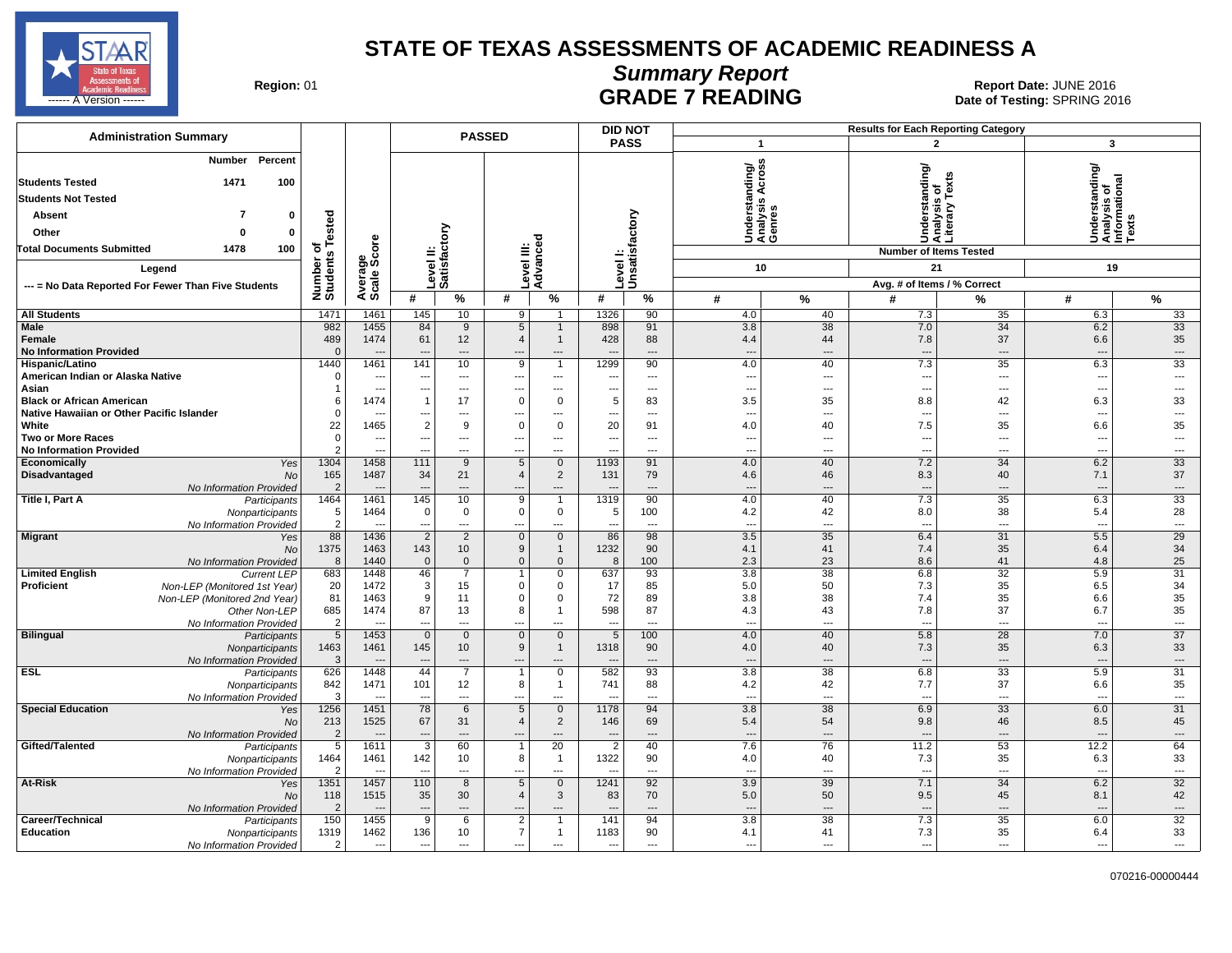

**Summary Report**

Region: 01 **Region: 01 CRADE 7 MATHEMATICS Date: JUNE 2016 Report Date: JUNE 2016 CRADE 7 MATHEMATICS** ------ A Version ------ SPRING 2016

| <b>PASS</b><br>$\overline{2}$<br>$\overline{\mathbf{1}}$<br>$\overline{\mathbf{A}}$<br>3<br>Percent<br>Number<br>Probability and<br>Numerical<br>Representations<br>ations<br>gue<br>Computations<br>and Algebraic<br>Relationships<br>Data Analysis<br>and Personal<br>Financial<br>Literacy<br>1408<br>100<br>≧<br>ä<br>Level I:<br>Unsatisfactory<br>Tested<br>3<br><b>Absent</b><br>0<br>ී<br>Level II:<br>Satisfactory<br>Other<br>0<br>್ಠಾ<br>ت ≌ ت<br>oΣ<br>Average<br>Scale Score<br>৳<br><b>Total Documents Submitted</b><br>1412<br>100<br>evel III<br>Advanc<br><b>Number of Items Tested</b><br>Number of<br>Students<br>9<br>20<br>9<br>16<br>Legend<br>Avg. # of Items / % Correct<br>--- = No Data Reported For Fewer Than Five Students<br>#<br>%<br>%<br>$\%$<br>#<br>#<br>#<br>℅<br>#<br>%<br>$\%$<br>#<br>$\%$<br>#<br>2.2<br>24<br>1408<br>1498<br>200<br>14<br>1208<br>86<br>2.4<br>26<br>6.2<br>31<br>5.0<br>31<br>11<br>928<br>2.3<br>$\overline{26}$<br>2.2<br>$\overline{24}$<br>1497<br>131<br>14<br>797<br>86<br>6.2<br>31<br>5.0<br>31<br>$\overline{7}$<br>$\overline{1}$<br>480<br>1501<br>69<br>86<br>2.5<br>27<br>6.2<br>31<br>5.1<br>32<br>2.2<br>24<br>14<br>$\overline{4}$<br>411<br>$\mathbf{1}$<br><b>No Information Provided</b><br>$\Omega$<br>$\overline{\phantom{a}}$<br>$\overline{a}$<br>$\sim$<br>$\overline{a}$<br>$\overline{\phantom{a}}$<br>$\overline{a}$<br>$\overline{\phantom{a}}$<br>$\overline{a}$<br>$\overline{a}$<br>$---$<br>$\overline{a}$<br>$\overline{a}$<br>--<br>2.2<br>1378<br>1498<br>197<br>14<br>11<br>86<br>2.4<br>26<br>6.2<br>5.0<br>31<br>24<br>1181<br>31<br>Hispanic/Latino<br>$\overline{1}$<br>American Indian or Alaska Native<br>$\Omega$<br>---<br>$\overline{\phantom{a}}$<br>---<br>$\cdots$<br>$\overline{\phantom{a}}$<br>$\overline{\phantom{a}}$<br>$\overline{\phantom{a}}$<br>$---$<br>$\overline{\phantom{a}}$<br>$\overline{\phantom{a}}$<br>$\sim$<br>$---$<br>---<br>---<br>Asian<br>---<br>---<br>$\overline{a}$<br>$---$<br>$\overline{a}$<br>$\overline{a}$<br>--<br>---<br>$\overline{a}$<br>$\overline{a}$<br>$\sim$<br>$\overline{a}$<br>---<br>$\overline{\phantom{a}}$<br>1474<br>1.8<br>$\mathbf 0$<br>0<br>$\mathbf 0$<br>$\mathbf 0$<br>100<br>1.5<br>17<br>5.7<br>28<br>4.3<br>27<br>20<br>6<br>6<br>$\Omega$<br>$\overline{a}$<br>$\overline{a}$<br>$\overline{a}$<br>$---$<br>---<br>$\overline{a}$<br>$\sim$<br>---<br>$\overline{a}$<br>--<br>---<br>--<br>$\overline{\phantom{a}}$<br>$\sim$<br>$\overline{2}$<br>21<br>1501<br>$\mathbf 0$<br>$\mathbf 0$<br>19<br>90<br>2.4<br>27<br>5.9<br>32<br>2.4<br>26<br>10<br>30<br>5.1<br>Two or More Races<br>$\mathbf 0$<br>$\hspace{0.05cm} \ldots$<br>$\overline{\phantom{a}}$<br>---<br>$\overline{\phantom{a}}$<br>--<br>---<br>$\overline{a}$<br>$\overline{\phantom{a}}$<br>---<br>---<br>---<br>---<br>---<br>---<br>$\overline{\phantom{a}}$<br>$\overline{2}$<br><b>No Information Provided</b><br>$\overline{a}$<br>---<br>$\sim$<br>--<br>---<br>---<br>$\overline{a}$<br>$\overline{\phantom{a}}$<br>---<br>---<br>$\overline{\phantom{a}}$<br>24<br>Yes<br>1250<br>1496<br>159<br>13<br>$\overline{8}$<br>87<br>2.3<br>26<br>6.1<br>31<br>5.0<br>31<br>2.1<br>$\overline{1}$<br>1091<br>Economically<br>No<br>$\overline{2}$<br>26<br>156<br>1517<br>41<br>26<br>3<br>74<br>35<br>2.3<br>Disadvantaged<br>115<br>2.8<br>31<br>6.8<br>34<br>5.6<br>No Information Provided<br>$\overline{2}$<br>---<br>---<br>$\overline{\phantom{a}}$<br>$\overline{a}$<br>$\overline{\phantom{a}}$<br>---<br>$\overline{a}$<br>$\overline{a}$<br>$\overline{\phantom{a}}$<br>$\overline{a}$<br>1498<br>200<br>14<br>86<br>2.4<br>$\overline{26}$<br>6.2<br>5.0<br>$\overline{31}$<br>2.2<br>24<br>Participants<br>1400<br>11<br>1200<br>31<br>$\overline{1}$<br>Nonparticipants<br>1.7<br>1462<br>100<br>2.3<br>26<br>24<br>19<br>6<br>0<br>$\mathbf 0$<br>$\mathbf 0$<br>$\mathbf 0$<br>6<br>4.5<br>23<br>3.8<br>No Information Provided<br>$\overline{2}$<br>$\overline{a}$<br>---<br>$\overline{\phantom{a}}$<br>$\overline{a}$<br>---<br>$\overline{a}$<br>--<br>---<br>$\overline{a}$<br>$\sim$<br>$---$<br>---<br>$---$<br>$\overline{23}$<br>86<br>1499<br>10 <sup>1</sup><br>90<br>2.1<br>24<br>6.7<br>34<br>4.7<br>30<br>2.1<br><b>Migrant</b><br>Yes<br>9<br>$\mathbf 0$<br>$\mathbf{0}$<br>77<br>27<br>32<br>2.2<br>24<br>No<br>1314<br>1498<br>191<br>15<br>11<br>1123<br>85<br>2.4<br>6.1<br>31<br>5.1<br>$\mathbf{1}$<br>No Information Provided<br>1487<br>100<br>2.6<br>29<br>23<br>1.9<br>21<br>8<br>$\mathbf 0$<br>$\mathbf 0$<br>$\mathbf 0$<br>$\mathbf 0$<br>8<br>6.3<br>31<br>3.6<br><b>Current LEP</b><br>$\overline{74}$<br>23<br>653<br>1491<br>11<br>$\overline{2}$<br>579<br>89<br>2.3<br>25<br>6.0<br>30<br>4.7<br>30<br>2.1<br>$\mathbf 0$<br>Non-LEP (Monitored 1st Year)<br>$\overline{2}$<br>37<br>31<br>20<br>1543<br>$\overline{4}$<br>20<br>10<br>80<br>3.2<br>36<br>7.3<br>6.4<br>40<br>2.8<br>16<br>Non-LEP (Monitored 2nd Year)<br>78<br>$\mathsf 0$<br>2.3<br>25<br>26<br>1496<br>11<br>14<br>0<br>67<br>86<br>6.0<br>30<br>4.9<br>31<br>2.3<br>Other Non-LEP<br>655<br>$\overline{7}$<br>27<br>2.2<br>25<br>1504<br>111<br>17<br>544<br>83<br>2.4<br>6.3<br>32<br>5.3<br>33<br>$\mathbf{1}$<br>No Information Provided<br>$\overline{2}$<br>$\overline{\phantom{a}}$<br>$\overline{a}$<br>$- - -$<br>$\overline{\phantom{a}}$<br>$\sim$<br>$\sim$<br>$\overline{\phantom{a}}$<br>$\sim$<br>$\overline{a}$<br>$\overline{a}$<br>$\overline{a}$<br>$\overline{a}$<br>$\overline{\phantom{a}}$<br>$\overline{\phantom{a}}$<br><b>Bilingual</b><br>Participants<br>$\overline{4}$<br>$\cdots$<br>---<br>$\overline{\phantom{a}}$<br>$\qquad \qquad \cdots$<br>$\cdots$<br>---<br>---<br>$\overline{a}$<br>$\overline{a}$<br>$\overline{\phantom{a}}$<br>---<br>$\overline{\phantom{a}}$<br>--<br>1498<br>Nonparticipants<br>1401<br>199<br>11<br>1202<br>86<br>2.4<br>26<br>6.2<br>5.0<br>31<br>2.2<br>24<br>14<br>$\overline{1}$<br>31<br>No Information Provided<br>3<br>$\overline{a}$<br>$\overline{a}$<br>$\overline{a}$<br>$\overline{a}$<br>$\overline{a}$<br>$\overline{a}$<br>$\overline{a}$<br>---<br>---<br>$\overline{a}$<br>Participants<br>602<br>1493<br>12<br>2.3<br>2.1<br>23<br>71<br>$\overline{2}$<br>531<br>88<br>26<br>6.0<br>30<br>4.8<br>30<br>$\mathbf 0$<br>9<br>25<br>Nonparticipants<br>803<br>1503<br>129<br>2.4<br>27<br>5.2<br>33<br>2.2<br>16<br>674<br>84<br>6.3<br>31<br>-1<br>No Information Provided<br>3<br>---<br>---<br>---<br>---<br>---<br>--<br>---<br>---<br>---<br>---<br>$\overline{\phantom{a}}$<br>$\overline{a}$<br>$\overline{\phantom{a}}$<br>---<br>$\overline{22}$<br>1489<br>121<br>10<br>90<br>2.2<br>25<br>5.8<br>29<br>4.9<br>30<br>2.0<br><b>Special Education</b><br>Yes<br>1198<br>$\overline{0}$<br>1077<br>$\overline{4}$<br>No<br>33<br>208<br>79<br>$\overline{7}$<br>62<br>42<br>38<br>1550<br>38<br>3<br>3.1<br>34<br>8.3<br>2.9<br>129<br>6.0<br>No Information Provided<br>$\overline{2}$<br>$\hspace{0.05cm} \ldots$<br>$\overline{\phantom{a}}$<br>$\overline{\phantom{a}}$<br>$---$<br>$---$<br>$---$<br>$\overline{\phantom{a}}$<br>---<br>$\cdots$<br>$\overline{a}$<br>$\overline{\phantom{a}}$<br>---<br>Participants<br>$\overline{4}$<br>---<br>$\hspace{0.05cm} \ldots$<br>$\scriptstyle\cdots$<br>$\sim$<br>$\overline{\phantom{a}}$<br>$\overline{\phantom{a}}$<br>$\hspace{0.05cm} \ldots$<br>$\hspace{0.05cm} \ldots$<br>$\overline{\phantom{a}}$<br>$\cdots$<br>$\overline{\phantom{a}}$<br>$\overline{a}$<br>$\overline{\phantom{a}}$<br>---<br>$\sim$<br>1498<br>2.2<br>Nonparticipants<br>1402<br>197<br>11<br>1205<br>86<br>2.4<br>26<br>6.2<br>5.0<br>31<br>24<br>14<br>$\mathbf{1}$<br>31<br>No Information Provided<br>$\mathcal{P}$<br>$\overline{a}$<br>---<br>$\overline{a}$<br>---<br>$\overline{a}$<br>---<br>$\overline{\phantom{a}}$<br>---<br>$\overline{a}$<br>--<br>Yes<br>1292<br>1495<br>2.3<br>30<br>2.1<br>23<br>At-Risk<br>161<br>12<br>6<br>$\mathbf{0}$<br>1131<br>88<br>26<br>6.0<br>4.9<br>31<br><b>No</b><br>114<br>1538<br>39<br>5<br>3.0<br>33<br>39<br>39<br>2.7<br>30<br>34<br>4<br>75<br>66<br>7.7<br>6.2<br><b>No Information Provided</b><br>$---$<br>$---$<br>$---$<br>$\overline{a}$<br>$---$<br>---<br>$---$<br>$---$<br>$---$<br>$---$<br>---<br>$\sim$<br>$---$<br>---<br>$-$<br>$\overline{22}$<br>1492<br>30<br>Career/Technical<br>Participants<br>147<br>19<br>13<br>128<br>87<br>2.4<br>27<br>5.9<br>29<br>4.9<br>1.9<br>1259<br>1499<br>10<br>32<br>24<br>Nonparticipants<br>181<br>14<br>1078<br>86<br>2.4<br>26<br>6.2<br>31<br>5.0<br>2.2<br>$\mathbf{1}$<br>No Information Provided<br>2<br>$\overline{a}$<br>$\sim$<br>$\overline{a}$<br>$\overline{a}$<br>$\overline{a}$<br>$\overline{a}$<br>$\sim$<br>$\overline{a}$<br>---<br>---<br>$\overline{a}$<br>$\overline{a}$<br>$\overline{\phantom{a}}$<br>$\overline{a}$<br>$\overline{a}$ | <b>Administration Summary</b>             |  | <b>PASSED</b> |  |  |  | <b>DID NOT</b> |  |  | <b>Results for Each Reporting Category</b> |  |  |
|-------------------------------------------------------------------------------------------------------------------------------------------------------------------------------------------------------------------------------------------------------------------------------------------------------------------------------------------------------------------------------------------------------------------------------------------------------------------------------------------------------------------------------------------------------------------------------------------------------------------------------------------------------------------------------------------------------------------------------------------------------------------------------------------------------------------------------------------------------------------------------------------------------------------------------------------------------------------------------------------------------------------------------------------------------------------------------------------------------------------------------------------------------------------------------------------------------------------------------------------------------------------------------------------------------------------------------------------------------------------------------------------------------------------------------------------------------------------------------------------------------------------------------------------------------------------------------------------------------------------------------------------------------------------------------------------------------------------------------------------------------------------------------------------------------------------------------------------------------------------------------------------------------------------------------------------------------------------------------------------------------------------------------------------------------------------------------------------------------------------------------------------------------------------------------------------------------------------------------------------------------------------------------------------------------------------------------------------------------------------------------------------------------------------------------------------------------------------------------------------------------------------------------------------------------------------------------------------------------------------------------------------------------------------------------------------------------------------------------------------------------------------------------------------------------------------------------------------------------------------------------------------------------------------------------------------------------------------------------------------------------------------------------------------------------------------------------------------------------------------------------------------------------------------------------------------------------------------------------------------------------------------------------------------------------------------------------------------------------------------------------------------------------------------------------------------------------------------------------------------------------------------------------------------------------------------------------------------------------------------------------------------------------------------------------------------------------------------------------------------------------------------------------------------------------------------------------------------------------------------------------------------------------------------------------------------------------------------------------------------------------------------------------------------------------------------------------------------------------------------------------------------------------------------------------------------------------------------------------------------------------------------------------------------------------------------------------------------------------------------------------------------------------------------------------------------------------------------------------------------------------------------------------------------------------------------------------------------------------------------------------------------------------------------------------------------------------------------------------------------------------------------------------------------------------------------------------------------------------------------------------------------------------------------------------------------------------------------------------------------------------------------------------------------------------------------------------------------------------------------------------------------------------------------------------------------------------------------------------------------------------------------------------------------------------------------------------------------------------------------------------------------------------------------------------------------------------------------------------------------------------------------------------------------------------------------------------------------------------------------------------------------------------------------------------------------------------------------------------------------------------------------------------------------------------------------------------------------------------------------------------------------------------------------------------------------------------------------------------------------------------------------------------------------------------------------------------------------------------------------------------------------------------------------------------------------------------------------------------------------------------------------------------------------------------------------------------------------------------------------------------------------------------------------------------------------------------------------------------------------------------------------------------------------------------------------------------------------------------------------------------------------------------------------------------------------------------------------------------------------------------------------------------------------------------------------------------------------------------------------------------------------------------------------------------------------------------------------------------------------------------------------------------------------------------------------------------------------------------------------------------------------------------------------------------------------------------------------------------------------------------------------------------------------------------------------------------------------------------------------------------------------------------------------------------------------------------------------------------------------------------------------------------------------------------------------------------------------------------------------------------------------------------------------------------------------------------------------------------------------------------------------------------------------------------------------------------------------------------------------------------------------------------------------------------------------------------------------------------------------------------------------------------------------------------------------------------------------------------------------------------------------------------------------------------------------------------------------------------------------------------------------------------------------------------------------------------------------------------------------------------------------------------------------------------------------------------------------------------------------------------------------------------------------------------------------------------------------------------------------------------------------------------------------------------------------------------------------------------------------------------------------------------------------------------------------------------------------------------------------------------------------------------------------------------------------------------------------------|-------------------------------------------|--|---------------|--|--|--|----------------|--|--|--------------------------------------------|--|--|
|                                                                                                                                                                                                                                                                                                                                                                                                                                                                                                                                                                                                                                                                                                                                                                                                                                                                                                                                                                                                                                                                                                                                                                                                                                                                                                                                                                                                                                                                                                                                                                                                                                                                                                                                                                                                                                                                                                                                                                                                                                                                                                                                                                                                                                                                                                                                                                                                                                                                                                                                                                                                                                                                                                                                                                                                                                                                                                                                                                                                                                                                                                                                                                                                                                                                                                                                                                                                                                                                                                                                                                                                                                                                                                                                                                                                                                                                                                                                                                                                                                                                                                                                                                                                                                                                                                                                                                                                                                                                                                                                                                                                                                                                                                                                                                                                                                                                                                                                                                                                                                                                                                                                                                                                                                                                                                                                                                                                                                                                                                                                                                                                                                                                                                                                                                                                                                                                                                                                                                                                                                                                                                                                                                                                                                                                                                                                                                                                                                                                                                                                                                                                                                                                                                                                                                                                                                                                                                                                                                                                                                                                                                                                                                                                                                                                                                                                                                                                                                                                                                                                                                                                                                                                                                                                                                                                                                                                                                                                                                                                                                                                                                                                                                                                                                                                                                                                                                                                                                                                                                                                                                                                                                                                                                                                                                                                                                                                                                                                                                         |                                           |  |               |  |  |  |                |  |  |                                            |  |  |
|                                                                                                                                                                                                                                                                                                                                                                                                                                                                                                                                                                                                                                                                                                                                                                                                                                                                                                                                                                                                                                                                                                                                                                                                                                                                                                                                                                                                                                                                                                                                                                                                                                                                                                                                                                                                                                                                                                                                                                                                                                                                                                                                                                                                                                                                                                                                                                                                                                                                                                                                                                                                                                                                                                                                                                                                                                                                                                                                                                                                                                                                                                                                                                                                                                                                                                                                                                                                                                                                                                                                                                                                                                                                                                                                                                                                                                                                                                                                                                                                                                                                                                                                                                                                                                                                                                                                                                                                                                                                                                                                                                                                                                                                                                                                                                                                                                                                                                                                                                                                                                                                                                                                                                                                                                                                                                                                                                                                                                                                                                                                                                                                                                                                                                                                                                                                                                                                                                                                                                                                                                                                                                                                                                                                                                                                                                                                                                                                                                                                                                                                                                                                                                                                                                                                                                                                                                                                                                                                                                                                                                                                                                                                                                                                                                                                                                                                                                                                                                                                                                                                                                                                                                                                                                                                                                                                                                                                                                                                                                                                                                                                                                                                                                                                                                                                                                                                                                                                                                                                                                                                                                                                                                                                                                                                                                                                                                                                                                                                                                         | <b>Students Tested</b>                    |  |               |  |  |  |                |  |  |                                            |  |  |
|                                                                                                                                                                                                                                                                                                                                                                                                                                                                                                                                                                                                                                                                                                                                                                                                                                                                                                                                                                                                                                                                                                                                                                                                                                                                                                                                                                                                                                                                                                                                                                                                                                                                                                                                                                                                                                                                                                                                                                                                                                                                                                                                                                                                                                                                                                                                                                                                                                                                                                                                                                                                                                                                                                                                                                                                                                                                                                                                                                                                                                                                                                                                                                                                                                                                                                                                                                                                                                                                                                                                                                                                                                                                                                                                                                                                                                                                                                                                                                                                                                                                                                                                                                                                                                                                                                                                                                                                                                                                                                                                                                                                                                                                                                                                                                                                                                                                                                                                                                                                                                                                                                                                                                                                                                                                                                                                                                                                                                                                                                                                                                                                                                                                                                                                                                                                                                                                                                                                                                                                                                                                                                                                                                                                                                                                                                                                                                                                                                                                                                                                                                                                                                                                                                                                                                                                                                                                                                                                                                                                                                                                                                                                                                                                                                                                                                                                                                                                                                                                                                                                                                                                                                                                                                                                                                                                                                                                                                                                                                                                                                                                                                                                                                                                                                                                                                                                                                                                                                                                                                                                                                                                                                                                                                                                                                                                                                                                                                                                                                         | <b>Students Not Tested</b>                |  |               |  |  |  |                |  |  |                                            |  |  |
|                                                                                                                                                                                                                                                                                                                                                                                                                                                                                                                                                                                                                                                                                                                                                                                                                                                                                                                                                                                                                                                                                                                                                                                                                                                                                                                                                                                                                                                                                                                                                                                                                                                                                                                                                                                                                                                                                                                                                                                                                                                                                                                                                                                                                                                                                                                                                                                                                                                                                                                                                                                                                                                                                                                                                                                                                                                                                                                                                                                                                                                                                                                                                                                                                                                                                                                                                                                                                                                                                                                                                                                                                                                                                                                                                                                                                                                                                                                                                                                                                                                                                                                                                                                                                                                                                                                                                                                                                                                                                                                                                                                                                                                                                                                                                                                                                                                                                                                                                                                                                                                                                                                                                                                                                                                                                                                                                                                                                                                                                                                                                                                                                                                                                                                                                                                                                                                                                                                                                                                                                                                                                                                                                                                                                                                                                                                                                                                                                                                                                                                                                                                                                                                                                                                                                                                                                                                                                                                                                                                                                                                                                                                                                                                                                                                                                                                                                                                                                                                                                                                                                                                                                                                                                                                                                                                                                                                                                                                                                                                                                                                                                                                                                                                                                                                                                                                                                                                                                                                                                                                                                                                                                                                                                                                                                                                                                                                                                                                                                                         |                                           |  |               |  |  |  |                |  |  |                                            |  |  |
|                                                                                                                                                                                                                                                                                                                                                                                                                                                                                                                                                                                                                                                                                                                                                                                                                                                                                                                                                                                                                                                                                                                                                                                                                                                                                                                                                                                                                                                                                                                                                                                                                                                                                                                                                                                                                                                                                                                                                                                                                                                                                                                                                                                                                                                                                                                                                                                                                                                                                                                                                                                                                                                                                                                                                                                                                                                                                                                                                                                                                                                                                                                                                                                                                                                                                                                                                                                                                                                                                                                                                                                                                                                                                                                                                                                                                                                                                                                                                                                                                                                                                                                                                                                                                                                                                                                                                                                                                                                                                                                                                                                                                                                                                                                                                                                                                                                                                                                                                                                                                                                                                                                                                                                                                                                                                                                                                                                                                                                                                                                                                                                                                                                                                                                                                                                                                                                                                                                                                                                                                                                                                                                                                                                                                                                                                                                                                                                                                                                                                                                                                                                                                                                                                                                                                                                                                                                                                                                                                                                                                                                                                                                                                                                                                                                                                                                                                                                                                                                                                                                                                                                                                                                                                                                                                                                                                                                                                                                                                                                                                                                                                                                                                                                                                                                                                                                                                                                                                                                                                                                                                                                                                                                                                                                                                                                                                                                                                                                                                                         |                                           |  |               |  |  |  |                |  |  |                                            |  |  |
|                                                                                                                                                                                                                                                                                                                                                                                                                                                                                                                                                                                                                                                                                                                                                                                                                                                                                                                                                                                                                                                                                                                                                                                                                                                                                                                                                                                                                                                                                                                                                                                                                                                                                                                                                                                                                                                                                                                                                                                                                                                                                                                                                                                                                                                                                                                                                                                                                                                                                                                                                                                                                                                                                                                                                                                                                                                                                                                                                                                                                                                                                                                                                                                                                                                                                                                                                                                                                                                                                                                                                                                                                                                                                                                                                                                                                                                                                                                                                                                                                                                                                                                                                                                                                                                                                                                                                                                                                                                                                                                                                                                                                                                                                                                                                                                                                                                                                                                                                                                                                                                                                                                                                                                                                                                                                                                                                                                                                                                                                                                                                                                                                                                                                                                                                                                                                                                                                                                                                                                                                                                                                                                                                                                                                                                                                                                                                                                                                                                                                                                                                                                                                                                                                                                                                                                                                                                                                                                                                                                                                                                                                                                                                                                                                                                                                                                                                                                                                                                                                                                                                                                                                                                                                                                                                                                                                                                                                                                                                                                                                                                                                                                                                                                                                                                                                                                                                                                                                                                                                                                                                                                                                                                                                                                                                                                                                                                                                                                                                                         |                                           |  |               |  |  |  |                |  |  |                                            |  |  |
|                                                                                                                                                                                                                                                                                                                                                                                                                                                                                                                                                                                                                                                                                                                                                                                                                                                                                                                                                                                                                                                                                                                                                                                                                                                                                                                                                                                                                                                                                                                                                                                                                                                                                                                                                                                                                                                                                                                                                                                                                                                                                                                                                                                                                                                                                                                                                                                                                                                                                                                                                                                                                                                                                                                                                                                                                                                                                                                                                                                                                                                                                                                                                                                                                                                                                                                                                                                                                                                                                                                                                                                                                                                                                                                                                                                                                                                                                                                                                                                                                                                                                                                                                                                                                                                                                                                                                                                                                                                                                                                                                                                                                                                                                                                                                                                                                                                                                                                                                                                                                                                                                                                                                                                                                                                                                                                                                                                                                                                                                                                                                                                                                                                                                                                                                                                                                                                                                                                                                                                                                                                                                                                                                                                                                                                                                                                                                                                                                                                                                                                                                                                                                                                                                                                                                                                                                                                                                                                                                                                                                                                                                                                                                                                                                                                                                                                                                                                                                                                                                                                                                                                                                                                                                                                                                                                                                                                                                                                                                                                                                                                                                                                                                                                                                                                                                                                                                                                                                                                                                                                                                                                                                                                                                                                                                                                                                                                                                                                                                                         |                                           |  |               |  |  |  |                |  |  |                                            |  |  |
|                                                                                                                                                                                                                                                                                                                                                                                                                                                                                                                                                                                                                                                                                                                                                                                                                                                                                                                                                                                                                                                                                                                                                                                                                                                                                                                                                                                                                                                                                                                                                                                                                                                                                                                                                                                                                                                                                                                                                                                                                                                                                                                                                                                                                                                                                                                                                                                                                                                                                                                                                                                                                                                                                                                                                                                                                                                                                                                                                                                                                                                                                                                                                                                                                                                                                                                                                                                                                                                                                                                                                                                                                                                                                                                                                                                                                                                                                                                                                                                                                                                                                                                                                                                                                                                                                                                                                                                                                                                                                                                                                                                                                                                                                                                                                                                                                                                                                                                                                                                                                                                                                                                                                                                                                                                                                                                                                                                                                                                                                                                                                                                                                                                                                                                                                                                                                                                                                                                                                                                                                                                                                                                                                                                                                                                                                                                                                                                                                                                                                                                                                                                                                                                                                                                                                                                                                                                                                                                                                                                                                                                                                                                                                                                                                                                                                                                                                                                                                                                                                                                                                                                                                                                                                                                                                                                                                                                                                                                                                                                                                                                                                                                                                                                                                                                                                                                                                                                                                                                                                                                                                                                                                                                                                                                                                                                                                                                                                                                                                                         |                                           |  |               |  |  |  |                |  |  |                                            |  |  |
|                                                                                                                                                                                                                                                                                                                                                                                                                                                                                                                                                                                                                                                                                                                                                                                                                                                                                                                                                                                                                                                                                                                                                                                                                                                                                                                                                                                                                                                                                                                                                                                                                                                                                                                                                                                                                                                                                                                                                                                                                                                                                                                                                                                                                                                                                                                                                                                                                                                                                                                                                                                                                                                                                                                                                                                                                                                                                                                                                                                                                                                                                                                                                                                                                                                                                                                                                                                                                                                                                                                                                                                                                                                                                                                                                                                                                                                                                                                                                                                                                                                                                                                                                                                                                                                                                                                                                                                                                                                                                                                                                                                                                                                                                                                                                                                                                                                                                                                                                                                                                                                                                                                                                                                                                                                                                                                                                                                                                                                                                                                                                                                                                                                                                                                                                                                                                                                                                                                                                                                                                                                                                                                                                                                                                                                                                                                                                                                                                                                                                                                                                                                                                                                                                                                                                                                                                                                                                                                                                                                                                                                                                                                                                                                                                                                                                                                                                                                                                                                                                                                                                                                                                                                                                                                                                                                                                                                                                                                                                                                                                                                                                                                                                                                                                                                                                                                                                                                                                                                                                                                                                                                                                                                                                                                                                                                                                                                                                                                                                                         |                                           |  |               |  |  |  |                |  |  |                                            |  |  |
|                                                                                                                                                                                                                                                                                                                                                                                                                                                                                                                                                                                                                                                                                                                                                                                                                                                                                                                                                                                                                                                                                                                                                                                                                                                                                                                                                                                                                                                                                                                                                                                                                                                                                                                                                                                                                                                                                                                                                                                                                                                                                                                                                                                                                                                                                                                                                                                                                                                                                                                                                                                                                                                                                                                                                                                                                                                                                                                                                                                                                                                                                                                                                                                                                                                                                                                                                                                                                                                                                                                                                                                                                                                                                                                                                                                                                                                                                                                                                                                                                                                                                                                                                                                                                                                                                                                                                                                                                                                                                                                                                                                                                                                                                                                                                                                                                                                                                                                                                                                                                                                                                                                                                                                                                                                                                                                                                                                                                                                                                                                                                                                                                                                                                                                                                                                                                                                                                                                                                                                                                                                                                                                                                                                                                                                                                                                                                                                                                                                                                                                                                                                                                                                                                                                                                                                                                                                                                                                                                                                                                                                                                                                                                                                                                                                                                                                                                                                                                                                                                                                                                                                                                                                                                                                                                                                                                                                                                                                                                                                                                                                                                                                                                                                                                                                                                                                                                                                                                                                                                                                                                                                                                                                                                                                                                                                                                                                                                                                                                                         |                                           |  |               |  |  |  |                |  |  |                                            |  |  |
|                                                                                                                                                                                                                                                                                                                                                                                                                                                                                                                                                                                                                                                                                                                                                                                                                                                                                                                                                                                                                                                                                                                                                                                                                                                                                                                                                                                                                                                                                                                                                                                                                                                                                                                                                                                                                                                                                                                                                                                                                                                                                                                                                                                                                                                                                                                                                                                                                                                                                                                                                                                                                                                                                                                                                                                                                                                                                                                                                                                                                                                                                                                                                                                                                                                                                                                                                                                                                                                                                                                                                                                                                                                                                                                                                                                                                                                                                                                                                                                                                                                                                                                                                                                                                                                                                                                                                                                                                                                                                                                                                                                                                                                                                                                                                                                                                                                                                                                                                                                                                                                                                                                                                                                                                                                                                                                                                                                                                                                                                                                                                                                                                                                                                                                                                                                                                                                                                                                                                                                                                                                                                                                                                                                                                                                                                                                                                                                                                                                                                                                                                                                                                                                                                                                                                                                                                                                                                                                                                                                                                                                                                                                                                                                                                                                                                                                                                                                                                                                                                                                                                                                                                                                                                                                                                                                                                                                                                                                                                                                                                                                                                                                                                                                                                                                                                                                                                                                                                                                                                                                                                                                                                                                                                                                                                                                                                                                                                                                                                                         | <b>All Students</b>                       |  |               |  |  |  |                |  |  |                                            |  |  |
|                                                                                                                                                                                                                                                                                                                                                                                                                                                                                                                                                                                                                                                                                                                                                                                                                                                                                                                                                                                                                                                                                                                                                                                                                                                                                                                                                                                                                                                                                                                                                                                                                                                                                                                                                                                                                                                                                                                                                                                                                                                                                                                                                                                                                                                                                                                                                                                                                                                                                                                                                                                                                                                                                                                                                                                                                                                                                                                                                                                                                                                                                                                                                                                                                                                                                                                                                                                                                                                                                                                                                                                                                                                                                                                                                                                                                                                                                                                                                                                                                                                                                                                                                                                                                                                                                                                                                                                                                                                                                                                                                                                                                                                                                                                                                                                                                                                                                                                                                                                                                                                                                                                                                                                                                                                                                                                                                                                                                                                                                                                                                                                                                                                                                                                                                                                                                                                                                                                                                                                                                                                                                                                                                                                                                                                                                                                                                                                                                                                                                                                                                                                                                                                                                                                                                                                                                                                                                                                                                                                                                                                                                                                                                                                                                                                                                                                                                                                                                                                                                                                                                                                                                                                                                                                                                                                                                                                                                                                                                                                                                                                                                                                                                                                                                                                                                                                                                                                                                                                                                                                                                                                                                                                                                                                                                                                                                                                                                                                                                                         | Male                                      |  |               |  |  |  |                |  |  |                                            |  |  |
|                                                                                                                                                                                                                                                                                                                                                                                                                                                                                                                                                                                                                                                                                                                                                                                                                                                                                                                                                                                                                                                                                                                                                                                                                                                                                                                                                                                                                                                                                                                                                                                                                                                                                                                                                                                                                                                                                                                                                                                                                                                                                                                                                                                                                                                                                                                                                                                                                                                                                                                                                                                                                                                                                                                                                                                                                                                                                                                                                                                                                                                                                                                                                                                                                                                                                                                                                                                                                                                                                                                                                                                                                                                                                                                                                                                                                                                                                                                                                                                                                                                                                                                                                                                                                                                                                                                                                                                                                                                                                                                                                                                                                                                                                                                                                                                                                                                                                                                                                                                                                                                                                                                                                                                                                                                                                                                                                                                                                                                                                                                                                                                                                                                                                                                                                                                                                                                                                                                                                                                                                                                                                                                                                                                                                                                                                                                                                                                                                                                                                                                                                                                                                                                                                                                                                                                                                                                                                                                                                                                                                                                                                                                                                                                                                                                                                                                                                                                                                                                                                                                                                                                                                                                                                                                                                                                                                                                                                                                                                                                                                                                                                                                                                                                                                                                                                                                                                                                                                                                                                                                                                                                                                                                                                                                                                                                                                                                                                                                                                                         | Female                                    |  |               |  |  |  |                |  |  |                                            |  |  |
|                                                                                                                                                                                                                                                                                                                                                                                                                                                                                                                                                                                                                                                                                                                                                                                                                                                                                                                                                                                                                                                                                                                                                                                                                                                                                                                                                                                                                                                                                                                                                                                                                                                                                                                                                                                                                                                                                                                                                                                                                                                                                                                                                                                                                                                                                                                                                                                                                                                                                                                                                                                                                                                                                                                                                                                                                                                                                                                                                                                                                                                                                                                                                                                                                                                                                                                                                                                                                                                                                                                                                                                                                                                                                                                                                                                                                                                                                                                                                                                                                                                                                                                                                                                                                                                                                                                                                                                                                                                                                                                                                                                                                                                                                                                                                                                                                                                                                                                                                                                                                                                                                                                                                                                                                                                                                                                                                                                                                                                                                                                                                                                                                                                                                                                                                                                                                                                                                                                                                                                                                                                                                                                                                                                                                                                                                                                                                                                                                                                                                                                                                                                                                                                                                                                                                                                                                                                                                                                                                                                                                                                                                                                                                                                                                                                                                                                                                                                                                                                                                                                                                                                                                                                                                                                                                                                                                                                                                                                                                                                                                                                                                                                                                                                                                                                                                                                                                                                                                                                                                                                                                                                                                                                                                                                                                                                                                                                                                                                                                                         |                                           |  |               |  |  |  |                |  |  |                                            |  |  |
|                                                                                                                                                                                                                                                                                                                                                                                                                                                                                                                                                                                                                                                                                                                                                                                                                                                                                                                                                                                                                                                                                                                                                                                                                                                                                                                                                                                                                                                                                                                                                                                                                                                                                                                                                                                                                                                                                                                                                                                                                                                                                                                                                                                                                                                                                                                                                                                                                                                                                                                                                                                                                                                                                                                                                                                                                                                                                                                                                                                                                                                                                                                                                                                                                                                                                                                                                                                                                                                                                                                                                                                                                                                                                                                                                                                                                                                                                                                                                                                                                                                                                                                                                                                                                                                                                                                                                                                                                                                                                                                                                                                                                                                                                                                                                                                                                                                                                                                                                                                                                                                                                                                                                                                                                                                                                                                                                                                                                                                                                                                                                                                                                                                                                                                                                                                                                                                                                                                                                                                                                                                                                                                                                                                                                                                                                                                                                                                                                                                                                                                                                                                                                                                                                                                                                                                                                                                                                                                                                                                                                                                                                                                                                                                                                                                                                                                                                                                                                                                                                                                                                                                                                                                                                                                                                                                                                                                                                                                                                                                                                                                                                                                                                                                                                                                                                                                                                                                                                                                                                                                                                                                                                                                                                                                                                                                                                                                                                                                                                                         |                                           |  |               |  |  |  |                |  |  |                                            |  |  |
|                                                                                                                                                                                                                                                                                                                                                                                                                                                                                                                                                                                                                                                                                                                                                                                                                                                                                                                                                                                                                                                                                                                                                                                                                                                                                                                                                                                                                                                                                                                                                                                                                                                                                                                                                                                                                                                                                                                                                                                                                                                                                                                                                                                                                                                                                                                                                                                                                                                                                                                                                                                                                                                                                                                                                                                                                                                                                                                                                                                                                                                                                                                                                                                                                                                                                                                                                                                                                                                                                                                                                                                                                                                                                                                                                                                                                                                                                                                                                                                                                                                                                                                                                                                                                                                                                                                                                                                                                                                                                                                                                                                                                                                                                                                                                                                                                                                                                                                                                                                                                                                                                                                                                                                                                                                                                                                                                                                                                                                                                                                                                                                                                                                                                                                                                                                                                                                                                                                                                                                                                                                                                                                                                                                                                                                                                                                                                                                                                                                                                                                                                                                                                                                                                                                                                                                                                                                                                                                                                                                                                                                                                                                                                                                                                                                                                                                                                                                                                                                                                                                                                                                                                                                                                                                                                                                                                                                                                                                                                                                                                                                                                                                                                                                                                                                                                                                                                                                                                                                                                                                                                                                                                                                                                                                                                                                                                                                                                                                                                                         |                                           |  |               |  |  |  |                |  |  |                                            |  |  |
|                                                                                                                                                                                                                                                                                                                                                                                                                                                                                                                                                                                                                                                                                                                                                                                                                                                                                                                                                                                                                                                                                                                                                                                                                                                                                                                                                                                                                                                                                                                                                                                                                                                                                                                                                                                                                                                                                                                                                                                                                                                                                                                                                                                                                                                                                                                                                                                                                                                                                                                                                                                                                                                                                                                                                                                                                                                                                                                                                                                                                                                                                                                                                                                                                                                                                                                                                                                                                                                                                                                                                                                                                                                                                                                                                                                                                                                                                                                                                                                                                                                                                                                                                                                                                                                                                                                                                                                                                                                                                                                                                                                                                                                                                                                                                                                                                                                                                                                                                                                                                                                                                                                                                                                                                                                                                                                                                                                                                                                                                                                                                                                                                                                                                                                                                                                                                                                                                                                                                                                                                                                                                                                                                                                                                                                                                                                                                                                                                                                                                                                                                                                                                                                                                                                                                                                                                                                                                                                                                                                                                                                                                                                                                                                                                                                                                                                                                                                                                                                                                                                                                                                                                                                                                                                                                                                                                                                                                                                                                                                                                                                                                                                                                                                                                                                                                                                                                                                                                                                                                                                                                                                                                                                                                                                                                                                                                                                                                                                                                                         | <b>Black or African American</b>          |  |               |  |  |  |                |  |  |                                            |  |  |
|                                                                                                                                                                                                                                                                                                                                                                                                                                                                                                                                                                                                                                                                                                                                                                                                                                                                                                                                                                                                                                                                                                                                                                                                                                                                                                                                                                                                                                                                                                                                                                                                                                                                                                                                                                                                                                                                                                                                                                                                                                                                                                                                                                                                                                                                                                                                                                                                                                                                                                                                                                                                                                                                                                                                                                                                                                                                                                                                                                                                                                                                                                                                                                                                                                                                                                                                                                                                                                                                                                                                                                                                                                                                                                                                                                                                                                                                                                                                                                                                                                                                                                                                                                                                                                                                                                                                                                                                                                                                                                                                                                                                                                                                                                                                                                                                                                                                                                                                                                                                                                                                                                                                                                                                                                                                                                                                                                                                                                                                                                                                                                                                                                                                                                                                                                                                                                                                                                                                                                                                                                                                                                                                                                                                                                                                                                                                                                                                                                                                                                                                                                                                                                                                                                                                                                                                                                                                                                                                                                                                                                                                                                                                                                                                                                                                                                                                                                                                                                                                                                                                                                                                                                                                                                                                                                                                                                                                                                                                                                                                                                                                                                                                                                                                                                                                                                                                                                                                                                                                                                                                                                                                                                                                                                                                                                                                                                                                                                                                                                         | Native Hawaiian or Other Pacific Islander |  |               |  |  |  |                |  |  |                                            |  |  |
|                                                                                                                                                                                                                                                                                                                                                                                                                                                                                                                                                                                                                                                                                                                                                                                                                                                                                                                                                                                                                                                                                                                                                                                                                                                                                                                                                                                                                                                                                                                                                                                                                                                                                                                                                                                                                                                                                                                                                                                                                                                                                                                                                                                                                                                                                                                                                                                                                                                                                                                                                                                                                                                                                                                                                                                                                                                                                                                                                                                                                                                                                                                                                                                                                                                                                                                                                                                                                                                                                                                                                                                                                                                                                                                                                                                                                                                                                                                                                                                                                                                                                                                                                                                                                                                                                                                                                                                                                                                                                                                                                                                                                                                                                                                                                                                                                                                                                                                                                                                                                                                                                                                                                                                                                                                                                                                                                                                                                                                                                                                                                                                                                                                                                                                                                                                                                                                                                                                                                                                                                                                                                                                                                                                                                                                                                                                                                                                                                                                                                                                                                                                                                                                                                                                                                                                                                                                                                                                                                                                                                                                                                                                                                                                                                                                                                                                                                                                                                                                                                                                                                                                                                                                                                                                                                                                                                                                                                                                                                                                                                                                                                                                                                                                                                                                                                                                                                                                                                                                                                                                                                                                                                                                                                                                                                                                                                                                                                                                                                                         | White                                     |  |               |  |  |  |                |  |  |                                            |  |  |
|                                                                                                                                                                                                                                                                                                                                                                                                                                                                                                                                                                                                                                                                                                                                                                                                                                                                                                                                                                                                                                                                                                                                                                                                                                                                                                                                                                                                                                                                                                                                                                                                                                                                                                                                                                                                                                                                                                                                                                                                                                                                                                                                                                                                                                                                                                                                                                                                                                                                                                                                                                                                                                                                                                                                                                                                                                                                                                                                                                                                                                                                                                                                                                                                                                                                                                                                                                                                                                                                                                                                                                                                                                                                                                                                                                                                                                                                                                                                                                                                                                                                                                                                                                                                                                                                                                                                                                                                                                                                                                                                                                                                                                                                                                                                                                                                                                                                                                                                                                                                                                                                                                                                                                                                                                                                                                                                                                                                                                                                                                                                                                                                                                                                                                                                                                                                                                                                                                                                                                                                                                                                                                                                                                                                                                                                                                                                                                                                                                                                                                                                                                                                                                                                                                                                                                                                                                                                                                                                                                                                                                                                                                                                                                                                                                                                                                                                                                                                                                                                                                                                                                                                                                                                                                                                                                                                                                                                                                                                                                                                                                                                                                                                                                                                                                                                                                                                                                                                                                                                                                                                                                                                                                                                                                                                                                                                                                                                                                                                                                         |                                           |  |               |  |  |  |                |  |  |                                            |  |  |
|                                                                                                                                                                                                                                                                                                                                                                                                                                                                                                                                                                                                                                                                                                                                                                                                                                                                                                                                                                                                                                                                                                                                                                                                                                                                                                                                                                                                                                                                                                                                                                                                                                                                                                                                                                                                                                                                                                                                                                                                                                                                                                                                                                                                                                                                                                                                                                                                                                                                                                                                                                                                                                                                                                                                                                                                                                                                                                                                                                                                                                                                                                                                                                                                                                                                                                                                                                                                                                                                                                                                                                                                                                                                                                                                                                                                                                                                                                                                                                                                                                                                                                                                                                                                                                                                                                                                                                                                                                                                                                                                                                                                                                                                                                                                                                                                                                                                                                                                                                                                                                                                                                                                                                                                                                                                                                                                                                                                                                                                                                                                                                                                                                                                                                                                                                                                                                                                                                                                                                                                                                                                                                                                                                                                                                                                                                                                                                                                                                                                                                                                                                                                                                                                                                                                                                                                                                                                                                                                                                                                                                                                                                                                                                                                                                                                                                                                                                                                                                                                                                                                                                                                                                                                                                                                                                                                                                                                                                                                                                                                                                                                                                                                                                                                                                                                                                                                                                                                                                                                                                                                                                                                                                                                                                                                                                                                                                                                                                                                                                         |                                           |  |               |  |  |  |                |  |  |                                            |  |  |
|                                                                                                                                                                                                                                                                                                                                                                                                                                                                                                                                                                                                                                                                                                                                                                                                                                                                                                                                                                                                                                                                                                                                                                                                                                                                                                                                                                                                                                                                                                                                                                                                                                                                                                                                                                                                                                                                                                                                                                                                                                                                                                                                                                                                                                                                                                                                                                                                                                                                                                                                                                                                                                                                                                                                                                                                                                                                                                                                                                                                                                                                                                                                                                                                                                                                                                                                                                                                                                                                                                                                                                                                                                                                                                                                                                                                                                                                                                                                                                                                                                                                                                                                                                                                                                                                                                                                                                                                                                                                                                                                                                                                                                                                                                                                                                                                                                                                                                                                                                                                                                                                                                                                                                                                                                                                                                                                                                                                                                                                                                                                                                                                                                                                                                                                                                                                                                                                                                                                                                                                                                                                                                                                                                                                                                                                                                                                                                                                                                                                                                                                                                                                                                                                                                                                                                                                                                                                                                                                                                                                                                                                                                                                                                                                                                                                                                                                                                                                                                                                                                                                                                                                                                                                                                                                                                                                                                                                                                                                                                                                                                                                                                                                                                                                                                                                                                                                                                                                                                                                                                                                                                                                                                                                                                                                                                                                                                                                                                                                                                         |                                           |  |               |  |  |  |                |  |  |                                            |  |  |
|                                                                                                                                                                                                                                                                                                                                                                                                                                                                                                                                                                                                                                                                                                                                                                                                                                                                                                                                                                                                                                                                                                                                                                                                                                                                                                                                                                                                                                                                                                                                                                                                                                                                                                                                                                                                                                                                                                                                                                                                                                                                                                                                                                                                                                                                                                                                                                                                                                                                                                                                                                                                                                                                                                                                                                                                                                                                                                                                                                                                                                                                                                                                                                                                                                                                                                                                                                                                                                                                                                                                                                                                                                                                                                                                                                                                                                                                                                                                                                                                                                                                                                                                                                                                                                                                                                                                                                                                                                                                                                                                                                                                                                                                                                                                                                                                                                                                                                                                                                                                                                                                                                                                                                                                                                                                                                                                                                                                                                                                                                                                                                                                                                                                                                                                                                                                                                                                                                                                                                                                                                                                                                                                                                                                                                                                                                                                                                                                                                                                                                                                                                                                                                                                                                                                                                                                                                                                                                                                                                                                                                                                                                                                                                                                                                                                                                                                                                                                                                                                                                                                                                                                                                                                                                                                                                                                                                                                                                                                                                                                                                                                                                                                                                                                                                                                                                                                                                                                                                                                                                                                                                                                                                                                                                                                                                                                                                                                                                                                                                         |                                           |  |               |  |  |  |                |  |  |                                            |  |  |
|                                                                                                                                                                                                                                                                                                                                                                                                                                                                                                                                                                                                                                                                                                                                                                                                                                                                                                                                                                                                                                                                                                                                                                                                                                                                                                                                                                                                                                                                                                                                                                                                                                                                                                                                                                                                                                                                                                                                                                                                                                                                                                                                                                                                                                                                                                                                                                                                                                                                                                                                                                                                                                                                                                                                                                                                                                                                                                                                                                                                                                                                                                                                                                                                                                                                                                                                                                                                                                                                                                                                                                                                                                                                                                                                                                                                                                                                                                                                                                                                                                                                                                                                                                                                                                                                                                                                                                                                                                                                                                                                                                                                                                                                                                                                                                                                                                                                                                                                                                                                                                                                                                                                                                                                                                                                                                                                                                                                                                                                                                                                                                                                                                                                                                                                                                                                                                                                                                                                                                                                                                                                                                                                                                                                                                                                                                                                                                                                                                                                                                                                                                                                                                                                                                                                                                                                                                                                                                                                                                                                                                                                                                                                                                                                                                                                                                                                                                                                                                                                                                                                                                                                                                                                                                                                                                                                                                                                                                                                                                                                                                                                                                                                                                                                                                                                                                                                                                                                                                                                                                                                                                                                                                                                                                                                                                                                                                                                                                                                                                         | Title I, Part A                           |  |               |  |  |  |                |  |  |                                            |  |  |
|                                                                                                                                                                                                                                                                                                                                                                                                                                                                                                                                                                                                                                                                                                                                                                                                                                                                                                                                                                                                                                                                                                                                                                                                                                                                                                                                                                                                                                                                                                                                                                                                                                                                                                                                                                                                                                                                                                                                                                                                                                                                                                                                                                                                                                                                                                                                                                                                                                                                                                                                                                                                                                                                                                                                                                                                                                                                                                                                                                                                                                                                                                                                                                                                                                                                                                                                                                                                                                                                                                                                                                                                                                                                                                                                                                                                                                                                                                                                                                                                                                                                                                                                                                                                                                                                                                                                                                                                                                                                                                                                                                                                                                                                                                                                                                                                                                                                                                                                                                                                                                                                                                                                                                                                                                                                                                                                                                                                                                                                                                                                                                                                                                                                                                                                                                                                                                                                                                                                                                                                                                                                                                                                                                                                                                                                                                                                                                                                                                                                                                                                                                                                                                                                                                                                                                                                                                                                                                                                                                                                                                                                                                                                                                                                                                                                                                                                                                                                                                                                                                                                                                                                                                                                                                                                                                                                                                                                                                                                                                                                                                                                                                                                                                                                                                                                                                                                                                                                                                                                                                                                                                                                                                                                                                                                                                                                                                                                                                                                                                         |                                           |  |               |  |  |  |                |  |  |                                            |  |  |
|                                                                                                                                                                                                                                                                                                                                                                                                                                                                                                                                                                                                                                                                                                                                                                                                                                                                                                                                                                                                                                                                                                                                                                                                                                                                                                                                                                                                                                                                                                                                                                                                                                                                                                                                                                                                                                                                                                                                                                                                                                                                                                                                                                                                                                                                                                                                                                                                                                                                                                                                                                                                                                                                                                                                                                                                                                                                                                                                                                                                                                                                                                                                                                                                                                                                                                                                                                                                                                                                                                                                                                                                                                                                                                                                                                                                                                                                                                                                                                                                                                                                                                                                                                                                                                                                                                                                                                                                                                                                                                                                                                                                                                                                                                                                                                                                                                                                                                                                                                                                                                                                                                                                                                                                                                                                                                                                                                                                                                                                                                                                                                                                                                                                                                                                                                                                                                                                                                                                                                                                                                                                                                                                                                                                                                                                                                                                                                                                                                                                                                                                                                                                                                                                                                                                                                                                                                                                                                                                                                                                                                                                                                                                                                                                                                                                                                                                                                                                                                                                                                                                                                                                                                                                                                                                                                                                                                                                                                                                                                                                                                                                                                                                                                                                                                                                                                                                                                                                                                                                                                                                                                                                                                                                                                                                                                                                                                                                                                                                                                         |                                           |  |               |  |  |  |                |  |  |                                            |  |  |
|                                                                                                                                                                                                                                                                                                                                                                                                                                                                                                                                                                                                                                                                                                                                                                                                                                                                                                                                                                                                                                                                                                                                                                                                                                                                                                                                                                                                                                                                                                                                                                                                                                                                                                                                                                                                                                                                                                                                                                                                                                                                                                                                                                                                                                                                                                                                                                                                                                                                                                                                                                                                                                                                                                                                                                                                                                                                                                                                                                                                                                                                                                                                                                                                                                                                                                                                                                                                                                                                                                                                                                                                                                                                                                                                                                                                                                                                                                                                                                                                                                                                                                                                                                                                                                                                                                                                                                                                                                                                                                                                                                                                                                                                                                                                                                                                                                                                                                                                                                                                                                                                                                                                                                                                                                                                                                                                                                                                                                                                                                                                                                                                                                                                                                                                                                                                                                                                                                                                                                                                                                                                                                                                                                                                                                                                                                                                                                                                                                                                                                                                                                                                                                                                                                                                                                                                                                                                                                                                                                                                                                                                                                                                                                                                                                                                                                                                                                                                                                                                                                                                                                                                                                                                                                                                                                                                                                                                                                                                                                                                                                                                                                                                                                                                                                                                                                                                                                                                                                                                                                                                                                                                                                                                                                                                                                                                                                                                                                                                                                         |                                           |  |               |  |  |  |                |  |  |                                            |  |  |
|                                                                                                                                                                                                                                                                                                                                                                                                                                                                                                                                                                                                                                                                                                                                                                                                                                                                                                                                                                                                                                                                                                                                                                                                                                                                                                                                                                                                                                                                                                                                                                                                                                                                                                                                                                                                                                                                                                                                                                                                                                                                                                                                                                                                                                                                                                                                                                                                                                                                                                                                                                                                                                                                                                                                                                                                                                                                                                                                                                                                                                                                                                                                                                                                                                                                                                                                                                                                                                                                                                                                                                                                                                                                                                                                                                                                                                                                                                                                                                                                                                                                                                                                                                                                                                                                                                                                                                                                                                                                                                                                                                                                                                                                                                                                                                                                                                                                                                                                                                                                                                                                                                                                                                                                                                                                                                                                                                                                                                                                                                                                                                                                                                                                                                                                                                                                                                                                                                                                                                                                                                                                                                                                                                                                                                                                                                                                                                                                                                                                                                                                                                                                                                                                                                                                                                                                                                                                                                                                                                                                                                                                                                                                                                                                                                                                                                                                                                                                                                                                                                                                                                                                                                                                                                                                                                                                                                                                                                                                                                                                                                                                                                                                                                                                                                                                                                                                                                                                                                                                                                                                                                                                                                                                                                                                                                                                                                                                                                                                                                         |                                           |  |               |  |  |  |                |  |  |                                            |  |  |
|                                                                                                                                                                                                                                                                                                                                                                                                                                                                                                                                                                                                                                                                                                                                                                                                                                                                                                                                                                                                                                                                                                                                                                                                                                                                                                                                                                                                                                                                                                                                                                                                                                                                                                                                                                                                                                                                                                                                                                                                                                                                                                                                                                                                                                                                                                                                                                                                                                                                                                                                                                                                                                                                                                                                                                                                                                                                                                                                                                                                                                                                                                                                                                                                                                                                                                                                                                                                                                                                                                                                                                                                                                                                                                                                                                                                                                                                                                                                                                                                                                                                                                                                                                                                                                                                                                                                                                                                                                                                                                                                                                                                                                                                                                                                                                                                                                                                                                                                                                                                                                                                                                                                                                                                                                                                                                                                                                                                                                                                                                                                                                                                                                                                                                                                                                                                                                                                                                                                                                                                                                                                                                                                                                                                                                                                                                                                                                                                                                                                                                                                                                                                                                                                                                                                                                                                                                                                                                                                                                                                                                                                                                                                                                                                                                                                                                                                                                                                                                                                                                                                                                                                                                                                                                                                                                                                                                                                                                                                                                                                                                                                                                                                                                                                                                                                                                                                                                                                                                                                                                                                                                                                                                                                                                                                                                                                                                                                                                                                                                         | <b>Limited English</b>                    |  |               |  |  |  |                |  |  |                                            |  |  |
|                                                                                                                                                                                                                                                                                                                                                                                                                                                                                                                                                                                                                                                                                                                                                                                                                                                                                                                                                                                                                                                                                                                                                                                                                                                                                                                                                                                                                                                                                                                                                                                                                                                                                                                                                                                                                                                                                                                                                                                                                                                                                                                                                                                                                                                                                                                                                                                                                                                                                                                                                                                                                                                                                                                                                                                                                                                                                                                                                                                                                                                                                                                                                                                                                                                                                                                                                                                                                                                                                                                                                                                                                                                                                                                                                                                                                                                                                                                                                                                                                                                                                                                                                                                                                                                                                                                                                                                                                                                                                                                                                                                                                                                                                                                                                                                                                                                                                                                                                                                                                                                                                                                                                                                                                                                                                                                                                                                                                                                                                                                                                                                                                                                                                                                                                                                                                                                                                                                                                                                                                                                                                                                                                                                                                                                                                                                                                                                                                                                                                                                                                                                                                                                                                                                                                                                                                                                                                                                                                                                                                                                                                                                                                                                                                                                                                                                                                                                                                                                                                                                                                                                                                                                                                                                                                                                                                                                                                                                                                                                                                                                                                                                                                                                                                                                                                                                                                                                                                                                                                                                                                                                                                                                                                                                                                                                                                                                                                                                                                                         | Proficient                                |  |               |  |  |  |                |  |  |                                            |  |  |
|                                                                                                                                                                                                                                                                                                                                                                                                                                                                                                                                                                                                                                                                                                                                                                                                                                                                                                                                                                                                                                                                                                                                                                                                                                                                                                                                                                                                                                                                                                                                                                                                                                                                                                                                                                                                                                                                                                                                                                                                                                                                                                                                                                                                                                                                                                                                                                                                                                                                                                                                                                                                                                                                                                                                                                                                                                                                                                                                                                                                                                                                                                                                                                                                                                                                                                                                                                                                                                                                                                                                                                                                                                                                                                                                                                                                                                                                                                                                                                                                                                                                                                                                                                                                                                                                                                                                                                                                                                                                                                                                                                                                                                                                                                                                                                                                                                                                                                                                                                                                                                                                                                                                                                                                                                                                                                                                                                                                                                                                                                                                                                                                                                                                                                                                                                                                                                                                                                                                                                                                                                                                                                                                                                                                                                                                                                                                                                                                                                                                                                                                                                                                                                                                                                                                                                                                                                                                                                                                                                                                                                                                                                                                                                                                                                                                                                                                                                                                                                                                                                                                                                                                                                                                                                                                                                                                                                                                                                                                                                                                                                                                                                                                                                                                                                                                                                                                                                                                                                                                                                                                                                                                                                                                                                                                                                                                                                                                                                                                                                         |                                           |  |               |  |  |  |                |  |  |                                            |  |  |
|                                                                                                                                                                                                                                                                                                                                                                                                                                                                                                                                                                                                                                                                                                                                                                                                                                                                                                                                                                                                                                                                                                                                                                                                                                                                                                                                                                                                                                                                                                                                                                                                                                                                                                                                                                                                                                                                                                                                                                                                                                                                                                                                                                                                                                                                                                                                                                                                                                                                                                                                                                                                                                                                                                                                                                                                                                                                                                                                                                                                                                                                                                                                                                                                                                                                                                                                                                                                                                                                                                                                                                                                                                                                                                                                                                                                                                                                                                                                                                                                                                                                                                                                                                                                                                                                                                                                                                                                                                                                                                                                                                                                                                                                                                                                                                                                                                                                                                                                                                                                                                                                                                                                                                                                                                                                                                                                                                                                                                                                                                                                                                                                                                                                                                                                                                                                                                                                                                                                                                                                                                                                                                                                                                                                                                                                                                                                                                                                                                                                                                                                                                                                                                                                                                                                                                                                                                                                                                                                                                                                                                                                                                                                                                                                                                                                                                                                                                                                                                                                                                                                                                                                                                                                                                                                                                                                                                                                                                                                                                                                                                                                                                                                                                                                                                                                                                                                                                                                                                                                                                                                                                                                                                                                                                                                                                                                                                                                                                                                                                         |                                           |  |               |  |  |  |                |  |  |                                            |  |  |
|                                                                                                                                                                                                                                                                                                                                                                                                                                                                                                                                                                                                                                                                                                                                                                                                                                                                                                                                                                                                                                                                                                                                                                                                                                                                                                                                                                                                                                                                                                                                                                                                                                                                                                                                                                                                                                                                                                                                                                                                                                                                                                                                                                                                                                                                                                                                                                                                                                                                                                                                                                                                                                                                                                                                                                                                                                                                                                                                                                                                                                                                                                                                                                                                                                                                                                                                                                                                                                                                                                                                                                                                                                                                                                                                                                                                                                                                                                                                                                                                                                                                                                                                                                                                                                                                                                                                                                                                                                                                                                                                                                                                                                                                                                                                                                                                                                                                                                                                                                                                                                                                                                                                                                                                                                                                                                                                                                                                                                                                                                                                                                                                                                                                                                                                                                                                                                                                                                                                                                                                                                                                                                                                                                                                                                                                                                                                                                                                                                                                                                                                                                                                                                                                                                                                                                                                                                                                                                                                                                                                                                                                                                                                                                                                                                                                                                                                                                                                                                                                                                                                                                                                                                                                                                                                                                                                                                                                                                                                                                                                                                                                                                                                                                                                                                                                                                                                                                                                                                                                                                                                                                                                                                                                                                                                                                                                                                                                                                                                                                         |                                           |  |               |  |  |  |                |  |  |                                            |  |  |
|                                                                                                                                                                                                                                                                                                                                                                                                                                                                                                                                                                                                                                                                                                                                                                                                                                                                                                                                                                                                                                                                                                                                                                                                                                                                                                                                                                                                                                                                                                                                                                                                                                                                                                                                                                                                                                                                                                                                                                                                                                                                                                                                                                                                                                                                                                                                                                                                                                                                                                                                                                                                                                                                                                                                                                                                                                                                                                                                                                                                                                                                                                                                                                                                                                                                                                                                                                                                                                                                                                                                                                                                                                                                                                                                                                                                                                                                                                                                                                                                                                                                                                                                                                                                                                                                                                                                                                                                                                                                                                                                                                                                                                                                                                                                                                                                                                                                                                                                                                                                                                                                                                                                                                                                                                                                                                                                                                                                                                                                                                                                                                                                                                                                                                                                                                                                                                                                                                                                                                                                                                                                                                                                                                                                                                                                                                                                                                                                                                                                                                                                                                                                                                                                                                                                                                                                                                                                                                                                                                                                                                                                                                                                                                                                                                                                                                                                                                                                                                                                                                                                                                                                                                                                                                                                                                                                                                                                                                                                                                                                                                                                                                                                                                                                                                                                                                                                                                                                                                                                                                                                                                                                                                                                                                                                                                                                                                                                                                                                                                         |                                           |  |               |  |  |  |                |  |  |                                            |  |  |
|                                                                                                                                                                                                                                                                                                                                                                                                                                                                                                                                                                                                                                                                                                                                                                                                                                                                                                                                                                                                                                                                                                                                                                                                                                                                                                                                                                                                                                                                                                                                                                                                                                                                                                                                                                                                                                                                                                                                                                                                                                                                                                                                                                                                                                                                                                                                                                                                                                                                                                                                                                                                                                                                                                                                                                                                                                                                                                                                                                                                                                                                                                                                                                                                                                                                                                                                                                                                                                                                                                                                                                                                                                                                                                                                                                                                                                                                                                                                                                                                                                                                                                                                                                                                                                                                                                                                                                                                                                                                                                                                                                                                                                                                                                                                                                                                                                                                                                                                                                                                                                                                                                                                                                                                                                                                                                                                                                                                                                                                                                                                                                                                                                                                                                                                                                                                                                                                                                                                                                                                                                                                                                                                                                                                                                                                                                                                                                                                                                                                                                                                                                                                                                                                                                                                                                                                                                                                                                                                                                                                                                                                                                                                                                                                                                                                                                                                                                                                                                                                                                                                                                                                                                                                                                                                                                                                                                                                                                                                                                                                                                                                                                                                                                                                                                                                                                                                                                                                                                                                                                                                                                                                                                                                                                                                                                                                                                                                                                                                                                         |                                           |  |               |  |  |  |                |  |  |                                            |  |  |
|                                                                                                                                                                                                                                                                                                                                                                                                                                                                                                                                                                                                                                                                                                                                                                                                                                                                                                                                                                                                                                                                                                                                                                                                                                                                                                                                                                                                                                                                                                                                                                                                                                                                                                                                                                                                                                                                                                                                                                                                                                                                                                                                                                                                                                                                                                                                                                                                                                                                                                                                                                                                                                                                                                                                                                                                                                                                                                                                                                                                                                                                                                                                                                                                                                                                                                                                                                                                                                                                                                                                                                                                                                                                                                                                                                                                                                                                                                                                                                                                                                                                                                                                                                                                                                                                                                                                                                                                                                                                                                                                                                                                                                                                                                                                                                                                                                                                                                                                                                                                                                                                                                                                                                                                                                                                                                                                                                                                                                                                                                                                                                                                                                                                                                                                                                                                                                                                                                                                                                                                                                                                                                                                                                                                                                                                                                                                                                                                                                                                                                                                                                                                                                                                                                                                                                                                                                                                                                                                                                                                                                                                                                                                                                                                                                                                                                                                                                                                                                                                                                                                                                                                                                                                                                                                                                                                                                                                                                                                                                                                                                                                                                                                                                                                                                                                                                                                                                                                                                                                                                                                                                                                                                                                                                                                                                                                                                                                                                                                                                         | <b>ESL</b>                                |  |               |  |  |  |                |  |  |                                            |  |  |
|                                                                                                                                                                                                                                                                                                                                                                                                                                                                                                                                                                                                                                                                                                                                                                                                                                                                                                                                                                                                                                                                                                                                                                                                                                                                                                                                                                                                                                                                                                                                                                                                                                                                                                                                                                                                                                                                                                                                                                                                                                                                                                                                                                                                                                                                                                                                                                                                                                                                                                                                                                                                                                                                                                                                                                                                                                                                                                                                                                                                                                                                                                                                                                                                                                                                                                                                                                                                                                                                                                                                                                                                                                                                                                                                                                                                                                                                                                                                                                                                                                                                                                                                                                                                                                                                                                                                                                                                                                                                                                                                                                                                                                                                                                                                                                                                                                                                                                                                                                                                                                                                                                                                                                                                                                                                                                                                                                                                                                                                                                                                                                                                                                                                                                                                                                                                                                                                                                                                                                                                                                                                                                                                                                                                                                                                                                                                                                                                                                                                                                                                                                                                                                                                                                                                                                                                                                                                                                                                                                                                                                                                                                                                                                                                                                                                                                                                                                                                                                                                                                                                                                                                                                                                                                                                                                                                                                                                                                                                                                                                                                                                                                                                                                                                                                                                                                                                                                                                                                                                                                                                                                                                                                                                                                                                                                                                                                                                                                                                                                         |                                           |  |               |  |  |  |                |  |  |                                            |  |  |
|                                                                                                                                                                                                                                                                                                                                                                                                                                                                                                                                                                                                                                                                                                                                                                                                                                                                                                                                                                                                                                                                                                                                                                                                                                                                                                                                                                                                                                                                                                                                                                                                                                                                                                                                                                                                                                                                                                                                                                                                                                                                                                                                                                                                                                                                                                                                                                                                                                                                                                                                                                                                                                                                                                                                                                                                                                                                                                                                                                                                                                                                                                                                                                                                                                                                                                                                                                                                                                                                                                                                                                                                                                                                                                                                                                                                                                                                                                                                                                                                                                                                                                                                                                                                                                                                                                                                                                                                                                                                                                                                                                                                                                                                                                                                                                                                                                                                                                                                                                                                                                                                                                                                                                                                                                                                                                                                                                                                                                                                                                                                                                                                                                                                                                                                                                                                                                                                                                                                                                                                                                                                                                                                                                                                                                                                                                                                                                                                                                                                                                                                                                                                                                                                                                                                                                                                                                                                                                                                                                                                                                                                                                                                                                                                                                                                                                                                                                                                                                                                                                                                                                                                                                                                                                                                                                                                                                                                                                                                                                                                                                                                                                                                                                                                                                                                                                                                                                                                                                                                                                                                                                                                                                                                                                                                                                                                                                                                                                                                                                         |                                           |  |               |  |  |  |                |  |  |                                            |  |  |
|                                                                                                                                                                                                                                                                                                                                                                                                                                                                                                                                                                                                                                                                                                                                                                                                                                                                                                                                                                                                                                                                                                                                                                                                                                                                                                                                                                                                                                                                                                                                                                                                                                                                                                                                                                                                                                                                                                                                                                                                                                                                                                                                                                                                                                                                                                                                                                                                                                                                                                                                                                                                                                                                                                                                                                                                                                                                                                                                                                                                                                                                                                                                                                                                                                                                                                                                                                                                                                                                                                                                                                                                                                                                                                                                                                                                                                                                                                                                                                                                                                                                                                                                                                                                                                                                                                                                                                                                                                                                                                                                                                                                                                                                                                                                                                                                                                                                                                                                                                                                                                                                                                                                                                                                                                                                                                                                                                                                                                                                                                                                                                                                                                                                                                                                                                                                                                                                                                                                                                                                                                                                                                                                                                                                                                                                                                                                                                                                                                                                                                                                                                                                                                                                                                                                                                                                                                                                                                                                                                                                                                                                                                                                                                                                                                                                                                                                                                                                                                                                                                                                                                                                                                                                                                                                                                                                                                                                                                                                                                                                                                                                                                                                                                                                                                                                                                                                                                                                                                                                                                                                                                                                                                                                                                                                                                                                                                                                                                                                                                         |                                           |  |               |  |  |  |                |  |  |                                            |  |  |
|                                                                                                                                                                                                                                                                                                                                                                                                                                                                                                                                                                                                                                                                                                                                                                                                                                                                                                                                                                                                                                                                                                                                                                                                                                                                                                                                                                                                                                                                                                                                                                                                                                                                                                                                                                                                                                                                                                                                                                                                                                                                                                                                                                                                                                                                                                                                                                                                                                                                                                                                                                                                                                                                                                                                                                                                                                                                                                                                                                                                                                                                                                                                                                                                                                                                                                                                                                                                                                                                                                                                                                                                                                                                                                                                                                                                                                                                                                                                                                                                                                                                                                                                                                                                                                                                                                                                                                                                                                                                                                                                                                                                                                                                                                                                                                                                                                                                                                                                                                                                                                                                                                                                                                                                                                                                                                                                                                                                                                                                                                                                                                                                                                                                                                                                                                                                                                                                                                                                                                                                                                                                                                                                                                                                                                                                                                                                                                                                                                                                                                                                                                                                                                                                                                                                                                                                                                                                                                                                                                                                                                                                                                                                                                                                                                                                                                                                                                                                                                                                                                                                                                                                                                                                                                                                                                                                                                                                                                                                                                                                                                                                                                                                                                                                                                                                                                                                                                                                                                                                                                                                                                                                                                                                                                                                                                                                                                                                                                                                                                         |                                           |  |               |  |  |  |                |  |  |                                            |  |  |
|                                                                                                                                                                                                                                                                                                                                                                                                                                                                                                                                                                                                                                                                                                                                                                                                                                                                                                                                                                                                                                                                                                                                                                                                                                                                                                                                                                                                                                                                                                                                                                                                                                                                                                                                                                                                                                                                                                                                                                                                                                                                                                                                                                                                                                                                                                                                                                                                                                                                                                                                                                                                                                                                                                                                                                                                                                                                                                                                                                                                                                                                                                                                                                                                                                                                                                                                                                                                                                                                                                                                                                                                                                                                                                                                                                                                                                                                                                                                                                                                                                                                                                                                                                                                                                                                                                                                                                                                                                                                                                                                                                                                                                                                                                                                                                                                                                                                                                                                                                                                                                                                                                                                                                                                                                                                                                                                                                                                                                                                                                                                                                                                                                                                                                                                                                                                                                                                                                                                                                                                                                                                                                                                                                                                                                                                                                                                                                                                                                                                                                                                                                                                                                                                                                                                                                                                                                                                                                                                                                                                                                                                                                                                                                                                                                                                                                                                                                                                                                                                                                                                                                                                                                                                                                                                                                                                                                                                                                                                                                                                                                                                                                                                                                                                                                                                                                                                                                                                                                                                                                                                                                                                                                                                                                                                                                                                                                                                                                                                                                         | Gifted/Talented                           |  |               |  |  |  |                |  |  |                                            |  |  |
|                                                                                                                                                                                                                                                                                                                                                                                                                                                                                                                                                                                                                                                                                                                                                                                                                                                                                                                                                                                                                                                                                                                                                                                                                                                                                                                                                                                                                                                                                                                                                                                                                                                                                                                                                                                                                                                                                                                                                                                                                                                                                                                                                                                                                                                                                                                                                                                                                                                                                                                                                                                                                                                                                                                                                                                                                                                                                                                                                                                                                                                                                                                                                                                                                                                                                                                                                                                                                                                                                                                                                                                                                                                                                                                                                                                                                                                                                                                                                                                                                                                                                                                                                                                                                                                                                                                                                                                                                                                                                                                                                                                                                                                                                                                                                                                                                                                                                                                                                                                                                                                                                                                                                                                                                                                                                                                                                                                                                                                                                                                                                                                                                                                                                                                                                                                                                                                                                                                                                                                                                                                                                                                                                                                                                                                                                                                                                                                                                                                                                                                                                                                                                                                                                                                                                                                                                                                                                                                                                                                                                                                                                                                                                                                                                                                                                                                                                                                                                                                                                                                                                                                                                                                                                                                                                                                                                                                                                                                                                                                                                                                                                                                                                                                                                                                                                                                                                                                                                                                                                                                                                                                                                                                                                                                                                                                                                                                                                                                                                                         |                                           |  |               |  |  |  |                |  |  |                                            |  |  |
|                                                                                                                                                                                                                                                                                                                                                                                                                                                                                                                                                                                                                                                                                                                                                                                                                                                                                                                                                                                                                                                                                                                                                                                                                                                                                                                                                                                                                                                                                                                                                                                                                                                                                                                                                                                                                                                                                                                                                                                                                                                                                                                                                                                                                                                                                                                                                                                                                                                                                                                                                                                                                                                                                                                                                                                                                                                                                                                                                                                                                                                                                                                                                                                                                                                                                                                                                                                                                                                                                                                                                                                                                                                                                                                                                                                                                                                                                                                                                                                                                                                                                                                                                                                                                                                                                                                                                                                                                                                                                                                                                                                                                                                                                                                                                                                                                                                                                                                                                                                                                                                                                                                                                                                                                                                                                                                                                                                                                                                                                                                                                                                                                                                                                                                                                                                                                                                                                                                                                                                                                                                                                                                                                                                                                                                                                                                                                                                                                                                                                                                                                                                                                                                                                                                                                                                                                                                                                                                                                                                                                                                                                                                                                                                                                                                                                                                                                                                                                                                                                                                                                                                                                                                                                                                                                                                                                                                                                                                                                                                                                                                                                                                                                                                                                                                                                                                                                                                                                                                                                                                                                                                                                                                                                                                                                                                                                                                                                                                                                                         |                                           |  |               |  |  |  |                |  |  |                                            |  |  |
|                                                                                                                                                                                                                                                                                                                                                                                                                                                                                                                                                                                                                                                                                                                                                                                                                                                                                                                                                                                                                                                                                                                                                                                                                                                                                                                                                                                                                                                                                                                                                                                                                                                                                                                                                                                                                                                                                                                                                                                                                                                                                                                                                                                                                                                                                                                                                                                                                                                                                                                                                                                                                                                                                                                                                                                                                                                                                                                                                                                                                                                                                                                                                                                                                                                                                                                                                                                                                                                                                                                                                                                                                                                                                                                                                                                                                                                                                                                                                                                                                                                                                                                                                                                                                                                                                                                                                                                                                                                                                                                                                                                                                                                                                                                                                                                                                                                                                                                                                                                                                                                                                                                                                                                                                                                                                                                                                                                                                                                                                                                                                                                                                                                                                                                                                                                                                                                                                                                                                                                                                                                                                                                                                                                                                                                                                                                                                                                                                                                                                                                                                                                                                                                                                                                                                                                                                                                                                                                                                                                                                                                                                                                                                                                                                                                                                                                                                                                                                                                                                                                                                                                                                                                                                                                                                                                                                                                                                                                                                                                                                                                                                                                                                                                                                                                                                                                                                                                                                                                                                                                                                                                                                                                                                                                                                                                                                                                                                                                                                                         |                                           |  |               |  |  |  |                |  |  |                                            |  |  |
|                                                                                                                                                                                                                                                                                                                                                                                                                                                                                                                                                                                                                                                                                                                                                                                                                                                                                                                                                                                                                                                                                                                                                                                                                                                                                                                                                                                                                                                                                                                                                                                                                                                                                                                                                                                                                                                                                                                                                                                                                                                                                                                                                                                                                                                                                                                                                                                                                                                                                                                                                                                                                                                                                                                                                                                                                                                                                                                                                                                                                                                                                                                                                                                                                                                                                                                                                                                                                                                                                                                                                                                                                                                                                                                                                                                                                                                                                                                                                                                                                                                                                                                                                                                                                                                                                                                                                                                                                                                                                                                                                                                                                                                                                                                                                                                                                                                                                                                                                                                                                                                                                                                                                                                                                                                                                                                                                                                                                                                                                                                                                                                                                                                                                                                                                                                                                                                                                                                                                                                                                                                                                                                                                                                                                                                                                                                                                                                                                                                                                                                                                                                                                                                                                                                                                                                                                                                                                                                                                                                                                                                                                                                                                                                                                                                                                                                                                                                                                                                                                                                                                                                                                                                                                                                                                                                                                                                                                                                                                                                                                                                                                                                                                                                                                                                                                                                                                                                                                                                                                                                                                                                                                                                                                                                                                                                                                                                                                                                                                                         |                                           |  |               |  |  |  |                |  |  |                                            |  |  |
|                                                                                                                                                                                                                                                                                                                                                                                                                                                                                                                                                                                                                                                                                                                                                                                                                                                                                                                                                                                                                                                                                                                                                                                                                                                                                                                                                                                                                                                                                                                                                                                                                                                                                                                                                                                                                                                                                                                                                                                                                                                                                                                                                                                                                                                                                                                                                                                                                                                                                                                                                                                                                                                                                                                                                                                                                                                                                                                                                                                                                                                                                                                                                                                                                                                                                                                                                                                                                                                                                                                                                                                                                                                                                                                                                                                                                                                                                                                                                                                                                                                                                                                                                                                                                                                                                                                                                                                                                                                                                                                                                                                                                                                                                                                                                                                                                                                                                                                                                                                                                                                                                                                                                                                                                                                                                                                                                                                                                                                                                                                                                                                                                                                                                                                                                                                                                                                                                                                                                                                                                                                                                                                                                                                                                                                                                                                                                                                                                                                                                                                                                                                                                                                                                                                                                                                                                                                                                                                                                                                                                                                                                                                                                                                                                                                                                                                                                                                                                                                                                                                                                                                                                                                                                                                                                                                                                                                                                                                                                                                                                                                                                                                                                                                                                                                                                                                                                                                                                                                                                                                                                                                                                                                                                                                                                                                                                                                                                                                                                                         |                                           |  |               |  |  |  |                |  |  |                                            |  |  |
|                                                                                                                                                                                                                                                                                                                                                                                                                                                                                                                                                                                                                                                                                                                                                                                                                                                                                                                                                                                                                                                                                                                                                                                                                                                                                                                                                                                                                                                                                                                                                                                                                                                                                                                                                                                                                                                                                                                                                                                                                                                                                                                                                                                                                                                                                                                                                                                                                                                                                                                                                                                                                                                                                                                                                                                                                                                                                                                                                                                                                                                                                                                                                                                                                                                                                                                                                                                                                                                                                                                                                                                                                                                                                                                                                                                                                                                                                                                                                                                                                                                                                                                                                                                                                                                                                                                                                                                                                                                                                                                                                                                                                                                                                                                                                                                                                                                                                                                                                                                                                                                                                                                                                                                                                                                                                                                                                                                                                                                                                                                                                                                                                                                                                                                                                                                                                                                                                                                                                                                                                                                                                                                                                                                                                                                                                                                                                                                                                                                                                                                                                                                                                                                                                                                                                                                                                                                                                                                                                                                                                                                                                                                                                                                                                                                                                                                                                                                                                                                                                                                                                                                                                                                                                                                                                                                                                                                                                                                                                                                                                                                                                                                                                                                                                                                                                                                                                                                                                                                                                                                                                                                                                                                                                                                                                                                                                                                                                                                                                                         | <b>Education</b>                          |  |               |  |  |  |                |  |  |                                            |  |  |
|                                                                                                                                                                                                                                                                                                                                                                                                                                                                                                                                                                                                                                                                                                                                                                                                                                                                                                                                                                                                                                                                                                                                                                                                                                                                                                                                                                                                                                                                                                                                                                                                                                                                                                                                                                                                                                                                                                                                                                                                                                                                                                                                                                                                                                                                                                                                                                                                                                                                                                                                                                                                                                                                                                                                                                                                                                                                                                                                                                                                                                                                                                                                                                                                                                                                                                                                                                                                                                                                                                                                                                                                                                                                                                                                                                                                                                                                                                                                                                                                                                                                                                                                                                                                                                                                                                                                                                                                                                                                                                                                                                                                                                                                                                                                                                                                                                                                                                                                                                                                                                                                                                                                                                                                                                                                                                                                                                                                                                                                                                                                                                                                                                                                                                                                                                                                                                                                                                                                                                                                                                                                                                                                                                                                                                                                                                                                                                                                                                                                                                                                                                                                                                                                                                                                                                                                                                                                                                                                                                                                                                                                                                                                                                                                                                                                                                                                                                                                                                                                                                                                                                                                                                                                                                                                                                                                                                                                                                                                                                                                                                                                                                                                                                                                                                                                                                                                                                                                                                                                                                                                                                                                                                                                                                                                                                                                                                                                                                                                                                         |                                           |  |               |  |  |  |                |  |  |                                            |  |  |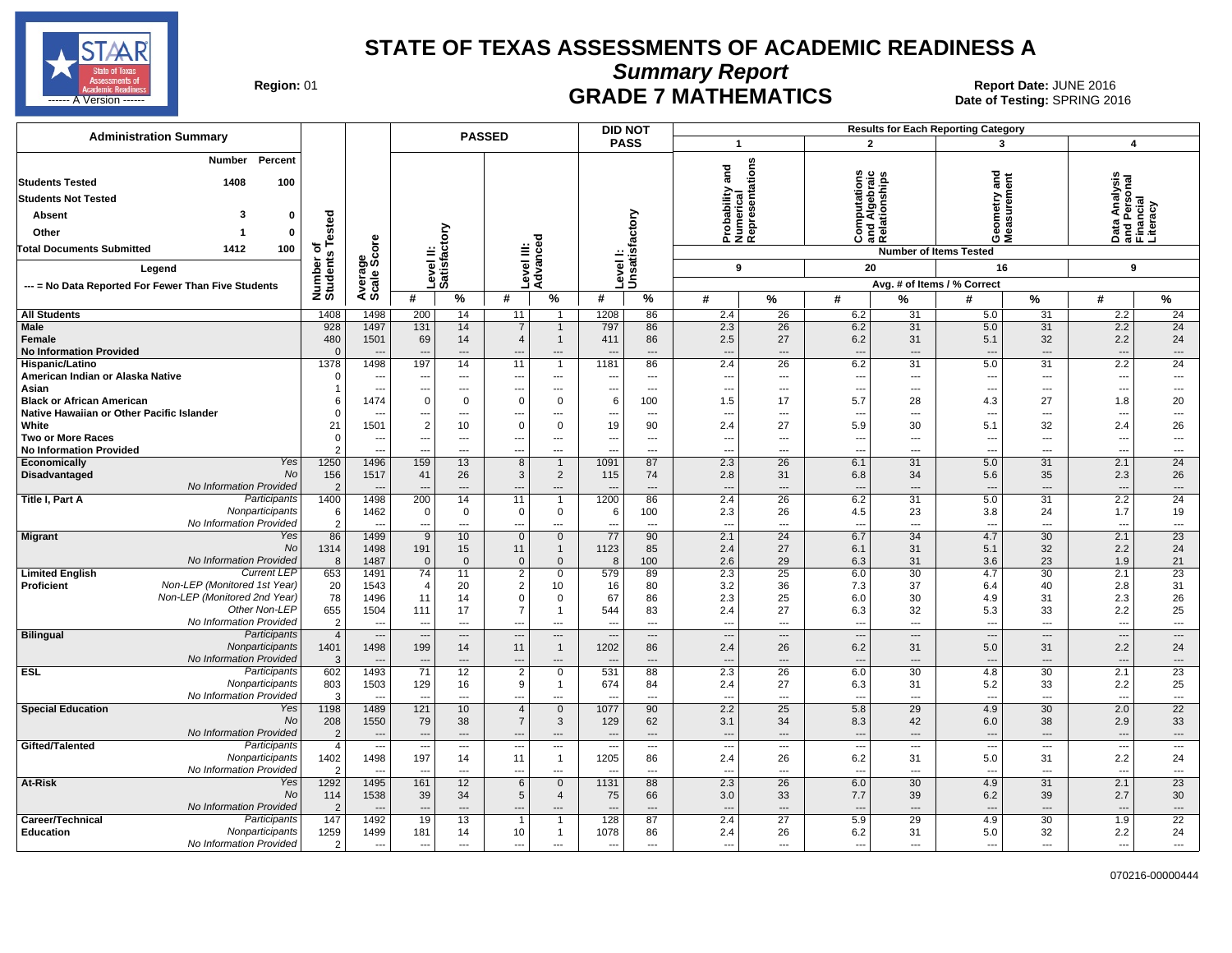

# **Summary Report**

Region: 01 **Region: 01 CALL CONSISTS OF A REGION CONSISTENCE**<br>Date of Testing: SPRING 2016 **GRADE / WRITING CONSECTS A VERSUS Date of Testing:** SPRING 2016

| <b>Administration Summary</b>                                                              |                            |                          |                          |                          | <b>PASSED</b>                        |                                         |                               | <b>DID NOT</b>                  |                                  |                      |                                 |                               |                                 |                                |
|--------------------------------------------------------------------------------------------|----------------------------|--------------------------|--------------------------|--------------------------|--------------------------------------|-----------------------------------------|-------------------------------|---------------------------------|----------------------------------|----------------------|---------------------------------|-------------------------------|---------------------------------|--------------------------------|
|                                                                                            |                            |                          |                          |                          |                                      |                                         |                               | <b>PASS</b>                     | $\mathbf{1}$                     |                      |                                 | $\overline{2}$                | 3                               |                                |
| Percent<br><b>Number</b>                                                                   |                            |                          |                          |                          |                                      |                                         |                               |                                 |                                  |                      |                                 |                               |                                 |                                |
| 99<br><b>Students Tested</b><br>1392                                                       |                            |                          |                          |                          |                                      |                                         |                               |                                 |                                  |                      |                                 |                               |                                 |                                |
| <b>Students Not Tested</b>                                                                 |                            |                          |                          |                          |                                      |                                         |                               |                                 | sition                           |                      |                                 |                               |                                 |                                |
| -5<br>Absent<br>$\mathbf 0$                                                                |                            |                          |                          |                          |                                      |                                         |                               |                                 |                                  |                      |                                 | Revision                      | Editing                         |                                |
| Other<br>-1                                                                                |                            |                          |                          | δ                        |                                      |                                         |                               |                                 |                                  |                      |                                 |                               |                                 |                                |
|                                                                                            | Tested                     |                          |                          |                          |                                      | 공                                       |                               | factory                         |                                  |                      |                                 |                               |                                 |                                |
| <b>Total Documents Submitted</b><br>1405<br>100                                            | ৳<br>Number of<br>Students | Average<br>Scale Score   |                          | evel II:<br>atisfact     |                                      | evel III:<br>dvance                     |                               | Level I:<br>Unsatisf            | <b>Number of Points Possible</b> |                      |                                 | <b>Number of Items Tested</b> |                                 |                                |
| Legend                                                                                     |                            |                          |                          |                          |                                      |                                         |                               |                                 | 16                               |                      |                                 | 13                            | 17                              |                                |
| --- = No Data Reported For Fewer Than Five Students                                        |                            |                          |                          | ة ⊏                      |                                      |                                         |                               |                                 | Avg. # of Points / % Scored      |                      |                                 |                               | Avg. # of Items / % Correct     |                                |
|                                                                                            |                            |                          | #                        | %                        | #                                    | %                                       | #                             | %                               | #                                |                      | #                               | %                             | #                               | %                              |
| <b>All Students</b>                                                                        | 1392                       | 3028                     | 134                      | 10                       | $\mathbf{1}$                         | 0                                       | 1258                          | 90                              | 4.8                              | 30                   | 4.9                             | 38                            | 7.6                             | 44                             |
| Male<br><b>Female</b>                                                                      | 936<br>456                 | 2996<br>3093             | 79<br>55                 | 8<br>12                  | $\mathbf{1}$<br>$\overline{0}$       | $\mathbf 0$<br>$\mathbf 0$              | 857<br>401                    | 92<br>88                        | 4.6<br>5.3                       | 29<br>33             | 4.8<br>5.1                      | $\overline{37}$<br>39         | 7.4<br>8.0                      | 43<br>47                       |
| <b>No Information Provided</b>                                                             | $\Omega$                   |                          | $\overline{a}$           | $\overline{\phantom{a}}$ | $\overline{a}$                       | $\overline{a}$                          |                               | $---$                           | $\overline{\phantom{a}}$         | $\overline{a}$       | $\overline{\phantom{a}}$        | $\overline{a}$                | $\sim$                          | $---$                          |
| Hispanic/Latino                                                                            | 1360                       | 3027                     | 130                      | 10                       | $\overline{1}$                       | $\mathbf 0$                             | 1230                          | 90                              | 4.8                              | 30                   | 4.9                             | 38                            | 7.6                             | 45                             |
| American Indian or Alaska Native                                                           | $\Omega$                   |                          | --                       | ---                      | $\overline{a}$                       | $\qquad \qquad \cdots$                  | ---                           | $\overline{\phantom{a}}$        | $\overline{\phantom{a}}$         | ---                  | $\sim$                          | ---                           | --                              | ---                            |
| Asian<br><b>Black or African American</b>                                                  | $\overline{1}$<br>6        | 2949                     | −−<br>$\overline{0}$     | ---<br>$\mathbf 0$       | $\overline{\phantom{a}}$<br>$\Omega$ | $\overline{a}$<br>$\mathbf 0$           | $\overline{\phantom{a}}$<br>6 | $\overline{a}$<br>100           | $\overline{\phantom{a}}$<br>4.7  | ---<br>29            | $\overline{\phantom{a}}$<br>4.8 | ---<br>37                     | 6.3                             | $\sim$<br>37                   |
| Native Hawaiian or Other Pacific Islander                                                  | $\Omega$                   |                          | ---                      | ---                      | ---                                  | ---                                     | ---                           | $\overline{\phantom{a}}$        | $\overline{\phantom{a}}$         | ---                  | $\overline{\phantom{a}}$        | ---                           |                                 | ---                            |
| White                                                                                      | 23                         | 3063                     | $\overline{3}$           | 13                       | $\Omega$                             | $\mathbf 0$                             | 20                            | 87                              | 5.8                              | 36                   | 5.1                             | 39                            | 6.8                             | 40                             |
| <b>Two or More Races</b>                                                                   | $\mathbf 0$                | $\overline{\phantom{a}}$ | ---                      | ---                      | $\overline{\phantom{a}}$             | $\ldots$                                | $\overline{\phantom{a}}$      | $\overline{\phantom{a}}$        | $\overline{\phantom{a}}$         | $\overline{a}$       | $\overline{\phantom{a}}$        | ---                           | ---                             | $---$                          |
| <b>No Information Provided</b><br>Economically<br>Yes                                      | $\overline{2}$<br>1228     | 3002                     | Ξ.<br>97                 | ---<br>8                 | …<br>$\mathbf{0}$                    | ---<br>$\mathbf{0}$                     | 1131                          | $\overline{a}$<br>92            | 4.7                              | ---<br>30            | 4.8                             | ---<br>37                     | 7.4                             | ---<br>44                      |
| Disadvantaged<br>No                                                                        | 162                        | 3221                     | 37                       | 23                       |                                      | $\overline{1}$                          | 125                           | 77                              | 5.8                              | 36                   | 6.1                             | 47                            | 8.6                             | 51                             |
| No Information Provided                                                                    | $\overline{2}$             |                          | ---                      | $\overline{a}$           |                                      | $\overline{a}$                          |                               | $\overline{a}$                  | $\overline{\phantom{a}}$         | $\overline{a}$       | <b>.</b>                        | $\overline{\phantom{a}}$      |                                 | $\overline{\phantom{a}}$       |
| Title I, Part A<br>Participants                                                            | 1384                       | 3030                     | 134                      | 10                       | $\overline{1}$                       | $\mathbf 0$                             | 1250                          | 90                              | 4.9                              | 30                   | 4.9                             | 38                            | 7.6                             | 45                             |
| Nonparticipants<br>No Information Provided                                                 | 6<br>$\overline{2}$        | 2574                     | $\overline{0}$<br>---    | $\mathbf 0$<br>---       | $\mathbf 0$<br>---                   | $\mathbf 0$<br>$\overline{\phantom{a}}$ | 6<br>$\overline{a}$           | 100<br>$\overline{\phantom{a}}$ | 2.7<br>$\overline{\phantom{a}}$  | 17<br>$\overline{a}$ | 3.0<br>$\overline{\phantom{a}}$ | 23<br>---                     | 4.7<br>$\overline{\phantom{a}}$ | 27<br>---                      |
| <b>Migrant</b><br>Yes                                                                      | 82                         | 2916                     | 5                        | 6                        | $\mathbf 0$                          | $\mathbf 0$                             | 77                            | 94                              | 4.2                              | $\overline{27}$      | 4.6                             | 35                            | 6.7                             | 39                             |
| No                                                                                         | 1302                       | 3035                     | 129                      | 10 <sup>°</sup>          |                                      | $\mathbf 0$                             | 1173                          | 90                              | 4.9                              | 31                   | 4.9                             | 38                            | 7.6                             | 45                             |
| No Information Provided                                                                    | 8                          | 2975                     | $\overline{0}$           | $\overline{0}$           | $\overline{0}$                       | $\mathbf{0}$                            | 8                             | 100                             | 4.8                              | 30                   | 5.1                             | 39                            | 6.5                             | 38                             |
| <b>Limited English</b><br><b>Current LEP</b><br>Proficient<br>Non-LEP (Monitored 1st Year) | 644<br>19                  | 2967<br>3080             | 45<br>-5                 | $\overline{7}$<br>26     | $\mathbf 0$<br>$\Omega$              | $\mathbf 0$<br>$\mathbf 0$              | 599<br>14                     | 93<br>74                        | 4.5<br>4.9                       | 28<br>31             | 4.6<br>4.9                      | 35<br>38                      | 7.2<br>8.4                      | 42<br>49                       |
| Non-LEP (Monitored 2nd Year)                                                               | 78                         | 3034                     | -7                       | 9                        | C                                    | $\mathbf 0$                             | 71                            | 91                              | 4.9                              | 31                   | 4.9                             | 37                            | 7.6                             | 45                             |
| Other Non-LEP                                                                              | 649                        | 3086                     | 77                       | 12                       |                                      | $\mathbf 0$                             | 572                           | 88                              | 5.2                              | 32                   | 5.2                             | 40                            | 7.9                             | 46                             |
| No Information Provided                                                                    | $\overline{2}$             |                          | Ξ.                       | ---                      |                                      | $\overline{a}$                          | $\overline{a}$                | $---$                           | $\overline{a}$                   | $\overline{a}$       | $\overline{\phantom{a}}$        | $\overline{a}$                | $\sim$                          | $\overline{\phantom{a}}$       |
| <b>Bilingual</b><br>Participants<br>Nonparticipants                                        | 5<br>1384                  | 2998<br>3028             | $\mathbf 0$<br>134       | $\mathbf 0$<br>10        | $\overline{0}$<br>$\overline{1}$     | $\overline{0}$<br>$\mathbf 0$           | $\overline{5}$<br>1250        | 100<br>90                       | 4.8<br>4.8                       | 30<br>30             | 4.8<br>4.9                      | $\overline{37}$<br>38         | 7.2<br>7.6                      | 42<br>44                       |
| No Information Provided                                                                    | $\mathbf{3}$               |                          | --                       | ---                      | ---                                  | ---                                     |                               | ---                             | $\overline{\phantom{a}}$         | $\overline{a}$       |                                 | ---                           |                                 | $\cdots$                       |
| <b>ESL</b><br>Participants                                                                 | 590                        | 2972                     | 44                       | $\overline{7}$           | $\mathbf 0$                          | $\mathbf 0$                             | 546                           | 93                              | 4.5                              | 28                   | 4.6                             | 36                            | 7.2                             | 42                             |
| Nonparticipants                                                                            | 799                        | 3069                     | 90<br>÷.,                | 11<br>---                |                                      | $\mathbf 0$                             | 709                           | 89<br>$\overline{a}$            | 5.1                              | 32<br>$\overline{a}$ | 5.1<br>$\overline{\phantom{a}}$ | 39<br>---                     | 7.8                             | 46<br>$\overline{a}$           |
| No Information Provided<br><b>Special Education</b><br>Yes                                 | 3<br>1201                  | 2983                     | 81                       | $\overline{7}$           | <br>$\mathbf 0$                      | ---<br>$\mathbf 0$                      | 1120                          | 93                              | $\overline{a}$<br>4.6            | 29                   | 4.6                             | 36                            | $\overline{a}$<br>7.3           | 43                             |
| <b>No</b>                                                                                  | 189                        | 3310                     | 53                       | 28                       | $\overline{1}$                       | $\overline{1}$                          | 136                           | 72                              | 6.3                              | 40                   | 6.6                             | 51                            | 9.1                             | 53                             |
| No Information Provided                                                                    | $\overline{2}$             |                          | ---                      | ---                      | ---                                  | ---                                     | $\overline{\phantom{a}}$      | $---$                           | $\overline{\phantom{a}}$         | ---                  | --                              | $\overline{a}$                |                                 | $\overline{\phantom{a}}$       |
| Gifted/Talented<br>Participants                                                            | 5                          | 3902                     | $\overline{3}$           | 60                       |                                      | $\overline{20}$                         | $\overline{2}$                | 40                              | 8.8                              | 55                   | 9.0                             | 69                            | 12.4                            | 73                             |
| Nonparticipants<br>No Information Provided                                                 | 1385<br>$\overline{2}$     | 3025                     | 131                      | 9<br>---                 | $\mathbf 0$<br>…                     | $\mathbf 0$<br>$\overline{a}$           | 1254                          | 91<br>$\overline{\phantom{a}}$  | 4.8                              | 30<br>$\overline{a}$ | 4.9<br>$\overline{\phantom{a}}$ | 38<br>$\overline{a}$          | 7.5<br>$\overline{\phantom{a}}$ | 44<br>$\overline{\phantom{a}}$ |
| At-Risk<br>Yes                                                                             | 1271                       | 3008                     | 100                      | 8                        | $\overline{0}$                       | $\mathbf 0$                             | 1171                          | 92                              | 4.7                              | 30                   | 4.8                             | 37                            | 7.4                             | 44                             |
| No                                                                                         | 119                        | 3238                     | 34                       | 29                       |                                      | $\overline{1}$                          | 85                            | 71                              | 5.9                              | 37                   | 5.9                             | 45                            | 8.8                             | 52                             |
| No Information Provided                                                                    | $\overline{2}$             |                          | ---                      | ---                      | $\overline{a}$                       | $\overline{\phantom{a}}$                | $\overline{a}$                | $---$                           | $\overline{\phantom{a}}$         | $\overline{a}$       | <b>.</b>                        | $\overline{\phantom{a}}$      | --                              | $\overline{\phantom{a}}$       |
| Career/Technical<br>Participants<br><b>Education</b>                                       | 149<br>1241                | 3039<br>3027             | 13<br>121                | 9<br>10                  | $\Omega$<br>$\overline{1}$           | $\mathbf 0$<br>$\mathbf 0$              | 136<br>1120                   | 91<br>90                        | 4.8<br>4.8                       | 30<br>30             | 4.9<br>4.9                      | 37<br>38                      | 7.8<br>7.5                      | 46<br>44                       |
| Nonparticipants<br>No Information Provided                                                 | $\overline{2}$             | $\overline{\phantom{a}}$ | $\overline{\phantom{a}}$ | ---                      | ---                                  | ---                                     | $\overline{\phantom{a}}$      | ---                             | $\overline{\phantom{a}}$         | ---                  | ---                             | ---                           | $\overline{a}$                  | ---                            |
|                                                                                            |                            |                          |                          |                          |                                      |                                         |                               |                                 |                                  |                      |                                 |                               |                                 |                                |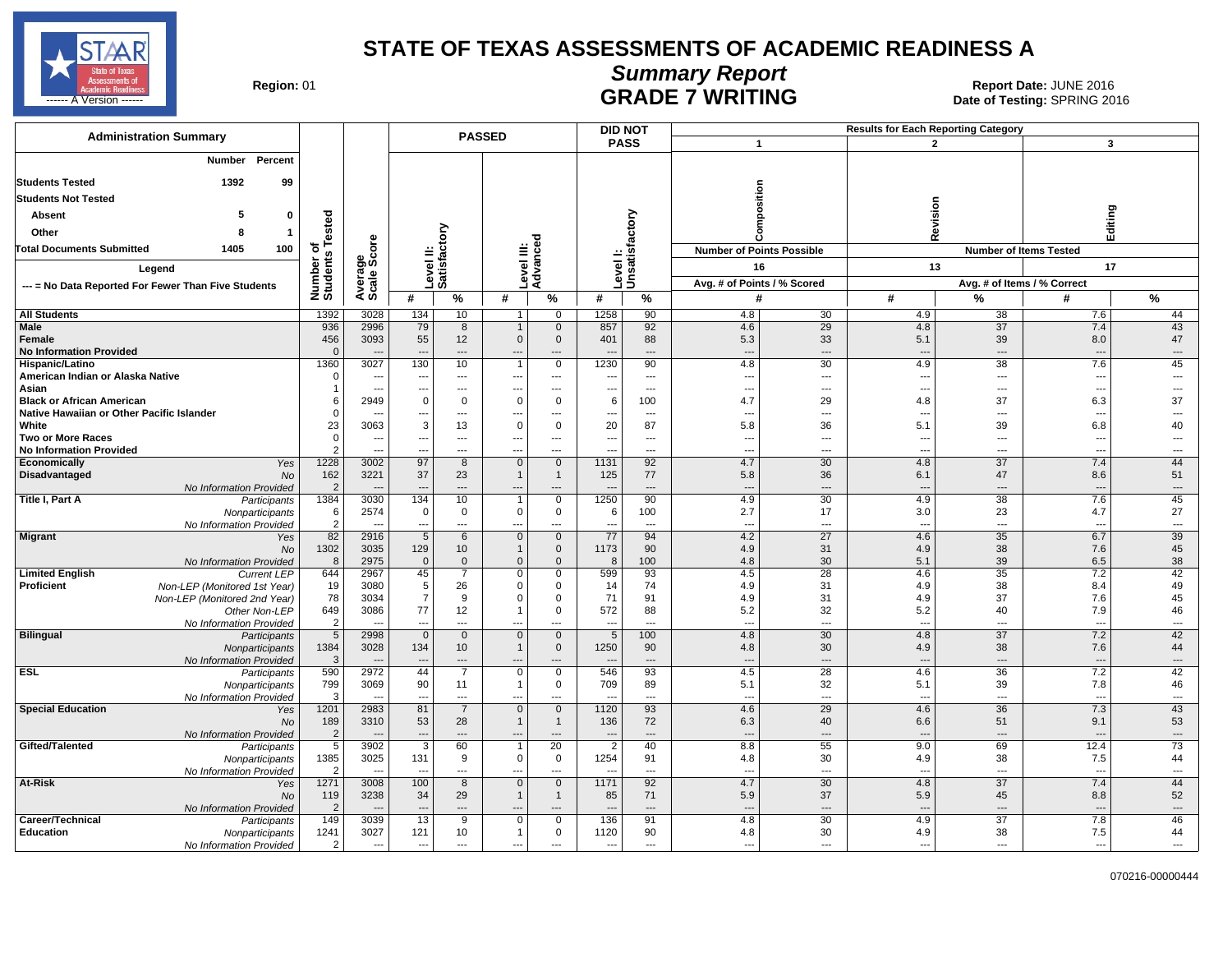

#### **STATE OF TEXAS ASSESSMENTS OF ACADEMIC READINESS A Constructed Responses Summary Report GRADE 7 WRITING** 01 **Report Date:** JUNE 2016

**Region: 01** 

**Date of Testing:**  SPRING 2016

**--- = No Data Reported For Fewer Than Five Students Written Composition Rating Summary Composition** 100 Rating  $\parallel$  #  $\parallel$  % 90  $0 \t 138 \t 10$ 80 2 743 53 70  $3 | 272 | 20$ **PERCENT** 60 4 159 11 50  $5 | 52 | 4$  $6$  22 2 40 7 | 5 | 0  $30<sup>°</sup>$ 8 | 1 | 0 20 Total 1392 100  $10$  $\mathbf{0}$  $2 \quad 3$  $78$  $\overline{4}$  $\sqrt{5}$  $6^{\circ}$ **RATING The written composition has been scored independently by two readers. The rating of 0-8 represents the summation of these scores.**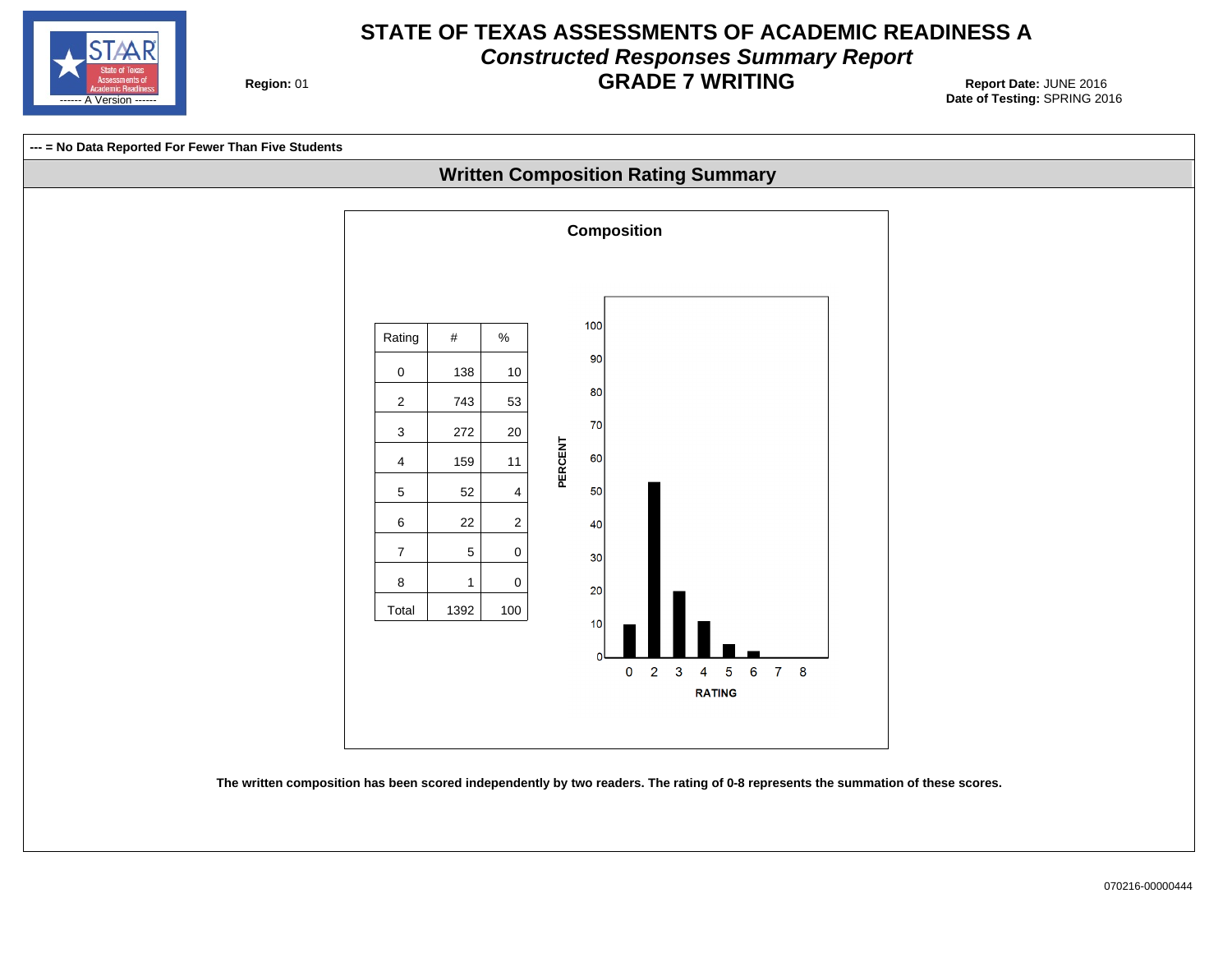

**Summary Report**

Region: 01 **Region: 01 CRADE 8 SOCIAL STUDIES Report Date: JUNE 2016 Report Date: JUNE 2016** Date of Testing: MAY 2016

| <b>PASS</b><br>$\mathbf{1}$<br>3<br>4<br>ng<br>Ta<br>Percent<br>and<br>Number<br><b>Pue</b><br>vernment<br><b>Students Tested</b><br>28860<br>98<br>Economics,<br>Science,<br>Technology, :<br>Society<br>Geography<br>Culture<br><b>Students Not Tested</b><br>History<br>Unsatisfactory<br>187<br>ested<br><b>Absent</b><br>Level II:<br>Satisfactory<br>Other<br>289<br>Advanced<br>ت ق<br>ge<br>Score<br>evel III:<br>29336<br><b>Total Documents Submitted</b><br>100<br>ō<br><b>Number of Items Tested</b><br>w<br>evel I:<br>Number<br>Students<br>20<br>12<br>12<br>8<br>Legend<br>Average<br>Avg. # of Items / % Correct<br>--- = No Data Reported For Fewer Than Five Students<br>#<br>%<br>#<br>%<br>#<br>%<br>%<br>#<br>$\%$<br>#<br>#<br>%<br>#<br>%<br>28860<br>11297<br>4.9<br>62<br><b>All Students</b><br>3697<br>17563<br>61<br>3787<br>13<br>39<br>11.1<br>55<br>7.1<br>59<br>6.8<br>57<br>14442<br>63<br><b>Male</b><br>3723<br>9034<br>63<br>2166<br>15<br>5408<br>37<br>11.3<br>57<br>7.4<br>61<br>6.7<br>56<br>5.0<br>14410<br>3670<br>8525<br>59<br>1620<br>11<br>5885<br>41<br>10.8<br>54<br>6.9<br>58<br>6.9<br>57<br>4.8<br>61<br>Female<br>3606<br>50<br>13<br>50<br>56<br>51<br>45<br>4.9<br>61<br><b>No Information Provided</b><br>8<br>11.1<br>6.1<br>5.4<br>$\overline{4}$<br>60<br>13<br>59<br>56<br>4.9<br>28191<br>3689<br>17027<br>3566<br>11164<br>40<br>55<br>7.1<br>6.8<br>61<br>Hispanic/Latino<br>11.0<br>53<br>53<br>American Indian or Alaska Native<br>17<br>3499<br>47<br>$\mathbf 0$<br>9.6<br>48<br>6.2<br>52<br>5.8<br>48<br>4.2<br>-8<br>$\Omega$<br>9<br>82<br>121<br>93<br>56<br>$\overline{7}$<br>77<br>4314<br>112<br>80<br>9.6<br>80<br>9.3<br>6.5<br>Asian<br>68<br>9<br>15.9<br>52<br>85<br>23<br>15<br>72<br>67<br>5.9<br>74<br><b>Black or African American</b><br>3964<br>44<br>12<br>13.1<br>66<br>8.6<br>8.0<br>8<br>$\overline{2}$<br>Native Hawaiian or Other Pacific Islander<br>$\overline{\phantom{a}}$<br>$\cdots$<br>$\scriptstyle\cdots$<br>---<br>---<br>---<br>---<br>---<br>$\overline{\phantom{a}}$<br>$\overline{\phantom{a}}$<br>---<br>$\overline{\phantom{a}}$<br>443<br>3969<br>79<br>30<br>95<br>21<br>13.3<br>8.6<br>72<br>66<br>5.7<br>71<br>White<br>348<br>133<br>66<br>7.9<br>28<br>68<br>21<br>32<br>7.9<br>57<br>66<br><b>Two or More Races</b><br>3818<br>19<br>12.3<br>61<br>66<br>6.9<br>5.3<br>6<br><b>q</b><br>17<br><b>No Information Provided</b><br>-6<br>3726<br>3<br>50<br>50<br>12.0<br>60<br>6.3<br>53<br>6.2<br>51<br>5.5<br>69<br>Yes<br>24252<br>3654<br>58<br>11<br>42<br>10.7<br>6.9<br>58<br>55<br>60<br>Economically<br>13977<br>2663<br>10275<br>54<br>6.6<br>4.8<br>No<br>78<br>70<br>Disadvantaged<br>4600<br>3921<br>3582<br>1123<br>24<br>1018<br>22<br>12.9<br>65<br>8.3<br>69<br>7.8<br>65<br>5.6<br>No Information Provided<br>50<br>67<br>8<br>3697<br>50<br>13<br>11.6<br>58<br>6.5<br>54<br>6.1<br>51<br>5.4<br>$\overline{4}$<br>Participants<br>28673<br>17455<br>61<br>3778<br>13<br>39<br>59<br>57<br>62<br>Title I, Part A<br>3697<br>11218<br>11.1<br>55<br>7.1<br>6.8<br>4.9<br>Nonparticipants<br>180<br>3617<br>104<br>58<br>76<br>42<br>10.2<br>51<br>7.3<br>61<br>53<br>4.5<br>56<br>$\overline{4}$<br>6.4<br>8<br>No Information Provided<br>3747<br>57<br>14<br>43<br>12.4<br>62<br>6.6<br>55<br>51<br>5.6<br>70<br>-7<br>6.1<br>4<br>1141<br>3533<br>533<br>47<br>70<br>6<br>608<br>53<br>9.7<br>49<br>6.3<br>53<br>6.0<br>50<br>4.4<br>55<br><b>Migrant</b><br>Yes<br>27706<br>3703<br>61<br>10683<br>39<br>56<br>7.2<br>60<br>57<br>62<br>No<br>17023<br>3716<br>13<br>11.1<br>6.8<br>5.0<br>No Information Provided<br>3671<br>8<br>46<br>57<br>67<br>13<br>54<br>11.5<br>6.5<br>54<br>6.1<br>51<br>5.4<br>$\overline{7}$<br>6<br><b>Current LEP</b><br>69<br>49<br>6189<br>3375<br>1944<br>31<br>4245<br>42<br>5.4<br>45<br>5.2<br>43<br>3.9<br><b>Limited English</b><br>157<br>3<br>8.4<br>Non-LEP (Monitored 1st Year)<br>65<br><b>Proficient</b><br>797<br>67<br>12<br>33<br>58<br>7.4<br>62<br>59<br>3744<br>534<br>99<br>263<br>11.5<br>7.0<br>5.2<br>Non-LEP (Monitored 2nd Year)<br>63<br>976<br>3703<br>63<br>37<br>57<br>615<br>100<br>10<br>361<br>11.2<br>56<br>7.1<br>59<br>6.8<br>5.0<br>Other Non-LEP<br>65<br>20891<br>3790<br>69<br>16<br>6425<br>59<br>14466<br>3430<br>31<br>11.8<br>7.6<br>64<br>7.3<br>60<br>5.2<br>70<br>No Information Provided<br>3747<br>57<br>43<br>$\overline{7}$<br>14<br>12.4<br>62<br>6.6<br>55<br>6.1<br>51<br>5.6<br>$\overline{4}$<br>3<br>36<br><b>Bilingual</b><br>Participants<br>$\overline{153}$<br>3674<br>12<br>59<br>98<br>64<br>19<br>55<br>10.8<br>54<br>7.1<br>59<br>7.0<br>58<br>4.7<br>Nonparticipants<br>28694<br>3697<br>17460<br>61<br>3767<br>13<br>11234<br>39<br>55<br>7.1<br>59<br>57<br>62<br>11.1<br>6.8<br>4.9<br>No Information Provided<br>55<br>13<br>3465<br>38<br>8<br>62<br>9.5<br>48<br>5.3<br>44<br>5<br>5.4<br>45<br>4.4<br><b>ESL</b><br>Participants<br>6033<br>3377<br>32<br>5.4<br>43<br>49<br>1906<br>154<br>3<br>4127<br>68<br>8.4<br>42<br>45<br>5.2<br>3.9<br>Nonparticipants<br>22815<br>3781<br>15652<br>69<br>3632<br>16<br>7163<br>31<br>11.8<br>59<br>7.6<br>63<br>7.2<br>60<br>5.2<br>65<br>No Information Provided<br>12<br>3485<br>42<br>8<br>58<br>9.8<br>49<br>5.5<br>55<br>-5<br>46<br>5.3<br>44<br>4.4<br>1112<br>3266<br>241<br>22<br>20<br>871<br>78<br>7.5<br>37<br>40<br>38<br>3.5<br>44<br><b>Special Education</b><br>Yes<br>$\overline{2}$<br>4.8<br>4.5<br>No<br>62<br>10422<br>38<br>11.2<br>7.2<br>57<br>62<br>27740<br>3714<br>17318<br>3766<br>14<br>56<br>60<br>6.9<br>5.0<br>No Information Provided<br>3681<br>50<br>13<br>50<br>58<br>50<br>67<br>11.6<br>6.3<br>52<br>6.0<br>5.4<br>-8<br>$\overline{4}$<br>Participants<br>3477<br>3244<br>93<br>39<br>233<br>$\overline{74}$<br>9.1<br>76<br>9.0<br>$\overline{75}$<br>79<br>Gifted/Talented<br>4162<br>1369<br>$\overline{7}$<br>14.9<br>6.3<br>59<br>Nonparticipants<br>25375<br>3633<br>56<br>10<br>53<br>6.9<br>57<br>54<br>14315<br>2417<br>11060<br>44<br>10.5<br>6.5<br>4.7<br>67<br>No Information Provided<br>50<br>50<br>58<br>6.3<br>52<br>50<br>-8<br>3681<br>13<br>11.6<br>6.0<br>5.4<br>$\overline{4}$<br>$\overline{53}$<br>42<br>58<br>6.0<br>50<br>47<br>4.2<br>At-Risk<br>Yes<br>16124<br>3475<br>6743<br>$\overline{4}$<br>9381<br>9.2<br>46<br>5.7<br>610<br>No<br>73<br>12729<br>3977<br>10816<br>85<br>25<br>15<br>13.4<br>67<br>8.5<br>71<br>68<br>5.8<br>3176<br>1913<br>8.2<br>No Information Provided<br>$\overline{7}$<br>3747<br>57<br>43<br>62<br>6.6<br>55<br>51<br>70<br>$\overline{4}$<br>14<br>12.4<br>6.1<br>5.6<br>Participants<br>11424<br>62<br>3703<br>7056<br>1471<br>13<br>4368<br>38<br>11.1<br>56<br>7.2<br>60<br>6.8<br>57<br>5.0<br>62<br>Career/Technical<br>17428<br>3692<br>10503<br>60<br>13<br>56<br>61<br><b>Education</b><br>Nonparticipants<br>2315<br>6925<br>40<br>11.0<br>55<br>7.1<br>59<br>6.8<br>4.9<br>No Information Provided<br>3681<br>50<br>13<br>50<br>58<br>6.3<br>50<br>67<br>8<br>$\overline{4}$<br>11.6<br>52<br>6.0<br>5.4<br>-1<br>4 | <b>Administration Summary</b> |  | <b>PASSED</b> |  |  |  | <b>DID NOT</b> |  |                | Results for Each Reporting Category' |  |  |
|---------------------------------------------------------------------------------------------------------------------------------------------------------------------------------------------------------------------------------------------------------------------------------------------------------------------------------------------------------------------------------------------------------------------------------------------------------------------------------------------------------------------------------------------------------------------------------------------------------------------------------------------------------------------------------------------------------------------------------------------------------------------------------------------------------------------------------------------------------------------------------------------------------------------------------------------------------------------------------------------------------------------------------------------------------------------------------------------------------------------------------------------------------------------------------------------------------------------------------------------------------------------------------------------------------------------------------------------------------------------------------------------------------------------------------------------------------------------------------------------------------------------------------------------------------------------------------------------------------------------------------------------------------------------------------------------------------------------------------------------------------------------------------------------------------------------------------------------------------------------------------------------------------------------------------------------------------------------------------------------------------------------------------------------------------------------------------------------------------------------------------------------------------------------------------------------------------------------------------------------------------------------------------------------------------------------------------------------------------------------------------------------------------------------------------------------------------------------------------------------------------------------------------------------------------------------------------------------------------------------------------------------------------------------------------------------------------------------------------------------------------------------------------------------------------------------------------------------------------------------------------------------------------------------------------------------------------------------------------------------------------------------------------------------------------------------------------------------------------------------------------------------------------------------------------------------------------------------------------------------------------------------------------------------------------------------------------------------------------------------------------------------------------------------------------------------------------------------------------------------------------------------------------------------------------------------------------------------------------------------------------------------------------------------------------------------------------------------------------------------------------------------------------------------------------------------------------------------------------------------------------------------------------------------------------------------------------------------------------------------------------------------------------------------------------------------------------------------------------------------------------------------------------------------------------------------------------------------------------------------------------------------------------------------------------------------------------------------------------------------------------------------------------------------------------------------------------------------------------------------------------------------------------------------------------------------------------------------------------------------------------------------------------------------------------------------------------------------------------------------------------------------------------------------------------------------------------------------------------------------------------------------------------------------------------------------------------------------------------------------------------------------------------------------------------------------------------------------------------------------------------------------------------------------------------------------------------------------------------------------------------------------------------------------------------------------------------------------------------------------------------------------------------------------------------------------------------------------------------------------------------------------------------------------------------------------------------------------------------------------------------------------------------------------------------------------------------------------------------------------------------------------------------------------------------------------------------------------------------------------------------------------------------------------------------------------------------------------------------------------------------------------------------------------------------------------------------------------------------------------------------------------------------------------------------------------------------------------------------------------------------------------------------------------------------------------------------------------------------------------------------------------------------------------------------------------------------------------------------------------------------------------------------------------------------------------------------------------------------------------------------------------------------------------------------------------------------------------------------------------------------------------------------------------------------------------------------------------------------------------------------------------------------------------------------------------------------------------------------------------------------------------------------------------------------------------------------------------------------------------------|-------------------------------|--|---------------|--|--|--|----------------|--|----------------|--------------------------------------|--|--|
|                                                                                                                                                                                                                                                                                                                                                                                                                                                                                                                                                                                                                                                                                                                                                                                                                                                                                                                                                                                                                                                                                                                                                                                                                                                                                                                                                                                                                                                                                                                                                                                                                                                                                                                                                                                                                                                                                                                                                                                                                                                                                                                                                                                                                                                                                                                                                                                                                                                                                                                                                                                                                                                                                                                                                                                                                                                                                                                                                                                                                                                                                                                                                                                                                                                                                                                                                                                                                                                                                                                                                                                                                                                                                                                                                                                                                                                                                                                                                                                                                                                                                                                                                                                                                                                                                                                                                                                                                                                                                                                                                                                                                                                                                                                                                                                                                                                                                                                                                                                                                                                                                                                                                                                                                                                                                                                                                                                                                                                                                                                                                                                                                                                                                                                                                                                                                                                                                                                                                                                                                                                                                                                                                                                                                                                                                                                                                                                                                                                                                                                                                                                                                                                                                                                                                                                                                                                                                                                                                                                                                                                                                                                           |                               |  |               |  |  |  |                |  | $\overline{2}$ |                                      |  |  |
|                                                                                                                                                                                                                                                                                                                                                                                                                                                                                                                                                                                                                                                                                                                                                                                                                                                                                                                                                                                                                                                                                                                                                                                                                                                                                                                                                                                                                                                                                                                                                                                                                                                                                                                                                                                                                                                                                                                                                                                                                                                                                                                                                                                                                                                                                                                                                                                                                                                                                                                                                                                                                                                                                                                                                                                                                                                                                                                                                                                                                                                                                                                                                                                                                                                                                                                                                                                                                                                                                                                                                                                                                                                                                                                                                                                                                                                                                                                                                                                                                                                                                                                                                                                                                                                                                                                                                                                                                                                                                                                                                                                                                                                                                                                                                                                                                                                                                                                                                                                                                                                                                                                                                                                                                                                                                                                                                                                                                                                                                                                                                                                                                                                                                                                                                                                                                                                                                                                                                                                                                                                                                                                                                                                                                                                                                                                                                                                                                                                                                                                                                                                                                                                                                                                                                                                                                                                                                                                                                                                                                                                                                                                           |                               |  |               |  |  |  |                |  |                |                                      |  |  |
|                                                                                                                                                                                                                                                                                                                                                                                                                                                                                                                                                                                                                                                                                                                                                                                                                                                                                                                                                                                                                                                                                                                                                                                                                                                                                                                                                                                                                                                                                                                                                                                                                                                                                                                                                                                                                                                                                                                                                                                                                                                                                                                                                                                                                                                                                                                                                                                                                                                                                                                                                                                                                                                                                                                                                                                                                                                                                                                                                                                                                                                                                                                                                                                                                                                                                                                                                                                                                                                                                                                                                                                                                                                                                                                                                                                                                                                                                                                                                                                                                                                                                                                                                                                                                                                                                                                                                                                                                                                                                                                                                                                                                                                                                                                                                                                                                                                                                                                                                                                                                                                                                                                                                                                                                                                                                                                                                                                                                                                                                                                                                                                                                                                                                                                                                                                                                                                                                                                                                                                                                                                                                                                                                                                                                                                                                                                                                                                                                                                                                                                                                                                                                                                                                                                                                                                                                                                                                                                                                                                                                                                                                                                           |                               |  |               |  |  |  |                |  |                |                                      |  |  |
|                                                                                                                                                                                                                                                                                                                                                                                                                                                                                                                                                                                                                                                                                                                                                                                                                                                                                                                                                                                                                                                                                                                                                                                                                                                                                                                                                                                                                                                                                                                                                                                                                                                                                                                                                                                                                                                                                                                                                                                                                                                                                                                                                                                                                                                                                                                                                                                                                                                                                                                                                                                                                                                                                                                                                                                                                                                                                                                                                                                                                                                                                                                                                                                                                                                                                                                                                                                                                                                                                                                                                                                                                                                                                                                                                                                                                                                                                                                                                                                                                                                                                                                                                                                                                                                                                                                                                                                                                                                                                                                                                                                                                                                                                                                                                                                                                                                                                                                                                                                                                                                                                                                                                                                                                                                                                                                                                                                                                                                                                                                                                                                                                                                                                                                                                                                                                                                                                                                                                                                                                                                                                                                                                                                                                                                                                                                                                                                                                                                                                                                                                                                                                                                                                                                                                                                                                                                                                                                                                                                                                                                                                                                           |                               |  |               |  |  |  |                |  |                |                                      |  |  |
|                                                                                                                                                                                                                                                                                                                                                                                                                                                                                                                                                                                                                                                                                                                                                                                                                                                                                                                                                                                                                                                                                                                                                                                                                                                                                                                                                                                                                                                                                                                                                                                                                                                                                                                                                                                                                                                                                                                                                                                                                                                                                                                                                                                                                                                                                                                                                                                                                                                                                                                                                                                                                                                                                                                                                                                                                                                                                                                                                                                                                                                                                                                                                                                                                                                                                                                                                                                                                                                                                                                                                                                                                                                                                                                                                                                                                                                                                                                                                                                                                                                                                                                                                                                                                                                                                                                                                                                                                                                                                                                                                                                                                                                                                                                                                                                                                                                                                                                                                                                                                                                                                                                                                                                                                                                                                                                                                                                                                                                                                                                                                                                                                                                                                                                                                                                                                                                                                                                                                                                                                                                                                                                                                                                                                                                                                                                                                                                                                                                                                                                                                                                                                                                                                                                                                                                                                                                                                                                                                                                                                                                                                                                           |                               |  |               |  |  |  |                |  |                |                                      |  |  |
|                                                                                                                                                                                                                                                                                                                                                                                                                                                                                                                                                                                                                                                                                                                                                                                                                                                                                                                                                                                                                                                                                                                                                                                                                                                                                                                                                                                                                                                                                                                                                                                                                                                                                                                                                                                                                                                                                                                                                                                                                                                                                                                                                                                                                                                                                                                                                                                                                                                                                                                                                                                                                                                                                                                                                                                                                                                                                                                                                                                                                                                                                                                                                                                                                                                                                                                                                                                                                                                                                                                                                                                                                                                                                                                                                                                                                                                                                                                                                                                                                                                                                                                                                                                                                                                                                                                                                                                                                                                                                                                                                                                                                                                                                                                                                                                                                                                                                                                                                                                                                                                                                                                                                                                                                                                                                                                                                                                                                                                                                                                                                                                                                                                                                                                                                                                                                                                                                                                                                                                                                                                                                                                                                                                                                                                                                                                                                                                                                                                                                                                                                                                                                                                                                                                                                                                                                                                                                                                                                                                                                                                                                                                           |                               |  |               |  |  |  |                |  |                |                                      |  |  |
|                                                                                                                                                                                                                                                                                                                                                                                                                                                                                                                                                                                                                                                                                                                                                                                                                                                                                                                                                                                                                                                                                                                                                                                                                                                                                                                                                                                                                                                                                                                                                                                                                                                                                                                                                                                                                                                                                                                                                                                                                                                                                                                                                                                                                                                                                                                                                                                                                                                                                                                                                                                                                                                                                                                                                                                                                                                                                                                                                                                                                                                                                                                                                                                                                                                                                                                                                                                                                                                                                                                                                                                                                                                                                                                                                                                                                                                                                                                                                                                                                                                                                                                                                                                                                                                                                                                                                                                                                                                                                                                                                                                                                                                                                                                                                                                                                                                                                                                                                                                                                                                                                                                                                                                                                                                                                                                                                                                                                                                                                                                                                                                                                                                                                                                                                                                                                                                                                                                                                                                                                                                                                                                                                                                                                                                                                                                                                                                                                                                                                                                                                                                                                                                                                                                                                                                                                                                                                                                                                                                                                                                                                                                           |                               |  |               |  |  |  |                |  |                |                                      |  |  |
|                                                                                                                                                                                                                                                                                                                                                                                                                                                                                                                                                                                                                                                                                                                                                                                                                                                                                                                                                                                                                                                                                                                                                                                                                                                                                                                                                                                                                                                                                                                                                                                                                                                                                                                                                                                                                                                                                                                                                                                                                                                                                                                                                                                                                                                                                                                                                                                                                                                                                                                                                                                                                                                                                                                                                                                                                                                                                                                                                                                                                                                                                                                                                                                                                                                                                                                                                                                                                                                                                                                                                                                                                                                                                                                                                                                                                                                                                                                                                                                                                                                                                                                                                                                                                                                                                                                                                                                                                                                                                                                                                                                                                                                                                                                                                                                                                                                                                                                                                                                                                                                                                                                                                                                                                                                                                                                                                                                                                                                                                                                                                                                                                                                                                                                                                                                                                                                                                                                                                                                                                                                                                                                                                                                                                                                                                                                                                                                                                                                                                                                                                                                                                                                                                                                                                                                                                                                                                                                                                                                                                                                                                                                           |                               |  |               |  |  |  |                |  |                |                                      |  |  |
|                                                                                                                                                                                                                                                                                                                                                                                                                                                                                                                                                                                                                                                                                                                                                                                                                                                                                                                                                                                                                                                                                                                                                                                                                                                                                                                                                                                                                                                                                                                                                                                                                                                                                                                                                                                                                                                                                                                                                                                                                                                                                                                                                                                                                                                                                                                                                                                                                                                                                                                                                                                                                                                                                                                                                                                                                                                                                                                                                                                                                                                                                                                                                                                                                                                                                                                                                                                                                                                                                                                                                                                                                                                                                                                                                                                                                                                                                                                                                                                                                                                                                                                                                                                                                                                                                                                                                                                                                                                                                                                                                                                                                                                                                                                                                                                                                                                                                                                                                                                                                                                                                                                                                                                                                                                                                                                                                                                                                                                                                                                                                                                                                                                                                                                                                                                                                                                                                                                                                                                                                                                                                                                                                                                                                                                                                                                                                                                                                                                                                                                                                                                                                                                                                                                                                                                                                                                                                                                                                                                                                                                                                                                           |                               |  |               |  |  |  |                |  |                |                                      |  |  |
|                                                                                                                                                                                                                                                                                                                                                                                                                                                                                                                                                                                                                                                                                                                                                                                                                                                                                                                                                                                                                                                                                                                                                                                                                                                                                                                                                                                                                                                                                                                                                                                                                                                                                                                                                                                                                                                                                                                                                                                                                                                                                                                                                                                                                                                                                                                                                                                                                                                                                                                                                                                                                                                                                                                                                                                                                                                                                                                                                                                                                                                                                                                                                                                                                                                                                                                                                                                                                                                                                                                                                                                                                                                                                                                                                                                                                                                                                                                                                                                                                                                                                                                                                                                                                                                                                                                                                                                                                                                                                                                                                                                                                                                                                                                                                                                                                                                                                                                                                                                                                                                                                                                                                                                                                                                                                                                                                                                                                                                                                                                                                                                                                                                                                                                                                                                                                                                                                                                                                                                                                                                                                                                                                                                                                                                                                                                                                                                                                                                                                                                                                                                                                                                                                                                                                                                                                                                                                                                                                                                                                                                                                                                           |                               |  |               |  |  |  |                |  |                |                                      |  |  |
|                                                                                                                                                                                                                                                                                                                                                                                                                                                                                                                                                                                                                                                                                                                                                                                                                                                                                                                                                                                                                                                                                                                                                                                                                                                                                                                                                                                                                                                                                                                                                                                                                                                                                                                                                                                                                                                                                                                                                                                                                                                                                                                                                                                                                                                                                                                                                                                                                                                                                                                                                                                                                                                                                                                                                                                                                                                                                                                                                                                                                                                                                                                                                                                                                                                                                                                                                                                                                                                                                                                                                                                                                                                                                                                                                                                                                                                                                                                                                                                                                                                                                                                                                                                                                                                                                                                                                                                                                                                                                                                                                                                                                                                                                                                                                                                                                                                                                                                                                                                                                                                                                                                                                                                                                                                                                                                                                                                                                                                                                                                                                                                                                                                                                                                                                                                                                                                                                                                                                                                                                                                                                                                                                                                                                                                                                                                                                                                                                                                                                                                                                                                                                                                                                                                                                                                                                                                                                                                                                                                                                                                                                                                           |                               |  |               |  |  |  |                |  |                |                                      |  |  |
|                                                                                                                                                                                                                                                                                                                                                                                                                                                                                                                                                                                                                                                                                                                                                                                                                                                                                                                                                                                                                                                                                                                                                                                                                                                                                                                                                                                                                                                                                                                                                                                                                                                                                                                                                                                                                                                                                                                                                                                                                                                                                                                                                                                                                                                                                                                                                                                                                                                                                                                                                                                                                                                                                                                                                                                                                                                                                                                                                                                                                                                                                                                                                                                                                                                                                                                                                                                                                                                                                                                                                                                                                                                                                                                                                                                                                                                                                                                                                                                                                                                                                                                                                                                                                                                                                                                                                                                                                                                                                                                                                                                                                                                                                                                                                                                                                                                                                                                                                                                                                                                                                                                                                                                                                                                                                                                                                                                                                                                                                                                                                                                                                                                                                                                                                                                                                                                                                                                                                                                                                                                                                                                                                                                                                                                                                                                                                                                                                                                                                                                                                                                                                                                                                                                                                                                                                                                                                                                                                                                                                                                                                                                           |                               |  |               |  |  |  |                |  |                |                                      |  |  |
|                                                                                                                                                                                                                                                                                                                                                                                                                                                                                                                                                                                                                                                                                                                                                                                                                                                                                                                                                                                                                                                                                                                                                                                                                                                                                                                                                                                                                                                                                                                                                                                                                                                                                                                                                                                                                                                                                                                                                                                                                                                                                                                                                                                                                                                                                                                                                                                                                                                                                                                                                                                                                                                                                                                                                                                                                                                                                                                                                                                                                                                                                                                                                                                                                                                                                                                                                                                                                                                                                                                                                                                                                                                                                                                                                                                                                                                                                                                                                                                                                                                                                                                                                                                                                                                                                                                                                                                                                                                                                                                                                                                                                                                                                                                                                                                                                                                                                                                                                                                                                                                                                                                                                                                                                                                                                                                                                                                                                                                                                                                                                                                                                                                                                                                                                                                                                                                                                                                                                                                                                                                                                                                                                                                                                                                                                                                                                                                                                                                                                                                                                                                                                                                                                                                                                                                                                                                                                                                                                                                                                                                                                                                           |                               |  |               |  |  |  |                |  |                |                                      |  |  |
|                                                                                                                                                                                                                                                                                                                                                                                                                                                                                                                                                                                                                                                                                                                                                                                                                                                                                                                                                                                                                                                                                                                                                                                                                                                                                                                                                                                                                                                                                                                                                                                                                                                                                                                                                                                                                                                                                                                                                                                                                                                                                                                                                                                                                                                                                                                                                                                                                                                                                                                                                                                                                                                                                                                                                                                                                                                                                                                                                                                                                                                                                                                                                                                                                                                                                                                                                                                                                                                                                                                                                                                                                                                                                                                                                                                                                                                                                                                                                                                                                                                                                                                                                                                                                                                                                                                                                                                                                                                                                                                                                                                                                                                                                                                                                                                                                                                                                                                                                                                                                                                                                                                                                                                                                                                                                                                                                                                                                                                                                                                                                                                                                                                                                                                                                                                                                                                                                                                                                                                                                                                                                                                                                                                                                                                                                                                                                                                                                                                                                                                                                                                                                                                                                                                                                                                                                                                                                                                                                                                                                                                                                                                           |                               |  |               |  |  |  |                |  |                |                                      |  |  |
|                                                                                                                                                                                                                                                                                                                                                                                                                                                                                                                                                                                                                                                                                                                                                                                                                                                                                                                                                                                                                                                                                                                                                                                                                                                                                                                                                                                                                                                                                                                                                                                                                                                                                                                                                                                                                                                                                                                                                                                                                                                                                                                                                                                                                                                                                                                                                                                                                                                                                                                                                                                                                                                                                                                                                                                                                                                                                                                                                                                                                                                                                                                                                                                                                                                                                                                                                                                                                                                                                                                                                                                                                                                                                                                                                                                                                                                                                                                                                                                                                                                                                                                                                                                                                                                                                                                                                                                                                                                                                                                                                                                                                                                                                                                                                                                                                                                                                                                                                                                                                                                                                                                                                                                                                                                                                                                                                                                                                                                                                                                                                                                                                                                                                                                                                                                                                                                                                                                                                                                                                                                                                                                                                                                                                                                                                                                                                                                                                                                                                                                                                                                                                                                                                                                                                                                                                                                                                                                                                                                                                                                                                                                           |                               |  |               |  |  |  |                |  |                |                                      |  |  |
|                                                                                                                                                                                                                                                                                                                                                                                                                                                                                                                                                                                                                                                                                                                                                                                                                                                                                                                                                                                                                                                                                                                                                                                                                                                                                                                                                                                                                                                                                                                                                                                                                                                                                                                                                                                                                                                                                                                                                                                                                                                                                                                                                                                                                                                                                                                                                                                                                                                                                                                                                                                                                                                                                                                                                                                                                                                                                                                                                                                                                                                                                                                                                                                                                                                                                                                                                                                                                                                                                                                                                                                                                                                                                                                                                                                                                                                                                                                                                                                                                                                                                                                                                                                                                                                                                                                                                                                                                                                                                                                                                                                                                                                                                                                                                                                                                                                                                                                                                                                                                                                                                                                                                                                                                                                                                                                                                                                                                                                                                                                                                                                                                                                                                                                                                                                                                                                                                                                                                                                                                                                                                                                                                                                                                                                                                                                                                                                                                                                                                                                                                                                                                                                                                                                                                                                                                                                                                                                                                                                                                                                                                                                           |                               |  |               |  |  |  |                |  |                |                                      |  |  |
|                                                                                                                                                                                                                                                                                                                                                                                                                                                                                                                                                                                                                                                                                                                                                                                                                                                                                                                                                                                                                                                                                                                                                                                                                                                                                                                                                                                                                                                                                                                                                                                                                                                                                                                                                                                                                                                                                                                                                                                                                                                                                                                                                                                                                                                                                                                                                                                                                                                                                                                                                                                                                                                                                                                                                                                                                                                                                                                                                                                                                                                                                                                                                                                                                                                                                                                                                                                                                                                                                                                                                                                                                                                                                                                                                                                                                                                                                                                                                                                                                                                                                                                                                                                                                                                                                                                                                                                                                                                                                                                                                                                                                                                                                                                                                                                                                                                                                                                                                                                                                                                                                                                                                                                                                                                                                                                                                                                                                                                                                                                                                                                                                                                                                                                                                                                                                                                                                                                                                                                                                                                                                                                                                                                                                                                                                                                                                                                                                                                                                                                                                                                                                                                                                                                                                                                                                                                                                                                                                                                                                                                                                                                           |                               |  |               |  |  |  |                |  |                |                                      |  |  |
|                                                                                                                                                                                                                                                                                                                                                                                                                                                                                                                                                                                                                                                                                                                                                                                                                                                                                                                                                                                                                                                                                                                                                                                                                                                                                                                                                                                                                                                                                                                                                                                                                                                                                                                                                                                                                                                                                                                                                                                                                                                                                                                                                                                                                                                                                                                                                                                                                                                                                                                                                                                                                                                                                                                                                                                                                                                                                                                                                                                                                                                                                                                                                                                                                                                                                                                                                                                                                                                                                                                                                                                                                                                                                                                                                                                                                                                                                                                                                                                                                                                                                                                                                                                                                                                                                                                                                                                                                                                                                                                                                                                                                                                                                                                                                                                                                                                                                                                                                                                                                                                                                                                                                                                                                                                                                                                                                                                                                                                                                                                                                                                                                                                                                                                                                                                                                                                                                                                                                                                                                                                                                                                                                                                                                                                                                                                                                                                                                                                                                                                                                                                                                                                                                                                                                                                                                                                                                                                                                                                                                                                                                                                           |                               |  |               |  |  |  |                |  |                |                                      |  |  |
|                                                                                                                                                                                                                                                                                                                                                                                                                                                                                                                                                                                                                                                                                                                                                                                                                                                                                                                                                                                                                                                                                                                                                                                                                                                                                                                                                                                                                                                                                                                                                                                                                                                                                                                                                                                                                                                                                                                                                                                                                                                                                                                                                                                                                                                                                                                                                                                                                                                                                                                                                                                                                                                                                                                                                                                                                                                                                                                                                                                                                                                                                                                                                                                                                                                                                                                                                                                                                                                                                                                                                                                                                                                                                                                                                                                                                                                                                                                                                                                                                                                                                                                                                                                                                                                                                                                                                                                                                                                                                                                                                                                                                                                                                                                                                                                                                                                                                                                                                                                                                                                                                                                                                                                                                                                                                                                                                                                                                                                                                                                                                                                                                                                                                                                                                                                                                                                                                                                                                                                                                                                                                                                                                                                                                                                                                                                                                                                                                                                                                                                                                                                                                                                                                                                                                                                                                                                                                                                                                                                                                                                                                                                           |                               |  |               |  |  |  |                |  |                |                                      |  |  |
|                                                                                                                                                                                                                                                                                                                                                                                                                                                                                                                                                                                                                                                                                                                                                                                                                                                                                                                                                                                                                                                                                                                                                                                                                                                                                                                                                                                                                                                                                                                                                                                                                                                                                                                                                                                                                                                                                                                                                                                                                                                                                                                                                                                                                                                                                                                                                                                                                                                                                                                                                                                                                                                                                                                                                                                                                                                                                                                                                                                                                                                                                                                                                                                                                                                                                                                                                                                                                                                                                                                                                                                                                                                                                                                                                                                                                                                                                                                                                                                                                                                                                                                                                                                                                                                                                                                                                                                                                                                                                                                                                                                                                                                                                                                                                                                                                                                                                                                                                                                                                                                                                                                                                                                                                                                                                                                                                                                                                                                                                                                                                                                                                                                                                                                                                                                                                                                                                                                                                                                                                                                                                                                                                                                                                                                                                                                                                                                                                                                                                                                                                                                                                                                                                                                                                                                                                                                                                                                                                                                                                                                                                                                           |                               |  |               |  |  |  |                |  |                |                                      |  |  |
|                                                                                                                                                                                                                                                                                                                                                                                                                                                                                                                                                                                                                                                                                                                                                                                                                                                                                                                                                                                                                                                                                                                                                                                                                                                                                                                                                                                                                                                                                                                                                                                                                                                                                                                                                                                                                                                                                                                                                                                                                                                                                                                                                                                                                                                                                                                                                                                                                                                                                                                                                                                                                                                                                                                                                                                                                                                                                                                                                                                                                                                                                                                                                                                                                                                                                                                                                                                                                                                                                                                                                                                                                                                                                                                                                                                                                                                                                                                                                                                                                                                                                                                                                                                                                                                                                                                                                                                                                                                                                                                                                                                                                                                                                                                                                                                                                                                                                                                                                                                                                                                                                                                                                                                                                                                                                                                                                                                                                                                                                                                                                                                                                                                                                                                                                                                                                                                                                                                                                                                                                                                                                                                                                                                                                                                                                                                                                                                                                                                                                                                                                                                                                                                                                                                                                                                                                                                                                                                                                                                                                                                                                                                           |                               |  |               |  |  |  |                |  |                |                                      |  |  |
|                                                                                                                                                                                                                                                                                                                                                                                                                                                                                                                                                                                                                                                                                                                                                                                                                                                                                                                                                                                                                                                                                                                                                                                                                                                                                                                                                                                                                                                                                                                                                                                                                                                                                                                                                                                                                                                                                                                                                                                                                                                                                                                                                                                                                                                                                                                                                                                                                                                                                                                                                                                                                                                                                                                                                                                                                                                                                                                                                                                                                                                                                                                                                                                                                                                                                                                                                                                                                                                                                                                                                                                                                                                                                                                                                                                                                                                                                                                                                                                                                                                                                                                                                                                                                                                                                                                                                                                                                                                                                                                                                                                                                                                                                                                                                                                                                                                                                                                                                                                                                                                                                                                                                                                                                                                                                                                                                                                                                                                                                                                                                                                                                                                                                                                                                                                                                                                                                                                                                                                                                                                                                                                                                                                                                                                                                                                                                                                                                                                                                                                                                                                                                                                                                                                                                                                                                                                                                                                                                                                                                                                                                                                           |                               |  |               |  |  |  |                |  |                |                                      |  |  |
|                                                                                                                                                                                                                                                                                                                                                                                                                                                                                                                                                                                                                                                                                                                                                                                                                                                                                                                                                                                                                                                                                                                                                                                                                                                                                                                                                                                                                                                                                                                                                                                                                                                                                                                                                                                                                                                                                                                                                                                                                                                                                                                                                                                                                                                                                                                                                                                                                                                                                                                                                                                                                                                                                                                                                                                                                                                                                                                                                                                                                                                                                                                                                                                                                                                                                                                                                                                                                                                                                                                                                                                                                                                                                                                                                                                                                                                                                                                                                                                                                                                                                                                                                                                                                                                                                                                                                                                                                                                                                                                                                                                                                                                                                                                                                                                                                                                                                                                                                                                                                                                                                                                                                                                                                                                                                                                                                                                                                                                                                                                                                                                                                                                                                                                                                                                                                                                                                                                                                                                                                                                                                                                                                                                                                                                                                                                                                                                                                                                                                                                                                                                                                                                                                                                                                                                                                                                                                                                                                                                                                                                                                                                           |                               |  |               |  |  |  |                |  |                |                                      |  |  |
|                                                                                                                                                                                                                                                                                                                                                                                                                                                                                                                                                                                                                                                                                                                                                                                                                                                                                                                                                                                                                                                                                                                                                                                                                                                                                                                                                                                                                                                                                                                                                                                                                                                                                                                                                                                                                                                                                                                                                                                                                                                                                                                                                                                                                                                                                                                                                                                                                                                                                                                                                                                                                                                                                                                                                                                                                                                                                                                                                                                                                                                                                                                                                                                                                                                                                                                                                                                                                                                                                                                                                                                                                                                                                                                                                                                                                                                                                                                                                                                                                                                                                                                                                                                                                                                                                                                                                                                                                                                                                                                                                                                                                                                                                                                                                                                                                                                                                                                                                                                                                                                                                                                                                                                                                                                                                                                                                                                                                                                                                                                                                                                                                                                                                                                                                                                                                                                                                                                                                                                                                                                                                                                                                                                                                                                                                                                                                                                                                                                                                                                                                                                                                                                                                                                                                                                                                                                                                                                                                                                                                                                                                                                           |                               |  |               |  |  |  |                |  |                |                                      |  |  |
|                                                                                                                                                                                                                                                                                                                                                                                                                                                                                                                                                                                                                                                                                                                                                                                                                                                                                                                                                                                                                                                                                                                                                                                                                                                                                                                                                                                                                                                                                                                                                                                                                                                                                                                                                                                                                                                                                                                                                                                                                                                                                                                                                                                                                                                                                                                                                                                                                                                                                                                                                                                                                                                                                                                                                                                                                                                                                                                                                                                                                                                                                                                                                                                                                                                                                                                                                                                                                                                                                                                                                                                                                                                                                                                                                                                                                                                                                                                                                                                                                                                                                                                                                                                                                                                                                                                                                                                                                                                                                                                                                                                                                                                                                                                                                                                                                                                                                                                                                                                                                                                                                                                                                                                                                                                                                                                                                                                                                                                                                                                                                                                                                                                                                                                                                                                                                                                                                                                                                                                                                                                                                                                                                                                                                                                                                                                                                                                                                                                                                                                                                                                                                                                                                                                                                                                                                                                                                                                                                                                                                                                                                                                           |                               |  |               |  |  |  |                |  |                |                                      |  |  |
|                                                                                                                                                                                                                                                                                                                                                                                                                                                                                                                                                                                                                                                                                                                                                                                                                                                                                                                                                                                                                                                                                                                                                                                                                                                                                                                                                                                                                                                                                                                                                                                                                                                                                                                                                                                                                                                                                                                                                                                                                                                                                                                                                                                                                                                                                                                                                                                                                                                                                                                                                                                                                                                                                                                                                                                                                                                                                                                                                                                                                                                                                                                                                                                                                                                                                                                                                                                                                                                                                                                                                                                                                                                                                                                                                                                                                                                                                                                                                                                                                                                                                                                                                                                                                                                                                                                                                                                                                                                                                                                                                                                                                                                                                                                                                                                                                                                                                                                                                                                                                                                                                                                                                                                                                                                                                                                                                                                                                                                                                                                                                                                                                                                                                                                                                                                                                                                                                                                                                                                                                                                                                                                                                                                                                                                                                                                                                                                                                                                                                                                                                                                                                                                                                                                                                                                                                                                                                                                                                                                                                                                                                                                           |                               |  |               |  |  |  |                |  |                |                                      |  |  |
|                                                                                                                                                                                                                                                                                                                                                                                                                                                                                                                                                                                                                                                                                                                                                                                                                                                                                                                                                                                                                                                                                                                                                                                                                                                                                                                                                                                                                                                                                                                                                                                                                                                                                                                                                                                                                                                                                                                                                                                                                                                                                                                                                                                                                                                                                                                                                                                                                                                                                                                                                                                                                                                                                                                                                                                                                                                                                                                                                                                                                                                                                                                                                                                                                                                                                                                                                                                                                                                                                                                                                                                                                                                                                                                                                                                                                                                                                                                                                                                                                                                                                                                                                                                                                                                                                                                                                                                                                                                                                                                                                                                                                                                                                                                                                                                                                                                                                                                                                                                                                                                                                                                                                                                                                                                                                                                                                                                                                                                                                                                                                                                                                                                                                                                                                                                                                                                                                                                                                                                                                                                                                                                                                                                                                                                                                                                                                                                                                                                                                                                                                                                                                                                                                                                                                                                                                                                                                                                                                                                                                                                                                                                           |                               |  |               |  |  |  |                |  |                |                                      |  |  |
|                                                                                                                                                                                                                                                                                                                                                                                                                                                                                                                                                                                                                                                                                                                                                                                                                                                                                                                                                                                                                                                                                                                                                                                                                                                                                                                                                                                                                                                                                                                                                                                                                                                                                                                                                                                                                                                                                                                                                                                                                                                                                                                                                                                                                                                                                                                                                                                                                                                                                                                                                                                                                                                                                                                                                                                                                                                                                                                                                                                                                                                                                                                                                                                                                                                                                                                                                                                                                                                                                                                                                                                                                                                                                                                                                                                                                                                                                                                                                                                                                                                                                                                                                                                                                                                                                                                                                                                                                                                                                                                                                                                                                                                                                                                                                                                                                                                                                                                                                                                                                                                                                                                                                                                                                                                                                                                                                                                                                                                                                                                                                                                                                                                                                                                                                                                                                                                                                                                                                                                                                                                                                                                                                                                                                                                                                                                                                                                                                                                                                                                                                                                                                                                                                                                                                                                                                                                                                                                                                                                                                                                                                                                           |                               |  |               |  |  |  |                |  |                |                                      |  |  |
|                                                                                                                                                                                                                                                                                                                                                                                                                                                                                                                                                                                                                                                                                                                                                                                                                                                                                                                                                                                                                                                                                                                                                                                                                                                                                                                                                                                                                                                                                                                                                                                                                                                                                                                                                                                                                                                                                                                                                                                                                                                                                                                                                                                                                                                                                                                                                                                                                                                                                                                                                                                                                                                                                                                                                                                                                                                                                                                                                                                                                                                                                                                                                                                                                                                                                                                                                                                                                                                                                                                                                                                                                                                                                                                                                                                                                                                                                                                                                                                                                                                                                                                                                                                                                                                                                                                                                                                                                                                                                                                                                                                                                                                                                                                                                                                                                                                                                                                                                                                                                                                                                                                                                                                                                                                                                                                                                                                                                                                                                                                                                                                                                                                                                                                                                                                                                                                                                                                                                                                                                                                                                                                                                                                                                                                                                                                                                                                                                                                                                                                                                                                                                                                                                                                                                                                                                                                                                                                                                                                                                                                                                                                           |                               |  |               |  |  |  |                |  |                |                                      |  |  |
|                                                                                                                                                                                                                                                                                                                                                                                                                                                                                                                                                                                                                                                                                                                                                                                                                                                                                                                                                                                                                                                                                                                                                                                                                                                                                                                                                                                                                                                                                                                                                                                                                                                                                                                                                                                                                                                                                                                                                                                                                                                                                                                                                                                                                                                                                                                                                                                                                                                                                                                                                                                                                                                                                                                                                                                                                                                                                                                                                                                                                                                                                                                                                                                                                                                                                                                                                                                                                                                                                                                                                                                                                                                                                                                                                                                                                                                                                                                                                                                                                                                                                                                                                                                                                                                                                                                                                                                                                                                                                                                                                                                                                                                                                                                                                                                                                                                                                                                                                                                                                                                                                                                                                                                                                                                                                                                                                                                                                                                                                                                                                                                                                                                                                                                                                                                                                                                                                                                                                                                                                                                                                                                                                                                                                                                                                                                                                                                                                                                                                                                                                                                                                                                                                                                                                                                                                                                                                                                                                                                                                                                                                                                           |                               |  |               |  |  |  |                |  |                |                                      |  |  |
|                                                                                                                                                                                                                                                                                                                                                                                                                                                                                                                                                                                                                                                                                                                                                                                                                                                                                                                                                                                                                                                                                                                                                                                                                                                                                                                                                                                                                                                                                                                                                                                                                                                                                                                                                                                                                                                                                                                                                                                                                                                                                                                                                                                                                                                                                                                                                                                                                                                                                                                                                                                                                                                                                                                                                                                                                                                                                                                                                                                                                                                                                                                                                                                                                                                                                                                                                                                                                                                                                                                                                                                                                                                                                                                                                                                                                                                                                                                                                                                                                                                                                                                                                                                                                                                                                                                                                                                                                                                                                                                                                                                                                                                                                                                                                                                                                                                                                                                                                                                                                                                                                                                                                                                                                                                                                                                                                                                                                                                                                                                                                                                                                                                                                                                                                                                                                                                                                                                                                                                                                                                                                                                                                                                                                                                                                                                                                                                                                                                                                                                                                                                                                                                                                                                                                                                                                                                                                                                                                                                                                                                                                                                           |                               |  |               |  |  |  |                |  |                |                                      |  |  |
|                                                                                                                                                                                                                                                                                                                                                                                                                                                                                                                                                                                                                                                                                                                                                                                                                                                                                                                                                                                                                                                                                                                                                                                                                                                                                                                                                                                                                                                                                                                                                                                                                                                                                                                                                                                                                                                                                                                                                                                                                                                                                                                                                                                                                                                                                                                                                                                                                                                                                                                                                                                                                                                                                                                                                                                                                                                                                                                                                                                                                                                                                                                                                                                                                                                                                                                                                                                                                                                                                                                                                                                                                                                                                                                                                                                                                                                                                                                                                                                                                                                                                                                                                                                                                                                                                                                                                                                                                                                                                                                                                                                                                                                                                                                                                                                                                                                                                                                                                                                                                                                                                                                                                                                                                                                                                                                                                                                                                                                                                                                                                                                                                                                                                                                                                                                                                                                                                                                                                                                                                                                                                                                                                                                                                                                                                                                                                                                                                                                                                                                                                                                                                                                                                                                                                                                                                                                                                                                                                                                                                                                                                                                           |                               |  |               |  |  |  |                |  |                |                                      |  |  |
|                                                                                                                                                                                                                                                                                                                                                                                                                                                                                                                                                                                                                                                                                                                                                                                                                                                                                                                                                                                                                                                                                                                                                                                                                                                                                                                                                                                                                                                                                                                                                                                                                                                                                                                                                                                                                                                                                                                                                                                                                                                                                                                                                                                                                                                                                                                                                                                                                                                                                                                                                                                                                                                                                                                                                                                                                                                                                                                                                                                                                                                                                                                                                                                                                                                                                                                                                                                                                                                                                                                                                                                                                                                                                                                                                                                                                                                                                                                                                                                                                                                                                                                                                                                                                                                                                                                                                                                                                                                                                                                                                                                                                                                                                                                                                                                                                                                                                                                                                                                                                                                                                                                                                                                                                                                                                                                                                                                                                                                                                                                                                                                                                                                                                                                                                                                                                                                                                                                                                                                                                                                                                                                                                                                                                                                                                                                                                                                                                                                                                                                                                                                                                                                                                                                                                                                                                                                                                                                                                                                                                                                                                                                           |                               |  |               |  |  |  |                |  |                |                                      |  |  |
|                                                                                                                                                                                                                                                                                                                                                                                                                                                                                                                                                                                                                                                                                                                                                                                                                                                                                                                                                                                                                                                                                                                                                                                                                                                                                                                                                                                                                                                                                                                                                                                                                                                                                                                                                                                                                                                                                                                                                                                                                                                                                                                                                                                                                                                                                                                                                                                                                                                                                                                                                                                                                                                                                                                                                                                                                                                                                                                                                                                                                                                                                                                                                                                                                                                                                                                                                                                                                                                                                                                                                                                                                                                                                                                                                                                                                                                                                                                                                                                                                                                                                                                                                                                                                                                                                                                                                                                                                                                                                                                                                                                                                                                                                                                                                                                                                                                                                                                                                                                                                                                                                                                                                                                                                                                                                                                                                                                                                                                                                                                                                                                                                                                                                                                                                                                                                                                                                                                                                                                                                                                                                                                                                                                                                                                                                                                                                                                                                                                                                                                                                                                                                                                                                                                                                                                                                                                                                                                                                                                                                                                                                                                           |                               |  |               |  |  |  |                |  |                |                                      |  |  |
|                                                                                                                                                                                                                                                                                                                                                                                                                                                                                                                                                                                                                                                                                                                                                                                                                                                                                                                                                                                                                                                                                                                                                                                                                                                                                                                                                                                                                                                                                                                                                                                                                                                                                                                                                                                                                                                                                                                                                                                                                                                                                                                                                                                                                                                                                                                                                                                                                                                                                                                                                                                                                                                                                                                                                                                                                                                                                                                                                                                                                                                                                                                                                                                                                                                                                                                                                                                                                                                                                                                                                                                                                                                                                                                                                                                                                                                                                                                                                                                                                                                                                                                                                                                                                                                                                                                                                                                                                                                                                                                                                                                                                                                                                                                                                                                                                                                                                                                                                                                                                                                                                                                                                                                                                                                                                                                                                                                                                                                                                                                                                                                                                                                                                                                                                                                                                                                                                                                                                                                                                                                                                                                                                                                                                                                                                                                                                                                                                                                                                                                                                                                                                                                                                                                                                                                                                                                                                                                                                                                                                                                                                                                           |                               |  |               |  |  |  |                |  |                |                                      |  |  |
|                                                                                                                                                                                                                                                                                                                                                                                                                                                                                                                                                                                                                                                                                                                                                                                                                                                                                                                                                                                                                                                                                                                                                                                                                                                                                                                                                                                                                                                                                                                                                                                                                                                                                                                                                                                                                                                                                                                                                                                                                                                                                                                                                                                                                                                                                                                                                                                                                                                                                                                                                                                                                                                                                                                                                                                                                                                                                                                                                                                                                                                                                                                                                                                                                                                                                                                                                                                                                                                                                                                                                                                                                                                                                                                                                                                                                                                                                                                                                                                                                                                                                                                                                                                                                                                                                                                                                                                                                                                                                                                                                                                                                                                                                                                                                                                                                                                                                                                                                                                                                                                                                                                                                                                                                                                                                                                                                                                                                                                                                                                                                                                                                                                                                                                                                                                                                                                                                                                                                                                                                                                                                                                                                                                                                                                                                                                                                                                                                                                                                                                                                                                                                                                                                                                                                                                                                                                                                                                                                                                                                                                                                                                           |                               |  |               |  |  |  |                |  |                |                                      |  |  |
|                                                                                                                                                                                                                                                                                                                                                                                                                                                                                                                                                                                                                                                                                                                                                                                                                                                                                                                                                                                                                                                                                                                                                                                                                                                                                                                                                                                                                                                                                                                                                                                                                                                                                                                                                                                                                                                                                                                                                                                                                                                                                                                                                                                                                                                                                                                                                                                                                                                                                                                                                                                                                                                                                                                                                                                                                                                                                                                                                                                                                                                                                                                                                                                                                                                                                                                                                                                                                                                                                                                                                                                                                                                                                                                                                                                                                                                                                                                                                                                                                                                                                                                                                                                                                                                                                                                                                                                                                                                                                                                                                                                                                                                                                                                                                                                                                                                                                                                                                                                                                                                                                                                                                                                                                                                                                                                                                                                                                                                                                                                                                                                                                                                                                                                                                                                                                                                                                                                                                                                                                                                                                                                                                                                                                                                                                                                                                                                                                                                                                                                                                                                                                                                                                                                                                                                                                                                                                                                                                                                                                                                                                                                           |                               |  |               |  |  |  |                |  |                |                                      |  |  |
|                                                                                                                                                                                                                                                                                                                                                                                                                                                                                                                                                                                                                                                                                                                                                                                                                                                                                                                                                                                                                                                                                                                                                                                                                                                                                                                                                                                                                                                                                                                                                                                                                                                                                                                                                                                                                                                                                                                                                                                                                                                                                                                                                                                                                                                                                                                                                                                                                                                                                                                                                                                                                                                                                                                                                                                                                                                                                                                                                                                                                                                                                                                                                                                                                                                                                                                                                                                                                                                                                                                                                                                                                                                                                                                                                                                                                                                                                                                                                                                                                                                                                                                                                                                                                                                                                                                                                                                                                                                                                                                                                                                                                                                                                                                                                                                                                                                                                                                                                                                                                                                                                                                                                                                                                                                                                                                                                                                                                                                                                                                                                                                                                                                                                                                                                                                                                                                                                                                                                                                                                                                                                                                                                                                                                                                                                                                                                                                                                                                                                                                                                                                                                                                                                                                                                                                                                                                                                                                                                                                                                                                                                                                           |                               |  |               |  |  |  |                |  |                |                                      |  |  |
|                                                                                                                                                                                                                                                                                                                                                                                                                                                                                                                                                                                                                                                                                                                                                                                                                                                                                                                                                                                                                                                                                                                                                                                                                                                                                                                                                                                                                                                                                                                                                                                                                                                                                                                                                                                                                                                                                                                                                                                                                                                                                                                                                                                                                                                                                                                                                                                                                                                                                                                                                                                                                                                                                                                                                                                                                                                                                                                                                                                                                                                                                                                                                                                                                                                                                                                                                                                                                                                                                                                                                                                                                                                                                                                                                                                                                                                                                                                                                                                                                                                                                                                                                                                                                                                                                                                                                                                                                                                                                                                                                                                                                                                                                                                                                                                                                                                                                                                                                                                                                                                                                                                                                                                                                                                                                                                                                                                                                                                                                                                                                                                                                                                                                                                                                                                                                                                                                                                                                                                                                                                                                                                                                                                                                                                                                                                                                                                                                                                                                                                                                                                                                                                                                                                                                                                                                                                                                                                                                                                                                                                                                                                           |                               |  |               |  |  |  |                |  |                |                                      |  |  |
|                                                                                                                                                                                                                                                                                                                                                                                                                                                                                                                                                                                                                                                                                                                                                                                                                                                                                                                                                                                                                                                                                                                                                                                                                                                                                                                                                                                                                                                                                                                                                                                                                                                                                                                                                                                                                                                                                                                                                                                                                                                                                                                                                                                                                                                                                                                                                                                                                                                                                                                                                                                                                                                                                                                                                                                                                                                                                                                                                                                                                                                                                                                                                                                                                                                                                                                                                                                                                                                                                                                                                                                                                                                                                                                                                                                                                                                                                                                                                                                                                                                                                                                                                                                                                                                                                                                                                                                                                                                                                                                                                                                                                                                                                                                                                                                                                                                                                                                                                                                                                                                                                                                                                                                                                                                                                                                                                                                                                                                                                                                                                                                                                                                                                                                                                                                                                                                                                                                                                                                                                                                                                                                                                                                                                                                                                                                                                                                                                                                                                                                                                                                                                                                                                                                                                                                                                                                                                                                                                                                                                                                                                                                           |                               |  |               |  |  |  |                |  |                |                                      |  |  |
|                                                                                                                                                                                                                                                                                                                                                                                                                                                                                                                                                                                                                                                                                                                                                                                                                                                                                                                                                                                                                                                                                                                                                                                                                                                                                                                                                                                                                                                                                                                                                                                                                                                                                                                                                                                                                                                                                                                                                                                                                                                                                                                                                                                                                                                                                                                                                                                                                                                                                                                                                                                                                                                                                                                                                                                                                                                                                                                                                                                                                                                                                                                                                                                                                                                                                                                                                                                                                                                                                                                                                                                                                                                                                                                                                                                                                                                                                                                                                                                                                                                                                                                                                                                                                                                                                                                                                                                                                                                                                                                                                                                                                                                                                                                                                                                                                                                                                                                                                                                                                                                                                                                                                                                                                                                                                                                                                                                                                                                                                                                                                                                                                                                                                                                                                                                                                                                                                                                                                                                                                                                                                                                                                                                                                                                                                                                                                                                                                                                                                                                                                                                                                                                                                                                                                                                                                                                                                                                                                                                                                                                                                                                           |                               |  |               |  |  |  |                |  |                |                                      |  |  |
|                                                                                                                                                                                                                                                                                                                                                                                                                                                                                                                                                                                                                                                                                                                                                                                                                                                                                                                                                                                                                                                                                                                                                                                                                                                                                                                                                                                                                                                                                                                                                                                                                                                                                                                                                                                                                                                                                                                                                                                                                                                                                                                                                                                                                                                                                                                                                                                                                                                                                                                                                                                                                                                                                                                                                                                                                                                                                                                                                                                                                                                                                                                                                                                                                                                                                                                                                                                                                                                                                                                                                                                                                                                                                                                                                                                                                                                                                                                                                                                                                                                                                                                                                                                                                                                                                                                                                                                                                                                                                                                                                                                                                                                                                                                                                                                                                                                                                                                                                                                                                                                                                                                                                                                                                                                                                                                                                                                                                                                                                                                                                                                                                                                                                                                                                                                                                                                                                                                                                                                                                                                                                                                                                                                                                                                                                                                                                                                                                                                                                                                                                                                                                                                                                                                                                                                                                                                                                                                                                                                                                                                                                                                           |                               |  |               |  |  |  |                |  |                |                                      |  |  |
|                                                                                                                                                                                                                                                                                                                                                                                                                                                                                                                                                                                                                                                                                                                                                                                                                                                                                                                                                                                                                                                                                                                                                                                                                                                                                                                                                                                                                                                                                                                                                                                                                                                                                                                                                                                                                                                                                                                                                                                                                                                                                                                                                                                                                                                                                                                                                                                                                                                                                                                                                                                                                                                                                                                                                                                                                                                                                                                                                                                                                                                                                                                                                                                                                                                                                                                                                                                                                                                                                                                                                                                                                                                                                                                                                                                                                                                                                                                                                                                                                                                                                                                                                                                                                                                                                                                                                                                                                                                                                                                                                                                                                                                                                                                                                                                                                                                                                                                                                                                                                                                                                                                                                                                                                                                                                                                                                                                                                                                                                                                                                                                                                                                                                                                                                                                                                                                                                                                                                                                                                                                                                                                                                                                                                                                                                                                                                                                                                                                                                                                                                                                                                                                                                                                                                                                                                                                                                                                                                                                                                                                                                                                           |                               |  |               |  |  |  |                |  |                |                                      |  |  |
|                                                                                                                                                                                                                                                                                                                                                                                                                                                                                                                                                                                                                                                                                                                                                                                                                                                                                                                                                                                                                                                                                                                                                                                                                                                                                                                                                                                                                                                                                                                                                                                                                                                                                                                                                                                                                                                                                                                                                                                                                                                                                                                                                                                                                                                                                                                                                                                                                                                                                                                                                                                                                                                                                                                                                                                                                                                                                                                                                                                                                                                                                                                                                                                                                                                                                                                                                                                                                                                                                                                                                                                                                                                                                                                                                                                                                                                                                                                                                                                                                                                                                                                                                                                                                                                                                                                                                                                                                                                                                                                                                                                                                                                                                                                                                                                                                                                                                                                                                                                                                                                                                                                                                                                                                                                                                                                                                                                                                                                                                                                                                                                                                                                                                                                                                                                                                                                                                                                                                                                                                                                                                                                                                                                                                                                                                                                                                                                                                                                                                                                                                                                                                                                                                                                                                                                                                                                                                                                                                                                                                                                                                                                           |                               |  |               |  |  |  |                |  |                |                                      |  |  |
|                                                                                                                                                                                                                                                                                                                                                                                                                                                                                                                                                                                                                                                                                                                                                                                                                                                                                                                                                                                                                                                                                                                                                                                                                                                                                                                                                                                                                                                                                                                                                                                                                                                                                                                                                                                                                                                                                                                                                                                                                                                                                                                                                                                                                                                                                                                                                                                                                                                                                                                                                                                                                                                                                                                                                                                                                                                                                                                                                                                                                                                                                                                                                                                                                                                                                                                                                                                                                                                                                                                                                                                                                                                                                                                                                                                                                                                                                                                                                                                                                                                                                                                                                                                                                                                                                                                                                                                                                                                                                                                                                                                                                                                                                                                                                                                                                                                                                                                                                                                                                                                                                                                                                                                                                                                                                                                                                                                                                                                                                                                                                                                                                                                                                                                                                                                                                                                                                                                                                                                                                                                                                                                                                                                                                                                                                                                                                                                                                                                                                                                                                                                                                                                                                                                                                                                                                                                                                                                                                                                                                                                                                                                           |                               |  |               |  |  |  |                |  |                |                                      |  |  |
|                                                                                                                                                                                                                                                                                                                                                                                                                                                                                                                                                                                                                                                                                                                                                                                                                                                                                                                                                                                                                                                                                                                                                                                                                                                                                                                                                                                                                                                                                                                                                                                                                                                                                                                                                                                                                                                                                                                                                                                                                                                                                                                                                                                                                                                                                                                                                                                                                                                                                                                                                                                                                                                                                                                                                                                                                                                                                                                                                                                                                                                                                                                                                                                                                                                                                                                                                                                                                                                                                                                                                                                                                                                                                                                                                                                                                                                                                                                                                                                                                                                                                                                                                                                                                                                                                                                                                                                                                                                                                                                                                                                                                                                                                                                                                                                                                                                                                                                                                                                                                                                                                                                                                                                                                                                                                                                                                                                                                                                                                                                                                                                                                                                                                                                                                                                                                                                                                                                                                                                                                                                                                                                                                                                                                                                                                                                                                                                                                                                                                                                                                                                                                                                                                                                                                                                                                                                                                                                                                                                                                                                                                                                           |                               |  |               |  |  |  |                |  |                |                                      |  |  |
|                                                                                                                                                                                                                                                                                                                                                                                                                                                                                                                                                                                                                                                                                                                                                                                                                                                                                                                                                                                                                                                                                                                                                                                                                                                                                                                                                                                                                                                                                                                                                                                                                                                                                                                                                                                                                                                                                                                                                                                                                                                                                                                                                                                                                                                                                                                                                                                                                                                                                                                                                                                                                                                                                                                                                                                                                                                                                                                                                                                                                                                                                                                                                                                                                                                                                                                                                                                                                                                                                                                                                                                                                                                                                                                                                                                                                                                                                                                                                                                                                                                                                                                                                                                                                                                                                                                                                                                                                                                                                                                                                                                                                                                                                                                                                                                                                                                                                                                                                                                                                                                                                                                                                                                                                                                                                                                                                                                                                                                                                                                                                                                                                                                                                                                                                                                                                                                                                                                                                                                                                                                                                                                                                                                                                                                                                                                                                                                                                                                                                                                                                                                                                                                                                                                                                                                                                                                                                                                                                                                                                                                                                                                           |                               |  |               |  |  |  |                |  |                |                                      |  |  |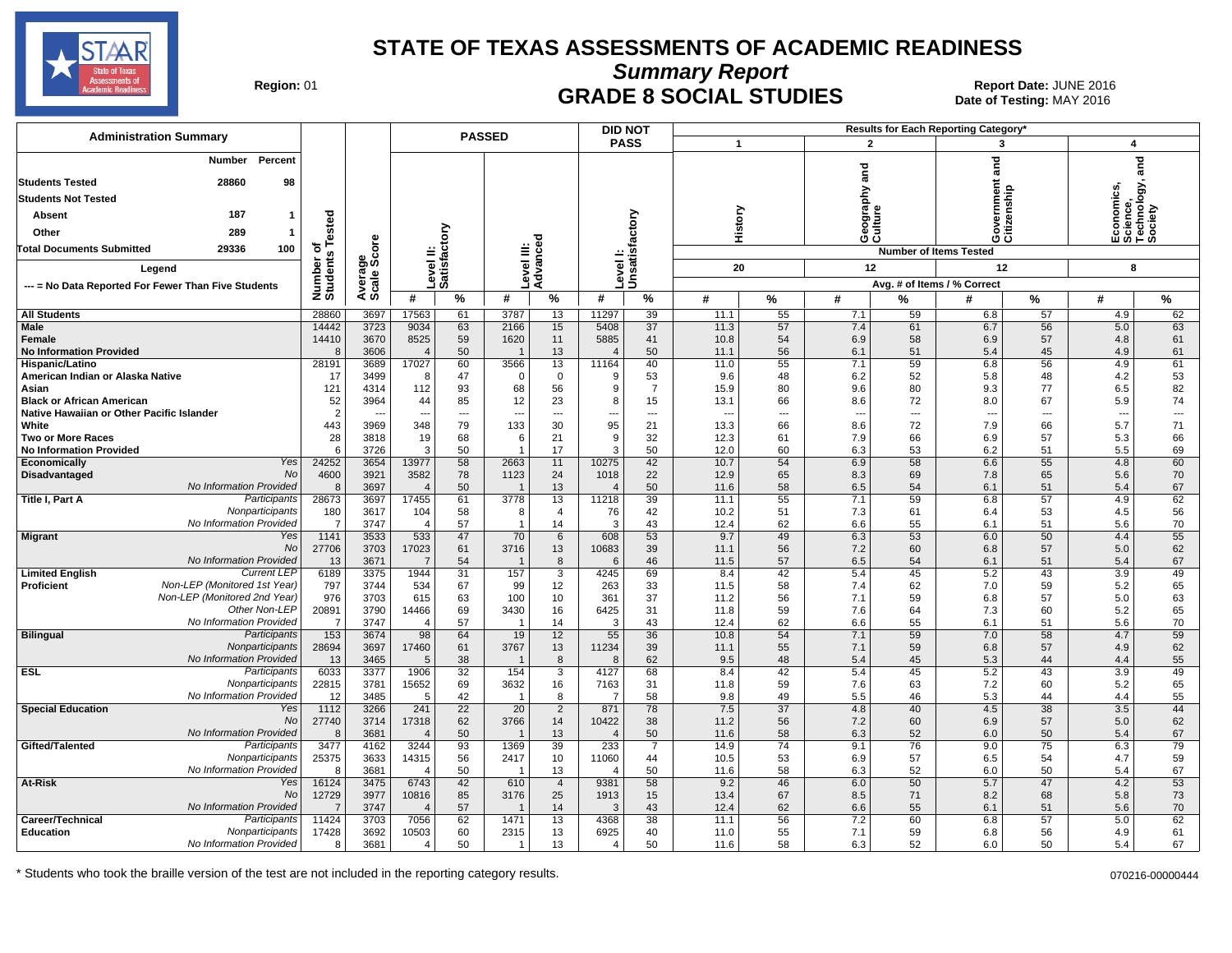

**Summary Report**

Date of Testing: MAY 2016

| Region: 01 |  |
|------------|--|
|------------|--|

# **GRADE 8 SCIENCE Date: JUNE 2016 Date: JUNE 2016 Date: JUNE 2016 CRADE 8 SCIENCE**

| <b>PASS</b><br>$\mathbf{1}$<br>$\overline{2}$<br>3<br>4<br>Percent<br>Number<br>Space<br>ਹ<br>듦<br>Motion<br>97<br><b>Students Tested</b><br>28469<br>nergy<br>Organisms<br>Environmen<br>and<br>ក្ត<br><b>Students Not Tested</b><br>Matter<br>Energy<br>Level I:<br>Unsatisfactory<br>133<br>ested<br>Absent<br>$\Omega$<br>ீய<br>Earth<br>na<br>ana<br>Level II:<br>Satisfactory<br>ਨ<br>741<br>Other<br>3<br>Advanced<br>ige<br>Score<br>evel III:<br><b>Total Documents Submitted</b><br>29343<br>100<br>ठ<br><b>Number of Items Tested</b><br>Number of<br>Students<br>12<br>14<br>14<br>14<br>Legend<br>Avera<br>Scale<br>Avg. # of Items / % Correct<br>--- = No Data Reported For Fewer Than Five Students<br>#<br>$\frac{9}{6}$<br>$\frac{9}{6}$<br>$\%$<br>#<br>#<br>#<br>$\%$<br>#<br>%<br>#<br>%<br>#<br>$\%$<br><b>All Students</b><br>28469<br>3878<br>21040<br>74<br>4700<br>17<br>7429<br>26<br>9.6<br>69<br>7.4<br>62<br>9.0<br>64<br>9.1<br>65<br><b>Male</b><br>14283<br>3879<br>10492<br>73<br>2449<br>17<br>3791<br>27<br>9.4<br>67<br>7.4<br>62<br>9.1<br>9.1<br>65<br>65<br>14179<br>3876<br>10545<br>74<br>3634<br>65<br>2251<br>16<br>26<br>9.9<br>70<br>7.4<br>61<br>8.9<br>63<br>9.1<br>Female<br>43<br>57<br>61<br><b>No Information Provided</b><br>$\overline{7}$<br>3496<br>3<br>$\mathbf 0$<br>7.4<br>53<br>5.7<br>48<br>6.4<br>46<br>8.6<br>$\mathbf 0$<br>$\overline{4}$<br>27828<br>3869<br>20487<br>74<br>7341<br>26<br>9.6<br>68<br>7.4<br>61<br>9.0<br>9.1<br>65<br>Hispanic/Latino<br>4450<br>16<br>64<br>3723<br>American Indian or Alaska Native<br>53<br>$\overline{2}$<br>12<br>47<br>61<br>6.5<br>8.4<br>8.6<br>61<br>17<br>8.6<br>54<br>60<br>9<br>8<br>4622<br>99<br>69<br>90<br>84<br>110<br>109<br>63<br>9.9<br>83<br>11.6<br>83<br>11.7<br>Asian<br>12.6<br>1<br>$\overline{1}$<br>4023<br><b>Black or African American</b><br>49<br>84<br>20<br>72<br>10.2<br>9.7<br>70<br>41<br>10<br>8<br>16<br>10.1<br>7.8<br>65<br>73<br>$\mathcal{P}$<br>Native Hawaiian or Other Pacific Islander<br>$\overline{\phantom{a}}$<br>$\overline{\phantom{a}}$<br>$---$<br>$\overline{a}$<br>---<br>$\overline{a}$<br>$\overline{a}$<br>---<br>$\overline{a}$<br>4207<br>77<br>431<br>369<br>86<br>163<br>38<br>62<br>78<br>75<br>10.7<br>White<br>14<br>8.4<br>70<br>10.4<br>11.0<br>77<br>66<br>26<br>3907<br>19<br>23<br><b>Two or More Races</b><br>20<br>9.6<br>69<br>7.5<br>62<br>9.4<br>67<br>9.3<br>5<br>6<br>3623<br>3<br>7.3<br>9.7<br>69<br><b>No Information Provided</b><br>6<br>3<br>50<br>$\mathbf 0$<br>$\mathbf 0$<br>50<br>7.8<br>56<br>6.0<br>50<br>52<br>72<br>64<br>Yes<br>3834<br>17169<br>28<br>9.4<br>67<br>7.2<br>60<br>8.8<br>63<br>8.9<br>Economically<br>23976<br>3404<br>14<br>6807<br>No<br>73<br>Disadvantaged<br>4485<br>4113<br>3867<br>86<br>1296<br>29<br>14<br>10.7<br>77<br>8.2<br>68<br>10.0<br>72<br>10.3<br>618<br>No Information Provided<br>72<br>8<br>3643<br>50<br>$\overline{0}$<br>50<br>54<br>6.5<br>54<br>7.0<br>50<br>10.1<br>$\Omega$<br>7.6<br>$\overline{\mathbf{A}}$<br>$\overline{4}$<br>65<br>Participants<br>28384<br>21000<br>62<br>Title I, Part A<br>3879<br>74<br>4696<br>17<br>7384<br>26<br>9.6<br>69<br>7.4<br>9.0<br>64<br>9.1<br>50<br>Nonparticipants<br>78<br>3456<br>36<br>46<br>5<br>42<br>54<br>7.0<br>50<br>5.8<br>48<br>7.3<br>52<br>7.0<br>$\overline{4}$<br>No Information Provided<br>3677<br>57<br>$\mathbf 0$<br>$\mathbf{0}$<br>43<br>8.0<br>57<br>55<br>7.6<br>9.9<br>70<br>$\overline{7}$<br>3<br>6.6<br>54<br>$\overline{4}$<br>59<br>1132<br>3682<br>707<br>62<br>425<br>38<br>8.5<br>61<br>6.6<br>55<br>8.2<br>59<br>8.2<br><b>Migrant</b><br>Yes<br>86<br>8<br>No<br>27325<br>20327<br>74<br>26<br>9.7<br>69<br>62<br>66<br>3886<br>4614<br>17<br>6998<br>7.4<br>9.0<br>65<br>9.2<br>No Information Provided<br>12<br>3501<br>50<br>50<br>57<br>$\mathbf{0}$<br>$\overline{0}$<br>6<br>7.5<br>54<br>6.0<br>50<br>6.8<br>48<br>8.0<br>6<br><b>Current LEP</b><br>51<br>6138<br>3511<br>2981<br>49<br>2<br>51<br>7.7<br>55<br>6.0<br>50<br>7.3<br>52<br>7.1<br><b>Limited English</b><br>149<br>3157<br>Non-LEP (Monitored 1st Year)<br>72<br>69<br>Proficient<br>795<br>3962<br>668<br>84<br>121<br>15<br>127<br>16<br>10.1<br>7.8<br>65<br>9.5<br>68<br>9.7<br>Non-LEP (Monitored 2nd Year)<br>950<br>760<br>80<br>122<br>62<br>9.2<br>66<br>3882<br>13<br>190<br>20<br>9.7<br>69<br>7.5<br>9.2<br>65<br>Other Non-LEP<br>20579<br>21<br>73<br>69<br>3984<br>16627<br>81<br>4308<br>3952<br>19<br>7.8<br>65<br>9.5<br>9.7<br>10.2<br>68<br>57<br>70<br>No Information Provided<br>3677<br>43<br>57<br>6.6<br>55<br>7.6<br>9.9<br>-7<br>$\overline{0}$<br>3<br>8.0<br>54<br>$\overline{4}$<br>$\Omega$<br><b>Bilingual</b><br>$154$<br>86<br>$\overline{22}$<br>$\overline{22}$<br>14<br>69<br>Participants<br>4007<br>132<br>34<br>10.7<br>76<br>7.8<br>65<br>9.6<br>69<br>9.7<br>28302<br>74<br>26<br>69<br>62<br>9.0<br>65<br>Nonparticipants<br>3877<br>20903<br>4666<br>16<br>7399<br>9.6<br>7.4<br>9.1<br>64<br>No Information Provided<br>3426<br>62<br>49<br>7.8<br>56<br>13<br>38<br>$\mathbf 0$<br>6.9<br>45<br>6.5<br>46<br>5<br>$\Omega$<br>8<br>5.4<br>5983<br>51<br><b>ESL</b><br>Participants<br>3512<br>2908<br>49<br>51<br>55<br>6.0<br>50<br>52<br>7.1<br>148<br>$\overline{2}$<br>3075<br>7.7<br>7.3<br>Nonparticipants<br>72<br>69<br>22474<br>3975<br>18127<br>81<br>4552<br>20<br>4347<br>19<br>10.1<br>7.8<br>65<br>9.4<br>67<br>9.7<br>No Information Provided<br>3489<br>58<br>58<br>12<br>42<br>0<br>$\mathbf 0$<br>7.3<br>52<br>5.8<br>48<br>6.8<br>48<br>8.2<br>5<br>-7<br>Yes<br>42<br><b>Special Education</b><br>1102<br>3298<br>312<br>28<br>19<br>2<br>790<br>72<br>6.1<br>43<br>5.3<br>45<br>6.3<br>45<br>5.9<br><b>No</b><br>66<br>27359<br>3901<br>76<br>17<br>24<br>70<br>62<br>20724<br>4681<br>6635<br>9.8<br>7.5<br>9.1<br>65<br>9.3<br>No Information Provided<br>3551<br>50<br>50<br>53<br>5.9<br>49<br>9.1<br>65<br>8<br>$\Omega$<br>$\mathbf{0}$<br>7.4<br>7.0<br>50<br>$\overline{4}$<br>$\overline{4}$<br>Gifted/Talented<br>Participants<br>3446<br>4445<br>3381<br>98<br>1785<br>52<br>65<br>$\overline{2}$<br>12.2<br>87<br>9.4<br>78<br>11.2<br>80<br>11.7<br>84<br>25015<br>3799<br>71<br>63<br>Nonparticipants<br>17655<br>2915<br>12<br>7360<br>29<br>9.3<br>66<br>7.1<br>59<br>8.7<br>62<br>8.8<br>No Information Provided<br>50<br>65<br>8<br>3551<br>50<br>$\mathbf 0$<br>7.4<br>53<br>5.9<br>49<br>7.0<br>50<br>9.1<br>$\overline{4}$<br>$\mathbf 0$<br>$\overline{4}$<br>Yes<br>16005<br>3611<br>9320<br>58<br>$\overline{4}$<br>42<br>8.3<br>59<br>6.4<br>53<br>7.8<br>7.8<br>56<br>At-Risk<br>647<br>6685<br>56<br>No<br>78<br>12457<br>4220<br>94<br>4053<br>33<br>6<br>81<br>72<br>10.9<br>11716<br>741<br>11.4<br>8.6<br>10.5<br>75<br>No Information Provided<br>57<br>70<br>3677<br>43<br>57<br>55<br>54<br>9.9<br>$\overline{7}$<br>$\Omega$<br>8.0<br>6.6<br>7.6<br>$\angle$<br>$\Omega$<br>3<br>Participants<br>3882<br>8431<br>75<br>16<br>2754<br>25<br>9.7<br>69<br>7.4<br>62<br>65<br>9.2<br>65<br>Career/Technical<br>11185<br>1747<br>9.1<br>65<br>73<br>17<br>27<br>68<br>9.1<br><b>Education</b><br>Nonparticipants<br>17276<br>3875<br>12605<br>2953<br>4671<br>9.6<br>7.4<br>61<br>9.0<br>64<br>No Information Provided<br>3551<br>50<br>50<br>53<br>7.0<br>65<br>0<br>$\mathbf{0}$<br>7.4<br>5.9<br>49<br>50<br>9.1<br>8<br>$\overline{4}$<br>4 | <b>Administration Summary</b> |  | <b>PASSED</b> |  | <b>DID NOT</b> |  |  | <b>Results for Each Reporting Category</b> |  |  |
|-------------------------------------------------------------------------------------------------------------------------------------------------------------------------------------------------------------------------------------------------------------------------------------------------------------------------------------------------------------------------------------------------------------------------------------------------------------------------------------------------------------------------------------------------------------------------------------------------------------------------------------------------------------------------------------------------------------------------------------------------------------------------------------------------------------------------------------------------------------------------------------------------------------------------------------------------------------------------------------------------------------------------------------------------------------------------------------------------------------------------------------------------------------------------------------------------------------------------------------------------------------------------------------------------------------------------------------------------------------------------------------------------------------------------------------------------------------------------------------------------------------------------------------------------------------------------------------------------------------------------------------------------------------------------------------------------------------------------------------------------------------------------------------------------------------------------------------------------------------------------------------------------------------------------------------------------------------------------------------------------------------------------------------------------------------------------------------------------------------------------------------------------------------------------------------------------------------------------------------------------------------------------------------------------------------------------------------------------------------------------------------------------------------------------------------------------------------------------------------------------------------------------------------------------------------------------------------------------------------------------------------------------------------------------------------------------------------------------------------------------------------------------------------------------------------------------------------------------------------------------------------------------------------------------------------------------------------------------------------------------------------------------------------------------------------------------------------------------------------------------------------------------------------------------------------------------------------------------------------------------------------------------------------------------------------------------------------------------------------------------------------------------------------------------------------------------------------------------------------------------------------------------------------------------------------------------------------------------------------------------------------------------------------------------------------------------------------------------------------------------------------------------------------------------------------------------------------------------------------------------------------------------------------------------------------------------------------------------------------------------------------------------------------------------------------------------------------------------------------------------------------------------------------------------------------------------------------------------------------------------------------------------------------------------------------------------------------------------------------------------------------------------------------------------------------------------------------------------------------------------------------------------------------------------------------------------------------------------------------------------------------------------------------------------------------------------------------------------------------------------------------------------------------------------------------------------------------------------------------------------------------------------------------------------------------------------------------------------------------------------------------------------------------------------------------------------------------------------------------------------------------------------------------------------------------------------------------------------------------------------------------------------------------------------------------------------------------------------------------------------------------------------------------------------------------------------------------------------------------------------------------------------------------------------------------------------------------------------------------------------------------------------------------------------------------------------------------------------------------------------------------------------------------------------------------------------------------------------------------------------------------------------------------------------------------------------------------------------------------------------------------------------------------------------------------------------------------------------------------------------------------------------------------------------------------------------------------------------------------------------------------------------------------------------------------------------------------------------------------------------------------------------------------------------------------------------------------------------------------------------------------------------------------------------------------------------------------------------------------------------------------------------------------------------------------------------------------------------------------------------------------------------------------------------------------------------------------------------------------------------------------------------------------------------------------------------------------------------------------------------------------------------------------------------------------------------------------------------------------------------------------------------------------------------------------------------------------------------------------------------------------------------------------------------------------------------------------------------------------------------------------------------------------------------------------------------------|-------------------------------|--|---------------|--|----------------|--|--|--------------------------------------------|--|--|
|                                                                                                                                                                                                                                                                                                                                                                                                                                                                                                                                                                                                                                                                                                                                                                                                                                                                                                                                                                                                                                                                                                                                                                                                                                                                                                                                                                                                                                                                                                                                                                                                                                                                                                                                                                                                                                                                                                                                                                                                                                                                                                                                                                                                                                                                                                                                                                                                                                                                                                                                                                                                                                                                                                                                                                                                                                                                                                                                                                                                                                                                                                                                                                                                                                                                                                                                                                                                                                                                                                                                                                                                                                                                                                                                                                                                                                                                                                                                                                                                                                                                                                                                                                                                                                                                                                                                                                                                                                                                                                                                                                                                                                                                                                                                                                                                                                                                                                                                                                                                                                                                                                                                                                                                                                                                                                                                                                                                                                                                                                                                                                                                                                                                                                                                                                                                                                                                                                                                                                                                                                                                                                                                                                                                                                                                                                                                                                                                                                                                                                                                                                                                                                                                                                                                                                                                                                                                                                                                                                                                                                                                                                                                                                                                                                                                                                                                                                                                                                                       |                               |  |               |  |                |  |  |                                            |  |  |
|                                                                                                                                                                                                                                                                                                                                                                                                                                                                                                                                                                                                                                                                                                                                                                                                                                                                                                                                                                                                                                                                                                                                                                                                                                                                                                                                                                                                                                                                                                                                                                                                                                                                                                                                                                                                                                                                                                                                                                                                                                                                                                                                                                                                                                                                                                                                                                                                                                                                                                                                                                                                                                                                                                                                                                                                                                                                                                                                                                                                                                                                                                                                                                                                                                                                                                                                                                                                                                                                                                                                                                                                                                                                                                                                                                                                                                                                                                                                                                                                                                                                                                                                                                                                                                                                                                                                                                                                                                                                                                                                                                                                                                                                                                                                                                                                                                                                                                                                                                                                                                                                                                                                                                                                                                                                                                                                                                                                                                                                                                                                                                                                                                                                                                                                                                                                                                                                                                                                                                                                                                                                                                                                                                                                                                                                                                                                                                                                                                                                                                                                                                                                                                                                                                                                                                                                                                                                                                                                                                                                                                                                                                                                                                                                                                                                                                                                                                                                                                                       |                               |  |               |  |                |  |  |                                            |  |  |
|                                                                                                                                                                                                                                                                                                                                                                                                                                                                                                                                                                                                                                                                                                                                                                                                                                                                                                                                                                                                                                                                                                                                                                                                                                                                                                                                                                                                                                                                                                                                                                                                                                                                                                                                                                                                                                                                                                                                                                                                                                                                                                                                                                                                                                                                                                                                                                                                                                                                                                                                                                                                                                                                                                                                                                                                                                                                                                                                                                                                                                                                                                                                                                                                                                                                                                                                                                                                                                                                                                                                                                                                                                                                                                                                                                                                                                                                                                                                                                                                                                                                                                                                                                                                                                                                                                                                                                                                                                                                                                                                                                                                                                                                                                                                                                                                                                                                                                                                                                                                                                                                                                                                                                                                                                                                                                                                                                                                                                                                                                                                                                                                                                                                                                                                                                                                                                                                                                                                                                                                                                                                                                                                                                                                                                                                                                                                                                                                                                                                                                                                                                                                                                                                                                                                                                                                                                                                                                                                                                                                                                                                                                                                                                                                                                                                                                                                                                                                                                                       |                               |  |               |  |                |  |  |                                            |  |  |
|                                                                                                                                                                                                                                                                                                                                                                                                                                                                                                                                                                                                                                                                                                                                                                                                                                                                                                                                                                                                                                                                                                                                                                                                                                                                                                                                                                                                                                                                                                                                                                                                                                                                                                                                                                                                                                                                                                                                                                                                                                                                                                                                                                                                                                                                                                                                                                                                                                                                                                                                                                                                                                                                                                                                                                                                                                                                                                                                                                                                                                                                                                                                                                                                                                                                                                                                                                                                                                                                                                                                                                                                                                                                                                                                                                                                                                                                                                                                                                                                                                                                                                                                                                                                                                                                                                                                                                                                                                                                                                                                                                                                                                                                                                                                                                                                                                                                                                                                                                                                                                                                                                                                                                                                                                                                                                                                                                                                                                                                                                                                                                                                                                                                                                                                                                                                                                                                                                                                                                                                                                                                                                                                                                                                                                                                                                                                                                                                                                                                                                                                                                                                                                                                                                                                                                                                                                                                                                                                                                                                                                                                                                                                                                                                                                                                                                                                                                                                                                                       |                               |  |               |  |                |  |  |                                            |  |  |
|                                                                                                                                                                                                                                                                                                                                                                                                                                                                                                                                                                                                                                                                                                                                                                                                                                                                                                                                                                                                                                                                                                                                                                                                                                                                                                                                                                                                                                                                                                                                                                                                                                                                                                                                                                                                                                                                                                                                                                                                                                                                                                                                                                                                                                                                                                                                                                                                                                                                                                                                                                                                                                                                                                                                                                                                                                                                                                                                                                                                                                                                                                                                                                                                                                                                                                                                                                                                                                                                                                                                                                                                                                                                                                                                                                                                                                                                                                                                                                                                                                                                                                                                                                                                                                                                                                                                                                                                                                                                                                                                                                                                                                                                                                                                                                                                                                                                                                                                                                                                                                                                                                                                                                                                                                                                                                                                                                                                                                                                                                                                                                                                                                                                                                                                                                                                                                                                                                                                                                                                                                                                                                                                                                                                                                                                                                                                                                                                                                                                                                                                                                                                                                                                                                                                                                                                                                                                                                                                                                                                                                                                                                                                                                                                                                                                                                                                                                                                                                                       |                               |  |               |  |                |  |  |                                            |  |  |
|                                                                                                                                                                                                                                                                                                                                                                                                                                                                                                                                                                                                                                                                                                                                                                                                                                                                                                                                                                                                                                                                                                                                                                                                                                                                                                                                                                                                                                                                                                                                                                                                                                                                                                                                                                                                                                                                                                                                                                                                                                                                                                                                                                                                                                                                                                                                                                                                                                                                                                                                                                                                                                                                                                                                                                                                                                                                                                                                                                                                                                                                                                                                                                                                                                                                                                                                                                                                                                                                                                                                                                                                                                                                                                                                                                                                                                                                                                                                                                                                                                                                                                                                                                                                                                                                                                                                                                                                                                                                                                                                                                                                                                                                                                                                                                                                                                                                                                                                                                                                                                                                                                                                                                                                                                                                                                                                                                                                                                                                                                                                                                                                                                                                                                                                                                                                                                                                                                                                                                                                                                                                                                                                                                                                                                                                                                                                                                                                                                                                                                                                                                                                                                                                                                                                                                                                                                                                                                                                                                                                                                                                                                                                                                                                                                                                                                                                                                                                                                                       |                               |  |               |  |                |  |  |                                            |  |  |
|                                                                                                                                                                                                                                                                                                                                                                                                                                                                                                                                                                                                                                                                                                                                                                                                                                                                                                                                                                                                                                                                                                                                                                                                                                                                                                                                                                                                                                                                                                                                                                                                                                                                                                                                                                                                                                                                                                                                                                                                                                                                                                                                                                                                                                                                                                                                                                                                                                                                                                                                                                                                                                                                                                                                                                                                                                                                                                                                                                                                                                                                                                                                                                                                                                                                                                                                                                                                                                                                                                                                                                                                                                                                                                                                                                                                                                                                                                                                                                                                                                                                                                                                                                                                                                                                                                                                                                                                                                                                                                                                                                                                                                                                                                                                                                                                                                                                                                                                                                                                                                                                                                                                                                                                                                                                                                                                                                                                                                                                                                                                                                                                                                                                                                                                                                                                                                                                                                                                                                                                                                                                                                                                                                                                                                                                                                                                                                                                                                                                                                                                                                                                                                                                                                                                                                                                                                                                                                                                                                                                                                                                                                                                                                                                                                                                                                                                                                                                                                                       |                               |  |               |  |                |  |  |                                            |  |  |
|                                                                                                                                                                                                                                                                                                                                                                                                                                                                                                                                                                                                                                                                                                                                                                                                                                                                                                                                                                                                                                                                                                                                                                                                                                                                                                                                                                                                                                                                                                                                                                                                                                                                                                                                                                                                                                                                                                                                                                                                                                                                                                                                                                                                                                                                                                                                                                                                                                                                                                                                                                                                                                                                                                                                                                                                                                                                                                                                                                                                                                                                                                                                                                                                                                                                                                                                                                                                                                                                                                                                                                                                                                                                                                                                                                                                                                                                                                                                                                                                                                                                                                                                                                                                                                                                                                                                                                                                                                                                                                                                                                                                                                                                                                                                                                                                                                                                                                                                                                                                                                                                                                                                                                                                                                                                                                                                                                                                                                                                                                                                                                                                                                                                                                                                                                                                                                                                                                                                                                                                                                                                                                                                                                                                                                                                                                                                                                                                                                                                                                                                                                                                                                                                                                                                                                                                                                                                                                                                                                                                                                                                                                                                                                                                                                                                                                                                                                                                                                                       |                               |  |               |  |                |  |  |                                            |  |  |
|                                                                                                                                                                                                                                                                                                                                                                                                                                                                                                                                                                                                                                                                                                                                                                                                                                                                                                                                                                                                                                                                                                                                                                                                                                                                                                                                                                                                                                                                                                                                                                                                                                                                                                                                                                                                                                                                                                                                                                                                                                                                                                                                                                                                                                                                                                                                                                                                                                                                                                                                                                                                                                                                                                                                                                                                                                                                                                                                                                                                                                                                                                                                                                                                                                                                                                                                                                                                                                                                                                                                                                                                                                                                                                                                                                                                                                                                                                                                                                                                                                                                                                                                                                                                                                                                                                                                                                                                                                                                                                                                                                                                                                                                                                                                                                                                                                                                                                                                                                                                                                                                                                                                                                                                                                                                                                                                                                                                                                                                                                                                                                                                                                                                                                                                                                                                                                                                                                                                                                                                                                                                                                                                                                                                                                                                                                                                                                                                                                                                                                                                                                                                                                                                                                                                                                                                                                                                                                                                                                                                                                                                                                                                                                                                                                                                                                                                                                                                                                                       |                               |  |               |  |                |  |  |                                            |  |  |
|                                                                                                                                                                                                                                                                                                                                                                                                                                                                                                                                                                                                                                                                                                                                                                                                                                                                                                                                                                                                                                                                                                                                                                                                                                                                                                                                                                                                                                                                                                                                                                                                                                                                                                                                                                                                                                                                                                                                                                                                                                                                                                                                                                                                                                                                                                                                                                                                                                                                                                                                                                                                                                                                                                                                                                                                                                                                                                                                                                                                                                                                                                                                                                                                                                                                                                                                                                                                                                                                                                                                                                                                                                                                                                                                                                                                                                                                                                                                                                                                                                                                                                                                                                                                                                                                                                                                                                                                                                                                                                                                                                                                                                                                                                                                                                                                                                                                                                                                                                                                                                                                                                                                                                                                                                                                                                                                                                                                                                                                                                                                                                                                                                                                                                                                                                                                                                                                                                                                                                                                                                                                                                                                                                                                                                                                                                                                                                                                                                                                                                                                                                                                                                                                                                                                                                                                                                                                                                                                                                                                                                                                                                                                                                                                                                                                                                                                                                                                                                                       |                               |  |               |  |                |  |  |                                            |  |  |
|                                                                                                                                                                                                                                                                                                                                                                                                                                                                                                                                                                                                                                                                                                                                                                                                                                                                                                                                                                                                                                                                                                                                                                                                                                                                                                                                                                                                                                                                                                                                                                                                                                                                                                                                                                                                                                                                                                                                                                                                                                                                                                                                                                                                                                                                                                                                                                                                                                                                                                                                                                                                                                                                                                                                                                                                                                                                                                                                                                                                                                                                                                                                                                                                                                                                                                                                                                                                                                                                                                                                                                                                                                                                                                                                                                                                                                                                                                                                                                                                                                                                                                                                                                                                                                                                                                                                                                                                                                                                                                                                                                                                                                                                                                                                                                                                                                                                                                                                                                                                                                                                                                                                                                                                                                                                                                                                                                                                                                                                                                                                                                                                                                                                                                                                                                                                                                                                                                                                                                                                                                                                                                                                                                                                                                                                                                                                                                                                                                                                                                                                                                                                                                                                                                                                                                                                                                                                                                                                                                                                                                                                                                                                                                                                                                                                                                                                                                                                                                                       |                               |  |               |  |                |  |  |                                            |  |  |
|                                                                                                                                                                                                                                                                                                                                                                                                                                                                                                                                                                                                                                                                                                                                                                                                                                                                                                                                                                                                                                                                                                                                                                                                                                                                                                                                                                                                                                                                                                                                                                                                                                                                                                                                                                                                                                                                                                                                                                                                                                                                                                                                                                                                                                                                                                                                                                                                                                                                                                                                                                                                                                                                                                                                                                                                                                                                                                                                                                                                                                                                                                                                                                                                                                                                                                                                                                                                                                                                                                                                                                                                                                                                                                                                                                                                                                                                                                                                                                                                                                                                                                                                                                                                                                                                                                                                                                                                                                                                                                                                                                                                                                                                                                                                                                                                                                                                                                                                                                                                                                                                                                                                                                                                                                                                                                                                                                                                                                                                                                                                                                                                                                                                                                                                                                                                                                                                                                                                                                                                                                                                                                                                                                                                                                                                                                                                                                                                                                                                                                                                                                                                                                                                                                                                                                                                                                                                                                                                                                                                                                                                                                                                                                                                                                                                                                                                                                                                                                                       |                               |  |               |  |                |  |  |                                            |  |  |
|                                                                                                                                                                                                                                                                                                                                                                                                                                                                                                                                                                                                                                                                                                                                                                                                                                                                                                                                                                                                                                                                                                                                                                                                                                                                                                                                                                                                                                                                                                                                                                                                                                                                                                                                                                                                                                                                                                                                                                                                                                                                                                                                                                                                                                                                                                                                                                                                                                                                                                                                                                                                                                                                                                                                                                                                                                                                                                                                                                                                                                                                                                                                                                                                                                                                                                                                                                                                                                                                                                                                                                                                                                                                                                                                                                                                                                                                                                                                                                                                                                                                                                                                                                                                                                                                                                                                                                                                                                                                                                                                                                                                                                                                                                                                                                                                                                                                                                                                                                                                                                                                                                                                                                                                                                                                                                                                                                                                                                                                                                                                                                                                                                                                                                                                                                                                                                                                                                                                                                                                                                                                                                                                                                                                                                                                                                                                                                                                                                                                                                                                                                                                                                                                                                                                                                                                                                                                                                                                                                                                                                                                                                                                                                                                                                                                                                                                                                                                                                                       |                               |  |               |  |                |  |  |                                            |  |  |
|                                                                                                                                                                                                                                                                                                                                                                                                                                                                                                                                                                                                                                                                                                                                                                                                                                                                                                                                                                                                                                                                                                                                                                                                                                                                                                                                                                                                                                                                                                                                                                                                                                                                                                                                                                                                                                                                                                                                                                                                                                                                                                                                                                                                                                                                                                                                                                                                                                                                                                                                                                                                                                                                                                                                                                                                                                                                                                                                                                                                                                                                                                                                                                                                                                                                                                                                                                                                                                                                                                                                                                                                                                                                                                                                                                                                                                                                                                                                                                                                                                                                                                                                                                                                                                                                                                                                                                                                                                                                                                                                                                                                                                                                                                                                                                                                                                                                                                                                                                                                                                                                                                                                                                                                                                                                                                                                                                                                                                                                                                                                                                                                                                                                                                                                                                                                                                                                                                                                                                                                                                                                                                                                                                                                                                                                                                                                                                                                                                                                                                                                                                                                                                                                                                                                                                                                                                                                                                                                                                                                                                                                                                                                                                                                                                                                                                                                                                                                                                                       |                               |  |               |  |                |  |  |                                            |  |  |
|                                                                                                                                                                                                                                                                                                                                                                                                                                                                                                                                                                                                                                                                                                                                                                                                                                                                                                                                                                                                                                                                                                                                                                                                                                                                                                                                                                                                                                                                                                                                                                                                                                                                                                                                                                                                                                                                                                                                                                                                                                                                                                                                                                                                                                                                                                                                                                                                                                                                                                                                                                                                                                                                                                                                                                                                                                                                                                                                                                                                                                                                                                                                                                                                                                                                                                                                                                                                                                                                                                                                                                                                                                                                                                                                                                                                                                                                                                                                                                                                                                                                                                                                                                                                                                                                                                                                                                                                                                                                                                                                                                                                                                                                                                                                                                                                                                                                                                                                                                                                                                                                                                                                                                                                                                                                                                                                                                                                                                                                                                                                                                                                                                                                                                                                                                                                                                                                                                                                                                                                                                                                                                                                                                                                                                                                                                                                                                                                                                                                                                                                                                                                                                                                                                                                                                                                                                                                                                                                                                                                                                                                                                                                                                                                                                                                                                                                                                                                                                                       |                               |  |               |  |                |  |  |                                            |  |  |
|                                                                                                                                                                                                                                                                                                                                                                                                                                                                                                                                                                                                                                                                                                                                                                                                                                                                                                                                                                                                                                                                                                                                                                                                                                                                                                                                                                                                                                                                                                                                                                                                                                                                                                                                                                                                                                                                                                                                                                                                                                                                                                                                                                                                                                                                                                                                                                                                                                                                                                                                                                                                                                                                                                                                                                                                                                                                                                                                                                                                                                                                                                                                                                                                                                                                                                                                                                                                                                                                                                                                                                                                                                                                                                                                                                                                                                                                                                                                                                                                                                                                                                                                                                                                                                                                                                                                                                                                                                                                                                                                                                                                                                                                                                                                                                                                                                                                                                                                                                                                                                                                                                                                                                                                                                                                                                                                                                                                                                                                                                                                                                                                                                                                                                                                                                                                                                                                                                                                                                                                                                                                                                                                                                                                                                                                                                                                                                                                                                                                                                                                                                                                                                                                                                                                                                                                                                                                                                                                                                                                                                                                                                                                                                                                                                                                                                                                                                                                                                                       |                               |  |               |  |                |  |  |                                            |  |  |
|                                                                                                                                                                                                                                                                                                                                                                                                                                                                                                                                                                                                                                                                                                                                                                                                                                                                                                                                                                                                                                                                                                                                                                                                                                                                                                                                                                                                                                                                                                                                                                                                                                                                                                                                                                                                                                                                                                                                                                                                                                                                                                                                                                                                                                                                                                                                                                                                                                                                                                                                                                                                                                                                                                                                                                                                                                                                                                                                                                                                                                                                                                                                                                                                                                                                                                                                                                                                                                                                                                                                                                                                                                                                                                                                                                                                                                                                                                                                                                                                                                                                                                                                                                                                                                                                                                                                                                                                                                                                                                                                                                                                                                                                                                                                                                                                                                                                                                                                                                                                                                                                                                                                                                                                                                                                                                                                                                                                                                                                                                                                                                                                                                                                                                                                                                                                                                                                                                                                                                                                                                                                                                                                                                                                                                                                                                                                                                                                                                                                                                                                                                                                                                                                                                                                                                                                                                                                                                                                                                                                                                                                                                                                                                                                                                                                                                                                                                                                                                                       |                               |  |               |  |                |  |  |                                            |  |  |
|                                                                                                                                                                                                                                                                                                                                                                                                                                                                                                                                                                                                                                                                                                                                                                                                                                                                                                                                                                                                                                                                                                                                                                                                                                                                                                                                                                                                                                                                                                                                                                                                                                                                                                                                                                                                                                                                                                                                                                                                                                                                                                                                                                                                                                                                                                                                                                                                                                                                                                                                                                                                                                                                                                                                                                                                                                                                                                                                                                                                                                                                                                                                                                                                                                                                                                                                                                                                                                                                                                                                                                                                                                                                                                                                                                                                                                                                                                                                                                                                                                                                                                                                                                                                                                                                                                                                                                                                                                                                                                                                                                                                                                                                                                                                                                                                                                                                                                                                                                                                                                                                                                                                                                                                                                                                                                                                                                                                                                                                                                                                                                                                                                                                                                                                                                                                                                                                                                                                                                                                                                                                                                                                                                                                                                                                                                                                                                                                                                                                                                                                                                                                                                                                                                                                                                                                                                                                                                                                                                                                                                                                                                                                                                                                                                                                                                                                                                                                                                                       |                               |  |               |  |                |  |  |                                            |  |  |
|                                                                                                                                                                                                                                                                                                                                                                                                                                                                                                                                                                                                                                                                                                                                                                                                                                                                                                                                                                                                                                                                                                                                                                                                                                                                                                                                                                                                                                                                                                                                                                                                                                                                                                                                                                                                                                                                                                                                                                                                                                                                                                                                                                                                                                                                                                                                                                                                                                                                                                                                                                                                                                                                                                                                                                                                                                                                                                                                                                                                                                                                                                                                                                                                                                                                                                                                                                                                                                                                                                                                                                                                                                                                                                                                                                                                                                                                                                                                                                                                                                                                                                                                                                                                                                                                                                                                                                                                                                                                                                                                                                                                                                                                                                                                                                                                                                                                                                                                                                                                                                                                                                                                                                                                                                                                                                                                                                                                                                                                                                                                                                                                                                                                                                                                                                                                                                                                                                                                                                                                                                                                                                                                                                                                                                                                                                                                                                                                                                                                                                                                                                                                                                                                                                                                                                                                                                                                                                                                                                                                                                                                                                                                                                                                                                                                                                                                                                                                                                                       |                               |  |               |  |                |  |  |                                            |  |  |
|                                                                                                                                                                                                                                                                                                                                                                                                                                                                                                                                                                                                                                                                                                                                                                                                                                                                                                                                                                                                                                                                                                                                                                                                                                                                                                                                                                                                                                                                                                                                                                                                                                                                                                                                                                                                                                                                                                                                                                                                                                                                                                                                                                                                                                                                                                                                                                                                                                                                                                                                                                                                                                                                                                                                                                                                                                                                                                                                                                                                                                                                                                                                                                                                                                                                                                                                                                                                                                                                                                                                                                                                                                                                                                                                                                                                                                                                                                                                                                                                                                                                                                                                                                                                                                                                                                                                                                                                                                                                                                                                                                                                                                                                                                                                                                                                                                                                                                                                                                                                                                                                                                                                                                                                                                                                                                                                                                                                                                                                                                                                                                                                                                                                                                                                                                                                                                                                                                                                                                                                                                                                                                                                                                                                                                                                                                                                                                                                                                                                                                                                                                                                                                                                                                                                                                                                                                                                                                                                                                                                                                                                                                                                                                                                                                                                                                                                                                                                                                                       |                               |  |               |  |                |  |  |                                            |  |  |
|                                                                                                                                                                                                                                                                                                                                                                                                                                                                                                                                                                                                                                                                                                                                                                                                                                                                                                                                                                                                                                                                                                                                                                                                                                                                                                                                                                                                                                                                                                                                                                                                                                                                                                                                                                                                                                                                                                                                                                                                                                                                                                                                                                                                                                                                                                                                                                                                                                                                                                                                                                                                                                                                                                                                                                                                                                                                                                                                                                                                                                                                                                                                                                                                                                                                                                                                                                                                                                                                                                                                                                                                                                                                                                                                                                                                                                                                                                                                                                                                                                                                                                                                                                                                                                                                                                                                                                                                                                                                                                                                                                                                                                                                                                                                                                                                                                                                                                                                                                                                                                                                                                                                                                                                                                                                                                                                                                                                                                                                                                                                                                                                                                                                                                                                                                                                                                                                                                                                                                                                                                                                                                                                                                                                                                                                                                                                                                                                                                                                                                                                                                                                                                                                                                                                                                                                                                                                                                                                                                                                                                                                                                                                                                                                                                                                                                                                                                                                                                                       |                               |  |               |  |                |  |  |                                            |  |  |
|                                                                                                                                                                                                                                                                                                                                                                                                                                                                                                                                                                                                                                                                                                                                                                                                                                                                                                                                                                                                                                                                                                                                                                                                                                                                                                                                                                                                                                                                                                                                                                                                                                                                                                                                                                                                                                                                                                                                                                                                                                                                                                                                                                                                                                                                                                                                                                                                                                                                                                                                                                                                                                                                                                                                                                                                                                                                                                                                                                                                                                                                                                                                                                                                                                                                                                                                                                                                                                                                                                                                                                                                                                                                                                                                                                                                                                                                                                                                                                                                                                                                                                                                                                                                                                                                                                                                                                                                                                                                                                                                                                                                                                                                                                                                                                                                                                                                                                                                                                                                                                                                                                                                                                                                                                                                                                                                                                                                                                                                                                                                                                                                                                                                                                                                                                                                                                                                                                                                                                                                                                                                                                                                                                                                                                                                                                                                                                                                                                                                                                                                                                                                                                                                                                                                                                                                                                                                                                                                                                                                                                                                                                                                                                                                                                                                                                                                                                                                                                                       |                               |  |               |  |                |  |  |                                            |  |  |
|                                                                                                                                                                                                                                                                                                                                                                                                                                                                                                                                                                                                                                                                                                                                                                                                                                                                                                                                                                                                                                                                                                                                                                                                                                                                                                                                                                                                                                                                                                                                                                                                                                                                                                                                                                                                                                                                                                                                                                                                                                                                                                                                                                                                                                                                                                                                                                                                                                                                                                                                                                                                                                                                                                                                                                                                                                                                                                                                                                                                                                                                                                                                                                                                                                                                                                                                                                                                                                                                                                                                                                                                                                                                                                                                                                                                                                                                                                                                                                                                                                                                                                                                                                                                                                                                                                                                                                                                                                                                                                                                                                                                                                                                                                                                                                                                                                                                                                                                                                                                                                                                                                                                                                                                                                                                                                                                                                                                                                                                                                                                                                                                                                                                                                                                                                                                                                                                                                                                                                                                                                                                                                                                                                                                                                                                                                                                                                                                                                                                                                                                                                                                                                                                                                                                                                                                                                                                                                                                                                                                                                                                                                                                                                                                                                                                                                                                                                                                                                                       |                               |  |               |  |                |  |  |                                            |  |  |
|                                                                                                                                                                                                                                                                                                                                                                                                                                                                                                                                                                                                                                                                                                                                                                                                                                                                                                                                                                                                                                                                                                                                                                                                                                                                                                                                                                                                                                                                                                                                                                                                                                                                                                                                                                                                                                                                                                                                                                                                                                                                                                                                                                                                                                                                                                                                                                                                                                                                                                                                                                                                                                                                                                                                                                                                                                                                                                                                                                                                                                                                                                                                                                                                                                                                                                                                                                                                                                                                                                                                                                                                                                                                                                                                                                                                                                                                                                                                                                                                                                                                                                                                                                                                                                                                                                                                                                                                                                                                                                                                                                                                                                                                                                                                                                                                                                                                                                                                                                                                                                                                                                                                                                                                                                                                                                                                                                                                                                                                                                                                                                                                                                                                                                                                                                                                                                                                                                                                                                                                                                                                                                                                                                                                                                                                                                                                                                                                                                                                                                                                                                                                                                                                                                                                                                                                                                                                                                                                                                                                                                                                                                                                                                                                                                                                                                                                                                                                                                                       |                               |  |               |  |                |  |  |                                            |  |  |
|                                                                                                                                                                                                                                                                                                                                                                                                                                                                                                                                                                                                                                                                                                                                                                                                                                                                                                                                                                                                                                                                                                                                                                                                                                                                                                                                                                                                                                                                                                                                                                                                                                                                                                                                                                                                                                                                                                                                                                                                                                                                                                                                                                                                                                                                                                                                                                                                                                                                                                                                                                                                                                                                                                                                                                                                                                                                                                                                                                                                                                                                                                                                                                                                                                                                                                                                                                                                                                                                                                                                                                                                                                                                                                                                                                                                                                                                                                                                                                                                                                                                                                                                                                                                                                                                                                                                                                                                                                                                                                                                                                                                                                                                                                                                                                                                                                                                                                                                                                                                                                                                                                                                                                                                                                                                                                                                                                                                                                                                                                                                                                                                                                                                                                                                                                                                                                                                                                                                                                                                                                                                                                                                                                                                                                                                                                                                                                                                                                                                                                                                                                                                                                                                                                                                                                                                                                                                                                                                                                                                                                                                                                                                                                                                                                                                                                                                                                                                                                                       |                               |  |               |  |                |  |  |                                            |  |  |
|                                                                                                                                                                                                                                                                                                                                                                                                                                                                                                                                                                                                                                                                                                                                                                                                                                                                                                                                                                                                                                                                                                                                                                                                                                                                                                                                                                                                                                                                                                                                                                                                                                                                                                                                                                                                                                                                                                                                                                                                                                                                                                                                                                                                                                                                                                                                                                                                                                                                                                                                                                                                                                                                                                                                                                                                                                                                                                                                                                                                                                                                                                                                                                                                                                                                                                                                                                                                                                                                                                                                                                                                                                                                                                                                                                                                                                                                                                                                                                                                                                                                                                                                                                                                                                                                                                                                                                                                                                                                                                                                                                                                                                                                                                                                                                                                                                                                                                                                                                                                                                                                                                                                                                                                                                                                                                                                                                                                                                                                                                                                                                                                                                                                                                                                                                                                                                                                                                                                                                                                                                                                                                                                                                                                                                                                                                                                                                                                                                                                                                                                                                                                                                                                                                                                                                                                                                                                                                                                                                                                                                                                                                                                                                                                                                                                                                                                                                                                                                                       |                               |  |               |  |                |  |  |                                            |  |  |
|                                                                                                                                                                                                                                                                                                                                                                                                                                                                                                                                                                                                                                                                                                                                                                                                                                                                                                                                                                                                                                                                                                                                                                                                                                                                                                                                                                                                                                                                                                                                                                                                                                                                                                                                                                                                                                                                                                                                                                                                                                                                                                                                                                                                                                                                                                                                                                                                                                                                                                                                                                                                                                                                                                                                                                                                                                                                                                                                                                                                                                                                                                                                                                                                                                                                                                                                                                                                                                                                                                                                                                                                                                                                                                                                                                                                                                                                                                                                                                                                                                                                                                                                                                                                                                                                                                                                                                                                                                                                                                                                                                                                                                                                                                                                                                                                                                                                                                                                                                                                                                                                                                                                                                                                                                                                                                                                                                                                                                                                                                                                                                                                                                                                                                                                                                                                                                                                                                                                                                                                                                                                                                                                                                                                                                                                                                                                                                                                                                                                                                                                                                                                                                                                                                                                                                                                                                                                                                                                                                                                                                                                                                                                                                                                                                                                                                                                                                                                                                                       |                               |  |               |  |                |  |  |                                            |  |  |
|                                                                                                                                                                                                                                                                                                                                                                                                                                                                                                                                                                                                                                                                                                                                                                                                                                                                                                                                                                                                                                                                                                                                                                                                                                                                                                                                                                                                                                                                                                                                                                                                                                                                                                                                                                                                                                                                                                                                                                                                                                                                                                                                                                                                                                                                                                                                                                                                                                                                                                                                                                                                                                                                                                                                                                                                                                                                                                                                                                                                                                                                                                                                                                                                                                                                                                                                                                                                                                                                                                                                                                                                                                                                                                                                                                                                                                                                                                                                                                                                                                                                                                                                                                                                                                                                                                                                                                                                                                                                                                                                                                                                                                                                                                                                                                                                                                                                                                                                                                                                                                                                                                                                                                                                                                                                                                                                                                                                                                                                                                                                                                                                                                                                                                                                                                                                                                                                                                                                                                                                                                                                                                                                                                                                                                                                                                                                                                                                                                                                                                                                                                                                                                                                                                                                                                                                                                                                                                                                                                                                                                                                                                                                                                                                                                                                                                                                                                                                                                                       |                               |  |               |  |                |  |  |                                            |  |  |
|                                                                                                                                                                                                                                                                                                                                                                                                                                                                                                                                                                                                                                                                                                                                                                                                                                                                                                                                                                                                                                                                                                                                                                                                                                                                                                                                                                                                                                                                                                                                                                                                                                                                                                                                                                                                                                                                                                                                                                                                                                                                                                                                                                                                                                                                                                                                                                                                                                                                                                                                                                                                                                                                                                                                                                                                                                                                                                                                                                                                                                                                                                                                                                                                                                                                                                                                                                                                                                                                                                                                                                                                                                                                                                                                                                                                                                                                                                                                                                                                                                                                                                                                                                                                                                                                                                                                                                                                                                                                                                                                                                                                                                                                                                                                                                                                                                                                                                                                                                                                                                                                                                                                                                                                                                                                                                                                                                                                                                                                                                                                                                                                                                                                                                                                                                                                                                                                                                                                                                                                                                                                                                                                                                                                                                                                                                                                                                                                                                                                                                                                                                                                                                                                                                                                                                                                                                                                                                                                                                                                                                                                                                                                                                                                                                                                                                                                                                                                                                                       |                               |  |               |  |                |  |  |                                            |  |  |
|                                                                                                                                                                                                                                                                                                                                                                                                                                                                                                                                                                                                                                                                                                                                                                                                                                                                                                                                                                                                                                                                                                                                                                                                                                                                                                                                                                                                                                                                                                                                                                                                                                                                                                                                                                                                                                                                                                                                                                                                                                                                                                                                                                                                                                                                                                                                                                                                                                                                                                                                                                                                                                                                                                                                                                                                                                                                                                                                                                                                                                                                                                                                                                                                                                                                                                                                                                                                                                                                                                                                                                                                                                                                                                                                                                                                                                                                                                                                                                                                                                                                                                                                                                                                                                                                                                                                                                                                                                                                                                                                                                                                                                                                                                                                                                                                                                                                                                                                                                                                                                                                                                                                                                                                                                                                                                                                                                                                                                                                                                                                                                                                                                                                                                                                                                                                                                                                                                                                                                                                                                                                                                                                                                                                                                                                                                                                                                                                                                                                                                                                                                                                                                                                                                                                                                                                                                                                                                                                                                                                                                                                                                                                                                                                                                                                                                                                                                                                                                                       |                               |  |               |  |                |  |  |                                            |  |  |
|                                                                                                                                                                                                                                                                                                                                                                                                                                                                                                                                                                                                                                                                                                                                                                                                                                                                                                                                                                                                                                                                                                                                                                                                                                                                                                                                                                                                                                                                                                                                                                                                                                                                                                                                                                                                                                                                                                                                                                                                                                                                                                                                                                                                                                                                                                                                                                                                                                                                                                                                                                                                                                                                                                                                                                                                                                                                                                                                                                                                                                                                                                                                                                                                                                                                                                                                                                                                                                                                                                                                                                                                                                                                                                                                                                                                                                                                                                                                                                                                                                                                                                                                                                                                                                                                                                                                                                                                                                                                                                                                                                                                                                                                                                                                                                                                                                                                                                                                                                                                                                                                                                                                                                                                                                                                                                                                                                                                                                                                                                                                                                                                                                                                                                                                                                                                                                                                                                                                                                                                                                                                                                                                                                                                                                                                                                                                                                                                                                                                                                                                                                                                                                                                                                                                                                                                                                                                                                                                                                                                                                                                                                                                                                                                                                                                                                                                                                                                                                                       |                               |  |               |  |                |  |  |                                            |  |  |
|                                                                                                                                                                                                                                                                                                                                                                                                                                                                                                                                                                                                                                                                                                                                                                                                                                                                                                                                                                                                                                                                                                                                                                                                                                                                                                                                                                                                                                                                                                                                                                                                                                                                                                                                                                                                                                                                                                                                                                                                                                                                                                                                                                                                                                                                                                                                                                                                                                                                                                                                                                                                                                                                                                                                                                                                                                                                                                                                                                                                                                                                                                                                                                                                                                                                                                                                                                                                                                                                                                                                                                                                                                                                                                                                                                                                                                                                                                                                                                                                                                                                                                                                                                                                                                                                                                                                                                                                                                                                                                                                                                                                                                                                                                                                                                                                                                                                                                                                                                                                                                                                                                                                                                                                                                                                                                                                                                                                                                                                                                                                                                                                                                                                                                                                                                                                                                                                                                                                                                                                                                                                                                                                                                                                                                                                                                                                                                                                                                                                                                                                                                                                                                                                                                                                                                                                                                                                                                                                                                                                                                                                                                                                                                                                                                                                                                                                                                                                                                                       |                               |  |               |  |                |  |  |                                            |  |  |
|                                                                                                                                                                                                                                                                                                                                                                                                                                                                                                                                                                                                                                                                                                                                                                                                                                                                                                                                                                                                                                                                                                                                                                                                                                                                                                                                                                                                                                                                                                                                                                                                                                                                                                                                                                                                                                                                                                                                                                                                                                                                                                                                                                                                                                                                                                                                                                                                                                                                                                                                                                                                                                                                                                                                                                                                                                                                                                                                                                                                                                                                                                                                                                                                                                                                                                                                                                                                                                                                                                                                                                                                                                                                                                                                                                                                                                                                                                                                                                                                                                                                                                                                                                                                                                                                                                                                                                                                                                                                                                                                                                                                                                                                                                                                                                                                                                                                                                                                                                                                                                                                                                                                                                                                                                                                                                                                                                                                                                                                                                                                                                                                                                                                                                                                                                                                                                                                                                                                                                                                                                                                                                                                                                                                                                                                                                                                                                                                                                                                                                                                                                                                                                                                                                                                                                                                                                                                                                                                                                                                                                                                                                                                                                                                                                                                                                                                                                                                                                                       |                               |  |               |  |                |  |  |                                            |  |  |
|                                                                                                                                                                                                                                                                                                                                                                                                                                                                                                                                                                                                                                                                                                                                                                                                                                                                                                                                                                                                                                                                                                                                                                                                                                                                                                                                                                                                                                                                                                                                                                                                                                                                                                                                                                                                                                                                                                                                                                                                                                                                                                                                                                                                                                                                                                                                                                                                                                                                                                                                                                                                                                                                                                                                                                                                                                                                                                                                                                                                                                                                                                                                                                                                                                                                                                                                                                                                                                                                                                                                                                                                                                                                                                                                                                                                                                                                                                                                                                                                                                                                                                                                                                                                                                                                                                                                                                                                                                                                                                                                                                                                                                                                                                                                                                                                                                                                                                                                                                                                                                                                                                                                                                                                                                                                                                                                                                                                                                                                                                                                                                                                                                                                                                                                                                                                                                                                                                                                                                                                                                                                                                                                                                                                                                                                                                                                                                                                                                                                                                                                                                                                                                                                                                                                                                                                                                                                                                                                                                                                                                                                                                                                                                                                                                                                                                                                                                                                                                                       |                               |  |               |  |                |  |  |                                            |  |  |
|                                                                                                                                                                                                                                                                                                                                                                                                                                                                                                                                                                                                                                                                                                                                                                                                                                                                                                                                                                                                                                                                                                                                                                                                                                                                                                                                                                                                                                                                                                                                                                                                                                                                                                                                                                                                                                                                                                                                                                                                                                                                                                                                                                                                                                                                                                                                                                                                                                                                                                                                                                                                                                                                                                                                                                                                                                                                                                                                                                                                                                                                                                                                                                                                                                                                                                                                                                                                                                                                                                                                                                                                                                                                                                                                                                                                                                                                                                                                                                                                                                                                                                                                                                                                                                                                                                                                                                                                                                                                                                                                                                                                                                                                                                                                                                                                                                                                                                                                                                                                                                                                                                                                                                                                                                                                                                                                                                                                                                                                                                                                                                                                                                                                                                                                                                                                                                                                                                                                                                                                                                                                                                                                                                                                                                                                                                                                                                                                                                                                                                                                                                                                                                                                                                                                                                                                                                                                                                                                                                                                                                                                                                                                                                                                                                                                                                                                                                                                                                                       |                               |  |               |  |                |  |  |                                            |  |  |
|                                                                                                                                                                                                                                                                                                                                                                                                                                                                                                                                                                                                                                                                                                                                                                                                                                                                                                                                                                                                                                                                                                                                                                                                                                                                                                                                                                                                                                                                                                                                                                                                                                                                                                                                                                                                                                                                                                                                                                                                                                                                                                                                                                                                                                                                                                                                                                                                                                                                                                                                                                                                                                                                                                                                                                                                                                                                                                                                                                                                                                                                                                                                                                                                                                                                                                                                                                                                                                                                                                                                                                                                                                                                                                                                                                                                                                                                                                                                                                                                                                                                                                                                                                                                                                                                                                                                                                                                                                                                                                                                                                                                                                                                                                                                                                                                                                                                                                                                                                                                                                                                                                                                                                                                                                                                                                                                                                                                                                                                                                                                                                                                                                                                                                                                                                                                                                                                                                                                                                                                                                                                                                                                                                                                                                                                                                                                                                                                                                                                                                                                                                                                                                                                                                                                                                                                                                                                                                                                                                                                                                                                                                                                                                                                                                                                                                                                                                                                                                                       |                               |  |               |  |                |  |  |                                            |  |  |
|                                                                                                                                                                                                                                                                                                                                                                                                                                                                                                                                                                                                                                                                                                                                                                                                                                                                                                                                                                                                                                                                                                                                                                                                                                                                                                                                                                                                                                                                                                                                                                                                                                                                                                                                                                                                                                                                                                                                                                                                                                                                                                                                                                                                                                                                                                                                                                                                                                                                                                                                                                                                                                                                                                                                                                                                                                                                                                                                                                                                                                                                                                                                                                                                                                                                                                                                                                                                                                                                                                                                                                                                                                                                                                                                                                                                                                                                                                                                                                                                                                                                                                                                                                                                                                                                                                                                                                                                                                                                                                                                                                                                                                                                                                                                                                                                                                                                                                                                                                                                                                                                                                                                                                                                                                                                                                                                                                                                                                                                                                                                                                                                                                                                                                                                                                                                                                                                                                                                                                                                                                                                                                                                                                                                                                                                                                                                                                                                                                                                                                                                                                                                                                                                                                                                                                                                                                                                                                                                                                                                                                                                                                                                                                                                                                                                                                                                                                                                                                                       |                               |  |               |  |                |  |  |                                            |  |  |
|                                                                                                                                                                                                                                                                                                                                                                                                                                                                                                                                                                                                                                                                                                                                                                                                                                                                                                                                                                                                                                                                                                                                                                                                                                                                                                                                                                                                                                                                                                                                                                                                                                                                                                                                                                                                                                                                                                                                                                                                                                                                                                                                                                                                                                                                                                                                                                                                                                                                                                                                                                                                                                                                                                                                                                                                                                                                                                                                                                                                                                                                                                                                                                                                                                                                                                                                                                                                                                                                                                                                                                                                                                                                                                                                                                                                                                                                                                                                                                                                                                                                                                                                                                                                                                                                                                                                                                                                                                                                                                                                                                                                                                                                                                                                                                                                                                                                                                                                                                                                                                                                                                                                                                                                                                                                                                                                                                                                                                                                                                                                                                                                                                                                                                                                                                                                                                                                                                                                                                                                                                                                                                                                                                                                                                                                                                                                                                                                                                                                                                                                                                                                                                                                                                                                                                                                                                                                                                                                                                                                                                                                                                                                                                                                                                                                                                                                                                                                                                                       |                               |  |               |  |                |  |  |                                            |  |  |
|                                                                                                                                                                                                                                                                                                                                                                                                                                                                                                                                                                                                                                                                                                                                                                                                                                                                                                                                                                                                                                                                                                                                                                                                                                                                                                                                                                                                                                                                                                                                                                                                                                                                                                                                                                                                                                                                                                                                                                                                                                                                                                                                                                                                                                                                                                                                                                                                                                                                                                                                                                                                                                                                                                                                                                                                                                                                                                                                                                                                                                                                                                                                                                                                                                                                                                                                                                                                                                                                                                                                                                                                                                                                                                                                                                                                                                                                                                                                                                                                                                                                                                                                                                                                                                                                                                                                                                                                                                                                                                                                                                                                                                                                                                                                                                                                                                                                                                                                                                                                                                                                                                                                                                                                                                                                                                                                                                                                                                                                                                                                                                                                                                                                                                                                                                                                                                                                                                                                                                                                                                                                                                                                                                                                                                                                                                                                                                                                                                                                                                                                                                                                                                                                                                                                                                                                                                                                                                                                                                                                                                                                                                                                                                                                                                                                                                                                                                                                                                                       |                               |  |               |  |                |  |  |                                            |  |  |
|                                                                                                                                                                                                                                                                                                                                                                                                                                                                                                                                                                                                                                                                                                                                                                                                                                                                                                                                                                                                                                                                                                                                                                                                                                                                                                                                                                                                                                                                                                                                                                                                                                                                                                                                                                                                                                                                                                                                                                                                                                                                                                                                                                                                                                                                                                                                                                                                                                                                                                                                                                                                                                                                                                                                                                                                                                                                                                                                                                                                                                                                                                                                                                                                                                                                                                                                                                                                                                                                                                                                                                                                                                                                                                                                                                                                                                                                                                                                                                                                                                                                                                                                                                                                                                                                                                                                                                                                                                                                                                                                                                                                                                                                                                                                                                                                                                                                                                                                                                                                                                                                                                                                                                                                                                                                                                                                                                                                                                                                                                                                                                                                                                                                                                                                                                                                                                                                                                                                                                                                                                                                                                                                                                                                                                                                                                                                                                                                                                                                                                                                                                                                                                                                                                                                                                                                                                                                                                                                                                                                                                                                                                                                                                                                                                                                                                                                                                                                                                                       |                               |  |               |  |                |  |  |                                            |  |  |
|                                                                                                                                                                                                                                                                                                                                                                                                                                                                                                                                                                                                                                                                                                                                                                                                                                                                                                                                                                                                                                                                                                                                                                                                                                                                                                                                                                                                                                                                                                                                                                                                                                                                                                                                                                                                                                                                                                                                                                                                                                                                                                                                                                                                                                                                                                                                                                                                                                                                                                                                                                                                                                                                                                                                                                                                                                                                                                                                                                                                                                                                                                                                                                                                                                                                                                                                                                                                                                                                                                                                                                                                                                                                                                                                                                                                                                                                                                                                                                                                                                                                                                                                                                                                                                                                                                                                                                                                                                                                                                                                                                                                                                                                                                                                                                                                                                                                                                                                                                                                                                                                                                                                                                                                                                                                                                                                                                                                                                                                                                                                                                                                                                                                                                                                                                                                                                                                                                                                                                                                                                                                                                                                                                                                                                                                                                                                                                                                                                                                                                                                                                                                                                                                                                                                                                                                                                                                                                                                                                                                                                                                                                                                                                                                                                                                                                                                                                                                                                                       |                               |  |               |  |                |  |  |                                            |  |  |
|                                                                                                                                                                                                                                                                                                                                                                                                                                                                                                                                                                                                                                                                                                                                                                                                                                                                                                                                                                                                                                                                                                                                                                                                                                                                                                                                                                                                                                                                                                                                                                                                                                                                                                                                                                                                                                                                                                                                                                                                                                                                                                                                                                                                                                                                                                                                                                                                                                                                                                                                                                                                                                                                                                                                                                                                                                                                                                                                                                                                                                                                                                                                                                                                                                                                                                                                                                                                                                                                                                                                                                                                                                                                                                                                                                                                                                                                                                                                                                                                                                                                                                                                                                                                                                                                                                                                                                                                                                                                                                                                                                                                                                                                                                                                                                                                                                                                                                                                                                                                                                                                                                                                                                                                                                                                                                                                                                                                                                                                                                                                                                                                                                                                                                                                                                                                                                                                                                                                                                                                                                                                                                                                                                                                                                                                                                                                                                                                                                                                                                                                                                                                                                                                                                                                                                                                                                                                                                                                                                                                                                                                                                                                                                                                                                                                                                                                                                                                                                                       |                               |  |               |  |                |  |  |                                            |  |  |
|                                                                                                                                                                                                                                                                                                                                                                                                                                                                                                                                                                                                                                                                                                                                                                                                                                                                                                                                                                                                                                                                                                                                                                                                                                                                                                                                                                                                                                                                                                                                                                                                                                                                                                                                                                                                                                                                                                                                                                                                                                                                                                                                                                                                                                                                                                                                                                                                                                                                                                                                                                                                                                                                                                                                                                                                                                                                                                                                                                                                                                                                                                                                                                                                                                                                                                                                                                                                                                                                                                                                                                                                                                                                                                                                                                                                                                                                                                                                                                                                                                                                                                                                                                                                                                                                                                                                                                                                                                                                                                                                                                                                                                                                                                                                                                                                                                                                                                                                                                                                                                                                                                                                                                                                                                                                                                                                                                                                                                                                                                                                                                                                                                                                                                                                                                                                                                                                                                                                                                                                                                                                                                                                                                                                                                                                                                                                                                                                                                                                                                                                                                                                                                                                                                                                                                                                                                                                                                                                                                                                                                                                                                                                                                                                                                                                                                                                                                                                                                                       |                               |  |               |  |                |  |  |                                            |  |  |
|                                                                                                                                                                                                                                                                                                                                                                                                                                                                                                                                                                                                                                                                                                                                                                                                                                                                                                                                                                                                                                                                                                                                                                                                                                                                                                                                                                                                                                                                                                                                                                                                                                                                                                                                                                                                                                                                                                                                                                                                                                                                                                                                                                                                                                                                                                                                                                                                                                                                                                                                                                                                                                                                                                                                                                                                                                                                                                                                                                                                                                                                                                                                                                                                                                                                                                                                                                                                                                                                                                                                                                                                                                                                                                                                                                                                                                                                                                                                                                                                                                                                                                                                                                                                                                                                                                                                                                                                                                                                                                                                                                                                                                                                                                                                                                                                                                                                                                                                                                                                                                                                                                                                                                                                                                                                                                                                                                                                                                                                                                                                                                                                                                                                                                                                                                                                                                                                                                                                                                                                                                                                                                                                                                                                                                                                                                                                                                                                                                                                                                                                                                                                                                                                                                                                                                                                                                                                                                                                                                                                                                                                                                                                                                                                                                                                                                                                                                                                                                                       |                               |  |               |  |                |  |  |                                            |  |  |
|                                                                                                                                                                                                                                                                                                                                                                                                                                                                                                                                                                                                                                                                                                                                                                                                                                                                                                                                                                                                                                                                                                                                                                                                                                                                                                                                                                                                                                                                                                                                                                                                                                                                                                                                                                                                                                                                                                                                                                                                                                                                                                                                                                                                                                                                                                                                                                                                                                                                                                                                                                                                                                                                                                                                                                                                                                                                                                                                                                                                                                                                                                                                                                                                                                                                                                                                                                                                                                                                                                                                                                                                                                                                                                                                                                                                                                                                                                                                                                                                                                                                                                                                                                                                                                                                                                                                                                                                                                                                                                                                                                                                                                                                                                                                                                                                                                                                                                                                                                                                                                                                                                                                                                                                                                                                                                                                                                                                                                                                                                                                                                                                                                                                                                                                                                                                                                                                                                                                                                                                                                                                                                                                                                                                                                                                                                                                                                                                                                                                                                                                                                                                                                                                                                                                                                                                                                                                                                                                                                                                                                                                                                                                                                                                                                                                                                                                                                                                                                                       |                               |  |               |  |                |  |  |                                            |  |  |
|                                                                                                                                                                                                                                                                                                                                                                                                                                                                                                                                                                                                                                                                                                                                                                                                                                                                                                                                                                                                                                                                                                                                                                                                                                                                                                                                                                                                                                                                                                                                                                                                                                                                                                                                                                                                                                                                                                                                                                                                                                                                                                                                                                                                                                                                                                                                                                                                                                                                                                                                                                                                                                                                                                                                                                                                                                                                                                                                                                                                                                                                                                                                                                                                                                                                                                                                                                                                                                                                                                                                                                                                                                                                                                                                                                                                                                                                                                                                                                                                                                                                                                                                                                                                                                                                                                                                                                                                                                                                                                                                                                                                                                                                                                                                                                                                                                                                                                                                                                                                                                                                                                                                                                                                                                                                                                                                                                                                                                                                                                                                                                                                                                                                                                                                                                                                                                                                                                                                                                                                                                                                                                                                                                                                                                                                                                                                                                                                                                                                                                                                                                                                                                                                                                                                                                                                                                                                                                                                                                                                                                                                                                                                                                                                                                                                                                                                                                                                                                                       |                               |  |               |  |                |  |  |                                            |  |  |
|                                                                                                                                                                                                                                                                                                                                                                                                                                                                                                                                                                                                                                                                                                                                                                                                                                                                                                                                                                                                                                                                                                                                                                                                                                                                                                                                                                                                                                                                                                                                                                                                                                                                                                                                                                                                                                                                                                                                                                                                                                                                                                                                                                                                                                                                                                                                                                                                                                                                                                                                                                                                                                                                                                                                                                                                                                                                                                                                                                                                                                                                                                                                                                                                                                                                                                                                                                                                                                                                                                                                                                                                                                                                                                                                                                                                                                                                                                                                                                                                                                                                                                                                                                                                                                                                                                                                                                                                                                                                                                                                                                                                                                                                                                                                                                                                                                                                                                                                                                                                                                                                                                                                                                                                                                                                                                                                                                                                                                                                                                                                                                                                                                                                                                                                                                                                                                                                                                                                                                                                                                                                                                                                                                                                                                                                                                                                                                                                                                                                                                                                                                                                                                                                                                                                                                                                                                                                                                                                                                                                                                                                                                                                                                                                                                                                                                                                                                                                                                                       |                               |  |               |  |                |  |  |                                            |  |  |
|                                                                                                                                                                                                                                                                                                                                                                                                                                                                                                                                                                                                                                                                                                                                                                                                                                                                                                                                                                                                                                                                                                                                                                                                                                                                                                                                                                                                                                                                                                                                                                                                                                                                                                                                                                                                                                                                                                                                                                                                                                                                                                                                                                                                                                                                                                                                                                                                                                                                                                                                                                                                                                                                                                                                                                                                                                                                                                                                                                                                                                                                                                                                                                                                                                                                                                                                                                                                                                                                                                                                                                                                                                                                                                                                                                                                                                                                                                                                                                                                                                                                                                                                                                                                                                                                                                                                                                                                                                                                                                                                                                                                                                                                                                                                                                                                                                                                                                                                                                                                                                                                                                                                                                                                                                                                                                                                                                                                                                                                                                                                                                                                                                                                                                                                                                                                                                                                                                                                                                                                                                                                                                                                                                                                                                                                                                                                                                                                                                                                                                                                                                                                                                                                                                                                                                                                                                                                                                                                                                                                                                                                                                                                                                                                                                                                                                                                                                                                                                                       |                               |  |               |  |                |  |  |                                            |  |  |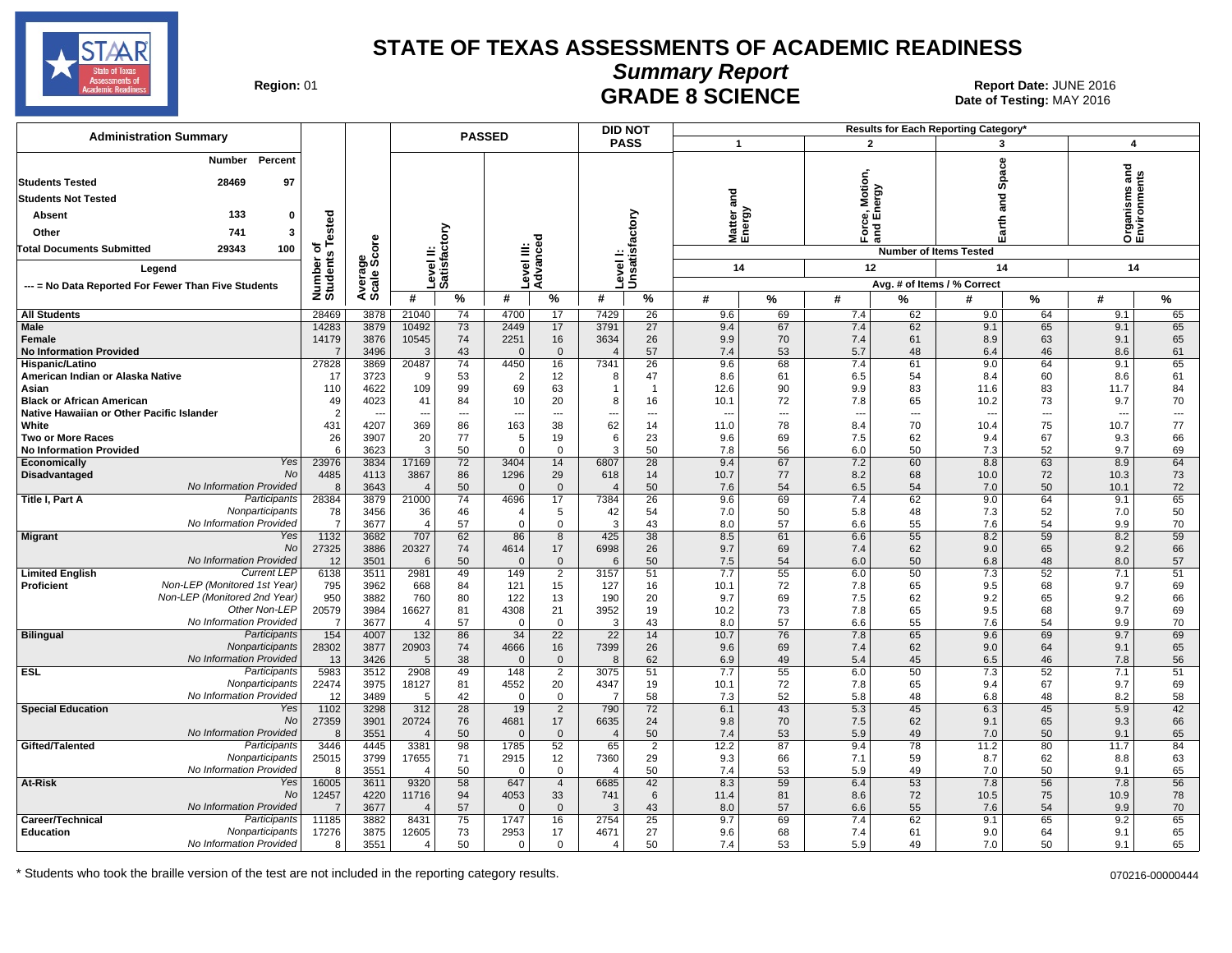

**Summary Report**

Region: 01 **Region: 01 CRADE 8 SOCIAL STUDIES Report Date: JUNE 2016 Report Date: JUNE 2016** المستقال المستقال المستقال المستقال المستقال المستقال المستقال المستقال المستقال المستقال المستقال المستقال ال<br>المستقال المستقال المستقال المستقال المستقال المستقال المستقال المستقال المستقال المستقال المستقال المستقال ال

| <b>Administration Summary</b>                               |                       |                                  |                                 |                                | <b>PASSED</b>              |                                            |                          | <b>DID NOT</b><br><b>Results for Each Reporting Category</b> |              |                                |                                 |                                |                                 |                                |                                                               |                              |
|-------------------------------------------------------------|-----------------------|----------------------------------|---------------------------------|--------------------------------|----------------------------|--------------------------------------------|--------------------------|--------------------------------------------------------------|--------------|--------------------------------|---------------------------------|--------------------------------|---------------------------------|--------------------------------|---------------------------------------------------------------|------------------------------|
|                                                             |                       |                                  |                                 |                                |                            |                                            |                          | <b>PASS</b>                                                  | $\mathbf{1}$ |                                | $\overline{2}$                  |                                | 3                               |                                | 4                                                             |                              |
| Percent<br>Number<br><b>Students Tested</b><br>816<br>100   |                       |                                  |                                 |                                |                            |                                            |                          |                                                              |              |                                | and                             |                                | and                             |                                |                                                               | ក្ត<br>ត                     |
| <b>Students Not Tested</b>                                  |                       |                                  |                                 |                                |                            |                                            |                          |                                                              |              |                                |                                 |                                |                                 |                                |                                                               |                              |
| з<br><b>Absent</b><br>$\Omega$                              |                       |                                  |                                 |                                |                            |                                            |                          |                                                              |              |                                | Geography<br>Culture            |                                | vernment                        | itizenship                     | Economics,<br>Science,<br>Technology, <sub>•</sub><br>Society |                              |
| $\Omega$                                                    | ested                 |                                  |                                 |                                |                            |                                            |                          |                                                              | History      |                                |                                 |                                |                                 |                                |                                                               |                              |
| Other                                                       |                       |                                  |                                 |                                |                            |                                            |                          |                                                              |              |                                |                                 |                                | ပ ပ                             |                                |                                                               |                              |
| <b>Total Documents Submitted</b><br>820<br>100              | ৳                     |                                  |                                 |                                |                            |                                            |                          |                                                              |              |                                |                                 |                                | <b>Number of Items Tested</b>   |                                |                                                               |                              |
| Legend                                                      |                       |                                  |                                 |                                |                            |                                            |                          | Unsatisfactory                                               | 20           |                                | 12                              |                                | 12                              |                                | 8                                                             |                              |
| --- = No Data Reported For Fewer Than Five Students         | Number<br>Students    | Average<br>Scale Score           | Level II:<br>Satisfactory       |                                | Level III:<br>Advanced     |                                            | Level I:                 |                                                              |              |                                |                                 |                                | Avg. # of Items / % Correct     |                                |                                                               |                              |
|                                                             |                       |                                  | #                               | %                              | #                          | %                                          | #                        | %                                                            | #            | $\%$                           | #                               | $\%$                           | #                               | $\%$                           | #                                                             | %                            |
| <b>All Students</b>                                         | 816                   | 3242                             | 137                             | 17                             | 16                         | 2                                          | 679                      | 83                                                           | 7.4          | 37                             | 4.7                             | 39                             | 4.5                             | 37                             | 2.5                                                           | 32                           |
| Male                                                        | 457                   | 3257                             | 78                              | 17                             | 12                         | $\mathbf{3}$                               | 379                      | 83                                                           | 7.6          | 38                             | 4.7                             | 39                             | 4.6                             | 38                             | 2.6                                                           | 33                           |
| Female                                                      | 359                   | 3222                             | 59                              | 16                             | $\overline{4}$             | $\overline{1}$                             | 300                      | 84                                                           | 7.1          | 36                             | 4.8                             | 40                             | 4.4                             | 37                             | 2.4                                                           | 30                           |
| <b>No Information Provided</b>                              | $\Omega$              |                                  |                                 | $\overline{a}$                 |                            | $\overline{\phantom{a}}$                   |                          | $\overline{a}$                                               | ---          | $\overline{a}$                 | $---$                           | $\overline{a}$                 |                                 | $\overline{\phantom{a}}$       | $\overline{a}$                                                | $\overline{a}$               |
| Hispanic/Latino<br>American Indian or Alaska Native         | 791<br>$\Omega$       | 3237                             | 129                             | 16                             | 14                         | 2<br>---                                   | 662                      | 84                                                           | 7.3          | 37                             | 4.7                             | 39<br>$\overline{a}$           | 4.5                             | 37<br>---                      | 2.5                                                           | 32                           |
| Asian                                                       | 5                     | 3869                             | $\overline{4}$                  | $\qquad \qquad \cdots$<br>80   | $\overline{2}$             | 40                                         | $\overline{1}$           | $\scriptstyle\cdots$<br>20                                   | ---<br>13.6  | ---<br>68                      | $\overline{\phantom{a}}$<br>7.2 | 60                             | $\sim$<br>7.4                   | 62                             | ---<br>4.4                                                    | $\qquad \qquad \cdots$<br>55 |
| <b>Black or African American</b>                            |                       |                                  |                                 | ---                            |                            | $\overline{\phantom{a}}$                   |                          | $\sim$                                                       | ---          | $\overline{\phantom{a}}$       | --                              | $\overline{a}$                 |                                 | $\overline{\phantom{a}}$       | …                                                             | ---                          |
| Native Hawaiian or Other Pacific Islander                   |                       | $\overline{\phantom{a}}$         | ---                             | $\overline{a}$                 |                            | $\overline{a}$                             |                          | $\sim$                                                       | −−           | ---                            | --                              | $\overline{a}$                 | --                              | $\overline{\phantom{a}}$       | $\overline{\phantom{a}}$                                      | ---                          |
| White                                                       | 11                    | 3274                             | 3                               | 27                             | $\Omega$                   | $\mathbf 0$                                | 8                        | 73                                                           | 8.4          | 42                             | 4.9                             | 41                             | 4.5                             | 37                             | 2.7                                                           | 34                           |
| <b>Two or More Races</b>                                    | -1                    | $\overline{\phantom{a}}$         | ---                             | ---                            |                            | ---                                        |                          | $\overline{\phantom{a}}$                                     | ---          | ---                            | $\overline{\phantom{a}}$        | $\overline{a}$                 | $\overline{a}$                  | ---                            | ---                                                           | ---                          |
| <b>No Information Provided</b><br>Yes                       | $\overline{7}$        | 3143                             | $\Omega$                        | $\mathbf 0$                    | $\Omega$                   | $\mathbf 0$                                | $\overline{7}$           | 100                                                          | 6.4          | 32<br>$\overline{37}$          | 4.4                             | 37<br>39                       | 3.7                             | 31<br>$\overline{37}$          | 2.0                                                           | 25                           |
| Economically<br><b>No</b><br>Disadvantaged                  | 738<br>66             | 3239<br>3301                     | 120<br>17                       | 16<br>26                       | 13<br>3                    | $\overline{2}$<br>5                        | 618<br>49                | 84<br>74                                                     | 7.4<br>7.9   | 39                             | 4.7<br>4.8                      | 40                             | 4.4<br>5.2                      | 43                             | 2.5<br>2.7                                                    | 32<br>34                     |
| No Information Provided                                     | 12                    | 3086                             | $\Omega$                        | $\mathbf{0}$                   | $\mathbf{0}$               | $\mathbf{0}$                               | 12                       | 100                                                          | 5.7          | 28                             | 3.8                             | 32                             | 3.6                             | 30                             | 2.3                                                           | 28                           |
| Participants<br>Title I, Part A                             | 799                   | 3245                             | 137                             | 17                             | 16                         | $\overline{2}$                             | 662                      | 83                                                           | 7.4          | $\overline{37}$                | 4.7                             | 39                             | 4.5                             | 38                             | 2.5                                                           | 32                           |
| Nonparticipants                                             | 9                     | 3078                             | 0                               | $\mathbf 0$                    | 0                          | $\mathbf 0$                                | 9                        | 100                                                          | 5.9          | 29                             | 3.4                             | 29                             | 3.6                             | 30                             | 2.4                                                           | 31                           |
| No Information Provided                                     | 8                     | 3134                             | $\Omega$                        | $\mathbf 0$                    | $\mathbf 0$                | $\mathbf 0$                                | 8                        | 100                                                          | 6.3          | 31                             | 4.5                             | 38                             | 3.8                             | 31                             | 1.9                                                           | 23                           |
| <b>Migrant</b><br>Yes                                       | 14                    | 3131                             | $\overline{1}$                  | $\overline{7}$                 | $\mathbf 0$                | $\overline{0}$                             | 13                       | 93                                                           | 5.9          | 30                             | 4.3                             | 36                             | 3.8                             | 32                             | 2.5                                                           | 31                           |
| No<br>No Information Provided                               | 747<br>55             | 3253<br>3115                     | 132<br>$\overline{4}$           | 18<br>$\overline{7}$           | 16<br>$\Omega$             | $\overline{2}$<br>$\mathbf{0}$             | 615<br>51                | 82<br>93                                                     | 7.5<br>6.1   | 37<br>31                       | 4.7<br>4.3                      | 40<br>36                       | 4.6<br>3.8                      | 38<br>31                       | 2.6<br>2.0                                                    | 32<br>25                     |
| <b>Current LEP</b><br><b>Limited English</b>                | 816                   | 3242                             | 137                             | 17                             | 16                         | $\overline{2}$                             | 679                      | 83                                                           | 7.4          | 37                             | 4.7                             | 39                             | 4.5                             | 37                             | 2.5                                                           | 32                           |
| Non-LEP (Monitored 1st Year)<br>Proficient                  | $\Omega$              | $\overline{\phantom{a}}$         | ---                             | $\qquad \qquad \cdots$         | ---                        | $\qquad \qquad \cdots$                     |                          | $\scriptstyle\cdots$                                         | ---          | ---                            | ---                             | $\cdots$                       | ---                             | ---                            | $\overline{\phantom{a}}$                                      | $\qquad \qquad \cdots$       |
| Non-LEP (Monitored 2nd Year)                                | $\Omega$              | $\overline{\phantom{a}}$         |                                 | $\overline{a}$                 |                            | $---$                                      |                          | $---$                                                        | ---          | $\overline{a}$                 | $\sim$                          | $\overline{a}$                 | --                              | $\overline{\phantom{a}}$       | $\overline{\phantom{a}}$                                      | ---                          |
| Other Non-LEP                                               | $\Omega$              | $\hspace{0.05cm} \cdots$         |                                 | $\qquad \qquad \cdots$         | ---                        | ---                                        |                          | $\scriptstyle\cdots$                                         | ⊷            | ---                            | ---                             | $\overline{a}$                 | ---                             | ---                            | ---                                                           | ---                          |
| No Information Provided                                     | $\Omega$              | $\overline{\phantom{a}}$         |                                 | $\overline{a}$                 |                            | $\overline{a}$                             |                          | $\overline{\phantom{a}}$                                     | ---          | ---                            | $\overline{a}$                  | $\overline{a}$                 | $\overline{\phantom{a}}$        | $\overline{\phantom{a}}$       | ---                                                           | ---                          |
| <b>Bilingual</b><br>Participants<br>Nonparticipants         | $\overline{0}$<br>801 | $\overline{\phantom{a}}$<br>3244 | $\overline{\phantom{a}}$<br>136 | $\hspace{0.05cm} \ldots$<br>17 | 16                         | $\hspace{0.05cm} \ldots$<br>$\overline{2}$ | 665                      | $\hspace{0.05cm} \cdots$<br>83                               | <br>7.4      | $\overline{\phantom{a}}$<br>37 | $\overline{\phantom{a}}$<br>4.7 | $\hspace{0.05cm} \ldots$<br>39 | $\overline{\phantom{a}}$<br>4.5 | $\overline{\phantom{a}}$<br>38 | <br>2.5                                                       | $\cdots$<br>32               |
| No Information Provided                                     | 15                    | 3097                             |                                 | $\overline{7}$                 | $\overline{0}$             | $\mathbf 0$                                | 14                       | 93                                                           | 5.7          | 29                             | 4.3                             | 36                             | 3.5                             | 29                             | 2.2                                                           | 28                           |
| <b>ESL</b><br>Participants                                  | 791                   | 3245                             | 136                             | 17                             | 16                         | $\overline{2}$                             | 655                      | 83                                                           | 7.4          | 37                             | 4.7                             | 39                             | 4.5                             | 38                             | 2.5                                                           | 32                           |
| Nonparticipants                                             | 13                    | 3195                             | -1                              | 8                              | $\mathbf 0$                | $\overline{0}$                             | 12                       | 92                                                           | 6.2          | 31                             | 5.1                             | 42                             | 4.1                             | 34                             | 2.5                                                           | 31                           |
| No Information Provided                                     | 12                    | 3086                             | $\Omega$                        | $\mathbf{0}$                   | $\Omega$                   | $\overline{0}$                             | 12                       | 100                                                          | 5.7          | 28                             | 3.8                             | 32                             | 3.6                             | 30                             | 2.3                                                           | 28                           |
| Yes<br><b>Special Education</b>                             | 6                     | 3080                             | $\mathbf{0}$                    | $\overline{0}$                 | $\mathbf{0}$               | $\mathbf{0}$                               | 6                        | 100                                                          | 7.0          | 35                             | 3.7                             | 31                             | 2.7                             | 22                             | 2.0                                                           | 25                           |
| No<br>No Information Provided                               | 798<br>12             | 3245<br>3086                     | 137<br>$\mathbf{0}$             | 17<br>$\mathbf 0$              | 16<br>$\Omega$             | $\overline{2}$<br>$\mathbf 0$              | 661<br>12                | 83<br>100                                                    | 7.4<br>5.7   | 37<br>28                       | 4.7<br>3.8                      | 39<br>32                       | 4.5<br>3.6                      | 38<br>30                       | 2.5<br>2.3                                                    | 32<br>28                     |
| Gifted/Talented<br>Participants                             | $\overline{2}$        | $\overline{\phantom{a}}$         | ---                             | $\sim$                         | ---                        | $\overline{\phantom{a}}$                   | $\overline{\phantom{a}}$ | $\overline{\phantom{a}}$                                     | ---          | ---                            | ---                             | $\overline{a}$                 | $\overline{\phantom{a}}$        | $\overline{\phantom{a}}$       | $\overline{a}$                                                | $\overline{\phantom{a}}$     |
| Nonparticipants                                             | 802                   | 3244                             | 137                             | 17                             | 16                         | $\overline{2}$                             | 665                      | 83                                                           | 7.4          | 37                             | 4.7                             | 39                             | 4.5                             | 38                             | 2.5                                                           | 32                           |
| No Information Provided                                     | 12                    | 3086                             | $\Omega$                        | $\mathbf 0$                    | 0                          | $\mathbf 0$                                | 12                       | 100                                                          | 5.7          | 28                             | 3.8                             | 32                             | 3.6                             | 30                             | 2.3                                                           | 28                           |
| At-Risk<br>Yes                                              | 782                   | 3245                             | 135                             | 17                             | 16                         | $\overline{2}$                             | 647                      | 83                                                           | 7.4          | 37                             | 4.7                             | 39                             | 4.5                             | 38                             | 2.6                                                           | 32                           |
| <b>No</b>                                                   | 23                    | 3208                             | $\overline{2}$                  | 9                              | $\mathbf{0}$               | $\overline{0}$                             | 21                       | 91                                                           | 6.8          | 34                             | 4.9                             | 41                             | 4.3                             | 36                             | 2.3                                                           | 28                           |
| No Information Provided<br>Participants<br>Career/Technical | 11<br>255             | 3101<br>3241                     | $\Omega$<br>38                  | $\mathbf{0}$<br>15             | $\Omega$<br>$\overline{2}$ | $\mathbf{0}$                               | 11<br>217                | 100<br>85                                                    | 5.9<br>7.4   | 30<br>37                       | 4.1<br>4.7                      | 34<br>39                       | 3.6<br>4.6                      | 30<br>38                       | 2.0<br>2.5                                                    | 25<br>32                     |
| <b>Education</b><br>Nonparticipants                         | 548                   | 3245                             | 98                              | 18                             | 14                         | 3                                          | 450                      | 82                                                           | 7.4          | 37                             | 4.7                             | 40                             | 4.5                             | 37                             | 2.5                                                           | 32                           |
| No Information Provided                                     | 13                    | 3132                             | $\mathbf{1}$                    | 8                              | 0                          | $\mathbf 0$                                | 12                       | 92                                                           | 6.1          | 30                             | 4.3                             | 36                             | 3.7                             | 31                             | 2.4                                                           | 30                           |
|                                                             |                       |                                  |                                 |                                |                            |                                            |                          |                                                              |              |                                |                                 |                                |                                 |                                |                                                               |                              |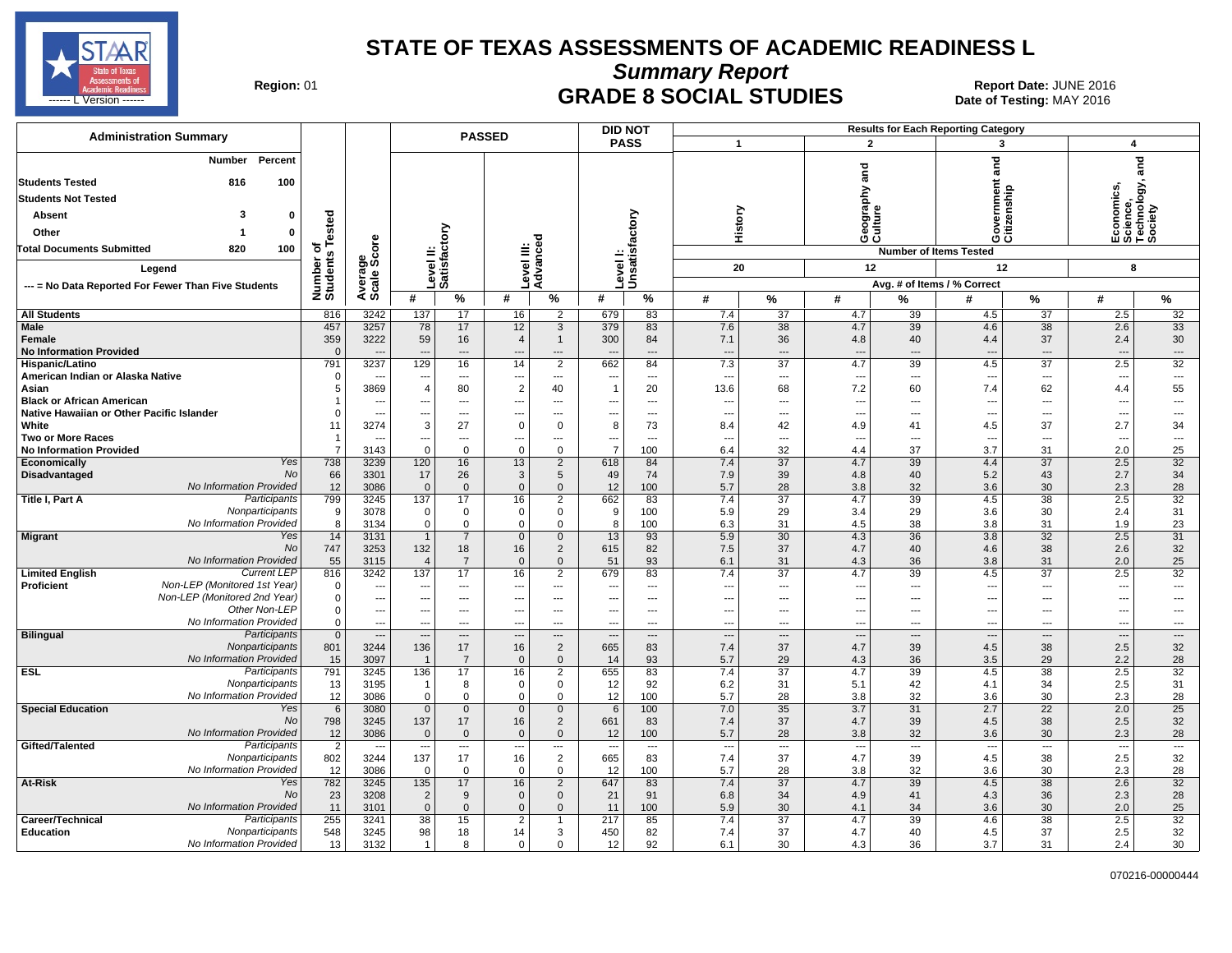

### **Summary Report**

**GRADE 8 SCIENCE Date: JUNE 2016 Date: JUNE 2016 Date: JUNE 2016 CRADE 8 SCIENCE** ------ L'Version ------ **Date of Testing:** MAY 2016

| <b>Administration Summary</b>                             |                       |                          |                                 |                                | <b>PASSED</b>                |                                |                                 | <b>Results for Each Reporting Category</b><br><b>DID NOT</b> |                          |                   |                                     |                                |                                 |                                |                                   |                |
|-----------------------------------------------------------|-----------------------|--------------------------|---------------------------------|--------------------------------|------------------------------|--------------------------------|---------------------------------|--------------------------------------------------------------|--------------------------|-------------------|-------------------------------------|--------------------------------|---------------------------------|--------------------------------|-----------------------------------|----------------|
|                                                           |                       |                          |                                 |                                |                              |                                |                                 | <b>PASS</b>                                                  | $\overline{1}$           |                   | $\overline{2}$                      |                                | 3                               |                                | $\overline{\mathbf{4}}$           |                |
| Percent<br>Number<br>100<br><b>Students Tested</b><br>811 |                       |                          |                                 |                                |                              |                                |                                 |                                                              |                          |                   | <b>Force, Motion,</b><br>Ind Energy |                                | Space                           |                                | ত<br>Organisms an<br>Environments |                |
| <b>Students Not Tested</b>                                |                       |                          |                                 |                                |                              |                                |                                 |                                                              | and                      |                   |                                     |                                | and                             |                                |                                   |                |
| 2<br><b>Absent</b><br>0                                   |                       |                          |                                 |                                |                              |                                |                                 |                                                              |                          |                   |                                     |                                |                                 |                                |                                   |                |
|                                                           | Tested                |                          |                                 |                                |                              |                                |                                 |                                                              |                          | latter a<br>nergy |                                     | 곁                              | Earth                           |                                |                                   |                |
| Other<br>$\Omega$                                         |                       |                          |                                 |                                |                              | ဥ                              |                                 |                                                              | ∑ ພັ                     |                   |                                     | $\mathfrak{m}$                 |                                 |                                |                                   |                |
| <b>Total Documents Submitted</b><br>813<br>100            | ৳                     |                          |                                 |                                |                              |                                |                                 |                                                              |                          |                   |                                     |                                | <b>Number of Items Tested</b>   |                                |                                   |                |
| Legend                                                    | Number of<br>Students |                          |                                 | Level II:<br>Satisfactory      | evel III:                    | Advanc                         | <b>Lieve</b>                    | Level I:<br>Unsatisfactory                                   |                          | 14                | 12                                  |                                | 14                              |                                | 14                                |                |
| --- = No Data Reported For Fewer Than Five Students       |                       |                          |                                 |                                |                              |                                |                                 |                                                              |                          |                   |                                     |                                | Avg. # of Items / % Correct     |                                |                                   |                |
|                                                           |                       | Average<br>Scale Score   | #                               | $\%$                           | #                            | %                              | #                               | $\%$                                                         | #                        | %                 | #                                   | %                              | #                               | $\%$                           | #                                 | %              |
| <b>All Students</b>                                       | 811                   | 3284                     | 204                             | 25                             | 13                           | 2                              | 607                             | 75                                                           | 6.4                      | 45                | 5.1                                 | 42                             | 6.3                             | 45                             | 5.8                               | 42             |
| <b>Male</b>                                               | 450                   | 3303                     | 115                             | 26                             | 10                           | $\overline{2}$                 | 335                             | 74                                                           | 6.4                      | 46                | 5.2                                 | 43                             | 6.4                             | 46                             | 6.0                               | 43             |
| Female                                                    | 361                   | 3261                     | 89                              | 25                             | 3                            | $\mathbf{1}$                   | 272                             | 75                                                           | 6.3                      | 45                | 5.0                                 | 42                             | 6.1                             | 43                             | 5.7                               | 40             |
| <b>No Information Provided</b>                            | $\Omega$              |                          | $\overline{a}$                  | $\overline{\phantom{a}}$       |                              | ---                            |                                 | $\overline{a}$                                               | $\overline{\phantom{a}}$ | ---               | $\overline{\phantom{a}}$            | $\overline{a}$                 |                                 | $\overline{\phantom{a}}$       | $\overline{a}$                    | $\overline{a}$ |
| Hispanic/Latino                                           | 786                   | 3281                     | 194                             | 25                             | 11                           | $\mathbf{1}$                   | 592                             | 75                                                           | 6.3                      | 45                | 5.1                                 | 42                             | 6.3                             | 45                             | 5.8                               | 42             |
| American Indian or Alaska Native<br>Asian                 | $\overline{0}$<br>6   | --<br>4007               | $\hspace{0.05cm} \cdots$<br>5   | $\overline{\phantom{a}}$<br>83 | ---<br>$\overline{2}$        | $\cdots$<br>33                 | -1                              | $---$<br>17                                                  | ---<br>11.2              | ---<br>80         | $\overline{\phantom{a}}$<br>7.8     | $\overline{a}$<br>65           | $\overline{\phantom{a}}$<br>9.0 | $---$<br>64                    | $\overline{\phantom{a}}$<br>9.8   | $\ldots$<br>70 |
| <b>Black or African American</b>                          | $\Omega$              |                          | ---                             | ---                            | ---                          | $\overline{\phantom{a}}$       |                                 | ---                                                          |                          | ---               | $\overline{\phantom{a}}$            | $---$                          |                                 | $\overline{a}$                 | $\overline{\phantom{a}}$          | ---            |
| Native Hawaiian or Other Pacific Islander                 | 0                     | ---                      | $\overline{a}$                  | $---$                          | $\overline{a}$               | $---$                          | ---                             | $\overline{a}$                                               | ---                      | ---               | $\overline{a}$                      | $---$                          | $\overline{\phantom{a}}$        | $\overline{a}$                 | $\overline{\phantom{a}}$          | $\overline{a}$ |
| White                                                     | 11                    | 3408                     | $\,$ 5 $\,$                     | 45                             | $\mathbf 0$                  | $\mathbf 0$                    | 6                               | 55                                                           | 7.8                      | 56                | 5.5                                 | 46                             | 6.9                             | 49                             | 6.1                               | 44             |
| <b>Two or More Races</b>                                  | $\overline{1}$        | ---                      | $\qquad \qquad -$               | $\overline{\phantom{a}}$       | $\hspace{0.05cm} \ldots$     | ---                            | ---                             | ---                                                          | --                       | ---               | $\overline{\phantom{a}}$            | $---$                          | ---                             | $---$                          | ---                               | ---            |
| <b>No Information Provided</b>                            | $\overline{7}$        | 2893                     | $\Omega$                        | $\mathbf 0$                    | $\Omega$                     | $\mathbf 0$                    | $\overline{7}$                  | 100                                                          | 3.6                      | 26                | 3.9                                 | 32                             | 4.3                             | 31                             | 3.9                               | 28             |
| Yes<br>Economically<br>No                                 | 737                   | 3282                     | 182                             | 25                             | 11                           | $\mathbf{1}$                   | 555                             | 75                                                           | 6.4                      | 46                | 5.1                                 | 42                             | 6.2                             | 45                             | 5.8                               | 41<br>47       |
| Disadvantaged<br>No Information Provided                  | 63<br>11              | 3390<br>2811             | 22<br>$\mathbf{0}$              | 35<br>$\mathbf{0}$             | $\overline{2}$<br>$\Omega$   | 3<br>$\mathbf{0}$              | 41<br>11                        | 65<br>100                                                    | 6.8<br>3.4               | 48<br>24          | 5.5<br>3.2                          | 46<br>27                       | 7.0<br>4.0                      | 50<br>29                       | 6.6<br>3.5                        | 25             |
| Participants<br>Title I, Part A                           | 795                   | 3292                     | 204                             | $\overline{26}$                | 13                           | $\overline{2}$                 | 591                             | 74                                                           | 6.4                      | 46                | 5.1                                 | 43                             | 6.3                             | 45                             | 5.9                               | 42             |
| Nonparticipants                                           | 8                     | 2865                     | $\mathbf 0$                     | $\mathbf 0$                    | $\mathbf 0$                  | $\mathbf 0$                    | 8                               | 100                                                          | 4.1                      | 29                | 2.5                                 | 21                             | 4.6                             | 33                             | 3.9                               | 28             |
| No Information Provided                                   | 8                     | 2893                     | $\mathbf 0$                     | $\mathbf 0$                    | $\mathbf 0$                  | 0                              | 8                               | 100                                                          | 3.6                      | 26                | 4.0                                 | 33                             | 4.4                             | 31                             | 3.5                               | 25             |
| Migrant<br>Yes                                            | 15                    | 3189                     | $\overline{3}$                  | 20                             | $\overline{0}$               | $\mathbf 0$                    | 12                              | 80                                                           | 5.7                      | 41                | 4.7                                 | $\overline{39}$                | 5.3                             | 38                             | 5.9                               | 42             |
| No<br>No Information Provided                             | 742                   | 3303                     | 197                             | 27                             | 13<br>$\mathbf{0}$           | $\overline{2}$                 | 545                             | 73                                                           | 6.5                      | 47                | 5.2                                 | 43                             | 6.4                             | 46                             | 5.9                               | 42             |
| <b>Current LEP</b><br><b>Limited English</b>              | 54<br>811             | 3049<br>3284             | $\overline{4}$<br>204           | $\overline{7}$<br>25           | 13                           | $\mathbf{0}$<br>$\overline{2}$ | 50<br>607                       | 93<br>75                                                     | 4.4<br>6.4               | 32<br>45          | 4.3<br>5.1                          | 36<br>42                       | 4.8<br>6.3                      | 35<br>45                       | 5.2<br>5.8                        | 37<br>42       |
| Non-LEP (Monitored 1st Year)<br>Proficient                | 0                     | ---                      | $\sim$                          | $---$                          | $\overline{a}$               | $\overline{\phantom{a}}$       |                                 | $---$                                                        | $\overline{a}$           | ---               | $\overline{a}$                      | $---$                          | --                              | $\overline{\phantom{a}}$       | ---                               | $\overline{a}$ |
| Non-LEP (Monitored 2nd Year)                              | 0                     | $\overline{\phantom{a}}$ | $- - -$                         | $---$                          | $---$                        | $---$                          | ---                             | $---$                                                        | ---                      | ---               | $---$                               | $---$                          | $\sim$                          | $\overline{\phantom{a}}$       | ---                               | $\overline{a}$ |
| Other Non-LEP                                             | 0                     | ---                      | $-$                             | $---$                          | $---$                        | $---$                          |                                 | $---$                                                        | ---                      | ---               | $---$                               | $---$                          | ---                             | $\overline{\phantom{a}}$       | ---                               | ---            |
| No Information Provided                                   | 0                     | $\overline{\phantom{a}}$ | $- - -$                         | $---$                          | $---$                        | $---$                          | ---                             | $---$                                                        | ---                      | ---               | $---$                               | $---$                          | $\sim$                          | $-$                            | $\overline{a}$                    | $\cdots$       |
| <b>Bilingual</b><br>Participants                          | $\mathbf 0$           | ---                      | $---$                           | $---$                          | $\overline{a}$               | $---$                          |                                 | $---$                                                        | ---                      | ---               | $\overline{a}$                      | $\overline{a}$                 | $\sim$                          | $---$                          | $\overline{a}$                    | $\overline{a}$ |
| Nonparticipants<br>No Information Provided                | 797<br>14             | 3291<br>2899             | 203<br>$\overline{1}$           | 25<br>$\overline{7}$           | 13<br>$\mathbf 0$            | $\overline{2}$<br>$\mathbf{0}$ | 594<br>13                       | 75<br>93                                                     | 6.4<br>3.6               | 46<br>26          | 5.1<br>3.5                          | 43<br>29                       | 6.3<br>4.6                      | 45<br>33                       | 5.9<br>4.1                        | 42<br>30       |
| <b>ESL</b><br>Participants                                | 787                   | 3295                     | 203                             | 26                             | 13                           | $\overline{2}$                 | 584                             | 74                                                           | 6.4                      | 46                | 5.1                                 | 43                             | 6.3                             | 45                             | 5.9                               | 42             |
| Nonparticipants                                           | 13                    | 3037                     | $\overline{1}$                  | 8                              | $\mathsf 0$                  | 0                              | 12                              | 92                                                           | 4.6                      | 33                | 3.4                                 | 28                             | 5.1                             | 36                             | 5.4                               | 38             |
| No Information Provided                                   | 11                    | 2811                     | $\Omega$                        | $\mathbf 0$                    | $\mathbf 0$                  | $\mathbf 0$                    | 11                              | 100                                                          | 3.4                      | 24                | 3.2                                 | 27                             | 4.0                             | 29                             | 3.5                               | 25             |
| Yes<br><b>Special Education</b>                           | 5                     | 2879                     | $\Omega$                        | $\mathbf 0$                    | $\overline{0}$               | $\mathbf 0$                    | 5                               | 100                                                          | 4.6                      | 33                | 2.8                                 | 23                             | 4.6                             | 33                             | 4.2                               | 30             |
| No                                                        | 795                   | 3293                     | 204                             | 26                             | 13                           | $\overline{2}$                 | 591                             | 74                                                           | 6.4                      | 46                | 5.1                                 | 43                             | 6.3                             | 45                             | 5.9                               | 42             |
| No Information Provided                                   | 11                    | 2811                     | $\mathbf 0$                     | $\mathbf 0$                    | $\mathbf{0}$                 | $\mathbf 0$                    | 11                              | 100                                                          | 3.4                      | 24                | 3.2                                 | 27                             | 4.0<br>$\overline{\phantom{a}}$ | 29                             | 3.5                               | 25             |
| Gifted/Talented<br>Participants<br>Nonparticipants        | $\overline{2}$<br>798 | ÷.,<br>3290              | $\overline{\phantom{a}}$<br>204 | ---<br>26                      | $\qquad \qquad \cdots$<br>13 | ---<br>$\overline{2}$          | $\overline{\phantom{a}}$<br>594 | $\overline{\phantom{a}}$<br>74                               | ---<br>6.4               | ---<br>46         | $\overline{\phantom{a}}$<br>5.1     | $\overline{\phantom{a}}$<br>43 | 6.3                             | $\overline{\phantom{a}}$<br>45 | ---<br>5.9                        | ---<br>42      |
| No Information Provided                                   | 11                    | 2811                     | $\Omega$                        | $\Omega$                       | $\Omega$                     | 0                              | 11                              | 100                                                          | 3.4                      | 24                | 3.2                                 | 27                             | 4.0                             | 29                             | 3.5                               | 25             |
| At-Risk<br>Yes                                            | 775                   | 3294                     | 201                             | 26                             | 12                           | $\overline{2}$                 | 574                             | 74                                                           | 6.4                      | 46                | 5.1                                 | 43                             | 6.3                             | 45                             | 5.9                               | 42             |
| No                                                        | 25                    | 3174                     | 3                               | 12                             | $\mathbf{1}$                 | $\overline{4}$                 | 22                              | 88                                                           | 5.3                      | 38                | 4.3                                 | 36                             | 5.8                             | 41                             | 5.7                               | 41             |
| <b>No Information Provided</b>                            | 11                    | 2811                     | $\mathbf{0}$                    | $\Omega$                       | $\Omega$                     | $\Omega$                       | 11                              | 100                                                          | 3.4                      | 24                | 3.2                                 | 27                             | 4.0                             | 29                             | 3.5                               | 25             |
| Participants<br>Career/Technical                          | 256                   | 3285                     | 65                              | 25                             | $\overline{4}$               | $\overline{2}$                 | 191                             | 75                                                           | 6.3                      | 45                | 5.0                                 | 42                             | 6.5                             | 47                             | 5.7                               | 41             |
| Education<br>Nonparticipants<br>No Information Provided   | 543                   | 3293<br>2891             | 138<br>$\mathbf{1}$             | 25<br>8                        | 9<br>$\mathbf 0$             | $\overline{2}$<br>$\Omega$     | 405                             | 75<br>92                                                     | 6.4                      | 46                | 5.1                                 | 43                             | 6.2                             | 44                             | 5.9                               | 42             |
|                                                           | 12                    |                          |                                 |                                |                              |                                | 11                              |                                                              | 3.7                      | 26                | 3.4                                 | 28                             | 4.5                             | 32                             | 4.3                               | 30             |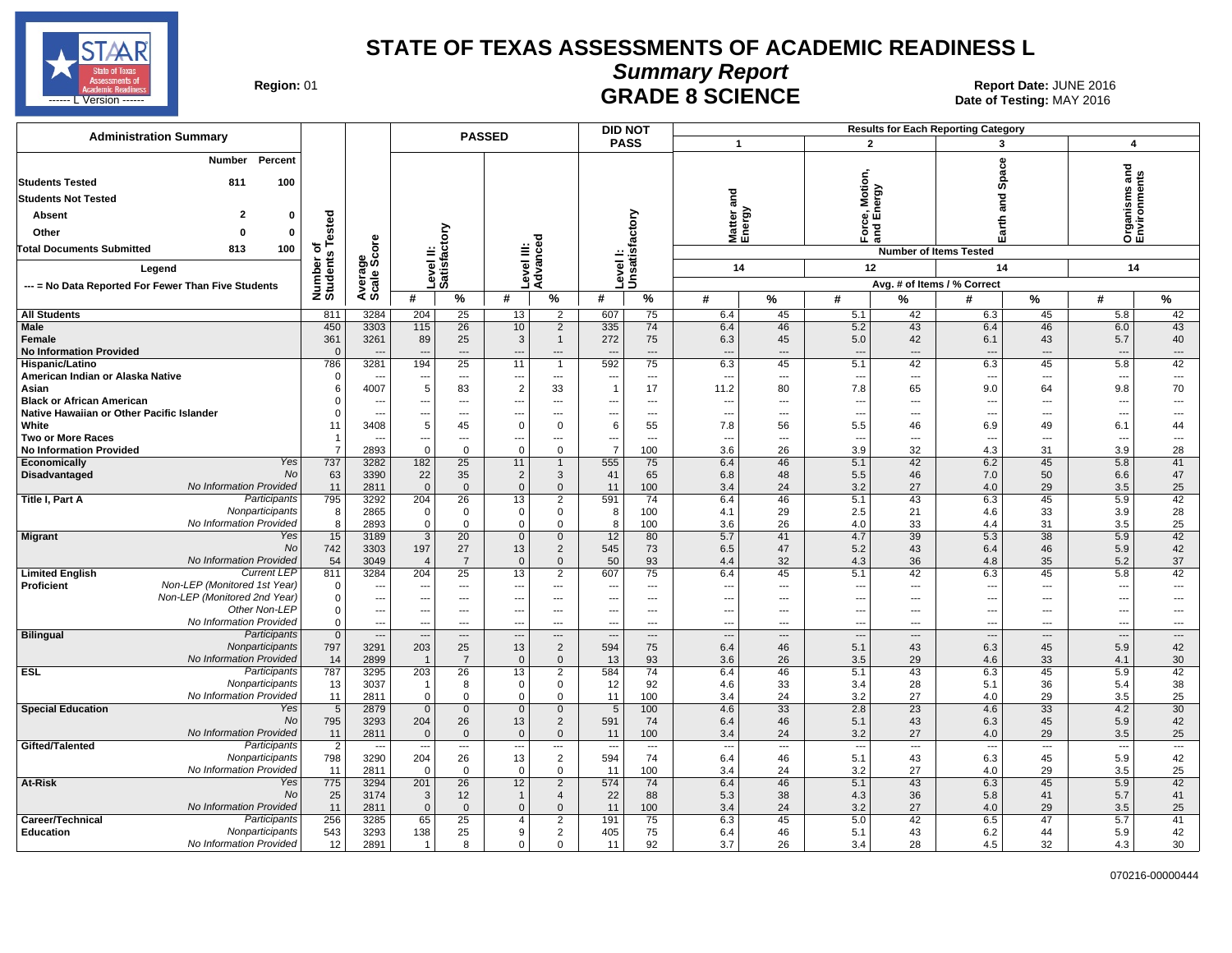

**Summary Report**

Region: 01 **Region: 01 CRADE 8 SOCIAL STUDIES Report Date: JUNE 2016 Report Date: JUNE 2016** المستقال المستقال المستقال المستقال المستقال المستقال المستقال المستقال المستقال المستقال المستقال المستقال ال<br>المستقال المستقال المستقال المستقال المستقال المستقال المستقال المستقال المستقال المستقال المستقال المستقال ال

| <b>Administration Summary</b>                                                 |                        |                                                      |                                       |                                   | <b>PASSED</b>     |                                    |                                 | <b>DID NOT</b><br>Results for Each Reporting Category' |                                        |                              |                                 |                            |                                 |                                      |                                                               |                                |
|-------------------------------------------------------------------------------|------------------------|------------------------------------------------------|---------------------------------------|-----------------------------------|-------------------|------------------------------------|---------------------------------|--------------------------------------------------------|----------------------------------------|------------------------------|---------------------------------|----------------------------|---------------------------------|--------------------------------------|---------------------------------------------------------------|--------------------------------|
|                                                                               |                        |                                                      |                                       |                                   |                   |                                    |                                 | <b>PASS</b>                                            | $\overline{1}$                         |                              |                                 | $\overline{2}$             | 3                               |                                      | 4                                                             |                                |
| Percent<br><b>Number</b><br><b>Students Tested</b><br>1282<br>100             |                        |                                                      |                                       |                                   |                   |                                    |                                 |                                                        |                                        |                              | and                             |                            | and                             |                                      | Economics,<br>Science,<br>Technology, <sub>i</sub><br>Society | ក្ត<br>ត                       |
| <b>Students Not Tested</b>                                                    |                        |                                                      |                                       |                                   |                   |                                    |                                 |                                                        |                                        |                              |                                 |                            |                                 |                                      |                                                               |                                |
| Absent<br>0                                                                   |                        |                                                      |                                       |                                   |                   |                                    |                                 |                                                        |                                        |                              | Geography<br>Culture            |                            |                                 | enship                               |                                                               |                                |
| Other<br>0                                                                    | ested                  |                                                      |                                       |                                   |                   |                                    |                                 |                                                        |                                        | History                      |                                 |                            | Gove<br>Citize                  |                                      |                                                               |                                |
|                                                                               |                        |                                                      |                                       |                                   |                   |                                    |                                 |                                                        |                                        |                              |                                 |                            |                                 |                                      |                                                               |                                |
| Total Documents Submitted<br>1288<br>100                                      | ৳                      |                                                      |                                       |                                   |                   |                                    |                                 |                                                        |                                        |                              |                                 |                            | <b>Number of Items Tested</b>   |                                      |                                                               |                                |
| Legend                                                                        | Number o<br>Students   | Average<br>Scale Score                               |                                       | Level II:<br>Satisfactory         |                   | Level III:<br>Advanced             |                                 | Level I:<br>Unsatisfactory                             | 20                                     |                              |                                 | 12                         | 12                              |                                      | 8                                                             |                                |
| --- = No Data Reported For Fewer Than Five Students                           |                        |                                                      |                                       |                                   |                   |                                    |                                 |                                                        |                                        |                              |                                 |                            | Avg. # of Items / % Correct     |                                      |                                                               |                                |
|                                                                               |                        |                                                      | #                                     | $\%$                              | #                 | %                                  | #                               | %                                                      | #                                      | ℅                            | #                               | %                          | #                               | $\%$                                 | #                                                             | %                              |
| <b>All Students</b>                                                           | 1282                   | 3184                                                 | 143                                   | 11                                | 10                | $\overline{1}$                     | 1139                            | 89                                                     | 6.6                                    | 33                           | 4.7                             | 39                         | 4.1                             | 34                                   | 2.4                                                           | 30                             |
| <b>Male</b><br><b>Female</b><br><b>No Information Provided</b>                | 841<br>441<br>$\Omega$ | 3209<br>3134<br>---                                  | 117<br>26<br>$\overline{\phantom{a}}$ | 14<br>6<br>---                    | 9<br>$\mathbf{1}$ | $\mathbf 1$<br>$\mathbf{0}$<br>--- | 724<br>415                      | 86<br>94<br>$\overline{a}$                             | 6.9<br>6.1<br>$\overline{\phantom{a}}$ | $\overline{35}$<br>30<br>--- | 4.8<br>4.6<br>$\overline{a}$    | 40<br>38<br>$\overline{a}$ | 4.2<br>3.9                      | 35<br>32<br>$\overline{\phantom{a}}$ | 2.5<br>2.1<br>$\overline{a}$                                  | 32<br>27<br>---                |
| Hispanic/Latino                                                               | 1256                   | 3183                                                 | 140                                   | 11                                | 10                | $\overline{1}$                     | 1116                            | 89                                                     | 6.6                                    | 33                           | 4.7                             | 39                         | 4.1                             | 34                                   | 2.4                                                           | 30                             |
| American Indian or Alaska Native                                              |                        | ---                                                  | $\sim$                                | $---$                             | ---               | $---$                              |                                 | $---$                                                  | ---                                    | ---                          | $---$                           | $---$                      | ---                             | $\sim$                               | $\overline{a}$                                                | $\overline{a}$                 |
| Asian                                                                         |                        | $\overline{\phantom{a}}$                             | ---                                   | $---$                             | ---               | $\cdots$                           | ---                             | $---$                                                  | ---                                    | ---                          | ---                             | $---$                      | ---                             | $\overline{\phantom{a}}$             | $\overline{a}$                                                | ---                            |
| <b>Black or African American</b><br>Native Hawaiian or Other Pacific Islander |                        | $\overline{\phantom{a}}$<br>$\overline{\phantom{a}}$ | $---$<br>---                          | $---$<br>$\overline{\phantom{a}}$ | ---<br>---        | $---$<br>$\overline{\phantom{a}}$  | ---                             | $---$<br>$\overline{\phantom{a}}$                      | ---<br>---                             | ---<br>---                   | $---$<br>---                    | $---$<br>$\overline{a}$    | $- - -$<br>---                  | $\sim$<br>$\overline{\phantom{a}}$   | ---<br>---                                                    | ---<br>---                     |
| White                                                                         | 20                     | 3191                                                 | $\overline{2}$                        | 10                                | 0                 | $\overline{0}$                     | 18                              | 90                                                     | 6.9                                    | 34                           | 4.7                             | 39                         | 4.3                             | 35                                   | 2.2                                                           | 28                             |
| <b>Two or More Races</b>                                                      | 3                      | ---                                                  | ---                                   | $\qquad \qquad \cdots$            |                   | $\cdots$                           |                                 | $---$                                                  | ---                                    | ---                          | ---                             | $\overline{a}$             |                                 | ---                                  | ---                                                           | ---                            |
| <b>No Information Provided</b>                                                | $\Omega$               | ---                                                  | ---                                   | ---                               | ---               | ---                                |                                 | $---$                                                  | $\overline{\phantom{a}}$               | ---                          | $\overline{a}$                  | $---$                      | ---                             | $\overline{\phantom{a}}$             | $\overline{\phantom{a}}$                                      | ---                            |
| Yes<br>Economically<br><b>No</b>                                              | 1164                   | 3175                                                 | 123                                   | 11                                | 9                 | $\overline{1}$                     | 1041                            | 89                                                     | 6.5                                    | 33                           | 4.7                             | 39                         | 4.0                             | 33                                   | 2.4                                                           | 30                             |
| Disadvantaged<br>No Information Provided                                      | 117<br>$\overline{1}$  | 3275<br>---                                          | 20<br>$\overline{\phantom{a}}$        | 17<br>$\hspace{1.5cm} \dots$      | $\mathbf{1}$      | $\overline{1}$<br>$\cdots$         | 97                              | 83<br>$\overline{a}$                                   | 7.8<br>---                             | 39<br>---                    | 5.0<br>$\overline{\phantom{a}}$ | 42<br>$---$                | 4.5<br>$\sim$                   | 38<br>---                            | 2.6<br>$\overline{a}$                                         | 33<br>$\qquad \qquad \cdots$   |
| Participants<br>Title I, Part A                                               | 1276                   | 3184                                                 | 143                                   | 11                                | 10                | $\overline{1}$                     | 1133                            | 89                                                     | 6.6                                    | 33                           | 4.7                             | 39                         | 4.1                             | 34                                   | 2.4                                                           | 30                             |
| Nonparticipants                                                               | 5                      | 3215                                                 | $\mathbf 0$                           | 0                                 | 0                 | $\mathbf 0$                        | 5                               | 100                                                    | 6.4                                    | 32                           | 4.6                             | 38                         | 4.2                             | 35                                   | 3.0                                                           | 38                             |
| No Information Provided                                                       | $\overline{1}$         | $\sim$                                               | $\overline{a}$                        | $\overline{\phantom{a}}$          | ---               | ---                                | $\overline{a}$                  | $\sim$                                                 | ---                                    | $\overline{\phantom{a}}$     | $\overline{a}$                  | $\sim$                     | $\overline{\phantom{a}}$        | $\sim$                               | $\overline{a}$                                                | $\overline{a}$                 |
| Migrant<br>Yes<br><b>No</b>                                                   | 83<br>1189             | 3144<br>3187                                         | 6<br>136                              | $\overline{7}$<br>11              | $\mathbf{1}$<br>9 | $\mathbf 1$<br>$\mathbf{1}$        | 77<br>1053                      | 93<br>89                                               | 6.1<br>6.7                             | 31<br>33                     | 4.5<br>4.7                      | $\overline{38}$<br>39      | 4.1<br>4.1                      | 34<br>34                             | 2.0<br>2.4                                                    | 25<br>30                       |
| No Information Provided                                                       | 10                     | 3160                                                 | $\overline{1}$                        | 10 <sup>1</sup>                   | $\mathbf 0$       | $\mathbf 0$                        | 9                               | 90                                                     | 5.8                                    | 29                           | 4.8                             | 40                         | 4.4                             | 37                                   | 2.1                                                           | 26                             |
| <b>Limited English</b><br><b>Current LEP</b>                                  | 552                    | 3131                                                 | 40                                    | $\overline{7}$                    | 3                 | $\overline{1}$                     | 512                             | 93                                                     | 6.2                                    | 31                           | 4.3                             | 36                         | 3.8                             | 32                                   | 2.3                                                           | 28                             |
| Non-LEP (Monitored 1st Year)<br><b>Proficient</b>                             | 17                     | 3244                                                 | $\overline{2}$                        | 12                                | $\mathbf 0$       | $\mathbf{0}$                       | 15                              | 88                                                     | 7.2                                    | 36                           | 4.5                             | 38                         | 4.8                             | 40                                   | 2.6                                                           | 32                             |
| Non-LEP (Monitored 2nd Year)                                                  | 37                     | 3200                                                 | $\overline{7}$                        | 19                                | $\mathbf{1}$      | 3                                  | 30                              | 81                                                     | 6.7                                    | 34                           | 4.8                             | 40                         | 4.3                             | 36                                   | 2.5                                                           | 32                             |
| Other Non-LEP<br>No Information Provided                                      | 675<br>$\overline{1}$  | 3224<br>$\overline{\phantom{a}}$                     | 94<br>$\overline{a}$                  | 14<br>$\overline{a}$              | 6<br>---          | $\overline{1}$<br>$\overline{a}$   | 581<br>$\overline{\phantom{a}}$ | 86<br>$\overline{a}$                                   | 7.0<br>$\overline{\phantom{a}}$        | 35<br>---                    | 5.0<br>$\overline{a}$           | 42<br>$\overline{a}$       | 4.3<br>$\overline{\phantom{a}}$ | 35<br>$\overline{\phantom{a}}$       | 2.5<br>$\overline{\phantom{a}}$                               | 31<br>$\hspace{0.05cm} \ldots$ |
| <b>Bilingual</b><br>Participants                                              | $\overline{1}$         | $\overline{\phantom{a}}$                             | $\sim$                                | $---$                             |                   | $\cdots$                           |                                 | $\overline{\phantom{a}}$                               | $\overline{\phantom{a}}$               | $\overline{a}$               | $\overline{\phantom{a}}$        | $\qquad \qquad \cdots$     |                                 | $\overline{\phantom{a}}$             | ---                                                           | $\qquad \qquad \cdots$         |
| Nonparticipants                                                               | 1280                   | 3184                                                 | 143                                   | 11                                | 10                | $\overline{1}$                     | 1137                            | 89                                                     | 6.6                                    | 33                           | 4.7                             | 39                         | 4.1                             | 34                                   | 2.4                                                           | 30                             |
| No Information Provided                                                       | $\overline{1}$         |                                                      |                                       | ---                               |                   | ---                                |                                 | $\overline{a}$                                         | $\overline{a}$                         | ---                          | $\overline{a}$                  | $\overline{a}$             |                                 | $\overline{\phantom{a}}$             | ---                                                           | $\overline{\phantom{a}}$       |
| Participants<br><b>ESL</b>                                                    | 521                    | 3133                                                 | 38                                    | $\overline{7}$                    | $\overline{2}$    | $\mathbf 0$                        | 483                             | 93                                                     | 6.2                                    | 31                           | 4.3                             | 36                         | 3.8                             | 32                                   | 2.3                                                           | 28                             |
| Nonparticipants<br>No Information Provided                                    | 760                    | 3218<br>$\sim$                                       | 105<br>$\sim$                         | 14<br>$---$                       | 8<br>---          | $\overline{1}$<br>$---$            | 655                             | 86<br>$\overline{\phantom{a}}$                         | 6.9<br>---                             | 35<br>---                    | 5.0<br>$\overline{a}$           | 42<br>$\overline{a}$       | 4.2<br>$\overline{\phantom{a}}$ | 35<br>$\overline{\phantom{a}}$       | 2.5<br>$\overline{a}$                                         | 31<br>$---$                    |
| <b>Special Education</b><br>Yes                                               | 1065                   | 3142                                                 | 86                                    | 8                                 | 5                 | $\overline{0}$                     | 979                             | 92                                                     | 6.2                                    | 31                           | 4.5                             | 38                         | 3.9                             | 32                                   | 2.3                                                           | 28                             |
| No                                                                            | 216                    | 3390                                                 | 57                                    | 26                                | 5                 | $\overline{2}$                     | 159                             | 74                                                     | 8.7                                    | 43                           | 5.7                             | 48                         | 5.1                             | 43                                   | 3.1                                                           | 39                             |
| No Information Provided                                                       | $\overline{1}$         |                                                      | ---                                   | ---                               |                   | $\overline{a}$                     |                                 |                                                        | $\overline{\phantom{a}}$               | ---                          | $\overline{a}$                  | $\overline{a}$             |                                 | $\overline{\phantom{a}}$             | ---                                                           | $\qquad \qquad \cdots$         |
| Gifted/Talented<br>Participants                                               | 5                      | 3721                                                 | 4                                     | 80                                | $\mathbf{0}$      | $\overline{0}$                     | -1                              | 20                                                     | 12.6                                   | 63                           | 7.0                             | 58                         | 6.2                             | 52                                   | 5.2                                                           | 65                             |
| Nonparticipants<br>No Information Provided                                    | 1276<br>$\overline{1}$ | 3182                                                 | 139<br>$\overline{\phantom{a}}$       | 11<br>$\overline{a}$              | 10<br>---         | $\overline{1}$<br>---              | 1137                            | 89<br>$\overline{a}$                                   | 6.6<br>---                             | 33<br>---                    | 4.7<br>---                      | 39<br>$\overline{a}$       | 4.1                             | 34<br>$\overline{\phantom{a}}$       | 2.4<br>$\overline{a}$                                         | 30<br>---                      |
| Yes<br>At-Risk                                                                | 1191                   | 3171                                                 | 119                                   | 10                                | 9                 | $\overline{1}$                     | 1072                            | 90                                                     | 6.5                                    | 33                           | 4.6                             | 39                         | 4.0                             | 33                                   | 2.4                                                           | 29                             |
| <b>No</b>                                                                     | 90                     | 3350                                                 | 24                                    | 27                                | $\mathbf{1}$      | $\mathbf{1}$                       | 66                              | 73                                                     | 8.2                                    | 41                           | 5.7                             | 47                         | 4.9                             | 41                                   | 3.0                                                           | 37                             |
| No Information Provided                                                       | $\overline{1}$         | $\overline{\phantom{a}}$                             | ---                                   | $---$                             |                   | $---$                              |                                 | $---$                                                  | ---                                    | ---                          | $---$                           | $---$                      |                                 | $---$                                | $\overline{a}$                                                | $\overline{\phantom{a}}$       |
| Career/Technical<br>Participants                                              | 484                    | 3181                                                 | 56                                    | 12                                | 6                 | $\overline{1}$                     | 428                             | 88                                                     | 6.7                                    | 33                           | 4.7                             | 40                         | 4.0                             | 33                                   | 2.4                                                           | 30                             |
| Education<br>Nonparticipants                                                  | 797                    | 3185                                                 | 87                                    | 11                                | 4                 | $\mathbf{1}$                       | 710                             | 89                                                     | 6.6                                    | 33                           | 4.7                             | 39                         | 4.1                             | 34                                   | 2.4                                                           | 30                             |
| No Information Provided                                                       | $\mathbf{1}$           | $\overline{\phantom{a}}$                             | ---                                   | $---$                             | ---               | $\overline{a}$                     | ---                             | $\overline{a}$                                         | $\overline{\phantom{a}}$               | ---                          | $---$                           | $\overline{a}$             | ---                             | $\overline{\phantom{a}}$             | $\overline{\phantom{a}}$                                      | ---                            |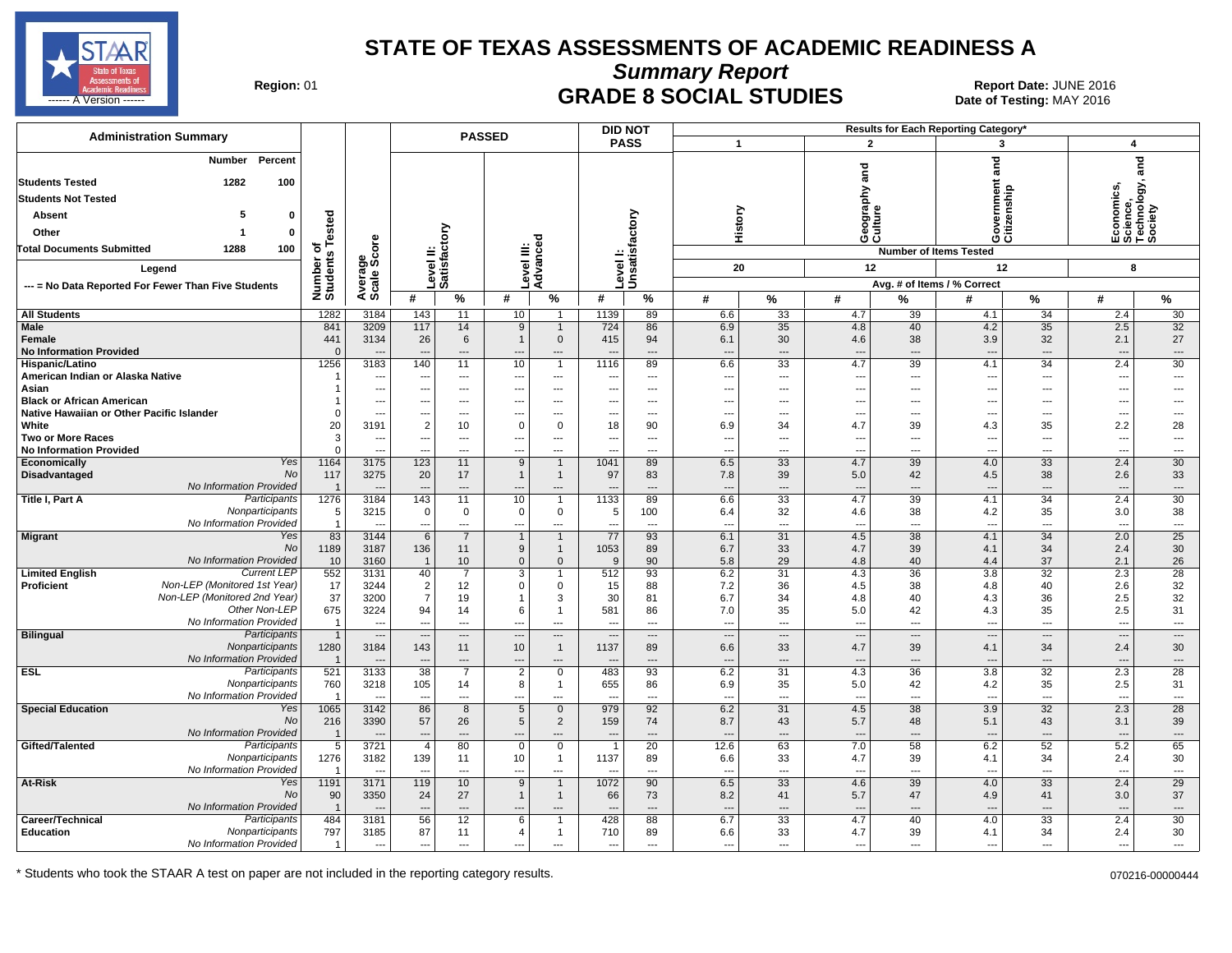

### **Summary Report**

**GRADE 8 SCIENCE Date: JUNE 2016 Date: JUNE 2016 Date: JUNE 2016 CRADE 8 SCIENCE** 

| <b>Administration Summary</b>                                                 |                            |                                          |                                 |                           | <b>PASSED</b>                    |                                    |                                 | <b>DID NOT</b><br>Results for Each Reporting Category' |                                                      |                                         |                                 |                                         |                               |                          |                                 |                                      |
|-------------------------------------------------------------------------------|----------------------------|------------------------------------------|---------------------------------|---------------------------|----------------------------------|------------------------------------|---------------------------------|--------------------------------------------------------|------------------------------------------------------|-----------------------------------------|---------------------------------|-----------------------------------------|-------------------------------|--------------------------|---------------------------------|--------------------------------------|
|                                                                               |                            |                                          |                                 |                           |                                  |                                    |                                 | <b>PASS</b>                                            |                                                      | $\mathbf{1}$                            |                                 | $\overline{2}$                          | 3                             |                          | 4                               |                                      |
| <b>Number</b><br>Percent<br><b>Students Tested</b><br>1285<br>100             |                            |                                          |                                 |                           |                                  |                                    |                                 |                                                        |                                                      |                                         | <b>Motion</b>                   |                                         |                               | Space                    | ъ<br>۴                          |                                      |
| <b>Students Not Tested</b>                                                    |                            |                                          |                                 |                           |                                  |                                    |                                 |                                                        | and                                                  |                                         |                                 | e, Moti<br>Energy                       |                               | ត<br>ត                   | Organisms<br>Environmen         |                                      |
| Absent                                                                        | 0                          |                                          |                                 |                           |                                  |                                    |                                 |                                                        |                                                      |                                         |                                 |                                         |                               |                          |                                 |                                      |
|                                                                               | ested                      |                                          |                                 |                           |                                  |                                    |                                 |                                                        |                                                      | Matter<br>Energy                        | š                               | ]                                       |                               | Earth                    |                                 |                                      |
| Other                                                                         | 0                          |                                          |                                 |                           |                                  |                                    |                                 |                                                        |                                                      |                                         |                                 |                                         |                               |                          |                                 |                                      |
| Total Documents Submitted<br>1291<br>100                                      | ৳                          | ge<br>Score                              |                                 |                           |                                  |                                    |                                 |                                                        |                                                      |                                         |                                 |                                         | <b>Number of Items Tested</b> |                          |                                 |                                      |
| Legend                                                                        | Number of<br>Students      |                                          |                                 | Level II:<br>Satisfactory | evel III:                        | Advanced                           |                                 | Level I:<br>Unsatisfactory                             |                                                      | 14                                      | 12                              |                                         |                               | 14                       | 14                              |                                      |
| --- = No Data Reported For Fewer Than Five Students                           |                            | Average<br>Scale 9                       |                                 |                           |                                  |                                    |                                 |                                                        |                                                      |                                         |                                 |                                         | Avg. # of Items / % Correct   |                          |                                 |                                      |
|                                                                               |                            |                                          | #                               | $\%$                      | #                                | %                                  | #                               | $\%$                                                   | #                                                    | %                                       | #                               | %                                       | #                             | %                        | #                               | %                                    |
| <b>All Students</b>                                                           | 1285                       | 3202                                     | 254                             | 20                        | $\overline{7}$                   | $\overline{1}$                     | 1031                            | 80                                                     | 5.3                                                  | 38                                      | 4.5                             | 38                                      | 5.9                           | 42                       | 6.0                             | 43                                   |
| <b>Male</b><br><b>Female</b><br><b>No Information Provided</b>                | 840<br>445<br>$\mathbf{0}$ | 3218<br>3172<br>$\overline{\phantom{a}}$ | 175<br>79                       | 21<br>18<br>$---$         | 6<br>$\mathbf{1}$                | $\mathbf{1}$<br>$\mathbf 0$<br>--- | 665<br>366                      | 79<br>82<br>$\overline{a}$                             | 5.2<br>5.4<br>$\overline{\phantom{a}}$               | $\overline{37}$<br>38<br>$\overline{a}$ | 4.7<br>4.2<br>$\overline{a}$    | $\overline{39}$<br>35<br>$\overline{a}$ | 6.0<br>5.7<br>---             | 43<br>41<br>---          | 6.2<br>5.8<br>$\overline{a}$    | 44<br>41<br>$\overline{\phantom{a}}$ |
| Hispanic/Latino                                                               | 1259                       | 3204                                     | 249                             | 20                        | $\overline{7}$                   | $\overline{1}$                     | 1010                            | 80                                                     | 5.3                                                  | 38                                      | 4.5                             | 38                                      | 5.9                           | 42                       | 6.0                             | 43                                   |
| American Indian or Alaska Native                                              |                            | ---                                      | $-$                             | $---$                     | $---$                            | $---$                              |                                 | $\overline{a}$                                         | $\overline{a}$                                       | ---                                     | $---$                           | $\overline{a}$                          | ---                           | $-$                      | $\overline{a}$                  | $---$                                |
| Asian                                                                         |                            | $\overline{\phantom{a}}$                 | ---                             | $---$                     | $---$                            | $\cdots$                           | ---                             | $---$                                                  | $\overline{\phantom{a}}$                             | $---$                                   | $\overline{\phantom{a}}$        | $---$                                   | ---                           | $---$                    | ---                             | $\overline{a}$                       |
| <b>Black or African American</b><br>Native Hawaiian or Other Pacific Islander | $\Omega$                   | ---<br>$\overline{\phantom{a}}$          | $\overline{\phantom{a}}$<br>--- | $---$<br>---              | $---$<br>---                     | $---$<br>---                       | ---                             | $---$<br>$---$                                         | $\overline{\phantom{a}}$<br>$\overline{\phantom{a}}$ | $\overline{a}$<br>---                   | $---$<br>---                    | $---$<br>$\overline{a}$                 | ---<br>---                    | $-$<br>---               | $\overline{a}$<br>---           | ---                                  |
| White                                                                         | 19                         | 3074                                     | $\overline{4}$                  | 21                        | $\mathbf 0$                      | 0                                  | 15                              | 79                                                     | 4.7                                                  | 33                                      | 3.9                             | 32                                      | 5.3                           | 38                       | 5.4                             | 38                                   |
| <b>Two or More Races</b>                                                      | $\overline{\mathcal{A}}$   | $\overline{\phantom{a}}$                 | $\overline{\phantom{a}}$        | $\qquad \qquad \cdots$    | ---                              | $\qquad \qquad \cdots$             |                                 | $\hspace{0.05cm} \ldots$                               | $\overline{\phantom{a}}$                             | ---                                     | $\overline{\phantom{a}}$        | $\overline{a}$                          | ---                           | ---                      | $\overline{\phantom{a}}$        | $\qquad \qquad \cdots$               |
| <b>No Information Provided</b>                                                | $\mathbf 0$                | ---                                      | ---                             | ---                       | ---                              | ---                                |                                 | $\overline{a}$                                         | ---                                                  | ---                                     | ---                             | $---$                                   | ---                           | ---                      | ---                             | $\overline{\phantom{a}}$             |
| Yes<br>Economically<br><b>No</b>                                              | 1165                       | 3192                                     | 218                             | 19                        | $\overline{7}$                   | $\mathbf{1}$                       | 947                             | 81                                                     | 5.2                                                  | $\overline{37}$                         | 4.4                             | $\overline{37}$                         | 5.8                           | 42                       | 6.0                             | 43                                   |
| Disadvantaged<br>No Information Provided                                      | 119<br>$\overline{1}$      | 3307<br>---                              | 36<br>---                       | 30<br>---                 | $\mathbf 0$<br>---               | $\mathbf 0$<br>---                 | 83                              | 70<br>$---$                                            | 5.8<br>---                                           | 41<br>---                               | 5.2<br>$\overline{\phantom{a}}$ | 43<br>$\overline{a}$                    | 6.6<br>---                    | 47<br>$---$              | 6.7<br>$\overline{\phantom{a}}$ | 48<br>$\overline{\phantom{a}}$       |
| Participants<br>Title I, Part A                                               | 1279                       | 3204                                     | 254                             | 20                        | 7                                | $\overline{1}$                     | 1025                            | 80                                                     | 5.3                                                  | 38                                      | 4.5                             | 38                                      | 5.9                           | 42                       | 6.0                             | 43                                   |
| Nonparticipants                                                               | 5                          | 2960                                     | $\pmb{0}$                       | $\mathbf 0$               | $\mathbf 0$                      | $\mathbf 0$                        | 5                               | 100                                                    | 3.2                                                  | 23                                      | 3.4                             | 28                                      | 5.0                           | 36                       | 4.8                             | 34                                   |
| No Information Provided                                                       | $\overline{1}$             |                                          | $\sim$                          | $\overline{a}$            | ---                              | $\overline{a}$                     | ---                             | $\overline{\phantom{a}}$                               | $\overline{a}$                                       | $\overline{a}$                          | $\sim$                          | $\sim$                                  | $\overline{a}$                | $\sim$                   | $\overline{a}$                  | $\overline{a}$                       |
| Yes<br>Migrant                                                                | 83<br><b>No</b><br>1191    | 3172<br>3205                             | 15<br>236                       | 18<br>20                  | $\mathbf 0$<br>$\overline{7}$    | $\mathbf{0}$<br>$\mathbf{1}$       | 68<br>955                       | 82<br>80                                               | 5.0<br>5.3                                           | 36<br>38                                | 4.3<br>4.5                      | $\overline{35}$<br>38                   | 5.6<br>5.9                    | 40<br>42                 | 6.2<br>6.0                      | 44<br>43                             |
| No Information Provided                                                       | 11                         | 3180                                     | 3                               | 27                        | $\mathbf 0$                      | $\mathbf{0}$                       | 8                               | 73                                                     | 5.1                                                  | 36                                      | 4.6                             | 39                                      | 5.7                           | 41                       | 5.8                             | 42                                   |
| <b>Current LEP</b><br><b>Limited English</b>                                  | 549                        | 3138                                     | 83                              | 15                        | $\mathbf 0$                      | $\mathbf 0$                        | 466                             | 85                                                     | 4.9                                                  | 35                                      | 4.2                             | 35                                      | 5.5                           | 39                       | 5.6                             | 40                                   |
| Non-LEP (Monitored 1st Year)<br><b>Proficient</b>                             | 18                         | 3240                                     | 3                               | 17                        | $\mathbf 0$                      | 0                                  | 15                              | 83                                                     | 5.2                                                  | 37                                      | 4.6                             | 38                                      | 6.4                           | 46                       | 6.2                             | 44                                   |
| Non-LEP (Monitored 2nd Year)                                                  | 37                         | 3242                                     | 10                              | 27                        | $\mathbf 0$                      | 0                                  | 27                              | 73                                                     | 5.7                                                  | 41                                      | 4.5                             | 37                                      | 6.1                           | 43                       | 6.2                             | 44                                   |
| Other Non-LEP<br>No Information Provided                                      | 680<br>$\overline{1}$      | 3252<br>$\overline{\phantom{a}}$         | 158<br>$\overline{a}$           | 23<br>$\overline{a}$      | $\overline{7}$<br>$\overline{a}$ | $\overline{1}$<br>$\overline{a}$   | 522<br>$\overline{a}$           | 77<br>$\overline{a}$                                   | 5.5<br>$\overline{\phantom{a}}$                      | 39<br>---                               | 4.7<br>$\overline{a}$           | 39<br>$\overline{a}$                    | 6.2<br>---                    | 44<br>---                | 6.3<br>$\overline{\phantom{a}}$ | 45<br>$\hspace{0.05cm} \ldots$       |
| <b>Bilingual</b><br>Participants                                              | $\Omega$                   | $\overline{\phantom{a}}$                 | $\overline{a}$                  | $\overline{\phantom{a}}$  | $\overline{a}$                   | $\cdots$                           |                                 | $\cdots$                                               | $\overline{a}$                                       | $\overline{a}$                          | $\overline{\phantom{a}}$        | $\hspace{0.05cm} \ldots$                | $\sim$                        | $\overline{\phantom{a}}$ | $\overline{a}$                  | $\overline{a}$                       |
| Nonparticipants                                                               | 1284                       | 3203                                     | 254                             | 20                        | $\overline{7}$                   | $\mathbf{1}$                       | 1030                            | 80                                                     | 5.3                                                  | 38                                      | 4.5                             | 38                                      | 5.9                           | 42                       | 6.0                             | 43                                   |
| No Information Provided                                                       | $\overline{1}$             |                                          |                                 | $\overline{a}$            | ---                              | ---                                |                                 | $---$                                                  | $\overline{\phantom{a}}$                             | $\overline{a}$                          | $\overline{a}$                  | $\overline{a}$                          | $\overline{\phantom{a}}$      | ---                      | $\overline{a}$                  | $\overline{\phantom{a}}$             |
| Participants<br><b>ESL</b>                                                    | 518                        | 3137                                     | 81                              | 16                        | $\mathbf 0$                      | 0                                  | 437                             | 84                                                     | 4.9                                                  | 35                                      | 4.2                             | 35                                      | 5.5                           | 40                       | 5.6                             | 40                                   |
| Nonparticipants<br>No Information Provided                                    | 766                        | 3247<br>$\overline{a}$                   | 173<br>$\sim$                   | 23<br>$---$               | $\overline{7}$<br>---            | $\mathbf{1}$<br>$\overline{a}$     | 593                             | 77<br>$-$                                              | 5.5<br>$\overline{a}$                                | 39<br>$\overline{a}$                    | 4.7<br>$\overline{a}$           | 39<br>$\overline{a}$                    | 6.1<br>---                    | 44<br>$\overline{a}$     | 6.3<br>$\overline{a}$           | 45<br>$\overline{\phantom{a}}$       |
| <b>Special Education</b><br>Yes                                               | 1069                       | 3137                                     | 151                             | 14                        | $\mathbf{1}$                     | $\overline{0}$                     | 918                             | 86                                                     | 4.9                                                  | 35                                      | 4.2                             | 35                                      | 5.6                           | 40                       | 5.7                             | 41                                   |
|                                                                               | No<br>215                  | 3529                                     | 103                             | 48                        | 6                                | 3                                  | 112                             | 52                                                     | 7.4                                                  | 53                                      | 6.1                             | 51                                      | 7.5                           | 53                       | 7.7                             | 55                                   |
| No Information Provided                                                       | $\overline{1}$             |                                          | $\overline{\phantom{a}}$        |                           |                                  | $---$                              |                                 | $\overline{a}$                                         | $\overline{\phantom{a}}$                             | $\overline{a}$                          |                                 | $\overline{a}$                          |                               | $\overline{\phantom{a}}$ | $\overline{\phantom{a}}$        | $\cdots$                             |
| Participants<br>Gifted/Talented                                               | 5                          | 3974                                     | 5                               | 100                       | $\mathbf 0$                      | $\mathbf 0$                        | $\Omega$                        | $\mathbf 0$                                            | 8.8                                                  | 63                                      | 9.2                             | 77                                      | 9.6                           | 69                       | 10.8                            | 77                                   |
| Nonparticipants<br>No Information Provided                                    | 1279<br>$\overline{1}$     | 3200                                     | 249<br>$\overline{\phantom{a}}$ | 19<br>$\overline{a}$      | $\overline{7}$<br>$\overline{a}$ | $\mathbf{1}$<br>---                | 1030                            | 81<br>$\overline{a}$                                   | 5.3<br>$\overline{\phantom{a}}$                      | 38<br>---                               | 4.5<br>$\overline{a}$           | 37<br>$\overline{a}$                    | 5.9<br>---                    | 42<br>$\overline{a}$     | 6.0<br>$\overline{a}$           | 43<br>$\overline{a}$                 |
| Yes<br>At-Risk                                                                | 1193                       | 3184                                     | 215                             | 18                        | $\overline{4}$                   | $\mathbf{0}$                       | 978                             | 82                                                     | 5.2                                                  | 37                                      | 4.4                             | 37                                      | 5.8                           | 42                       | 6.0                             | 43                                   |
| <b>No</b>                                                                     | 91                         | 3444                                     | 39                              | 43                        | 3                                | 3                                  | 52                              | 57                                                     | 6.9                                                  | 49                                      | 5.9                             | 49                                      | 7.0                           | 50                       | 7.0                             | 50                                   |
| No Information Provided                                                       | $\overline{1}$             | $\overline{\phantom{a}}$                 | $\overline{\phantom{a}}$        | $---$                     | $---$                            | $---$                              |                                 | $---$                                                  | $\overline{\phantom{a}}$                             | $\overline{a}$                          | $---$                           | $---$                                   | $\overline{\phantom{a}}$      | $---$                    | $---$                           | $---$                                |
| Career/Technical<br>Participants                                              | 479                        | 3178                                     | 84                              | 18                        | $\overline{2}$                   | $\Omega$                           | 395                             | 82                                                     | 5.1                                                  | 37                                      | 4.4                             | 36                                      | 5.8                           | 41                       | 5.9                             | 42                                   |
| Nonparticipants<br>Education<br>No Information Provided                       | 805<br>$\mathbf{1}$        | 3218<br>---                              | 170<br>$\qquad \qquad \cdots$   | 21<br>$---$               | 5<br>$\qquad \qquad \cdots$      | $\mathbf{1}$<br>$---$              | 635<br>$\overline{\phantom{a}}$ | 79<br>$---$                                            | 5.4<br>---                                           | 38<br>$\overline{a}$                    | 4.6<br>$\overline{\phantom{a}}$ | 38<br>$\overline{a}$                    | 6.0<br>---                    | 43<br>$\overline{a}$     | 6.1<br>$\overline{a}$           | 44<br>$\sim$                         |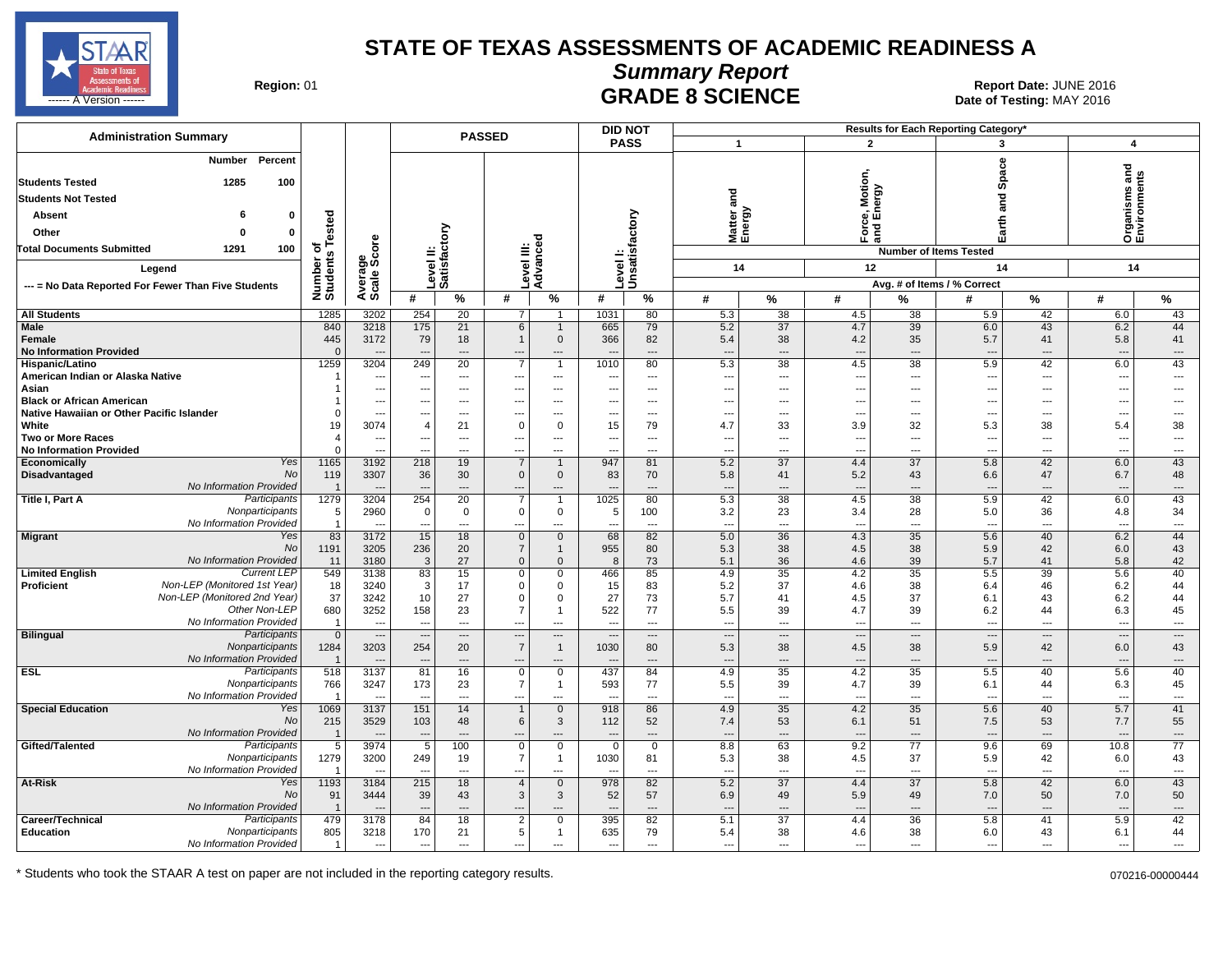

#### **STATE OF TEXAS ASSESSMENTS OF ACADEMIC READINESS Combined Summary Report GRADE 3 READING** Report Date: JUNE 2016

**Region: 01** 

|                                           | Legend<br>--- = No Data Reported For Fewer Than Five Students |                              | <b>STAAR</b>   |                        |                              | <b>STAAR Spanish</b>      |     |                              | <b>STAAR A</b>  |                          |                              | <b>TOTAL</b> |                        |
|-------------------------------------------|---------------------------------------------------------------|------------------------------|----------------|------------------------|------------------------------|---------------------------|-----|------------------------------|-----------------|--------------------------|------------------------------|--------------|------------------------|
|                                           |                                                               | Number of<br>Students Tested |                | Level II: Satisfactory | Number of<br>Students Tested | Satisfactory<br>Level II: |     | Number of<br>Students Tested |                 | Level II: Satisfactory   | Number of<br>Students Tested |              | Level II: Satisfactory |
|                                           |                                                               |                              | #              | %                      |                              | #                         | %   |                              | #               | %                        |                              | #            | %                      |
| <b>All Students</b>                       |                                                               | 27222                        | 19235          | 71                     | 3190                         | 2030                      | 64  | 663                          | 80              | 12                       | 31075                        | 21345        | 69                     |
| Male                                      |                                                               | 13666                        | 9260           | 68                     | 1584                         | 967                       | 61  | 448                          | 45              | 10                       | 15698                        | 10272        | 65                     |
| Female                                    |                                                               | 13545                        | 9969           | 74                     | 1602                         | 1061                      | 66  | 215                          | 35              | 16                       | 15362                        | 11065        | 72                     |
| <b>No Information Provided</b>            |                                                               | 11                           | 6              | 55                     | $\overline{4}$               |                           |     | $\mathbf{0}$                 | ---             | $\overline{a}$           | 15                           | 8            | 53                     |
| Hispanic/Latino                           |                                                               | 26503                        | 18649          | 70                     | 3166                         | 2012                      | 64  | 649                          | 76              | 12                       | 30318                        | 20737        | 68                     |
| American Indian or Alaska Native          |                                                               | 14                           | 9              | 64                     | 1                            | ---                       | --- | 0                            | ---             | $\overline{\phantom{a}}$ | 15                           | 10           | 67                     |
| Asian                                     |                                                               | 122                          | 112            | 92                     | $\mathbf 0$                  | $\overline{a}$            | --- | 0                            | ---             | $\overline{a}$           | 122                          | 112          | 92                     |
| Black or African American                 |                                                               | 100                          | 66             | 66                     | 0                            | ---                       | --- | 1                            | ---             | ---                      | 101                          | 66           | 65                     |
| Native Hawaiian or Other Pacific Islander |                                                               | 4                            | $\overline{a}$ | $\overline{a}$         | 0                            | $\overline{a}$            | --- | 0                            | ---             | $\overline{a}$           | 4                            |              | ---                    |
| White                                     |                                                               | 423                          | 349            | 83                     | 19                           | 15                        | 79  | 12                           | $\overline{4}$  | 33                       | 454                          | 368          | 81                     |
| Two or More Races                         |                                                               | 39                           | 36             | 92                     | $\mathbf{1}$                 | ---                       | --- | 1                            | ---             | ---                      | 41                           | 36           | 88                     |
| <b>No Information Provided</b>            |                                                               | 17                           | 12             | 71                     | 3                            | $\overline{a}$            | --- | $\Omega$                     | ---             | ---                      | 20                           | 14           | 70                     |
| Economically                              | Yes                                                           | 23064                        | 15651          | 68                     | 3052                         | 1926                      | 63  | 605                          | 61              | 10                       | 26721                        | 17638        | 66                     |
| Disadvantaged                             | No                                                            | 4142                         | 3573           | 86                     | 134                          | 101                       | 75  | 58                           | 19              | 33                       | 4334                         | 3693         | 85                     |
|                                           | No Information Provided                                       | 16                           | 11             | 69                     | $\overline{4}$               | $\sim$                    | --- | $\mathbf{0}$                 | $\overline{a}$  | $\overline{\phantom{a}}$ | 20                           | 14           | 70                     |
| Title I, Part A                           | Participants                                                  | 26756                        | 18845          | 70                     | 3172                         | 2014                      | 63  | 663                          | 80              | 12                       | 30591                        | 20939        | 68                     |
|                                           | Nonparticipants                                               | 450                          | 381            | 85                     | 15                           | 14                        | 93  | $\Omega$                     | ---             | $\overline{a}$           | 465                          | 395          | 85                     |
|                                           | No Information Provided                                       | 16                           | 9              | 56                     | 3                            | $\sim$                    | --- | $\Omega$                     | $\overline{a}$  | $-$                      | 19                           | 11           | 58                     |
| <b>Migrant</b>                            | Yes                                                           | 916                          | 517            | 56                     | 128                          | $\overline{71}$           | 55  | 36                           | $\overline{2}$  | 6                        | 1080                         | 590          | 55                     |
|                                           | No                                                            | 26283                        | 18705          | 71                     | 3052                         | 1953                      | 64  | 623                          | 78              | 13                       | 29958                        | 20736        | 69                     |
|                                           | No Information Provided                                       | 23                           | 13             | 57                     | 10                           | 6                         | 60  | $\overline{4}$               | $\overline{a}$  | $---$                    | 37                           | 19           | 51                     |
| <b>Limited English</b>                    | <b>Current LEP</b>                                            | 12473                        | 7746           | 62                     | 3165                         | 2016                      | 64  | 355                          | 36              | 10                       | 15993                        | 9798         | 61                     |
| Proficient                                | Non-LEP (Monitored 1st Year)                                  | 638                          | 597            | 94                     | 1                            | $\overline{a}$            | --- | 15                           | $\overline{2}$  | 13                       | 654                          | 600          | 92                     |
|                                           | Non-LEP (Monitored 2nd Year)                                  | 711                          | 678            | 95                     | $\mathbf 0$                  | ---                       | --- | 5                            | $\mathbf{1}$    | 20                       | 716                          | 679          | 95                     |
|                                           | Other Non-LEP                                                 | 13383                        | 10202          | 76                     | 21                           | 11                        | 52  | 288                          | 41              | 14                       | 13692                        | 10254        | 75                     |
|                                           | No Information Provided                                       | 17                           | 12             | 71                     | 3                            | $\overline{a}$            | --- | $\Omega$                     | ---             | $\sim$                   | 20                           | 14           | 70                     |
| <b>Bilingual</b>                          | Participants                                                  | 12290                        | 7709           | 63                     | 3170                         | 2018                      | 64  | 331                          | $\overline{33}$ | 10                       | 15791                        | 9760         | 62                     |
|                                           | Nonparticipants                                               | 14913                        | 11514          | 77                     | 17                           | 10                        | 59  | 332                          | 47              | 14                       | 15262                        | 11571        | 76                     |
|                                           | No Information Provided                                       | 19                           | 12             | 63                     | 3                            | $\overline{a}$            | --- | $\Omega$                     | $\overline{a}$  | $---$                    | 22                           | 14           | 64                     |
| ESL                                       | Participants                                                  | 135                          | 99             | 73                     | 1                            | ---                       | --- | 8                            | $\mathbf{1}$    | 13                       | 144                          | 101          | 70                     |
|                                           | Nonparticipants                                               | 27067                        | 19123          | 71                     | 3184                         | 2025                      | 64  | 655                          | 79              | 12                       | 30906                        | 21227        | 69                     |
|                                           | No Information Provided                                       | 20                           | 13             | 65                     | 5                            | 4                         | 80  | 0                            | ---             | ---                      | 25                           | 17           | 68                     |
| <b>Special Education</b>                  | Yes                                                           | 1223                         | 398            | 33                     | 143                          | 44                        | 31  | 467                          | 44              | 9                        | 1833                         | 486          | 27                     |
|                                           | No                                                            | 25980                        | 18825          | 72                     | 3042                         | 1982                      | 65  | 196                          | 36              | 18                       | 29218                        | 20843        | 71                     |
|                                           | No Information Provided                                       | 19                           | 12             | 63                     | 5                            | $\overline{4}$            | 80  | $\mathbf{0}$                 | ---             | ---                      | 24                           | 16           | 67                     |
| Gifted/Talented                           | Participants                                                  | 2418                         | 2356           | 97                     | 100                          | 95                        | 95  | 3                            | ---             | $\overline{\phantom{a}}$ | 2521                         | 2452         | 97                     |
|                                           | Nonparticipants                                               | 24785                        | 16867          | 68                     | 3085                         | 1931                      | 63  | 660                          | 79              | 12                       | 28530                        | 18877        | 66                     |
|                                           | No Information Provided                                       | 19                           | 12             | 63                     | 5                            | 4                         | 80  | 0                            | ---             | ---                      | 24                           | 16           | 67                     |
| At-Risk                                   | Yes                                                           | 18367                        | 11474          | 62                     | 3154                         | 2011                      | 64  | 604                          | 66              | 11                       | 22125                        | 13551        | 61                     |
|                                           | <b>No</b>                                                     | 8836                         | 7750           | 88                     | 31                           | 15                        | 48  | 59<br>$\Omega$               | 14<br>---       | 24<br>$-$                | 8926                         | 7779         | 87                     |
|                                           | No Information Provided                                       | 19                           | 11             | 58                     | 5                            | $\overline{4}$            | 80  |                              |                 |                          | 24                           | 15           | 63                     |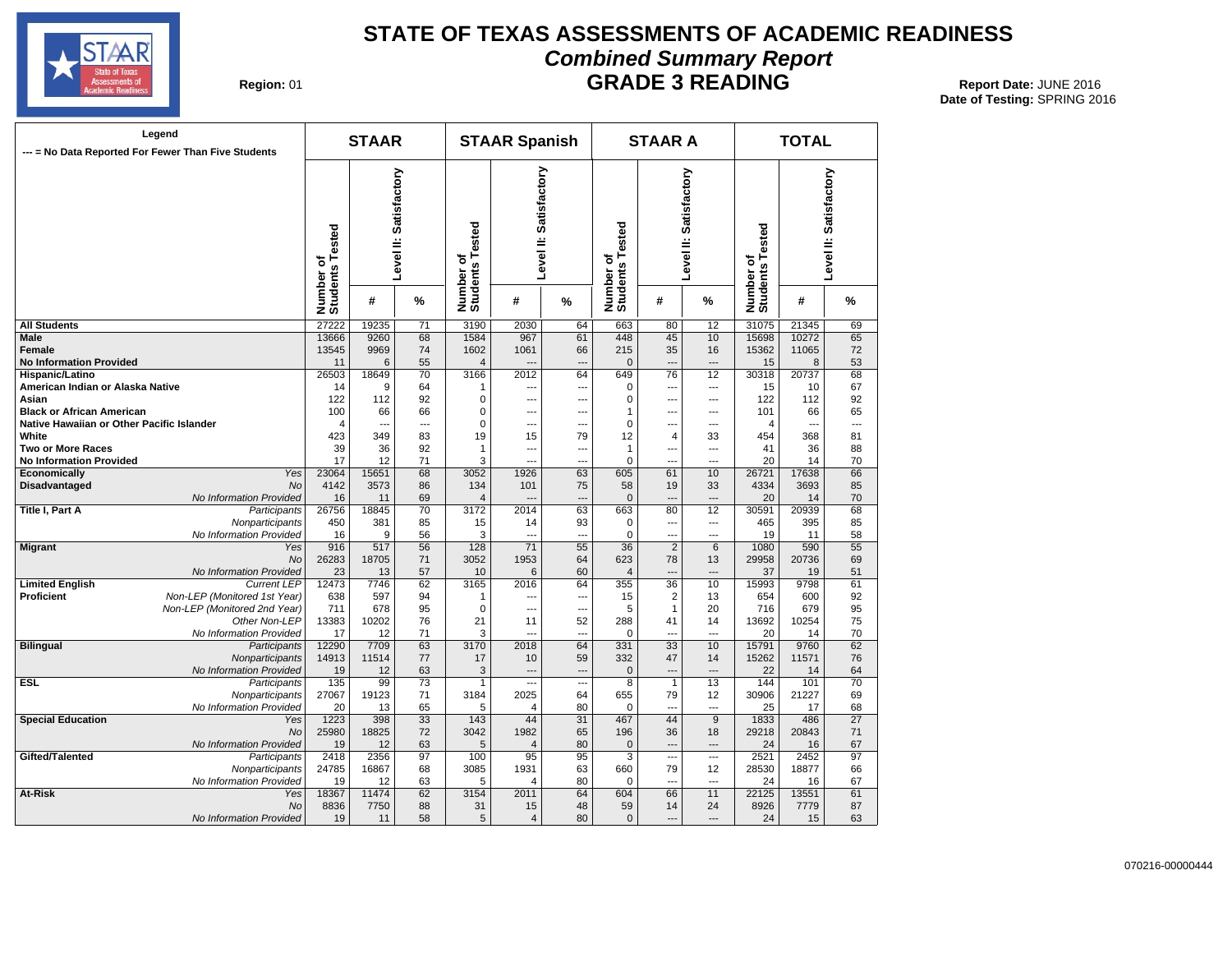

#### **STATE OF TEXAS ASSESSMENTS OF ACADEMIC READINESS Combined Summary Report GRADE 3 MATHEMATICS** Report Date: JUNE 2016

| Region: 01 |  |
|------------|--|
|------------|--|

| Legend<br>--- = No Data Reported For Fewer Than Five Students |                              | <b>STAAR</b> |                        |                              | <b>STAAR Spanish</b>      |                          |                              | <b>STAARL</b>            |                          |                    | <b>STAAR A</b>           |                |                                         | <b>TOTAL</b>             |                           |
|---------------------------------------------------------------|------------------------------|--------------|------------------------|------------------------------|---------------------------|--------------------------|------------------------------|--------------------------|--------------------------|--------------------|--------------------------|----------------|-----------------------------------------|--------------------------|---------------------------|
|                                                               | Number of<br>Students Tested |              | Level II: Satisfactory | Number of<br>Students Tested | Satisfactory<br>Level II: |                          | Number of<br>Students Tested | Level II: Satisfactory   |                          | Tested<br>৳<br>S   | Level II:                | Satisfactory   | of<br>s Tested<br>Number of<br>Students |                          | Satisfactory<br>Level II: |
|                                                               |                              | #            | %                      |                              | #                         | %                        |                              | #                        | %                        | Number<br>Students | #                        | ℅              |                                         | #                        | %                         |
| <b>All Students</b>                                           | 29488                        | 22787        | 77                     | 671                          | 370                       | 55                       | 317                          | 99                       | 31                       | 608                | 87                       | 14             | 31084                                   | 23343                    | 75                        |
| Male                                                          | 14805                        | 11442        | 77                     | 333                          | 186                       | 56                       | 157                          | 46                       | $\overline{29}$          | 409                | 58                       | 14             | 15704                                   | 11732                    | 75                        |
| Female                                                        | 14669                        | 11337        | 77                     | 335                          | 183                       | 55                       | 160                          | 53                       | 33                       | 199                | 29                       | 15             | 15363                                   | 11602                    | 76                        |
| <b>No Information Provided</b>                                | 14                           | 8            | 57                     | 3                            | $\sim$                    | $\overline{\phantom{a}}$ | $\mathbf{0}$                 | $\sim$                   | $\sim$                   | $\mathbf{0}$       | $\overline{a}$           | $\sim$         | 17                                      | 9                        | 53                        |
| Hispanic/Latino                                               | 28754                        | 22179        | 77                     | 660                          | 363                       | 55                       | 314                          | 97                       | 31                       | 597                | 86                       | 14             | 30325                                   | 22725                    | 75                        |
| American Indian or Alaska Native                              | 15                           | 10           | 67                     | $\mathbf 0$                  | ---                       | ---                      | $\Omega$                     | $\overline{\phantom{a}}$ | $\hspace{0.05cm} \ldots$ | 0                  | $\overline{\phantom{a}}$ | ---            | 15                                      | 10                       | 67                        |
| Asian                                                         | 118                          | 113          | 96                     | $\mathbf 0$                  | ---                       | ---                      | 3                            | ---                      | ---                      | $\mathbf 0$        |                          | ---            | 121                                     | 115                      | 95                        |
| <b>Black or African American</b>                              | 101                          | 64           | 63                     | $\mathbf 0$                  | ---                       | ---                      | $\Omega$                     | $\overline{\phantom{a}}$ | $\overline{a}$           | $\mathbf 0$        | ---                      | ---            | 101                                     | 64                       | 63                        |
| Native Hawaiian or Other Pacific Islander                     | 4                            | ---          | $\overline{a}$         | 0                            | $\overline{a}$            | ---                      | 0                            | ---                      | $---$                    | $\mathbf 0$        | ---                      | ---            | $\overline{4}$                          | $\overline{\phantom{a}}$ | $\overline{a}$            |
| White                                                         | 437                          | 369          | 84                     | 8                            | 5                         | 63                       | $\mathbf 0$                  | $---$                    | $---$                    | 10                 | $\mathbf{1}$             | 10             | 455                                     | 375                      | 82                        |
| Two or More Races                                             | 39                           | 34           | 87                     | $\mathbf{1}$                 | $\overline{a}$            | $\overline{\phantom{a}}$ | $\mathbf 0$                  | $\overline{a}$           | $\overline{a}$           | $\mathbf{1}$       | $\overline{a}$           | $\overline{a}$ | 41                                      | 34                       | 83                        |
| <b>No Information Provided</b>                                | 20                           | 15           | 75                     | $\overline{2}$               | $\overline{a}$            | $\overline{a}$           | $\mathbf 0$                  | $\overline{a}$           | $\overline{a}$           | $\mathbf 0$        |                          | $\overline{a}$ | 22                                      | 17                       | 77                        |
| Yes<br>Economically                                           | 25258                        | 19046        | 75                     | 612                          | 331                       | 54                       | 301                          | 94                       | 31                       | 556                | 75                       | 13             | 26727                                   | 19546                    | 73                        |
| Disadvantaged<br>No                                           | 4211                         | 3727         | 89                     | 56                           | 37                        | 66                       | 16                           | 5                        | 31                       | 52                 | 12                       | 23             | 4335                                    | 3781                     | 87                        |
| No Information Provided                                       | 19                           | 14           | 74                     | 3                            | $\overline{a}$            | $\overline{a}$           | $\mathbf{0}$                 | $---$                    | $\overline{a}$           | $\mathbf{0}$       | $---$                    | $\overline{a}$ | 22                                      | 16                       | 73                        |
| Title I, Part A<br>Participants                               | 29015                        | 22373        | 77                     | 661                          | 361                       | 55                       | 315                          | 99                       | 31                       | 608                | 87                       | 14             | 30599                                   | 22920                    | 75                        |
| Nonparticipants                                               | 454                          | 402          | 89                     | 8                            | $\overline{7}$            | 88                       | $\overline{2}$               | $\overline{\phantom{a}}$ | $\overline{a}$           | $\pmb{0}$          | $\overline{a}$           | ---            | 464                                     | 409                      | 88                        |
| No Information Provided                                       | 19                           | 12           | 63                     | $\overline{2}$               | ---                       | $\overline{\phantom{a}}$ | 0                            | $---$                    | $\overline{\phantom{a}}$ | $\mathbf 0$        | $\overline{\phantom{a}}$ | ---            | 21                                      | 14                       | 67                        |
| <b>Migrant</b><br>Yes                                         | 1013                         | 701          | 69                     | 24                           | 9                         | $\overline{38}$          | 10                           | $\overline{3}$           | 30                       | 33                 | 6                        | 18             | 1080                                    | 719                      | 67                        |
| <b>No</b>                                                     | 28451                        | 22070        | 78                     | 643                          | 358                       | 56                       | 302                          | 96                       | 32                       | 569                | 81                       | 14             | 29965                                   | 22605                    | 75                        |
|                                                               | 24                           |              |                        |                              | $\overline{a}$            |                          |                              |                          | $\mathbf{0}$             |                    |                          | $\mathbf{0}$   |                                         |                          |                           |
| No Information Provided                                       |                              | 16           | 67                     | $\overline{4}$               |                           | $\overline{\phantom{a}}$ | $\overline{5}$               | $\mathbf 0$              |                          | 6                  | $\mathbf{0}$             |                | 39                                      | 19                       | 49                        |
| <b>Limited English</b><br><b>Current LEP</b>                  | 14677                        | 10809        | 74                     | 658                          | 361                       | 55                       | 317                          | 99                       | 31                       | 345                | 50                       | 14             | 15997                                   | 11319                    | 71                        |
| Proficient<br>Non-LEP (Monitored 1st Year)                    | 639                          | 607          | 95                     | 1                            | $\overline{a}$            | $\overline{\phantom{a}}$ | 0                            | $\overline{a}$           | $\overline{a}$           | 14                 | 0                        | $\mathbf 0$    | 654                                     | 608                      | 93                        |
| Non-LEP (Monitored 2nd Year)                                  | 712                          | 682          | 96                     | $\mathbf 0$                  | $\overline{\phantom{a}}$  | $\overline{\phantom{a}}$ | $\mathbf 0$                  | $\overline{a}$           | $---$                    | $\overline{4}$     | ---                      | ---            | 716                                     | 684                      | 96                        |
| Other Non-LEP                                                 | 13440                        | 10674        | 79                     | 10                           | 6                         | 60                       | $\pmb{0}$                    | $\overline{a}$           | ---                      | 245                | 35                       | 14             | 13695                                   | 10715                    | 78                        |
| No Information Provided                                       | 20                           | 15           | 75                     | $\overline{2}$               | ---                       | ---                      | $\mathbf 0$                  | ---                      | ---                      | 0                  | $\overline{a}$           | ---            | 22                                      | 17                       | 77                        |
| <b>Bilingual</b><br>Participants                              | 14506                        | 10733        | 74                     | 655                          | 361                       | 55                       | 311                          | 96                       | 31                       | 323                | 50                       | 15             | 15795                                   | 11240                    | 71                        |
| Nonparticipants                                               | 14960                        | 12039        | 80                     | 14                           | $\overline{7}$            | 50                       | 6                            | 3                        | 50                       | 285                | 37                       | 13             | 15265                                   | 12086                    | 79                        |
| No Information Provided                                       | 22                           | 15           | 68                     | $\overline{2}$               | ---                       | ---                      | $\Omega$                     | $\overline{a}$           | $\overline{a}$           | $\mathbf{0}$       | ---                      | $\overline{a}$ | 24                                      | 17                       | 71                        |
| ESL<br>Participants                                           | 131                          | 106          | 81                     | $\overline{1}$               | ---                       | ---                      | $\overline{4}$               | $---$                    | $\cdots$                 | 8                  | $\mathbf 0$              | $\mathbf 0$    | 144                                     | 108                      | 75                        |
| Nonparticipants                                               | 29334                        | 22665        | 77                     | 666                          | 367                       | 55                       | 313                          | 97                       | 31                       | 600                | 87                       | 15             | 30913                                   | 23216                    | 75                        |
| No Information Provided                                       | 23                           | 16           | 70                     | 4                            | $\overline{a}$            | $\overline{\phantom{a}}$ | 0                            | $\overline{a}$           | $\sim$                   | $\mathbf 0$        | $-$                      | $\overline{a}$ | 27                                      | 19                       | 70                        |
| <b>Special Education</b><br>Yes                               | 1371                         | 576          | 42                     | 16                           | $5\overline{)}$           | 31                       | 9                            | $\overline{2}$           | $\overline{22}$          | 437                | 48                       | 11             | 1833                                    | 631                      | 34                        |
| No                                                            | 28095                        | 22196        | 79                     | 651                          | 362                       | 56                       | 308                          | 97                       | 31                       | 171                | 39                       | 23             | 29225                                   | 22694                    | 78                        |
| No Information Provided                                       | 22                           | 15           | 68                     | $\overline{4}$               | $\overline{a}$            | $\overline{\phantom{a}}$ | $\mathbf 0$                  | $\overline{a}$           | $---$                    | $\mathbf 0$        | $\overline{\phantom{a}}$ | $---$          | 26                                      | 18                       | 69                        |
| Gifted/Talented<br>Participants                               | 2518                         | 2482         | 99                     | $\overline{2}$               | ---                       | $\overline{\phantom{a}}$ | $\mathbf 0$                  | $\overline{\phantom{a}}$ | $\overline{\phantom{a}}$ | $\overline{2}$     | $\overline{\phantom{a}}$ | ---            | 2522                                    | 2484                     | 98                        |
| Nonparticipants                                               | 26948                        | 20290        | 75                     | 665                          | 365                       | 55                       | 317                          | 99                       | 31                       | 606                | 87                       | 14             | 28536                                   | 20841                    | 73                        |
| No Information Provided                                       | 22                           | 15           | 68                     | $\overline{4}$               | $\overline{a}$            | $\overline{\phantom{a}}$ | 0                            | $\overline{\phantom{a}}$ | $---$                    | $\mathbf 0$        | ---                      | ---            | 26                                      | 18                       | 69                        |
| At-Risk<br>Yes                                                | 20618                        | 14944        | 72                     | 638                          | 354                       | 55                       | 316                          | 99                       | 31                       | 560                | 78                       | 14             | 22132                                   | 15475                    | 70                        |
| No                                                            | 8848                         | 7829         | 88                     | 29                           | 13                        | 45                       | $\mathbf{1}$                 | $\overline{a}$           | $\qquad \qquad \cdots$   | 48                 | 9                        | 19             | 8926                                    | 7851                     | 88                        |
| No Information Provided                                       | 22                           | 14           | 64                     | $\overline{4}$               | $\overline{a}$            | $\overline{a}$           | $\mathbf{0}$                 | $---$                    | $---$                    | $\mathbf{0}$       | $---$                    | $\overline{a}$ | 26                                      | 17                       | 65                        |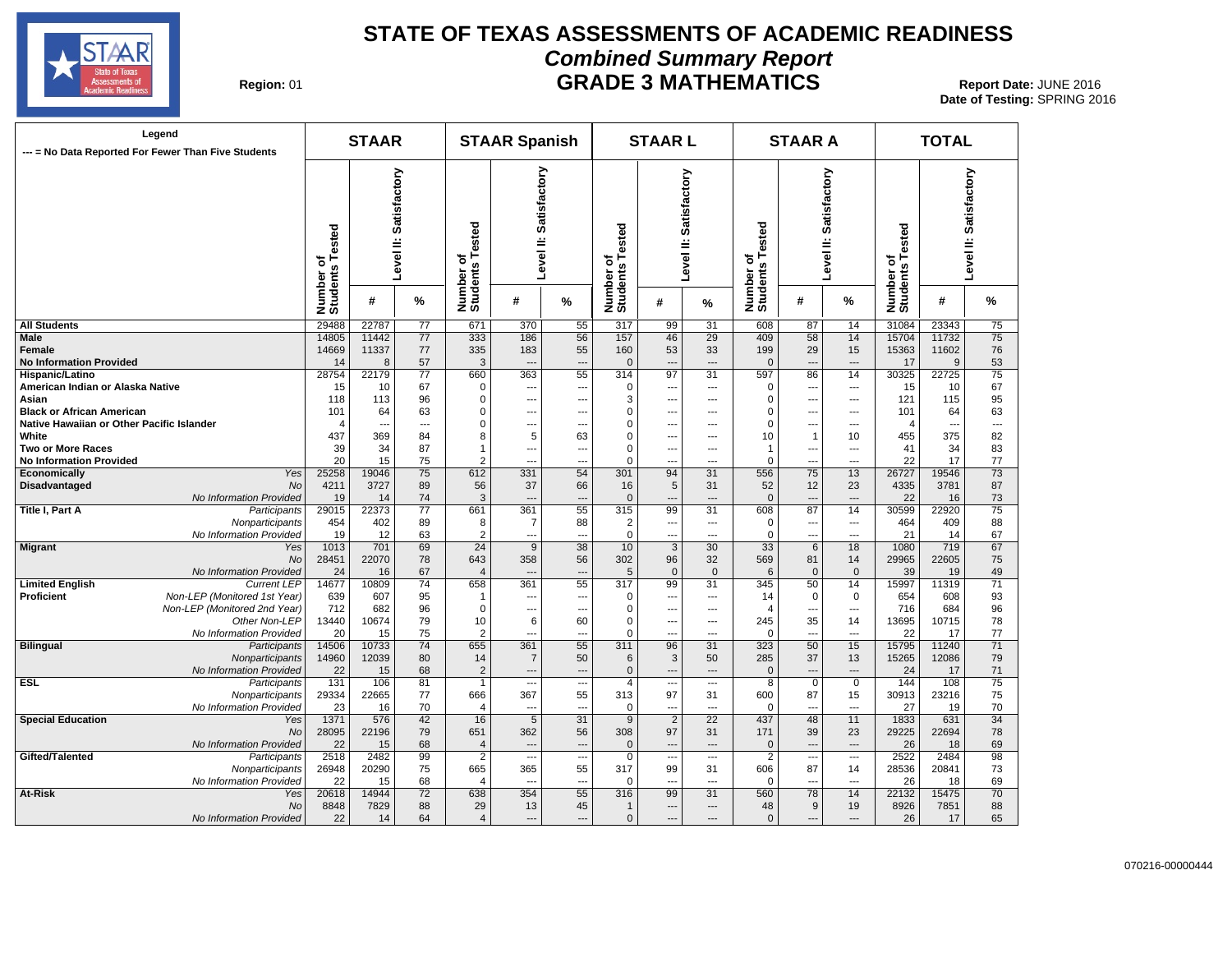

#### **STATE OF TEXAS ASSESSMENTS OF ACADEMIC READINESS Combined Summary Report GRADE 4 READING** Report Date: JUNE 2016

| Region: 01 |  |
|------------|--|
|------------|--|

| Legend<br>--- = No Data Reported For Fewer Than Five Students                 |                              |                                      | <b>STAAR</b>   |                        |                              | <b>STAAR Spanish</b>   |                          |                              | <b>STAAR A</b> |                        |                              | <b>TOTAL</b>          |                        |
|-------------------------------------------------------------------------------|------------------------------|--------------------------------------|----------------|------------------------|------------------------------|------------------------|--------------------------|------------------------------|----------------|------------------------|------------------------------|-----------------------|------------------------|
|                                                                               |                              | Tested<br>ō<br>Number of<br>Students |                | Level II: Satisfactory | Number of<br>Students Tested | Level II: Satisfactory |                          | Number of<br>Students Tested |                | Level II: Satisfactory | Number of<br>Students Tested |                       | Level II: Satisfactory |
|                                                                               |                              |                                      | #              | %                      |                              | #                      | %                        |                              | #              | %                      |                              | #                     | %                      |
| <b>All Students</b>                                                           |                              | 26575                                | 20421          | $\overline{77}$        | 2712                         | 1551                   | 57                       | 928                          | 142            | 15                     | 30215                        | 22114                 | 73                     |
| <b>Male</b>                                                                   |                              | 13410                                | 9793           | 73                     | 1346                         | 716                    | 53                       | 631                          | 94             | 15                     | 15387                        | 10603                 | 69                     |
| Female                                                                        |                              | 13163                                | 10626          | 81                     | 1366                         | 835                    | 61                       | 297                          | 48             | 16                     | 14826                        | 11509                 | 78                     |
| <b>No Information Provided</b>                                                |                              | $\overline{2}$                       |                |                        | $\mathbf 0$                  | ---                    | ---                      | $\mathbf 0$                  |                | ---                    | $\overline{2}$               |                       | ---                    |
| Hispanic/Latino                                                               |                              | 25935                                | 19871          | 77                     | 2690                         | 1537                   | 57                       | 912                          | 136            | 15                     | 29537                        | 21544                 | 73                     |
| American Indian or Alaska Native                                              |                              | 14                                   | 10             | 71                     | 3                            | ---                    | ---                      | 2                            | ---            | ---                    | 19                           | 12                    | 63                     |
| Asian                                                                         |                              | 116                                  | 112            | 97                     | 0                            | ---                    | ---                      | 2                            | ---            | ---                    | 118                          | 113                   | 96                     |
| <b>Black or African American</b><br>Native Hawaiian or Other Pacific Islander |                              | 52<br>6                              | 47<br>6        | 90<br>100              | 0<br>$\Omega$                | ---<br>---             | ---<br>                  | 3<br>0                       | ---<br>---     | ---<br>---             | 55<br>6                      | 48<br>6               | 87<br>100              |
| White                                                                         |                              | 431                                  | 357            | 83                     | 16                           | 11                     | 69                       | 9                            | 3              | 33                     | 456                          | 371                   | 81                     |
| <b>Two or More Races</b>                                                      |                              | 17                                   | 16             | 94                     | 0                            | ---                    | ---                      | 0                            | ---            | ---                    | 17                           | 16                    | 94                     |
| <b>No Information Provided</b>                                                |                              | $\overline{4}$                       |                | $\overline{a}$         | 3                            | $\sim$                 | $\sim$                   | 0                            | ---            | $\overline{a}$         | $\overline{7}$               | $\overline{4}$        | 57                     |
| Economically                                                                  | Yes                          | 22467                                | 16769          | 75                     | 2600                         | 1477                   | 57                       | 837                          | 123            | 15                     | 25904                        | 18369                 | 71                     |
| Disadvantaged                                                                 | <b>No</b>                    | 4104                                 | 3650           | 89                     | 109                          | 72                     | 66                       | 91                           | 19             | 21                     | 4304                         | 3741                  | 87                     |
|                                                                               | No Information Provided      | $\overline{4}$                       |                |                        | 3                            |                        |                          | $\mathbf{0}$                 | --             |                        | 7                            | $\overline{4}$        | 57                     |
| <b>Title I, Part A</b>                                                        | Participants                 | 26185                                | 20066          | $\overline{77}$        | 2692                         | 1535                   | $\overline{57}$          | 917                          | 139            | 15                     | 29794                        | 21740                 | 73                     |
|                                                                               | Nonparticipants              | 386                                  | 353            | 91                     | 18                           | 15                     | 83                       | 11                           | 3              | 27                     | 415                          | 371                   | 89                     |
|                                                                               | No Information Provided      | $\overline{4}$                       | ---            | $\overline{a}$         | $\overline{2}$               | ---                    | ---                      | 0                            | ---            | ---                    | 6                            | 3                     | 50                     |
| <b>Migrant</b>                                                                | Yes                          | 908                                  | 578            | 64                     | 106                          | 48                     | 45                       | 50                           | $\overline{5}$ | 10                     | 1064                         | 631                   | 59                     |
|                                                                               | <b>No</b>                    | 25659                                | 19838          | 77                     | 2603                         | 1501                   | 58                       | 872                          | 136            | 16                     | 29134                        | 21475                 | 74                     |
|                                                                               | No Information Provided      | 8                                    | 5              | 63                     | 3                            | $-$                    | ---                      | 6                            | $\mathbf{1}$   | 17                     | 17                           | 8                     | 47                     |
| <b>Limited English</b>                                                        | <b>Current LEP</b>           | 11570                                | 7887           | 68                     | 2688                         | 1541                   | 57                       | 532                          | 65             | 12 <sup>2</sup>        | 14790                        | 9493                  | 64                     |
| <b>Proficient</b>                                                             | Non-LEP (Monitored 1st Year) | 1456                                 | 1385           | 95                     | $\overline{2}$               |                        |                          | 10                           | 4              | 40                     | 1468                         | 1389                  | 95                     |
|                                                                               | Non-LEP (Monitored 2nd Year) | 573                                  | 547            | 95                     | $\mathbf 0$                  | ---                    | ---                      | 11                           | $\mathbf 0$    | $\mathbf 0$            | 584                          | 547                   | 94                     |
|                                                                               | Other Non-LEP                | 12969                                | 10597          | 82                     | 20                           | 9                      | 45                       | 375                          | 73             | 19                     | 13364                        | 10679                 | 80                     |
|                                                                               | No Information Provided      | 7                                    | 5              | 71                     | $\overline{2}$               | $\overline{a}$         | ---                      | 0                            | ---            | $\overline{a}$         | 9                            | 6                     | 67                     |
| <b>Bilingual</b>                                                              | Participants                 | 11444                                | 7886           | 69                     | 2693                         | 1542                   | 57                       | 513                          | 62             | $\overline{12}$        | 14650                        | 9490                  | 65                     |
|                                                                               | Nonparticipants              | 15125                                | 12531          | 83                     | 18                           | 9                      | 50                       | 415                          | 80             | 19                     | 15558                        | 12620                 | 81                     |
|                                                                               | No Information Provided      | 6                                    | $\overline{4}$ | 67                     | $\mathbf{1}$                 | ---                    | ---                      | 0                            | ÷÷             | $\overline{a}$         | $\overline{7}$               | $\overline{4}$        | 57                     |
| <b>ESL</b>                                                                    | Participants                 | 70                                   | 52             | 74                     | $\mathbf 0$                  | $\overline{a}$         | $\overline{\phantom{a}}$ | 5                            | $\mathbf{1}$   | 20                     | 75                           | 53                    | 71                     |
|                                                                               | Nonparticipants              | 26498                                | 20364          | 77                     | 2709                         | 1549                   | 57                       | 923                          | 141            | 15                     | 30130                        | 22054                 | 73                     |
| <b>Special Education</b>                                                      | No Information Provided      | 7<br>1348                            | 5<br>522       | 71<br>39               | 3<br>105                     | ---<br>35              | ---<br>33                | 0<br>711                     | ---<br>74      | ---<br>10              | 10<br>2164                   | $\overline{7}$<br>631 | 70<br>29               |
|                                                                               | Yes<br><b>No</b>             | 25220                                | 19894          | 79                     | 2605                         | 1515                   | 58                       | 217                          | 68             | 31                     | 28042                        | 21477                 | 77                     |
|                                                                               | No Information Provided      | $\overline{7}$                       | 5              | 71                     | $\overline{\mathbf{c}}$      |                        |                          | 0                            | $\overline{a}$ |                        | 9                            | 6                     | 67                     |
| Gifted/Talented                                                               | Participants                 | 3006                                 | 2944           | 98                     | 110                          | 109                    | 99                       | 5                            | 5              | 100                    | 3121                         | 3058                  | 98                     |
|                                                                               | Nonparticipants              | 23562                                | 17472          | 74                     | 2600                         | 1441                   | 55                       | 923                          | 137            | 15                     | 27085                        | 19050                 | 70                     |
|                                                                               | No Information Provided      | $\overline{7}$                       | 5              | 71                     | $\overline{2}$               | -−                     | ÷.,                      | $\Omega$                     |                | $\overline{a}$         | 9                            | 6                     | 67                     |
| At-Risk                                                                       | Yes                          | 15803                                | 10457          | 66                     | 2664                         | 1527                   | 57                       | 855                          | 122            | 14                     | 19322                        | 12106                 | 63                     |
|                                                                               | <b>No</b>                    | 10764                                | 9959           | 93                     | 45                           | 22                     | 49                       | 73                           | 20             | 27                     | 10882                        | 10001                 | 92                     |
|                                                                               | No Information Provided      | 8                                    | 5              | 63                     | 3                            | $-$                    | $\overline{a}$           | $\mathbf 0$                  | ---            | ---                    | 11                           | $\overline{7}$        | 64                     |
|                                                                               |                              |                                      |                |                        |                              |                        |                          |                              |                |                        |                              |                       |                        |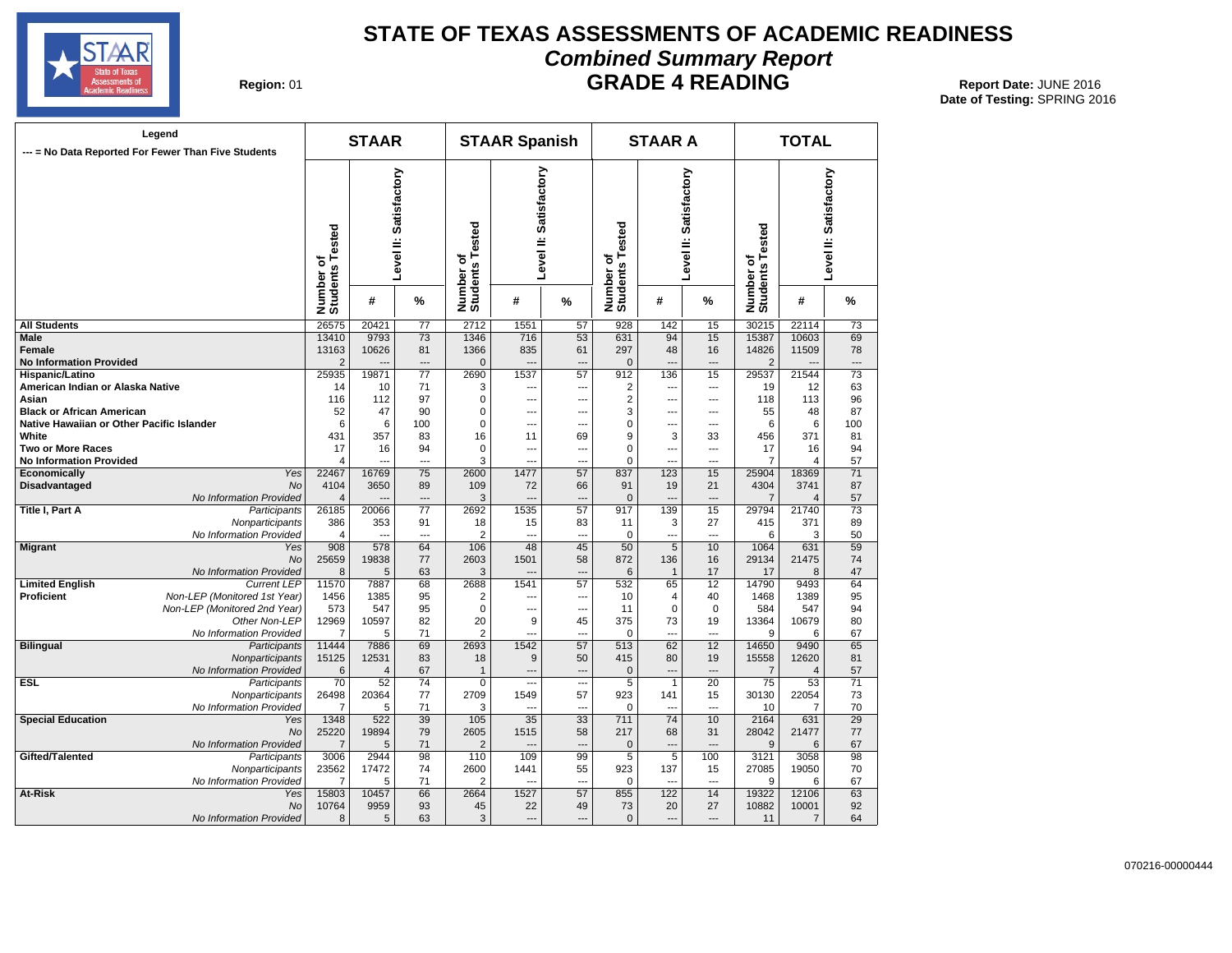

#### **STATE OF TEXAS ASSESSMENTS OF ACADEMIC READINESS Combined Summary Report GRADE 4 MATHEMATICS** Report Date: JUNE 2016

| Region: 01 |  |
|------------|--|
|------------|--|

| Legend<br>--- = No Data Reported For Fewer Than Five Students |                              | <b>STAAR</b>   |                        |                                      | <b>STAAR Spanish</b>      |                          |                              | <b>STAARL</b>            |                          |                              | <b>STAAR A</b>            |                          |                       | <b>TOTAL</b>   |                        |
|---------------------------------------------------------------|------------------------------|----------------|------------------------|--------------------------------------|---------------------------|--------------------------|------------------------------|--------------------------|--------------------------|------------------------------|---------------------------|--------------------------|-----------------------|----------------|------------------------|
|                                                               | Number of<br>Students Tested |                | Level II: Satisfactory | Tested<br>৳<br>Number of<br>Students | Satisfactory<br>Level II: |                          | Number of<br>Students Tested | Level II: Satisfactory   |                          | Number of<br>Students Tested | Satisfactory<br>Level II: |                          | ested<br>৳৺           |                | Level II: Satisfactory |
|                                                               |                              | #              | %                      |                                      | #                         | %                        |                              | #                        | %                        |                              | #                         | %                        | Number of<br>Students | #              | %                      |
| <b>All Students</b>                                           | 28679                        | 21703          | 76                     | 677                                  | 337                       | 50                       | 27                           | 11                       | 41                       | 849                          | 157                       | 18                       | 30232                 | 22208          | 73                     |
| Male                                                          | 14462                        | 10915          | 75                     | 349                                  | 172                       | 49                       | 19                           | 8                        | 42                       | 562                          | 116                       | 21                       | 15392                 | 11211          | 73                     |
| Female                                                        | 14215                        | 10787          | 76                     | 328                                  | 165                       | 50                       | 8                            | 3                        | 38                       | 287                          | 41                        | 14                       | 14838                 | 10996          | 74                     |
| <b>No Information Provided</b>                                | $\overline{2}$               |                | $\overline{a}$         | $\mathbf{0}$                         | $\overline{\phantom{a}}$  | $\overline{a}$           | $\mathbf 0$                  | $\overline{a}$           | $\overline{a}$           | $\mathbf{0}$                 | $\overline{\phantom{a}}$  | $\overline{a}$           | $\overline{2}$        |                | ---                    |
| Hispanic/Latino                                               | 28030                        | 21158          | $\overline{75}$        | 662                                  | 330                       | 50                       | 25                           | 9                        | 36                       | 837                          | 151                       | 18                       | 29554                 | 21648          | 73                     |
| American Indian or Alaska Native                              | 15                           | 12             | 80                     | $\overline{2}$                       | $\overline{\phantom{a}}$  | ---                      | $\mathbf 0$                  | $\overline{a}$           | $---$                    | $\overline{2}$               | $\overline{a}$            | ---                      | 19                    | 14             | 74                     |
| Asian                                                         | 114                          | 113            | 99                     | $\mathbf 0$                          | ---                       | ---                      | $\overline{2}$               | $\overline{\phantom{a}}$ | $\overline{a}$           | $\overline{2}$               | $\overline{a}$            | ---                      | 118                   | 116            | 98                     |
| <b>Black or African American</b>                              | 54                           | 42             | 78                     | $\pmb{0}$                            | $\overline{\phantom{a}}$  | ---                      | $\Omega$                     | $\overline{\phantom{a}}$ | $\hspace{0.05cm} \ldots$ | $\mathbf 1$                  | $\overline{\phantom{a}}$  | $\overline{\phantom{a}}$ | 55                    | 42             | 76                     |
| Native Hawaiian or Other Pacific Islander                     | 6                            | 5              | 83                     | $\mathbf 0$                          | $\overline{a}$            | ---                      | 0                            | ---                      | $---$                    | 0                            | $---$                     | ---                      | 6                     | 5              | 83                     |
| White                                                         | 438                          | 354            | 81                     | 11                                   | $\overline{4}$            | 36                       | $\Omega$                     | $\sim$                   | $---$                    | $\overline{7}$               | $\overline{4}$            | 57                       | 456                   | 362            | 79                     |
| Two or More Races                                             | 17                           | 17             | 100                    | $\mathbf 0$                          | $\overline{\phantom{a}}$  | ---                      | $\mathbf 0$                  | $\overline{\phantom{a}}$ | $---$                    | $\mathbf 0$                  | ---                       | ---                      | 17                    | 17             | 100                    |
| <b>No Information Provided</b>                                | 5                            | $\overline{2}$ | 40                     | $\overline{2}$                       | $\overline{a}$            | ---                      | $\Omega$                     | $\overline{a}$           | $\overline{a}$           | $\mathbf 0$                  |                           | $\overline{a}$           | $\overline{7}$        | $\overline{4}$ | 57                     |
| Yes<br>Economically                                           | 24506                        | 18090          | 74                     | 620                                  | 304                       | 49                       | 21                           | $\overline{9}$           | 43                       | 767                          | 137                       | 18                       | 25914                 | 18540          | $\overline{72}$        |
| Disadvantaged<br>No                                           | 4168                         | 3611           | 87                     | 55                                   | 32                        | 58                       | 6                            | $\overline{2}$           | 33                       | 82                           | 20                        | 24                       | 4311                  | 3665           | 85                     |
| No Information Provided                                       | 5                            | $\overline{2}$ | 40                     | $\overline{2}$                       | $\overline{a}$            | $\overline{a}$           | $\mathbf{0}$                 | $\overline{a}$           | $\overline{a}$           | $\mathbf{0}$                 | $\overline{a}$            | $\overline{a}$           | -7                    | 3              | 43                     |
| Title I, Part A<br>Participants                               | 28287                        | 21354          | 75                     | 660                                  | 327                       | 50                       | 23                           | $\overline{7}$           | 30                       | 840                          | 153                       | 18                       | 29810                 | 21841          | 73                     |
| Nonparticipants                                               | 387                          | 347            | 90                     | 16                                   | 9                         | 56                       | $\overline{4}$               | $\overline{\phantom{a}}$ | $\overline{a}$           | 9                            | 4                         | 44                       | 416                   | 364            | 88                     |
| No Information Provided                                       | 5                            | $\overline{2}$ | 40                     | $\mathbf{1}$                         | $\overline{a}$            | ---                      | 0                            | $\overline{a}$           | $---$                    | $\mathbf 0$                  | $---$                     | ---                      | 6                     | 3              | 50                     |
| <b>Migrant</b><br>Yes                                         | 990                          | 652            | 66                     | 20                                   | 8                         | 40                       | $\mathbf 0$                  | $\overline{\phantom{a}}$ | $\overline{a}$           | 54                           | 9                         | 17                       | 1064                  | 669            | 63                     |
| <b>No</b>                                                     | 27680                        | 21046          | 76                     | 655                                  | 328                       | 50                       | 27                           | 11                       | 41                       | 789                          | 147                       | 19                       | 29151                 | 21532          | 74                     |
| No Information Provided                                       | 9                            | 5              | 56                     | $\overline{2}$                       | $\overline{a}$            | ---                      | $\mathbf{0}$                 | $\overline{\phantom{a}}$ | $\overline{a}$           | 6                            | $\mathbf{1}$              | 17                       | 17                    | $\overline{7}$ | 41                     |
| <b>Limited English</b><br><b>Current LEP</b>                  | 13615                        | 9561           | 70                     | 660                                  | 330                       | 50                       | 27                           | 11                       | 41                       | 498                          | 91                        | 18                       | 14800                 | 9993           | 68                     |
| Proficient<br>Non-LEP (Monitored 1st Year)                    | 1460                         | 1349           | 92                     | 0                                    | $\overline{a}$            | ---                      | 0                            | $\ddotsc$                | $\overline{\phantom{a}}$ | 8                            | 4                         | 50                       | 1468                  | 1353           | 92                     |
| Non-LEP (Monitored 2nd Year)                                  | 573                          | 534            | 93                     | $\mathbf 0$                          | $\overline{a}$            | ---                      | $\mathbf 0$                  | $\overline{\phantom{a}}$ | $---$                    | 12                           | $\mathbf 0$               | $\mathbf 0$              | 585                   | 534            | 91                     |
| Other Non-LEP                                                 | 13023                        | 10255          | 79                     | 16                                   | 6                         | 38                       | $\mathbf 0$                  | $\overline{\phantom{a}}$ | $\overline{\phantom{a}}$ | 331                          | 62                        | 19                       | 13370                 | 10323          | 77                     |
| No Information Provided                                       | 8                            | 4              | 50                     | $\overline{1}$                       | $---$                     | ---                      | $\Omega$                     | $\overline{\phantom{a}}$ | $\overline{a}$           | $\Omega$                     | $\overline{a}$            | $\overline{a}$           | <sub>9</sub>          | 5              | 56                     |
| <b>Bilingual</b><br>Participants                              | 13492                        | 9545           | 71                     | 664                                  | 332                       | 50                       | $\overline{25}$              | $\overline{9}$           | $\overline{36}$          | 480                          | 87                        | 18                       | 14661                 | 9973           | 68                     |
| Nonparticipants                                               | 15180                        | 12155          | 80                     | 13                                   | 5                         | 38                       | $\overline{2}$               | $\overline{\phantom{a}}$ | $\hspace{1.5cm} \dots$   | 369                          | 70                        | 19                       | 15564                 | 12232          | 79                     |
| No Information Provided                                       | $\overline{7}$               | 3              | 43                     | $\mathbf{0}$                         | $\overline{a}$            | ---                      | $\Omega$                     | $\overline{\phantom{a}}$ | $\overline{\phantom{a}}$ | $\mathbf 0$                  | $\qquad \qquad \cdots$    | $---$                    | $\overline{7}$        | 3              | 43                     |
| ESL<br>Participants                                           | 69                           | 53             | 77                     | $\mathbf 0$                          | $\overline{\phantom{a}}$  | ---                      | $\overline{2}$               | $\overline{\phantom{a}}$ | $\overline{a}$           | 3                            | $\overline{\phantom{a}}$  | $\overline{\phantom{a}}$ | 74                    | 56             | 76                     |
| Nonparticipants                                               | 28602                        | 21646          | 76                     | 675                                  | 336                       | 50                       | 25                           | 9                        | 36                       | 846                          | 156                       | 18                       | 30148                 | 22147          | 73                     |
| No Information Provided                                       | 8                            | 4              | 50                     | $\overline{2}$                       | ---                       | $\overline{\phantom{a}}$ | $\mathbf 0$                  | $\overline{a}$           | $\overline{a}$           | $\mathbf 0$                  | $\overline{a}$            | $\overline{a}$           | 10                    | 5              | 50                     |
| <b>Special Education</b><br>Yes                               | 1482                         | 612            | 41                     | 16                                   | 9                         | 56                       | $\mathbf 0$                  | $\hspace{0.05cm} \ldots$ | $\overline{\phantom{a}}$ | 668                          | 97                        | 15                       | 2166                  | 718            | 33                     |
| No                                                            | 27189                        | 21087          | 78                     | 660                                  | 327                       | 50                       | 27                           | 11                       | 41                       | 181                          | 60                        | 33                       | 28057                 | 21485          | 77                     |
| No Information Provided                                       | 8                            | $\overline{4}$ | 50                     | $\mathbf{1}$                         | $\overline{a}$            |                          | $\mathbf{0}$                 | $\overline{a}$           | $\overline{a}$           | $\mathbf 0$                  | $\overline{a}$            | $\overline{a}$           | 9                     | 5              | 56                     |
| Gifted/Talented<br>Participants                               | 3113                         | 3044           | 98                     | $\overline{5}$                       | $\overline{5}$            | 100                      | $\mathbf 0$                  | $\overline{\phantom{a}}$ | $---$                    | $\overline{5}$               | 5                         | 100                      | 3123                  | 3054           | 98                     |
| Nonparticipants                                               | 25558                        | 18655          | 73                     | 671                                  | 331                       | 49                       | 27                           | 11                       | 41                       | 844                          | 152                       | 18                       | 27100                 | 19149          | 71                     |
| No Information Provided                                       | 8                            | 4              | 50                     | -1                                   | $\overline{a}$            | ---                      | $\mathbf 0$                  | $\overline{a}$           | ---                      | $\mathbf 0$                  | ---                       | ---                      | 9                     | 5              | 56                     |
| At-Risk<br>Yes                                                | 17889                        | 12017          | 67                     | 635                                  | 318                       | 50                       | 27                           | 11                       | 41                       | 785                          | 142                       | 18                       | 19336                 | 12488          | 65                     |
| No                                                            | 10781                        | 9682           | 90                     | 40                                   | 18                        | 45                       | $\mathbf 0$                  | $\overline{a}$           | $---$                    | 64                           | 15                        | 23                       | 10885                 | 9715           | 89                     |
| No Information Provided                                       | 9                            | $\overline{4}$ | 44                     | $\overline{2}$                       | $\overline{a}$            | $\overline{\phantom{a}}$ | $\mathbf{0}$                 | $\overline{a}$           | $---$                    | $\mathbf{0}$                 | $---$                     | $---$                    | 11                    | 5              | 45                     |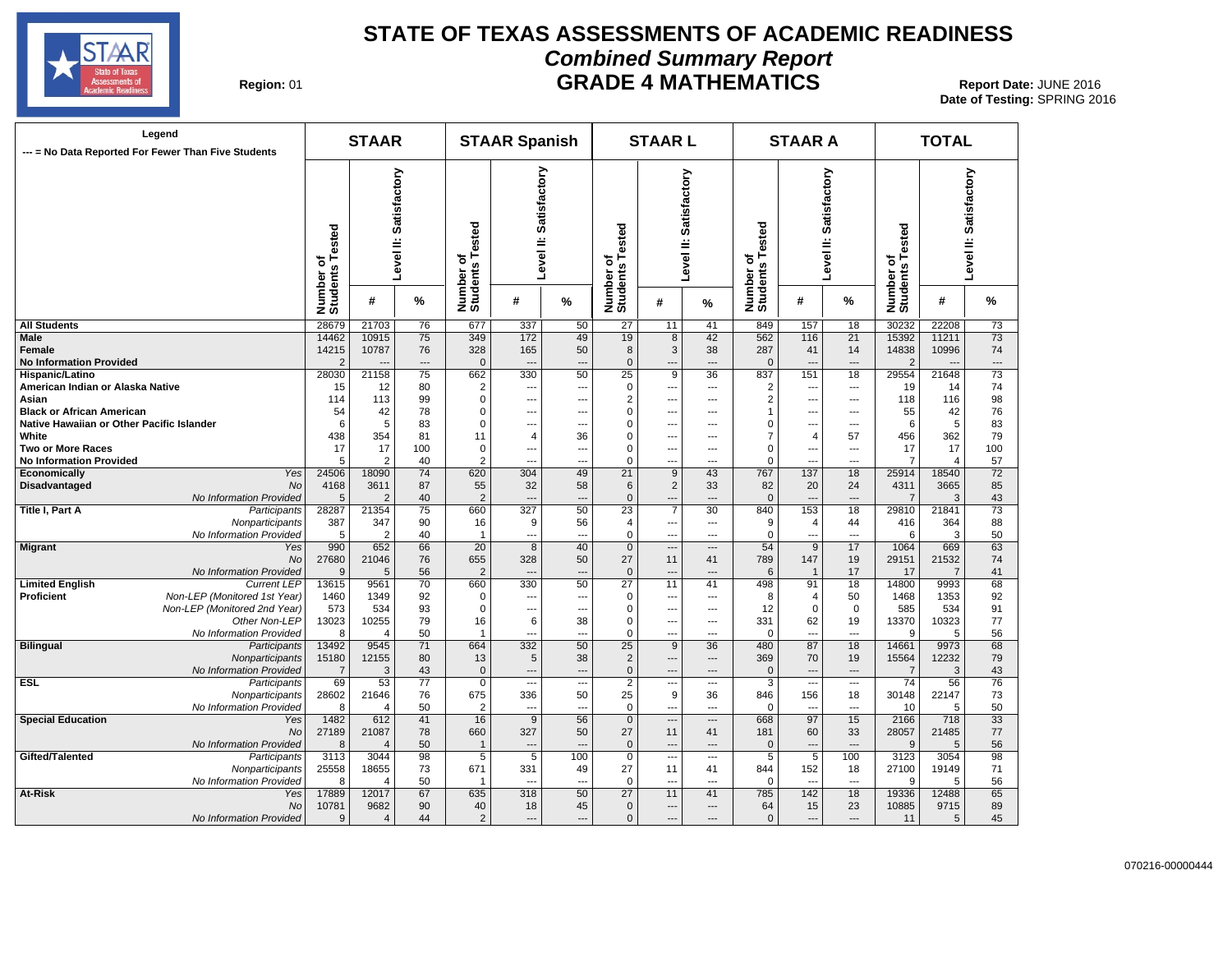

#### **STATE OF TEXAS ASSESSMENTS OF ACADEMIC READINESS Combined Summary Report** 01 **GRADE 4 WRITING Report Date:** JUNE 2016

**Date of Testing:**  SPRING 2016

**Region: 01** 

| inpined Summary Report |  |  |
|------------------------|--|--|
| <b>GRADE 4 WRITING</b> |  |  |

| Legend<br>--- = No Data Reported For Fewer Than Five Students                                     | <b>STAAR</b>                 |              |                        | <b>STAAR Spanish</b>         |                        |                 |                              | <b>STAAR A</b>    |                        | <b>TOTAL</b>                 |              |                        |  |
|---------------------------------------------------------------------------------------------------|------------------------------|--------------|------------------------|------------------------------|------------------------|-----------------|------------------------------|-------------------|------------------------|------------------------------|--------------|------------------------|--|
|                                                                                                   | Number of<br>Students Tested |              | Level II: Satisfactory | Number of<br>Students Tested | Level II: Satisfactory |                 | Number of<br>Students Tested |                   | Level II: Satisfactory | Number of<br>Students Tested |              | Level II: Satisfactory |  |
|                                                                                                   |                              | #            | %                      |                              | #                      | %               |                              | #                 | %                      |                              | #            | %                      |  |
| <b>All Students</b>                                                                               | 26725                        | 19158        | 72                     | 2760                         | 1933                   | 70              | 830                          | 67                | 8                      | 30315                        | 21158        | 70                     |  |
| <b>Male</b>                                                                                       | 13485                        | 8958         | 66                     | 1376                         | 862                    | 63              | 570                          | $\overline{39}$   | $\overline{7}$         | 15431                        | 9859         | 64                     |  |
| Female                                                                                            | 13238                        | 10199        | 77                     | 1384                         | 1071                   | 77              | 260                          | 28                | 11                     | 14882                        | 11298        | 76                     |  |
| <b>No Information Provided</b>                                                                    | $\overline{2}$               |              | ---                    | $\mathbf{0}$                 | $\overline{a}$         | ---             | $\mathbf 0$                  | ---               | ---                    | $\overline{2}$               |              | ---                    |  |
| <b>Hispanic/Latino</b>                                                                            | 26081                        | 18633        | 71                     | 2740                         | 1920                   | 70              | 817                          | 63                | 8                      | 29638                        | 20616        | 70                     |  |
| American Indian or Alaska Native                                                                  | 14                           | 8            | 57                     | 3                            | ---                    | ---             | 2                            | ---               | ---                    | 19                           | 11           | 58                     |  |
| Asian                                                                                             | 116                          | 110          | 95                     | 0                            | $\overline{a}$         | ---             | 1                            | ---               | ---                    | 117                          | 110          | 94                     |  |
| <b>Black or African American</b>                                                                  | 54                           | 41           | 76                     | 0                            | $\overline{a}$         | ÷.,             | 1                            |                   | $\overline{a}$         | 55                           | 41           | 75                     |  |
| Native Hawaiian or Other Pacific Islander                                                         | 6                            | 5            | 83                     | 0                            | ---                    | ÷.              | 0                            | ---               | ---                    | 6                            | 5            | 83                     |  |
| White                                                                                             | 431                          | 341          | 79                     | 16                           | 10                     | 63              | 9                            | 3                 | 33                     | 456                          | 354          | 78                     |  |
| <b>Two or More Races</b>                                                                          | 16                           | 15           | 94                     | $\Omega$                     | $\overline{a}$         | ÷.,             | $\mathbf 0$                  |                   | $\overline{a}$         | 16                           | 15           | 94                     |  |
| <b>No Information Provided</b>                                                                    | 7                            | 5            | 71                     | 1                            | $\overline{a}$         | ---             | 0                            | ---               | ---                    | 8                            | 6            | 75                     |  |
| Yes<br>Economically                                                                               | 22592                        | 15643        | 69                     | 2651                         | 1852                   | 70              | 751                          | 57                | 8                      | 25994                        | 17552        | 68                     |  |
| <b>Disadvantaged</b><br><b>No</b>                                                                 | 4125                         | 3510         | 85                     | 108                          | 80                     | 74              | 79                           | 10                | 13                     | 4312                         | 3600         | 83                     |  |
| No Information Provided                                                                           | 8                            | 5            | 63                     | 1                            | ---                    | …               | $\Omega$                     | -−                | ---                    | 9                            | 6            | 67                     |  |
| <b>Title I, Part A</b><br>Participants                                                            | 26334                        | 18811        | 71                     | 2741                         | 1922                   | 70              | 822                          | 67                | $\overline{8}$         | 29897                        | 20800        | 70                     |  |
| Nonparticipants                                                                                   | 384                          | 342          | 89                     | 18                           | 10                     | 56              | 8                            | $\mathbf 0$       | $\mathbf 0$            | 410                          | 352          | 86                     |  |
| No Information Provided                                                                           | $\overline{7}$               | 5            | 71                     | $\mathbf{1}$                 | $\overline{a}$         | ---             | 0                            | ---               | ---                    | 8                            | 6            | 75                     |  |
| <b>Migrant</b><br>Yes                                                                             | 950                          | 541          | 57                     | 112                          | 63                     | 56              | 51                           | 3                 | 6                      | 1113                         | 607          | 55                     |  |
| <b>No</b>                                                                                         | 25764                        | 18610        | 72                     | 2647                         | 1869                   | 71              | 773                          | 63                | 8                      | 29184                        | 20542        | 70                     |  |
| No Information Provided                                                                           | 11                           | 7            | 64                     | $\mathbf{1}$                 |                        | ---             | 6                            | $\mathbf{1}$      | 17                     | 18                           | 9            | 50                     |  |
| <b>Limited English</b><br><b>Current LEP</b><br><b>Proficient</b><br>Non-LEP (Monitored 1st Year) | 11620<br>1463                | 7305<br>1358 | 63<br>93               | 2738<br>3                    | 1918                   | 70<br>---       | 471                          | 33<br>$\mathbf 0$ | 7<br>$\mathbf 0$       | 14829<br>1477                | 9256<br>1361 | 62<br>92               |  |
| Non-LEP (Monitored 2nd Year)                                                                      | 579                          | 537          | 93                     | 0                            | ---                    | ⊷               | 11<br>11                     | $\mathbf 0$       | $\mathbf 0$            | 590                          | 537          | 91                     |  |
| Other Non-LEP                                                                                     | 13055                        | 9953         | 76                     | 18                           | ---<br>11              | 61              | 337                          | 34                | 10                     | 13410                        | 9998         | 75                     |  |
| No Information Provided                                                                           | 8                            | 5            | 63                     | $\mathbf{1}$                 | $\overline{a}$         |                 | $\Omega$                     | -−                | $\overline{a}$         | 9                            | 6            | 67                     |  |
| <b>Bilingual</b><br>Participants                                                                  | 11493                        | 7314         | 64                     | 2742                         | 1921                   | $\overline{70}$ | 453                          | 32                | $\overline{7}$         | 14688                        | 9267         | 63                     |  |
| Nonparticipants                                                                                   | 15223                        | 11839        | 78                     | 18                           | 12                     | 67              | 377                          | 35                | 9                      | 15618                        | 11886        | 76                     |  |
| No Information Provided                                                                           | 9                            | 5            | 56                     | $\Omega$                     | ---                    | $\sim$          | $\mathbf 0$                  | ---               | $\overline{a}$         | 9                            | 5            | 56                     |  |
| <b>ESL</b><br>Participants                                                                        | $\overline{71}$              | 48           | 68                     | $\mathbf 0$                  | Щ,                     | ---             | $\overline{4}$               |                   |                        | $\overline{75}$              | 48           | 64                     |  |
| Nonparticipants                                                                                   | 26644                        | 19105        | 72                     | 2759                         | 1932                   | 70              | 826                          | 67                | 8                      | 30229                        | 21104        | 70                     |  |
| No Information Provided                                                                           | 10                           | 5            | 50                     | 1                            | $\overline{a}$         | ---             | 0                            |                   | $\overline{a}$         | 11                           | 6            | 55                     |  |
| <b>Special Education</b><br>Yes                                                                   | 1385                         | 351          | 25                     | 106                          | 30                     | 28              | 672                          | 38                | 6                      | 2163                         | 419          | 19                     |  |
| <b>No</b>                                                                                         | 25332                        | 18802        | 74                     | 2653                         | 1902                   | 72              | 158                          | 29                | 18                     | 28143                        | 20733        | 74                     |  |
| No Information Provided                                                                           | 8                            | 5            | 63                     | $\mathbf{1}$                 | ---                    |                 | $\mathbf 0$                  |                   |                        | 9                            | 6            | 67                     |  |
| Gifted/Talented<br>Participants                                                                   | 3023                         | 2907         | 96                     | 117                          | 117                    | 100             | $\overline{5}$               | $\overline{3}$    | 60                     | 3145                         | 3027         | 96                     |  |
| Nonparticipants                                                                                   | 23694                        | 16246        | 69                     | 2642                         | 1815                   | 69              | 825                          | 64                | 8                      | 27161                        | 18125        | 67                     |  |
| No Information Provided                                                                           | 8                            | 5            | 63                     | $\mathbf{1}$                 | $\sim$                 | $\sim$          | 0                            | ---               | ---                    | 9                            | 6            | 67                     |  |
| At-Risk<br>Yes                                                                                    | 15928                        | 9634         | 60                     | 2720                         | 1910                   | 70              | 762                          | 57                | $\overline{7}$         | 19410                        | 11601        | 60                     |  |
| No                                                                                                | 10788                        | 9519         | 88                     | 39                           | 22                     | 56              | 68                           | 10                | 15                     | 10895                        | 9551         | 88                     |  |
| No Information Provided                                                                           | 9                            | 5            | 56                     | $\mathbf{1}$                 | $\overline{a}$         |                 | $\pmb{0}$                    | −−                |                        | 10                           | 6            | 60                     |  |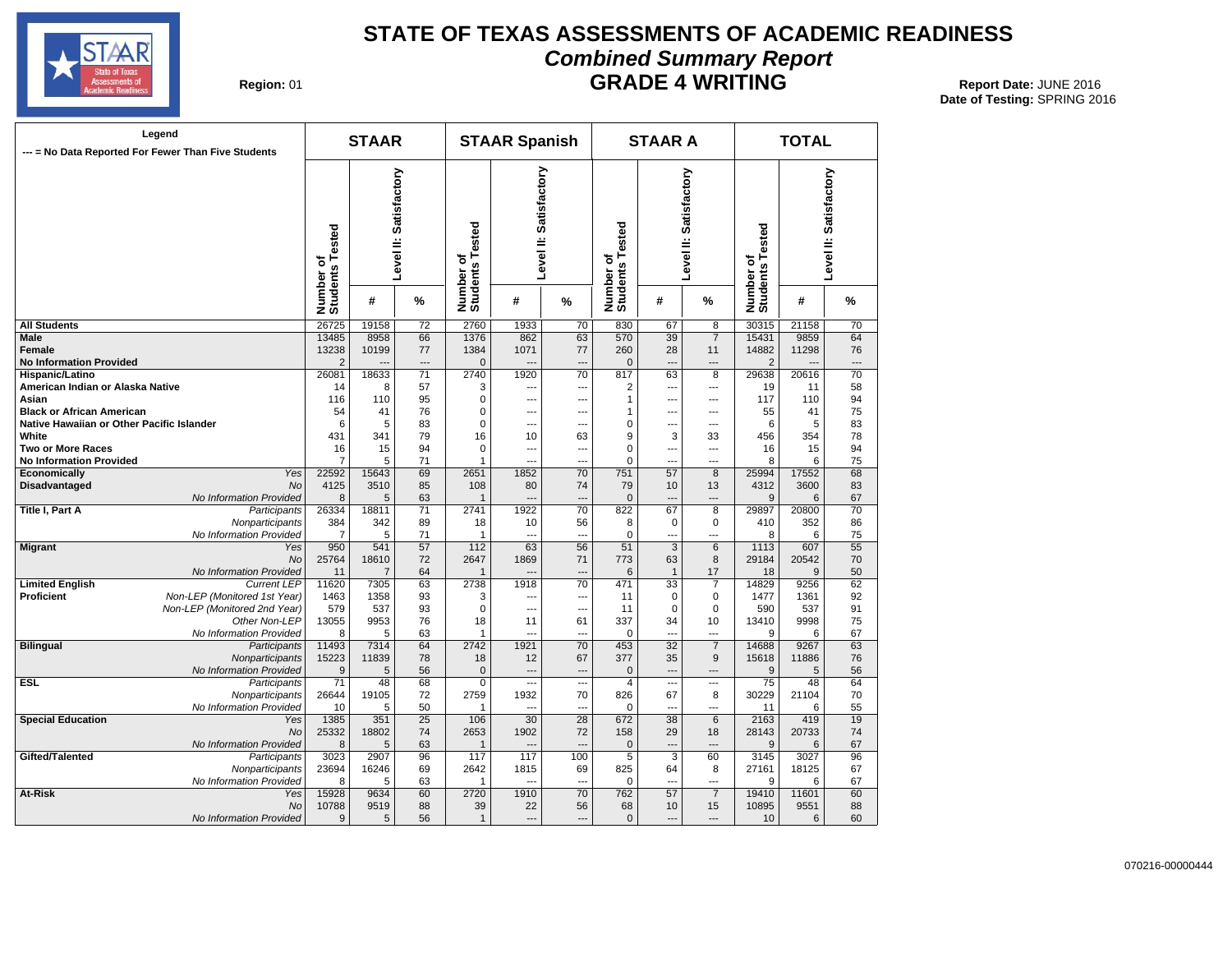

#### **STATE OF TEXAS ASSESSMENTS OF ACADEMIC READINESS Combined Summary Report GRADE 5 SCIENCE Report Date: JUNE 2016 Report Date: JUNE 2016**

**Date of Testing:**  MAY 2016

| Region: 01 |  |
|------------|--|
|------------|--|

| Legend<br>--- = No Data Reported For Fewer Than Five Students |                              | <b>STAAR</b>   |                        |                                      | <b>STAAR Spanish</b>      |                          |                              | <b>STAARL</b>            |                          | <b>STAAR A</b>             |                          |                        | <b>TOTAL</b>                        |                |                          |
|---------------------------------------------------------------|------------------------------|----------------|------------------------|--------------------------------------|---------------------------|--------------------------|------------------------------|--------------------------|--------------------------|----------------------------|--------------------------|------------------------|-------------------------------------|----------------|--------------------------|
|                                                               | Number of<br>Students Tested |                | Level II: Satisfactory | Tested<br>৳<br>Number of<br>Students | Satisfactory<br>Level II: |                          | Number of<br>Students Tested | Level II: Satisfactory   |                          | of<br>s Tested<br><b>S</b> |                          | Level II: Satisfactory | ested<br>৳<br>Number of<br>Students |                | Level II: Satisfactory   |
|                                                               |                              | #              | %                      |                                      | #                         | %                        |                              | #                        | ℅                        | Number<br>Students         | #                        | %                      |                                     | #              | %                        |
| <b>All Students</b>                                           | 28383                        | 21991          | 77                     | 923                                  | 485                       | 53                       | 44                           | 15                       | 34                       | 986                        | 225                      | 23                     | 30336                               | 22716          | 75                       |
| Male                                                          | 14305                        | 11180          | 78                     | 482                                  | 263                       | 55                       | 24                           | 8                        | $\overline{33}$          | 626                        | 165                      | $\overline{26}$        | 15437                               | 11616          | 75                       |
| Female                                                        | 14073                        | 10806          | 77                     | 441                                  | 222                       | 50                       | 20                           | $\overline{7}$           | 35                       | 360                        | 60                       | 17                     | 14894                               | 11095          | 74                       |
| <b>No Information Provided</b>                                | 5                            | 5              | 100                    | $\mathbf{0}$                         |                           | $\overline{a}$           | $\mathbf{0}$                 | $\overline{a}$           | $\sim$                   | $\Omega$                   | $\overline{a}$           | $\sim$                 | 5                                   | 5              | 100                      |
| Hispanic/Latino                                               | 27783                        | 21462          | 77                     | 909                                  | 478                       | 53                       | 44                           | 15                       | 34                       | 970                        | 220                      | 23                     | 29706                               | 22175          | 75                       |
| American Indian or Alaska Native                              | 11                           | 7              | 64                     | $\Omega$                             | $---$                     | ---                      | 0                            | $\qquad \qquad \cdots$   | $\hspace{0.05cm} \ldots$ | $\Omega$                   | $\qquad \qquad \cdots$   | ---                    | 11                                  | 7              | 64                       |
| Asian                                                         | 128                          | 124            | 97                     | $\mathbf 0$                          | $\overline{\phantom{a}}$  | ---                      | $\Omega$                     | $\overline{a}$           | ---                      | $\Omega$                   | ---                      | ---                    | 128                                 | 124            | 97                       |
| <b>Black or African American</b>                              | 58                           | 40             | 69                     | $\mathbf 0$                          | $- - -$                   | ---                      | $\Omega$                     | $---$                    | $---$                    | 3                          | ---                      | $---$                  | 61                                  | 41             | 67                       |
| Native Hawaiian or Other Pacific Islander                     | 3                            | $\overline{a}$ | $\overline{a}$         | $\mathbf 0$                          | $\overline{\phantom{a}}$  | ---                      | $\mathbf 0$                  | $\overline{\phantom{a}}$ | $---$                    | $\mathbf 0$                | ---                      | $\overline{a}$         | 3                                   | ---            | $\overline{\phantom{a}}$ |
| White                                                         | 373                          | 330            | 88                     | 10                                   | 6                         | 60                       | $\mathbf 0$                  | $\overline{\phantom{a}}$ | ---                      | 11                         | 4                        | 36                     | 394                                 | 340            | 86                       |
| <b>Two or More Races</b>                                      | 23                           | 21             | 91                     | $\overline{2}$                       | $\overline{\phantom{a}}$  | ---                      | $\mathbf 0$                  | $\cdots$                 | ---                      | $\overline{1}$             | ---                      | ---                    | 26                                  | 21             | 81                       |
| <b>No Information Provided</b>                                | $\overline{4}$               | $\overline{a}$ | $\overline{a}$         | $\overline{2}$                       | $\overline{a}$            | $\overline{a}$           | $\mathbf 0$                  | $\overline{a}$           | $\overline{a}$           | $\overline{1}$             | $\overline{a}$           | $\sim$                 | $\overline{7}$                      | 5              | 71                       |
| Yes<br>Economically                                           | 24132                        | 18223          | 76                     | 866                                  | 455                       | 53                       | 37                           | 12                       | 32                       | 885                        | 198                      | 22                     | 25920                               | 18888          | 73                       |
| Disadvantaged<br>No                                           | 4248                         | 3765           | 89                     | 55                                   | 29                        | 53                       | $\overline{7}$               | 3                        | 43                       | 100                        | 27                       | 27                     | 4410                                | 3824           | 87                       |
| No Information Provided                                       | 3                            |                | ---                    | $\overline{2}$                       | $\sim$                    | $\overline{a}$           | $\mathbf{0}$                 | $---$                    | $---$                    | $\overline{1}$             | $\overline{\phantom{a}}$ | $\overline{a}$         | 6                                   | $\overline{4}$ | 67                       |
| Participants                                                  | 27960                        | 21617          | $\overline{77}$        | 908                                  | 477                       | 53                       | 39                           | $\overline{12}$          | 31                       | 975                        | 221                      | $\overline{23}$        | 29882                               | 22327          | 75                       |
| Title I, Part A                                               |                              |                |                        |                                      |                           |                          |                              |                          |                          |                            |                          |                        |                                     |                |                          |
| Nonparticipants                                               | 419                          | 371            | 89                     | 13                                   | $\overline{7}$            | 54                       | 4                            | $\overline{a}$           | ---                      | 10                         | 4                        | 40                     | 446                                 | 385            | 86                       |
| No Information Provided                                       | 4                            | $\overline{a}$ | $\overline{a}$         | $\overline{2}$                       | $\overline{a}$            | $\overline{a}$           | $\mathbf 1$                  | $---$                    | $---$                    | $\overline{1}$             | $\overline{a}$           | $\overline{a}$         | 8                                   | $\overline{4}$ | 50                       |
| <b>Migrant</b><br>Yes                                         | 1040                         | 694            | 67                     | 24                                   | 8                         | 33                       | $\mathbf{1}$                 | $\hspace{0.05cm} \ldots$ | $\qquad \qquad \cdots$   | 72                         | 10                       | 14                     | 1137                                | 712            | 63                       |
| <b>No</b>                                                     | 27334                        | 21290          | 78                     | 897                                  | 476                       | 53                       | 42                           | 15                       | 36                       | 907                        | 214                      | 24                     | 29180                               | 21995          | 75                       |
| No Information Provided                                       | 9                            | $\overline{7}$ | 78                     | $\overline{2}$                       | $\overline{\phantom{a}}$  | $\overline{\phantom{a}}$ | $\overline{1}$               | $\overline{a}$           | $\overline{\phantom{a}}$ | $\overline{7}$             | $\overline{1}$           | 14                     | 19                                  | 9              | 47                       |
| <b>Limited English</b><br><b>Current LEP</b>                  | 12144                        | 8331           | 69                     | 911                                  | 481                       | 53                       | 44                           | 15                       | 34                       | 531                        | 115                      | 22                     | 13630                               | 8942           | 66                       |
| Proficient<br>Non-LEP (Monitored 1st Year)                    | 1503                         | 1398           | 93                     | $\mathbf{1}$                         | $\overline{\phantom{a}}$  | ---                      | $\mathbf 0$                  | $\overline{a}$           | $\overline{\phantom{a}}$ | 12                         | 3                        | 25                     | 1516                                | 1401           | 92                       |
| Non-LEP (Monitored 2nd Year)                                  | 1463                         | 1359           | 93                     | $\Omega$                             | $\overline{\phantom{a}}$  | ---                      | $\mathbf 0$                  | ---                      | $\overline{a}$           | 33                         | $\overline{7}$           | 21                     | 1496                                | 1366           | 91                       |
| Other Non-LEP                                                 | 13268                        | 10898          | 82                     | 9                                    | 3                         | 33                       | $\mathbf 0$                  | $\overline{\phantom{a}}$ | $\overline{a}$           | 409                        | 100                      | 24                     | 13686                               | 11001          | 80                       |
| No Information Provided                                       | 5                            | 5              | 100                    | $\overline{2}$                       | $\overline{a}$            | ---                      | $\mathbf 0$                  | $\overline{a}$           | ---                      | -1                         | $\overline{\phantom{a}}$ | ---                    | 8                                   | 6              | 75                       |
| <b>Bilingual</b><br>Participants                              | 12224                        | 8511           | 70                     | 911                                  | 481                       | 53                       | 43                           | 15                       | 35                       | 523                        | 106                      | 20                     | 13701                               | 9113           | 67                       |
| Nonparticipants                                               | 16151                        | 13474          | 83                     | 9                                    | 3                         | 33                       | $\mathbf{0}$                 | $\qquad \qquad \cdots$   | ---                      | 462                        | 119                      | 26                     | 16622                               | 13596          | 82                       |
| No Information Provided                                       | 8                            | 6              | 75                     | $\sqrt{3}$                           | $\overline{\phantom{a}}$  | ---                      |                              | $\overline{a}$           | ---                      | $\overline{\mathbf{1}}$    | $\overline{\phantom{a}}$ | $\overline{a}$         | 13                                  | $\overline{7}$ | 54                       |
| ESL<br>Participants                                           | 62                           | 38             | 61                     | $\mathbf 0$                          | $\overline{\phantom{a}}$  | ---                      | $\mathbf 0$                  | $---$                    | $\overline{\phantom{a}}$ | $\overline{5}$             | $\overline{2}$           | 40                     | 67                                  | 40             | 60                       |
| Nonparticipants                                               | 28313                        | 21947          | 78                     | 919                                  | 484                       | 53                       | 43                           | 15                       | 35                       | 980                        | 223                      | 23                     | 30255                               | 22669          | 75                       |
| No Information Provided                                       | 8                            | 6              | 75                     | $\overline{4}$                       | $\overline{\phantom{a}}$  | ---                      | $\mathbf{1}$                 | $\overline{a}$           | $\overline{a}$           | $\overline{1}$             | $\overline{a}$           | $\sim$                 | 14                                  | $\overline{7}$ | 50                       |
| <b>Special Education</b><br>Yes                               | 1652                         | 694            | 42                     | 42                                   | 12                        | 29                       | $\overline{0}$               | $\overline{a}$           | $\overline{\phantom{a}}$ | 793                        | 139                      | 18                     | 2487                                | 845            | 34                       |
| No                                                            | 26725                        | 21292          | 80                     | 878                                  | 472                       | 54                       | 43                           | 15                       | 35                       | 192                        | 86                       | 45                     | 27838                               | 21865          | 79                       |
| No Information Provided                                       | 6                            | 5              | 83                     | 3                                    | $\overline{a}$            | ---                      | $\mathbf{1}$                 | $\overline{a}$           | $\overline{a}$           | $\overline{1}$             | $\overline{a}$           | $\overline{a}$         | 11                                  | 6              | 55                       |
| Gifted/Talented<br>Participants                               | 3591                         | 3507           | 98                     | $\overline{7}$                       | 6                         | 86                       | $\mathbf 0$                  | $\cdots$                 | $\overline{\phantom{a}}$ | 6                          | 5                        | 83                     | 3604                                | 3518           | 98                       |
| Nonparticipants                                               | 24786                        | 18479          | 75                     | 913                                  | 478                       | 52                       | 43                           | 15                       | 35                       | 979                        | 220                      | 22                     | 26721                               | 19192          | 72                       |
| No Information Provided                                       | 6                            | 5              | 83                     | 3                                    | $\overline{\phantom{a}}$  | ---                      | 1                            | $\overline{a}$           | $\overline{\phantom{a}}$ | -1                         | $\overline{a}$           | ---                    | 11                                  | 6              | 55                       |
| At-Risk<br>Yes                                                | 18141                        | 12378          | 68                     | 889                                  | 473                       | 53                       | 43                           | 15                       | 35                       | 928                        | 206                      | 22                     | 20001                               | 13072          | 65                       |
| No                                                            | 10236                        | 9608           | 94                     | 31                                   | 11                        | 35                       | $\mathbf 0$                  | $\overline{a}$           | $\overline{a}$           | 57                         | 19                       | 33                     | 10324                               | 9638           | 93                       |
| No Information Provided                                       | 6                            | 5              | 83                     | 3                                    | $\overline{a}$            | $\overline{a}$           | $\mathbf{1}$                 | $---$                    | $\overline{a}$           | $\overline{1}$             | $\overline{a}$           | $\overline{a}$         | 11                                  | 6              | 55                       |
|                                                               |                              |                |                        |                                      |                           |                          |                              |                          |                          |                            |                          |                        |                                     |                |                          |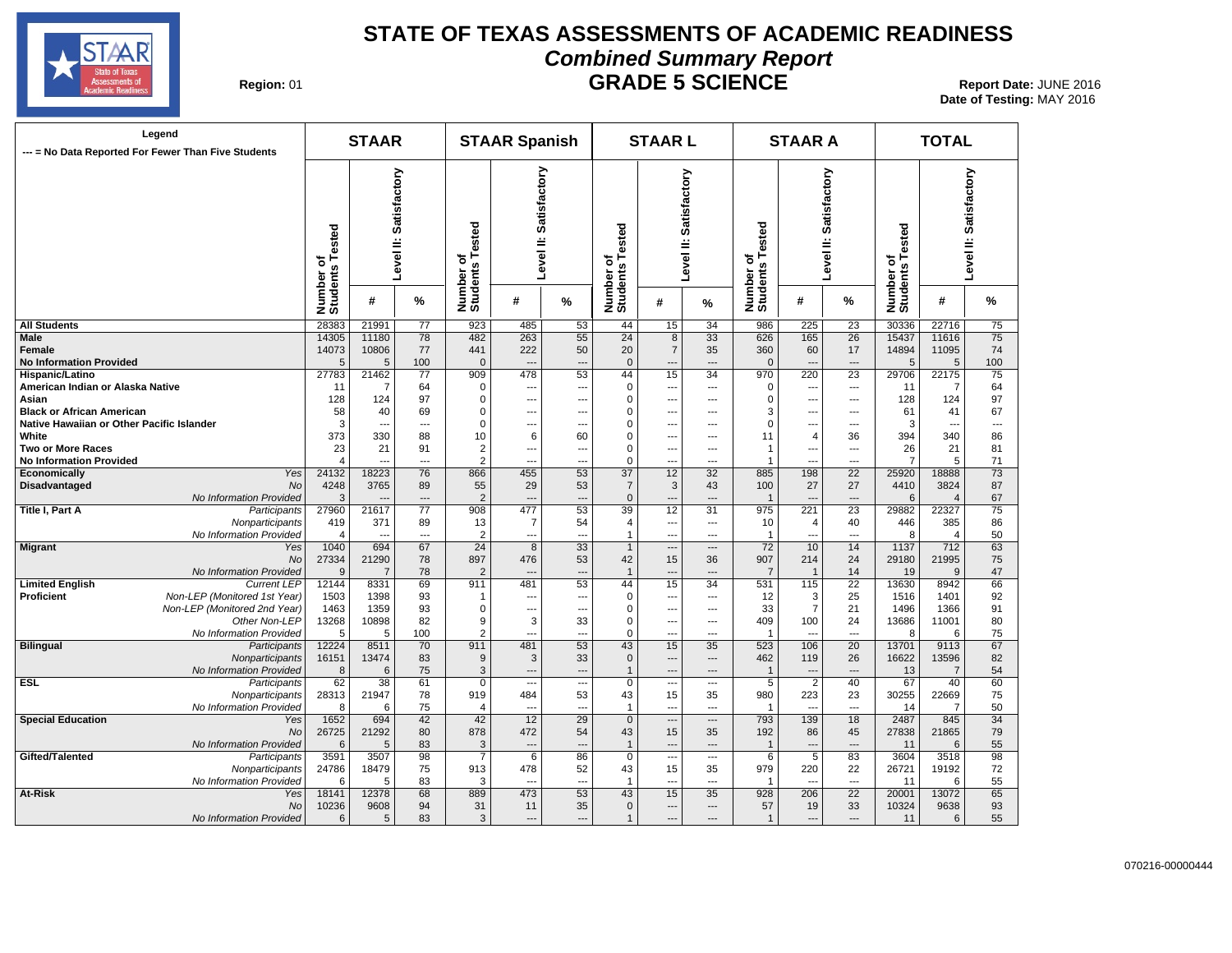

### **STATE OF TEXAS ASSESSMENTS OF ACADEMIC READINESS Combined Summary Report**

#### **GRADE 6 READING** Report Date: JUNE 2016

| Region: 01 |
|------------|
|------------|

| Legend<br>--- = No Data Reported For Fewer Than Five Students |                                                    |                              | <b>STAAR</b>            |                        |                              | <b>STAAR A</b>       |                        | <b>TOTAL</b>                 |                         |                        |  |
|---------------------------------------------------------------|----------------------------------------------------|------------------------------|-------------------------|------------------------|------------------------------|----------------------|------------------------|------------------------------|-------------------------|------------------------|--|
|                                                               |                                                    |                              |                         |                        |                              |                      |                        |                              |                         |                        |  |
|                                                               |                                                    | Number of<br>Students Tested |                         | Level II: Satisfactory | Number of<br>Students Tested |                      | Level II: Satisfactory | Number of<br>Students Tested |                         | Level II: Satisfactory |  |
|                                                               |                                                    |                              | #                       | %                      |                              | #                    | %                      |                              | #                       | %                      |  |
| <b>All Students</b>                                           |                                                    | 29400                        | 18698                   | 64                     | 1538                         | 193                  | $\overline{13}$        | 30938                        | 18891                   | 61                     |  |
| <b>Male</b>                                                   |                                                    | 14680                        | 8765                    | 60                     | 1024                         | 106                  | 10                     | 15704                        | 8871                    | 56                     |  |
| <b>Female</b>                                                 |                                                    | 14715                        | 9929                    | 67                     | 514                          | 87                   | 17                     | 15229                        | 10016                   | 66                     |  |
| <b>No Information Provided</b><br>Hispanic/Latino             |                                                    | 5<br>28642                   | $\overline{4}$<br>18093 | 80<br>63               | $\mathbf{0}$<br>1507         | 184                  | $\overline{a}$<br>12   | 5<br>30149                   | $\overline{4}$<br>18277 | 80<br>61               |  |
| American Indian or Alaska Native                              |                                                    | 12                           | 7                       | 58                     | 0                            | $\sim$               | ---                    | 12                           | 7                       | 58                     |  |
| Asian                                                         |                                                    | 114                          | 110                     | 96                     | 3                            | ---                  | $\overline{a}$         | 117                          | 110                     | 94                     |  |
| <b>Black or African American</b>                              |                                                    | 131                          | 101                     | 77                     | 5                            | 1                    | 20                     | 136                          | 102                     | 75                     |  |
| Native Hawaiian or Other Pacific Islander                     |                                                    | 3                            | $\overline{a}$          | $\overline{a}$         | 0                            | $\sim$               | ---                    | 3                            |                         | $\overline{a}$         |  |
| White                                                         |                                                    | 455                          | 362                     | 80                     | 22                           | 7                    | 32                     | 477                          | 369                     | 77                     |  |
| <b>Two or More Races</b>                                      |                                                    | 23                           | 16                      | 70                     | $\mathbf{1}$                 | $\overline{a}$       | $\overline{a}$         | 24                           | 17                      | 71                     |  |
| <b>No Information Provided</b>                                |                                                    | 20                           | 6                       | 30                     | $\mathbf 0$                  | $\sim$               | $\overline{a}$         | 20                           | 6                       | 30                     |  |
| <b>Economically</b><br>Disadvantaged                          | Yes<br>No                                          | 24777<br>4600                | 14957<br>3734           | 60<br>81               | 1377<br>161                  | 160<br>33            | 12<br>20               | 26154<br>4761                | 15117<br>3767           | 58<br>79               |  |
|                                                               | No Information Provided                            | 23                           | $\overline{7}$          | 30                     | $\mathbf 0$                  |                      |                        | 23                           | 7                       | 30                     |  |
| Title I, Part A                                               | Participants                                       | 29183                        | 18556                   | 64                     | 1530                         | 190                  | 12                     | 30713                        | 18746                   | 61                     |  |
|                                                               | Nonparticipants                                    | 195                          | 136                     | 70                     | 8                            | 3                    | 38                     | 203                          | 139                     | 68                     |  |
|                                                               | No Information Provided                            | 22                           | 6                       | 27                     | $\mathbf 0$                  | $\overline{a}$       | ---                    | 22                           | 6                       | 27                     |  |
| <b>Migrant</b>                                                | Yes                                                | 1095                         | 539                     | 49                     | 80                           | $\overline{4}$       | 5                      | 1175                         | 543                     | 46                     |  |
|                                                               | No                                                 | 28238                        | 18151                   | 64                     | 1450                         | 186                  | 13                     | 29688                        | 18337                   | 62                     |  |
|                                                               | No Information Provided                            | 67                           | 8                       | 12                     | 8                            | 3                    | 38                     | 75                           | 11                      | 15                     |  |
| <b>Limited English</b><br>Proficient                          | <b>Current LEP</b><br>Non-LEP (Monitored 1st Year) | 10843<br>1478                | 4508<br>1130            | 42<br>76               | 737<br>25                    | 68<br>9              | 9<br>36                | 11580<br>1503                | 4576<br>1139            | 40<br>76               |  |
|                                                               | Non-LEP (Monitored 2nd Year)                       | 1150                         | 938                     | 82                     | 45                           | 6                    | 13                     | 1195                         | 944                     | 79                     |  |
|                                                               | Other Non-LEP                                      | 15921                        | 12115                   | 76                     | 731                          | 110                  | 15                     | 16652                        | 12225                   | 73                     |  |
|                                                               | No Information Provided                            | 8                            | 7                       | 88                     | 0                            |                      | $\sim$                 | 8                            | 7                       | 88                     |  |
| <b>Bilingual</b>                                              | Participants                                       | 509                          | 310                     | 61                     | 36                           | 8                    | 22                     | 545                          | 318                     | 58                     |  |
|                                                               | Nonparticipants                                    | 28865                        | 18380                   | 64                     | 1502                         | 185                  | 12                     | 30367                        | 18565                   | 61                     |  |
|                                                               | No Information Provided                            | 26                           | 8                       | 31                     | $\Omega$                     |                      | $\overline{a}$         | 26                           | 8                       | 31                     |  |
| ESI.                                                          | Participants                                       | 10209                        | 4236                    | 41                     | 676                          | 58                   | 9                      | 10885                        | 4294                    | 39                     |  |
|                                                               | Nonparticipants<br>No Information Provided         | 19166<br>25                  | 14454<br>8              | 75<br>32               | 862<br>$\mathbf 0$           | 135                  | 16                     | 20028<br>25                  | 14589<br>8              | 73<br>32               |  |
| <b>Special Education</b>                                      | Yes                                                | 1173                         | 275                     | 23                     | 1317                         | 115                  | 9                      | 2490                         | 390                     | 16                     |  |
|                                                               | No                                                 | 28203                        | 18416                   | 65                     | 221                          | 78                   | 35                     | 28424                        | 18494                   | 65                     |  |
|                                                               | No Information Provided                            | 24                           | 7                       | 29                     | $\mathbf 0$                  | $\overline{a}$       | $\overline{a}$         | 24                           | 7                       | 29                     |  |
| Gifted/Talented                                               | Participants                                       | 3444                         | 3305                    | 96                     | $\overline{\mathbf{4}}$      | ---                  | $\overline{a}$         | 3448                         | 3309                    | 96                     |  |
|                                                               | Nonparticipants                                    | 25932                        | 15386                   | 59                     | 1534                         | 189                  | 12                     | 27466                        | 15575                   | 57                     |  |
|                                                               | No Information Provided                            | 24                           | 7                       | 29                     | $\mathbf 0$                  |                      | $\overline{a}$         | 24                           | 7                       | 29                     |  |
| At-Risk                                                       | Yes                                                | 17588                        | 8164                    | 46                     | 1385                         | 148                  | 11                     | 18973                        | 8312                    | 44                     |  |
|                                                               | No                                                 | 11789                        | 10527                   | 89<br>30               | 153                          | 45<br>$\overline{a}$ | 29<br>$\overline{a}$   | 11942                        | 10572                   | 89<br>30               |  |
| Career/Technical                                              | No Information Provided<br>Participants            | 23<br>1430                   | 7<br>1110               | 78                     | $\mathbf 0$<br>35            | $\overline{7}$       | 20                     | 23<br>1465                   | 7<br>1117               | 76                     |  |
| <b>Education</b>                                              | Nonparticipants                                    | 27943                        | 17580                   | 63                     | 1503                         | 186                  | 12                     | 29446                        | 17766                   | 60                     |  |
|                                                               | No Information Provided                            | 27                           | 8                       | 30                     | 0                            |                      | $\overline{a}$         | 27                           | 8                       | 30                     |  |
|                                                               |                                                    |                              |                         |                        |                              |                      |                        |                              |                         |                        |  |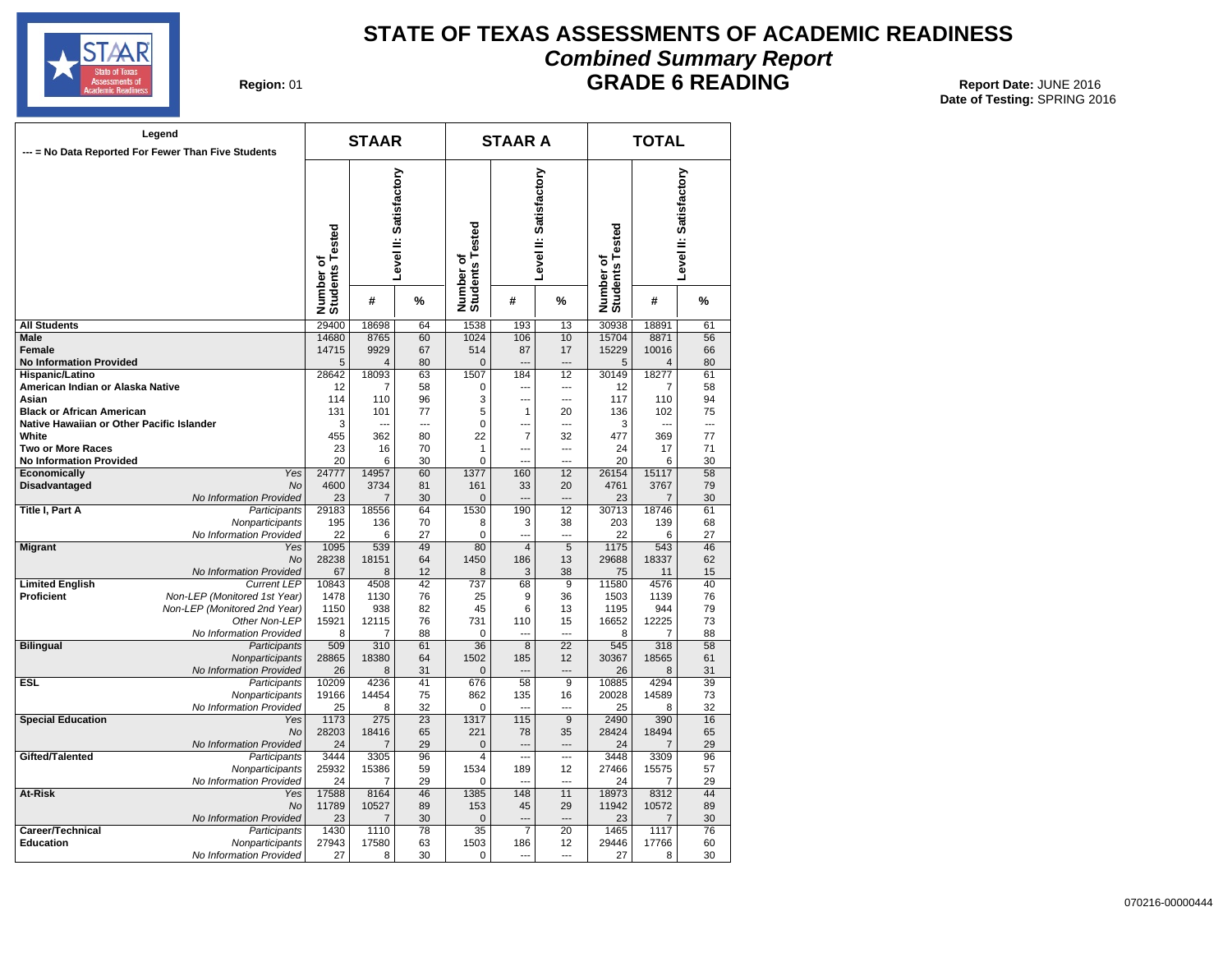

#### **STATE OF TEXAS ASSESSMENTS OF ACADEMIC READINESS Combined Summary Report GRADE 6 MATHEMATICS** Report Date: JUNE 2016

| Region: 01 |  |
|------------|--|
|------------|--|

| Legend<br>--- = No Data Reported For Fewer Than Five Students |                              |                                                        | <b>STAAR</b>   |                                   |                        | <b>STAARL</b>           |                              |                 | <b>STAAR A</b>           |                              | <b>TOTAL</b>           |                |                 |  |
|---------------------------------------------------------------|------------------------------|--------------------------------------------------------|----------------|-----------------------------------|------------------------|-------------------------|------------------------------|-----------------|--------------------------|------------------------------|------------------------|----------------|-----------------|--|
|                                                               |                              | Level II: Satisfactory<br>Number of<br>Students Tested |                | ested<br>Number of<br>Students Te | Level II: Satisfactory |                         | Number of<br>Students Tested |                 | Level II: Satisfactory   | Number of<br>Students Tested | Level II: Satisfactory |                |                 |  |
|                                                               |                              |                                                        | #              | %                                 |                        | #                       | %                            |                 | #                        | %                            |                        | #              | %               |  |
| <b>All Students</b>                                           |                              | 28169                                                  | 20020          | 71                                | 714                    | 232                     | 32                           | 1467            | 338                      | 23                           | 30350                  | 20590          | 68              |  |
| Male                                                          |                              | 14072                                                  | 9786           | 70                                | 379                    | 125                     | 33                           | 966             | 223                      | 23                           | 15417                  | 10134          | 66              |  |
| Female                                                        |                              | 14093                                                  | 10231          | 73                                | 335                    | 107                     | 32                           | 501             | 115                      | 23                           | 14929                  | 10453          | 70              |  |
| <b>No Information Provided</b>                                |                              | 4                                                      |                |                                   | $\mathbf 0$            |                         | ---                          | $\mathbf{0}$    | $\overline{a}$           | $\overline{a}$               | 4                      |                |                 |  |
| Hispanic/Latino                                               |                              | 27458                                                  | 19413          | 71                                | 685                    | 226                     | 33                           | 1435            | 329                      | 23                           | 29578                  | 19968          | 68              |  |
| American Indian or Alaska Native                              |                              | 11                                                     | 6              | 55                                | $\mathbf{1}$           | ---                     | ---                          | 0               | ---                      | ---                          | 12                     | 6              | 50              |  |
| Asian                                                         |                              | 109                                                    | 106            | 97                                | 1                      | ---                     | $\overline{a}$               | 2               | $\overline{a}$           | ---                          | 112                    | 107            | 96              |  |
| <b>Black or African American</b>                              |                              | 131                                                    | 98             | 75                                | 0                      | ---                     | ---                          | 5               | $\overline{2}$           | 40                           | 136                    | 100            | 74              |  |
| Native Hawaiian or Other Pacific Islander                     |                              | 3                                                      | $\overline{a}$ | $\sim$                            | $\mathbf 0$            | ---                     | $\overline{a}$               | 0               | $\overline{a}$           | $\overline{a}$               | 3                      | $\overline{a}$ | $\overline{a}$  |  |
|                                                               |                              |                                                        |                |                                   |                        |                         |                              |                 |                          |                              |                        |                |                 |  |
| White                                                         |                              | 429                                                    | 371            | 86                                | 11                     | 2                       | 18                           | 24              | 6                        | 25                           | 464                    | 379            | 82              |  |
| Two or More Races                                             |                              | 23                                                     | 18             | 78                                | 0                      | ---                     | ---                          | 1               | $\overline{a}$           | $\overline{a}$               | 24                     | 18             | 75              |  |
| <b>No Information Provided</b>                                |                              | 5                                                      | 5              | 100                               | 16                     | 4                       | 25                           | $\mathbf 0$     | ÷-                       | ---                          | 21                     | 9              | 43              |  |
| Economically                                                  | Yes                          | 23787                                                  | 16332          | 69                                | 647                    | 206                     | 32                           | 1306            | 292                      | 22                           | 25740                  | 16830          | 65              |  |
| <b>Disadvantaged</b>                                          | <b>No</b>                    | 4376                                                   | 3682           | 84                                | 49                     | 22                      | 45                           | 161             | 46                       | 29                           | 4586                   | 3750           | 82              |  |
|                                                               | No Information Provided      | 6                                                      | 6              | 100                               | 18                     | $\overline{4}$          | 22                           | $\Omega$        | $\overline{a}$           | $---$                        | 24                     | 10             | 42              |  |
| Title I, Part A                                               | Participants                 | 27993                                                  | 19891          | 71                                | 687                    | 226                     | 33                           | 1459            | 334                      | 23                           | 30139                  | 20451          | 68              |  |
|                                                               | Nonparticipants              | 171                                                    | 124            | 73                                | 9                      | $\overline{2}$          | 22                           | 8               | 4                        | 50                           | 188                    | 130            | 69              |  |
|                                                               | No Information Provided      | 5                                                      | 5              | 100                               | 18                     | 4                       | 22                           | $\Omega$        | $\overline{a}$           | ---                          | 23                     | 9              | 39              |  |
| <b>Migrant</b>                                                | Yes                          | 1057                                                   | 628            | 59                                | 11                     | $\overline{3}$          | 27                           | $\overline{77}$ | 11                       | 14                           | 1145                   | 642            | $\overline{56}$ |  |
|                                                               | No                           | 27103                                                  | 19384          | 72                                | 644                    | 223                     | 35                           | 1382            | 326                      | 24                           | 29129                  | 19933          | 68              |  |
|                                                               | No Information Provided      | 9                                                      | 8              | 89                                | 59                     | 6                       | 10                           | 8               | $\mathbf{1}$             | 13                           | 76                     | 15             | 20              |  |
| <b>Limited English</b>                                        | <b>Current LEP</b>           | 10061                                                  | 5918           | 59                                | 714                    | 232                     | 32                           | 695             | 150                      | 22                           | 11470                  | 6300           | 55              |  |
| Proficient                                                    | Non-LEP (Monitored 1st Year) | 1424                                                   | 1139           | 80                                | $\mathbf 0$            | ---                     | ---                          | 23              | 6                        | 26                           | 1447                   | 1145           | 79              |  |
|                                                               | Non-LEP (Monitored 2nd Year) | 1131                                                   | 943            | 83                                | 0                      | ---                     | ---                          | 42              | 13                       | 31                           | 1173                   | 956            | 82              |  |
|                                                               | Other Non-LEP                | 15546                                                  | 12013          | 77                                | 0                      | ---                     | ---                          | 707             | 169                      | 24                           | 16253                  | 12182          | 75              |  |
|                                                               | No Information Provided      | 7                                                      | 7              | 100                               | $\mathbf 0$            | ---                     | ---                          | 0               |                          | $\sim$                       | 7                      | 7              | 100             |  |
| <b>Bilingual</b>                                              | Participants                 | 472                                                    | 346            | 73                                | $\overline{37}$        | 19                      | 51                           | $\overline{35}$ | 14                       | 40                           | 544                    | 379            | 70              |  |
|                                                               | Nonparticipants              | 27689                                                  | 19667          | 71                                | 657                    | 209                     | 32                           | 1432            | 324                      | 23                           | 29778                  | 20200          | 68              |  |
|                                                               | No Information Provided      | 8                                                      | 7              | 88                                | 20                     | 4                       | 20                           | $\mathbf{0}$    | ---                      | ---                          | 28                     | 11             | 39              |  |
| ESL                                                           | Participants                 | 9503                                                   | 5578           | 59                                | 641                    | 206                     | 32                           | 632             | 132                      | 21                           | 10776                  | 5916           | 55              |  |
|                                                               | Nonparticipants              | 18658                                                  | 14435          | 77                                | 54                     | 22                      | 41                           | 835             | 206                      | 25                           | 19547                  | 14663          | 75              |  |
|                                                               | No Information Provided      | 8                                                      | 7              | 88                                | 19                     | 4                       | 21                           | 0               | $\overline{\phantom{a}}$ | $\overline{a}$               | 27                     | 11             | 41              |  |
| <b>Special Education</b>                                      | Yes                          | 1220                                                   | 524            | 43                                | 5                      | $\mathbf{1}$            | 20                           | 1262            | 243                      | 19                           | 2487                   | 768            | 31              |  |
|                                                               |                              |                                                        |                |                                   |                        |                         |                              |                 |                          |                              |                        |                |                 |  |
|                                                               | No                           | 26943                                                  | 19490          | 72                                | 690                    | 227                     | 33                           | 205             | 95                       | 46                           | 27838                  | 19812          | 71              |  |
|                                                               | No Information Provided      | 6                                                      | 6              | 100                               | 19                     | $\overline{4}$          | 21                           | $\mathbf{0}$    | $\overline{a}$           | $\overline{a}$               | 25                     | 10             | 40              |  |
| Gifted/Talented                                               | Participants                 | 3210                                                   | 3122           | 97                                | 3                      | ---                     | ---                          | 3               | ---                      | ---                          | 3216                   | 3128           | 97              |  |
|                                                               | Nonparticipants              | 24953                                                  | 16892          | 68                                | 692                    | 225                     | 33                           | 1464            | 335                      | 23                           | 27109                  | 17452          | 64              |  |
|                                                               | No Information Provided      | 6                                                      | 6              | 100                               | 19                     | 4                       | 21                           | 0               | ---                      | ---                          | 25                     | 10             | 40              |  |
| At-Risk                                                       | Yes                          | 16834                                                  | 9804           | 58                                | 666                    | 223                     | 33                           | 1316            | 281                      | 21                           | 18816                  | 10308          | 55              |  |
|                                                               | <b>No</b>                    | 11329                                                  | 10210          | 90                                | 30                     | 5                       | 17                           | 151             | 57                       | 38                           | 11510                  | 10272          | 89              |  |
|                                                               | No Information Provided      | 6                                                      | 6              | 100                               | 18                     | 4                       | 22                           | $\mathbf{0}$    | ---                      | $\overline{a}$               | 24                     | 10             | 42              |  |
| Career/Technical                                              | Participants                 | 1337                                                   | 1083           | 81                                | 5                      | $\overline{\mathbf{c}}$ | 40                           | 37              | 9                        | 24                           | 1379                   | 1094           | 79              |  |
| Education                                                     | Nonparticipants              | 26823                                                  | 18928          | 71                                | 690                    | 226                     | 33                           | 1430            | 329                      | 23                           | 28943                  | 19483          | 67              |  |
|                                                               | No Information Provided      | 9                                                      | 9              | 100                               | 19                     | 4                       | 21                           | 0               | ---                      | $\overline{a}$               | 28                     | 13             | 46              |  |
|                                                               |                              |                                                        |                |                                   |                        |                         |                              |                 |                          |                              |                        |                |                 |  |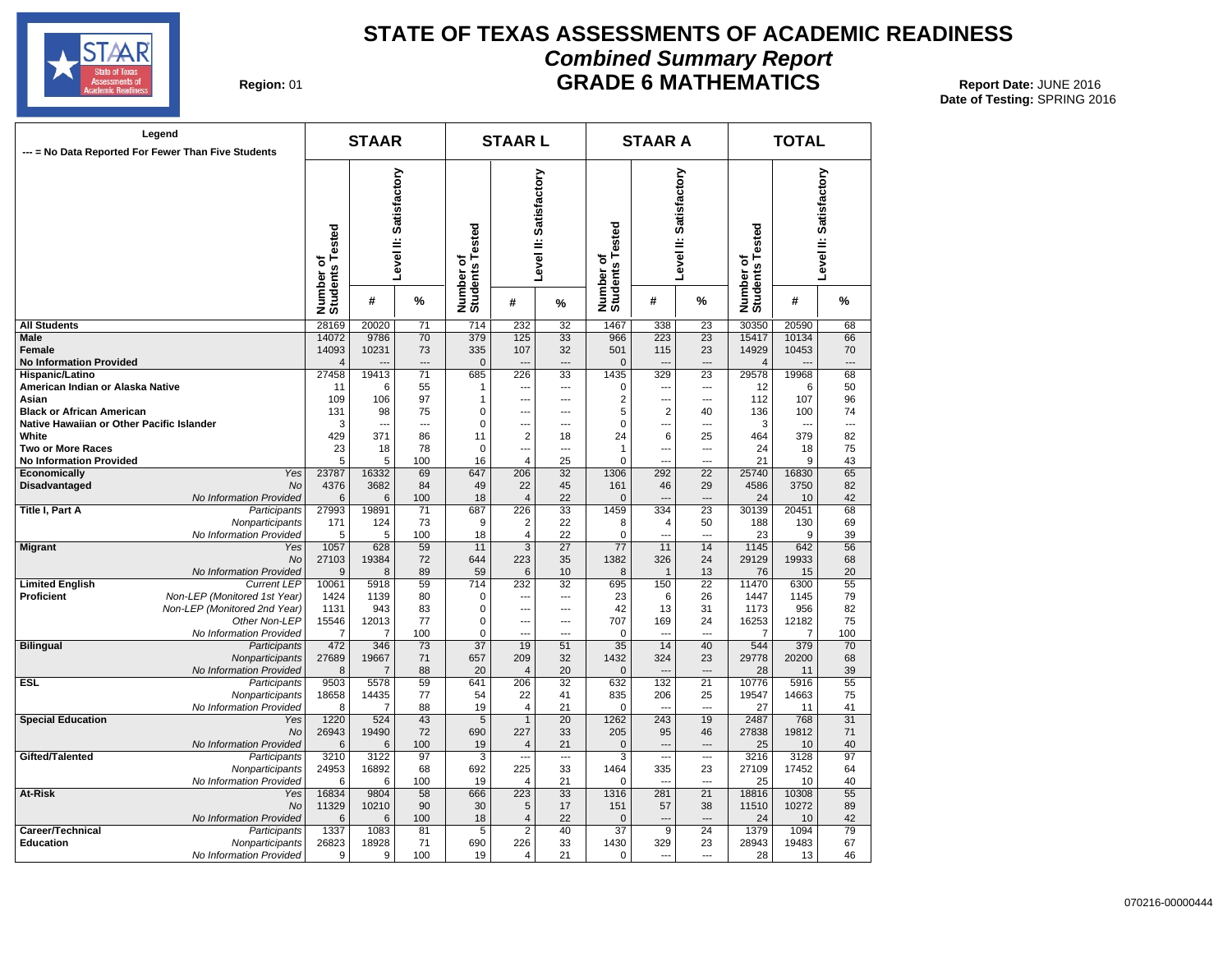

#### **STATE OF TEXAS ASSESSMENTS OF ACADEMIC READINESS Combined Summary Report**

#### **GRADE 7 READING** Report Date: JUNE 2016

| Legend<br>--- = No Data Reported For Fewer Than Five Students                 |                                               |                              | <b>STAAR</b>  |                        |                              | <b>STAAR A</b>     |                                | <b>TOTAL</b>                 |                      |                        |  |
|-------------------------------------------------------------------------------|-----------------------------------------------|------------------------------|---------------|------------------------|------------------------------|--------------------|--------------------------------|------------------------------|----------------------|------------------------|--|
|                                                                               |                                               | Number of<br>Students Tested |               | Level II: Satisfactory | Number of<br>Students Tested |                    | Level II: Satisfactory         | Number of<br>Students Tested |                      | Level II: Satisfactory |  |
|                                                                               |                                               |                              | #             | %                      |                              | #                  | %                              |                              | #                    | %                      |  |
| <b>All Students</b>                                                           |                                               | 29557                        | 19397         | 66                     | 1471                         | 145                | 10                             | 31028                        | 19542                | 63                     |  |
| <b>Male</b>                                                                   |                                               | 15002                        | 9269          | 62                     | 982                          | 84                 | $\overline{9}$                 | 15984                        | 9353                 | 59                     |  |
| <b>Female</b>                                                                 |                                               | 14553                        | 10126         | 70                     | 489                          | 61                 | 12                             | 15042                        | 10187                | 68                     |  |
| <b>No Information Provided</b>                                                |                                               | $\overline{2}$               |               | $\overline{a}$         | $\mathbf{0}$                 | $---$              | $\overline{\phantom{a}}$       | $\overline{2}$               |                      | $\overline{a}$         |  |
| Hispanic/Latino                                                               |                                               | 28784                        | 18752         | 65                     | 1440                         | 141                | 10                             | 30224                        | 18893                | 63                     |  |
| American Indian or Alaska Native                                              |                                               | 13                           | 9             | 69                     | 0                            | ---                | ---                            | 13                           | 9                    | 69                     |  |
| Asian                                                                         |                                               | 148                          | 145           | 98                     | 1                            | $\overline{a}$     | $-$                            | 149                          | 146                  | 98                     |  |
| <b>Black or African American</b><br>Native Hawaiian or Other Pacific Islander |                                               | 91                           | 70            | 77<br>100              | 6<br>$\mathbf 0$             | $\mathbf 1$<br>--- | 17<br>$\overline{\phantom{a}}$ | 97<br>$\overline{7}$         | 71<br>$\overline{7}$ | 73                     |  |
| White                                                                         |                                               | 7<br>484                     | 7<br>389      | 80                     | 22                           | $\overline{2}$     | 9                              | 506                          | 391                  | 100<br>77              |  |
| <b>Two or More Races</b>                                                      |                                               | 22                           | 20            | 91                     | $\mathbf 0$                  |                    | $\overline{a}$                 | 22                           | 20                   | 91                     |  |
| <b>No Information Provided</b>                                                |                                               | 8                            | 5             | 63                     | $\overline{2}$               | $\overline{a}$     | $---$                          | 10                           | 5                    | 50                     |  |
| Economically                                                                  | Yes                                           | 24741                        | 15315         | 62                     | 1304                         | 111                | 9                              | 26045                        | 15426                | 59                     |  |
| Disadvantaged                                                                 | No                                            | 4808                         | 4077          | 85                     | 165                          | 34                 | 21                             | 4973                         | 4111                 | 83                     |  |
|                                                                               | No Information Provided                       | 8                            | 5             | 63                     | $\overline{2}$               |                    |                                | 10                           | 5                    | 50                     |  |
| <b>Title I, Part A</b>                                                        | Participants                                  | 29468                        | 19354         | 66                     | 1464                         | 145                | 10                             | 30932                        | 19499                | 63                     |  |
|                                                                               | Nonparticipants                               | 81                           | 38            | 47                     | 5                            | 0                  | $\mathbf 0$                    | 86                           | 38                   | 44                     |  |
|                                                                               | No Information Provided                       | 8                            | 5             | 63                     | $\overline{2}$               | ---                | $\overline{a}$                 | 10                           | 5                    | 50                     |  |
| <b>Migrant</b>                                                                | Yes                                           | 1093                         | 569           | 52                     | 88                           | $\overline{2}$     | 2                              | 1181                         | 571                  | 48                     |  |
|                                                                               | No                                            | 28444                        | 18823         | 66                     | 1375                         | 143                | 10                             | 29819                        | 18966                | 64                     |  |
|                                                                               | No Information Provided                       | 20                           | 5             | 25                     | 8                            | $\mathbf{0}$       | $\mathbf{0}$                   | 28                           | 5                    | 18                     |  |
| <b>Limited English</b>                                                        | <b>Current LEP</b>                            | 8438                         | 2807          | 33                     | 683                          | 46                 | $\overline{7}$                 | 9121                         | 2853                 | 31                     |  |
| Proficient                                                                    | Non-LEP (Monitored 1st Year)                  | 1552                         | 1239          | 80                     | 20                           | 3                  | 15                             | 1572                         | 1242<br>1010         | 79                     |  |
|                                                                               | Non-LEP (Monitored 2nd Year)<br>Other Non-LEP | 1326                         | 1001<br>14345 | 75<br>79               | 81<br>685                    | 9<br>87            | 11<br>13                       | 1407<br>18919                | 14432                | 72<br>76               |  |
|                                                                               | No Information Provided                       | 18234<br>$\overline{7}$      | 5             | 71                     | $\overline{2}$               | $\overline{a}$     | $-$                            | 9                            | 5                    | 56                     |  |
| <b>Bilingual</b>                                                              | Participants                                  | 161                          | 123           | 76                     | 5                            | $\mathbf 0$        | $\mathbf{0}$                   | 166                          | 123                  | $\overline{74}$        |  |
|                                                                               | Nonparticipants                               | 29376                        | 19265         | 66                     | 1463                         | 145                | 10                             | 30839                        | 19410                | 63                     |  |
|                                                                               | No Information Provided                       | 20                           | 9             | 45                     | 3                            | $\overline{a}$     | $\overline{\phantom{a}}$       | 23                           | 9                    | 39                     |  |
| ESL.                                                                          | Participants                                  | 8216                         | 2742          | 33                     | 626                          | 44                 | $\overline{7}$                 | 8842                         | 2786                 | 32                     |  |
|                                                                               | Nonparticipants                               | 21322                        | 16646         | 78                     | 842                          | 101                | 12                             | 22164                        | 16747                | 76                     |  |
|                                                                               | No Information Provided                       | 19                           | 9             | 47                     | 3                            |                    |                                | 22                           | 9                    | 41                     |  |
| <b>Special Education</b>                                                      | Yes                                           | 1089                         | 258           | $\overline{24}$        | 1256                         | 78                 | 6                              | 2345                         | 336                  | 14                     |  |
|                                                                               | No                                            | 28460                        | 19134         | 67                     | 213                          | 67                 | 31                             | 28673                        | 19201                | 67                     |  |
| Gifted/Talented                                                               | No Information Provided                       | 8<br>3579                    | 5<br>3461     | 63<br>97               | $\overline{2}$<br>5          | ---<br>3           |                                | 10<br>3584                   | 5<br>3464            | 50<br>97               |  |
|                                                                               | Participants<br>Nonparticipants               | 25970                        | 15931         | 61                     | 1464                         | 142                | 60<br>10                       | 27434                        | 16073                | 59                     |  |
|                                                                               | No Information Provided                       | 8                            | 5             | 63                     | 2                            | $\sim$             | ---                            | 10                           | 5                    | 50                     |  |
| At-Risk                                                                       | Yes                                           | 16728                        | 7640          | 46                     | 1351                         | 110                | 8                              | 18079                        | 7750                 | 43                     |  |
|                                                                               | <b>No</b>                                     | 12821                        | 11752         | 92                     | 118                          | 35                 | 30                             | 12939                        | 11787                | 91                     |  |
|                                                                               | No Information Provided                       | 8                            | 5             | 63                     | $\overline{2}$               |                    | $\sim$                         | 10                           | 5                    | 50                     |  |
| Career/Technical                                                              | Participants                                  | 3330                         | 2344          | 70                     | 150                          | 9                  | 6                              | 3480                         | 2353                 | 68                     |  |
| <b>Education</b>                                                              | Nonparticipants                               | 26219                        | 17048         | 65                     | 1319                         | 136                | 10                             | 27538                        | 17184                | 62                     |  |
|                                                                               | No Information Provided                       | 8                            | 5             | 63                     | 2                            | $\overline{a}$     | $---$                          | 10                           | 5                    | 50                     |  |
|                                                                               |                                               |                              |               |                        |                              |                    |                                |                              |                      |                        |  |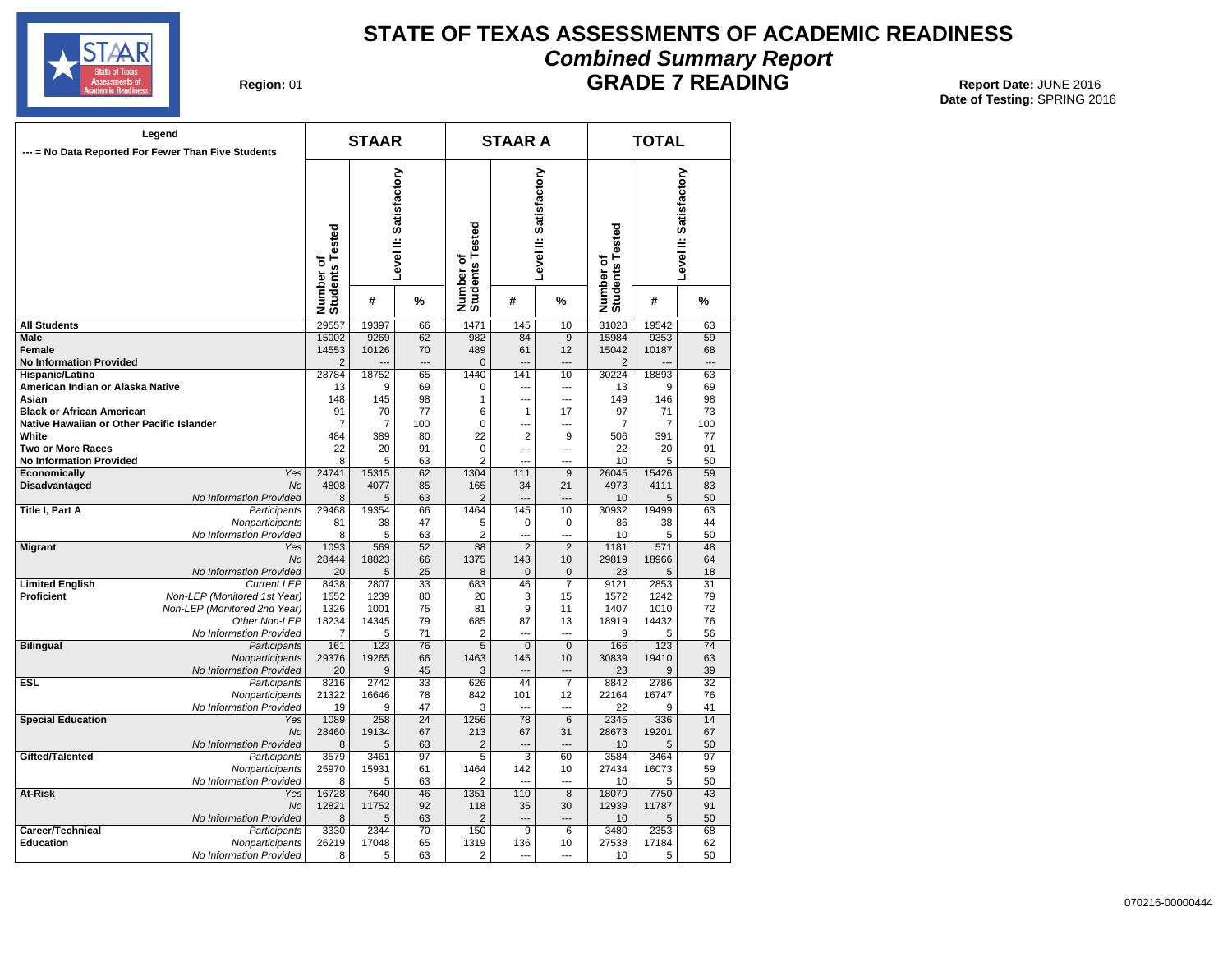

#### **STATE OF TEXAS ASSESSMENTS OF ACADEMIC READINESS Combined Summary Report GRADE 7 MATHEMATICS** Report Date: JUNE 2016

| Region: 01 |  |
|------------|--|
|------------|--|

|                                           | Legend<br>--- = No Data Reported For Fewer Than Five Students |                              | <b>STAAR</b> |                        |                              | <b>STAARL</b>            |                |                              | <b>STAAR A</b>         |                          | <b>TOTAL</b>                 |                |                        |  |
|-------------------------------------------|---------------------------------------------------------------|------------------------------|--------------|------------------------|------------------------------|--------------------------|----------------|------------------------------|------------------------|--------------------------|------------------------------|----------------|------------------------|--|
|                                           |                                                               | Number of<br>Students Tested |              | Level II: Satisfactory |                              | Level II: Satisfactory   |                | Number of<br>Students Tested | Level II: Satisfactory |                          | Number of<br>Students Tested |                | Level II: Satisfactory |  |
|                                           |                                                               |                              | #            | %                      | Number of<br>Students Tested | #                        | %              |                              | #                      | %                        |                              | #              | %                      |  |
| <b>All Students</b>                       |                                                               | 27648                        | 18839        | 68                     | 796                          | 261                      | 33             | 1408                         | 200                    | 14                       | 29852                        | 19300          | 65                     |  |
| Male                                      |                                                               | 14031                        | 9327         | 66                     | 440                          | 138                      | 31             | 928                          | 131                    | 14                       | 15399                        | 9596           | 62                     |  |
| Female                                    |                                                               | 13615                        | 9511         | 70                     | 356                          | 123                      | 35             | 480                          | 69                     | 14                       | 14451                        | 9703           | 67                     |  |
| <b>No Information Provided</b>            |                                                               | $\overline{2}$               |              | ---                    | $\pmb{0}$                    | $\overline{\phantom{a}}$ | ---            | $\mathbf{0}$                 | ---                    | ---                      | $\overline{2}$               |                | ---                    |  |
| Hispanic/Latino                           |                                                               | 27022                        | 18337        | 68                     | 779                          | 255                      | 33             | 1378                         | 197                    | 14                       | 29179                        | 18789          | 64                     |  |
|                                           |                                                               |                              |              |                        |                              |                          | ---            |                              |                        |                          |                              |                |                        |  |
| American Indian or Alaska Native          |                                                               | 13                           | 5            | 38                     | 0                            | $\overline{\phantom{a}}$ |                | 0                            | ---                    | ---                      | 13                           | 5              | 38                     |  |
| Asian                                     |                                                               | 81                           | 78           | 96                     | 0                            | ---                      | ---            | 1                            | ---                    | ---                      | 82                           | 79             | 96                     |  |
| <b>Black or African American</b>          |                                                               | 88                           | 70           | 80                     | 0                            | ---                      | ---            | 6                            | $\mathbf 0$            | 0                        | 94                           | 70             | 74                     |  |
| Native Hawaiian or Other Pacific Islander |                                                               | 7                            | 7            | 100                    | $\mathbf 0$                  | ---                      | ---            | $\Omega$                     | ---                    | $\overline{a}$           | 7                            | 7              | 100                    |  |
| White                                     |                                                               | 414                          | 325          | 79                     | 14                           | 5                        | 36             | 21                           | $\overline{2}$         | 10                       | 449                          | 332            | 74                     |  |
| Two or More Races                         |                                                               | 16                           | 14           | 88                     | $\mathbf{1}$                 | ---                      | ---            | 0                            | ---                    | $\overline{a}$           | 17                           | 15             | 88                     |  |
| <b>No Information Provided</b>            |                                                               | $\overline{7}$               | 3            | 43                     | $\overline{2}$               | ---                      | ---            | $\overline{2}$               | ---                    | $\overline{a}$           | 11                           | 3              | 27                     |  |
| Economically                              | Yes                                                           | 23338                        | 15288        | 66                     | 747                          | 245                      | 33             | 1250                         | 159                    | 13                       | 25335                        | 15692          | 62                     |  |
| <b>Disadvantaged</b>                      | No                                                            | 4303                         | 3548         | 82                     | 47                           | 16                       | 34             | 156                          | 41                     | 26                       | 4506                         | 3605           | 80                     |  |
|                                           | No Information Provided                                       | 7                            | 3            | 43                     | $\overline{2}$               | ---                      | $\overline{a}$ | $\overline{2}$               | $\overline{a}$         | $\overline{\phantom{a}}$ | 11                           | 3              | 27                     |  |
| Title I, Part A                           | <b>Participants</b>                                           | 27555                        | 18790        | 68                     | 788                          | 261                      | 33             | 1400                         | 200                    | 14                       | 29743                        | 19251          | 65                     |  |
|                                           | Nonparticipants                                               | 86                           | 46           | 53                     | 6                            | 0                        | $\mathbf 0$    | 6                            | 0                      | 0                        | 98                           | 46             | 47                     |  |
|                                           | No Information Provided                                       | $\overline{7}$               | 3            | 43                     | $\overline{2}$               | $\overline{a}$           | ---            | $\overline{2}$               | ---                    | $\overline{a}$           | 11                           | 3              | 27                     |  |
| <b>Migrant</b>                            | Yes                                                           | 1071                         | 615          | 57                     | 16                           | $\overline{5}$           | 31             | 86                           | $\overline{9}$         | 10                       | 1173                         | 629            | 54                     |  |
|                                           | No                                                            | 26567                        | 18221        | 69                     | 769                          | 255                      | 33             | 1314                         | 191                    | 15                       | 28650                        | 18667          | 65                     |  |
|                                           | No Information Provided                                       | 10                           | 3            | 30                     | 11                           | $\mathbf 1$              | 9              | 8                            | $\mathbf 0$            | $\pmb{0}$                | 29                           | $\overline{4}$ | 14                     |  |
| <b>Limited English</b>                    | <b>Current LEP</b>                                            | 7611                         | 3608         | 47                     | 796                          | 261                      | 33             | 653                          | 74                     | 11                       | 9060                         | 3943           | 44                     |  |
| Proficient                                |                                                               | 1504                         | 1168         | 78                     | $\mathbf 0$                  | $\overline{a}$           | ---            | 20                           | $\overline{4}$         | 20                       | 1524                         | 1172           | 77                     |  |
|                                           | Non-LEP (Monitored 1st Year)                                  |                              |              |                        |                              |                          | ---            |                              |                        |                          |                              |                |                        |  |
|                                           | Non-LEP (Monitored 2nd Year)                                  | 1270                         | 986          | 78                     | 0                            | $\overline{a}$           |                | 78                           | 11                     | 14                       | 1348                         | 997            | 74                     |  |
|                                           | Other Non-LEP                                                 | 17256                        | 13074        | 76                     | 0                            | ---                      | ---            | 655                          | 111                    | 17                       | 17911                        | 13185          | 74                     |  |
|                                           | No Information Provided                                       | 7                            | 3            | 43                     | $\mathbf 0$                  | ---                      | ---            | $\overline{2}$               | $\overline{a}$         | $\overline{a}$           | 9                            | 3              | 33                     |  |
| <b>Bilingual</b>                          | Participants                                                  | 157                          | 129          | 82                     | $\overline{2}$               |                          | ---            | $\overline{4}$               |                        | $\overline{\phantom{a}}$ | 163                          | 131            | 80                     |  |
|                                           | Nonparticipants                                               | 27473                        | 18704        | 68                     | 791                          | 260                      | 33             | 1401                         | 199                    | 14                       | 29665                        | 19163          | 65                     |  |
|                                           | No Information Provided                                       | 18                           | 6            | 33                     | 3                            | $\overline{a}$           | ---            | 3                            | ---                    | $\overline{\phantom{a}}$ | 24                           | 6              | 25                     |  |
| ESL                                       | Participants                                                  | 7393                         | 3515         | 48                     | 778                          | 254                      | 33             | 602                          | 71                     | 12                       | 8773                         | 3840           | 44                     |  |
|                                           | Nonparticipants                                               | 20237                        | 15318        | 76                     | 16                           | 7                        | 44             | 803                          | 129                    | 16                       | 21056                        | 15454          | 73                     |  |
|                                           | No Information Provided                                       | 18                           | 6            | 33                     | 2                            | ---                      | ---            | 3                            | ---                    | ---                      | 23                           | 6              | 26                     |  |
| <b>Special Education</b>                  | Yes                                                           | 1131                         | 325          | 29                     | $\mathbf{1}$                 | $\overline{\phantom{a}}$ | ---            | 1198                         | 121                    | 10                       | 2330                         | 447            | 19                     |  |
|                                           | No                                                            | 26510                        | 18511        | 70                     | 793                          | 260                      | 33             | 208                          | 79                     | 38                       | 27511                        | 18850          | 69                     |  |
|                                           | No Information Provided                                       | $\overline{7}$               | 3            | 43                     | $\sqrt{2}$                   | $\overline{a}$           |                | $\overline{2}$               | ---                    | $\sim$                   | 11                           | 3              | 27                     |  |
| Gifted/Talented                           | Participants                                                  | 3207                         | 3105         | $\overline{97}$        | $\mathbf 0$                  | $\overline{\phantom{a}}$ | ---            | 4                            | ---                    | $\overline{a}$           | 3211                         | 3108           | 97                     |  |
|                                           | Nonparticipants                                               | 24434                        | 15731        | 64                     | 794                          | 261                      | 33             | 1402                         | 197                    | 14                       | 26630                        | 16189          | 61                     |  |
|                                           | No Information Provided                                       | 7                            | 3            | 43                     | $\overline{2}$               | $\overline{a}$           | ---            | 2                            | ---                    | $\overline{a}$           | 11                           | 3              | 27                     |  |
| At-Risk                                   | Yes                                                           | 15842                        | 8143         | 51                     | 746                          | 253                      | 34             | 1292                         | 161                    | 12                       | 17880                        | 8557           | 48                     |  |
|                                           | <b>No</b>                                                     | 11799                        | 10693        | 91                     | 48                           | 8                        | 17             | 114                          | 39                     | 34                       | 11961                        | 10740          | 90                     |  |
|                                           | No Information Provided                                       | $\overline{7}$               | 3            | 43                     | $\overline{2}$               | ---                      |                | $\overline{2}$               | ---                    | $\overline{a}$           |                              |                | 27                     |  |
|                                           |                                                               |                              |              |                        |                              |                          |                |                              |                        |                          | 11                           | 3              |                        |  |
| Career/Technical                          | Participants                                                  | 3191                         | 2371         | 74                     | 93                           | 32                       | 34             | 147                          | 19                     | 13                       | 3431                         | 2422           | 71                     |  |
| Education                                 | Nonparticipants                                               | 24450                        | 16465        | 67                     | 701                          | 229                      | 33             | 1259                         | 181                    | 14                       | 26410                        | 16875          | 64                     |  |
|                                           | No Information Provided                                       | 7                            | 3            | 43                     | $\overline{2}$               | $\overline{a}$           | ---            | 2                            | ---                    | ---                      | 11                           | 3              | 27                     |  |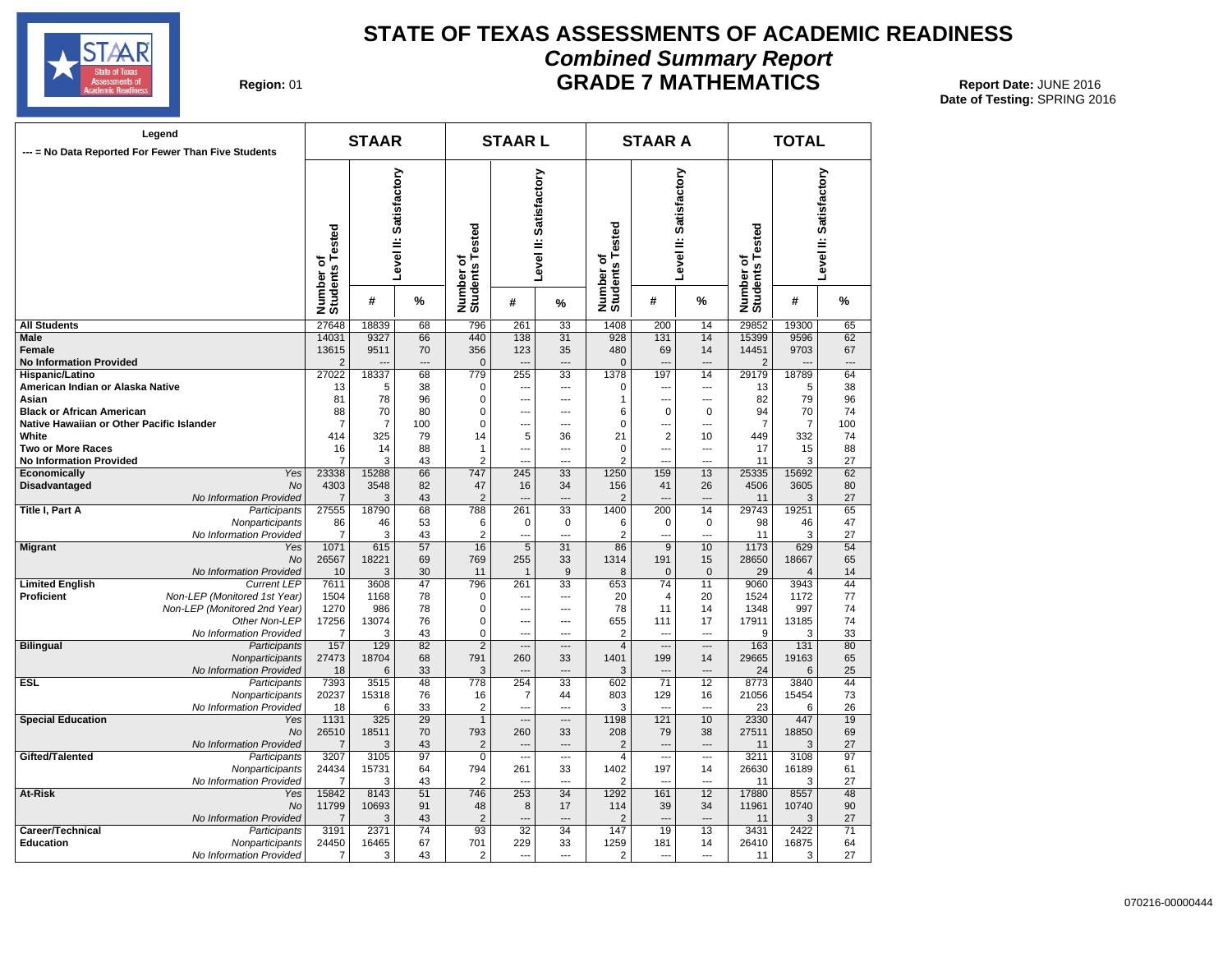

#### **STATE OF TEXAS ASSESSMENTS OF ACADEMIC READINESS Combined Summary Report GRADE 7 WRITING** 01 **Report Date:** JUNE 2016

**Region: 01** 

| Legend                                              |                                               |                              | <b>STAAR</b>  |                        |                              | <b>STAAR A</b>       |                        | <b>TOTAL</b>                 |                |                        |  |
|-----------------------------------------------------|-----------------------------------------------|------------------------------|---------------|------------------------|------------------------------|----------------------|------------------------|------------------------------|----------------|------------------------|--|
| --- = No Data Reported For Fewer Than Five Students |                                               |                              |               |                        |                              |                      |                        |                              |                |                        |  |
|                                                     |                                               | Number of<br>Students Tested |               | Level II: Satisfactory | Number of<br>Students Tested |                      | Level II: Satisfactory | Number of<br>Students Tested |                | Level II: Satisfactory |  |
|                                                     |                                               |                              | #             | %                      |                              | #                    | %                      |                              | #              | %                      |  |
| <b>All Students</b>                                 |                                               | 29649                        | 19793         | 67                     | 1392                         | 134                  | 10                     | 31041                        | 19927          | 64                     |  |
| <b>Male</b>                                         |                                               | 15055                        | 9057          | 60                     | 936                          | 79                   | 8                      | 15991                        | 9136           | 57                     |  |
| Female                                              |                                               | 14593                        | 10735         | 74                     | 456                          | 55                   | 12                     | 15049                        | 10790          | 72                     |  |
| <b>No Information Provided</b>                      |                                               | $\mathbf{1}$                 |               |                        | $\overline{0}$               |                      | ---<br>10              | $\mathbf{1}$<br>30237        | 19289          | 64                     |  |
| Hispanic/Latino<br>American Indian or Alaska Native |                                               | 28877<br>13                  | 19159<br>7    | 66<br>54               | 1360<br>$\mathbf 0$          | 130<br>              | ---                    | 13                           | 7              | 54                     |  |
| Asian                                               |                                               | 147                          | 141           | 96                     | 1                            | …                    | ---                    | 148                          | 142            | 96                     |  |
| <b>Black or African American</b>                    |                                               | 92                           | 69            | 75                     | 6                            | 0                    | $\mathbf 0$            | 98                           | 69             | 70                     |  |
| Native Hawaiian or Other Pacific Islander           |                                               | $\overline{7}$               | 7             | 100                    | $\mathbf 0$                  | ---                  | ---                    | 7                            | $\overline{7}$ | 100                    |  |
| White                                               |                                               | 486                          | 385           | 79                     | 23                           | 3                    | 13                     | 509                          | 388            | 76                     |  |
| <b>Two or More Races</b>                            |                                               | 22                           | 20            | 91                     | 0                            | ---                  | ---                    | 22                           | 20             | 91                     |  |
| <b>No Information Provided</b>                      |                                               | 5                            | 5             | 100                    | $\overline{2}$               |                      | ---                    | 7                            | 5              | 71                     |  |
| Economically                                        | Yes                                           | 24841                        | 15719         | 63                     | 1228                         | 97                   | 8                      | 26069                        | 15816          | 61                     |  |
| <b>Disadvantaged</b>                                | No                                            | 4802<br>6                    | 4068<br>6     | 85<br>100              | 162<br>$\overline{2}$        | 37                   | 23                     | 4964                         | 4105<br>6      | 83<br>75               |  |
| Title I, Part A                                     | No Information Provided<br>Participants       | 29566                        | 19750         | 67                     | 1384                         | 134                  | 10                     | 8<br>30950                   | 19884          | 64                     |  |
|                                                     | Nonparticipants                               | 78                           | 38            | 49                     | 6                            | 0                    | 0                      | 84                           | 38             | 45                     |  |
|                                                     | No Information Provided                       | 5                            | 5             | 100                    | $\overline{2}$               | ---                  | ---                    | $\overline{7}$               | 5              | 71                     |  |
| <b>Migrant</b>                                      | Yes                                           | 1136                         | 626           | 55                     | 82                           | $\overline{5}$       | 6                      | 1218                         | 631            | 52                     |  |
|                                                     | <b>No</b>                                     | 28499                        | 19160         | 67                     | 1302                         | 129                  | 10                     | 29801                        | 19289          | 65                     |  |
|                                                     | No Information Provided                       | 14                           | 7             | 50                     | 8                            | $\mathbf 0$          | $\mathbf 0$            | 22                           | 7              | 32                     |  |
| <b>Limited English</b>                              | <b>Current LEP</b>                            | 8480                         | 3002          | 35                     | 644                          | 45                   | $\overline{7}$         | 9124                         | 3047           | 33                     |  |
| Proficient                                          | Non-LEP (Monitored 1st Year)                  | 1557                         | 1243          | 80                     | 19                           | 5                    | 26                     | 1576                         | 1248           | 79                     |  |
|                                                     | Non-LEP (Monitored 2nd Year)<br>Other Non-LEP | 1331<br>18276                | 1047<br>14496 | 79<br>79               | 78<br>649                    | $\overline{7}$<br>77 | 9<br>12                | 1409<br>18925                | 1054<br>14573  | 75<br>77               |  |
|                                                     | No Information Provided                       | 5                            | 5             | 100                    | $\overline{2}$               | ---                  | ---                    | 7                            | 5              | 71                     |  |
| <b>Bilingual</b>                                    | Participants                                  | 158                          | 133           | 84                     | 5                            | $\overline{0}$       | $\mathbf{0}$           | 163                          | 133            | 82                     |  |
|                                                     | Nonparticipants                               | 29475                        | 19652         | 67                     | 1384                         | 134                  | 10                     | 30859                        | 19786          | 64                     |  |
|                                                     | No Information Provided                       | 16                           | 8             | 50                     | 3                            |                      |                        | 19                           | 8              | 42                     |  |
| <b>ESL</b>                                          | Participants                                  | 8262                         | 2932          | 35                     | 590                          | 44                   | 7                      | 8852                         | 2976           | 34                     |  |
|                                                     | Nonparticipants                               | 21371                        | 16853         | 79                     | 799                          | 90                   | 11                     | 22170                        | 16943          | 76                     |  |
|                                                     | No Information Provided                       | 16                           | 8             | 50                     | 3                            | $\overline{a}$       | ---                    | 19                           | 8              | 42                     |  |
| <b>Special Education</b>                            | Yes<br><b>No</b>                              | 1148<br>28496                | 253<br>19535  | 22<br>69               | 1201<br>189                  | 81<br>53             | $\overline{7}$<br>28   | 2349<br>28685                | 334<br>19588   | 14<br>68               |  |
|                                                     | No Information Provided                       | 5                            | 5             | 100                    | $\overline{c}$               |                      |                        | $\overline{7}$               | 5              | 71                     |  |
| Gifted/Talented                                     | Participants                                  | 3582                         | 3479          | 97                     | 5                            | 3                    | 60                     | 3587                         | 3482           | 97                     |  |
|                                                     | Nonparticipants                               | 26062                        | 16309         | 63                     | 1385                         | 131                  | 9                      | 27447                        | 16440          | 60                     |  |
|                                                     | No Information Provided                       | 5                            | 5             | 100                    | $\overline{2}$               | ---                  | ---                    | 7                            | 5              | 71                     |  |
| At-Risk                                             | Yes                                           | 16825                        | 8079          | 48                     | 1271                         | 100                  | 8                      | 18096                        | 8179           | 45                     |  |
|                                                     | <b>No</b>                                     | 12819                        | 11709         | 91                     | 119                          | 34                   | 29                     | 12938                        | 11743          | 91                     |  |
|                                                     | No Information Provided                       | 5                            | 5             | 100                    | $\overline{2}$               |                      | ---                    | $\overline{7}$               | 5              | 71                     |  |
| Career/Technical                                    | Participants                                  | 3330                         | 2344          | 70                     | 149                          | 13                   | 9                      | 3479                         | 2357           | 68                     |  |
| <b>Education</b>                                    | Nonparticipants                               | 26314                        | 17444         | 66                     | 1241                         | 121                  | 10<br>---              | 27555                        | 17565          | 64                     |  |
|                                                     | No Information Provided                       | 5                            | 5             | 100                    | $\overline{2}$               |                      |                        | 7                            | 5              | 71                     |  |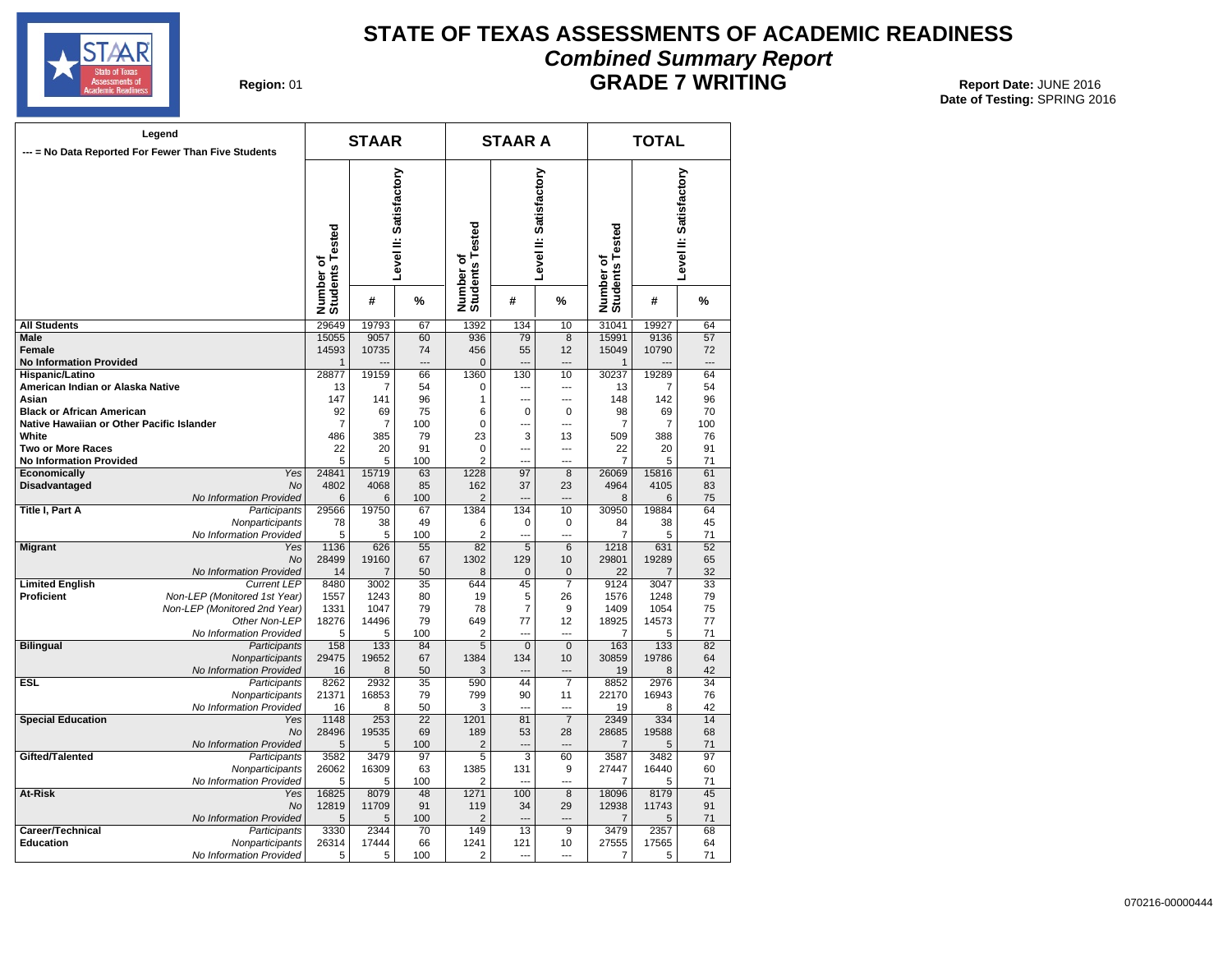

#### **STATE OF TEXAS ASSESSMENTS OF ACADEMIC READINESS Combined Summary Report GRADE 8 SOCIAL STUDIES** Report Date: JUNE 2016

**Date of Testing:**  MAY 2016

|  | Region: 01 |  |
|--|------------|--|
|--|------------|--|

| Legend<br>--- = No Data Reported For Fewer Than Five Students |                                            | <b>STAAR</b>                                                |                |                                                        |                                | <b>STAARL</b>                                          |                      |                 | <b>STAAR A</b>                                         |                                            | <b>TOTAL</b>   |                |          |  |
|---------------------------------------------------------------|--------------------------------------------|-------------------------------------------------------------|----------------|--------------------------------------------------------|--------------------------------|--------------------------------------------------------|----------------------|-----------------|--------------------------------------------------------|--------------------------------------------|----------------|----------------|----------|--|
|                                                               |                                            | Level II: Satisfactory<br>ested<br>Number of<br>Students Te |                | Level II: Satisfactory<br>Number of<br>Students Tested |                                | Level II: Satisfactory<br>Number of<br>Students Tested |                      |                 | Level II: Satisfactory<br>Number of<br>Students Tested |                                            |                |                |          |  |
|                                                               |                                            |                                                             | #              | %                                                      |                                | #                                                      | %                    |                 | #                                                      | $\frac{9}{6}$                              |                | #              | $\%$     |  |
| <b>All Students</b>                                           |                                            | 28860                                                       | 17563          | 61                                                     | 816                            | 137                                                    | 17                   | 1282            | 143                                                    | 11                                         | 30958          | 17843          | 58       |  |
| Male                                                          |                                            | 14442                                                       | 9034           | 63                                                     | 457                            | 78                                                     | 17                   | 841             | 117                                                    | 14                                         | 15740          | 9229           | 59       |  |
| Female                                                        |                                            | 14410                                                       | 8525           | 59                                                     | 359                            | 59                                                     | 16                   | 441             | 26                                                     | 6                                          | 15210          | 8610           | 57       |  |
| <b>No Information Provided</b>                                |                                            | 8                                                           | $\overline{4}$ | 50                                                     | $\mathbf 0$                    | $\overline{a}$                                         |                      | $\overline{0}$  |                                                        | $\overline{a}$                             | 8              | $\overline{4}$ | 50       |  |
| Hispanic/Latino                                               |                                            | 28191                                                       | 17027          | 60                                                     | 791                            | 129                                                    | 16                   | 1256            | 140                                                    | 11                                         | 30238          | 17296          | 57       |  |
| American Indian or Alaska Native                              |                                            | 17                                                          | 8              | 47                                                     | 0                              | $\overline{a}$                                         | $\sim$               | 1               |                                                        | $\overline{a}$                             | 18             | 8              | 44       |  |
| Asian                                                         |                                            | 121                                                         | 112            | 93                                                     | 5                              | $\overline{4}$                                         | 80                   | 1               | ---                                                    | ---                                        | 127            | 117            | 92       |  |
| <b>Black or African American</b>                              |                                            | 52                                                          | 44             | 85                                                     | $\overline{1}$                 | ---                                                    | $\overline{a}$       | 1               | --                                                     | $\overline{a}$                             | 54             | 45             | 83       |  |
| Native Hawaiian or Other Pacific Islander                     |                                            | $\overline{2}$                                              | ---            | ---                                                    | $\Omega$                       | ---                                                    | ---                  | 0               | ---                                                    | $---$                                      | $\overline{2}$ | ---            | ---      |  |
| White                                                         |                                            | 443<br>28                                                   | 348            | 79<br>68                                               | 11                             | 3                                                      | 27<br>---            | 20<br>3         | 2                                                      | 10                                         | 474<br>32      | 353            | 74<br>59 |  |
| <b>Two or More Races</b><br><b>No Information Provided</b>    |                                            | 6                                                           | 19<br>3        | 50                                                     | $\mathbf{1}$<br>$\overline{7}$ | ---<br>$\mathbf 0$                                     | $\mathbf 0$          | 0               | ---                                                    | $\overline{\phantom{a}}$<br>$\overline{a}$ | 13             | 19<br>3        | 23       |  |
| Economically                                                  | Yes                                        | 24252                                                       | 13977          | 58                                                     | 738                            | 120                                                    | 16                   | 1164            | 123                                                    | 11                                         | 26154          | 14220          | 54       |  |
| Disadvantaged                                                 | No                                         | 4600                                                        | 3582           | 78                                                     | 66                             | 17                                                     | 26                   | 117             | 20                                                     | 17                                         | 4783           | 3619           | 76       |  |
|                                                               | No Information Provided                    | 8                                                           | $\overline{4}$ | 50                                                     | 12                             | $\mathbf{0}$                                           | $\mathbf{0}$         | 1               |                                                        | $\overline{a}$                             | 21             | Δ              | 19       |  |
| Title I, Part A                                               | Participants                               | 28673                                                       | 17455          | 61                                                     | 799                            | 137                                                    | 17                   | 1276            | 143                                                    | 11                                         | 30748          | 17735          | 58       |  |
|                                                               | Nonparticipants                            | 180                                                         | 104            | 58                                                     | 9                              | $\mathbf 0$                                            | $\mathbf 0$          | 5               | 0                                                      | 0                                          | 194            | 104            | 54       |  |
|                                                               | No Information Provided                    | $\overline{7}$                                              | 4              | 57                                                     | 8                              | $\mathbf 0$                                            | 0                    | 1               | ---                                                    | ---                                        | 16             | 4              | 25       |  |
| <b>Migrant</b>                                                | Yes                                        | 1141                                                        | 533            | 47                                                     | 14                             | $\overline{1}$                                         | $\overline{7}$       | $\overline{83}$ | 6                                                      | $\overline{7}$                             | 1238           | 540            | 44       |  |
|                                                               | <b>No</b>                                  | 27706                                                       | 17023          | 61                                                     | 747                            | 132                                                    | 18                   | 1189            | 136                                                    | 11                                         | 29642          | 17291          | 58       |  |
|                                                               | No Information Provided                    | 13                                                          | $\overline{7}$ | 54                                                     | 55                             | $\overline{4}$                                         | $\overline{7}$       | 10              | $\mathbf{1}$                                           | 10                                         | 78             | 12             | 15       |  |
| <b>Limited English</b>                                        | <b>Current LEP</b>                         | 6189                                                        | 1944           | 31                                                     | 816                            | 137                                                    | 17                   | 552             | 40                                                     | $\overline{7}$                             | 7557           | 2121           | 28       |  |
| <b>Proficient</b>                                             | Non-LEP (Monitored 1st Year)               | 797                                                         | 534            | 67                                                     | $\mathbf 0$                    | ---                                                    | ---                  | 17              | 2                                                      | 12                                         | 814            | 536            | 66       |  |
|                                                               | Non-LEP (Monitored 2nd Year)               | 976                                                         | 615            | 63                                                     | $\mathbf 0$                    | ---                                                    | ---                  | 37              | $\overline{7}$                                         | 19                                         | 1013           | 622            | 61       |  |
|                                                               | Other Non-LEP                              | 20891                                                       | 14466          | 69                                                     | $\mathbf 0$                    | ---                                                    | ---                  | 675             | 94                                                     | 14                                         | 21566          | 14560          | 68       |  |
|                                                               | No Information Provided                    | 7                                                           | 4              | 57                                                     | $\mathbf 0$                    | $\overline{a}$                                         | $\overline{a}$       | 1               | ---                                                    | $-$                                        | 8              | 4              | 50       |  |
| <b>Bilingual</b>                                              | Participants                               | 153                                                         | 98             | 64                                                     | $\overline{0}$                 | $\overline{\phantom{a}}$                               | ---                  | $\mathbf{1}$    | ---                                                    | $\overline{\phantom{a}}$                   | 154            | 98             | 64       |  |
|                                                               | Nonparticipants<br>No Information Provided | 28694<br>13                                                 | 17460<br>5     | 61<br>38                                               | 801<br>15                      | 136<br>$\overline{1}$                                  | 17<br>$\overline{7}$ | 1280<br>1       | 143                                                    | 11                                         | 30775<br>29    | 17739<br>6     | 58<br>21 |  |
| <b>ESL</b>                                                    | Participants                               | 6033                                                        | 1906           | 32                                                     | 791                            | 136                                                    | 17                   | 521             | 38                                                     | $\overline{7}$                             | 7345           | 2080           | 28       |  |
|                                                               | Nonparticipants                            | 22815                                                       | 15652          | 69                                                     | 13                             | $\mathbf 1$                                            | 8                    | 760             | 105                                                    | 14                                         | 23588          | 15758          | 67       |  |
|                                                               | No Information Provided                    | 12                                                          | 5              | 42                                                     | 12                             | $\mathbf 0$                                            | $\pmb{0}$            | 1               | $\overline{a}$                                         | $\overline{\phantom{a}}$                   | 25             | 5              | 20       |  |
| <b>Special Education</b>                                      | Yes                                        | 1112                                                        | 241            | $\overline{22}$                                        | $6\phantom{1}6$                | $\overline{0}$                                         | $\overline{0}$       | 1065            | 86                                                     | 8                                          | 2183           | 327            | 15       |  |
|                                                               | <b>No</b>                                  | 27740                                                       | 17318          | 62                                                     | 798                            | 137                                                    | 17                   | 216             | 57                                                     | 26                                         | 28754          | 17512          | 61       |  |
|                                                               | No Information Provided                    | 8                                                           | $\overline{4}$ | 50                                                     | 12                             | $\mathbf{0}$                                           | $\mathbf{0}$         | $\mathbf{1}$    |                                                        | $\overline{a}$                             | 21             | $\overline{4}$ | 19       |  |
| Gifted/Talented                                               | Participants                               | 3477                                                        | 3244           | 93                                                     | $\overline{2}$                 | $\overline{a}$                                         | ---                  | 5               | $\overline{4}$                                         | 80                                         | 3484           | 3248           | 93       |  |
|                                                               | Nonparticipants                            | 25375                                                       | 14315          | 56                                                     | 802                            | 137                                                    | 17                   | 1276            | 139                                                    | 11                                         | 27453          | 14591          | 53       |  |
|                                                               | No Information Provided                    | 8                                                           | 4              | 50                                                     | 12                             | $\mathbf 0$                                            | $\mathbf 0$          | 1               | ---                                                    | ---                                        | 21             | 4              | 19       |  |
| At-Risk                                                       | Yes                                        | 16124                                                       | 6743           | 42                                                     | 782                            | 135                                                    | 17                   | 1191            | 119                                                    | 10                                         | 18097          | 6997           | 39       |  |
|                                                               | <b>No</b>                                  | 12729                                                       | 10816          | 85                                                     | 23                             | $\overline{2}$                                         | $9\,$                | 90              | 24                                                     | 27                                         | 12842          | 10842          | 84       |  |
|                                                               | No Information Provided                    | $\overline{7}$                                              | $\overline{4}$ | 57                                                     | 11                             | $\mathbf 0$                                            | $\mathbf{0}$         | $\mathbf{1}$    | $\overline{a}$                                         | $\overline{a}$                             | 19             | $\overline{4}$ | 21       |  |
| Career/Technical                                              | Participants                               | 11424                                                       | 7056           | 62                                                     | 255                            | 38                                                     | 15                   | 484             | 56                                                     | 12                                         | 12163          | 7150           | 59       |  |
| <b>Education</b>                                              | Nonparticipants                            | 17428                                                       | 10503          | 60                                                     | 548                            | 98                                                     | 18                   | 797             | 87                                                     | 11                                         | 18773          | 10688          | 57       |  |
|                                                               | No Information Provided                    | 8                                                           | 4              | 50                                                     | 13                             | $\mathbf{1}$                                           | 8                    | 1               | ---                                                    | ---                                        | 22             | 5              | 23       |  |